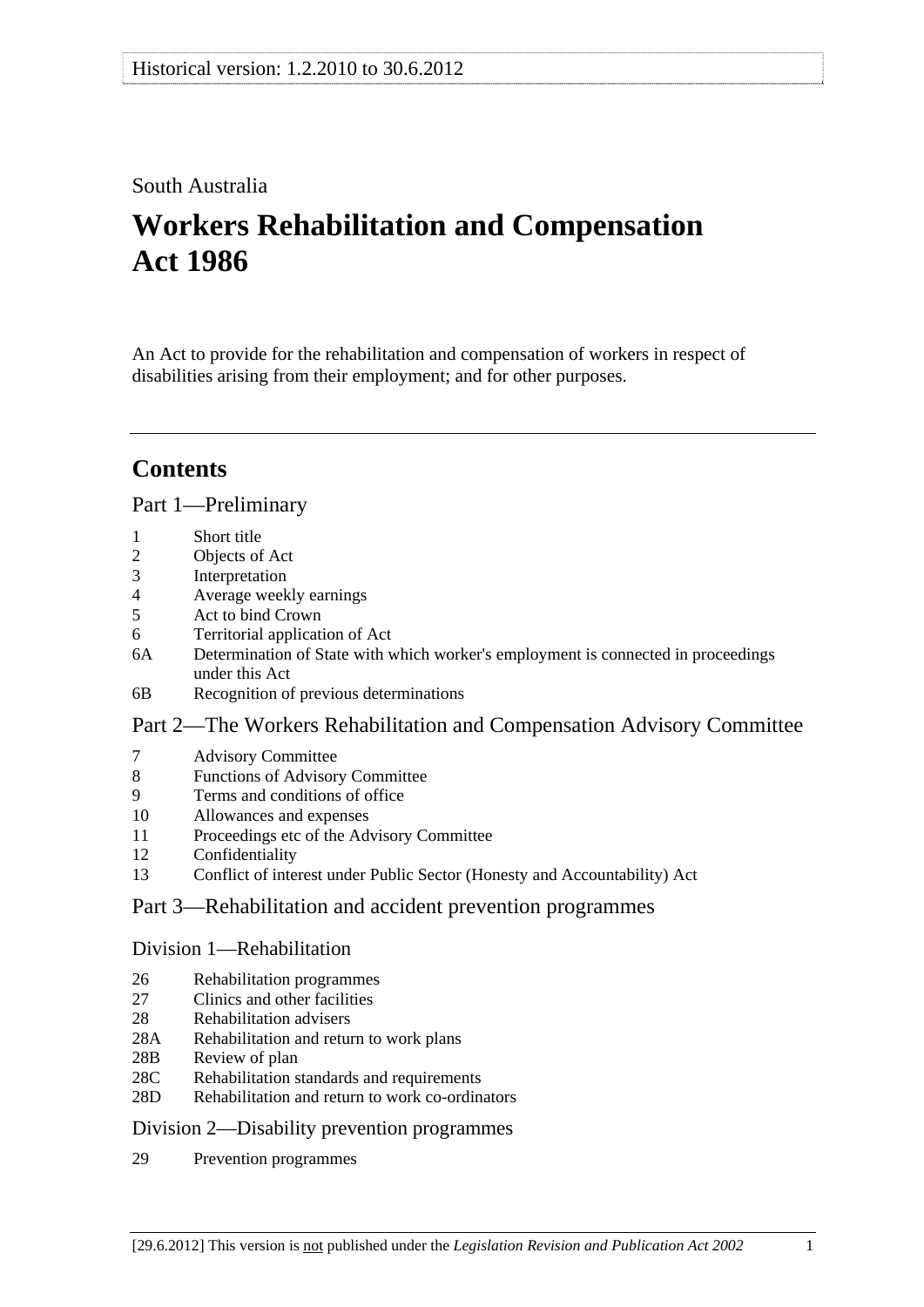## [Part 4—Compensation](#page-32-0)

#### [Division 1—Conditions under which disability is compensable](#page-32-0)

- [30 Compensability of disabilities](#page-32-0)
- [30A Psychiatric disabilities](#page-33-0)
- [30B Effect of misconduct etc](#page-33-0)
- [31 Evidentiary provision](#page-34-0)

#### [Division 2—Compensation for medical expenses etc](#page-34-0)

- [32 Compensation for medical expenses](#page-34-0)
- [32A Special provisions for payment of medical expenses after initial notification of disability](#page-37-0)
- [33 Transportation for initial treatment](#page-38-0)

#### [Division 3—Compensation for property damage](#page-38-0)

[34 Compensation for property damage](#page-38-0) 

#### [Division 4—Compensation by way of income maintenance](#page-38-0)

- [35 Preliminary](#page-38-0)
- [35A Weekly payments over designated periods](#page-40-0)
- [35B Weekly payments after expiry of designated periods—no work capacity](#page-41-0)
- [35C Weekly payments after expiry of designated periods—current work capacity](#page-42-0)
- [36 Discontinuance of weekly payments](#page-43-0)
- [37 Adjustments due to change from original arrangements](#page-49-0)
- [38 Review of weekly payments](#page-50-0)
- [39 Economic adjustments to weekly payments](#page-50-0)
- [40 Weekly payments and leave entitlements](#page-51-0)
- [41 Absence of worker from Australia](#page-52-0)

#### [Division 4A—Redemption](#page-52-0)

[42 Redemption of liabilities](#page-52-0)

#### [Division 5—Compensation for non-economic loss](#page-54-0)

- [43 Lump sum compensation](#page-54-0)
- [43A Assessment of impairment](#page-55-0)
- [43B No disadvantage—compensation table](#page-56-0)

#### [Division 6—Compensation payable on death](#page-57-0)

- [44 Compensation payable on death—weekly payments](#page-57-0)
- [45 Review of weekly payments](#page-59-0)
- [45A Compensation payable on death—lump sums](#page-60-0)
- [45B Funeral benefit](#page-62-0)
- [45C Counselling services](#page-63-0)

## [Division 7—Liability to pay compensation](#page-63-0)

- [46 Incidence of liability](#page-63-0)
- [47 Augmentation of weekly payment in consequence of delay](#page-64-0)
- [48 Payments by Corporation on behalf of defaulting employer](#page-65-0)
- [49 Corporation may undertake employer's liability to make weekly payments](#page-65-0)
- [50 Corporation as insurer of last resort](#page-65-0)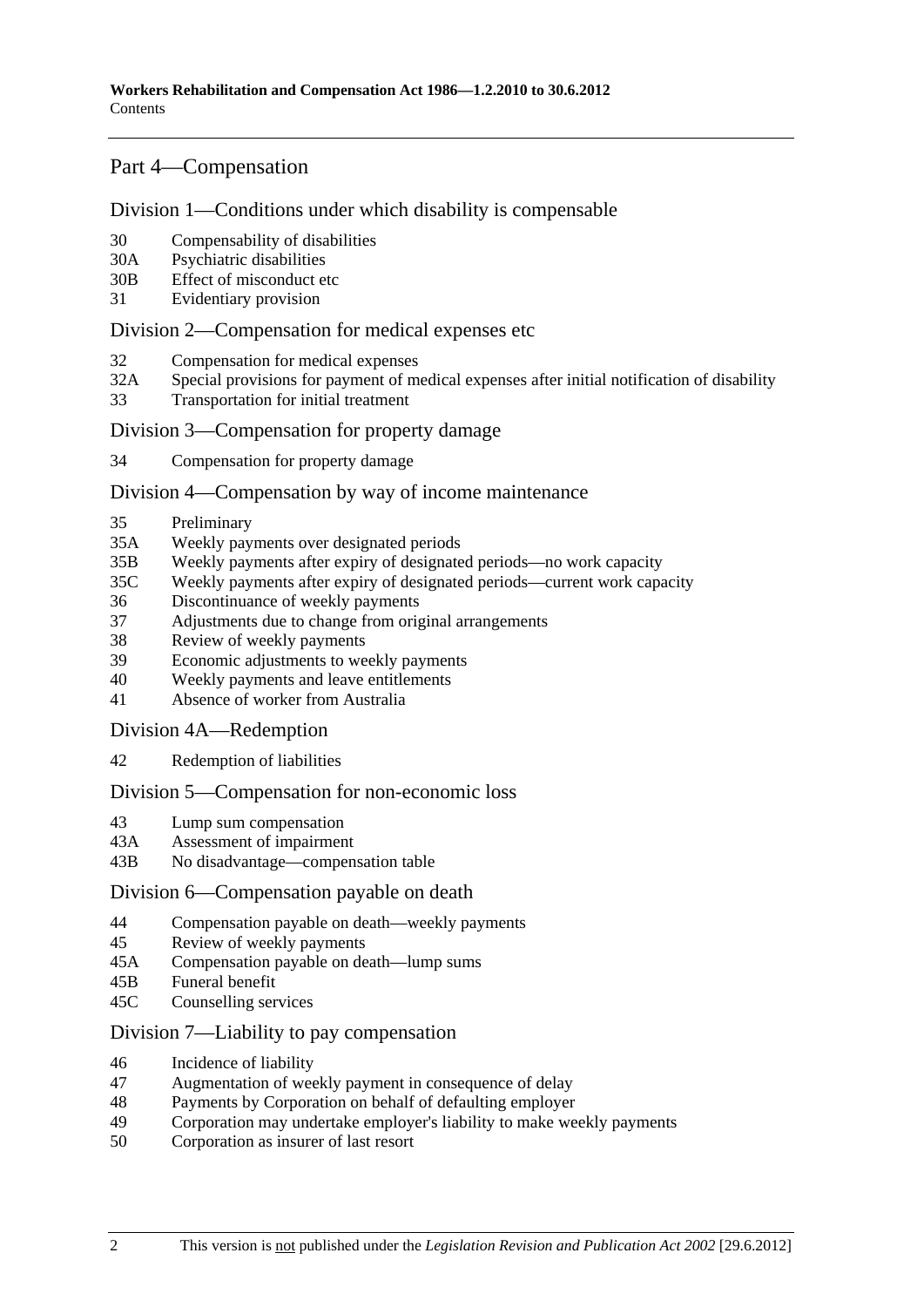[Division 7A—Special provisions for commencement of weekly payments after](#page-66-0)  [initial notification of disability](#page-66-0)

- [50A Interpretation](#page-66-0)
- [50B Commencement of weekly payments following initial notification of disability](#page-66-0)
- [50C Status of payments](#page-66-0)
- [50D Worker to be notified if weekly payments are not commenced](#page-67-0)
- [50E Notice of commencement of weekly payments](#page-67-0)
- [50F Obligations of worker](#page-67-0)
- [50G Liability to make weekly payments not affected by making of claim](#page-67-0)
- [50H Set-offs and rights of recovery](#page-67-0)
- [50I Status of decisions](#page-68-0)

## [Division 8—Notices of disabilities and claims for compensation](#page-68-0)

- [51 Duty to give notice of disability](#page-68-0)
- [52 Claim for compensation](#page-69-0)
- [53 Determination of claim](#page-71-0)

## [Division 9—Miscellaneous](#page-72-0)

[Subdivision 1—Limitations on liability](#page-72-0)

- [54 Limitation of employer's liability](#page-72-0)
- [55 Prohibition of double recovery of compensation](#page-75-0)
- [57 Compensation payable in respect of disabilities arising from employment on ships](#page-76-0)
- [58 Certain sporting injuries not to be compensable](#page-76-0)

#### [Subdivision 2—Choice of law](#page-77-0)

- [58AA The applicable substantive law for work disability claims](#page-77-0)
- [58AB Claims to which Subdivision applies](#page-77-0)
- [58AC What constitutes disability and employment](#page-78-0)
- [58AD Claim in respect of death included](#page-78-0)
- [58AE Meaning of substantive law](#page-78-0)
- [58AF Availability of action in another State not relevant](#page-79-0)

#### [Subdivision 3—Other matters](#page-79-0)

- [58A Reports of return to work etc](#page-79-0)
- [58B Employer's duty to provide work or pay wages](#page-80-0)
- [58C Notice of termination of employment to be given in certain cases](#page-80-0)
- [Part 5—Registration and funding](#page-82-0)

## [Division 1—Registration of employers](#page-82-0)

- [59 Registration of employers](#page-82-0)
- [60 Self-insured employers](#page-82-0)
- [61 The Crown and certain agencies to be self-insured employers](#page-85-0)
- [62 Applications](#page-85-0)
- [62A Ministerial appeal on decisions relating to self-insured employers](#page-86-0)

## [Division 2—Delegation to self-insured employers](#page-86-0)

[63 Delegation to self-insured employer](#page-86-0)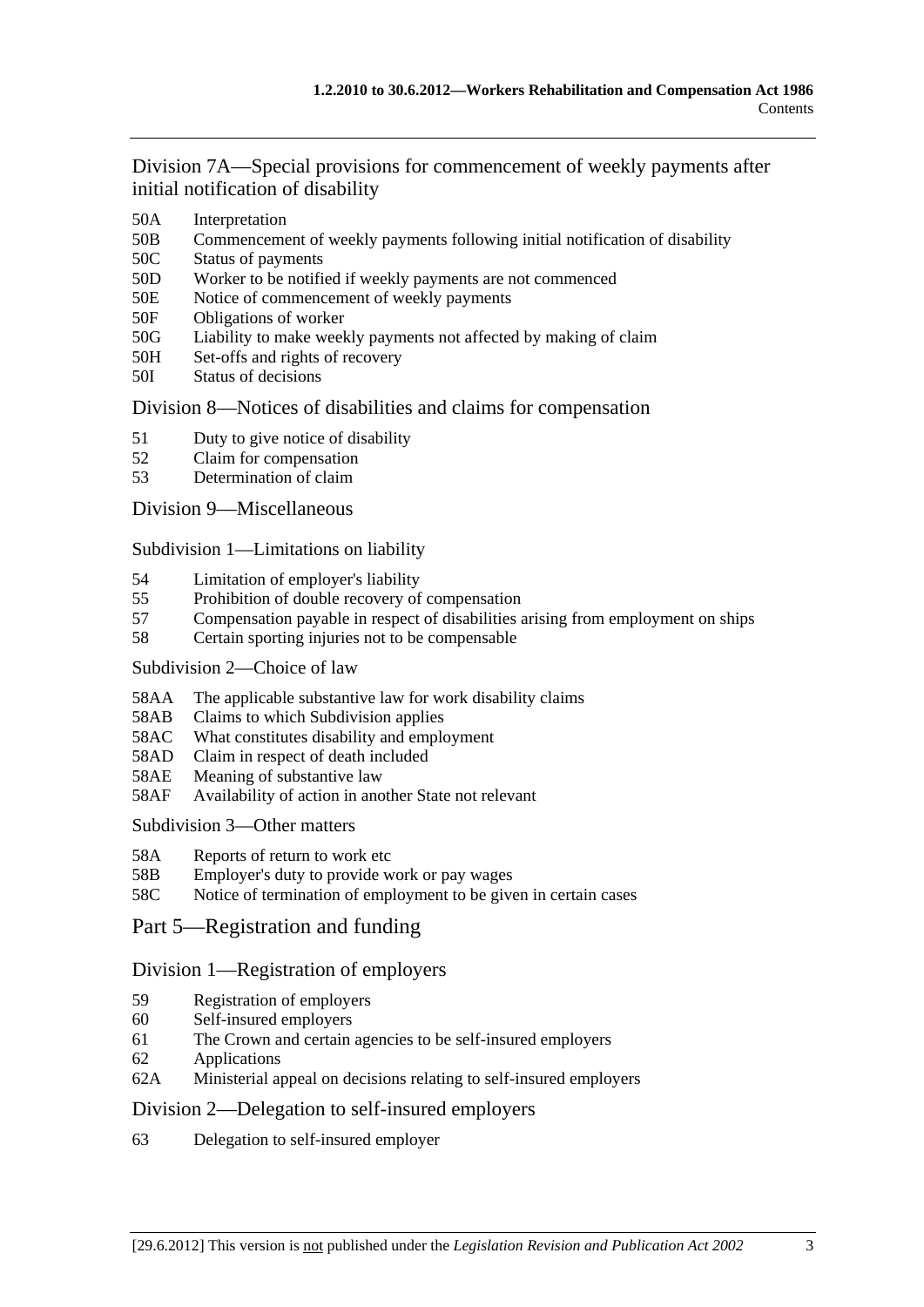## [Division 3—The Compensation Fund](#page-88-0)

#### [64 Compensation Fund](#page-88-0)

#### [Division 4—Imposition of levies](#page-90-0)

- [65 Preliminary](#page-90-0)
- [66 Imposition of levies](#page-90-0)
- [67 Adjustment of levy in relation to individual employers](#page-92-0)

#### [Division 5—Special levy for self-insured employers](#page-93-0)

[68 Special levy for self-insured employers](#page-93-0) 

#### [Division 6—Payment of levies](#page-94-0)

- [69 Initial payment](#page-94-0)
- [69A Revised estimates of remuneration by employers](#page-95-0)
- [69B Certificate of remuneration](#page-95-0)
- [69C Revised estimates of remuneration by Corporation](#page-95-0)
- [69D Statement for reconciliation purposes](#page-95-0)
- [69E Adjustment of levy](#page-96-0)
- [69F Deferred payment of levy](#page-96-0)
- [69G Exercise of adjustment powers](#page-97-0)

## [Division 7—Recovery of levies and fines](#page-97-0)

- [70 Recovery on default](#page-97-0)
- [71 Penalty for late payment](#page-97-0)
- [72 Review](#page-98-0)
- [72A Reasonable mistake about application of Act](#page-98-0)

#### [Division 8—Miscellaneous](#page-99-0)

- [73 Separate accounts](#page-99-0)
- [74 Liability to keep accounts](#page-99-0)
- [75 Person ceasing to be an employer](#page-100-0)
- [76 Proof of registration](#page-100-0)
- [76AA Discontinuance fee](#page-100-0)
- [76A Recovery of levy](#page-100-0)

## [Part 6—Workers Compensation Tribunal](#page-102-0)

#### [Division 1—Establishment of Tribunal](#page-102-0)

| 77 | Establishment of Tribunal |
|----|---------------------------|
|----|---------------------------|

[77A Seal](#page-102-0) 

## [Division 2—Constitution of the Tribunal](#page-102-0)

- [78 Constitution of Tribunal](#page-102-0)
- [78A Full Bench](#page-102-0)
- [78B Exercise of Tribunal's powers by the Registrar](#page-102-0)

#### [Division 3—Jurisdiction of the Tribunal](#page-102-0)

[79 Jurisdiction](#page-102-0)

#### [Division 4—The presidential members](#page-102-0)

[80 The President](#page-102-0)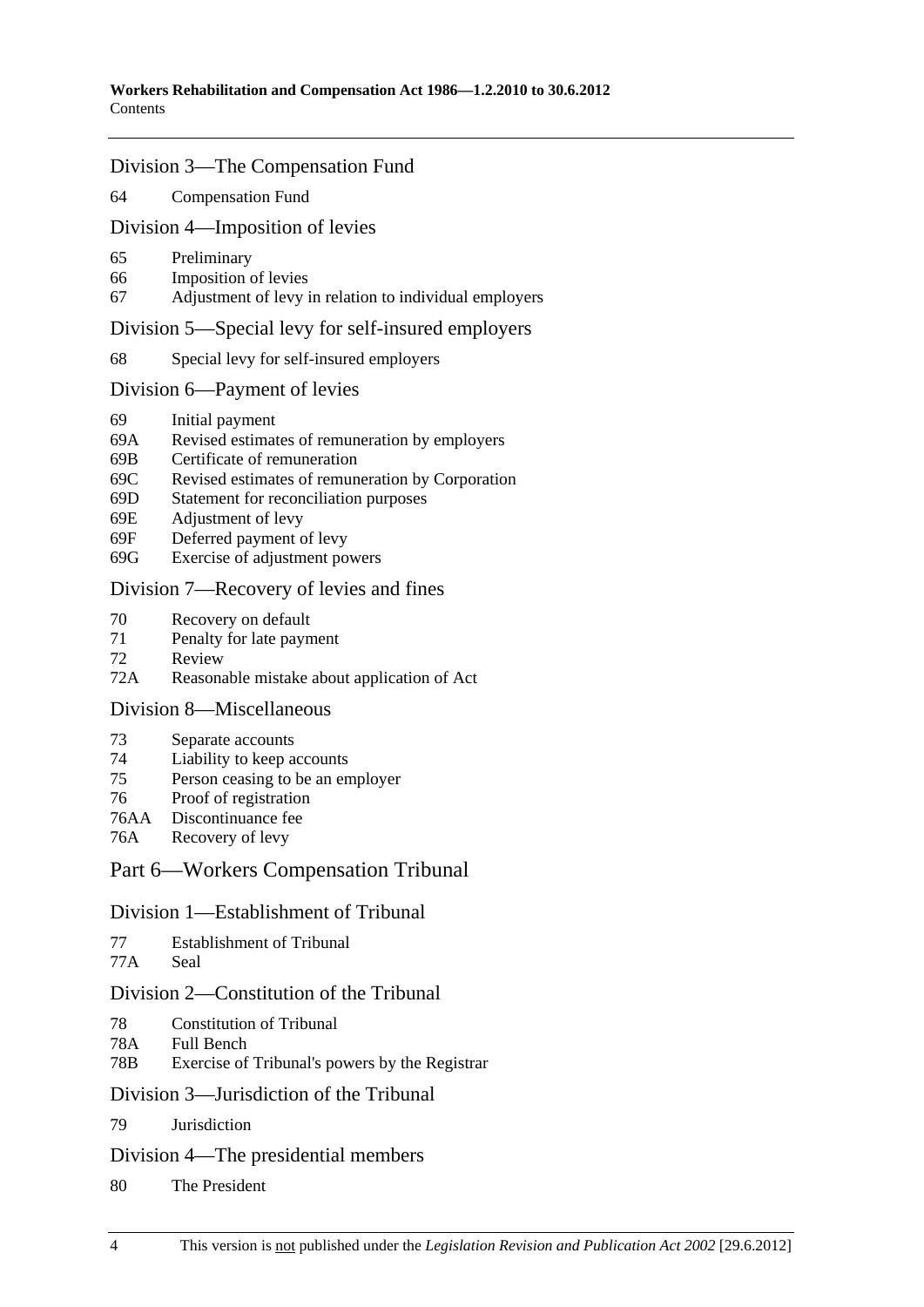#### [80A The Deputy Presidents](#page-103-0)

#### [Division 5—Conciliation officers](#page-104-0)

- [81 Appointment of conciliation officers](#page-104-0)
- [81A Conditions of appointment](#page-104-0)
- [81B Administrative responsibilities of conciliation officers](#page-105-0)

#### [Division 6—Administrative and ancillary staff](#page-105-0)

- [82 Administrative and ancillary staff](#page-105-0)
- [82A Appointment etc of the Registrar](#page-105-0)
- [82B Responsibilities of administrative and ancillary staff](#page-105-0)

#### [Division 7—Sittings and distribution of business](#page-105-0)

- [83 Time and place of sittings](#page-105-0)
- [83A Adjournment from time to time and from place to place](#page-106-0)

#### [Division 8—Evidence](#page-106-0)

- [84 Tribunal not to be bound by evidentiary rules](#page-106-0)
- [84A Power to require attendance of witnesses and production of evidentiary material](#page-106-0)
- [84B Power to compel the giving of evidence](#page-106-0)
- [84C Entry and inspection of property](#page-106-0)
- [84D Issue of evidentiary summonses](#page-107-0)

#### [Division 9—General principles and rules](#page-107-0)

- [85 Principles of equity and good conscience](#page-107-0)
- [85A Hearings to be in public](#page-107-0)
- [85B Representation](#page-107-0)

#### [Division 10—Appeals and references of questions of law](#page-108-0)

- [86 Appeal on question of law](#page-108-0)
- [86A Reference of question of law and final appeal to Supreme Court](#page-108-0)

#### [Division 11—Enforcement of judgments](#page-108-0)

- [87 Certified copy of judgment or order](#page-108-0)
- [87A Enforcement of judgments and orders](#page-108-0)

#### [Division 12—Miscellaneous](#page-108-0)

- [88 Immunities](#page-108-0)
- [88A Contempts of Tribunal](#page-109-0)
- [88B Punishment of contempts](#page-109-0)
- [88C Miscellaneous provisions about legal process](#page-109-0)
- [88D Service](#page-109-0)
- [88DA Power to enlarge scope of proceedings](#page-109-0)
- [88E Rules](#page-110-0)
- [88F Costs of proceedings](#page-110-0)
- [88G Recovery of costs of representation](#page-110-0)
- [88H Power to set aside judgments or orders](#page-110-0)
- [88I Finality of the Tribunal's decisions](#page-111-0)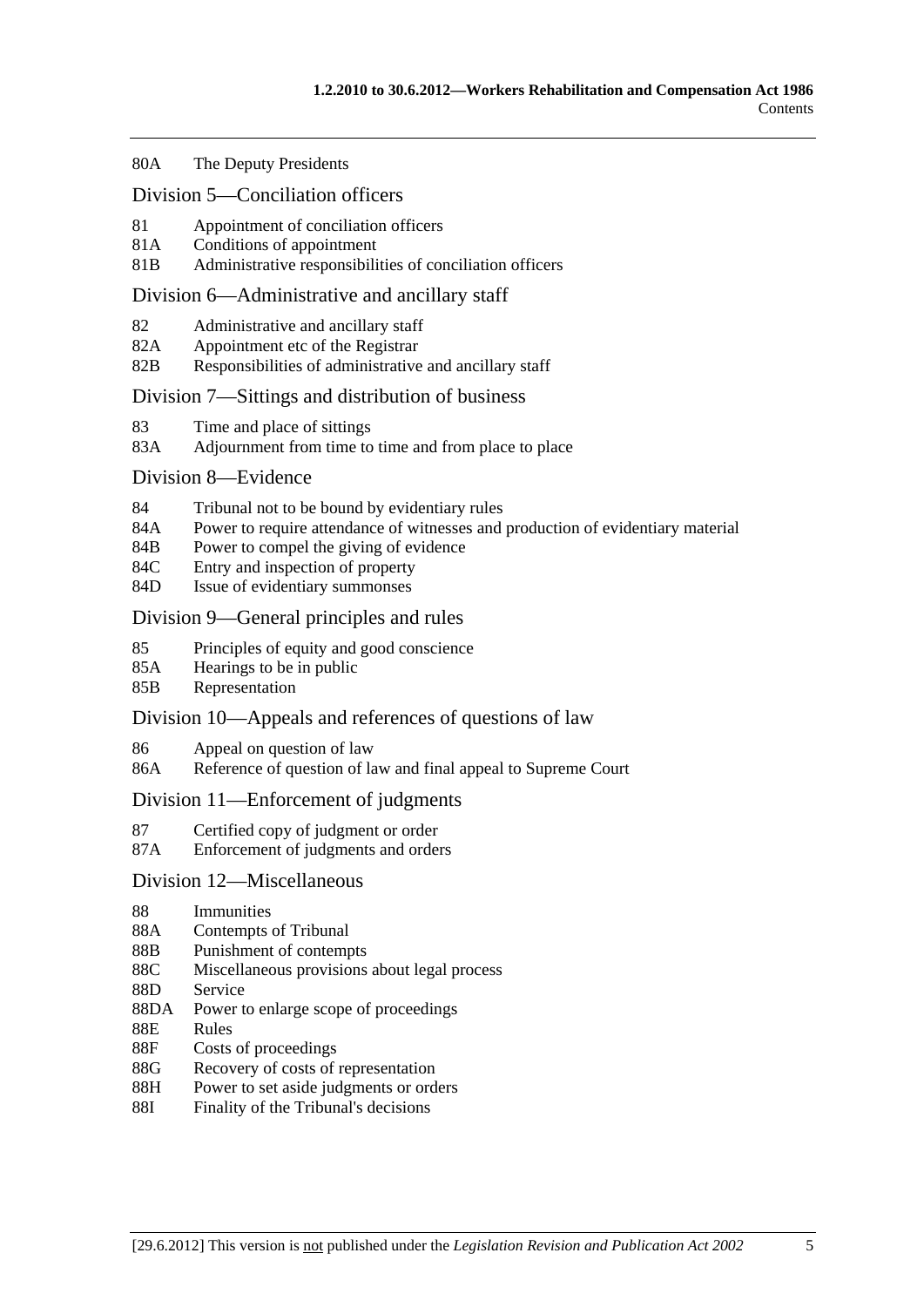## [Part 6A—Dispute resolution](#page-112-0)

## [Division 1—Preliminary](#page-112-0)

[89 Interpretation](#page-112-0) 

[89A Reviewable decisions](#page-112-0)

#### [Division 2—Notice of dispute](#page-113-0)

- [90 Notice of dispute](#page-113-0)
- [90A Time for lodging notice of dispute](#page-113-0)
- [90B Notice to be given by Registrar](#page-113-0)

#### [Division 3—Initial reconsideration](#page-113-0)

- [91 Initial reconsideration](#page-113-0)
- [91A Reference of disputes to conciliation](#page-114-0)

## [Division 4—Conciliation proceedings](#page-115-0)

- [92 Assignment of presidential member or conciliation officer to preside at conciliation](#page-115-0)  [proceedings](#page-115-0)
- [92A Obligation of conciliator](#page-115-0)
- [92B Calling of conciliation conference](#page-115-0)
- [92C Procedure in conciliation proceedings](#page-115-0)
- [92D Reference of dispute into Tribunal](#page-116-0)

#### [Division 6—Judicial determination of dispute](#page-116-0)

- [94A Constitution of Tribunal](#page-116-0)
- [94B Pre-hearing conference](#page-116-0)
- [94C Determination of dispute](#page-116-0)

## [Division 7—Costs](#page-117-0)

- [95 Costs](#page-117-0)
- [95A Costs liability of representatives](#page-117-0)

#### [Division 8—Ministerial intervention](#page-118-0)

[96 Ministerial intervention](#page-118-0) 

## [Part 6B—Special jurisdiction to expedite decisions](#page-120-0)

- [97 Special jurisdiction](#page-120-0)
- [97A Constitution of Tribunal for proceedings under this Part](#page-120-0)
- [97B Powers of Tribunal on application](#page-120-0)
- [97C Costs](#page-120-0)

## [Part 6C—Medical Panels](#page-122-0)

#### [Division 1—Establishment and constitution](#page-122-0)

- [98 Establishment](#page-122-0)
- [98A Constitution](#page-123-0)
- [98B Procedures](#page-123-0)
- [98C Validity of acts](#page-123-0)
- [98D Immunity of members](#page-124-0)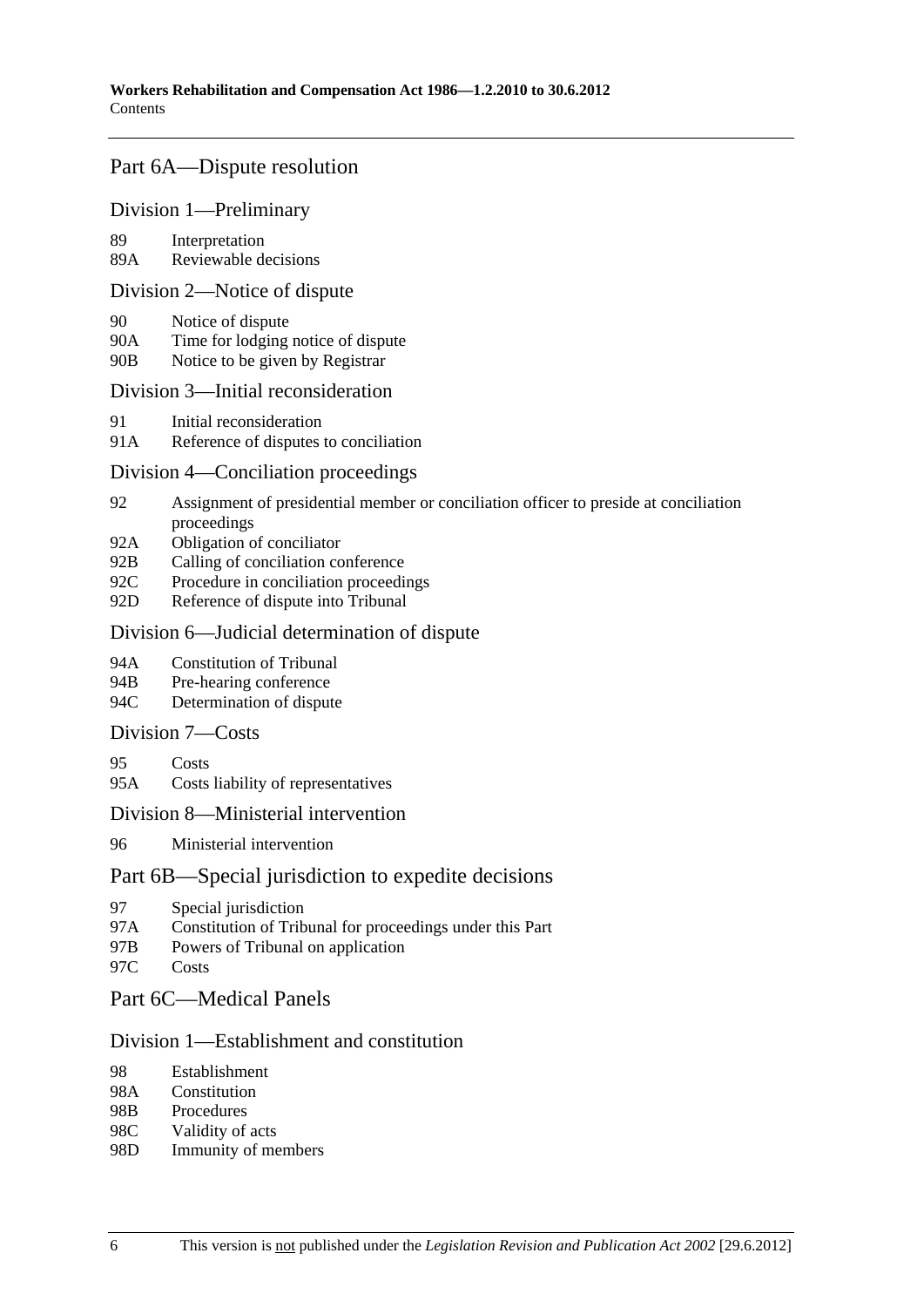#### [Division 2—Functions and powers](#page-124-0)

| 98E | Interpretation |
|-----|----------------|
|-----|----------------|

| 98F - | <b>Functions</b>                    |
|-------|-------------------------------------|
| 98G   | Powers and procedures on a referral |
| 98H   | Opinions                            |

#### [Division 3—Related matters](#page-127-0)

[98I Admissibility](#page-127-0) 

[98J Support staff](#page-127-0) 

## [Part 6D—WorkCover Ombudsman](#page-128-0)

## [Division 1—Appointment and conditions of office](#page-128-0)

- [99 Appointment](#page-128-0)
- [99A Term of office and conditions of appointment](#page-128-0)
- [99B Remuneration](#page-129-0)
- [99C Temporary appointments](#page-129-0)

#### [Division 2—Functions and powers](#page-129-0)

- [99D Functions](#page-129-0)
- [99E Powers—general](#page-131-0)
- [99F Obtaining information](#page-131-0)
- [99G Power to examine witnesses etc](#page-131-0)

## [Division 3—Other matters](#page-132-0)

- [99H Independence](#page-132-0)
- [99I Staff](#page-132-0)
- [99J Funding](#page-132-0)
- [99K Delegation](#page-132-0)
- [99L Annual report](#page-133-0)
- [99M Other reports](#page-133-0)

## [Part 7—Miscellaneous](#page-134-0)

- [103 Extension of the application of this Act to self-employed persons](#page-134-0)
- [103A Special provision for prescribed classes of volunteers](#page-134-0)
- [105 Insurance of registered employers against other liabilities](#page-135-0)
- [106 Payment of interim benefits](#page-135-0)
- [106A Payment not to constitute an admission of liability](#page-135-0)
- [107 Employer may request progress report](#page-135-0)
- [107A Copies of medical reports](#page-136-0)
- [107B Worker's right of access to claims file](#page-136-0)
- [108 Medical examination at request of employer](#page-136-0)
- [109 Worker to be supplied with copy of medical report](#page-137-0)
- [110 Powers of entry and inspection](#page-137-0)
- [111 Inspection of place of employment by rehabilitation adviser](#page-139-0)
- [112 Confidentiality to be maintained](#page-139-0)
- [112AA Confidentiality—employers](#page-140-0)
- [112A Employer information](#page-141-0)
- [113 Disabilities that develop gradually](#page-141-0)
- [114 Certain payments not to affect benefits under this Act](#page-142-0)
- [115 No contribution from workers](#page-142-0)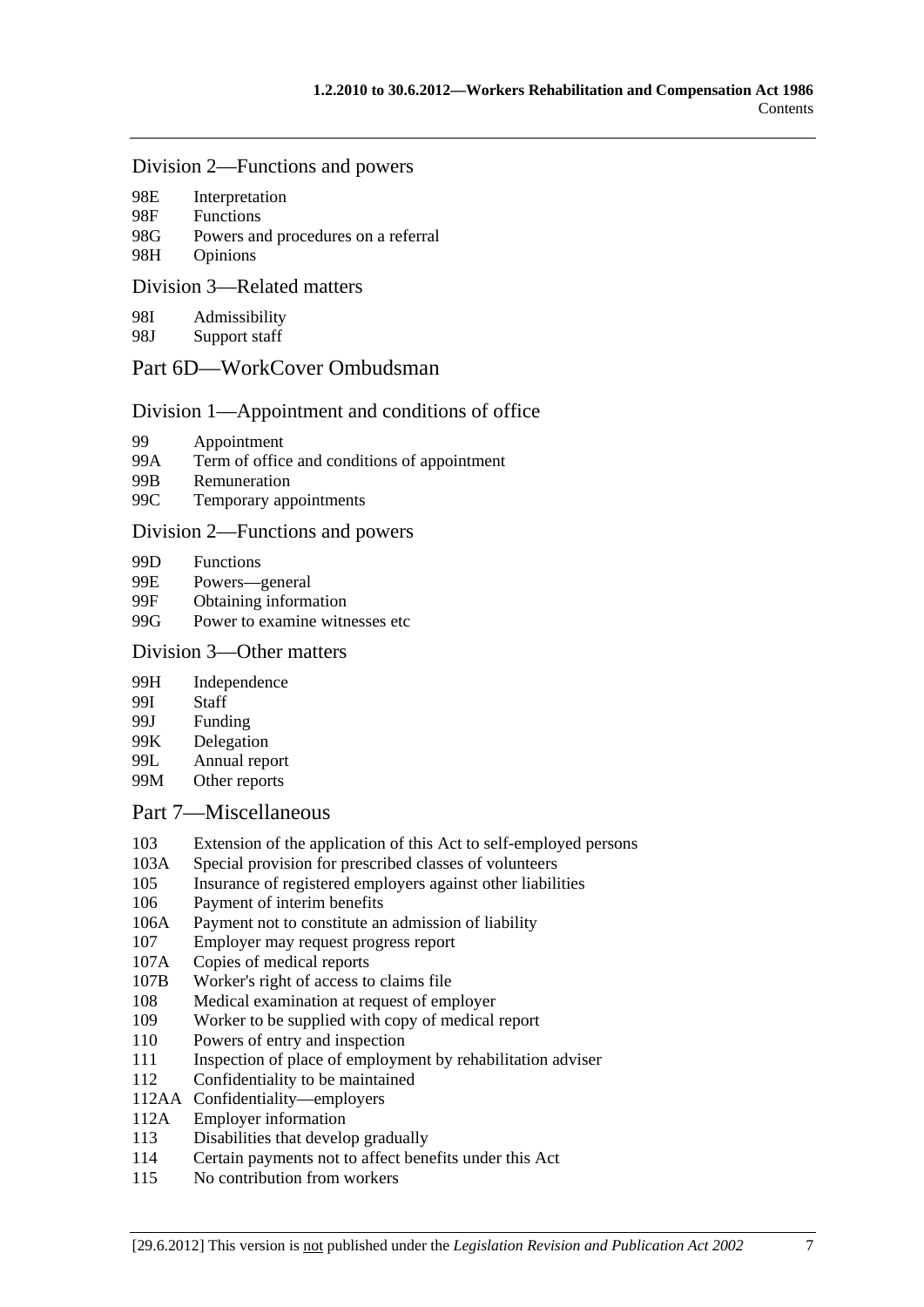- [116 Payment of compensation where worker in prison](#page-143-0)
- [117 Service of documents](#page-143-0)
- [118 Service of documents on the Corporation](#page-143-0)
- [119 Contract to avoid Act](#page-143-0)
- [120 Dishonesty](#page-144-0)
- [120A Evidence](#page-145-0)
- [122 Offences](#page-145-0)
- [122A Expiation fees](#page-145-0)
- [123A Right of intervention](#page-146-0)
- [123B Code of Claimants' Rights](#page-146-0)
- [124 Regulations](#page-146-0)

## [Schedule 1—Transitional provisions](#page-148-0)

- [1 Interpretation](#page-148-0)
- [2 Application of repealed Act](#page-148-0)
- [3 Exempt employers](#page-149-0)
- [4 Mining and Quarrying Industries Fund](#page-150-0)
- [5 Statutory Reserve Fund](#page-151-0)
- [5A Insurance Assistance Fund](#page-152-0)
- [5B Investment of, and dealings with, the Funds](#page-152-0)
- [5C Entitlement to documents](#page-152-0)
- [5D Compensation payable to domestic partner on death of worker](#page-153-0)
- [5E Additional transitional provisions](#page-153-0)
- [6 Acts Interpretation Act](#page-153-0)

## [Schedule 2—Disabilities presumed to arise from employment](#page-153-0)

[Schedule 3—Minimum amounts of compensation according to degree of](#page-155-0)  [impairment under regulations](#page-155-0) 

[Schedule 3A—No disadvantage—non-economic loss compensation](#page-155-0)

## [Schedule 4—Adjacent areas](#page-156-0)

- [1 Interpretation](#page-156-0)
- [2 Adjacent areas](#page-157-0)

# [Legislative history](#page-158-0)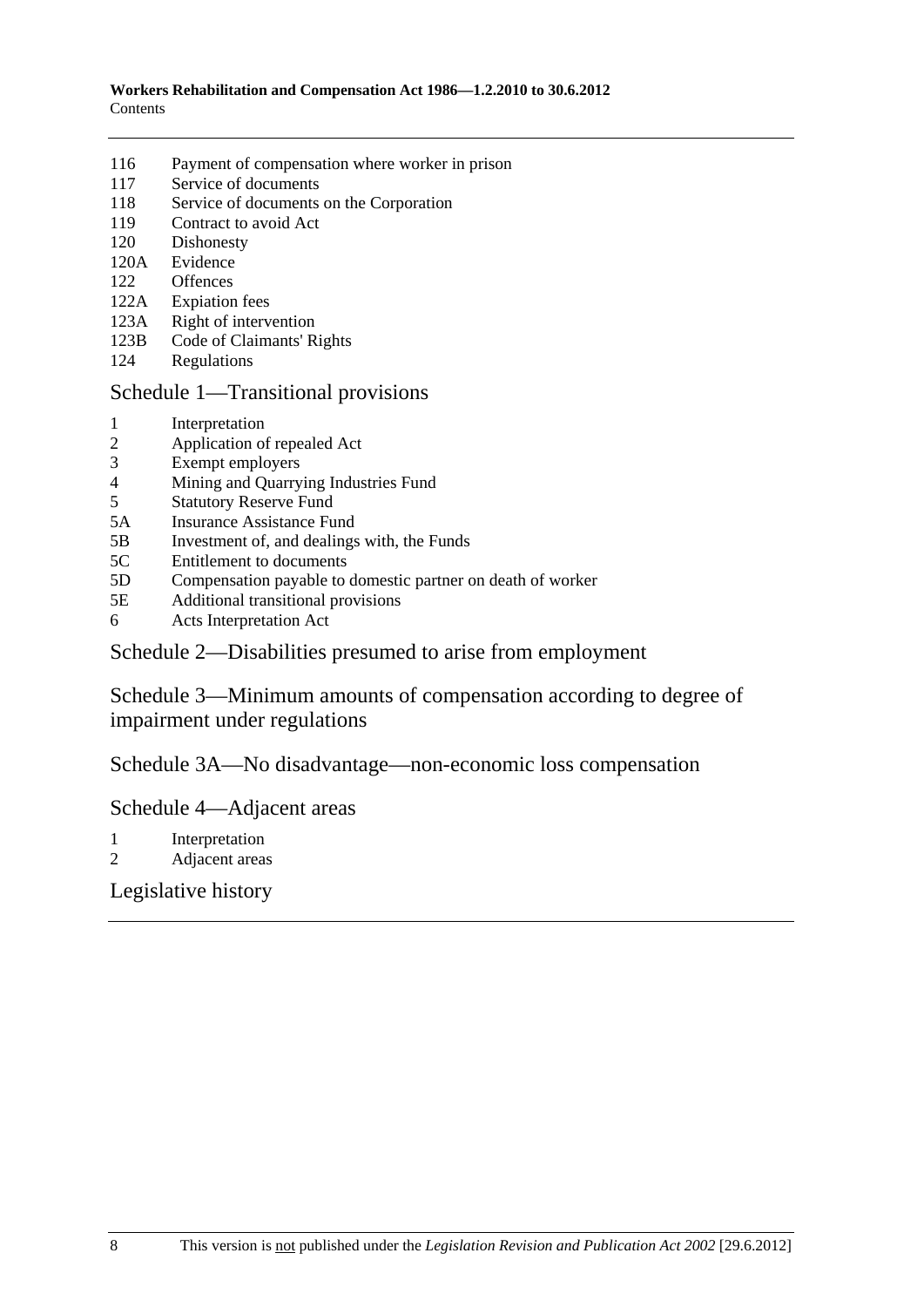# <span id="page-8-0"></span>**The Parliament of South Australia enacts as follows:**

# **Part 1—Preliminary**

## **1—Short title**

This Act may be cited as the *Workers Rehabilitation and Compensation Act 1986*.

## **2—Objects of Act**

- (1) The objects of this Act are—
	- (a) to establish a workers rehabilitation and compensation scheme—
		- (i) that achieves a reasonable balance between the interests of employers and the interests of workers; and
		- (ii) that provides for the effective rehabilitation of disabled workers and their early return to work; and
		- (iii) that provides fair compensation for employment-related disabilities; and
		- (iv) that reduces the overall social and economic cost to the community of employment-related disabilities; and
		- (v) that ensures that employers' costs are contained within reasonable limits so that the impact of employment-related disabilities on South Australian businesses is minimised; and
	- (b) to provide for the efficient and effective administration of the scheme; and
	- (c) to establish incentives to encourage efficiency and discourage abuses; and
	- (d) to ensure that the scheme is fully funded on a fair basis; and
	- (e) to reduce the incidence of employment-related accidents and disabilities; and
	- (f) to reduce litigation and adversarial contests to the greatest possible extent.
- (2) A person exercising judicial, quasi-judicial or administrative powers must interpret this Act in the light of its objects without bias towards the interests of employers on the one hand, or workers on the other.
- (3) The Corporation, and the employer from whose employment a compensable disability arises, must seek to achieve a disabled worker's return to work (taking into account the objects and requirements of this Act).

# **3—Interpretation**

(1) In this Act, unless the contrary intention appears—

*actuary* means a Fellow or Accredited Member of the Institute of Actuaries of Australia;

*Advisory Committee* means the Workers Rehabilitation and Compensation Advisory Committee established under [Part 2](#page-22-0);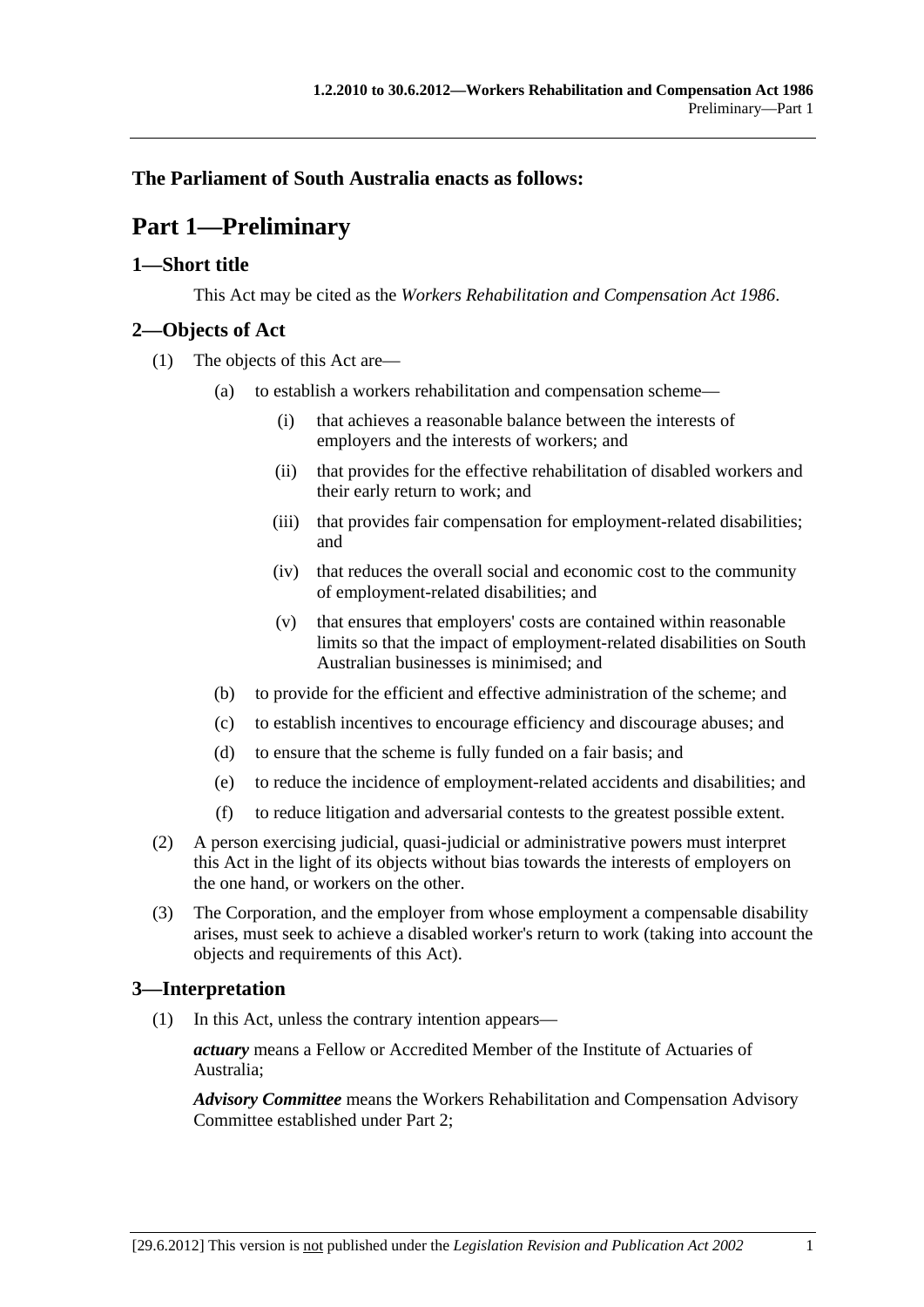<span id="page-9-0"></span>*apprentice* includes—

- (a) a person undertaking training as a trainee in a trade, declared vocation or other occupation under a contract of training under the *[Training and Skills](http://www.legislation.sa.gov.au/index.aspx?action=legref&type=act&legtitle=Training%20and%20Skills%20Development%20Act%202003)  [Development Act 2003](http://www.legislation.sa.gov.au/index.aspx?action=legref&type=act&legtitle=Training%20and%20Skills%20Development%20Act%202003)*;
- (b) a person undertaking training in a scheme approved by the Corporation for the purposes of this definition,

and *apprenticeship* has a corresponding meaning;

*authorised officer* means a person who is authorised by the Corporation to exercise the powers of an authorised officer under this Act;

*average minimum award rate* means the amount published by the Commonwealth Statistician as the weighted average minimum weekly award rate for adult persons (wage and salary earners) in South Australia;

*average weekly earnings*, in relation to a worker, means the worker's average weekly earnings determined in accordance with [section 4;](#page-17-0)

*the board* means the board of management of the Corporation;

*business day* means any day except Saturday, Sunday or a public holiday;

*child*, in relation to a deceased worker, includes a person in relation to whom the worker stood, at the date of death, *in loco parentis*;

*close personal relationship* means the relationship between 2 adult persons (whether or not related by family and irrespective of their gender) who live together as a couple on a genuine domestic basis, but does not include—

- (a) the relationship between a legally married couple; or
- (b) a relationship where 1 of the persons provides the other with domestic support or personal care (or both) for fee or reward, or on behalf of some other person or an organisation of whatever kind;

**Note—** 

Two persons may live together as a couple on a genuine domestic basis whether or not a sexual relationship exists, or has ever existed, between them.

*compensation* includes any monetary benefit payable under this Act;

*compensable disability* means a disability that is compensable by virtue of [section 30](#page-32-0);

*conciliation officer*—see [section 81](#page-104-0);

*conciliator* means a presidential member of the Tribunal or a conciliation officer assigned to preside at conciliation proceedings—see [section 92\(1\)\(a\)](#page-115-0);

*Consumer Price Index* means the Consumer Price Index (All groups index for Adelaide) published by the Australian Bureau of Statistics;

*contract of service* means—

- (a) a contract under which one person (the worker) is employed by another (the employer);
- (b) a contract, arrangement or understanding under which one person (the worker) works for another in prescribed work or work of a prescribed class;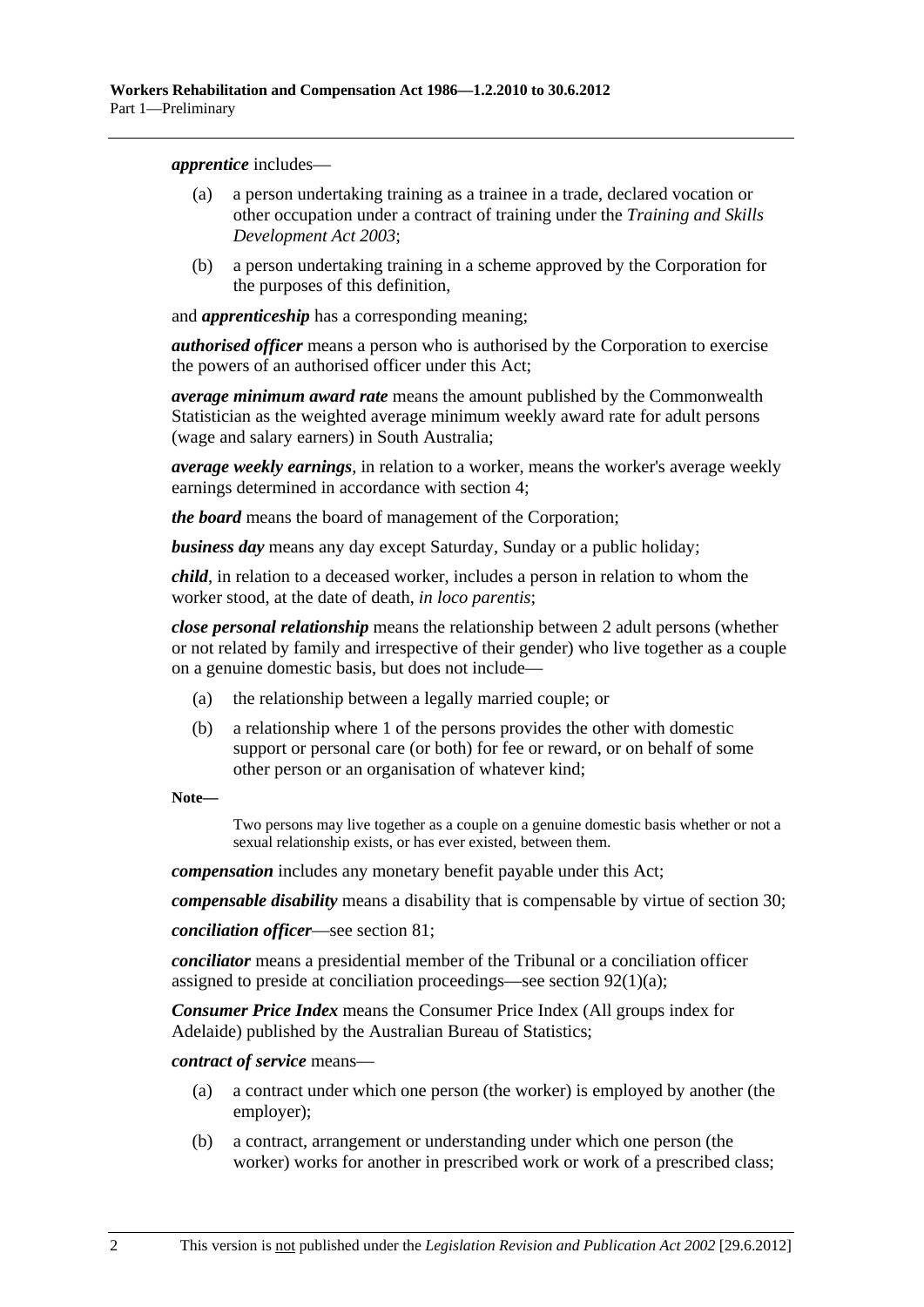- (c) a contract of apprenticeship;
- (d) a contract, arrangement or understanding under which a person (the worker)—
	- (i) receives on-the-job training in a trade or vocation from another (the employer); and
	- (ii) is during the period of that training remunerated by the employer;

*Corporation* means the *WorkCover Corporation of South Australia*;

*corresponding law* means a law—

- (a) of the Commonwealth; or
- (b) of a State (other than this State) or a Territory of the Commonwealth; or
- (c) of another country,

that provides for compensation for disabilities arising from employment;

*current work capacity*, in relation to a worker, means a present inability arising from a compensable disability such that the worker is not able to return to his or her employment at the time of the occurrence of the disability but is able to return to work in suitable employment;

*dependant*, in relation to a deceased worker, means a relative of the worker who, at the time of the worker's death—

- (a) was wholly or partially dependent for the ordinary necessities of life on earnings of the worker; or
- (b) would, but for the worker's disability, have been so dependent,

and includes a posthumous child of the worker; and *dependent* has a corresponding meaning;

*disability* of a worker means—

- (a) any physical or mental injury including—
	- (i) loss, deterioration or impairment of a limb, organ or part of the body, or of a physical, mental or sensory faculty; or
	- (ii) a disease; or
	- (iii) disfigurement; or
- (b) where the context admits—the death of the worker,

and includes a secondary disability;

*disease* includes—

- (a) any physical or mental ailment, disorder, defect or morbid condition, whether of sudden or gradual development; and
- (b) any disability to which [section 31](#page-34-0) applies;

*domestic partner*—a person is the domestic partner of a worker if he or she lives with the worker in a close personal relationship and—

(a) the person—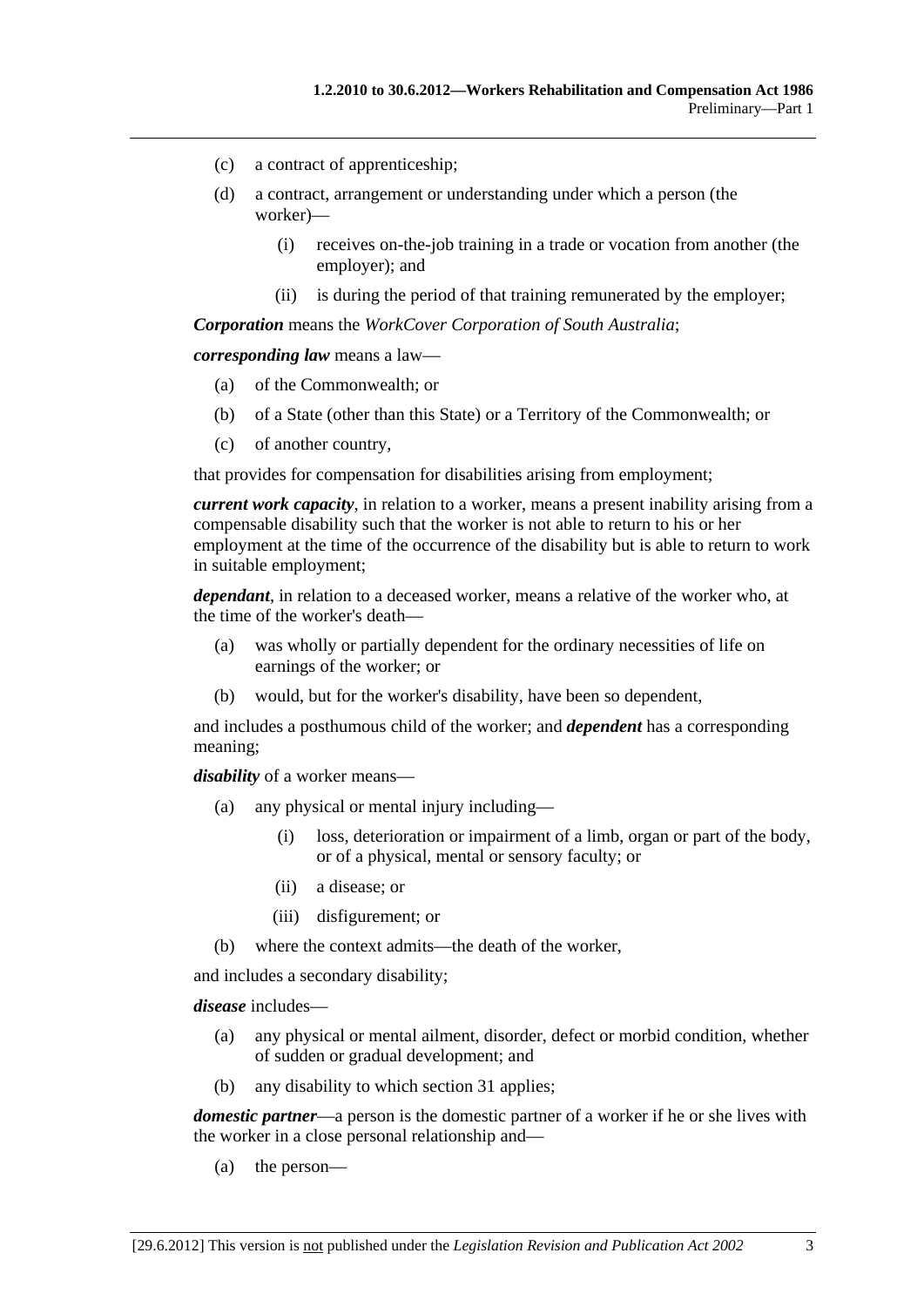- <span id="page-11-0"></span> (i) has been so living with the worker continuously for the preceding period of 3 years; or
- (ii) has during the preceding period of 4 years so lived with the worker for periods aggregating not less than 3 years; or
- (iii) has been living with the worker for a substantial part of a period referred to in [subparagraph \(i\)](#page-11-0) or [\(ii\)](#page-11-0) and the Corporation considers that it is fair and reasonable that the person be regarded as the domestic partner of the worker for the purposes of this Act; or
- (b) a child, of whom the worker and the person are the parents, has been born (whether or not the child is still living);

#### *educational institution* means—

- (a) a secondary school; or
- (b) a trade or technical school; or
- (c) a college of advanced education, university or other institution at which tertiary education is provided; or
- (d) any other educational or training institution approved by the Corporation for the purposes of this definition;

*employer* means—

- (a) a person by whom a worker is employed under a contract of service, or for whom work is done by a worker under a contract of service (subject to any exclusion under [subsection \(9\)](#page-15-0));
- (b) in relation to persons of whom the Crown is, under [section 103A,](#page-134-0) the presumptive employer—the Crown;
- (c) in relation to persons of whom any other person is, by virtue of a provision of this Act, the presumptive employer—that other person,

and includes a former employer and the legal personal representative of a deceased employer;

#### *employment* includes—

- (a) work done under a contract of service;
- (b) the work of a self-employed person to whom the Corporation has extended the protection of this Act;
- (c) the work of persons of whom the Crown is, under [section 103A,](#page-134-0) the presumptive employer;
- (d) attendance by a worker at a place of pick-up;

*evidentiary material* means any document, object or substance of evidentiary value in proceedings before the Tribunal and includes any document, object or substance that should, in the opinion of the Tribunal, be produced for the purpose of enabling the Tribunal to determine whether or not it has evidentiary value;

*foreign law* means any law except a law of this State;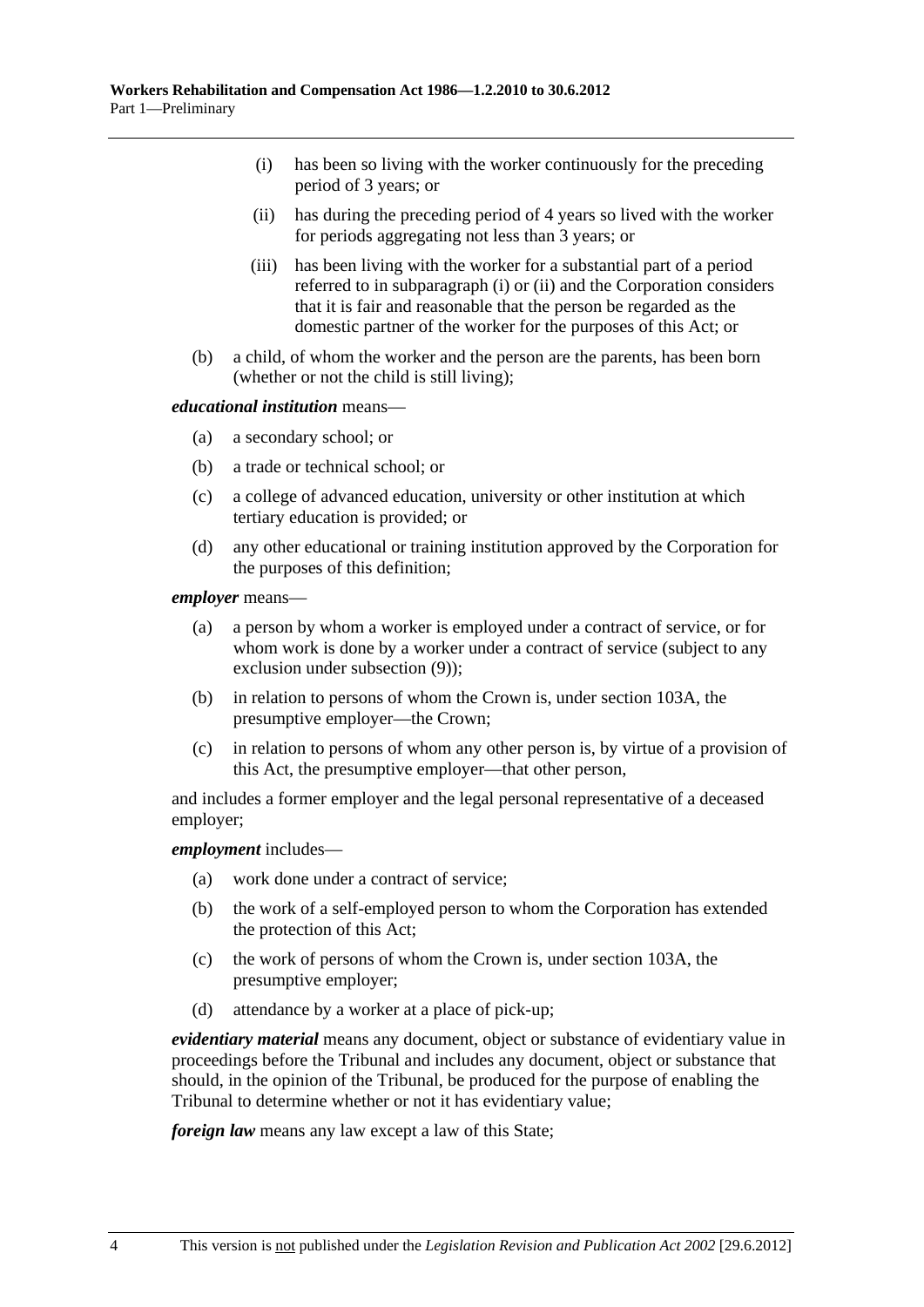*industrial association* means—

- (a) an association registered under the *[Fair Work Act 1994](http://www.legislation.sa.gov.au/index.aspx?action=legref&type=act&legtitle=Fair%20Work%20Act%201994)*; or
- (b) an organisation registered under the *Fair Work (Registered Organisations) Act 2009* of the Commonwealth; or
- (c) the United Trades and Labor Council; or
- (d) the Australian Mines and Metals Association; or
- (e) Self Insurers of South Australia Inc; or
- (ea) South Australian Employers' Chamber of Commerce and Industry Inc (trading as Business SA); or
- (f) an association, society or body formed to represent, protect or further the interests of employers or employees;

*legal personal representative*—see [subsection \(11\);](#page-16-0)

*the Industrial Court* means the Industrial Court of South Australia;

*industry* includes any business or activity in which workers are employed;

#### *local government corporation* means—

- (a) a council under the *[Local Government Act 1999](http://www.legislation.sa.gov.au/index.aspx?action=legref&type=act&legtitle=Local%20Government%20Act%201999)*; or
- (b) the Local Government Association of South Australia; or
- (c) any other body—
	- (i) established for local government purposes; and
	- (ii) prescribed for the purposes of this definition;

#### *medical expert* means—

- (a) a legally qualified medical practitioner;
- (b) a registered dentist;
- (c) a registered psychologist;
- (d) a registered optician;
- (e) a registered physiotherapist;
- (f) a registered chiropractor;
- (g) a registered podiatrist;
- (h) a registered occupational therapist;
- (i) a registered speech pathologist;
- (j) a registered osteopath;

#### *medical services* means—

- (a) attendance, examination or treatment by a medical expert (including the obtaining from a medical expert of a certificate or report); or
- (b) any diagnostic examination or test required for the purposes of treatment by a medical expert;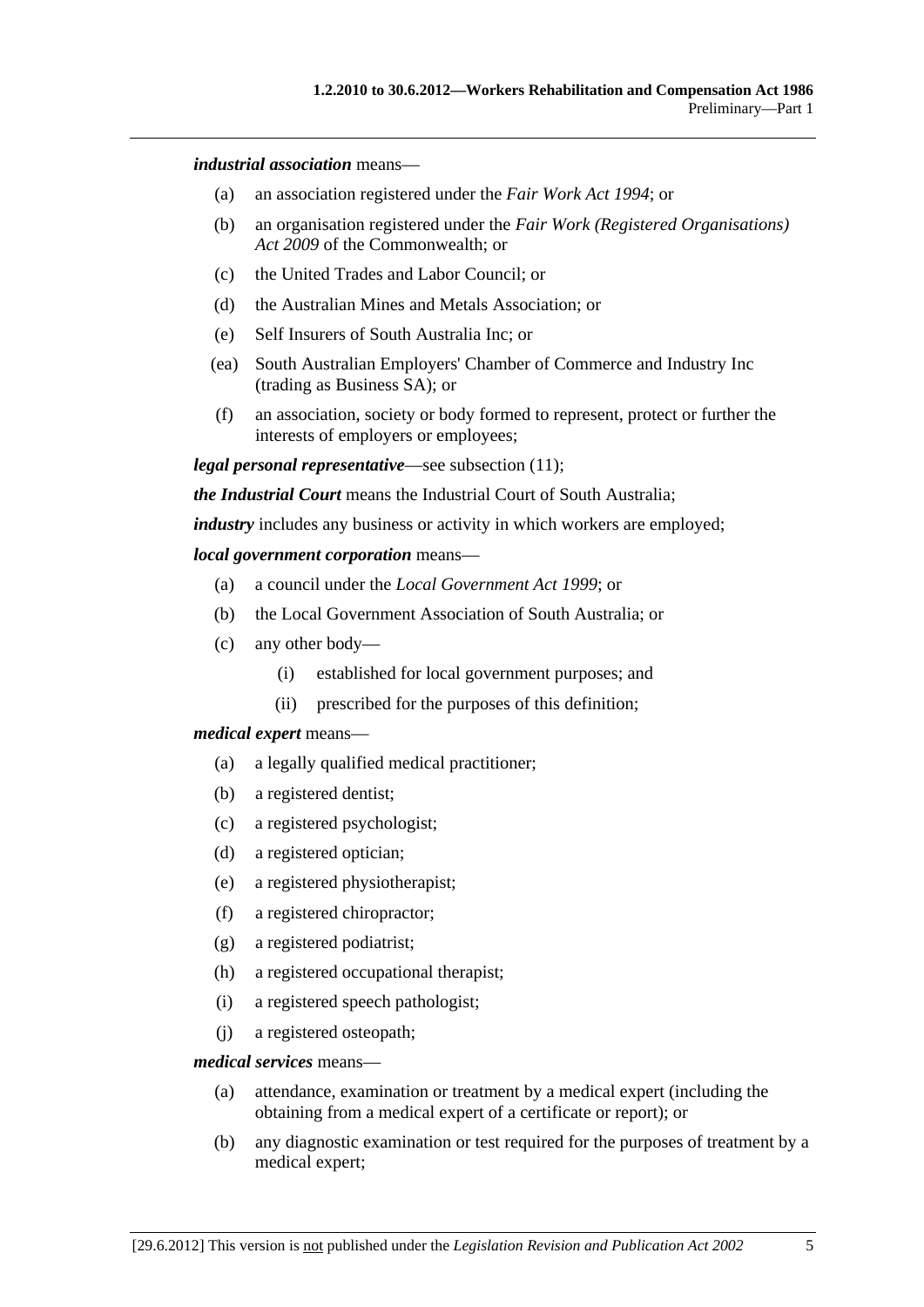*no current work capacity*, in relation to a worker, means a present inability arising from a compensable disability such that a worker is not able to return to work, either in his or her employment at the time of the occurrence of the disability or in suitable employment;

*non-economic loss* means—

- (a) pain and suffering;
- (b) loss of amenities of life;
- (c) loss of expectation of life;
- (d) any other loss or detriment of a non-economic nature;

*notional weekly earnings* in relation to a worker means—

- (a) the worker's average weekly earnings; or
- (b) where an adjustment has been made under this Act to take account of changes in levels of earnings, the value of money or remuneration (including under [section 37](#page-49-0)) or other relevant factors (or 1 or more of these)—the worker's average weekly earnings as so adjusted;

*officer* of the Corporation includes an employee of the Corporation;

*orphan child* means a child whose natural or a adoptive parents are dead and includes a child, one of whose natural or adoptive parents is dead and who has no reasonable prospect of being supported by the surviving natural or adoptive parent;

*parent*, in relation to a deceased worker, includes a person who stood *in loco parentis* to the worker at the time of the worker's death;

*place of employment* means a place where a worker is required to carry out duties of employment and, if the place is a building, includes land within the external boundaries of the land on which the building is situated;

*premises* means—

- (a) a building, structure or place (including an aircraft, ship or vehicle); or
- (b) a part of premises;

*prescribed allowance*, in relation to the earnings of a worker, means any amount received by the worker from an employer by way of an allowance or benefit prescribed for the purposes of this definition;

*presidential member* of the Tribunal means the President or a Deputy President of the Tribunal;

*recognised medical expert* means—

- (a) a legally qualified medical practitioner; or
- (b) in relation to disabilities of a particular kind—a medical expert who is recognised by the Corporation as having specialised knowledge of, and experience in the treatment of, disabilities of that kind;

*relative*, in relation to a deceased worker, means a spouse, domestic partner, parent, grandparent, step-parent, child, grandchild, stepchild, brother, sister, stepbrother, stepsister, half-brother or half-sister of the worker;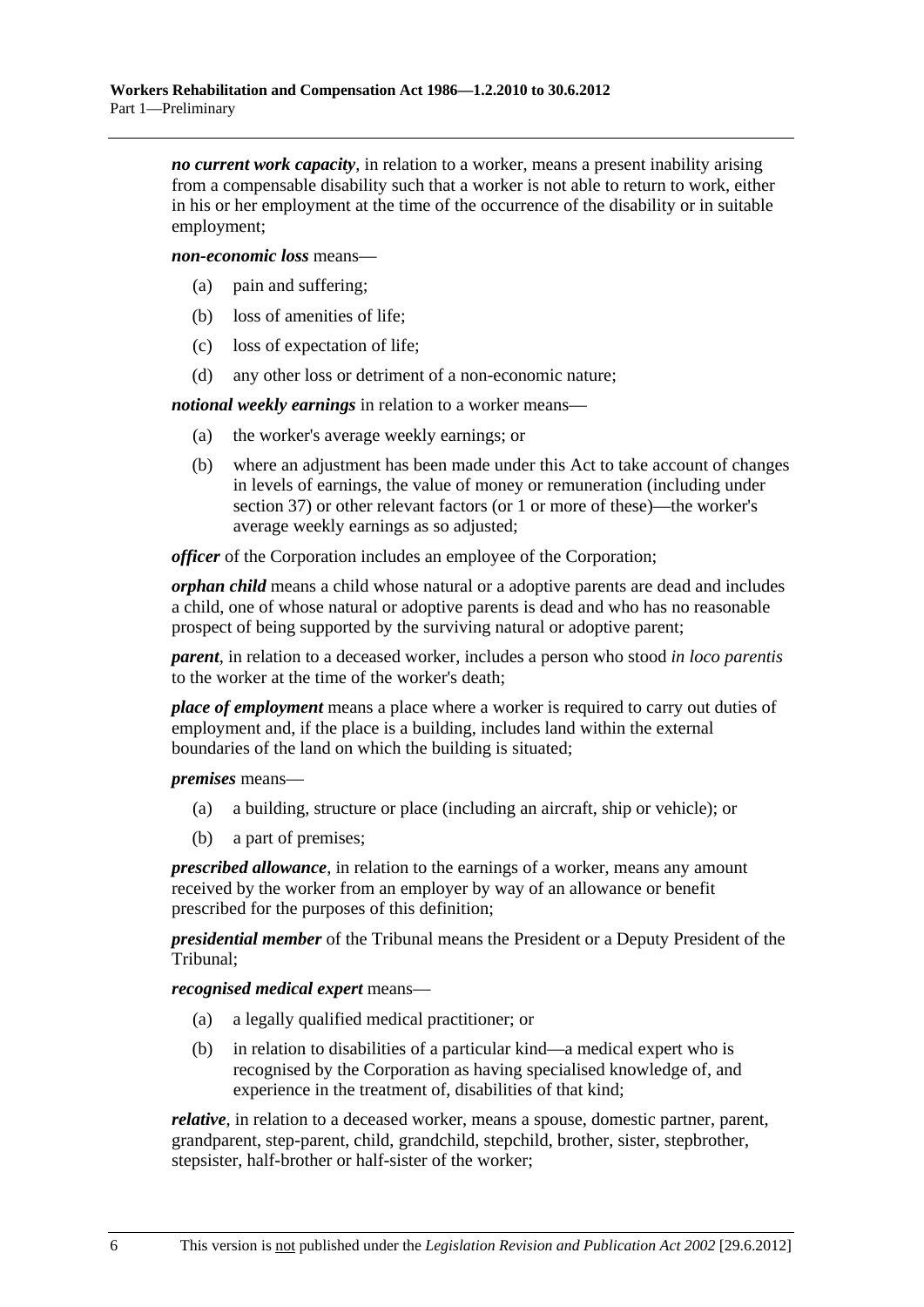*the repealed Act* means the *[Workers Compensation Act 1971](http://www.legislation.sa.gov.au/index.aspx?action=legref&type=act&legtitle=Workers%20Compensation%20Act%201971)* repealed by this Act;

*residence* in relation to a worker includes a place—

- (a) at which the worker resides in pursuance of the terms of the worker's employment or at the request of the employer; or
- (b) at which it is necessary or convenient for the worker to reside temporarily for the purposes of employment;

*review authority* means—

- (a) a Review Officer appointed for the purposes of this Act; or
- (b) the Tribunal;

*reviewable decision*—see [section 89A;](#page-112-0)

*secondary disability* means a disability that is, or results from, the aggravation, acceleration, exacerbation, deterioration or recurrence of a prior disability;

*self-employed worker* means a person to whom the Corporation has extended the protection of this Act pursuant to [section 103;](#page-134-0)

*self-insured employer* means an employer who is registered by the Corporation as a self-insured employer under [Part 5 Division 1;](#page-82-0)

*ship* includes a boat, vessel or craft;

*South Australian ship* means a ship—

- (a) that is registered in the State; or
- (b) that is owned or under charter by the Crown; or
- (c) that is owned or under charter by a body corporate or other person—
	- (i) whose principal office or place of business is in the State; or
	- (ii) whose principal office or place of business with respect to the control or management of the ship is in the State;

*spouse*—a person is the spouse of another if they are legally married;

*the State* includes the territorial waters of the State;

*suitable employment*, in relation to a worker, means employment in work for which the worker is currently suited, whether or not the work is available, having regard to the following:

- (a) the nature of the worker's incapacity and previous employment;
- (b) the worker's age, education, skills and work experience;
- (c) the worker's place of residence;
- (d) medical information relating to the worker that is reasonably available, including in any medical certificate or report;
- (e) if any rehabilitation programs are being provided to or for the worker;
- (f) the worker's rehabilitation and return to work plan, if any;

*therapeutic appliance* means—

(a) spectacles or contact lenses; or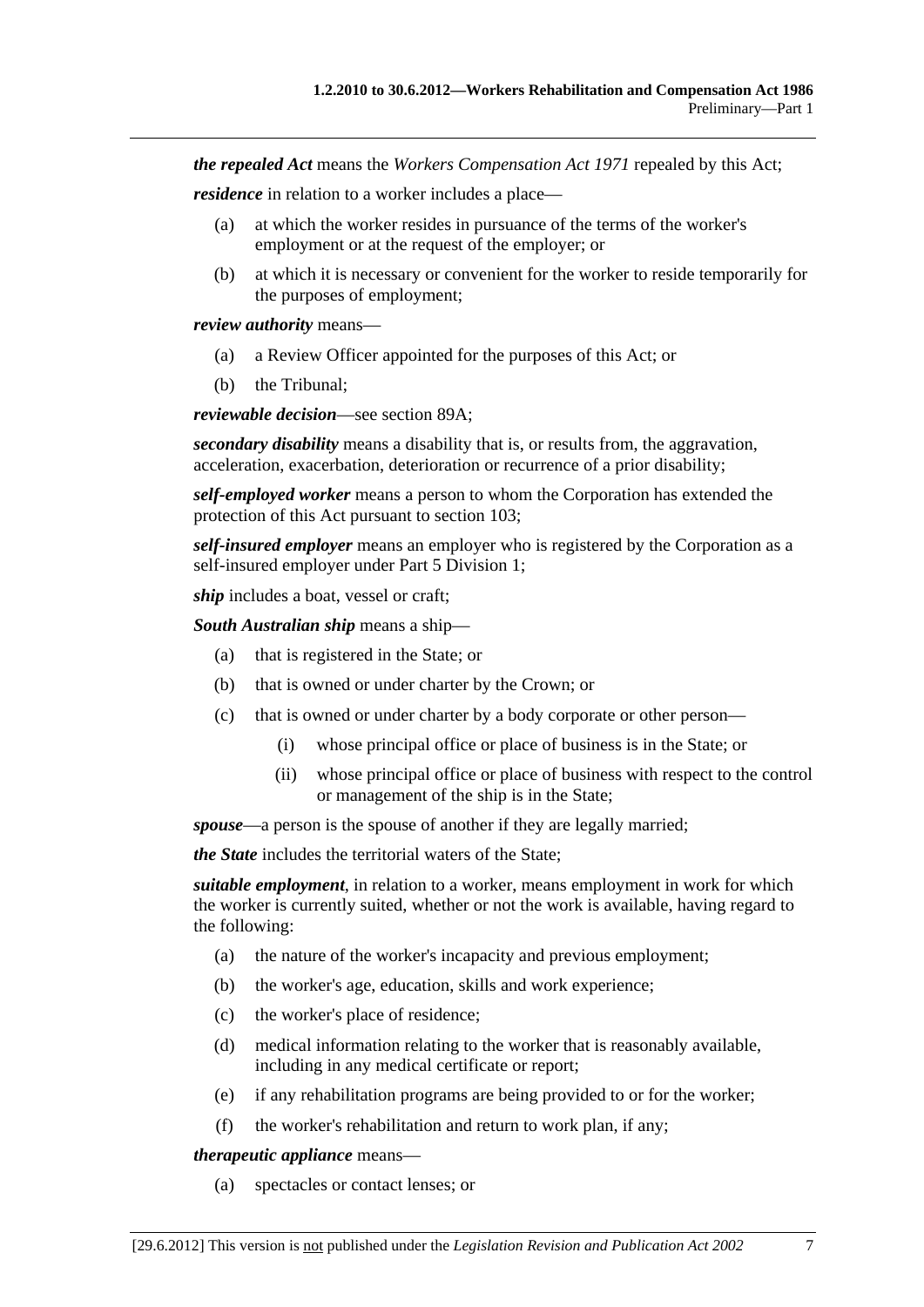- <span id="page-15-0"></span>(b) a hearing aid; or
- (c) false teeth; or
- (d) a prosthesis; or
- (e) a crutch or wheelchair; or
- (f) any other appliance or aid for reducing the extent of a disability or enabling a person to overcome in whole or part the effects of a disability;

*trauma* means an event, or series of events, out of which a compensable disability arises;

*Tribunal* means the *Workers Compensation Tribunal*;

*unrepresentative disability* means a disability arising from an attendance mentioned in [section 30\(3\)](#page-32-0) or a journey mentioned in [section 30\(5\)\(b\)](#page-32-0);

#### *worker* means—

- (a) a person by whom work is done under a contract of service (whether or not as an employee);
- (b) a person who is a worker by virtue of [section 103A](#page-134-0);
- (c) a self-employed worker,

and includes a former worker and the legal personal representative of a deceased worker;

*working day* in relation to a worker means a day on which the worker works or would, if not incapacitated for work, be normally required to work in the course of employment.

- (3) A member of the crew of a fishing boat who is remunerated by a share in profits or gross receipts obtained by working the boat is not a worker for the purposes of this Act.
- (5) Where a worker has no fixed place of employment, the worker's place of employment on a particular working day is the place at which, or the area in which, the worker works or is required to work on that working day.
- (6) Where in a prescribed industry or in prescribed circumstances a person (the *principal*) contracts with another person (the *contractor*) for the performance by the contractor of work undertaken by the principal, the principal shall, for the purposes of this Act, be deemed to be the employer of workers employed by the contractor.
- (7) The regulations may exclude (either absolutely or subject to limitations or conditions stated in the regulations) specified classes of workers wholly or partially from the application of this Act.
- (8) A regulation under [subsection \(7\)](#page-15-0) may only be made after consultation with the Advisory Committee.
- (9) The regulations may, in prescribing work or work of a specified class for the purposes of [paragraph \(b\)](#page-9-0) of the definition of *contract of service* in [subsection \(1\)](#page-8-0)—
	- (a) designate a person, or persons of a specified class, as the presumptive employer of a worker who is within the ambit of the relevant prescription;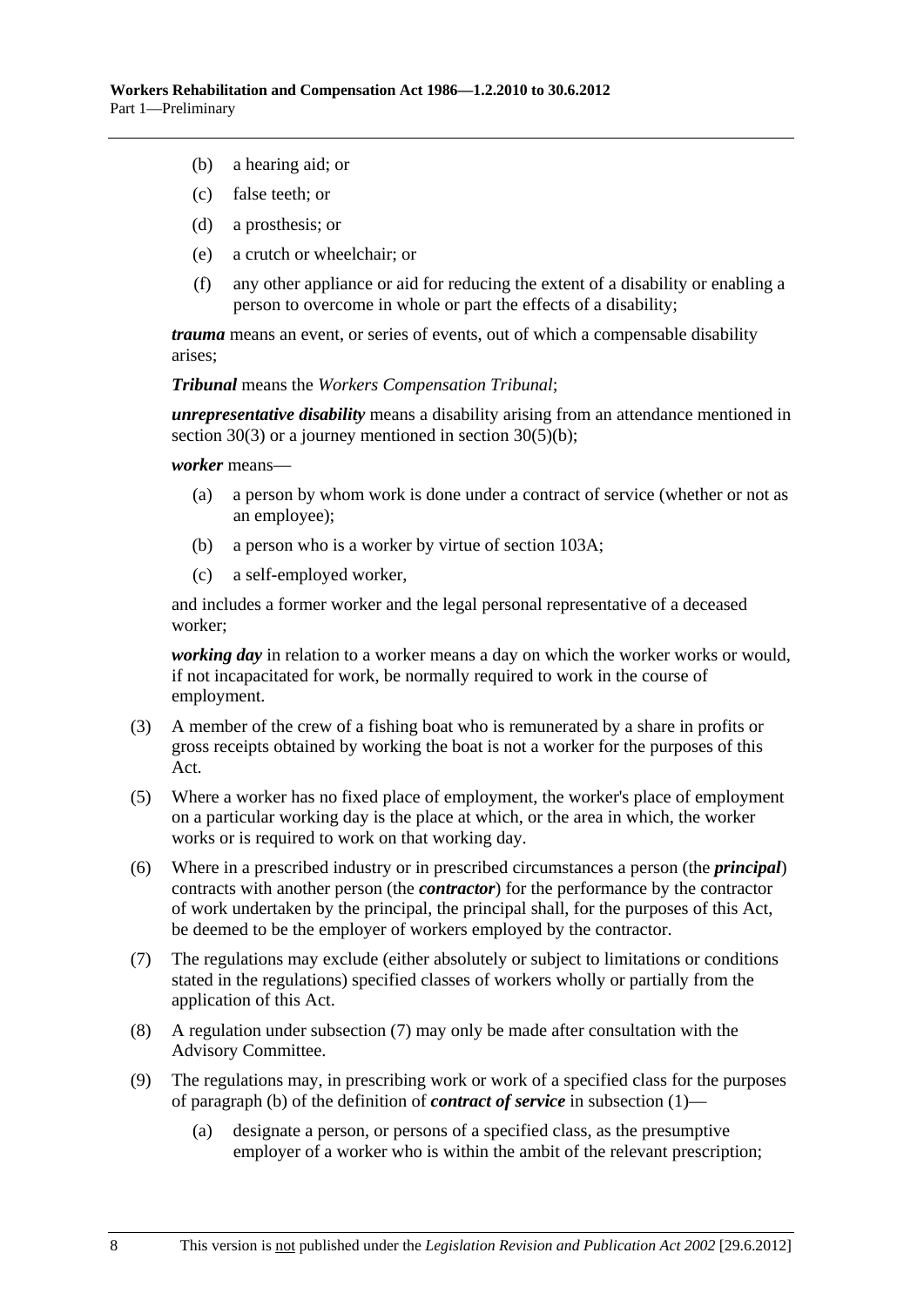- (b) exclude a person who would otherwise be the employer of such a worker from the definition of *employer* in [subsection \(1\).](#page-8-0)
- <span id="page-16-0"></span> (10) For the purposes of this Act—
	- (a) *total incapacity* for work is the incapacity for work that is represented by a worker having no current work capacity within the meaning of this Act; and
	- (b) *partial incapacity* for work is the incapacity for work that is represented by a worker having a current work capacity within the meaning of this Act.
- (11) For the purposes of this Act, a person is the legal personal representative of a deceased worker if the person is—
	- (a) a person who is entitled at law to administer the estate of the deceased worker; or
	- (b) a person who is authorised by the Tribunal (on application made under this subsection) to act under this Act as a legal personal representative of the deceased worker.
- (12) A reference in this Act to suitable employment provided or offered by a worker's employer includes—
	- (a) employment in respect of which—
		- (i) the number of hours each day or week that the worker performs work; or
		- (ii) the range of duties the worker performs,

is suitably increased in stages (in accordance with a rehabilitation and return to work plan or otherwise); and

- (b) if the employer does not provide employment involving the performance of work duties—suitable training or vocational re-education provided—
	- (i) by the employer at the workplace or elsewhere; or
	- (ii) by any other person or body under arrangements approved by the employer,

but only if the employer pays an appropriate wage or salary to the worker in respect of the time the worker attends the suitable training or vocational re-education.

- (13) A reference in a provision of this Act to a designated form is a reference to a form designated for the purposes of that provision by the Minister from time to time by notice in the Gazette.
- (14) A reference in a provision of this Act to a designated manner is a reference to a manner designated for the purposes of that provision by the Corporation from time to time by notice in the Gazette.
- (15) If a monetary sum is followed by the word (*indexed*), the amount is to be adjusted on 1 January of each year by multiplying the stated amount by a proportion obtained by dividing the Consumer Price Index for the September quarter of the immediately preceding year by the Consumer Price Index for the September quarter, 2007 (with the amount so adjusted being rounded up in accordance with the regulations).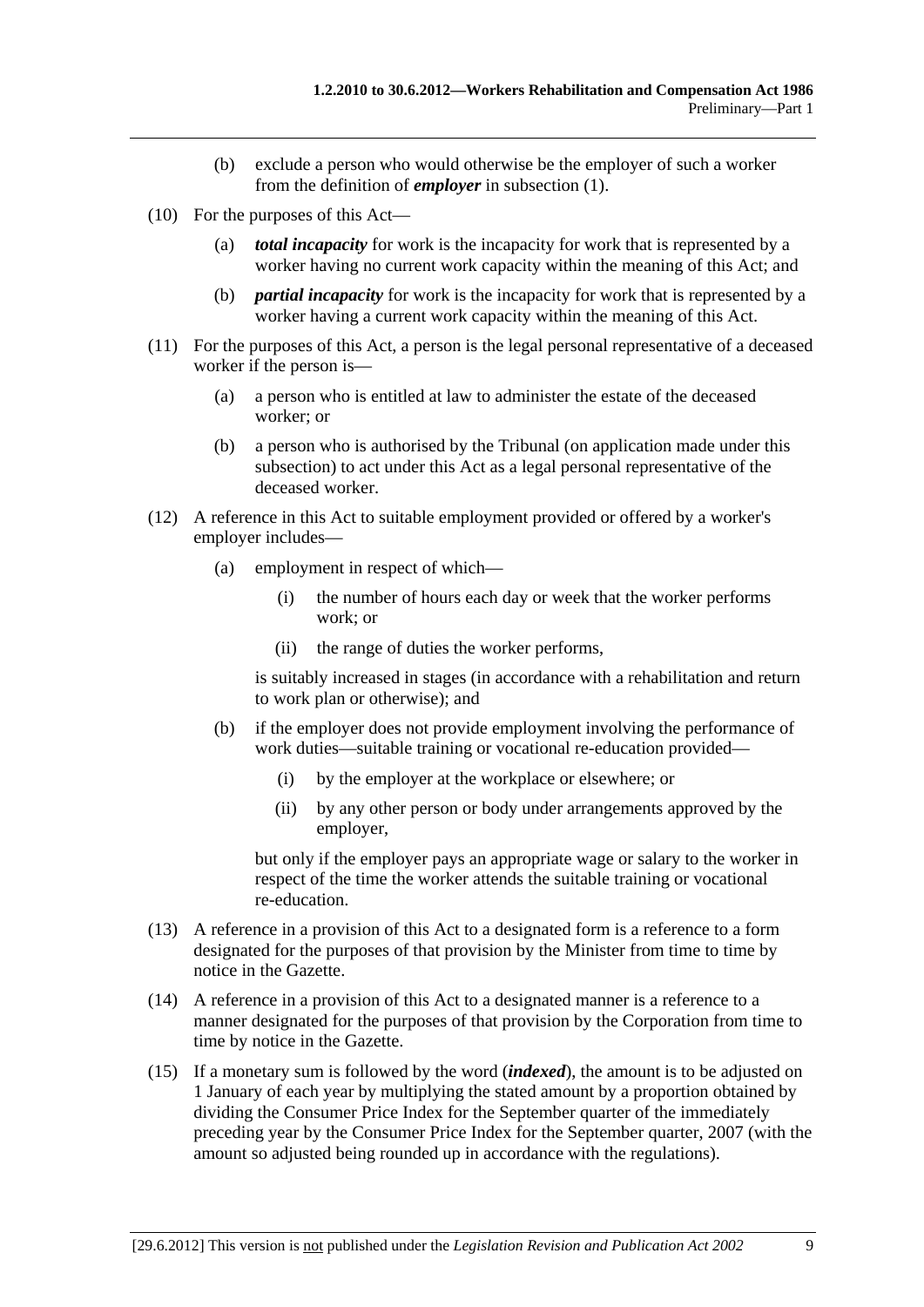## <span id="page-17-0"></span>**4—Average weekly earnings**

- (1) Subject to this section, the average weekly earnings of a disabled worker is the average weekly amount that the worker earned during the period of 12 months preceding the relevant date in relevant employment.
- (2) For the purposes of [subsection \(1\)](#page-17-0), relevant employment is constituted by—
	- (a) employment with the employer from whose employment the disability arose; and
	- (b) if the worker was, at the time of the occurrence of the disability, in the employment of 2 or more employers, employment with each such employer.
- (3) For the purposes of this section, any amount paid while a worker was on annual, sick or other leave will be taken to be earnings.
- (4) If during the period of 12 months before the relevant date the worker had changed the circumstances of his or her employment from working casually or seasonally to working in permanent employment (whether on a full-time or part-time basis) and the worker was in that permanent employment on the relevant date, the worker's average weekly earnings may be determined by reference to the average weekly amount that the worker earned during the period of that permanent employment rather than during the period of 12 months preceding the relevant date, unless to do so would disadvantage the worker.
- (5) If a worker voluntarily (otherwise than by reason of an incapacity resulting from a compensable disability)—
	- (a) reduces the normal number of hours worked; or
	- (b) alters the nature of the work performed with the result that a reduction occurs in the worker's weekly earnings,

any period before the reduction or alteration takes effect will be disregarded for the purposes of determining average weekly earnings.

- (6) In addition, if by reason of the shortness of time during which the worker has been in employment, the terms of the worker's employment or for any other reason, it is not possible to arrive at a fair average, the worker's average weekly earnings may be determined by reference to the average weekly amount being earned by other persons in the same employment with the same employer who perform similar work at the same grade as the worker or, if there is no person so employed, by other persons in the same class of employment who perform similar work at the same grade as the worker.
- (7) If a worker is a contractor rather than an employee, the worker's average weekly earnings will be determined by reference to the rate of pay that the worker would have received if the worker had been working as an employee and, if there is an award or industrial agreement applicable to the class and grade of work in which the worker was engaged, the worker's average weekly earnings will be determined by reference to that award or industrial agreement.
- *(8) If—* 
	- *(a) an employer is a body corporate; and*
	- *(b) the worker is a director as well as an employee of the employer,*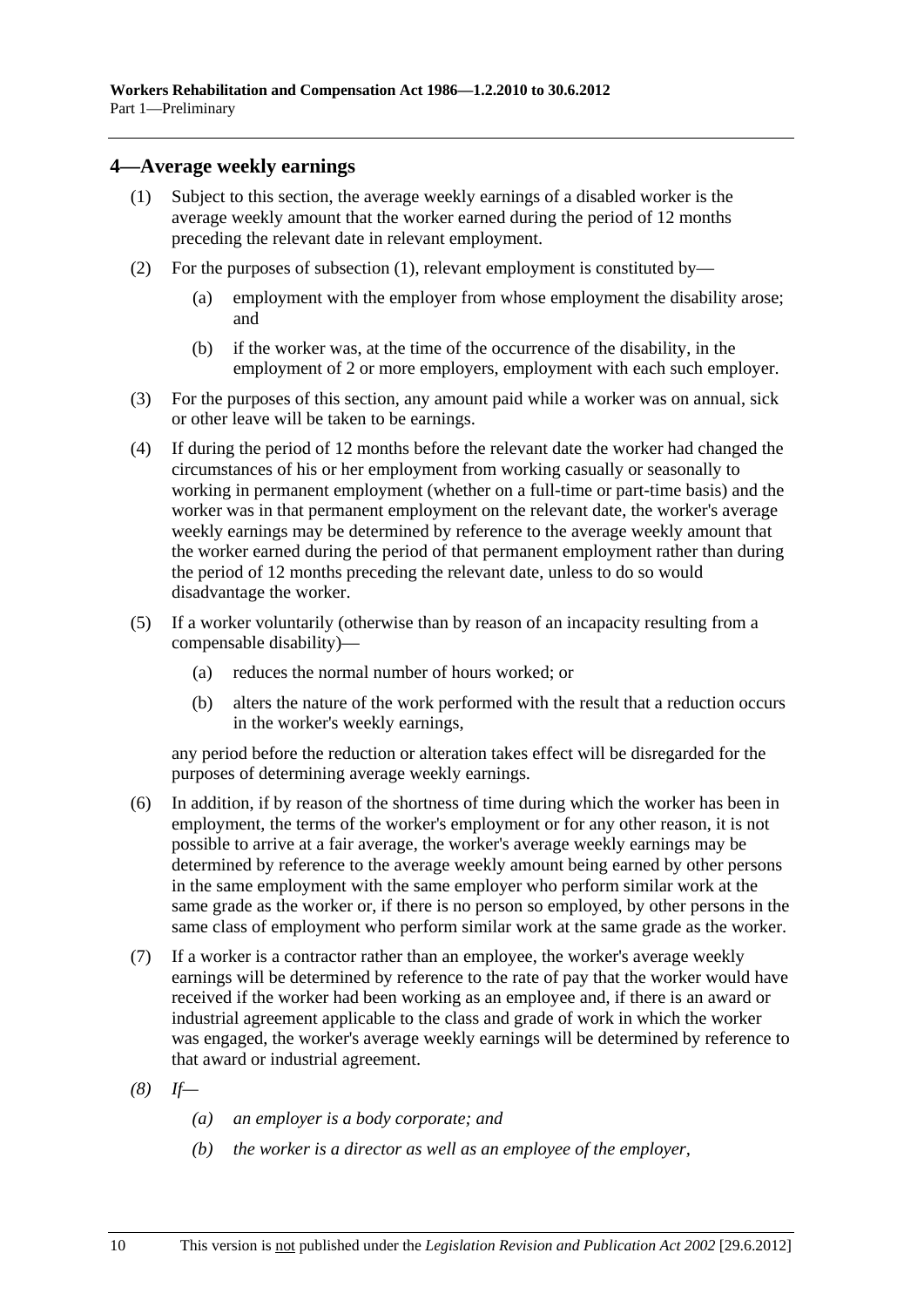*the worker's average weekly earnings will be determined by reference to the remuneration (calculated on a weekly basis) last reported in a return from the employer to the Corporation under [Part 5 Division 6](#page-94-0) (unless the Corporation determines that there is good cause not to apply this subsection in the circumstances of the particular case).* 

*Note—* 

*Subsection (8) had not come into operation at the date of the publication of this version.* 

- (9) If because of the gradual onset of a compensable disability it appears that the level of earnings of a disabled worker prior to the relevant date were affected by the disability, the average weekly earnings of the worker must be set at an amount that fairly represents the weekly amount that the worker would have been earning if the level of earnings had not been so affected.
- (10) The average weekly earnings of a disabled worker who—
	- (a) was not a full-time worker immediately before the relevant date; and
	- (b) immediately before the relevant date had been seeking full-time employment; and
	- (c) had been predominantly during the preceding 18 months a full-time worker,

will be taken to be the average weekly earnings of the worker while employed in full-time employment during the period of 18 months preceding the relevant date.

- (11) If a worker who suffers a permanent incapacity (whether total or partial) is under the age of 21 years, the average weekly earnings of the worker must be determined by applying the rate of pay that would have been payable to the worker had the worker been 21 years old and if a worker who suffers a permanent incapacity (whether total or partial) is an apprentice, the average weekly earnings of the worker must be determined by applying the rate of pay that would have been payable to the worker had the worker completed the apprenticeship (and this determination may have effect (if not before) when it is determined that a worker has a permanent incapacity under a redetermination under [section 53\)](#page-71-0).
- (12) For the purposes of determining the average weekly earnings of a worker—
	- (a) any component of the worker's earnings attributable to overtime will be disregarded if, at the relevant date, the worker had no reasonable expectation to work overtime within the foreseeable future because of a change in employment arrangements or work practices, or other relevant factors, announced, introduced or occurring on or before the relevant date, but otherwise payments attributable to overtime will be taken into account; and
	- (b) to the extent that a worker has worked overtime that is to be taken into account, the component for overtime will be an amount calculated as follows:

$$
C = \frac{A}{B}
$$

Where

*C* is the amount of the component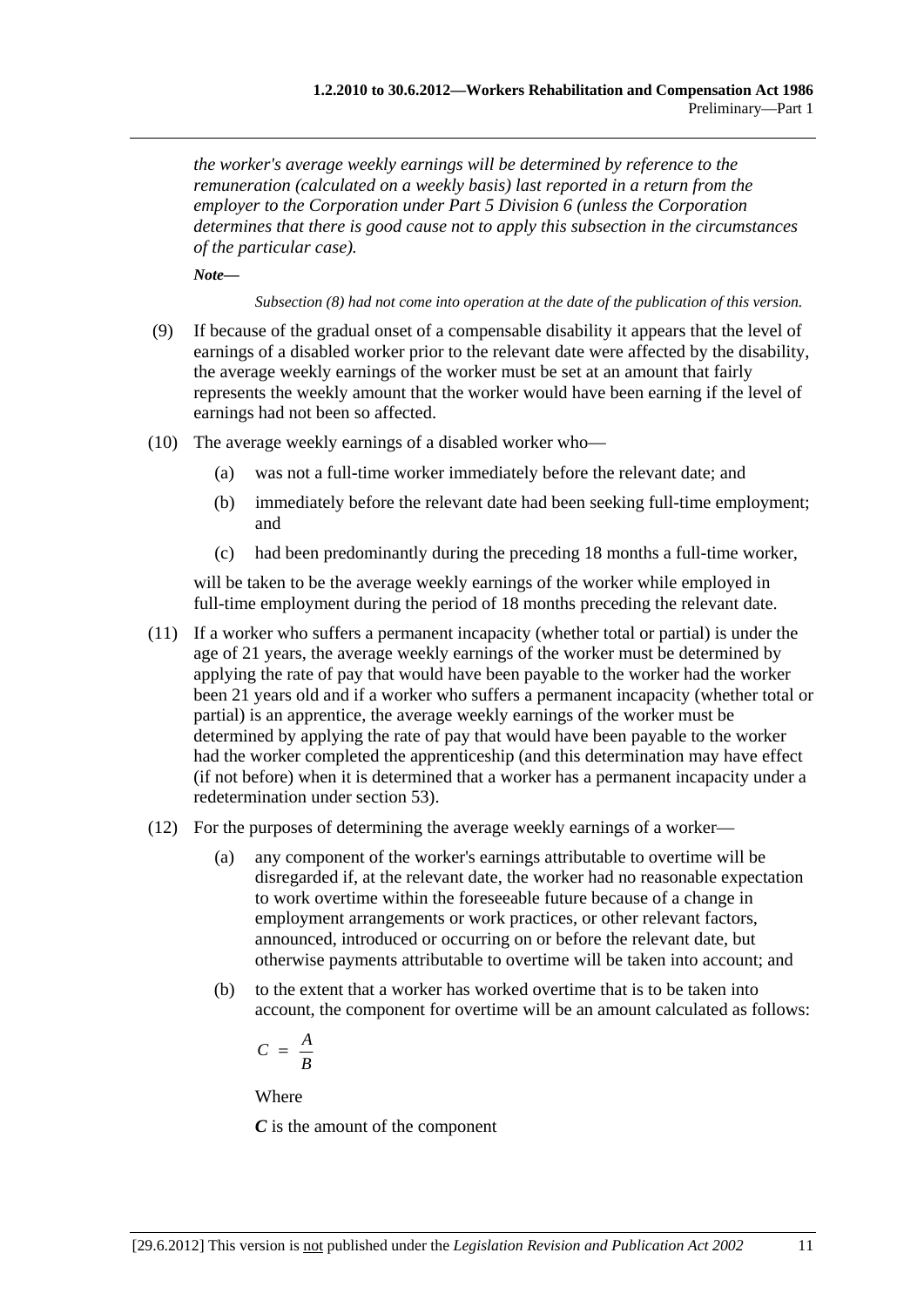<span id="page-19-0"></span>*A* is the total of the amounts paid or payable to the worker for overtime during the period used to calculate the average weekly earnings of the worker under a preceding subsection (the *relevant period*)

*B* is the number of weeks in the relevant period during which the worker worked or was on annual, sick or other paid leave.

- (13) For the purposes of determining the average weekly earnings of a worker—
	- (a) any amount otherwise payable to the worker that has been the subject of a voluntary salary sacrifice for superannuation purposes by the worker will be taken into account as earnings; and
	- (b) any non-cash benefit of a prescribed class provided to the worker by an employer—
		- (i) will be taken into account if the worker does not retain the benefit of the non-cash benefit (and valued after taking into account any principles specified by this Act or prescribed by the regulations); and
		- (ii) will not be taken into account if the worker retains the benefit of the non-cash benefit.
- (14) Despite a preceding subsection, the following will be disregarded for the purposes of determining the average weekly earnings of a worker:
	- (a) any contribution paid or payable by an employer to a superannuation scheme for the benefit of the worker;
	- (b) any prescribed allowances.
- (15) Despite a preceding subsection—
	- (a) if a disabled worker's remuneration was, at the relevant date, covered by an award or industrial agreement, the worker's average weekly earnings will not be less than the weekly wage to which the worker was then entitled under the award or industrial agreement;
	- (b) if, but for this paragraph, the average weekly earnings of a worker (not being a self-employed worker) would be less than the prescribed amount, the average weekly earnings will be fixed at the prescribed amount;
	- (c) the average weekly earnings of a worker will in no case be fixed at more than twice State average weekly earnings.
- (16) In this section—
	- (a) a reference to the relevant date is a reference to the date on which the relevant disability occurs; and
	- (b) a reference to State average weekly earnings is a reference to the amount last published before the relevant date by the Australian Bureau of Statistics as an estimate of Average Weekly Earnings for Ordinary Hours of Work for each Full-time Employed Adult Male Unit in this State.

## **5—Act to bind Crown**

This Act binds the Crown in right of the State and also, so far as the legislative power of the State extends, in all its other capacities.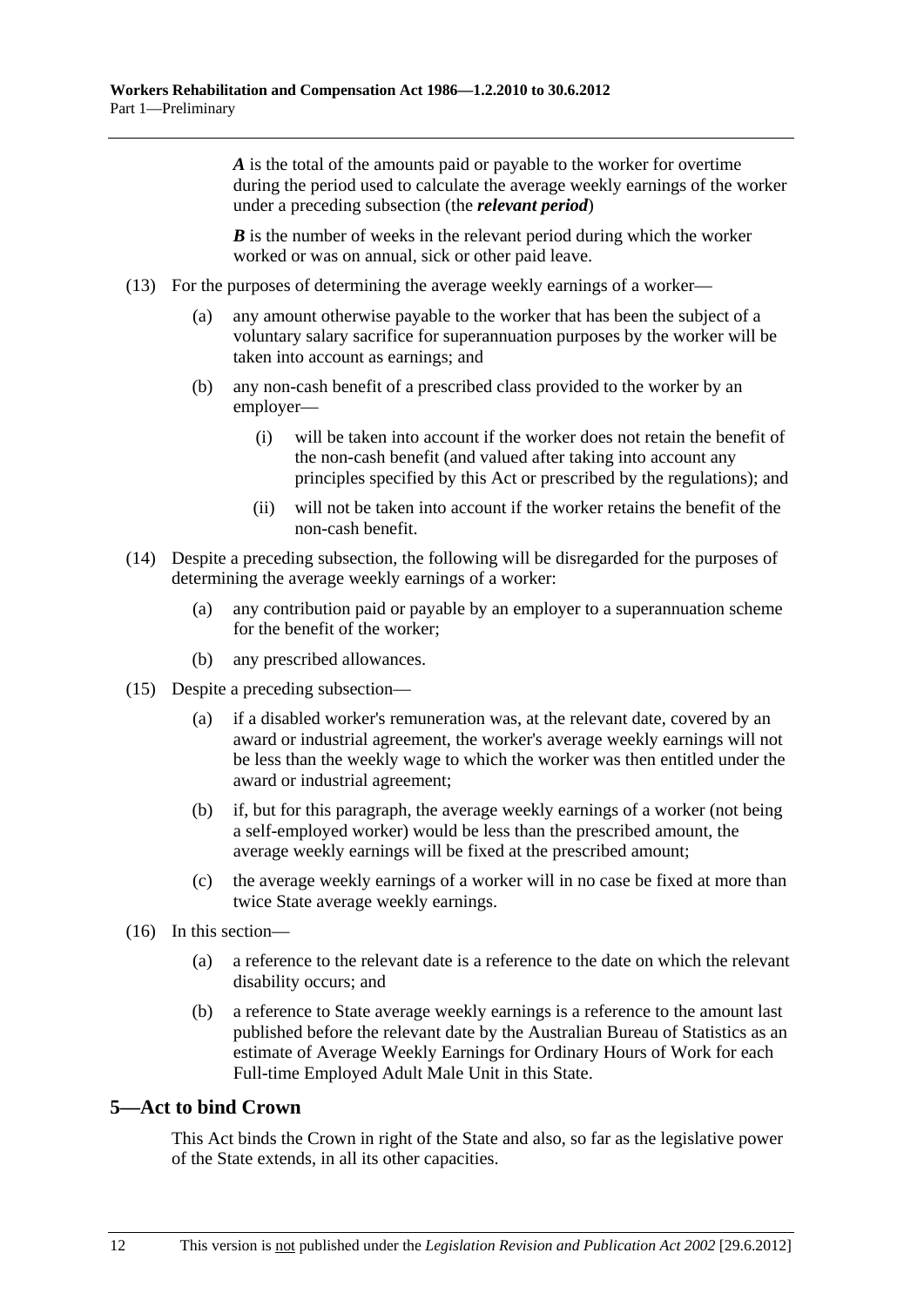## <span id="page-20-0"></span>**6—Territorial application of Act**

- (1) This Act applies to a worker's employment if (and only if) that employment is connected with this State.
- (2) The fact that a worker is outside this State when a disability occurs does not prevent an entitlement to compensation arising under this Act in respect of employment that is connected with this State.
- (3) A worker's employment is connected with—
	- (a) the State in which the worker usually works in that employment; or
	- (b) if no State or no one State is identified by [paragraph \(a\)](#page-20-0), the State in which the worker is usually based for the purposes of that employment; or
	- (c) if no State or no one State is identified by [paragraph \(a\)](#page-20-0) or [\(b\),](#page-20-0) the State in which the employer's principal place of business in Australia is located.
- (4) In the case of a worker working on a ship, if no State or no one State is identified by [subsection \(3\),](#page-20-0) a worker's employment is, while working on a ship, connected with the State in which the ship is registered or (if the ship is registered in more than 1 State) the State in which the ship most recently became registered.
- (5) If no State is identified by [subsection \(3\)](#page-20-0) or (if applicable) [\(4\),](#page-20-0) a worker's employment is connected with this State if—
	- (a) a worker is in this State when the disability occurs; and
	- (b) there is no place outside Australia under the legislation of which the worker may be entitled to compensation for the same matter.
- (6) In deciding whether a worker usually works in a State—
	- (a) regard must be had to the worker's work history with the employer over the preceding 12 months and the intentions of the worker and employer; but
	- (b) regard must not be had to any temporary arrangement under which the worker works in a State for a period of not longer than 6 months.
- (7) Subject to [subsection \(6\),](#page-20-0) in determining whether a worker usually works in a State or is usually based in a State for the purposes of employment, regard must be had to any period during which a worker works in a State or is in a State for the purposes of employment whether or not under the statutory workers compensation scheme of that State the person is regarded as a worker or as working or employed in that State.
- (8) Compensation under this Act does not apply in respect of the employment of a worker on a ship if the *Seafarers Rehabilitation and Compensation Act 1992* of the Commonwealth applies to the worker's employment.
- (9) In this section—

*ship* means any kind of vessel used in navigation by water, however propelled or moved, and includes—

- (a) a barge, lighter, or other floating vessel; and
- (b) an air-cushion vehicle, or other similar craft,

used wholly or primarily in navigation by water;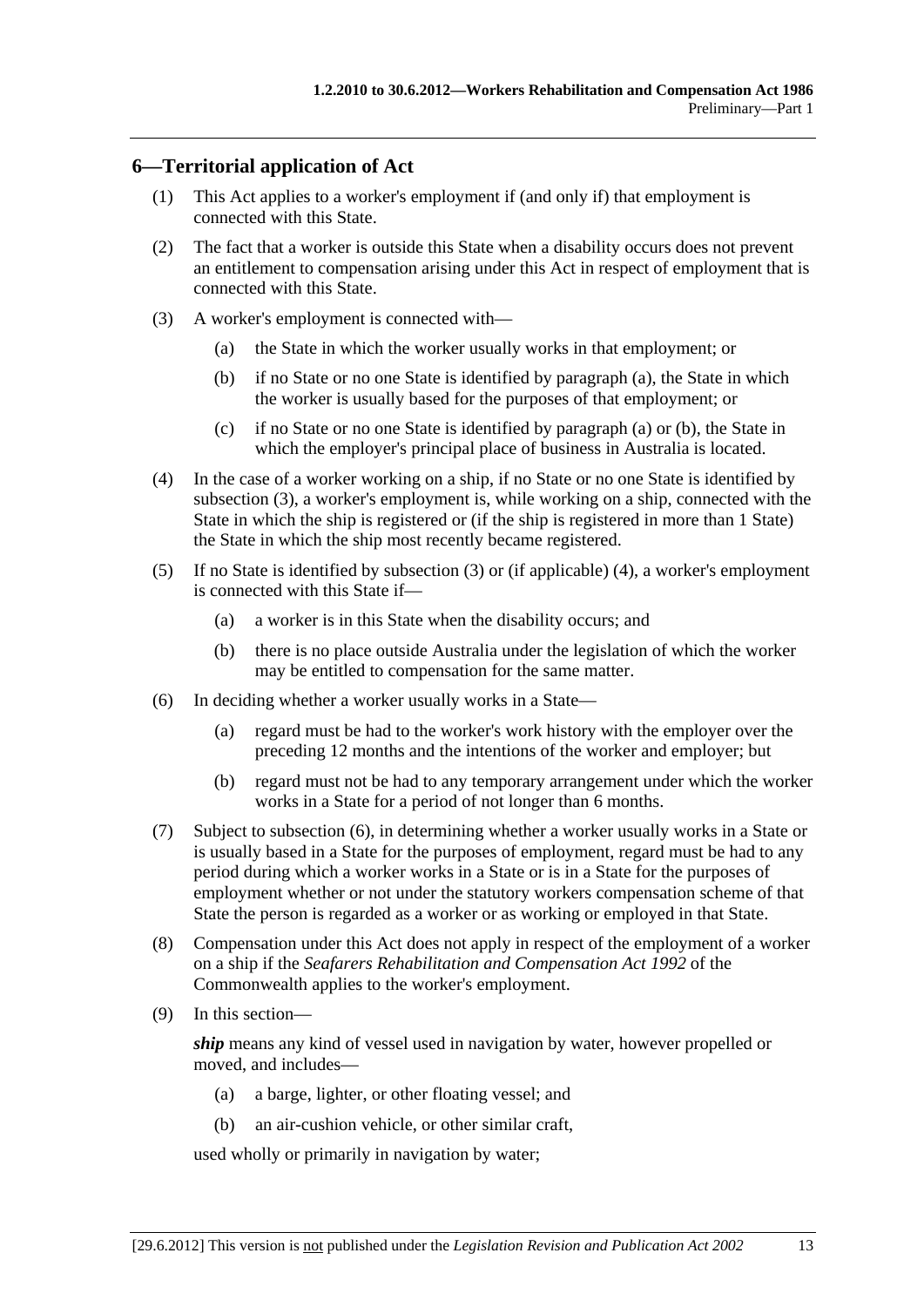<span id="page-21-0"></span>*State* includes a Territory and, in a geographical sense, a State's or Territory's relevant adjacent area as described in [Schedule 4.](#page-156-0)

## **6A—Determination of State with which worker's employment is connected in proceedings under this Act**

- (1) If the question of whether this State is connected with a worker's employment arises in proceedings in the Tribunal or a court in relation to a claim for compensation under this Act, the Tribunal or court must—
	- (a) determine the State with which the worker's employment is connected in accordance with [section 6](#page-20-0); and
	- (b) cause that determination to be entered in its records.
- (2) The Tribunal must, in determining a question under [subsection \(1\)](#page-21-0), be constituted of 1 or more presidential members and if the question arises in proceedings that are not before a presidential member (or presidential members) then the question is to be referred, on an interlocutory basis, to a presidential member of the Tribunal.
- (3) [Subsection \(1\)](#page-21-0) does not apply if there is a determination that is to be recognised under [section 6B.](#page-21-0)

#### **6B—Recognition of previous determinations**

- (1) If a determination of the State with which a worker's employment is connected has been made—
	- (a) by the Tribunal or a court under [section 6A;](#page-21-0) or
	- (b) by a designated court under a provision of a law that corresponds with [section 6A,](#page-21-0) or under another provision of a law prescribed by the regulations for the purposes of this provision; or
	- (c) by a court of this State or another State in the course of proceedings that are relevant to the application of this Act or a corresponding law, or that relate to a claim for compensation or damages,

the State so determined is to be recognised for the purposes of this Act as the State with which the worker's employment is connected.

- (2) This section does not prevent any appeal relating to any such determination and if the determination is altered on appeal, the altered determination is to be recognised under subsection  $(1)$ .
- (3) In this section—

*designated court* means—

- (a) the Supreme Court of a State in which a corresponding law is in force; or
- (b) a court, tribunal or other decision-making body of a State in which a corresponding law is in force that is declared by the regulations to be a designated court for the purposes of this section;

*State* includes a Territory.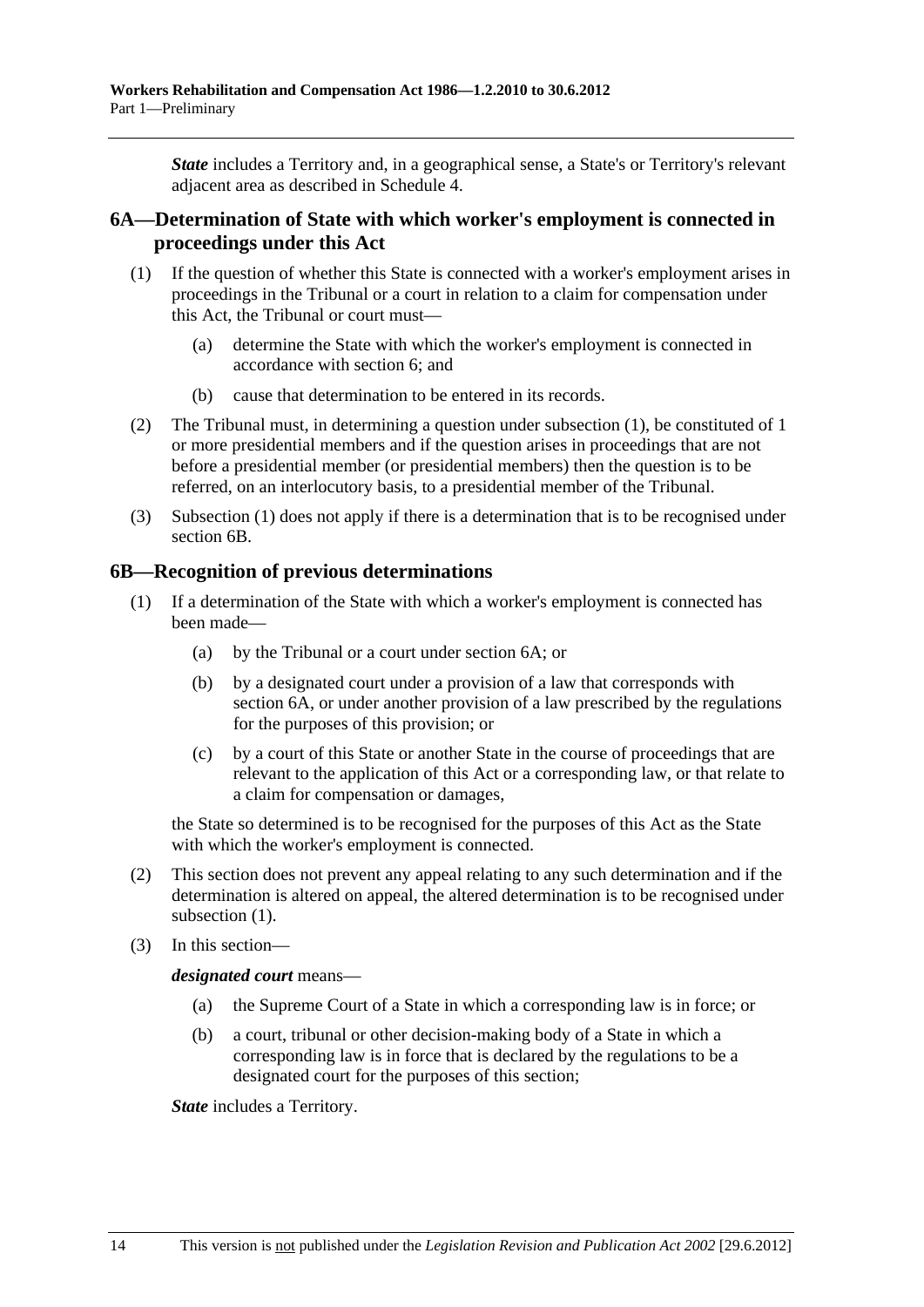# <span id="page-22-0"></span>**Part 2—The Workers Rehabilitation and Compensation Advisory Committee**

## **7—Advisory Committee**

- (1) The *Workers Rehabilitation and Compensation Advisory Committee* is established.
- (2) The Advisory Committee consists of nine members appointed by the Governor of whom—
	- (a) three (who must include an expert in rehabilitation) will be appointed on the Minister's nomination made after consulting with associations representing employers and with associations representing employees (including the UTLC); and
	- (b) three (who must include at least one suitable representative of registered employers and at least one suitable representative of self-insured employers) will be appointed on the Minister's nomination made after consulting with associations representing employers; and
	- (c) three will be appointed on the Minister's nomination made after consultation with associations representing employees, including the UTLC.
- (3) One member of the Committee must be appointed by the Governor to preside at meetings of the Committee.

The member is referred to in this Act as the *presiding member* of the Committee.

The appointment must be made from among the members appointed under subsection  $(2)(a)$ .

## **8—Functions of Advisory Committee**

- (1) The functions of the Advisory Committee are—
	- (a) to advise the Minister on the formulation and implementation of policies relating to workers rehabilitation and compensation; and
	- (b) to advise the Minister (on its own initiative or at the request of the Minister) on—
		- (i) proposals to make amendments to this Act, or to make regulations under this Act; and
		- (ii) other legislative proposals that may affect the operation of this Act; and
	- (c) to investigate work-related injury and disease; and
	- (d) to report to the Minister (on its own initiative or at the request of the Minister) on any other matter relating to workers rehabilitation or compensation; and
	- (e) to carry out other functions assigned to the Advisory Committee by the Minister.
- (2) The Advisory Committee may conduct public meetings and discussions and may, with the approval of the Minister, conduct inquiries, on questions arising before the Advisory Committee.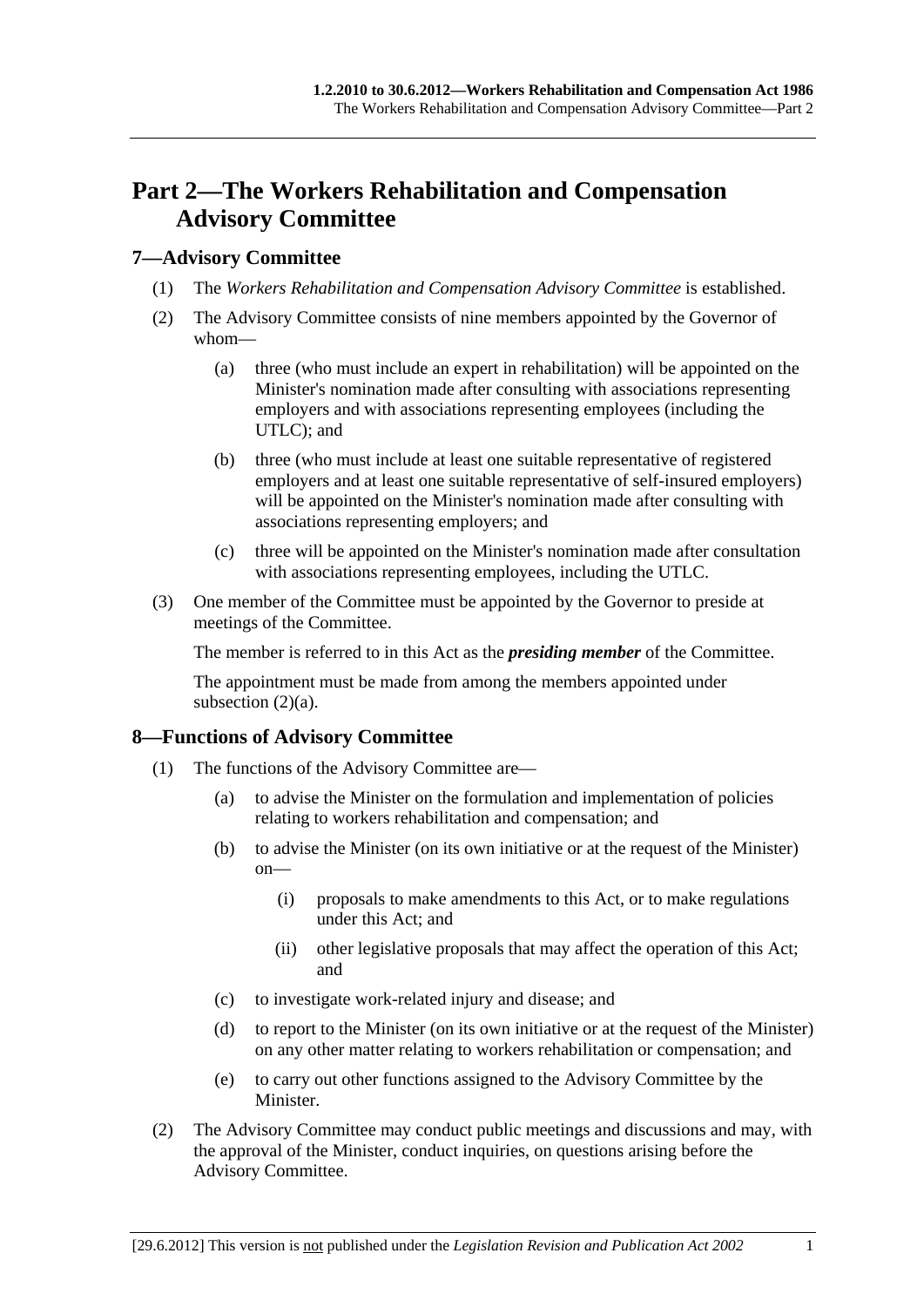- <span id="page-23-0"></span> (3) The Advisory Committee may on its own initiative, and must at the direction of the Minister, consult and co-operate with the Corporation, other government authorities at a State or national level, representatives of industrial associations and other persons or bodies.
- (4) The Advisory Committee may, with the approval of the Minister, establish subcommittees to assist the Committee.
- (5) A subcommittee may, but need not, consist of, or include, members of the Advisory Committee.

## **9—Terms and conditions of office**

- (1) A member of the Advisory Committee will be appointed on conditions, and for a term (not exceeding three years), determined by the Governor and, on the expiration of a term of appointment, is eligible for re-appointment.
- (2) The Governor may remove a member from office for—
	- (a) breach of, or non-compliance with, a condition of appointment; or
	- (b) mental or physical incapacity to carry out duties of office satisfactorily; or
	- (c) neglect of duty; or
	- (d) dishonourable conduct.
- (3) The office of a member becomes vacant if the member—
	- (a) dies; or
	- (b) completes a term of office and is not re-appointed; or
	- (c) resigns by written notice addressed to the Minister; or
	- (e) is removed from office by the Governor under [subsection \(2\)](#page-23-0).
- (4) On the office of a member of the Advisory Committee becoming vacant, a person must be appointed, in accordance with this Act, to the vacant office.

## **10—Allowances and expenses**

- (1) A member of the Advisory Committee is entitled to fees, allowances and expenses approved by the Governor.
- (2) The fees, allowances and expenses are payable out of the Compensation Fund.

#### **11—Proceedings etc of the Advisory Committee**

- (1) Meetings of the Advisory Committee must be held at times and places appointed by the Committee, but there must be at least six meetings per year.
- (2) Six members of the Advisory Committee constitute a quorum of the Committee.
- (3) The presiding member of the Advisory Committee will, if present at a meeting of the Committee, preside at the meeting and, in the absence of the presiding member, a member chosen by the members present will preside.
- (4) A decision carried by a majority of the votes of the members present at a meeting of the Advisory Committee is a decision of the Committee.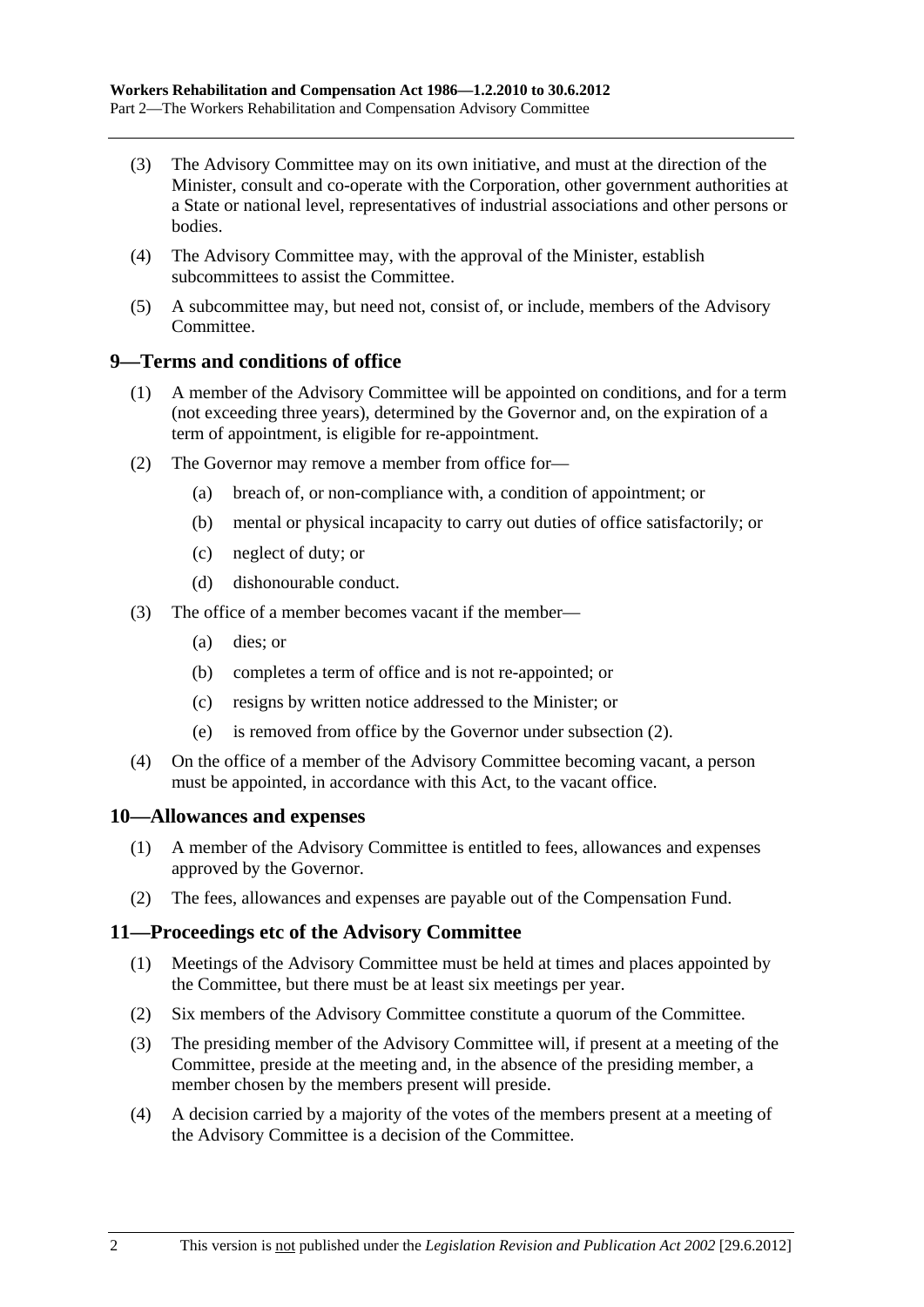- <span id="page-24-0"></span> (5) Each member present at a meeting of the Advisory Committee is entitled to one vote on a matter arising for decision by the Committee, and, if the votes are equal, the person presiding at the meeting has a second or casting vote.
- (6) The Advisory Committee must ensure that accurate minutes are kept of its proceedings.
- (7) The Advisory Committee may open its proceedings to the public unless the proceedings relate to commercially sensitive matters or to matters of a private confidential nature.
- (8) Subject to this Act, the proceedings of the Advisory Committee will be conducted as the Committee determines.

## **12—Confidentiality**

A member of the Advisory Committee who, as a member of the Committee, acquires information that—

- (a) the member knows to be of a commercially sensitive nature, or of a private confidential nature; or
- (b) the Committee classifies as confidential information,

must not divulge the information without the approval of the Committee. Maximum penalty: \$1 000.

## **13—Conflict of interest under Public Sector (Honesty and Accountability) Act**

A member of the Advisory Committee will not be taken to have a direct or indirect interest in a matter for the purposes of the *[Public Sector \(Honesty and Accountability\)](http://www.legislation.sa.gov.au/index.aspx?action=legref&type=act&legtitle=Public%20Sector%20(Honesty%20and%20Accountability)%20Act%201995)  [Act 1995](http://www.legislation.sa.gov.au/index.aspx?action=legref&type=act&legtitle=Public%20Sector%20(Honesty%20and%20Accountability)%20Act%201995)* by reason only of the fact that the member has an interest in a matter that is shared in common with employers generally or employees generally, or a substantial section of employers or employees.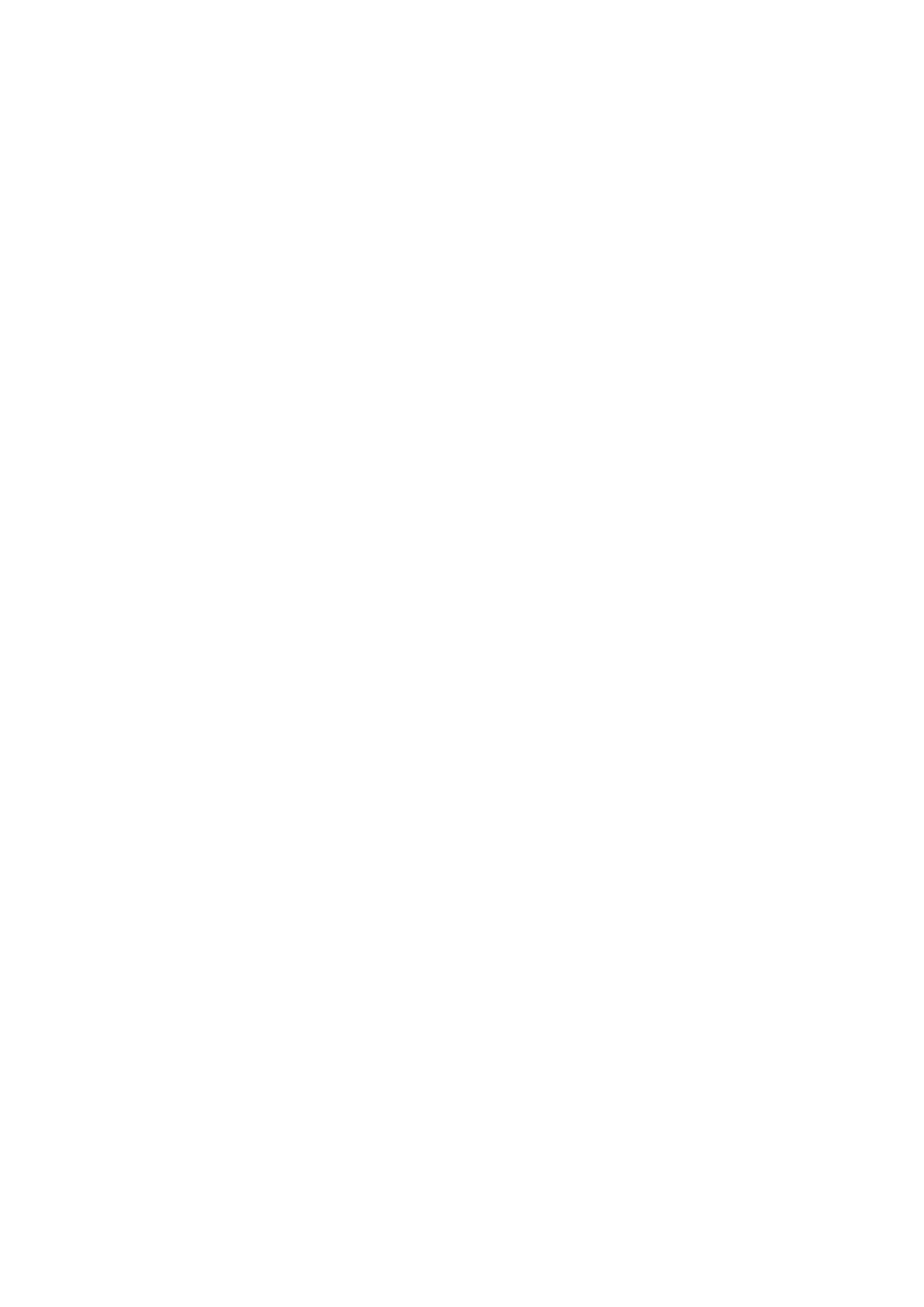# <span id="page-26-0"></span>**Part 3—Rehabilitation and accident prevention programmes**

# **Division 1—Rehabilitation**

## **26—Rehabilitation programmes**

- (1) The Corporation shall establish or approve rehabilitation programmes with the object of ensuring that workers suffering from compensable disabilities—
	- (a) achieve the best practicable levels of physical and mental recovery; and
	- (b) are, where possible, restored to the workforce and the community.
- (2) A rehabilitation programme may be established by the Corporation in relation to—
	- (a) a particular worker;
	- (b) workers of a particular class;
	- (c) workers suffering from disabilities of a particular class.
- (3) For the purposes, or in the course, of a rehabilitation programme the Corporation may—
	- (a) provide for the physical, mental or vocational assessment of workers;
	- (b) provide advisory services to workers, members of the families of workers, employers and others;
	- (c) assist workers in seeking, obtaining or retaining employment;
	- (d) assist in the training or retraining of workers;
	- (e) assist workers to find appropriate accommodation;
	- (f) provide for the necessary and reasonable costs (including costs of travel, accommodation and child care) incurred by workers in order to participate in rehabilitation programmes;
	- (g) provide equipment, facilities and services to assist workers to cope with their disabilities at home or in the workplace;
	- (h) provide assistance to persons who may be in a position to help workers to overcome or cope with their disabilities;
	- (i) disseminate information that relates to work related disabilities;
	- (j) conduct, participate in or subsidise research into any aspect of rehabilitation;
	- (k) encourage and support the work of organisations that provide assistance to workers suffering from compensable disabilities;
	- (l) do anything else that may assist in the rehabilitation of workers.
- (4) The Corporation may admit a disabled worker to a rehabilitation programme notwithstanding that it has not been finally established that the worker's disability is compensable.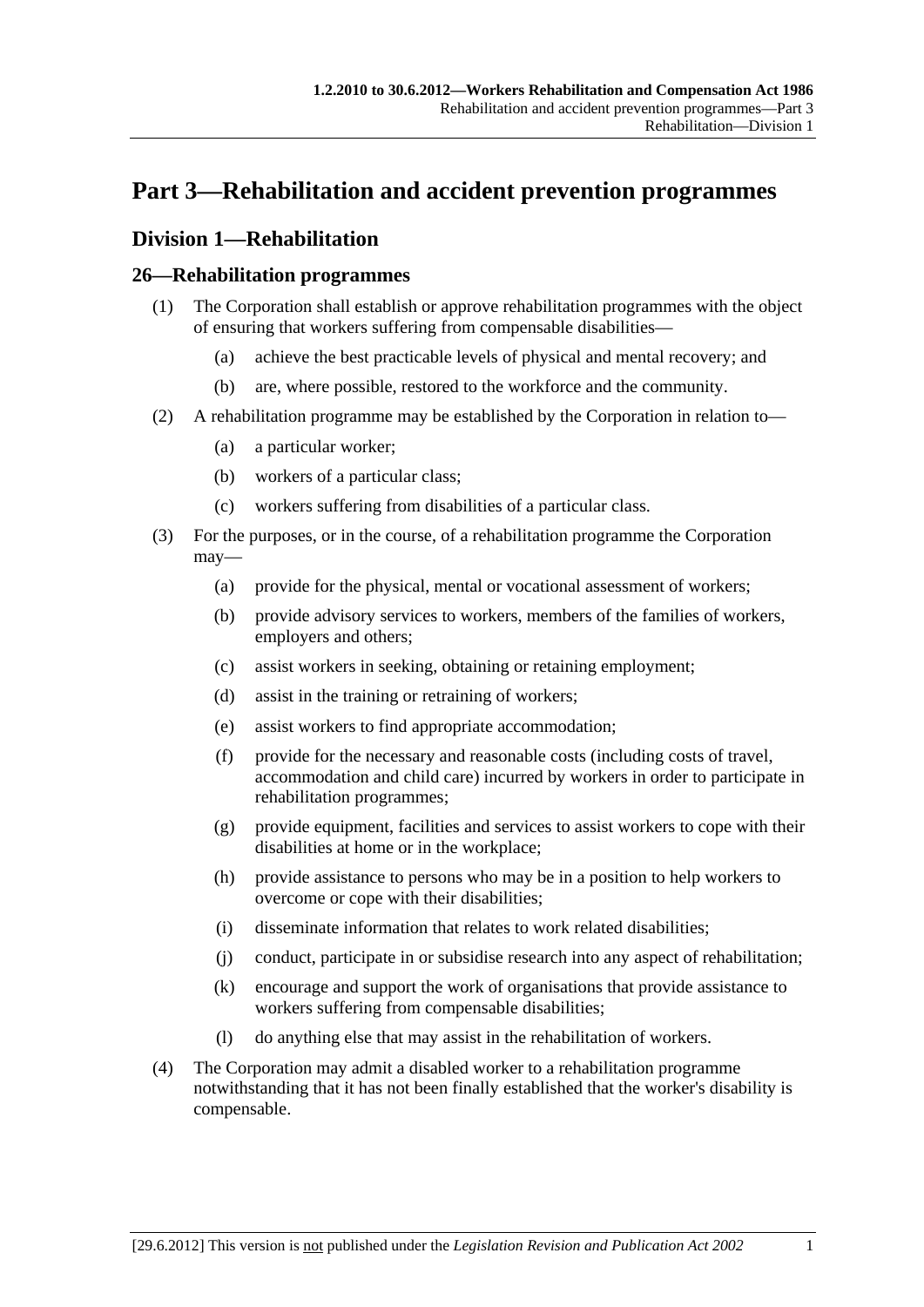## <span id="page-27-0"></span>**27—Clinics and other facilities**

- (1) In the exercise of its powers under this Division, the Corporation should seek to utilise rehabilitation facilities and services provided by the employer of a disabled worker.
- (2) In the exercise of its powers under this Division, the Corporation should give encouragement and assistance to the establishment and provision of rehabilitation facilities and services in the private sector.
- (3) The Corporation may—
	- (a) enter into arrangements with any government agency or other body under which medical services or rehabilitation facilities and services will be provided for disabled workers; and
	- (b) with the approval of the Minister, establish clinics and other facilities for the assessment, treatment or rehabilitation of disabled workers; and
	- (c) establish and maintain a register of persons and organisations that are, in the opinion of the Corporation, properly qualified and equipped to provide rehabilitation services.

## **28—Rehabilitation advisers**

- (1) The Corporation shall appoint such rehabilitation advisers as are necessary for the purposes of this Act.
- (2) A rehabilitation adviser—
	- (a) shall assist in devising and co-ordinating rehabilitation programmes for disabled workers; and
	- (b) shall be responsible to the Corporation for monitoring the progress of disabled workers who are involved in rehabilitation programmes; and
	- (c) may, subject to monetary limitations set by the Corporation, expend money of the Corporation in obtaining for a disabled worker services and equipment that may assist towards rehabilitation; and
	- (d) shall consult with employers with a view to expediting the return to work of disabled workers.
- (3) A statement made by or to a rehabilitation adviser about a worker who is participating in a rehabilitation program must not be disclosed in proceedings under this Act unless—
	- (a) the rehabilitation adviser and the worker consent to the disclosure; or
	- (b) the statement is relevant to an allegation of fraud or dishonesty in criminal proceedings against the worker.

#### **28A—Rehabilitation and return to work plans**

- (1) The Corporation may establish a rehabilitation and return to work plan for a worker who is incapacitated for work by a compensable disability.
- (2) If a worker—
	- (a) is receiving compensation by way of income maintenance; and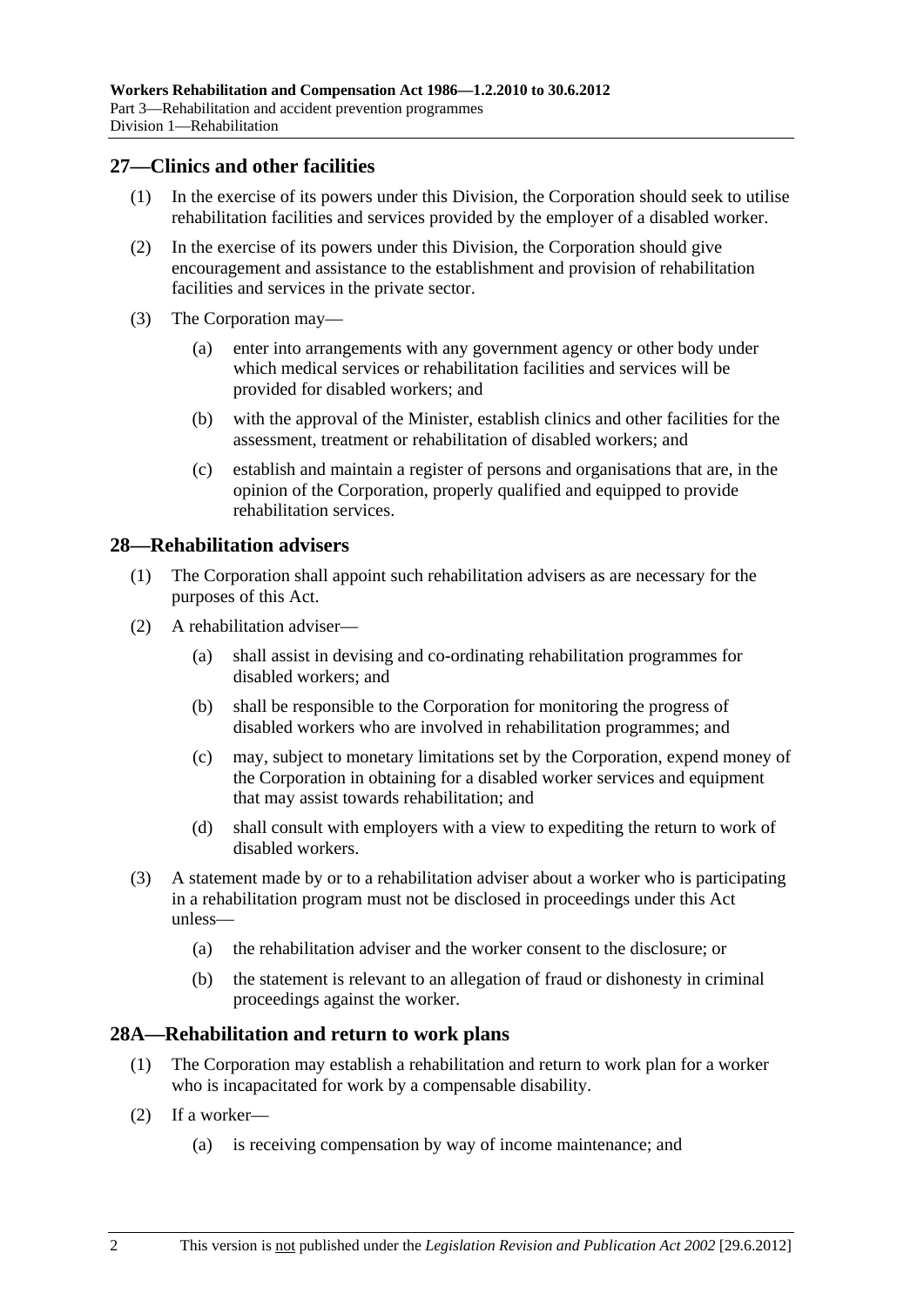<span id="page-28-0"></span> (b) is (or is likely to be) incapacitated for work by a compensable disability for more than 13 weeks (but has some prospect of returning to work),

the Corporation must prepare a rehabilitation and return to work plan for the worker.

- (3) In preparing the plan, the Corporation—
	- (a) must consult with the worker and the employer out of whose employment the disability arose; and
	- (ab) must consult with the relevant rehabilitation and return to work co-ordinator under [section 28D](#page-29-0) (if appointed); and
	- (b) should if practicable—
		- (i) review medical records relevant to the worker's condition; or
		- (ii) consult with any medical expert who is treating the worker for the compensable disability.
- (4) A rehabilitation and return to work plan may impose obligations on the worker and on the employer.
- (5) The Corporation must give the worker and the employer a copy of the rehabilitation and return to work plan.
- (6) The plan is binding on the worker and the employer.

## **28B—Review of plan**

- (1) A worker or employer may apply for review of—
	- (a) a decision to establish or not to establish a rehabilitation and return to work plan; or
	- (b) a provision of a rehabilitation and return to work plan,

on the ground that the decision or the provision is unreasonable.

- (2) On review of a rehabilitation and return to work plan (or in consequent appellate proceedings), the plan may be modified to the extent necessary to ensure that the plan does not impose unreasonable obligations on the worker or the employer.
- (3) Proceedings on a review under this section (or consequent appellate proceedings) do not suspend obligations imposed by a rehabilitation and return to work plan.

#### **28C—Rehabilitation standards and requirements**

- (1) Rehabilitation programs, and rehabilitation and return to work plans, must comply with standards and requirements imposed by regulation.
- (2) Before the publication of regulations imposing standards and requirements for rehabilitation programs or rehabilitation and return to work plans, the Corporation must consult on the proposed regulations with—
	- (a) professional associations representing the providers of rehabilitation services of the relevant kinds; and
	- (b) the Self-Insurers Association of South Australia Incorporated and associations representing self-managed employers; and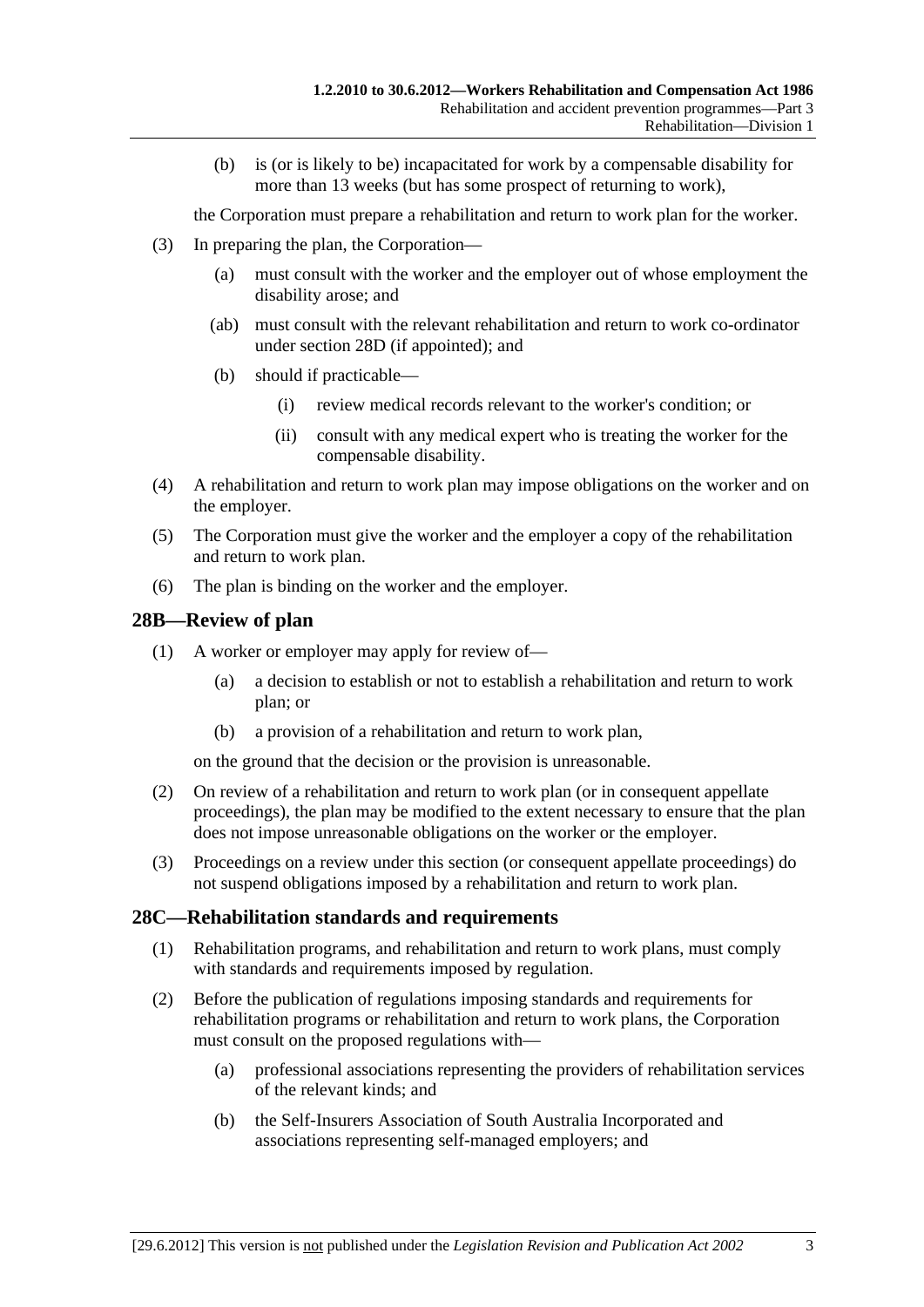- <span id="page-29-0"></span> (c) associations representing employers (including the South Australian Employers Chamber of Commerce and Industry); and
- (d) associations representing employees (including the United Trades and Labor Council).

## **28D—Rehabilitation and return to work co-ordinators**

- (1) Subject to this section, an employer must appoint a rehabilitation and return to work co-ordinator (referred to in this section as a *co-ordinator*).
- (2) A co-ordinator—
	- (a) must be an employee of the employer; and
	- (b) must be based in South Australia.
- (3) The employer must appoint the co-ordinator—
	- (a) within 6 months after the requirement to be registered under [Part 5](#page-82-0) first arises (disregarding any exemption that may be available under that Part); or
	- (b) within a later period approved by the Corporation.

Maximum penalty: \$10 000.

- (4) A co-ordinator has the following functions:
	- (a) to assist workers suffering from compensable disabilities, where prudent and practicable, to remain at or return to work as soon as possible after the occurrence of the disability;
	- (b) to assist with liaising with the Corporation in the preparation and implementation of a rehabilitation and return to work plan for a disabled worker;
	- (c) to liaise with any persons involved in the rehabilitation of, or the provision of medical services to, workers;
	- (d) to monitor the progress of a disabled worker's capacity to return to work;
	- (e) to take steps to, as far as practicable, prevent the occurrence of a secondary disability when a worker returns to work;
	- (f) to perform other functions prescribed by the regulations.
- (5) An employer must—
	- (a) provide such facilities and assistance as are reasonably necessary to enable a co-ordinator to perform his or her functions under this section; and
	- (b) comply with any training or operational guidelines published by the Corporation from time to time for the purposes of this section.
- (6) If a vacancy occurs in the office of a co-ordinator under this section, the employer must make a new appointment to the office within the prescribed period. Maximum penalty: \$10 000.
- (7) The regulations may exempt an employer, or employers of a prescribed class, from a requirement under this section.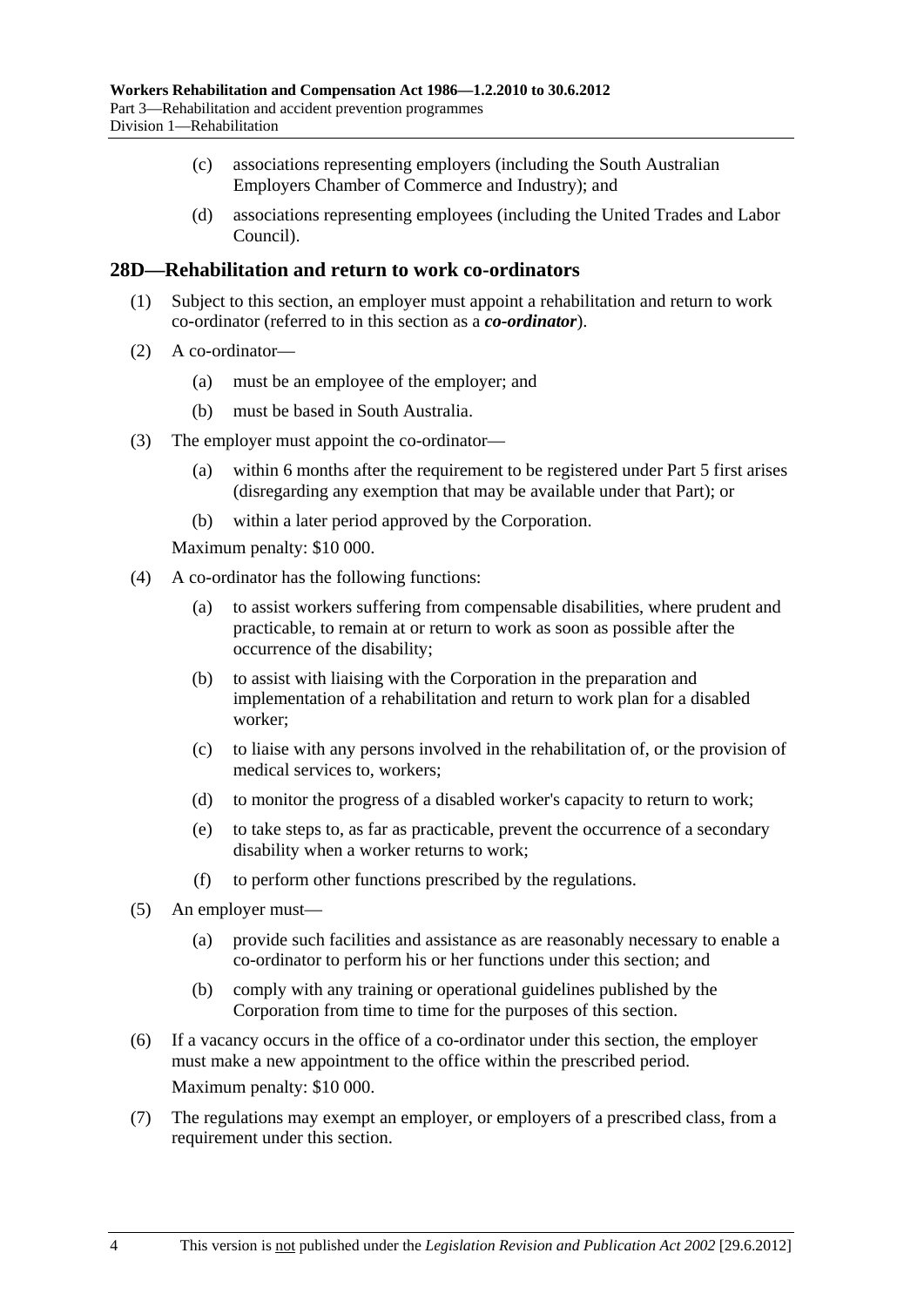# <span id="page-30-0"></span>**Division 2—Disability prevention programmes**

## **29—Prevention programmes**

The Corporation may assist employers to establish or maintain programmes that are designed to prevent or reduce the incidence of compensable disabilities.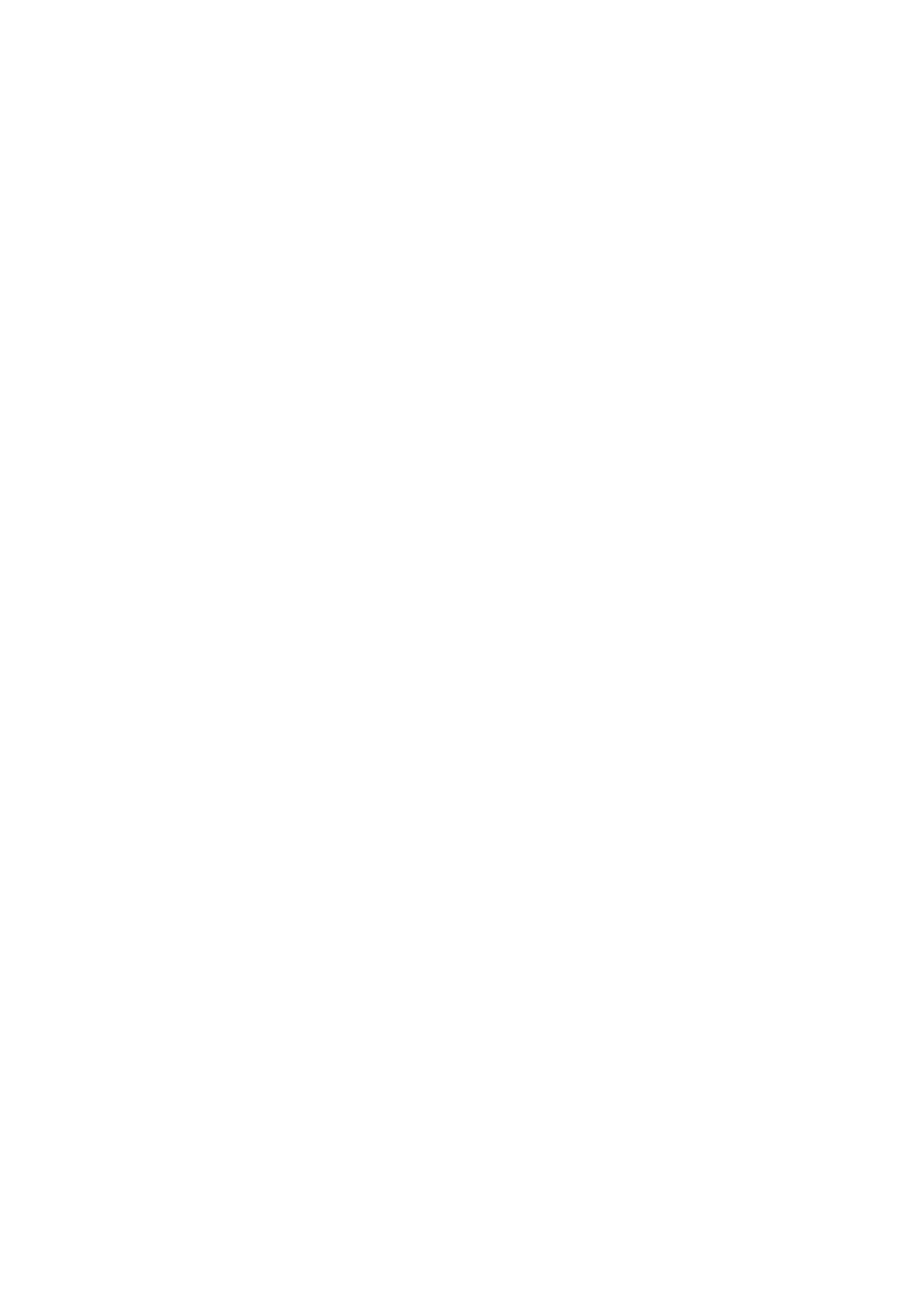# <span id="page-32-0"></span>**Part 4—Compensation**

# **Division 1—Conditions under which disability is compensable**

## **30—Compensability of disabilities**

- (1) Subject to this Act, a disability is compensable if it arises from employment.
- (2) Subject to this section, a disability arises from employment if—
	- (a) in the case of a disability that is not a secondary disability or a disease—it arises out of or in the course of employment; or
	- (b) in the case of a disability that is a secondary disability or a disease—
		- (i) the disability arises out of employment; or
		- (ii) the disability arises in the course of employment and the employment contributed to the disability.
- (3) A worker's employment includes—
	- (a) attendance at the worker's place of employment on a working day but before the day's work begins in order to prepare, or be ready, for work; and
	- (b) attendance at the worker's place of employment during an authorised break from work; and
	- (c) attendance at the worker's place of employment but after work ends for the day while the worker is preparing to leave, or in the process of leaving, the place; and
	- (d) attendance at an educational institution under the terms of an apprenticeship or other legal obligation, or at the employer's request or with the employer's approval; and
	- (e) attendance at a place to receive a medical service, to obtain a medical report or certificate (or to be examined for the purpose), to participate in a rehabilitation program or for the purposes of a rehabilitation and return to work plan, or to apply for, or receive, compensation for a compensable disability.
- (4) However, a disability does not arise from employment if it arises out of, or in the course of, the worker's involvement in a social or sporting activity, except where the activity forms part of the worker's employment or is undertaken at the direction or request of the employer.
- (5) A disability that arises out of, or in the course of, a journey arises from employment only if—
	- (a) the journey is undertaken in the course of carrying out duties of employment; or
	- (b) the journey is between—
		- (i) the worker's place of residence and place of employment; or
		- (ii) the worker's place of residence or place of employment and—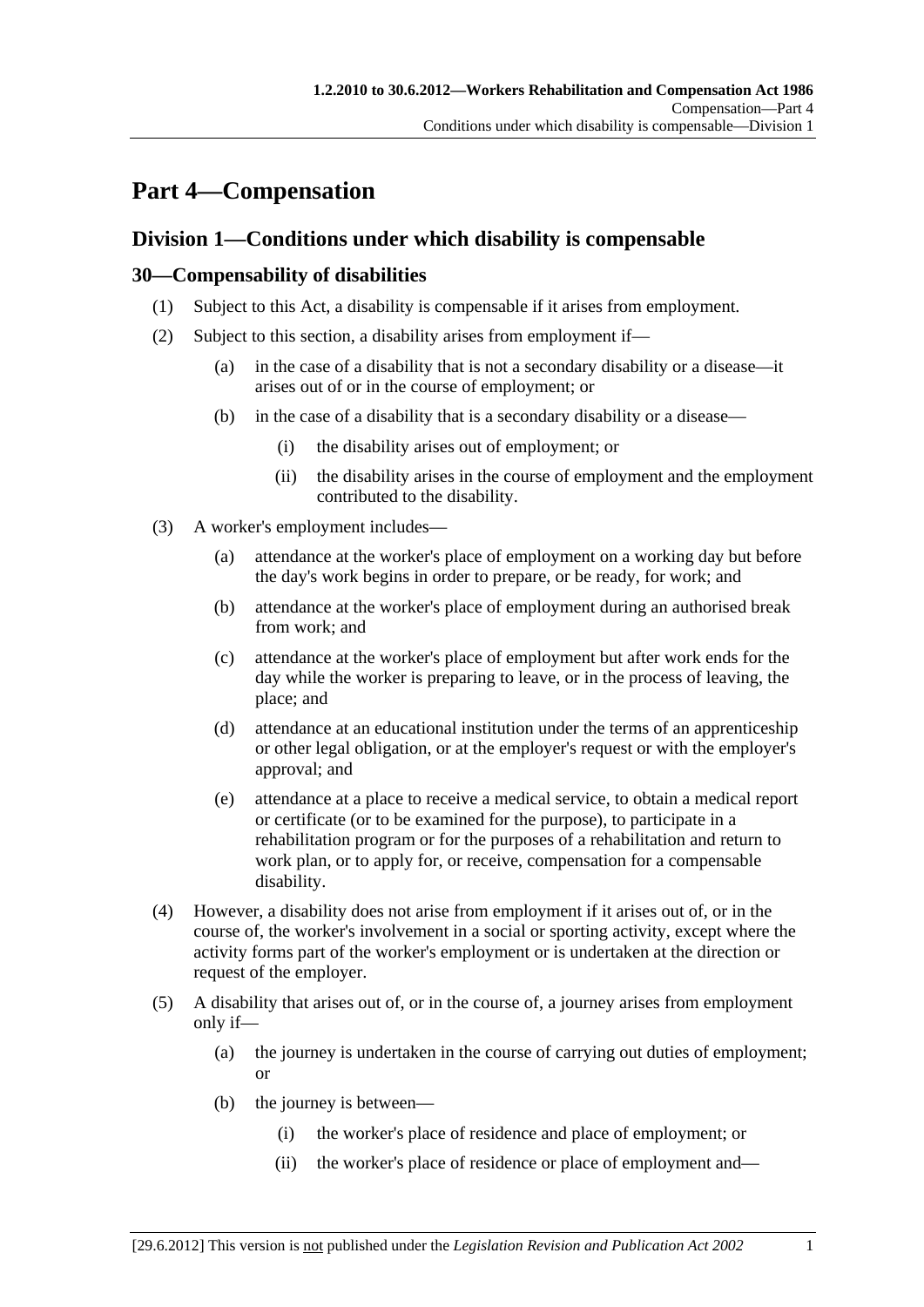- <span id="page-33-0"></span> (A) an educational institution the worker attends under the terms of an apprenticeship or other legal obligation, or at the employer's request or with the employer's approval; or
- (B) a place the worker attends to receive a medical service, to obtain a medical report or certificate (or to be examined for that purpose), to participate in a rehabilitation program, or to apply for, or receive, compensation for a compensable disability,

and there is a real and substantial connection between the employment and the accident out of which the disability arises.

- (6) However, the fact that a worker has an accident in the course of a journey to or from work does not in itself establish a sufficient connection between the accident and the employment for the purposes of [subsection \(5\)\(b\).](#page-32-0)
- (7) The journey between places mentioned in [subsection \(5\)\(b\)](#page-32-0) must be a journey by a reasonably direct route but may include an interruption or deviation if it is not, in the circumstances of the case, substantial, and does not materially increase the risk of injury to the worker.

# **30A—Psychiatric disabilities**

A disability consisting of an illness or disorder of the mind is compensable if and only if—

- (a) the employment was a substantial cause of the disability; and
- (b) the disability did not arise wholly or predominantly from—
	- (i) reasonable action taken in a reasonable manner by the employer to transfer, demote, discipline, counsel, retrench or dismiss the worker; or
	- (ii) a decision of the employer, based on reasonable grounds, not to award or provide a promotion, transfer, or benefit in connection with the worker's employment; or
	- (iii) reasonable administrative action taken in a reasonable manner by the employer in connection with the worker's employment; or
	- (iv) reasonable action taken in a reasonable manner under this Act affecting the worker.

## **30B—Effect of misconduct etc**

- (1) A worker who is acting in connection with, and for the purposes of, the employer's trade or business is presumed to be acting in the course of employment despite the fact that—
	- (a) the worker is acting in contravention of a statutory or other regulation applicable to the employment; or
	- (b) the worker is acting without, or in contravention of, instructions from the employer.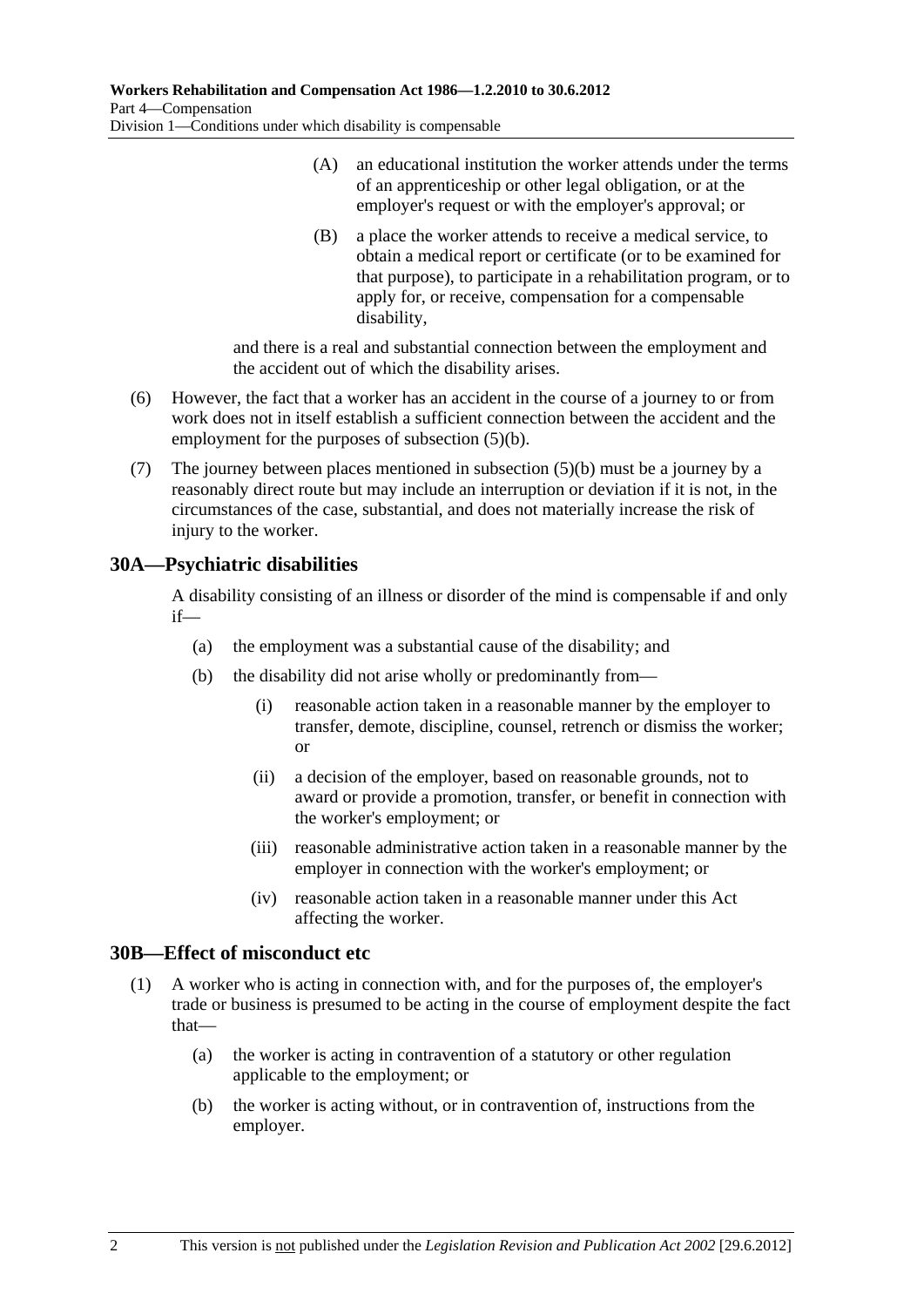- <span id="page-34-0"></span> (2) However—
	- (a) a worker will not be presumed to be acting in the course of employment if the worker is guilty of misconduct or acts in contravention of instructions from the employer during the course of an attendance under [section 30\(3\)](#page-32-0); and
	- (b) a disability is not compensable if it is established on the balance of probabilities that the disability is wholly or predominantly attributable to—
		- (i) serious and wilful misconduct on the part of the worker; or
		- (ii) the influence of alcohol or a drug voluntarily consumed by the worker (other than a drug lawfully obtained and consumed in a reasonable quantity by the worker).
- (3) [Subsection \(2\)\(a\)](#page-34-0) does not apply in a case of death or permanent total incapacity for work and [subsection \(2\)\(b\)](#page-34-0) does not apply in a case of death or serious and permanent disability.

## **31—Evidentiary provision**

- (1) A disability is not compensable unless it is established on the balance of probabilities that it arises from employment.
- (2) However, if a worker suffers a disability of a kind referred to in the first column of [Schedule 2](#page-153-0) and has been employed in work of a type referred to in the second column of [Schedule 2](#page-153-0) opposite the disability, the worker's disability is presumed, in the absence of proof to the contrary, to have arisen from that employment.
- (3) A regulation made on the recommendation, or with the approval, of the Corporation or the Advisory Committee may extend the operation of [subsection \(2\)](#page-34-0) to disabilities and types of work prescribed in the regulation.
- (4) Where a worker retires or is retired from employment on account of age or ill-health and the worker makes a claim for noise induced hearing loss after the expiration of two years from the date of the retirement, [subsection \(2\)](#page-34-0) does not apply in relation to that claim.
- (5) Where—
	- (a) a worker's disability consists of the aggravation, acceleration, exacerbation, deterioration or recurrence of a pre-existing coronary heart disease; and
	- (b) the disability arises in the course of employment,

it will be presumed, in the absence of proof to the contrary, that the employment contributed to the disability.

# **Division 2—Compensation for medical expenses etc**

## **32—Compensation for medical expenses**

- (1) Subject to this section, a worker is entitled to be compensated for costs of a kind described in [subsection \(2\)](#page-35-0) reasonably incurred by the worker in consequences of having suffered a compensable disability—
	- (a) in accordance with a scale published by the Minister under this section; or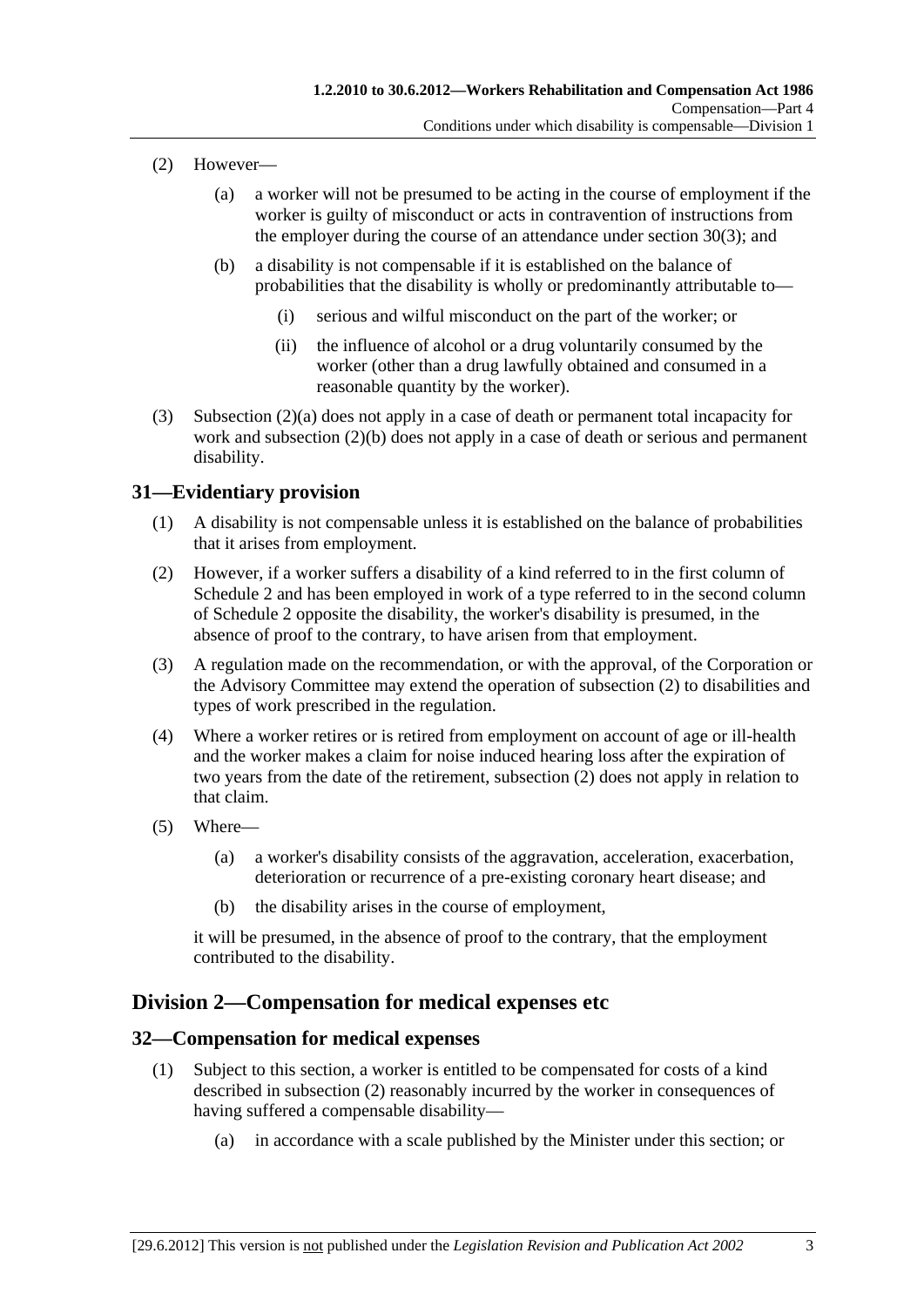- (b) if the relevant service is not covered by a scale under this section—to the extent of a reasonable amount for the provision of the service.
- <span id="page-35-0"></span> (2) The costs referred to in [subsection \(1\)](#page-34-0) are as follows:
	- (a) the cost of medical services;
	- (b) the cost of hospitalisation and all associated medical, surgical and nursing services;
	- (c) the cost of approved rehabilitation;
	- (d) the cost of travelling, or being transported, to and from any place for the purpose of receiving medical services, hospitalisation or approved rehabilitation (but not where the worker travels in a private vehicle);
	- (e) where it is necessary for the worker to be accommodated away from home for the purpose of receiving medical services or approved rehabilitation—the cost of such accommodation (but not exceeding limits prescribed by regulation);
	- (f) the cost of attendance by a registered or enrolled nurse, or by some other person approved by the Corporation or of a class approved by the Corporation, where the disability is such that the worker must have nursing or personal attendance;
	- (g) the cost of the provision, maintenance, replacement or repair of therapeutic appliances;
	- (h) the cost of medicines and other material purchased on the prescription or recommendation of a medical expert;
	- (i) any other costs (or classes of costs) authorised by the Corporation.
- (3) Compensation in respect of costs to which this section applies may be paid—
	- (a) to the worker; or
	- (b) directly to the person to whom the worker is liable for those costs.
- (4) Where a worker has been charged more than the amount that the worker is entitled to claim for the provision of a service in respect of which compensation is payable under this section, the Corporation may reduce the charge by the amount of the excess.
- (4a) A decision of the Corporation under [subsection \(4\)](#page-35-0) is not reviewable.
- (5) Where—
	- (a) services of a kind to which this section applies were provided to a worker in relation to a compensable disability; and
	- (b) the Corporation considers that the services were, in the circumstances of the case, inappropriate or unnecessary,

the Corporation may disallow charges for the services.

- (6) Where the Corporation disallows or reduces a charge under this section—
	- (a) it must give to the provider of the service a notice setting out—
		- (i) the basis of the Corporation's decision to disallow or reduce the charge; and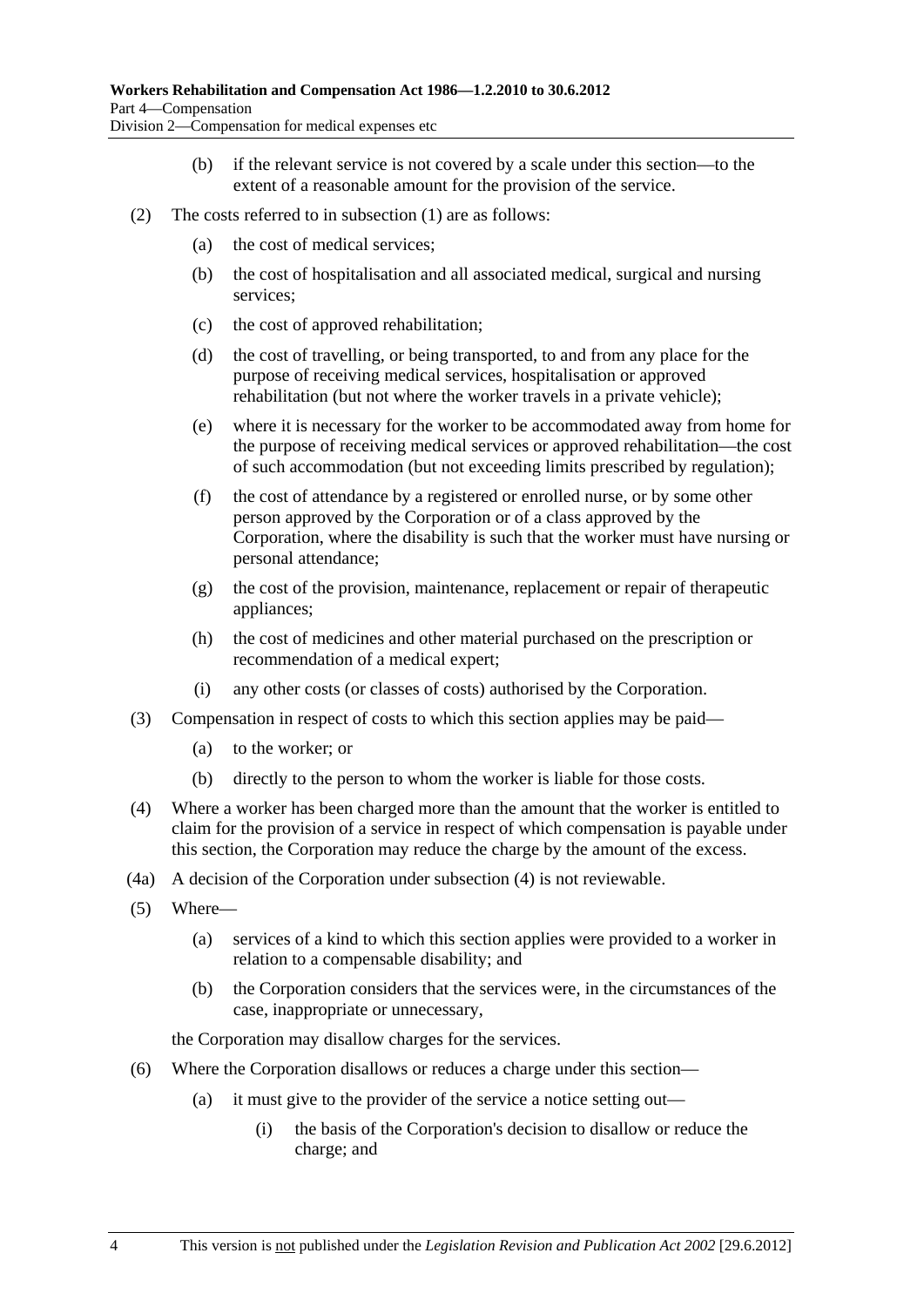- (ii) where the charge has been disallowed under [subsection \(5\)](#page-35-0) the provider's right to have the decision reviewed under this Act; and
- <span id="page-36-0"></span> (b) the worker is not liable to the provider for the disallowed charge, or for more than the reduced charge, (as the case requires) and, if the worker has in fact paid an amount for which he or she is not liable, the Corporation will reimburse the worker for that amount and may recover it from the provider as a debt.
- (7) Where a worker travels in a private vehicle to or from any place for the purpose of receiving medical services, hospitalisation or approved rehabilitation, and the travel is reasonably necessary in the circumstances of the case, the worker is entitled to a travel allowance at rates fixed by a scale published by the Minister under this section.
- (8) A reference in this section to approved rehabilitation is a reference to rehabilitation programmes or services provided by a person who has an agreement with the Corporation for the provision of those programmes or services.
- (9) If a treatment protocol for a disability of a particular kind has been published by the Minister under this section, costs of medical services for treatment of a disability of the relevant kind (and related hospitalisation and nursing services) are only compensable where—
	- (a) the services are provided in accordance with the protocol; or
	- (b) the provider of the services establishes, to the Corporation's satisfaction, that services outside the terms of the protocol are justified in the circumstances of the particular case.
- (10) The amount of compensation for a service covered by a scale of charges published by the Minister under this section must be in accordance with the scale.
- (11) The Minister may, by notice in the Gazette, on the recommendation of the Corporation, publish—
	- (a) scales of charges for the purposes of this section (ensuring as far as practicable that the scales comprehensively cover the various kinds of services to which this section applies);
	- (b) treatment protocols for treatment of disabilities of particular kinds.
- (12) Subject to [subsection \(12a\),](#page-36-0) a scale of charges published under this section must be based on the average charge to private patients for the relevant service (but the amount fixed for the service must not exceed the amount recommended by the relevant professional association).
- (12a) A scale of charges for services provided by a public hospital may be based on government charges for the relevant service.
- (13) Before the Corporation makes a recommendation to the Minister about the publishing of a scale of charges, or a treatment protocol, the Corporation must consult with—
	- (a) professional associations representing the providers of medical services of the relevant kind; and
	- (b) the Self-Insurers Association of South Australia Incorporated and associations representing self-managed employers; and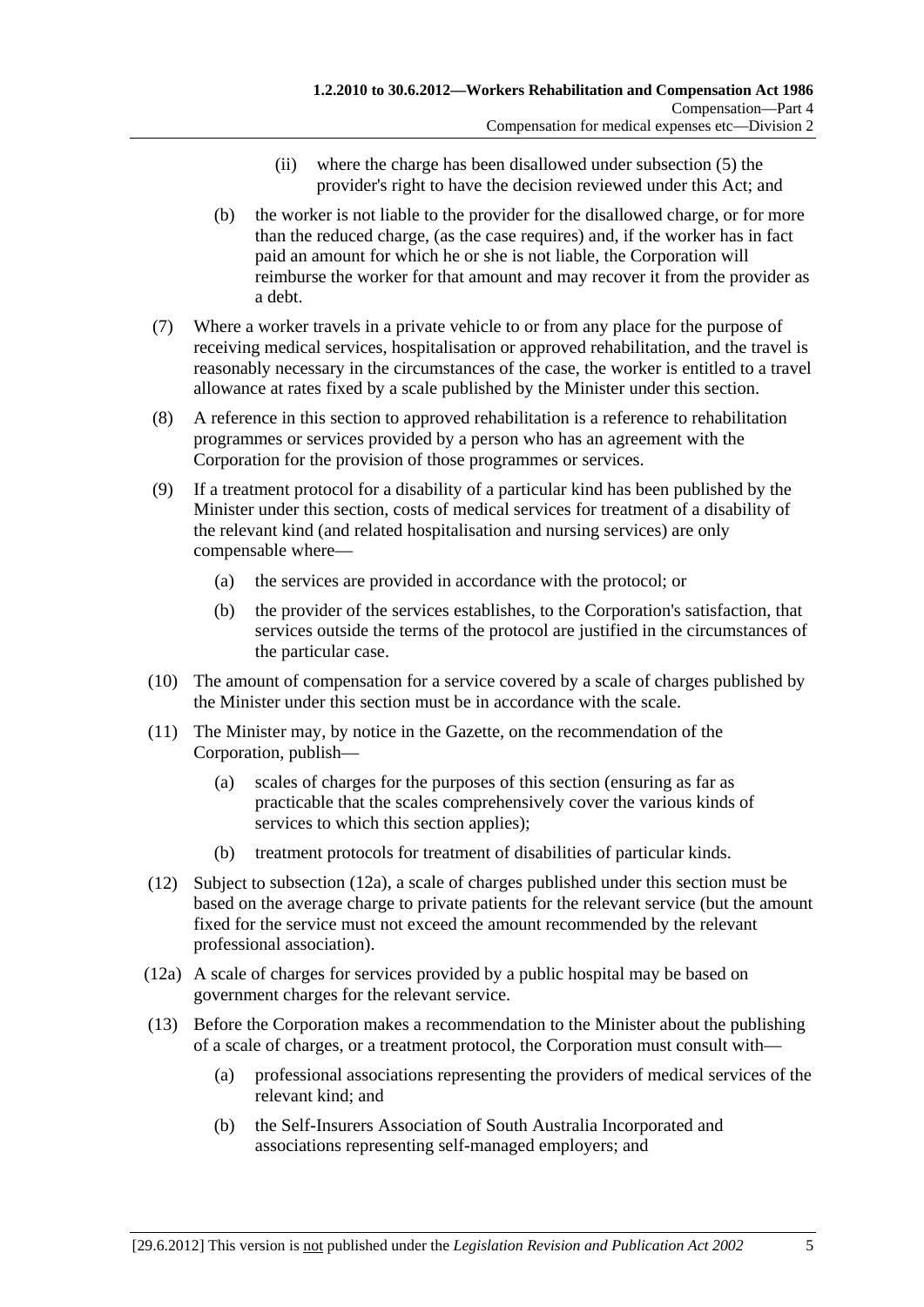- <span id="page-37-0"></span> (c) associations representing employers (including the South Australian Employers Chamber of Commerce and Industry); and
- (d) associations representing employees (including the United Trades and Labor Council).
- (14) A person who provides a service for a disabled worker, knowing the worker to be entitled to compensation for the service under this section, must not charge for the service an amount exceeding the amount allowed under a scale of charges published under this section.

Maximum penalty: \$1 000.

## **32A—Special provisions for payment of medical expenses after initial notification of disability**

- (1) A worker may, by application made to the Corporation in the designated manner and the designated form, apply to the Corporation for the payment of costs within the ambit of [section 32](#page-34-0) before the determination of a claim under [Division 8](#page-68-0).
- (2) The Corporation may, in connection with an application under [subsection \(1\),](#page-37-0) require a worker to provide information specified by the Corporation.
- (3) The Corporation may, on application under [subsection \(1\),](#page-37-0) determine that it is reasonable to accept provisional liability for the payment of compensation under [section 32](#page-34-0) and make a payment under this section.
- (4) The maximum amount payable under this section with respect to a particular disability is \$5 000 (indexed).
- (5) The acceptance of provisional liability under this section does not constitute an admission of liability under this Act or independently of this Act.
- (6) A payment under this section with respect to a particular cost discharges any liability that the Corporation may have with respect to that cost under [section 32.](#page-34-0)
- (7) The Corporation may determine not to make a payment under this section despite the fact that the Corporation has previously made 1 or more payments with respect to the same disability under this section.
- (8) Subject to [subsection \(9\),](#page-37-0) if the Corporation makes 1 or more payments under this section and it is subsequently determined that the worker was not entitled to compensation under this Act, the Corporation may, subject to and in accordance with the regulations—
	- (a) recover the amount or amounts paid as a debt; or
	- (b) set the amount off against a right to payment of compensation under this Act.
- (9) A right of recovery or set off under [subsection \(8\)](#page-37-0) only arises if the worker has acted dishonestly in making an application or providing information for the purposes of this or any other section of this Act.
- (10) The following decisions are not reviewable:
	- (a) a decision to accept or not to accept liability under this section;
	- (b) a decision to make or not to make a payment under this section;
	- (c) a decision to exercise or not to exercise a right of recovery under this section.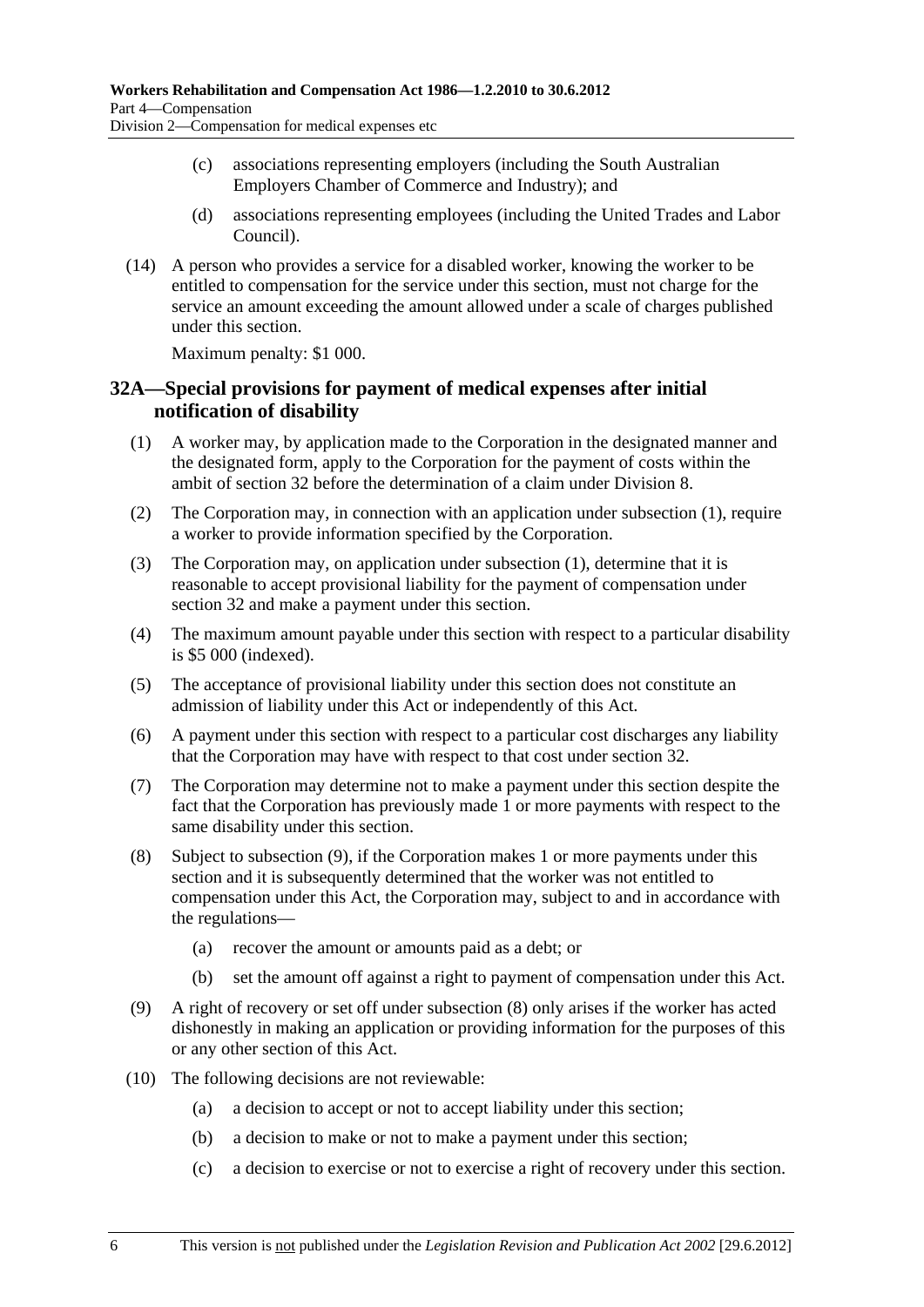## <span id="page-38-0"></span>**33—Transportation for initial treatment**

- (1) Where—
	- (a) a worker is injured at the worker's place of employment during the course of employment; and
	- (b) the injury is such as to require immediate medical treatment,

the employer shall, at the employer's own expense, provide the worker with immediate transportation to a hospital or medical expert for initial treatment.

- (2) If an employer fails to provide transportation in accordance with [subsection \(1\)](#page-38-0), the cost may be recovered by the Corporation from the employer as a debt due to the Corporation.
- (3) An amount recovered by the Corporation under [subsection \(2\)](#page-38-0) shall, if the worker incurred costs in consequence of the employer's failure to provide transportation, be paid to the worker.
- (4) If the cost of transportation provided by an employer (other than a self-insured employer) to a worker in accordance with [subsection \(1\)](#page-38-0) exceeds an amount prescribed by the regulations, the employer is, on application to the Corporation in a manner and form approved by the Corporation, entitled to recover the excess from the Corporation.
- (5) An amount prescribed by regulation under [subsection \(4\)](#page-38-0) may, if the regulations so provide, be indexed so as to provide annual adjustments according to changes in the Consumer Price Index.

# **Division 3—Compensation for property damage**

# **34—Compensation for property damage**

- (1) Where a worker suffers a compensable disability and, in consequence of the trauma out of which the disability arose, damage occurs to any therapeutic appliances, clothes, personal effects or tools of trade of the worker, the worker is, subject to limitations prescribed by regulation, entitled to be compensated for the full amount of the damage.
- (2) An entitlement under [subsection \(1\)](#page-38-0) does not extend to compensation for damage to a motor vehicle.
- (3) An amount prescribed by regulation under [subsection \(1\)](#page-38-0) may, if the regulations so provide, be indexed so as to provide annual adjustments according to changes in the Consumer Price Index.

# **Division 4—Compensation by way of income maintenance**

## **35—Preliminary**

- (1) Subject to this Act, where a worker suffers a compensable disability that results in incapacity for work, the worker is entitled to weekly payments in respect of that disability in accordance with this Division.
- (2) Weekly payments are not payable under this Division in respect of a period of incapacity for work falling after the date on which the worker reaches retirement age.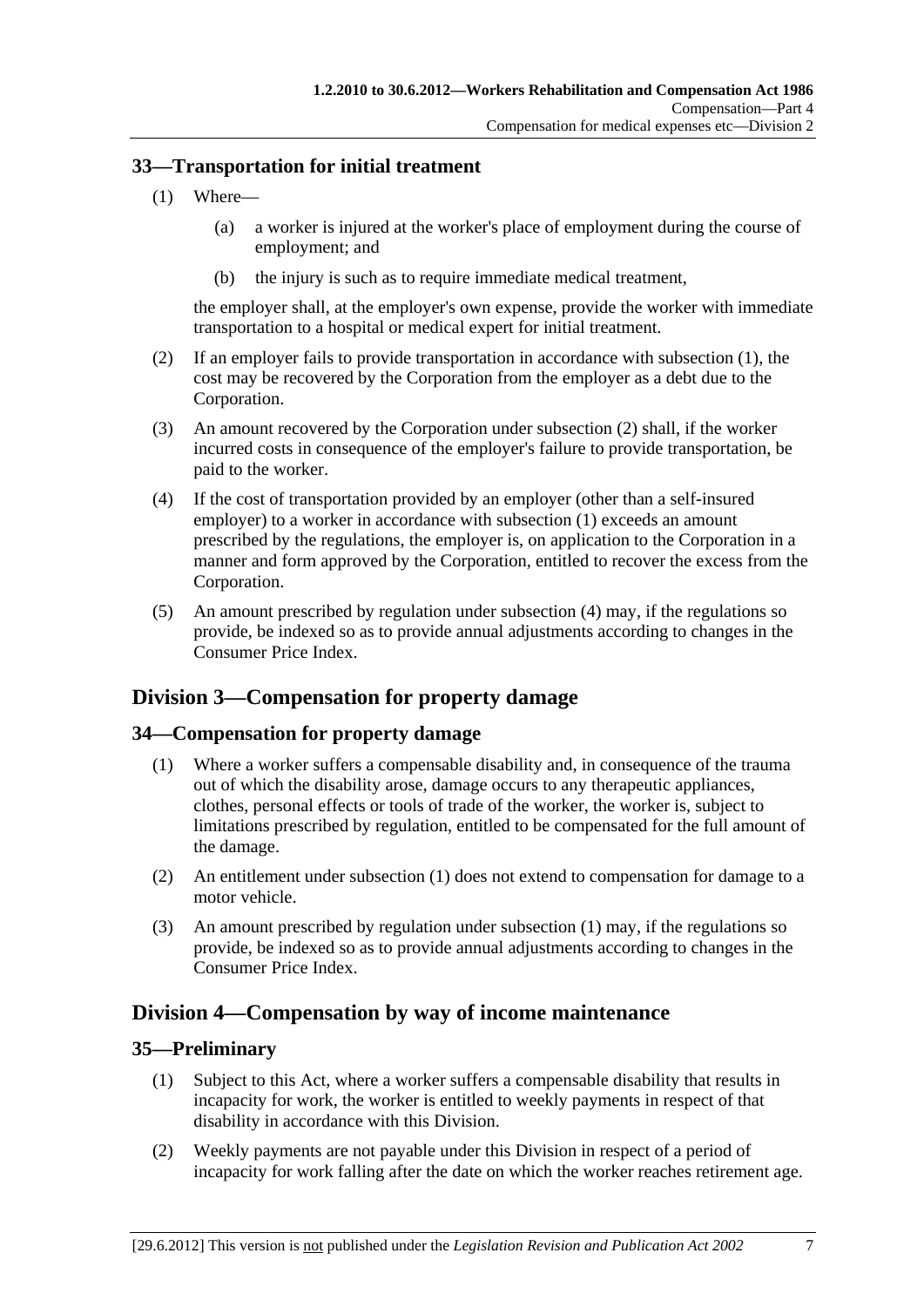- <span id="page-39-0"></span> (3) However, if a worker who is within 2 years of retirement age or above retirement age becomes incapacitated for work while still in employment, weekly payments are payable for a period of incapacity falling within 2 years after the commencement of the incapacity.
- (4) A worker is not entitled under this Division to receive, in respect of 2 or more disabilities, weekly payments in excess of the worker's notional weekly earnings.
- (5) If a liability to make weekly payments is redeemed, the worker is taken, for the purposes of this Division, to be receiving the weekly payments that would have been payable if there had been no redemption.
- (6) Subject to [subsection \(7\)](#page-39-0) (and any other relevant provision of this Act) a reference in this Division to a worker making *every reasonable effort to return to work in suitable employment* includes any reasonable period during which—
	- (a) the worker is waiting for a response to a request for suitable employment made by the worker and received by the employer; and
	- (b) if the employer's response is that suitable employment may or will be provided at some time, the worker is waiting for suitable employment to commence; and
	- (c) if the employer's response is that suitable employment cannot be provided at some time, the worker is waiting for a response to requests for suitable employment from other employers; and
	- (d) the worker is waiting for the commencement of a rehabilitation and return to work plan, after approval has been given.
- (7) A worker must not be treated as making *every reasonable effort to return to work in suitable employment* for the purposes of this Division if the worker—
	- (a) has refused to have an assessment made of the worker's employment prospects; or
	- (b) has refused or failed to take all reasonably necessary steps to obtain suitable employment; or
	- (c) has refused or failed to accept an offer of suitable employment from any person; or
	- (d) has refused or failed to participate in a rehabilitation program or a rehabilitation and return to work plan.
- (8) In this Division—
	- (a) *first entitlement period* means an aggregate period not exceeding 13 weeks (whether consecutive or not) in respect of which a worker has an incapacity for work and is entitled to the payment of compensation under this Act on the account of that incapacity;
	- (b) *second entitlement period* means an aggregate period not exceeding 13 weeks (whether consecutive or not) commencing after the end of the first entitlement period, in respect of which a worker has an incapacity for work and is entitled to the payment of compensation under this Act on account of that incapacity;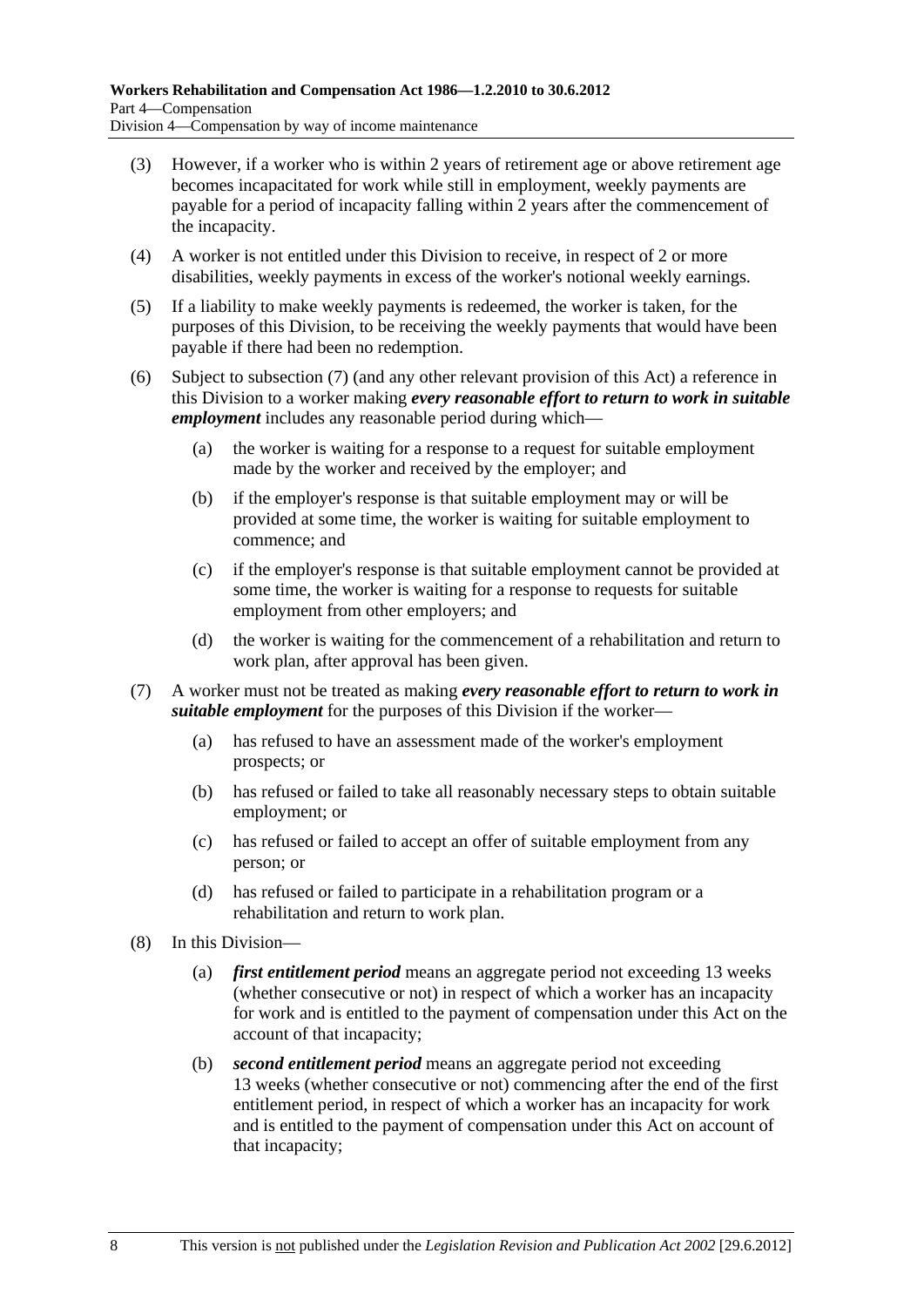- <span id="page-40-0"></span> (c) *third entitlement period* means an aggregate period not exceeding 104 weeks (whether consecutive or not), commencing after the end of the second entitlement period, in respect of which a worker has an incapacity for work and is entitled to the payment of compensation under this Act on the account of that incapacity;
- (d) *retirement age* means—
	- (i) if there is a normal retirement age for workers in employment of the kind from which the worker's disability arose—that age of retirement; or
	- (ii) the age of 65 years,

whichever is the lesser;

 (e) a reference to weekly earnings, or current weekly earnings, is a reference to weekly earnings exclusive of prescribed allowances.

# **35A—Weekly payments over designated periods**

- (1) Subject to this Act, a worker is, in respect of a particular compensable disability, entitled to weekly payments while incapacitated for work during the first entitlement period as follows:
	- (a) for any period when the worker has no current work capacity—the worker is entitled to weekly payments equal to the worker's notional weekly earnings;
	- (b) for any period when the worker has a current work capacity—the worker is entitled to weekly payments equal to the difference between the worker's notional weekly earnings and the worker's designated weekly earnings.
- (2) Subject to this Act, a worker is, in respect of a particular compensable disability, entitled to weekly payments while incapacitated for work during the second entitlement period as follows:
	- (a) for any period when the worker has no current work capacity—the worker is entitled to weekly payments equal to 90% of the worker's notional weekly earnings;
	- (b) for any period when the worker has a current work capacity—the worker is entitled to weekly payments equal to 90% of the difference between the worker's notional weekly earnings and the worker's designated weekly earnings.
- (3) Subject to this Act, a worker is, in respect of a particular compensable disability, entitled to weekly payments while incapacitated for work during the third entitlement period as follows:
	- (a) for any period when the worker has no current work capacity—the worker is entitled to weekly payments equal to 80% of the worker's notional weekly earnings;
	- (b) for any period when the worker has a current work capacity—the worker is entitled to weekly payments equal to 80% of the difference between the worker's notional weekly earnings and the worker's designated weekly earnings.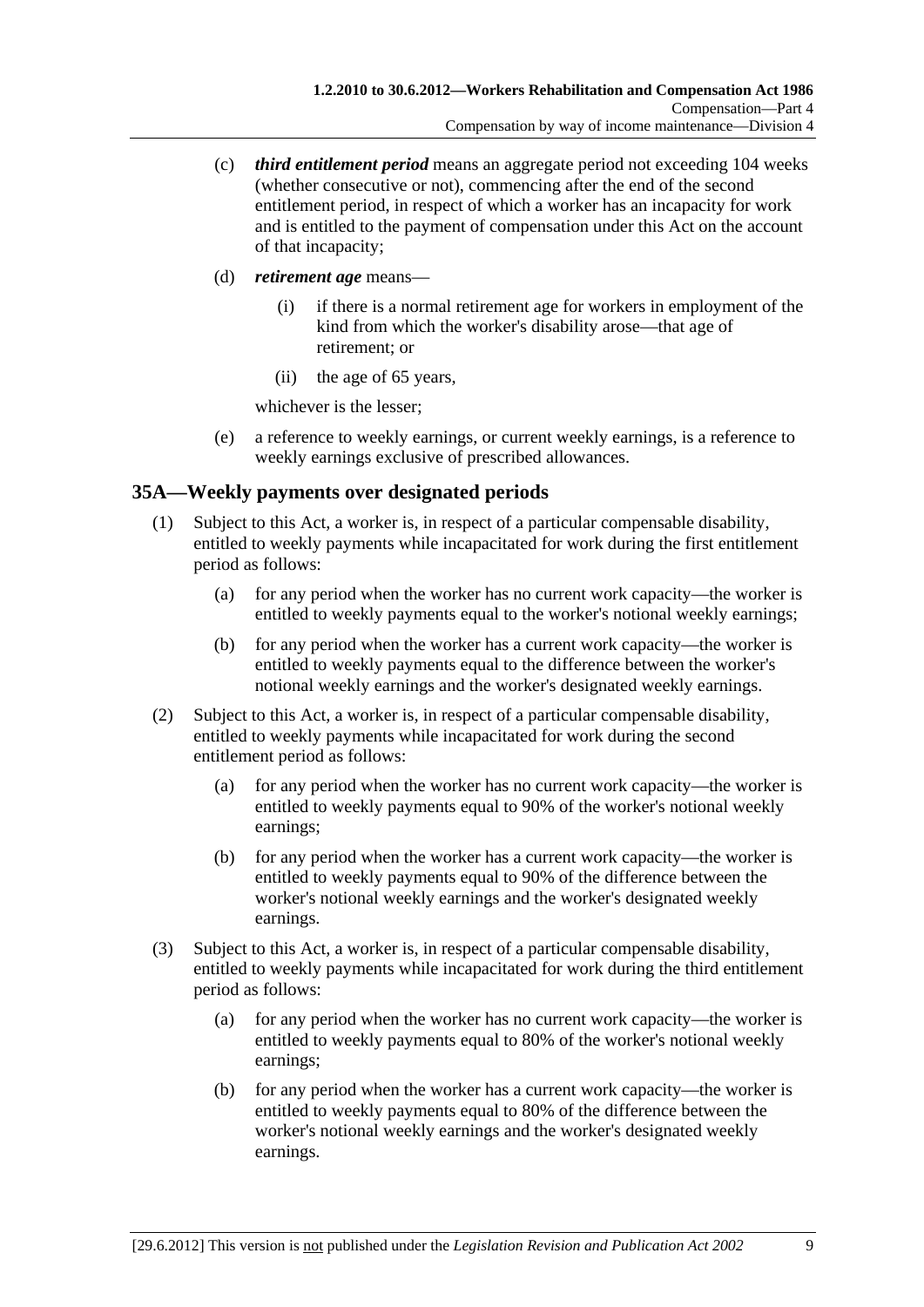- <span id="page-41-0"></span> (4) For the purposes of this section, but subject to [subsection \(5\)](#page-41-0), the *designated weekly earnings* of a worker will be taken to be—
	- (a) the current weekly earnings of the worker in employment or self-employment; or
	- (b) the weekly earnings that the Corporation determines that the worker could earn from time to time (including, but not limited to, the amount of any current weekly earnings) in employment, whether in the worker's employment previous to the relevant disability or in suitable employment, that the Corporation determines the worker is capable of performing despite the disability,

whichever is the greater, but not to include a prescribed benefit under subsection  $(6)$ .

- (5) [Subsection \(4\)\(b\)](#page-41-0) will not apply to a worker who has a current work capacity during any period or periods during which the worker is incapacitated for work and in which either of the following circumstances apply:
	- (a) the employer has failed to provide the worker with suitable employment and the worker is making every reasonable effort to return to work in suitable employment;
	- (b) the worker is participating in a rehabilitation and return to work plan which reasonably prevents the worker from returning to employment.
- (6) The following are *prescribed benefits* for the purposes of [subsection \(4\)](#page-41-0):
	- (a) any amount paid to the worker by the Corporation or a self-insured employer in respect of an employment program provided or arranged by the Corporation or self-insured employer for the purposes of this Act;
	- (b) any of the following received by the worker from an employer:
		- (i) any payment, allowance or benefit related to annual or other leave;
		- (ii) any payment, allowance or benefit paid or conferred by the employer on the worker's retirement;
		- (iii) any payment, allowance or benefit paid or conferred under a superannuation or pension scheme;
		- (iv) any payment, allowance or benefit paid or conferred on the retrenchment, or in relation to the redundancy, of the worker;
	- (c) any other payment, allowance or benefit of a prescribed kind.

## **35B—Weekly payments after expiry of designated periods—no work capacity**

- (1) Subject to [section 35C](#page-42-0) (and to the other provisions of this Act), a worker's entitlement to weekly payments under this Division ceases at the end of the third entitlement period under [section 35A](#page-40-0) (unless brought to an end before this time) unless the worker is assessed by the Corporation as—
	- (a) having no current work capacity; and
	- (b) likely to continue indefinitely to have no current work capacity.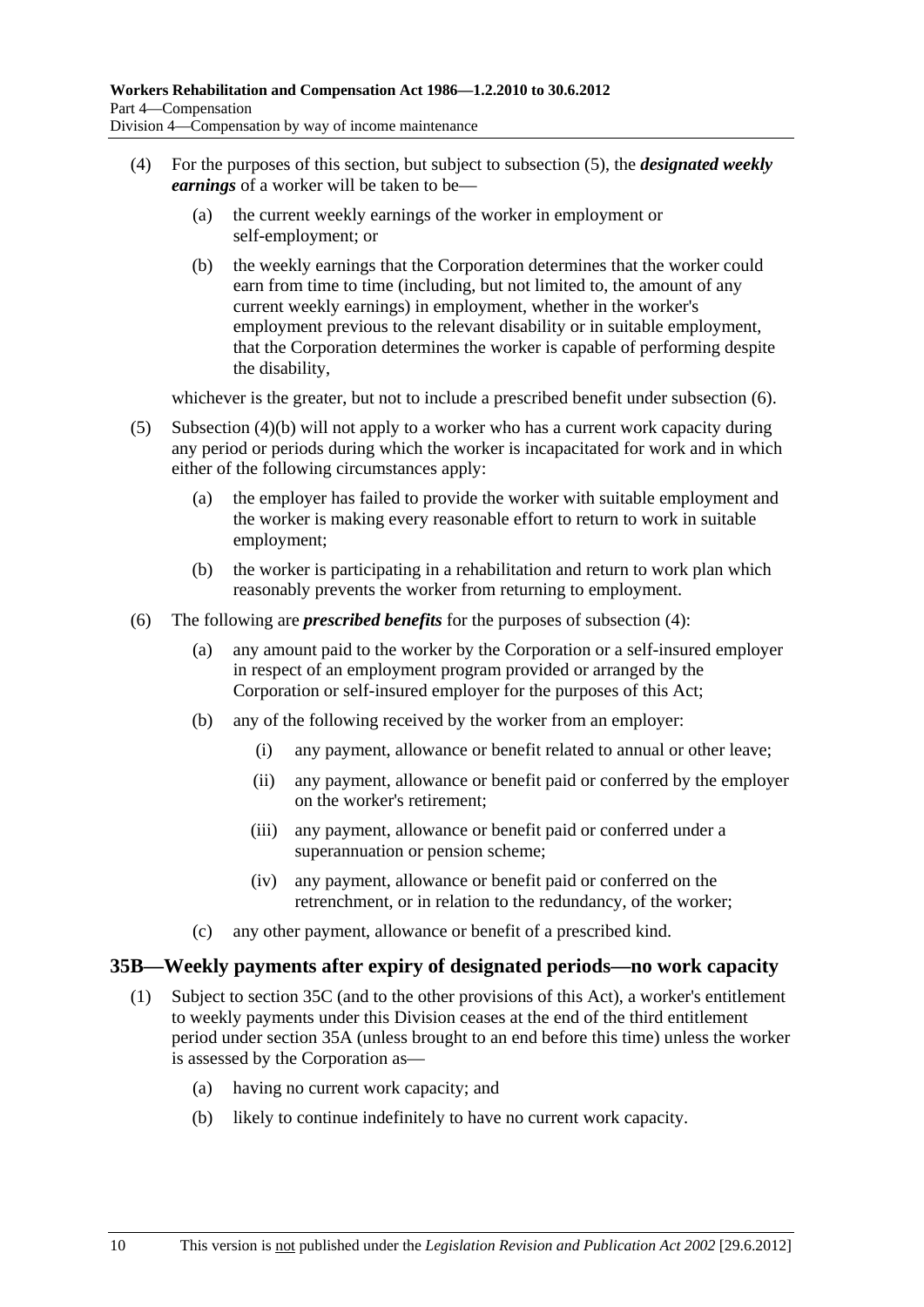- <span id="page-42-0"></span> (2) If a worker qualifies under an assessment under [subsection \(1\),](#page-41-0) the worker is entitled to weekly payments while incapacitated for work in respect of a particular disability equal to 80% of the worker's notional weekly earnings as though the third entitlement period were continuing.
- (3) A review of the assessment of a worker under this section may be conducted by the Corporation at any time and must be conducted as often as may be reasonably necessary, being at least once in every 2 years.
- (4) In connection with the operation of [subsection \(1\)](#page-41-0), a worker who, immediately before the end of a third entitlement period, is in receipt of weekly payments under [paragraph \(a\)](#page-40-0) of section  $35A(3)$  is entitled to continue to receive weekly payments at the rate prescribed by that paragraph unless or until the Corporation has assessed whether the worker falls within the category of a worker who may be considered as—
	- (a) having no current work capacity; and
	- (b) likely to continue indefinitely to have no current work capacity.
- (5) An assessment under [subsection \(4\)](#page-42-0) may be made before or after the end of the third entitlement period.
- (6) Despite [section 35A](#page-40-0), the Corporation must not discontinue weekly payments to a worker who is subject to the operation of [subsection \(4\)](#page-42-0) until it has given the worker at least 13 weeks notice in writing of the proposed discontinuance (and the requirements of [section 36](#page-43-0) will not apply with respect to this notice).
- (7) A notice under [subsection \(6\)](#page-42-0) must not be given unless or until the assessment envisaged by [subsection \(4\)](#page-42-0) has been undertaken.
- (8) [Subsections \(4\)](#page-42-0), [\(5\)](#page-42-0), [\(6\)](#page-42-0) and [\(7\)](#page-42-0) do not apply if the Corporation discontinues the worker's weekly payments under [section 36](#page-43-0) or suspends such payments under another provision of this Act.
- (9) The Corporation may, on the basis of a review under [subsection \(3\)](#page-42-0), discontinue weekly payments under this section if satisfied that the worker has a current work capacity.

# **35C—Weekly payments after expiry of designated periods—current work capacity**

- (1) Subject to this Act, a worker who is, or has been, entitled to weekly payments under [section 35A\(3\)\(b\)](#page-40-0) or [35B](#page-41-0), may apply to the Corporation in accordance with this section for a determination that the worker's entitlement to weekly payments under this Division does not cease at the end of the third entitlement period under [section 35A](#page-40-0) or at the expiry of an entitlement under [section 35B](#page-41-0) (as the case may be).
- (2) The Corporation may determine that the worker's entitlement to weekly payments under this Division does not cease as contemplated by [subsection \(1\)](#page-42-0) if the Corporation is satisfied that the worker is in employment and that because of the compensable disability, the worker is, and is likely to continue indefinitely to be, incapable of undertaking further or additional employment or work which would increase the worker's current weekly earnings.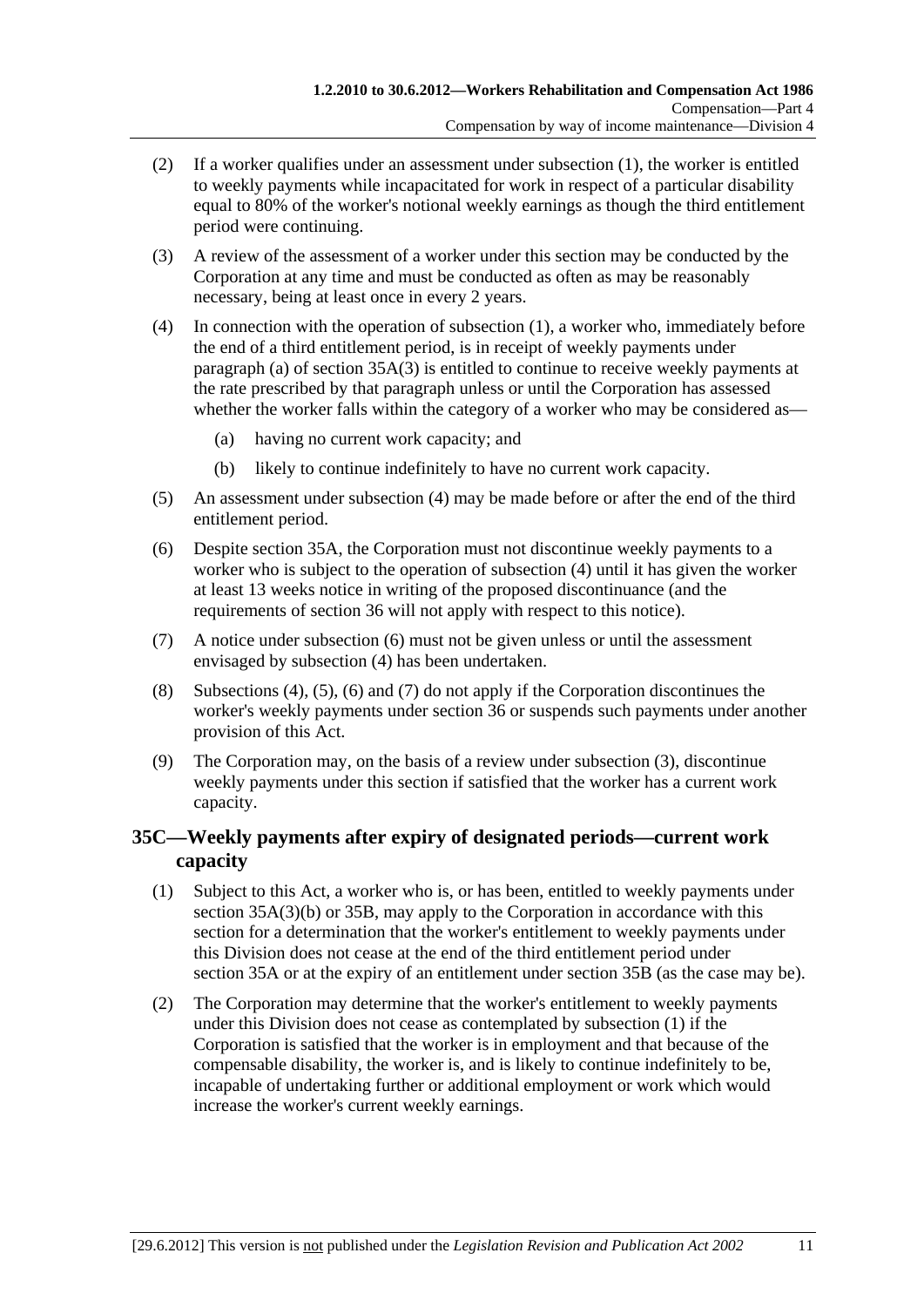- <span id="page-43-0"></span> (3) The Corporation—
	- (a) must within 90 days of receiving an application under [subsection \(1\),](#page-42-0) make or refuse to make a determination under [subsection \(2\)](#page-42-0) and advise the worker in writing of its decision (unless the Corporation requires an extension of time because of the operation of [paragraph \(b\)](#page-43-0)); and
	- (b) must not refuse to make a determination under [subsection \(2\)](#page-42-0) on the ground that the Corporation is not satisfied under the requirements of that subsection unless—
		- (i) the Corporation has referred the medical question whether, because of the disability, the worker is, and is likely to continue indefinitely to be, incapable of undertaking further or additional employment or work, and if not so incapable, what further or additional employment or work the worker is capable of undertaking, for the opinion of a Medical Panel under [Part 6C;](#page-122-0) and
		- (ii) the opinion of the Medical Panel is that the worker is not so incapable and specifies what further or additional employment or work the worker is capable of undertaking.
- (4) If the Corporation makes a determination under [subsection \(2\)](#page-42-0), subject to this Division, the worker is entitled to weekly payments equal to 80% of the difference between the worker's notional weekly earnings and the worker's current weekly earnings.
- (5) The entitlement to weekly payments under [subsection \(4\)](#page-43-0) continues until—
	- (a) the Corporation ceases to be satisfied as to the matters specified in [subsection \(2\)](#page-42-0); or
	- (b) the worker otherwise ceases to be entitled to weekly payments (including by virtue of the operation of [section 36](#page-43-0)).

## **36—Discontinuance of weekly payments**

- (1) Subject to this Act, weekly payments to a worker who has suffered a compensable disability must not be discontinued unless—
	- (a) the worker consents to the discontinuance of weekly payments; or
	- (b) the Corporation is satisfied, on the basis of a certificate of a recognised medical expert, that the worker has ceased to be incapacitated for work by the compensable disability; or
	- (c) the worker has returned to work; or
	- (d) the worker has obtained work as an employee, or as a self-employed contractor, that is providing remuneration equal to or above the worker's notional weekly earnings; or
	- (e) the worker is dismissed from employment for serious and wilful misconduct; or
	- (f) the worker breaches the obligation of mutuality; or
	- (g) the worker is, without the Corporation's consent—
		- (i) resident outside the State; or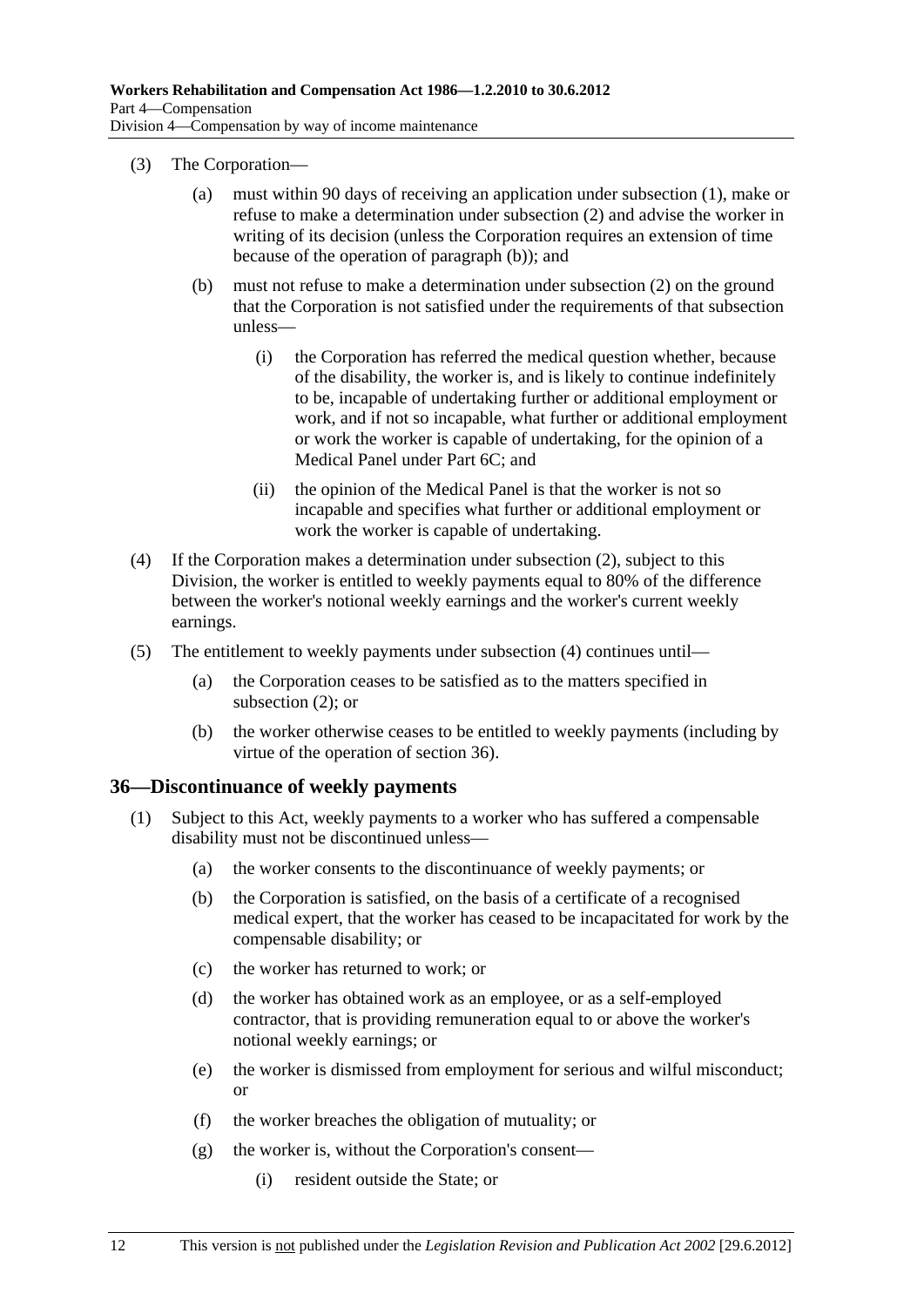- (ii) absent from the State for more than two months in any continuous period of 12 months; or
- (h) the worker's entitlement to weekly payments ceases because of the passage of time; or
- (i) the worker's entitlement to weekly payments ceases because of the occurrence of some other event or the making of some other decision or determination that, under another provision of this Act, brings the entitlement to weekly payments to an end or the discontinuance of weekly payments is otherwise authorised or required under another provision of this Act.

#### (1a) A worker breaches the *obligation of mutuality* if—

- (a) the Corporation has, by written notice to the worker, required the worker to submit to an examination by a recognised medical expert nominated by the Corporation and the worker fails to comply with the requirement within the time allowed in the notice or obstructs the examination; or
- (b) the Corporation has, by written notice to the worker, required the worker to submit to the Corporation a certificate from a recognised medical expert certifying that the compensable disability continues, and the worker fails to comply with the requirement within the time allowed in the notice; or
- (c) the worker refuses or fails to submit to proper medical treatment for the worker's condition; or
- (d) the worker refuses or fails to participate in a rehabilitation program under this Act or participates in a way that frustrates the objectives of the program; or
- (e) the worker fails to comply with an obligation under a rehabilitation and return to work plan under this Act; or
- (f) the worker refuses or fails—
	- (i) to undertake work that the worker has been offered and is capable of performing; or
	- (ii) to take reasonable steps to find or obtain suitable employment,

or having obtained suitable employment, unreasonably discontinues the employment; or

- (fa) the worker refuses or fails to participate in assessments of the worker's capacity, rehabilitation progress or future employment prospects (including by failing to attend); or
- (g) the worker does anything else that is, apart from this subsection, recognised as a breach of the obligation of mutuality.
- (1b) However, a worker does not breach the obligation of mutuality—
	- (a) by reasonably refusing surgery or the administration of a drug; or
	- (b) where there is a difference of medical opinion about the appropriate treatment for the worker's condition, or the possibility of choice between a number of reasonable forms of treatment—by choosing one form of treatment in preference to another.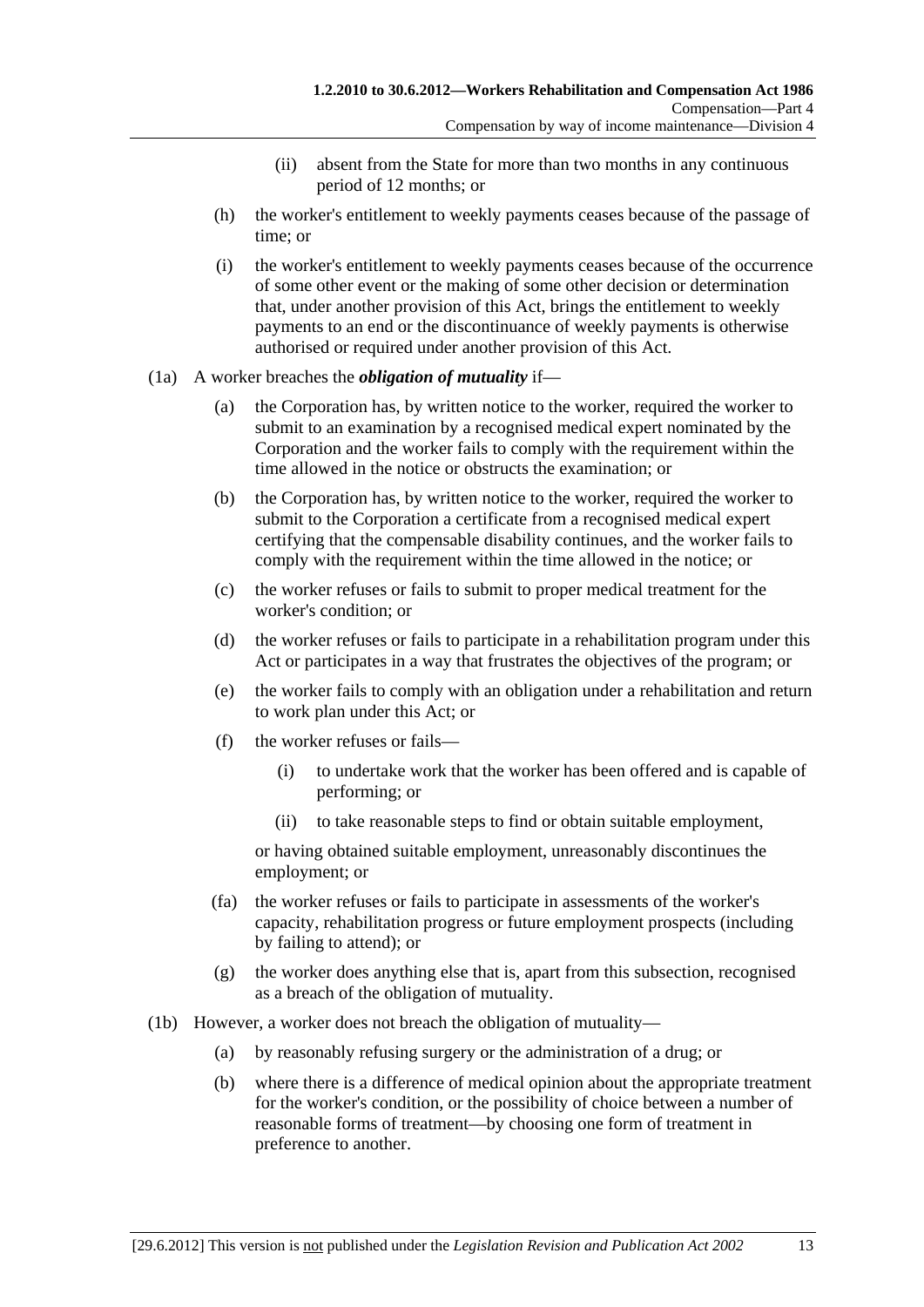- <span id="page-45-0"></span> (2) Subject to this Act, weekly payments to a worker who has suffered a compensable disability shall not be reduced unless—
	- (a) the worker consents to the reduction of weekly payments; or
	- (b) the Corporation is satisfied, on the basis of a certificate of a recognised medical expert, that there has been a reduction in the extent the worker is incapacitated for work by the compensable disability; or
	- (ba) the reduction is necessary to correct an arithmetical or clerical error; or
	- (bb) where the weekly payments include a component for overtime—the Corporation is satisfied that if the worker had continued in the work in which he or she was last employed before becoming incapacitated, he or she would not have continued to work overtime or the pattern of overtime would have changed so that the amount of overtime would have diminished; or
	- (c) the worker has recommenced work as an employee or as a self-employed contractor, or the worker has had an increase in remuneration as an employee or a self-employed contractor; or
	- (d) the worker's entitlement to weekly payments reduces because of the passage of time; or
	- (e) the worker's entitlement to weekly payments reduces because of the occurrence of some other event or the making of some other decision or determination that, under another provision of this Act, is expressed to result in a reduction to an entitlement to weekly payments or the reduction of weekly payments is otherwise authorised or required under another provision of this Act.
- (3) Where the Corporation decides to discontinue or reduce weekly payments in pursuance of this section, the Corporation must give notice in writing to the worker containing such information as the regulations may require as to the reasons for the Corporation's decision and informing the worker of the worker's right to have the decision reviewed.
- (3a) The notice must be given at least the prescribed number of days before the decision is to take effect in any of the following cases:
	- (a) where a decision to discontinue weekly payments is made, without the consent of the worker, on the ground that—
		- (i) the Corporation is satisfied that the worker has ceased to be incapacitated for work by the compensable disability (although the worker has not returned to work); or
		- (ii) the worker has failed to submit to an examination by a recognised medical expert or to provide a medical certificate as required by the Corporation; or
		- (iii) the worker has been dismissed from employment for serious and wilful misconduct; or
		- (iv) the worker has breached the obligation of mutuality; or
	- (b) where a decision to reduce weekly payments is made, without the consent of the worker, on the ground that—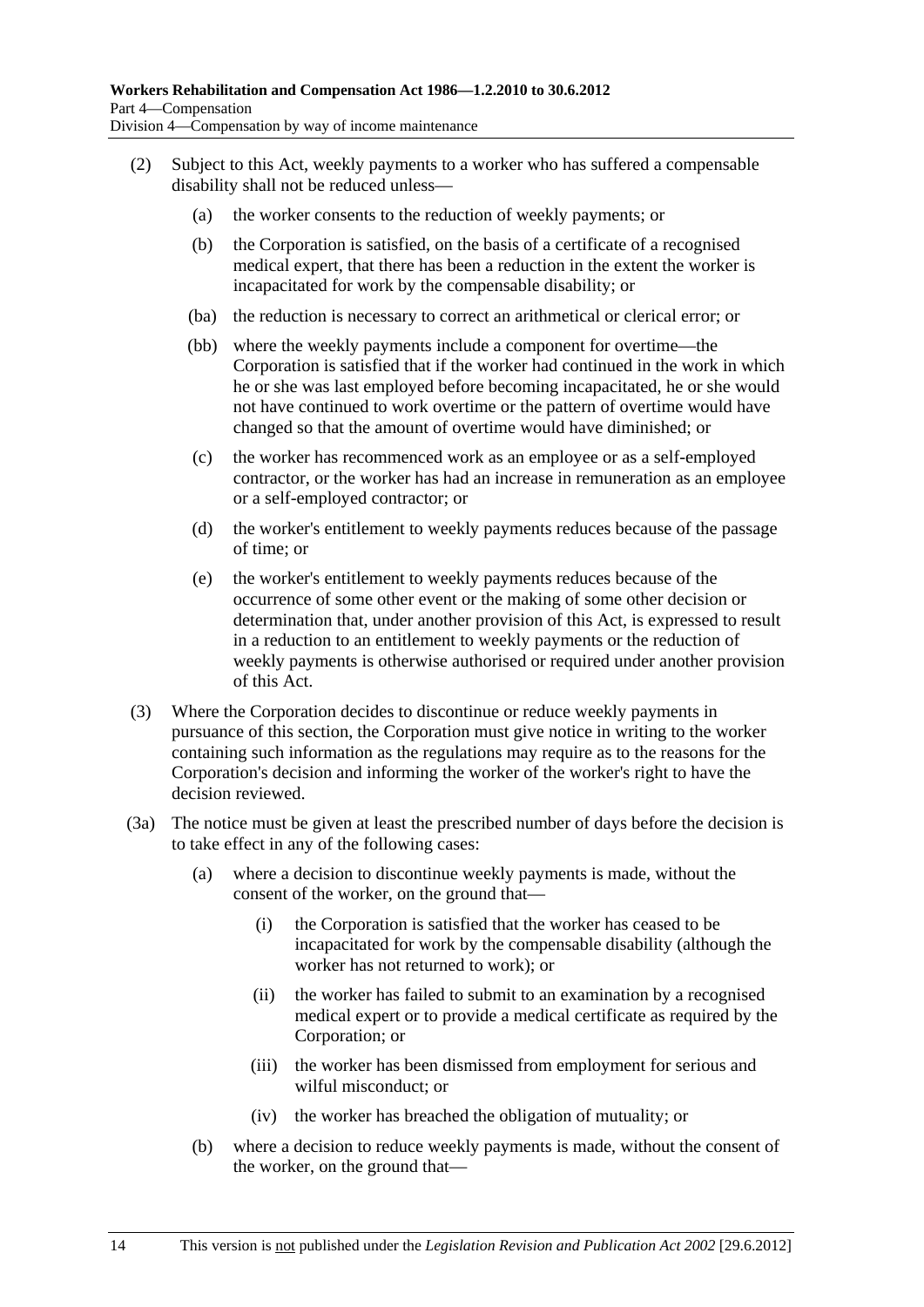- <span id="page-46-0"></span> (i) the Corporation is satisfied that there has been a reduction in the extent the worker is incapacitated for work by the compensable disability; or
- (ii) the Corporation is satisfied, in the case of a worker whose weekly payments include a component for overtime, that the worker would not have continued to work overtime or the pattern of overtime would have changed so that the amount of overtime would have diminished; or
- (ba) where a decision to reduce weekly payments is made on account of the end of the first entitlement period or the second entitlement period under [section 35A;](#page-40-0) or
- (bb) where a decision to discontinue weekly payments is made on account of the end of the third entitlement period under [section 35A](#page-40-0); or
- (bc) where a decision to discontinue weekly payments is made on account of—
	- (i) a review by the Corporation under [section 35B\(3\)](#page-42-0); or
	- (ii) a decision of the Corporation under section  $35C(5)(a)$ ; or
- (c) where a decision to discontinue or reduce weekly payments is made under [section 38](#page-50-0),

and in any other case the notice must be given as soon as practicable after the decision is made (but not necessarily before it takes effect).

- (3b) For the purposes of [subsection \(3a\),](#page-45-0) the prescribed number of days is—
	- (a) if the worker has been receiving weekly payments under this Division (or [Division 7A](#page-66-0)) for a period that is less than 52 weeks, or for 2 or more periods that aggregate less than 52 weeks—14 days;
	- (b) in any other case—28 days.
- (4) Subject to complying with [subsection \(3a\)](#page-45-0), a discontinuance or reduction of weekly payments under this section takes effect in accordance with the terms of the Corporation's notice under [subsection \(3\).](#page-45-0)
- (5) The effect of a decision to discontinue or reduce weekly payments is not affected by the worker lodging a notice of dispute under [Part 6A](#page-112-0).
- (5a) If a dispute is resolved in favour of the worker at the reconsideration, conciliation or judicial determination stage, or on an appeal, the worker is entitled to be paid—
	- (a) in the case of a reconsideration—the total amount that, under the terms of the reconsideration, should have been paid to the worker between the date that the disputed decision took effect and the date that the decision, as varied under the reconsideration, takes effect (less any amount paid to the worker under [subsection \(15\)](#page-48-0));
	- (b) in the case of a resolution at the conciliation stage—any amount payable under the terms of the relevant settlement;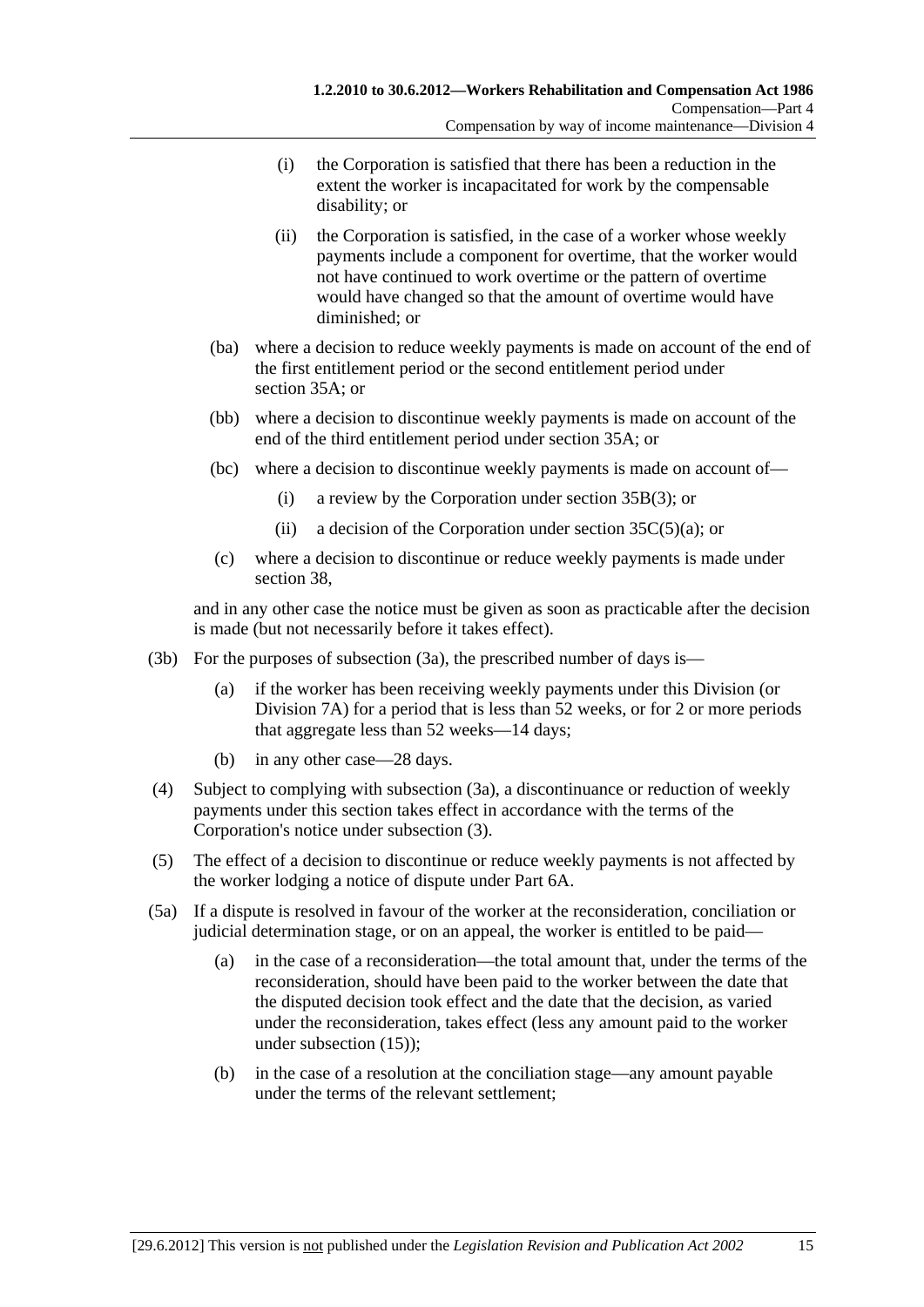- <span id="page-47-0"></span> (c) in the case of a judicial determination or determination or on appeal—the amount that, under the terms of the determination or according to the outcome of the appeal, would have constituted the worker's entitlements under this Act had the weekly payments not been discontinued or reduced (as the case may be), taking into account any amount paid to the worker under a preceding paragraph, under [subsection \(15\),](#page-48-0) or under another provision of this Act, and subject to the specific terms of any determination or order made as a result of the judicial determination or appeal (as the case may be).
- (5b) An amount paid under [subsection \(5a\)](#page-46-0) will be taken to be an amount in arrears under [section 47](#page-64-0) (with interest payable subject to the operation of [section 47\(2\)](#page-65-0)).
- (5c) If a dispute is ultimately resolved in favour of the Corporation and the worker has been paid an amount in excess of the amount of the worker's lawful entitlements to weekly benefits on account of the operation of [subsection \(5a\)\(c\)](#page-47-0) or [\(15\)](#page-48-0), the Corporation may, at the Corporation's discretion (but subject to the regulations)—
	- (a) recover the amount of the excess (together with any interest on that amount paid by the Corporation) from the worker as a debt; or
	- (b) set off the amount recoverable under [paragraph \(a\)](#page-47-0) against liabilities of the Corporation to make payments to the worker under this Act.
- (6) If the Corporation makes a weekly payment to a worker on the assumption that the worker is incapacitated for work but the worker has in fact returned to work, the Corporation may, subject to the regulations, recover the amount of the payment as a debt.
- (7) If the Corporation overpays a worker by way of weekly payments in consequence of—
	- (a) an arithmetical or clerical error; or
	- (b) an assumption, subsequently found to be incorrect, that a particular pattern of overtime would have continued if the worker had continued in the work in which he or she was last employed before becoming incapacitated,

the Corporation may, subject to and in accordance with the regulations, recover the amount overpaid as a debt.

- (8) An employer who believes that reasonable grounds exist for the discontinuance or reduction of weekly payments under this section to a worker employed by, or formerly employed by, the employer may, in a manner determined by the Corporation, request the Corporation to review the circumstances of the case and to discontinue or reduce the weekly payments.
- (9) The Corporation must carry out the review as soon as practicable after receipt of the request unless the request is, in the Corporation's opinion, unreasonable.
- (10) If the Corporation declines to carry out a review in pursuance of a request under [subsection \(8\)](#page-47-0), or it appears that there has been undue delay in carrying out the review, the Tribunal may, on application by the employer, direct the Corporation to carry out the review, or give such directions as appear reasonable in the circumstances to expedite the review (as the case may require).
- (11) The Corporation must comply, or take steps to ensure compliance, with such a direction.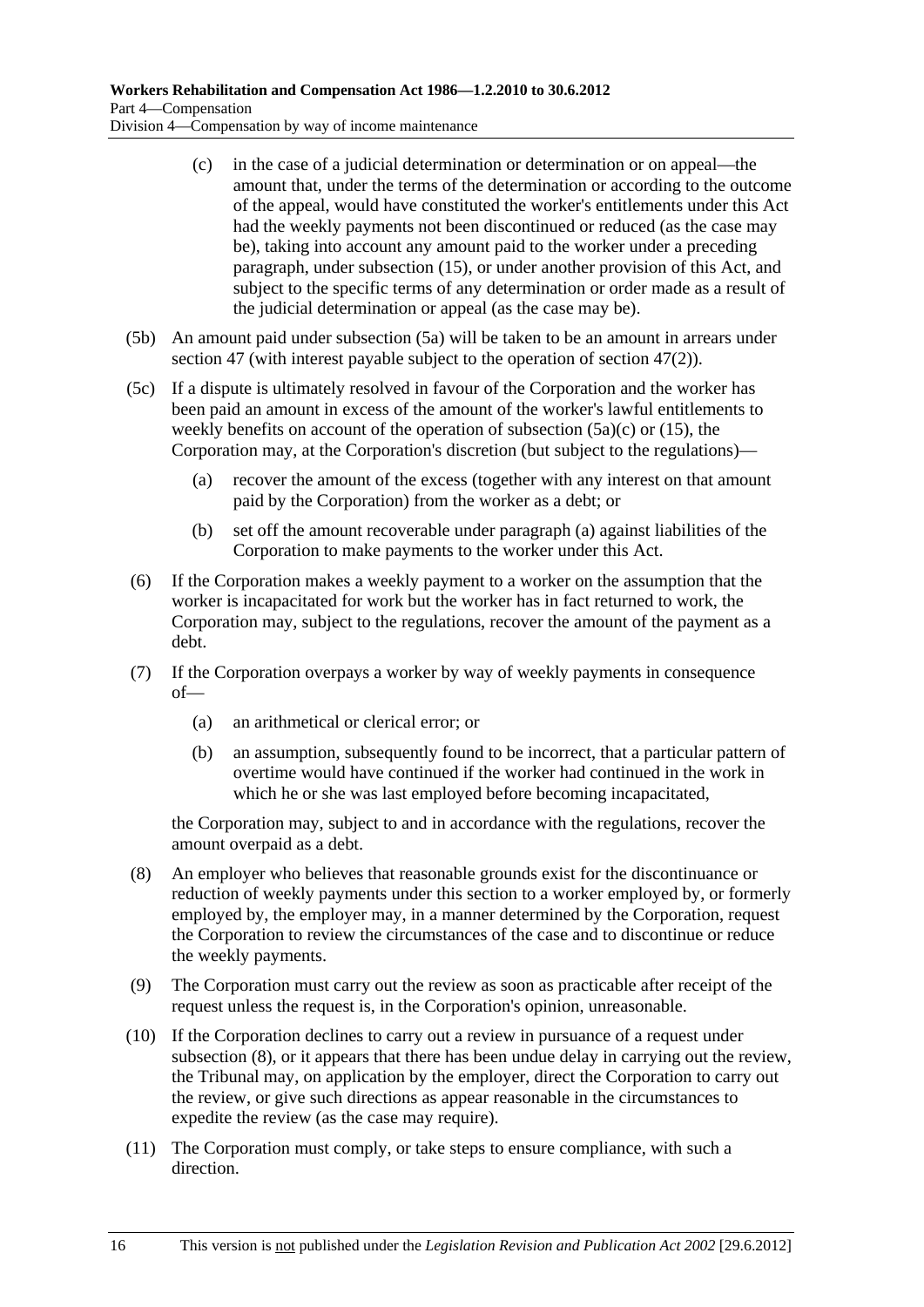- <span id="page-48-0"></span> (12) On completing the review, the Corporation must give the employer notice in writing—
	- (a) of the Corporation's decision on the review, and the reasons for its decision; and
	- (b) of the employer's right to have the Corporation's decision reviewed.
- (13) This section does not apply in relation to the discontinuance of payments pursuant to [Division 4A](#page-52-0).
- (14) In connection with the operation of [subsection \(1\)](#page-43-0) (and to avoid doubt), a worker is required—
	- (a) to take reasonable steps to attend any appointment reasonably required for the purposes of this Division; and
	- (b) to take reasonable steps to comply with any requirement reasonably required under a rehabilitation program or a rehabilitation and return to work plan,

(and a failure to comply with these requirements constitutes a ground for the discontinuance of payments under this section).

- (15) Despite [subsections \(4\)](#page-46-0) and [\(5\),](#page-46-0) if—
	- (a) a worker who has—
		- (i) received a notice of discontinuance of weekly payments under this section; and
		- (ii) lodged a notice of dispute under [Part 6A](#page-112-0),

applies to the WorkCover Ombudsman for a review of the decision to discontinue weekly payments; and

 (b) on the application for review it appears to the WorkCover Ombudsman that it was not reasonably open to the Corporation to decide to discontinue the payments having regard to the circumstances of the case,

the WorkCover Ombudsman may suspend the operation of the decision to discontinue weekly payments.

- (16) Weekly payments reinstated under [subsection \(15\)](#page-48-0) will continue until—
	- (a) the notice of dispute is withdrawn; or
	- (b) the matter is resolved on reconsideration by the Corporation or at conciliation (or otherwise between the parties); or
	- (c) the Tribunal—
		- (i) determines the matter in the exercise of its judicial function; or
		- (ii) pending its determination of the matter—orders that the worker should no longer have the benefit of the weekly payments due to some unreasonable act, omission or delay on the part of the worker in connection with the proceedings.
- (17) In connection with the operation of [subsection \(15\)](#page-48-0)
	- (a) the WorkCover Ombudsman should seek to consider an application for review under [subsection \(15\)\(a\)](#page-48-0) as expeditiously as is reasonably practicable; and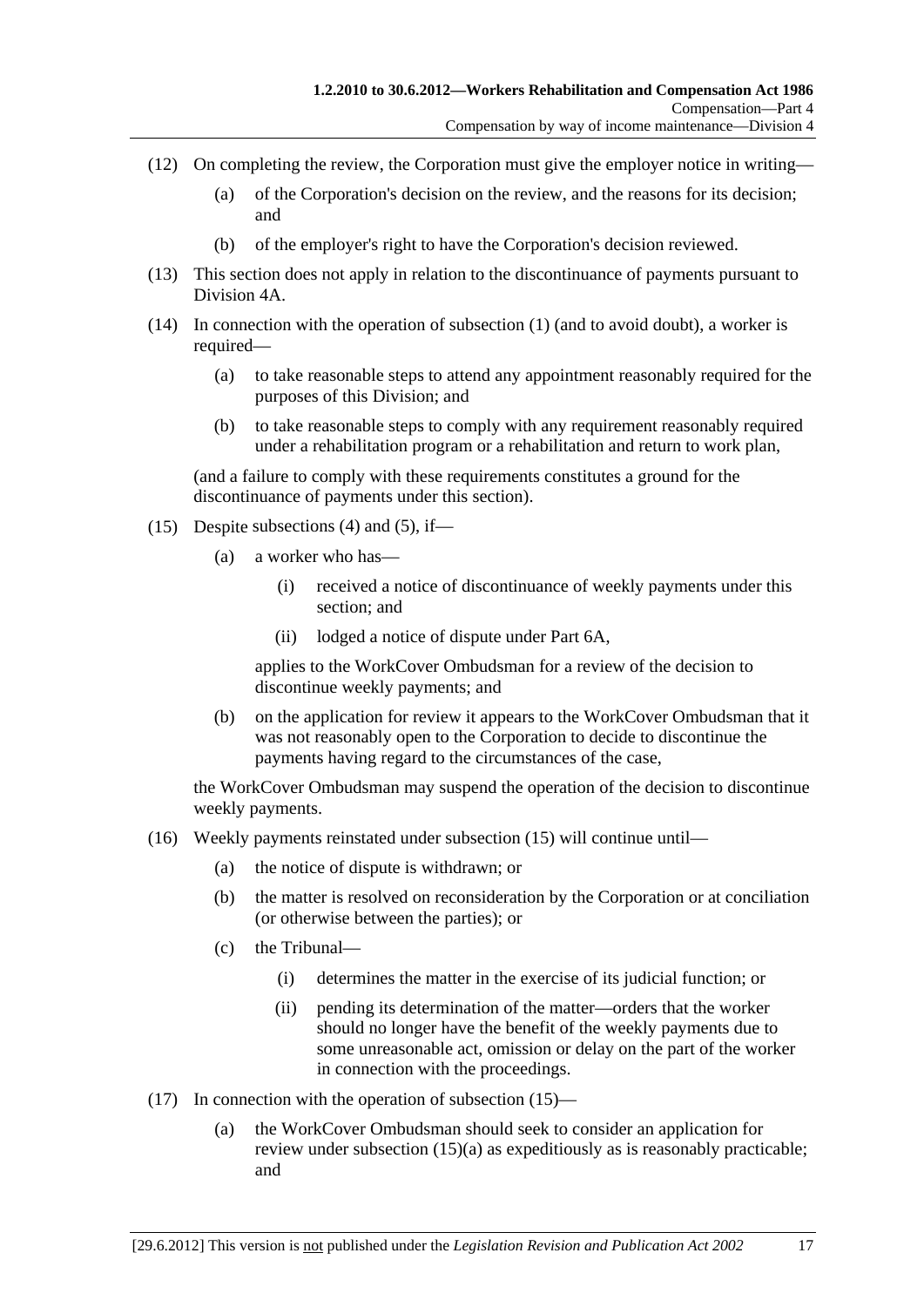- <span id="page-49-0"></span> (b) the WorkCover Ombudsman has an absolute discretion as to whether or not the worker or the Corporation will be heard on the review; and
- (c) a decision of the WorkCover Ombudsman on a review is not subject to appeal or review under this or any other Act or law.

## **37—Adjustments due to change from original arrangements**

- (1) The Corporation may, on its own initiative or at the request of the worker, review the calculation of the average weekly earnings of a worker (and therefore the notional weekly earnings of a worker) for the purpose of making an adjustment due to—
	- (a) a change in a component of the worker's remuneration used to determine average weekly earnings (including a component constituted by a non-cash benefit); or
	- (b) a change in the equipment or facilities provided or made available to the worker (if relevant to average weekly earnings).
- (2) A request by a worker must be made in a designated manner and a designated form.
- (3) Before the Corporation begins a review under this section, the Corporation must give the worker notice, in a designated form—
	- (a) informing the worker of the proposed review; and
	- (b) inviting the worker to make written representations to the Corporation on the subject of the review within a reasonable time specified in the notice.
- (4) If the Corporation finds on a review under this section that there has been a change that warrants an adjustment contemplated by [subsection \(1\)](#page-49-0), the Corporation may make the relevant adjustment.
- (5) An adjustment under this section—
	- (a) will take effect as an adjustment to the worker's notional weekly earnings (and may therefore increase or reduce weekly payments under this Division); and
	- (b) operates from a date determined by the Corporation (which may be an antecedent date but not a date that is before the date of the change on which the adjustment is based and not so as to result in a retrospective reduction in weekly payments).
- (6) For the purposes of a review under this section, the Corporation may, by notice in writing to the worker to whom the review relates, require the worker to furnish any information that the Corporation determines to be relevant to the review.
- (7) If a worker fails to comply with a requirement under [subsection \(6\)](#page-49-0) within the time allowed in the notice, the Corporation may suspend weekly payments to the worker.
- (8) On completing the review, the Corporation must give notice, in a designated form, setting out the Corporation's decision on the review, and the rights of review that exist in respect of the decision to—
	- (a) the worker; and
	- (b) the employer from whose employment the compensable disability arose.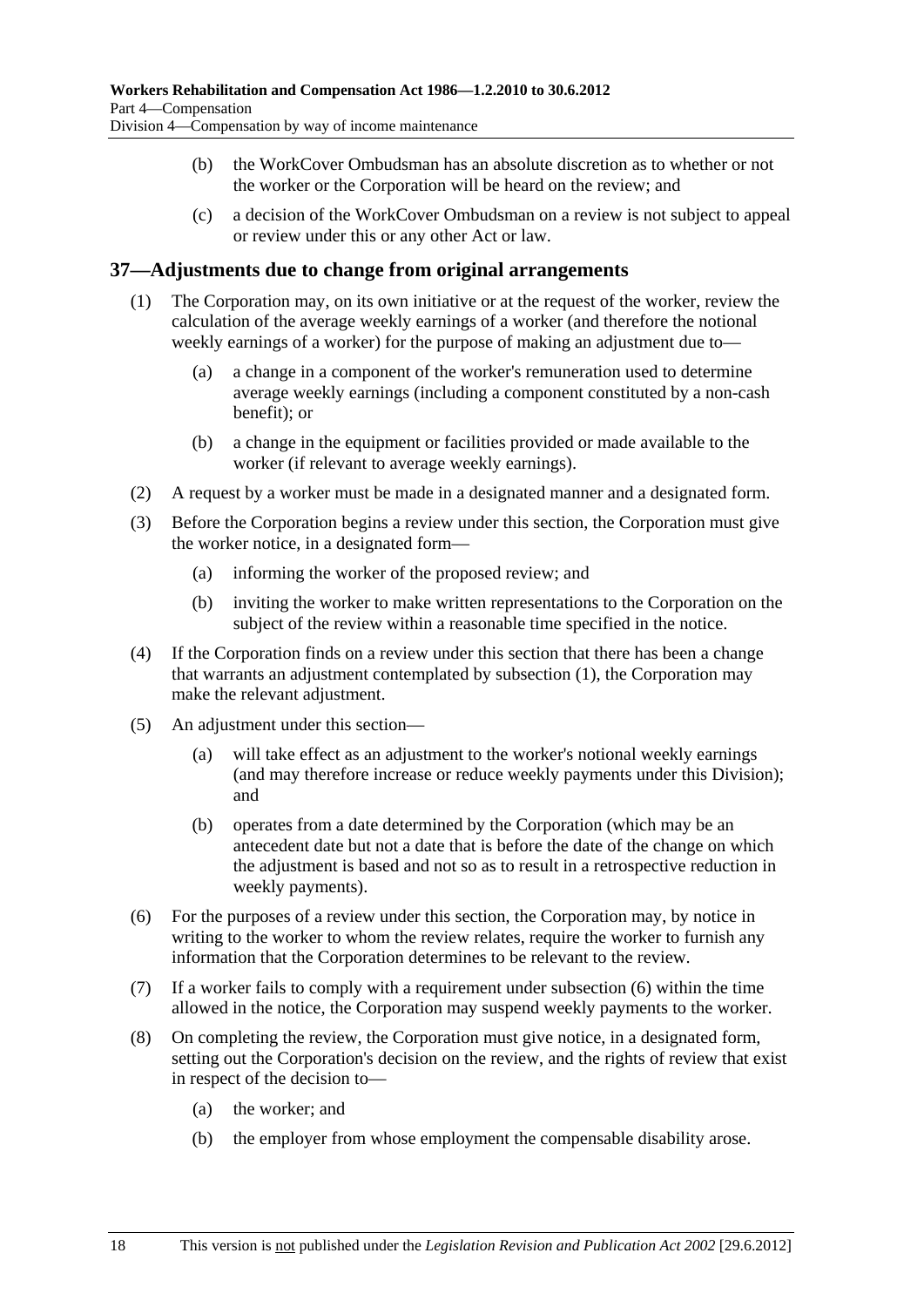## <span id="page-50-0"></span>**38—Review of weekly payments**

- (1) Subject to [subsection \(2\),](#page-50-0) the Corporation may on its own initiative and shall if requested by a worker or an employer review the amount of the weekly payments made to a worker who has suffered a compensable disability.
- (1a) If a period of incapacity continues for more than one year, the Corporation must conduct a review under this section in the second year of incapacity and in each subsequent year of the incapacity.
- (1b) A request by a worker or employer must be made in a designated manner and a designated form.
- (2) The Corporation is not required to comply with a request for a review under [subsection \(1\)](#page-50-0) if the request is made within three months from the completion of an earlier review.
- (3) Before the Corporation begins a review under this section, the Corporation must give the worker notice, in a designated form—
	- (a) informing the worker of the proposed review; and
	- (b) inviting the worker to make written representation to the Corporation on the subject of the review within a reasonable time specified in the notice.
- (4) If the Corporation finds on a review under this section that the worker's entitlement to weekly payments has ceased, or has increased or decreased, the Corporation must adjust or discontinue the weekly payments to reflect that finding.

#### **Example—**

For example, if the Corporation finds on the review that there has been a change in the extent of the worker's incapacity with a consequent change in the amount the worker is earning or could earn in suitable employment, the Corporation must adjust the weekly payments to reflect the change in entitlement.

- (5) For the purposes of a review under this section, the Corporation may, by notice in writing to a worker, who is receiving weekly payments—
	- (a) require the worker to submit to an examination by a recognised medical expert nominated by the Corporation; or
	- (b) require the worker to furnish evidence of the worker's earnings.
- (6) If a worker fails to comply with a requirement under [subsection \(5\)](#page-50-0) within the time allowed in the notice, the Corporation may suspend weekly payments to the worker.
- (7) On completing the review, the Corporation must give notice, in a designated form, setting out the Corporation's decision on the review, and the rights of review that exist in respect of the decision, to—
	- (a) the worker; and
	- (b) the employer from whose employment the compensable disability arose.

#### **39—Economic adjustments to weekly payments**

 (1) Where a worker to whom weekly payments are payable is incapacitated for work or appears likely to be incapacitated for work for more than one year, the Corporation shall, during the course of each year of incapacity, review the weekly payments for the purpose of making an adjustment to the amount of those payments under this section.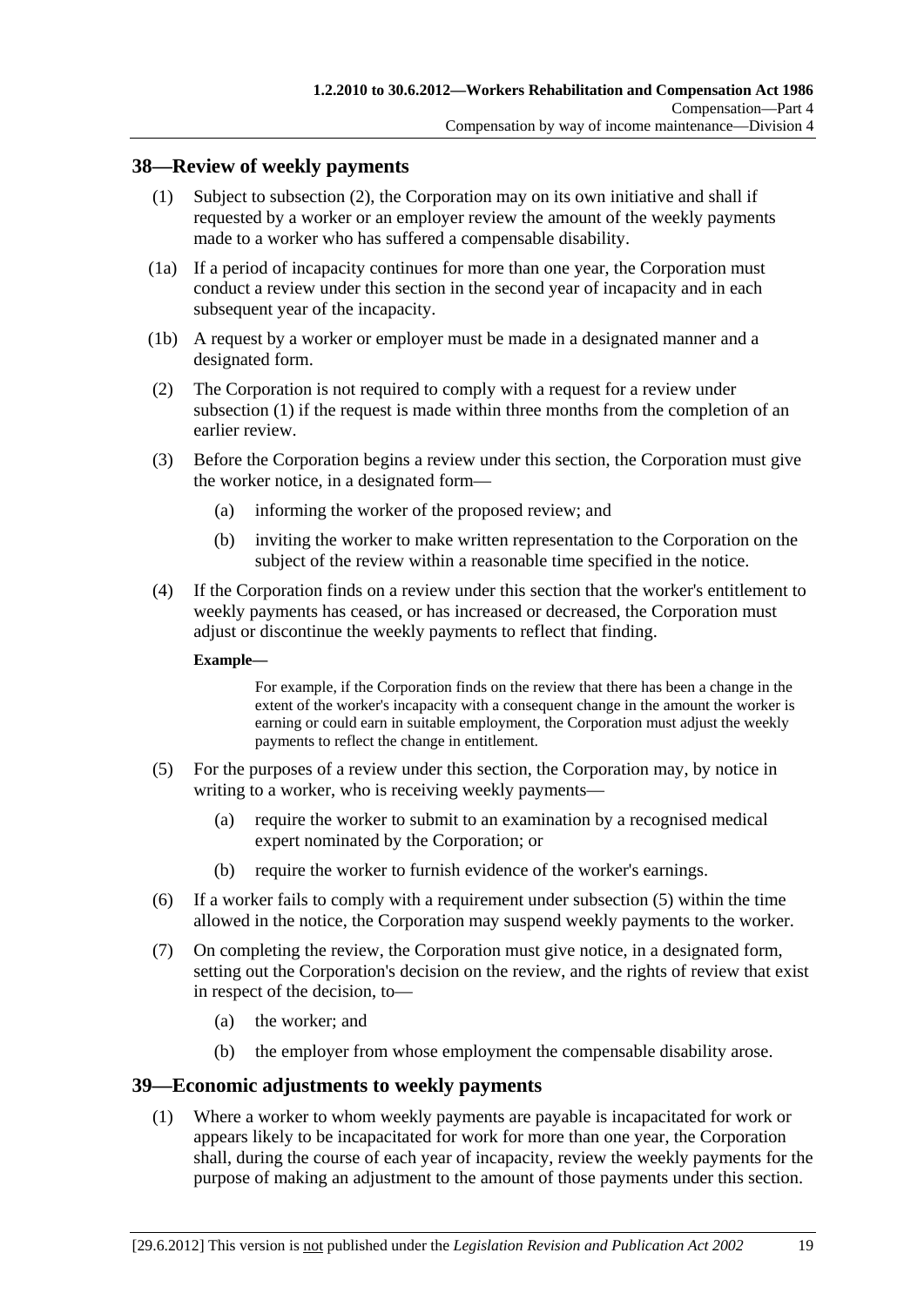- <span id="page-51-0"></span> (1a) Before the Corporation begins a review under this section, the Corporation must give the worker notice, in a designated form—
	- (a) informing the worker of the proposed review; and
	- (b) inviting the worker to make written representations to the Corporation on the subject of the review within a reasonable time specified in the notice.
- (2) An adjustment under this section—
	- (a) must be based on—
		- (i) changes in the rates of remuneration payable to workers generally or to workers engaged in the kind of employment from which the worker's disability arose; or
		- (ii) if the worker applies, in a designated manner and a designated form, for the adjustment to be made on the basis of changes in rates of remuneration prescribed by an award or enterprise agreement payable to a group of workers of which the worker was a member at the time of the occurrence of the disability—changes in those rates of remuneration; and
	- (b) operates—
		- (i) in the case of an adjustment under paragraph  $(a)(i)$ —from the end of the year of incapacity in which the review is made;
		- (ii) in the case of an adjustment under paragraph  $(a)(ii)$ —from the Corporation's decision on the application, back-dated to the date of the relevant changes in rates of remuneration.
- (3) Where the Corporation makes an adjustment to weekly payments in pursuance of this section, the Corporation shall give notice in writing, in a designated form, to the worker—
	- (a) containing such information as the regulations may require as to the grounds on which the adjustment is being made; and
	- (b) informing the worker of the worker's rights to have the Corporation's decision reviewed.

## **40—Weekly payments and leave entitlements**

- (1) Subject to [subsection \(3\),](#page-51-0) neither the liability to make weekly payments to a worker in respect of a period of incapacity nor the amount of such weekly payments is affected by a payment, allowance or benefit for annual leave or long service leave to which the worker is entitled in respect of that period.
- (2) Where a worker is absent from employment in consequence of a compensable disability, the period of absence shall for the purposes of computing the worker's entitlement to annual leave or sick leave under any Act, award or industrial agreement, be counted as a period of service in the worker's employment.
- (3) Where a worker has received weekly payments in respect of total incapacity for work over a period of 52 weeks or more, the liability of the employer to grant annual leave to the worker in respect of a year of employment that coincides with, or ends during the course of, that period shall be deemed to have been satisfied.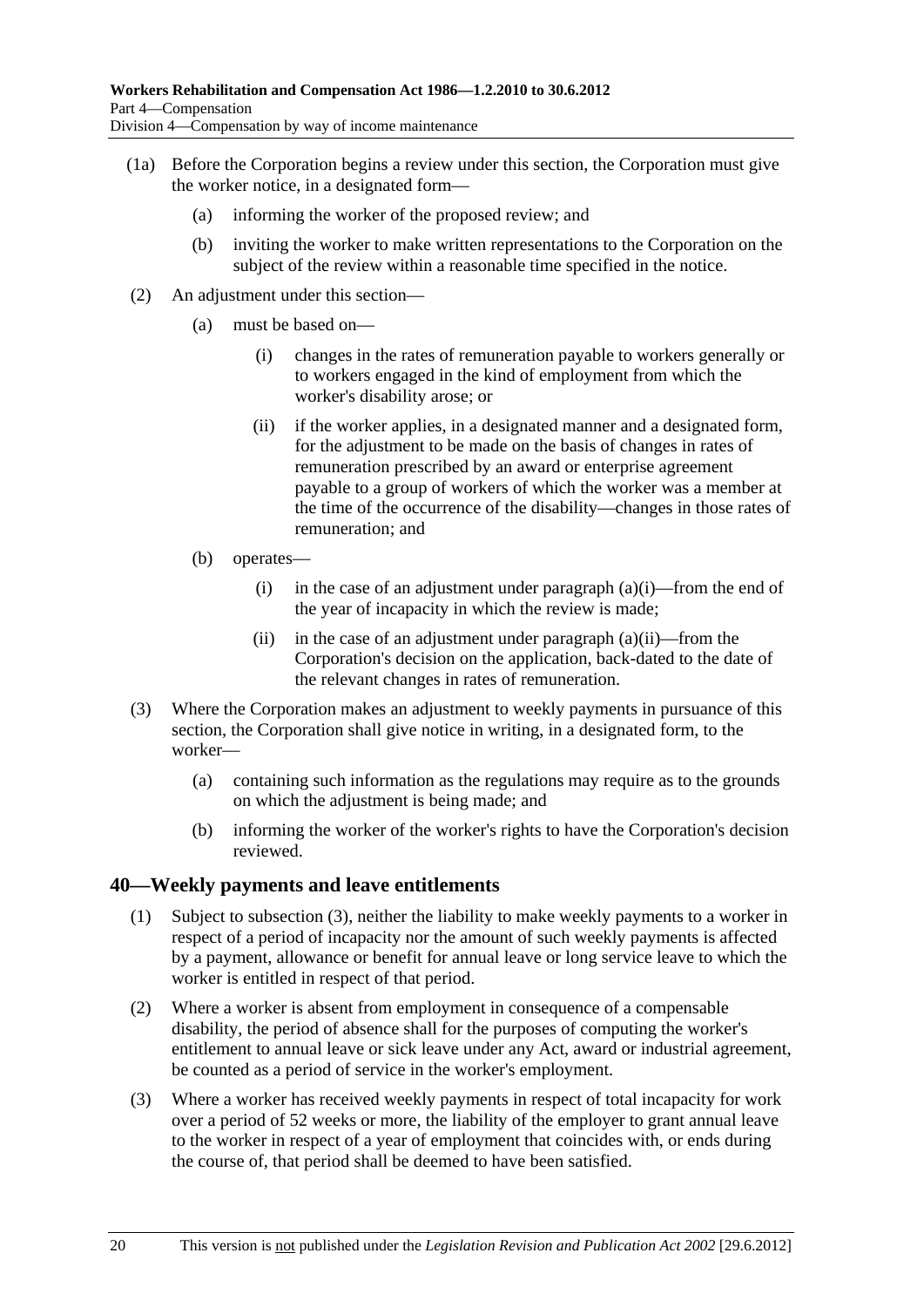- <span id="page-52-0"></span> (4) [Subsection \(3\)](#page-51-0) does not affect the obligation of an employer to make a payment in the nature of an annual leave loading.
- (5) Where—
	- (a) the entitlement of a worker to annual leave, or payment in lieu of annual leave, is governed by a law of the Commonwealth or a State or Territory of the Commonwealth (not being this State); and
	- (b) the worker is absent from employment in consequence of a compensable disability; and
	- (c) the period of absence is not taken into account as service for the purpose of calculating the worker's entitlement to annual leave or payment in lieu of annual leave,

the worker is entitled by way of compensation to the monetary value of the annual leave that would have accrued if the worker had not been absent from employment.

 (6) Any compensation payable under [subsection \(5\)](#page-52-0) shall be paid when the annual leave, or the payment in lieu of annual leave, would (assuming that the worker had not been absent from employment) have been granted or made.

## **41—Absence of worker from Australia**

- (1) Where a worker who has suffered a compensable disability and who is receiving weekly payments is to be absent from Australia for a period in excess of 28 days, the worker shall, at least 28 days before leaving Australia, give the Corporation prescribed details of the proposed absence.
- (2) Where the Corporation is of the opinion that the absence may impair the prospects of the worker's rehabilitation, it may, after giving the worker at least 14 days notice, in a designated form, of its intention to do so, suspend or reduce the weekly payments to the worker.
- (3) The Corporation may suspend weekly payments that are being made to a worker who is absent from Australia—
	- (a) if the Corporation cannot obtain, to its satisfaction, information relating to—
		- (i) the whereabouts of the worker;
		- (ii) the continuance of the worker's disability or incapacity for work;
		- (iii) the earning capacity of the worker; or
	- (b) if there is, in the opinion of the Corporation, some other proper reason justifying suspension of the weekly payments.
- (4) If a disabled worker leaves Australia without giving the notice required under [subsection \(1\),](#page-52-0) the Corporation may suspend weekly payments to the worker.

# **Division 4A—Redemption**

## **42—Redemption of liabilities**

- (1) Any of the following liabilities may, by agreement between the worker and the Corporation, be redeemed by a capital payment to the worker—
	- (a) a liability to make weekly payments;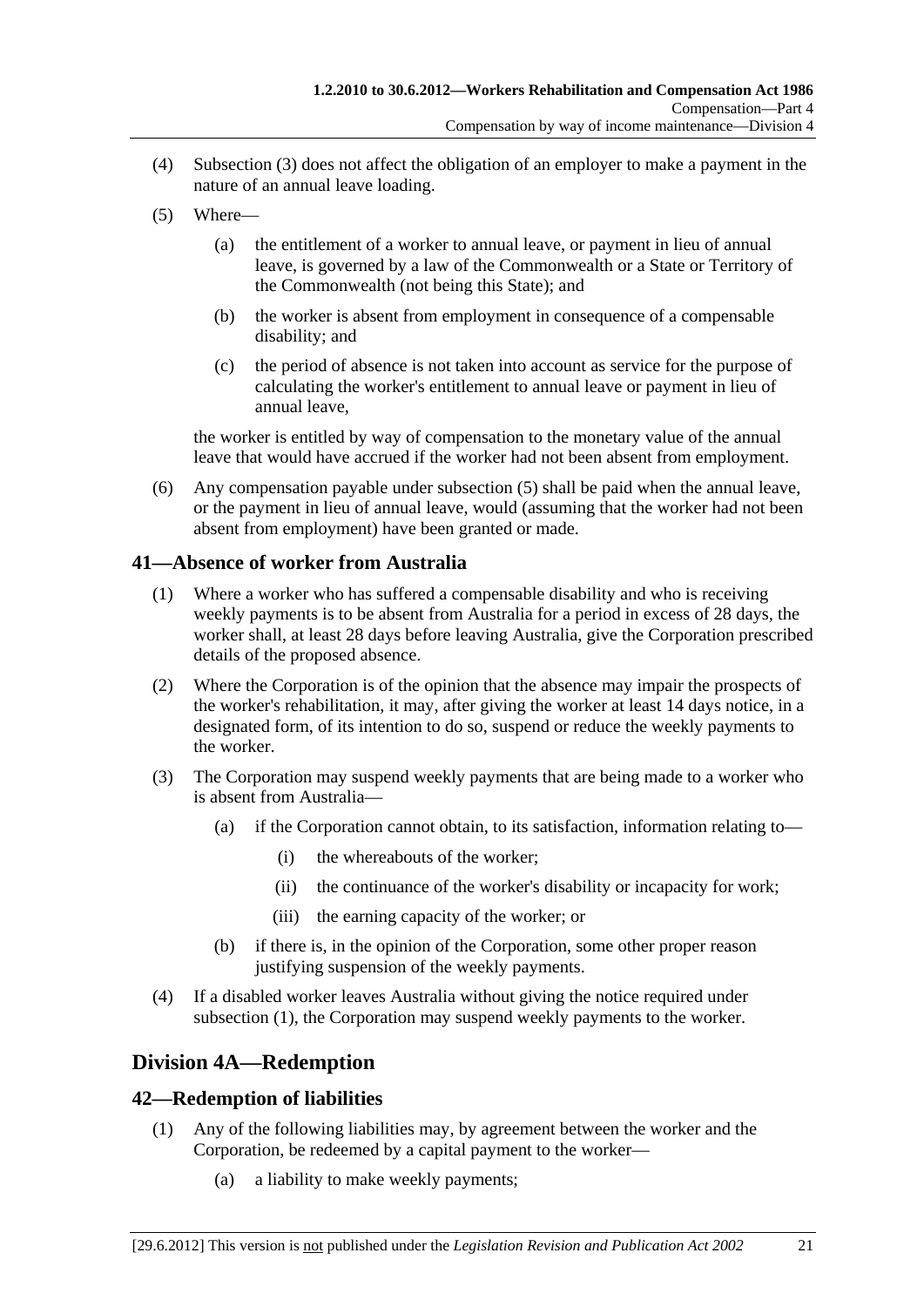- (b) a liability to pay compensation under [section 32.](#page-34-0)
- (2) An agreement for the redemption of a liability under this section cannot be made unless—
	- (a) the worker has received competent professional advice about the consequences of redemption; and
	- (b) the worker has received competent financial advice about the investment or use of money to be received on redemption; and
	- (c) the Corporation has consulted with the employer out of whose employment the disability arose and has considered any representations made by the employer; and
	- (d) a recognised medical expert has certified that the extent of the worker's incapacity resulting from the compensable disability can be determined with a reasonable degree of confidence; and
	- (e) 1 (or more) of the following requirements are satisfied in the case of a proposed redemption under [subsection \(1\)\(a\)](#page-52-0):
		- (i) the rate of weekly payments to be redeemed does not exceed \$30 (indexed);
		- (ii) the worker has attained the age of 55 years and the Corporation has determined that the worker has no current work capacity;
		- (iii) the Tribunal (constituted of a presidential member) has determined, on the basis of a joint application made to the Tribunal by the worker and the Corporation in contemplation of an agreement being entered into under this section, that the continuation of weekly payments is contrary to the best interests of the worker from a psychological and social perspective.
- (3) The amount of the redemption payment is to be fixed by the agreement.
- (4) If the Corporation notifies a worker in writing that it is prepared to enter into negotiations for the redemption of a liability by agreement under this section, the Corporation is liable to indemnify the worker for reasonable costs of obtaining the advice required under this section up to a limit prescribed by regulation.
- (5) If agreement is not reached within 3 months after redemption is first proposed (by the worker or the Corporation), either party may apply to the Tribunal for reference of the matter to a conciliation conference.
- (6) The Tribunal will then appoint a conciliator, and a conciliation conference will be held, in accordance with the rules of the Tribunal.
- (7) At the conciliation conference, each party must disclose information in the party's possession that may be relevant to the failure to reach agreement (including representation made by an employer about the redemption proposal).
- (8) The conciliator must make every practicable attempt to help the parties to settle their differences by agreement.
- (9) However, if agreement is not reached, a party cannot be compelled to agree to redemption of the liability.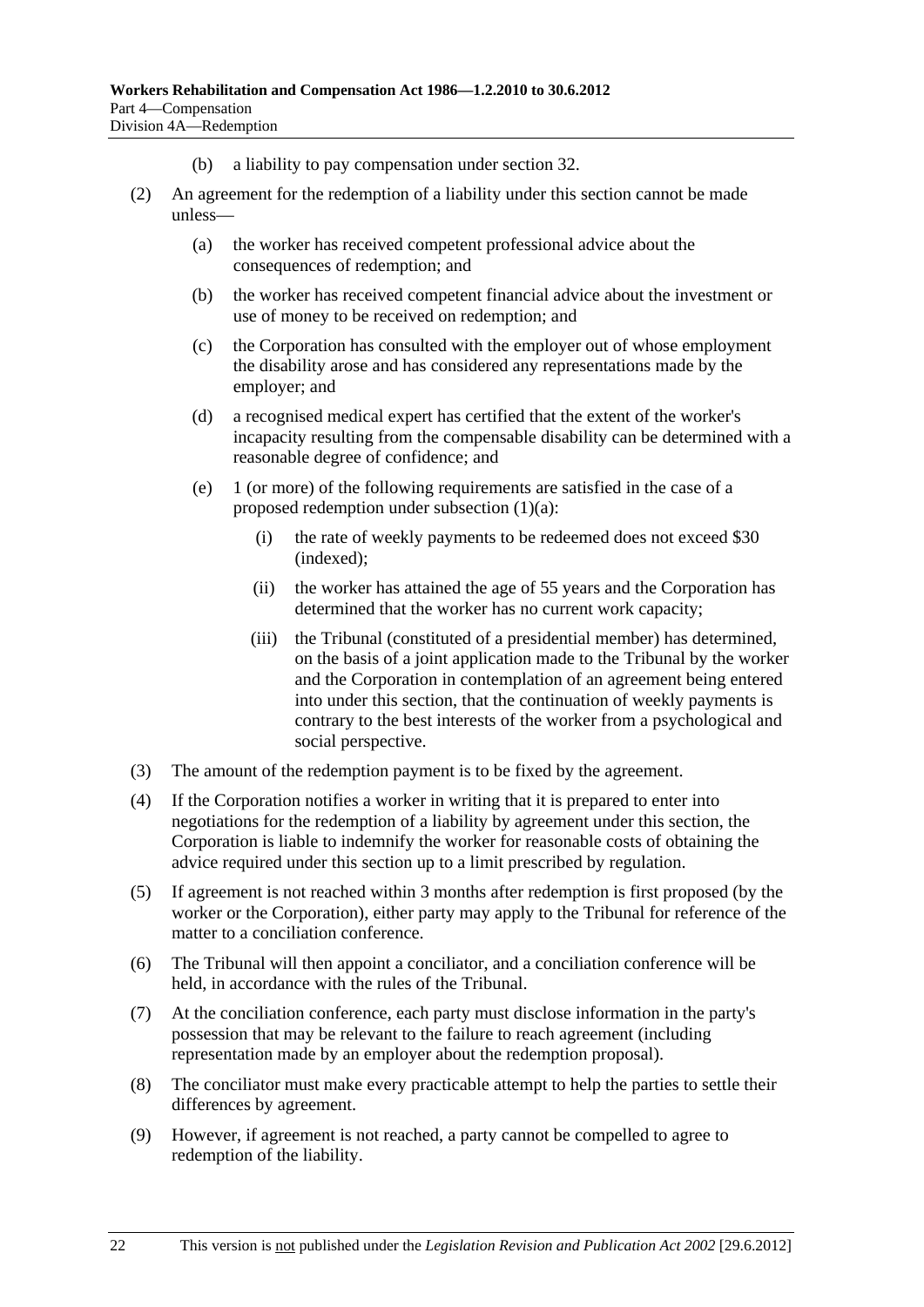- <span id="page-54-0"></span> (10) The Corporation may accredit professional and financial advisers for the purpose of giving advice under this section (but a worker is not required to obtain the necessary advice from an accredited adviser).
- (11) However, the Corporation incurs no liability for advice given by an accredited professional or financial adviser.

# **Division 5—Compensation for non-economic loss**

## **43—Lump sum compensation**

- (1) Subject to this Act, if a worker suffers a compensable disability resulting in permanent impairment as assessed in accordance with [section 43A](#page-55-0), the worker is entitled (in addition to any entitlement apart from this section) to compensation for non-economic loss by way of a lump sum.
- (2) Subject to this section, the lump sum will be an amount that represents a portion of the prescribed sum calculated in accordance with the regulations.
- (3) Regulations made for the purposes of [subsection \(2\)](#page-54-0) must provide for compensation that at least satisfies the requirements of [Schedule 3](#page-155-0) taking into account the assessment of whole of person impairment under this Division.
- (4) An entitlement does not arise under this section if the worker's degree of permanent impairment is less than 5%.
- (5) An entitlement does not arise under this section in relation to a psychiatric impairment.
- (6) If a worker suffers 2 or more compensable disabilities arising from the same trauma—
	- (a) the disabilities may together be treated as 1 disability to the extent set out in the WorkCover Guidelines (and assessed together using any combination or other principle set out in the WorkCover Guidelines); and
	- (b) the worker is not entitled to receive compensation by way of lump sum under [subsection \(2\)](#page-54-0) in respect of those disabilities in excess of the prescribed sum.
- $(7)$  If—
	- (a) a compensable disability consists of the aggravation, acceleration, exacerbation, deterioration or recurrence of a prior compensable disability; and
	- (b) compensation by way of lump sum has been previously paid under this section, or a corresponding previous enactment,

there will be a reduction of the lump sum payable under this section in respect of the disability by the amount of the previous payment unless such a reduction is incorporated into the provisions of the WorkCover Guidelines.

- (8) For the purposes of this section, the *prescribed sum* is—
	- (a) unless a regulation has been made under [paragraph \(b\)](#page-54-0)—\$400 000 (indexed); or
	- (b) a greater amount prescribed by regulation for the purposes of this definition.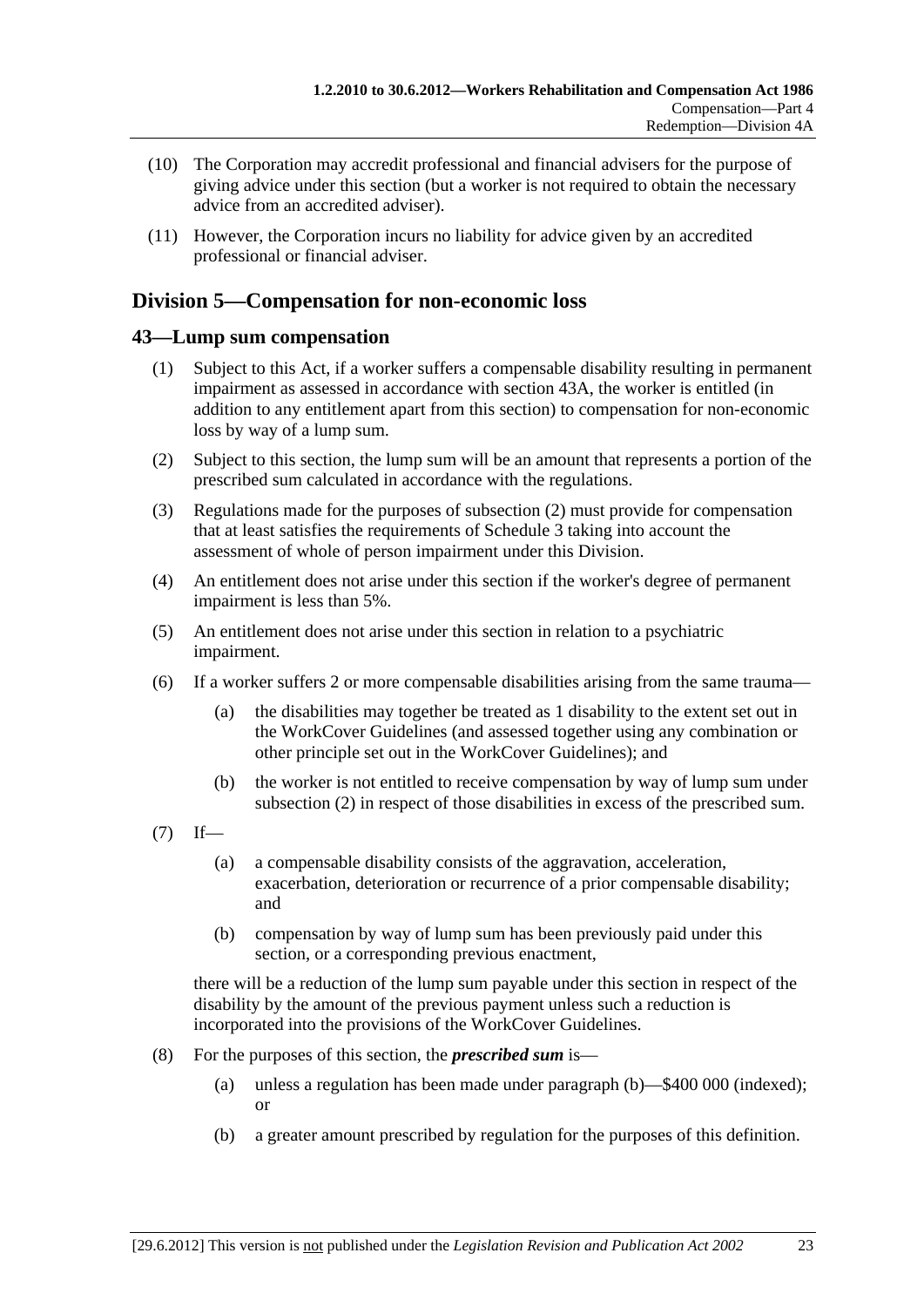- <span id="page-55-0"></span> (9) In connection with the operation of [subsection \(8\)](#page-54-0)—
	- (a) the amount to be applied with respect to a particular disability is the amount applying under that subsection at the time of the occurrence of that disability; and
	- (b) an amount prescribed by regulation under [paragraph \(b\)](#page-54-0) of that subsection must be indexed so as to provide annual adjustments according to changes in the Consumer Price Index.
- (10) For the purposes of this section, any degree of impairment will be assessed in accordance with [section 43A](#page-55-0) (and the WorkCover Guidelines).
- (11) Compensation is not payable under this section after the death of the worker concerned.
- (12) In this section—

*WorkCover Guidelines* means the guidelines published under [section 43A](#page-55-0).

#### **43A—Assessment of impairment**

- (1) This section sets out a scheme for assessing the degree of impairment that applies to a compensable disability that results in permanent impairment.
- (2) An assessment—
	- (a) must be made in accordance with the WorkCover Guidelines; and
	- (b) must be made by a legally qualified medical practitioner who holds a current accreditation issued by the Corporation for the purposes of this section.
- (3) The Minister will publish guidelines (the "WorkCover Guidelines") for the purposes of [section 43](#page-54-0) and this section.
- (4) The guidelines under [subsection \(3\)](#page-55-0)
	- (a) must be published in the Gazette; and
	- (b) may adopt or incorporate the provisions of other publications, whether with or without modification or addition and whether in force at a particular time or from time to time; and
	- (c) must incorporate a methodology that arrives at an assessment of the degree of impairment of the whole person; and
	- (d) may specify procedures to be followed in connection with an assessment for the purposes of this Division; and
	- (e) may have effect on a day specified by the Minister by notice in the Gazette; and
	- (f) may be amended or substituted by the Minister from time to time.
- (5) The Minister must, before publishing or amending the WorkCover Guidelines, consult with—
	- (a) the Australian Medical Association (South Australia) Incorporated; and
	- (b) any other prescribed body.
- (6) The Corporation will establish an accreditation scheme for the purposes of [subsection \(2\)\(b\).](#page-55-0)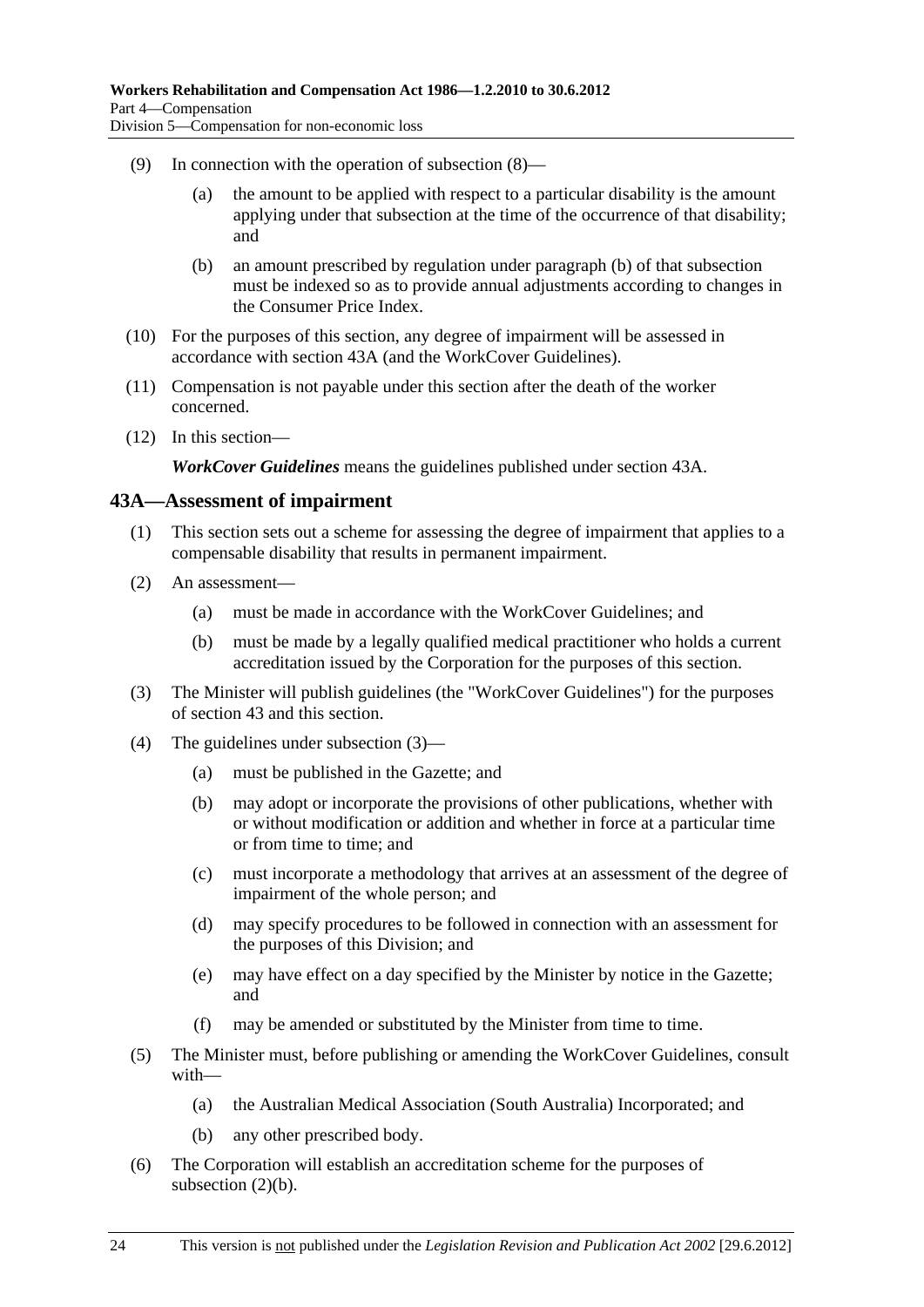- <span id="page-56-0"></span> (7) The accreditation scheme—
	- (a) may provide for a term or period of accreditation, and for the suspension or cancellation of accreditation on specified grounds; and
	- (b) may specify terms or conditions of accreditation; and
	- (c) may be amended or substituted by the Corporation from time to time.
- (8) An assessment of the degree of impairment resulting from a disability for the purposes of this Division must—
	- (a) be made after the disability has stabilised; and
	- (b) subject to [subsection \(9\),](#page-56-0) be based on the worker's current impairment as at the date of assessment, including any changes in the signs and symptoms following any medical or surgical treatment undergone by the worker in respect of the disability.
- (9) An assessment must take into account the following principles:
	- (a) if a worker presents for assessment in relation to disabilities which occurred on different dates, the impairments are to be assessed chronologically by date of disability;
	- (b) impairments from unrelated disabilities or causes are to be disregarded in making an assessment;
	- (c) assessments are to comply with any other requirements specified by the WorkCover Guidelines or prescribed by the regulations.
- (10) An amendment or substitution in relation to the WorkCover Guidelines under [subsection \(4\)\(d\)](#page-55-0) will only apply in respect of a disability occurring on or after the date the amendment or substitution takes effect.
- (11) A number determined under the WorkCover Guidelines with respect to a value of a person's degree of impairment may be rounded up or down according to any principle set out in the WorkCover Guidelines.

#### **43B—No disadvantage—compensation table**

- $(1)$  If—
	- (a) a worker suffers a compensable disability that gives rise to an entitlement to compensation under [sections 43](#page-54-0) and [43A;](#page-55-0) and
	- (b) the compensable disability is a loss mentioned in the table in [Schedule 3A;](#page-155-0) and
	- (c) the amount of compensation payable under [sections 43](#page-54-0) and [43A](#page-55-0) in respect of that disability is less than the amount applying under the table in [Schedule 3A](#page-155-0) in respect of that disability,

then the worker is entitled to compensation equal to the amount applying under the table (and, if relevant, [subsection \(2\)\)](#page-57-0) instead of the compensation payable under [sections 43](#page-54-0) and [43A](#page-55-0).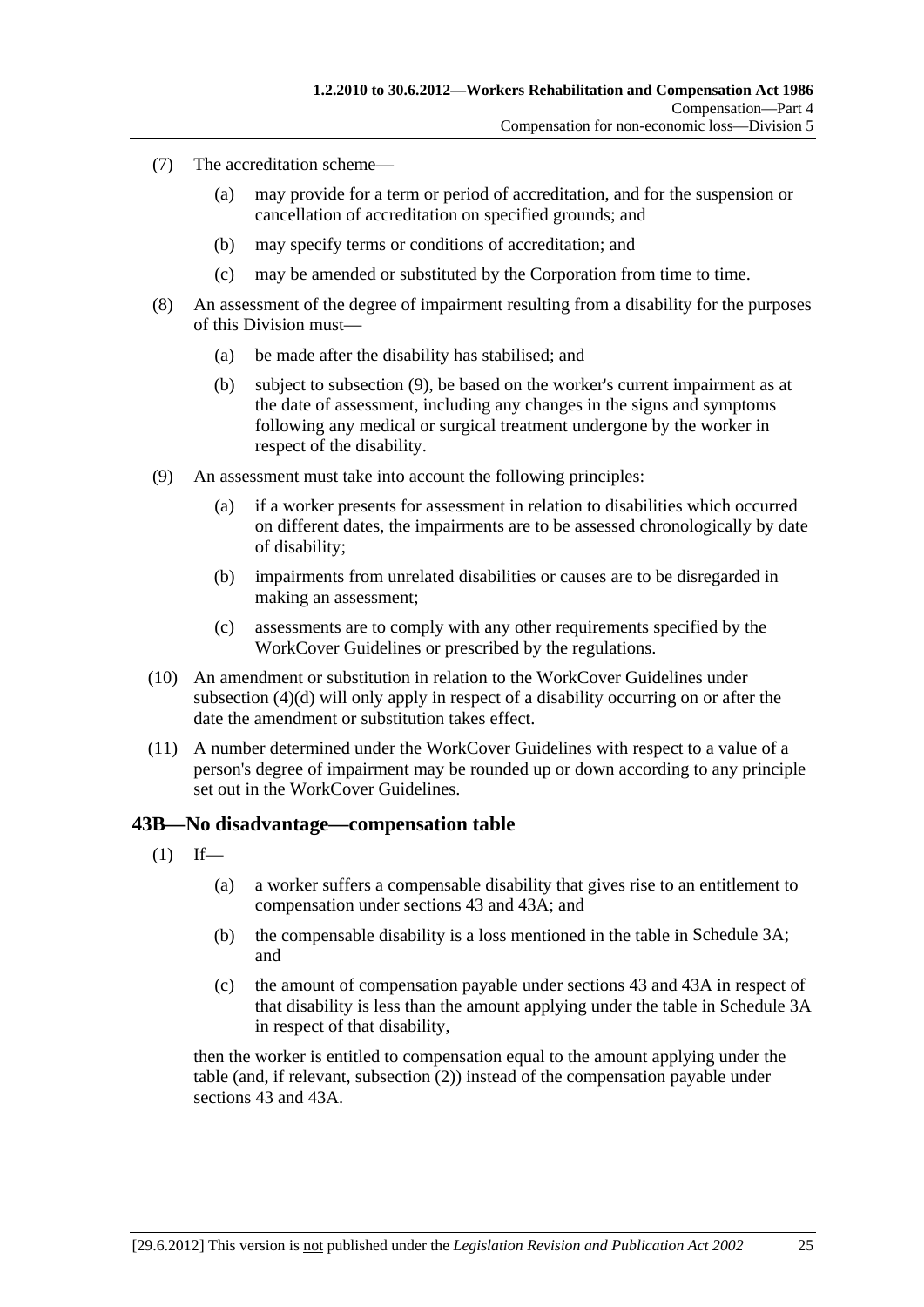- <span id="page-57-0"></span> (2) If a worker suffers 2 or more disabilities mentioned in the table in [Schedule 3A](#page-155-0) arising from the same trauma, the worker is not entitled in any case to receive compensation under this section in excess of \$254 100 (indexed) (despite the operation of [subsection \(1\)](#page-56-0) and the table).
- (3) Compensation is not payable under this section after the death of the worker concerned.

# **Division 6—Compensation payable on death**

## **44—Compensation payable on death—weekly payments**

- (1) Subject to this Act, where a worker dies as a result of a compensable disability, compensation in the form of weekly payments is payable as follows:
	- (a) a dependent spouse or domestic partner is entitled to weekly payments equal to—
		- (i) in the case of total dependency—50%;
		- (ii) in the case of partial dependency—such lesser percentage as may be fixed by the Corporation having regard to the extent of the dependency,

of the amount of the notional weekly earnings of the deceased worker;

- (b) a dependent child (being an orphaned child) is entitled to weekly payments equal to—
	- (i) in the case of total dependency—25%;
	- (ii) in the case of partial dependency—such lesser percentage as may be fixed by the Corporation having regard to the extent of the dependency,

of the amount of the notional weekly earnings of the deceased worker;

- (d) a dependent child (not being an orphaned child) is entitled to weekly payments equal to—
	- (i) in the case of total dependency— $12\frac{1}{2}$  per cent;
	- (ii) in the case of partial dependency—such lesser percentage as may be fixed by the Corporation having regard to the extent of the dependency,

of the amount of the notional weekly earnings of the deceased worker;

- (e) a dependent relative (not being a spouse, domestic partner or child) is entitled to such compensation by way of weekly payments as may be determined by the Corporation having regard to—
	- (i) the extent of the relative's dependency on the deceased worker;
	- (ii) the earning capacity of the relative;
	- (iii) the relative's means;
	- (iv) the extent of any other benefits provided under this Act in respect of the worker's death.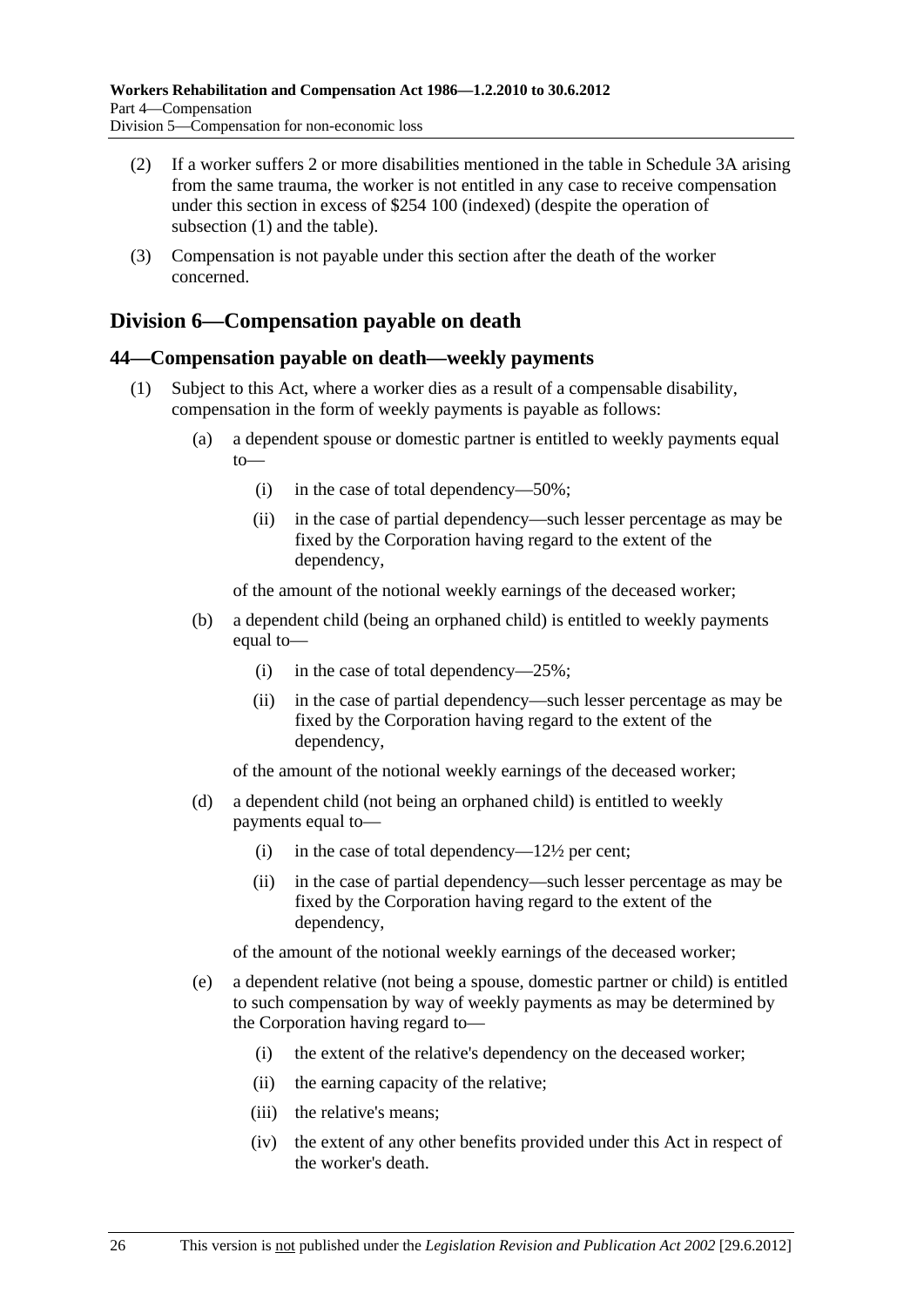- <span id="page-58-0"></span> (4) For the purposes of [subsection \(1\),](#page-57-0) where a worker and the worker's spouse or domestic partner jointly contributed to the support of a dependent child immediately before the occurrence of the compensable disability that resulted in the worker's death, any contribution to the support of the child from the worker's spouse or domestic partner shall be disregarded in determining whether the child is a dependant and, if so, the extent of the child's dependency.
- (5) Where—
	- (a) a worker dies leaving a spouse or domestic partner and a dependent child; and
	- (b) the spouse or domestic partner subsequently dies,

the child (if still eligible to receive weekly payments under this section) shall then be entitled to receive weekly payments under subsection  $(1)(b)$  as an orphaned child.

- (6) Compensation is payable, if the Corporation so decides, to a spouse or domestic partner or child of a deceased worker who, although not dependent on the worker at the time of the worker's death, suffers a change of circumstances that may, if the worker had survived, have resulted in the spouse or domestic partner or child becoming dependent on the worker.
- (7) Weekly payments shall not be made to a dependent child under this section unless—
	- (a) the child is under the age of 18 years; or
	- (b) the child is a full-time student at an educational institution approved by the Corporation for the purposes of this paragraph and is under the age of 26 years; or
	- (c) the child is, by reason of physical or mental disability, incapable of earning a living.
- (8) Weekly payments shall not be paid under this section beyond the date at which such payments would, assuming that the worker had survived but had been permanently incapacitated for work, have ceased to be payable to the worker.
- (9) Where weekly payments payable under this section would but for this subsection exceed in aggregate the amount of the weekly payments to which the worker would have been entitled in the event of total and permanent incapacity, the weekly payments shall be proportionately reduced so as not to exceed that amount.
- (10) Where a person who is entitled to a payment under this section is under the age of 18 years, the payment may, if the Corporation so determines, be made wholly or in part to a guardian or trustee for the benefit of that person.
- (11) Subject to [subsection \(12\),](#page-59-0) where the child of a deceased worker who is entitled to weekly payments under this section is under the age of 18 years and is in the care of a person other than a dependent spouse or domestic partner of the worker, that person shall, if the Corporation so determines, be entitled to a supplementary allowance to assist in the care of the child until—
	- (a) the child attains the age of 18 years; or
	- (b) the person ceases to have the care of the child,

whichever first occurs.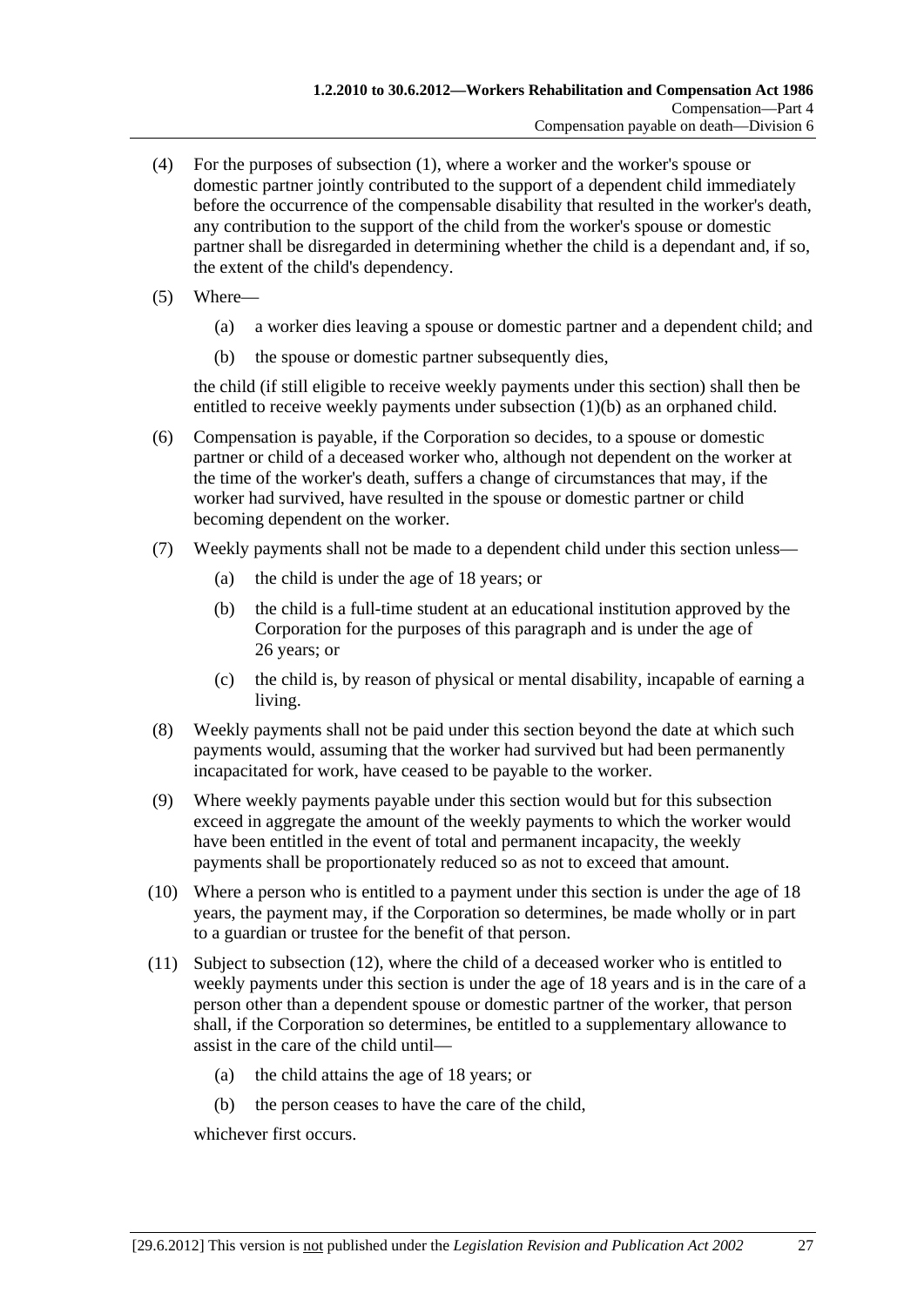- <span id="page-59-0"></span> (12) Where a child is by reason of a physical or mental disability, incapable of earning a living, the Corporation may pay a supplementary allowance under [subsection \(11\)](#page-58-0) during the period of incapacity even though the child has attained the age of 18 years.
- (13) Where the worker had received compensation under Division 4B, a person is not eligible for weekly payments under this section to the extent (if any) that those payments would coincide with a period in respect of which the compensation under Division 4B was paid but otherwise weekly payments are payable under this section as if compensation had not been paid under that Division.
- (14) A liability to make weekly payments under this section may, on application by the person entitled to the weekly payments, be commuted to a liability to make a capital payment that is actuarially equivalent to the weekly payments.
- (15) However, the liability may only be commuted if the actuarial equivalent of the weekly payments does not exceed the prescribed sum (within the meaning of [section 43\)](#page-54-0).
- (16) The Corporation has (subject to this section) an absolute discretion to commute or not to commute a liability under this section, and the Corporation's decision to make or not to make commutation is not reviewable (but a decision on the amount of a commutation is reviewable).
- (17) If the Corporation decides to make a commutation and makes an offer under this section, the Corporation cannot, without the agreement of the applicant, subsequently revoke its decision to make the commutation.
- (18) In calculating the actuarial equivalent of weekly payments, the principles (and any discount, decrement or inflation rate) prescribed by regulation must be applied.
- (19) A commutation discharges the Corporation's liability to make weekly payments to which the commutation relates.

## **45—Review of weekly payments**

- (1) The Corporation may on its own initiative and shall if requested by an employer or the person to whom weekly payments are payable, review the amount of weekly payments payable to any person under this Division.
- (2) A request for a review of the amount of weekly payments payable under this Division may not be made within 6 months from the completion of an earlier review.
- (3) The amount of the weekly payments payable under this Division shall be reviewed at least once in each year.
- (4) On a review under this section the Corporation shall make any necessary adjustments to the amount of weekly payments—
	- (a) to reflect changes in the income or earning capacity of the person to whom the weekly payments are payable and any other relevant changes in the circumstances of that person; and
	- (b) where the review is an annual review conducted in pursuance of [subsection \(3\)](#page-59-0)—to reflect changes in the average minimum award rates since payments were commenced under this Division or an adjustment was last made under this section (as may be appropriate).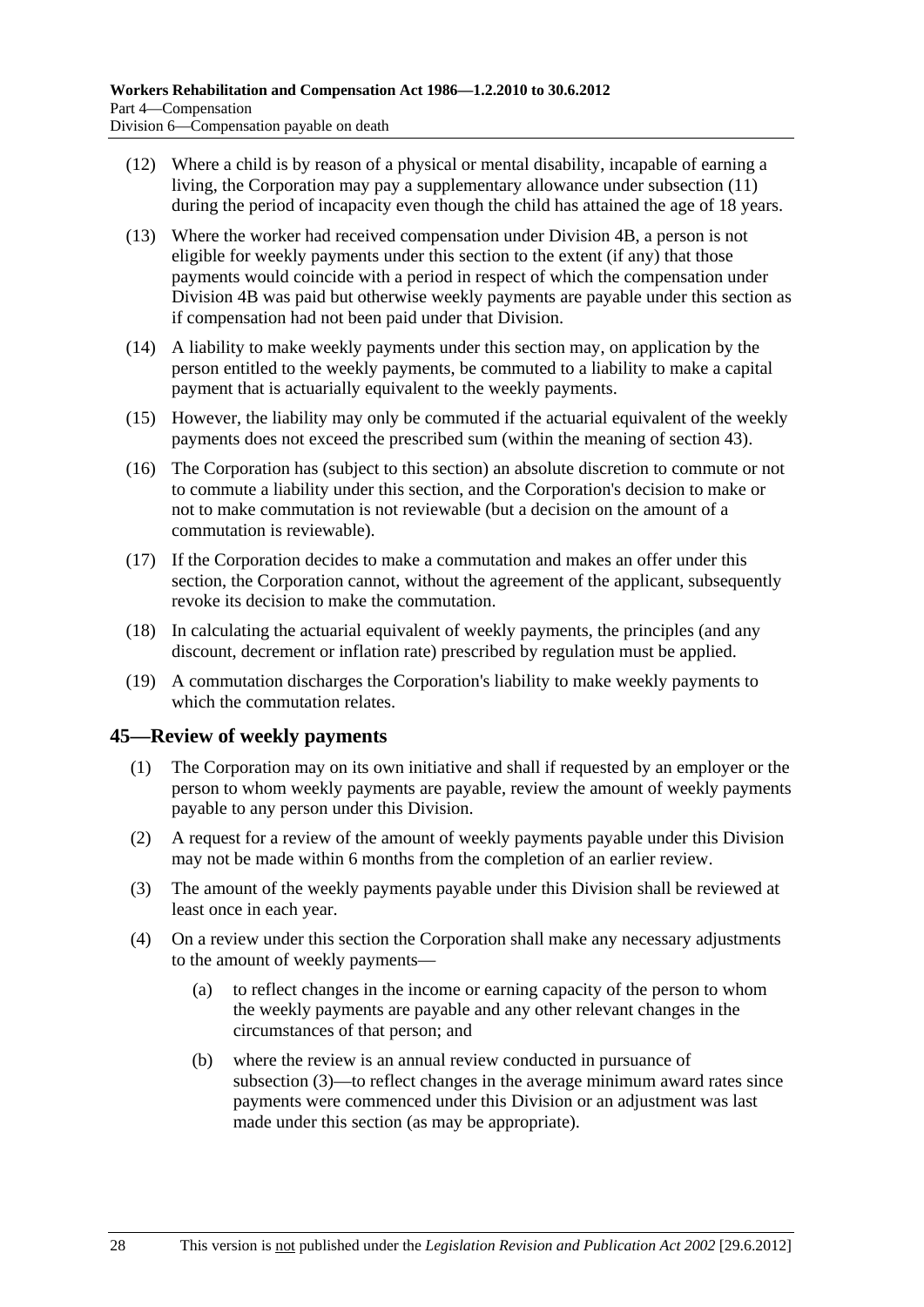- <span id="page-60-0"></span> (5) For the purposes of a review under this section, the Corporation may, by notice in writing to a person who is receiving weekly payments under this Division, require that person to produce evidence to the satisfaction of the Corporation of—
	- (a) income;
	- (b) earning capacity;
	- (c) any other circumstances that are relevant to the payment, or the amount, of weekly benefits.
- (6) If a person fails to comply with a requirement under [subsection \(5\)](#page-60-0) within the time allowed in the notice, the Corporation may suspend weekly payments to that person.
- (7) Where the Corporation proposes the reduction of weekly payments to a person on a review under this section the Corporation shall, at least 21 days before the proposal is to take effect, give notice in writing to the person—
	- (a) containing such information as the regulations may require as to the grounds on which weekly payments are to be reduced; and
	- (b) informing the person of the person's rights to have the Corporation's decision reviewed.

## **45A—Compensation payable on death—lump sums**

(1) In this section—

*child* means a person who—

- (a) is under the age of 18 years; or
- (b) is a full-time student at an educational institution approved by the Corporation for the purposes of this paragraph and is under the age of 26 years; or
- (c) is, by reason of physical or mental disability, incapable of earning a living;

*dependent child* means a child, including an orphaned child, totally, mainly or partially dependent on the worker's earnings;

*dependent partner* means a spouse or domestic partner totally or mainly dependent on the worker's earnings;

*partially dependent partner* means a spouse or domestic partner who is to any extent dependent on the worker's earnings;

*prescribed sum* means the prescribed sum under [section 43](#page-54-0) (as at the time of the occurrence of the compensable disability that resulted in the death of the relevant worker and less any amount paid to the relevant worker under [section 43\)](#page-54-0).

 (2) For the purposes of this section, in determining whether a spouse or domestic partner was wholly or mainly dependent on a worker's earnings at the time of death of the worker or other relevant time, no regard will be had to any money which the spouse or domestic partner had earned or was earning by his or her own personal exertion or to any savings arising from any such earnings.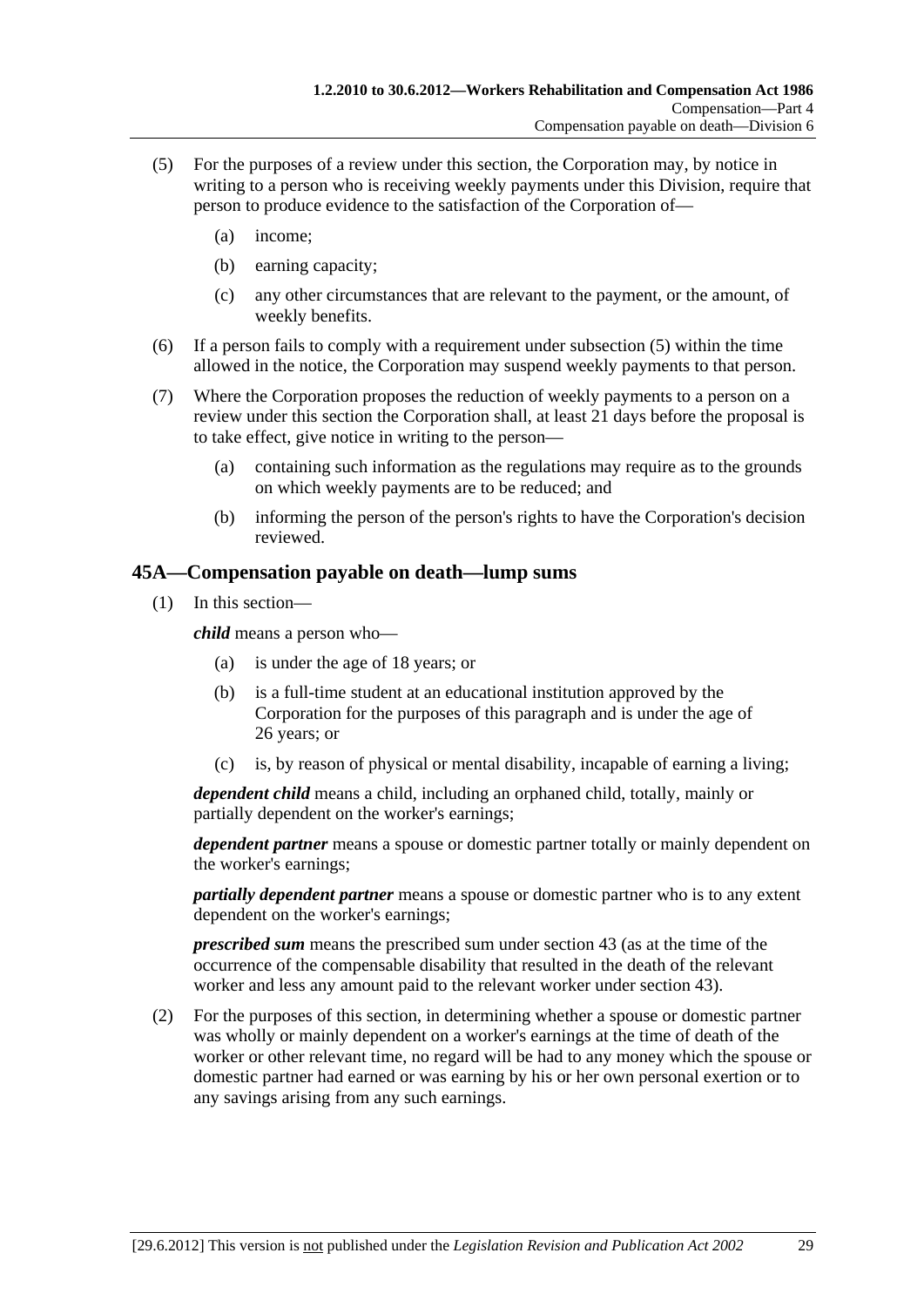- (3) For the purposes of this section, if a worker and the worker's spouse or domestic partner jointly contributed to the support of a dependent child immediately before the occurrence of the compensable disability that resulted in the worker's death, any contribution to the support of the child from the worker's spouse or domestic partner will be disregarded in determining whether the child is a dependant and, if so, the extent of the child's dependency.
- (4) Subject to this Act, if a worker dies as a result of a compensable disability, compensation in the form of a lump sum is payable in accordance with this section.
- (5) If the worker leaves a dependent partner, or dependent partners, and no dependent child, the amount of compensation is an amount equal to the prescribed sum payable to the dependent partner or, if there is more than 1, in equal shares to the dependent partners.
- (6) If the worker leaves no dependent partner and no dependent children other than an orphan child or orphan children, the amount of compensation is an amount equal to the prescribed sum payable to that orphan child or, if there are 2 or more, in equal shares for those children.
- (7) If the worker leaves a dependent partner, or dependent partners, and 1, and only 1, dependent child, the amount of compensation is—
	- (a) an amount equal to 90% of the prescribed sum payable to the dependent partner or, if more than 1, in equal shares to the dependent partners; and
	- (b) an amount equal to 10% of the prescribed sum payable to the dependent child.
- (8) If the worker leaves a dependent partner, or dependent partners, and more than 1 and not more than 5 dependent children, the amount of compensation is an amount equal to the prescribed sum payable in the following shares:
	- (a) an amount equal to 5% of the prescribed sum payable to each dependent child;
	- (b) the balance to the dependent partner or, if more than 1, in equal shares to the dependent partners.
- (9) If the worker leaves a dependent partner, or dependent partners, and more than 5 dependent children, the amount of compensation is an amount equal to the prescribed sum payable in the following shares:
	- (a) an amount equal to 75% of the prescribed sum payable to the dependent partner or, if more than 1, in equal shares to the dependent partners;
	- (b) an amount equal to 25% of the prescribed sum payable to the dependent children in equal shares.
- (10) If the worker does not leave a dependent partner but leaves a dependent child or dependent children (not taking into account an orphan child or orphan children), that dependent child is, or if more than 1, each of those dependent children are, entitled to the amount of compensation being such share of a sum not exceeding the prescribed sum that the Corporation considers is reasonable and appropriate to the loss to the dependent child or, if more than 1 dependent child, to those dependent children.
- (11) If the worker leaves—
	- (a) a partially dependent partner or partially dependent partners; and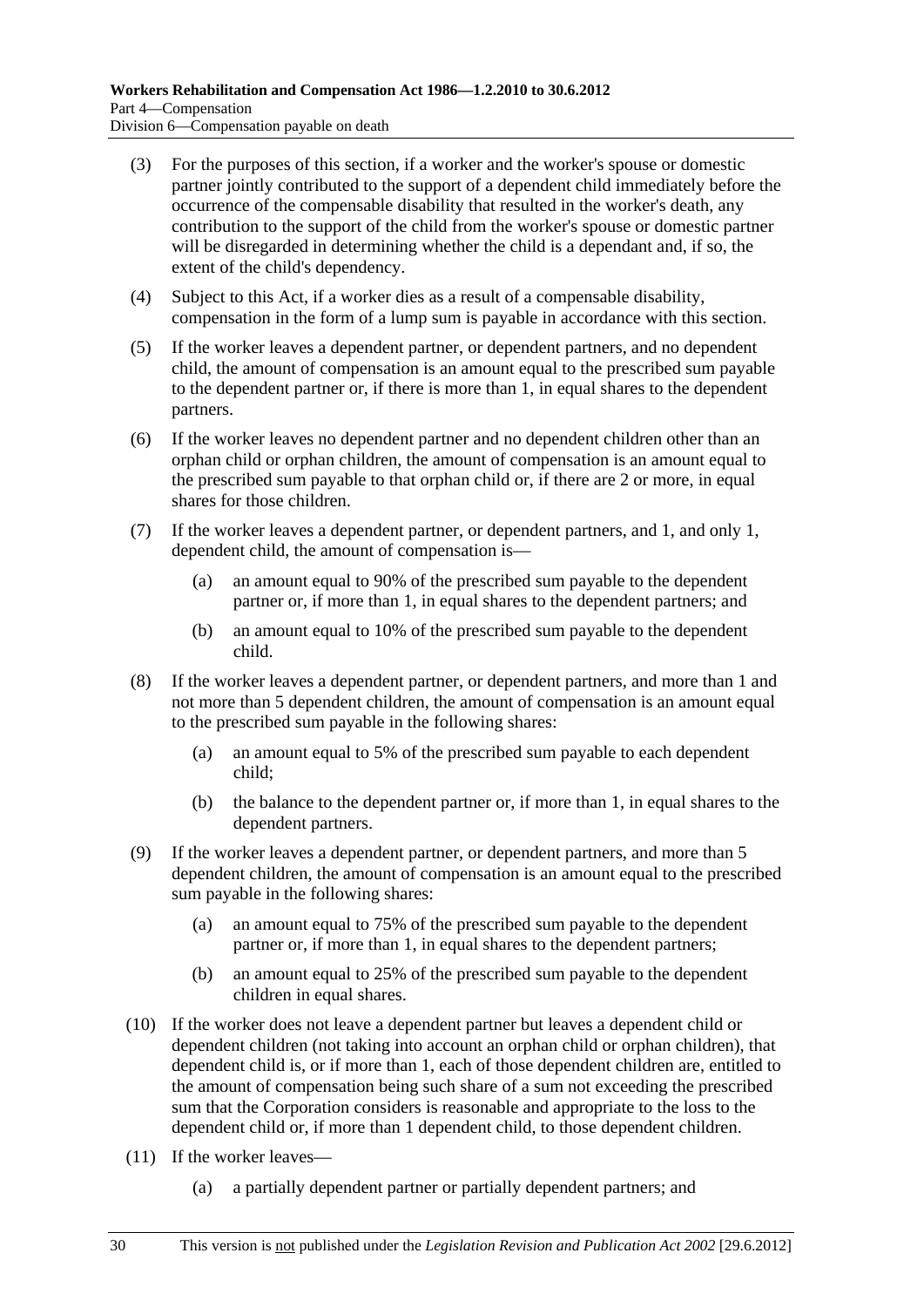<span id="page-62-0"></span> (b) a dependent partner or dependent partners or a dependent child or dependent children or any combination thereof,

each of those dependents is entitled to the amount of compensation being such share of a sum not exceeding the prescribed sum that the Corporation considers is reasonable and appropriate to the loss to that dependent.

- (12) If the worker does not leave any dependent partner, dependent child or partially dependent partner but leaves any other person who is to any extent dependent on the worker's earnings, the Corporation may, if it considers it to be justified in the circumstances, pay compensation of a sum not exceeding the prescribed sum that the Corporation considers is reasonable and appropriate to the loss to that person (and if the Corporation decides to make a payment of compensation to more than 1 person under this subsection then the sums paid must not in total exceed the prescribed sum).
- (13) If the worker, being under the age of 21 years at the time of the compensable disability, leaves no dependent partner, dependent child or partially dependent partner but, immediately before the disability, was contributing to the maintenance of the home of the members of his or her family, the members of his or her family are taken to be dependents of the worker partly dependent on the worker's earnings.
- (14) If a person who is entitled to a payment under this section is under the age of 18 years, the payment may, if the Corporation so determines, be made wholly or in part to a guardian or trustee for the benefit of that person.
- (15) A claimant is entitled to interest at the prescribed rate on an amount of compensation payable under this section in respect of the period beginning on the date the claim for compensation was lodged in accordance with this Act and ending on the date of the payment.
- (16) Compensation is payable, if the Corporation so decides, to a spouse or domestic partner or child of a deceased worker who, although not dependent on the worker at the time of the worker's death, suffers a change of circumstances that may, if the worker had survived, have resulted in the spouse or domestic partner or child becoming dependent on the worker.

## **45B—Funeral benefit**

- (1) If a worker dies as a result of a compensable disability, a funeral benefit is payable equal to—
	- (a) the actual cost of the worker's funeral; or
	- (b) the prescribed amount,

whichever is the lesser.

- (2) A funeral benefit payable under [subsection \(1\)](#page-62-0) will be paid—
	- (a) to the person who conducted the funeral; or
	- (b) to a person who has paid, or is liable to pay, the funeral expenses of the deceased worker.
- (3) An amount prescribed by regulation under [subsection \(1\)](#page-62-0) may, if the regulations so provide, be indexed so as to provide annual adjustments according to changes in the Consumer Price Index.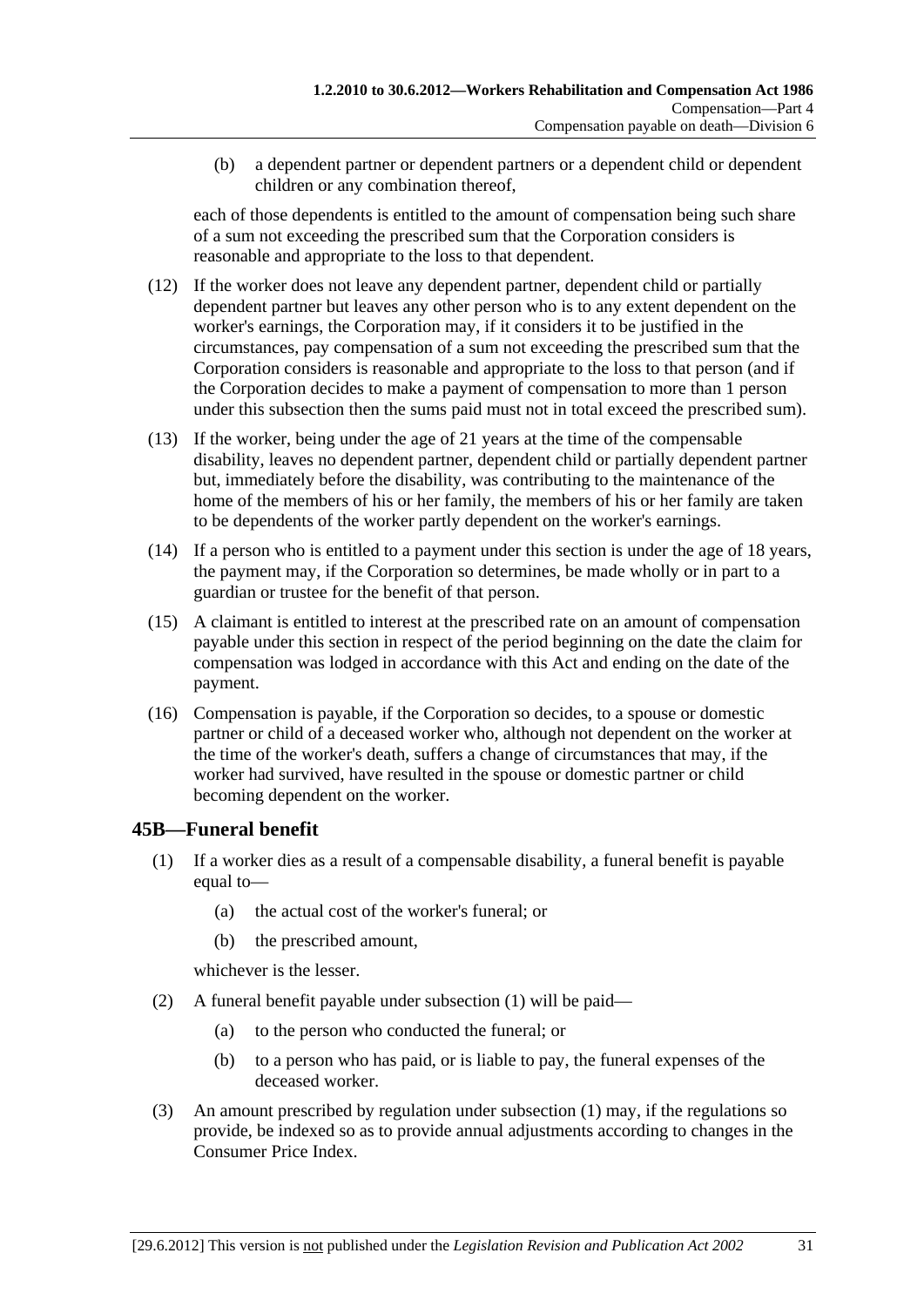#### <span id="page-63-0"></span>**45C—Counselling services**

- (1) If a worker dies as a result of a compensable disability, a family member is entitled to be compensated for the cost of approved counselling services to assist the family member to deal with issues associated with the death.
- (2) Compensation in respect of costs under this section may be paid—
	- (a) to the family member; or
	- (b) directly to the person to whom the family member is liable for those costs.
- (3) Compensation under this section—
	- (a) will be payable in accordance with scales determined or approved by the Minister and published in the Gazette; and
	- (b) will be subject, in any particular case, to a maximum entitlement prescribed by the regulations.
- (4) A reference in this section to approved counselling services is a reference to counselling services of a kind, or provided by a person, approved by the Corporation for the purposes of this section.
- (5) In this section—

*family member* means a spouse, domestic partner, parent, sibling or child of the worker or of the worker's spouse or domestic partner.

## **Division 7—Liability to pay compensation**

#### **46—Incidence of liability**

- (1) Subject to this section, the Corporation is liable for the compensation that is payable under this Act on account of the occurrence of a compensable disability.
- (2) Where a compensable disability arises from employment by a self-insured employer, the self-insured employer is liable to make all payments of compensation to which any person becomes entitled in consequence of the occurrence of that compensable disability.
- (3) Subject to this section, where a worker is, as a result of a compensable disability, wholly or partially incapacitated for work and is in employment when the incapacity arises, the worker's employer is liable to pay compensation by way of income maintenance—
	- (a) if the period of incapacity is two weeks or less—for the whole period of the incapacity; or
	- (b) if the period of the incapacity is more than two weeks—for the first two weeks of the period of incapacity.
- (4) If separate periods of incapacity commence during the course of the same calendar year (whether attributable to the same disability or not), an employer is not liable to pay compensation under [subsection \(3\)](#page-63-0) for those periods of incapacity in excess of an amount equal to twice the worker's average weekly earnings.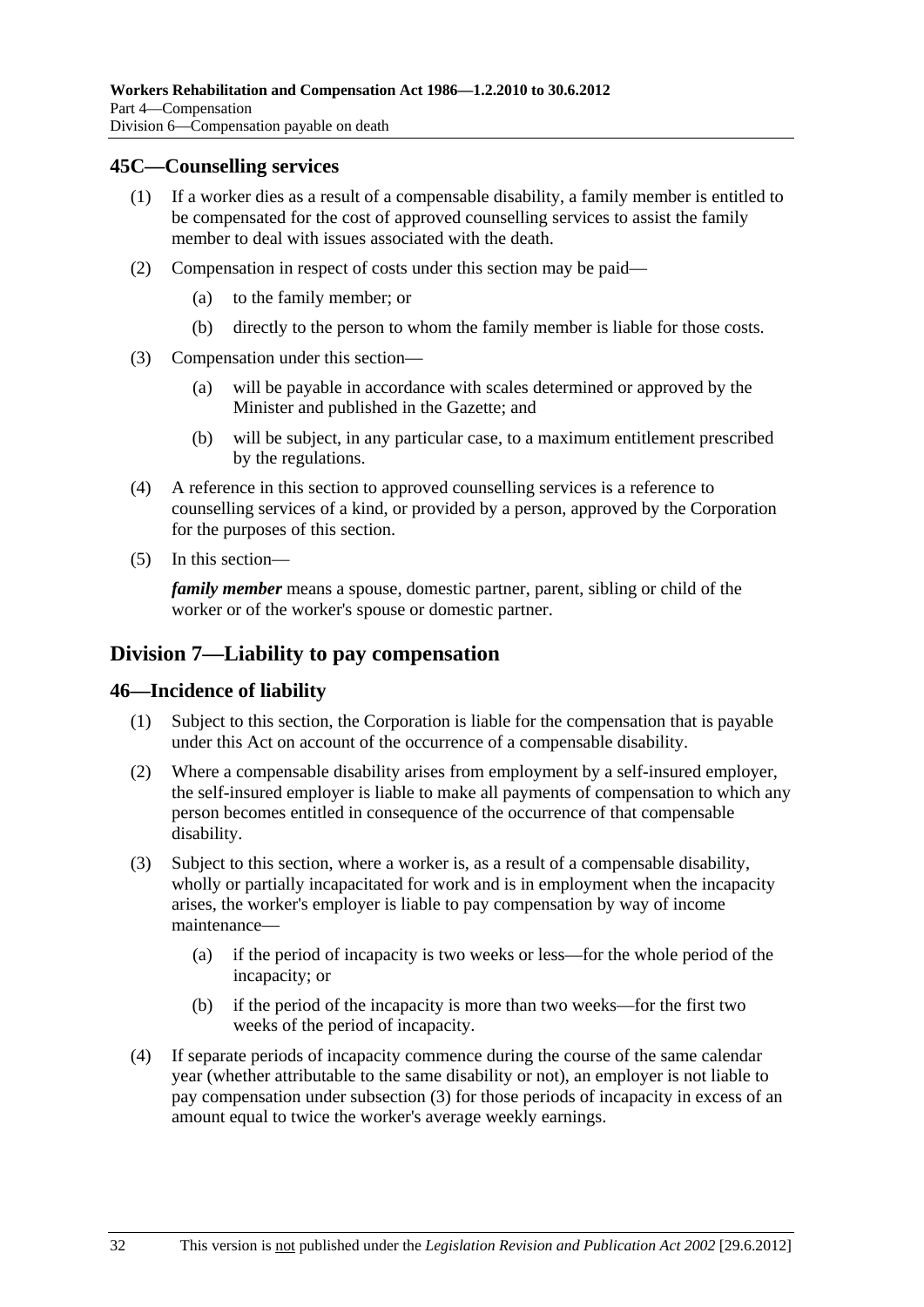- <span id="page-64-0"></span> (5) Where a worker is, at the commencement of a period of incapacity, in the employment of two or more employers, they are liable to pay the compensation referred to in [subsection \(3\)](#page-63-0) in proportions determined by agreement between them or, in default of agreement, by the Corporation.
- (6) An employer who is liable to pay compensation to a worker under [subsection \(3\)](#page-63-0) shall make the payment—
	- (a) if the claim for compensation is not disputed—within 14 days after the date of the claim; or
	- (b) if the claim for compensation is disputed—forthwith after the dispute is determined.
- (6a) Where an employer (not being a self-insured employer) pays compensation under [subsection \(3\)](#page-63-0) in respect of an unrepresentative disability, the employer may recover the amount of the payment from the Corporation.
- (7) Where an employer pays compensation under [subsection \(3\)](#page-63-0) in respect of a disability that did not arise from employment by that employer, that employer may recover the amount of the payment from the Corporation, and the Corporation may, in turn, recover that amount—
	- (a) from the employer from whose employment the disability arose; or
	- (b) if it appears that the worker was not entitled to that compensation—from the worker.
- (8) Where the Corporation pays compensation by way of income maintenance to a worker who was not in employment when the incapacity for work arose, the Corporation may recover any amount that would, if the worker had been in employment, have been payable under [subsection \(3\)](#page-63-0) by the employer from whose employment the worker's disability arose.
- (8a) The regulations may exempt prescribed classes of employers from the operation of [subsection \(3\)](#page-63-0) (and in that case the Corporation will undertake any liability of those employers that would otherwise have arisen under that subsection).
- (8b) The Corporation will also undertake any liability of an employer under [subsection \(3\)](#page-63-0)  in respect of a particular disability if the Corporation is satisfied that the employer has complied with the employer's responsibilities under [section 52\(5\)](#page-70-0) within 2 business days after receipt of the relevant claim (and if an employer pays compensation despite the operation of this subsection, the employer may recover the amount of the payment from the Corporation up to the amount of compensation payable to the worker under this Act in respect of the relevant period).
- (9) No compensation by way of income maintenance is payable to a disabled selfemployed worker whose disability arises from self-employment in respect of the first week of incapacity for work.

## **47—Augmentation of weekly payment in consequence of delay**

- (1) Subject to [subsection \(2\),](#page-65-0) where—
	- (a) a weekly payment, or part of a weekly payment, is not paid as and when required to be paid under this Act; or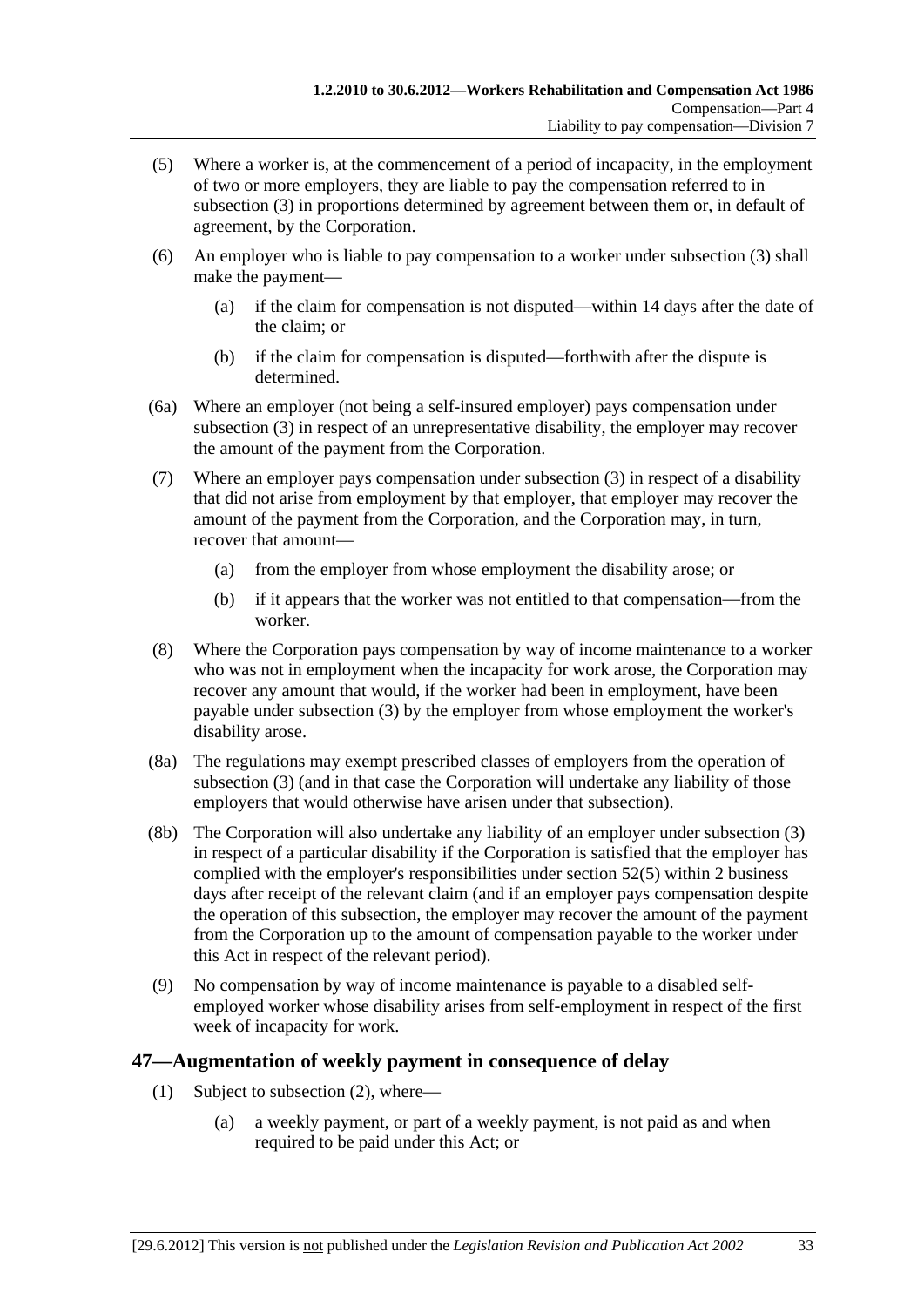<span id="page-65-0"></span> (b) the making of a weekly payment is delayed pending resolution of a dispute under this Act,

any amount in arrears shall be increased by interest at the prescribed rate.

 (2) No interest is payable under this section if the delay is attributable to some fault on the part of the worker.

#### **48—Payments by Corporation on behalf of defaulting employer**

- (1) Where an employer fails to make a payment of compensation that the employer is liable to make under this Act, the Corporation shall make that payment on behalf of the employer.
- (2) Where the Corporation makes a payment of compensation under this section, the Corporation is entitled to recover from the employer as a debt—
	- (a) the amount of the payment; and
	- (b) an administration fee fixed in accordance with the regulations,

(and the Corporation shall take all reasonable steps to recover that debt).

#### **49—Corporation may undertake employer's liability to make weekly payments**

Where an employer is liable to make weekly payments of compensation, the Corporation may, at the request of the employer, undertake that liability on the employer's behalf in consideration of the payment by the employer to the Corporation of an amount fixed by the Corporation.

#### **50—Corporation as insurer of last resort**

- (1) If a self-insured employer has ceased to be registered as a self-insured employer under this Act, the Corporation may, in its discretion, undertake, in whole or part, liabilities related to compensable disabilities arising from employment during the period of that registration.
- (2) The Corporation must undertake the liabilities of a formerly self-insured employer under [subsection \(1\)](#page-65-0) if the employer—
	- (a) becomes insolvent; or
	- (b) ceases to carry on business in the State and fails to make provision that the Corporation considers adequate for dealing with claims, and meeting liabilities and responsibilities related to compensable disabilities, arising from employment during the period of the employer's registration as a self-insured employer.
- (3) The Corporation may recover the amount of liabilities undertaken by the Corporation under this section as a debt due to the Corporation from the employer (and, if the employer is being wound up, a claim for the relevant amount may be made in the winding up).
- (4) If a claim is made under [subsection \(3\)](#page-65-0) for an amount representing liabilities that have not fallen due, or have not been ascertained, as at the date of the claim, the liabilities will be estimated and capitalised in accordance with principles stated, or referred to, in the regulations.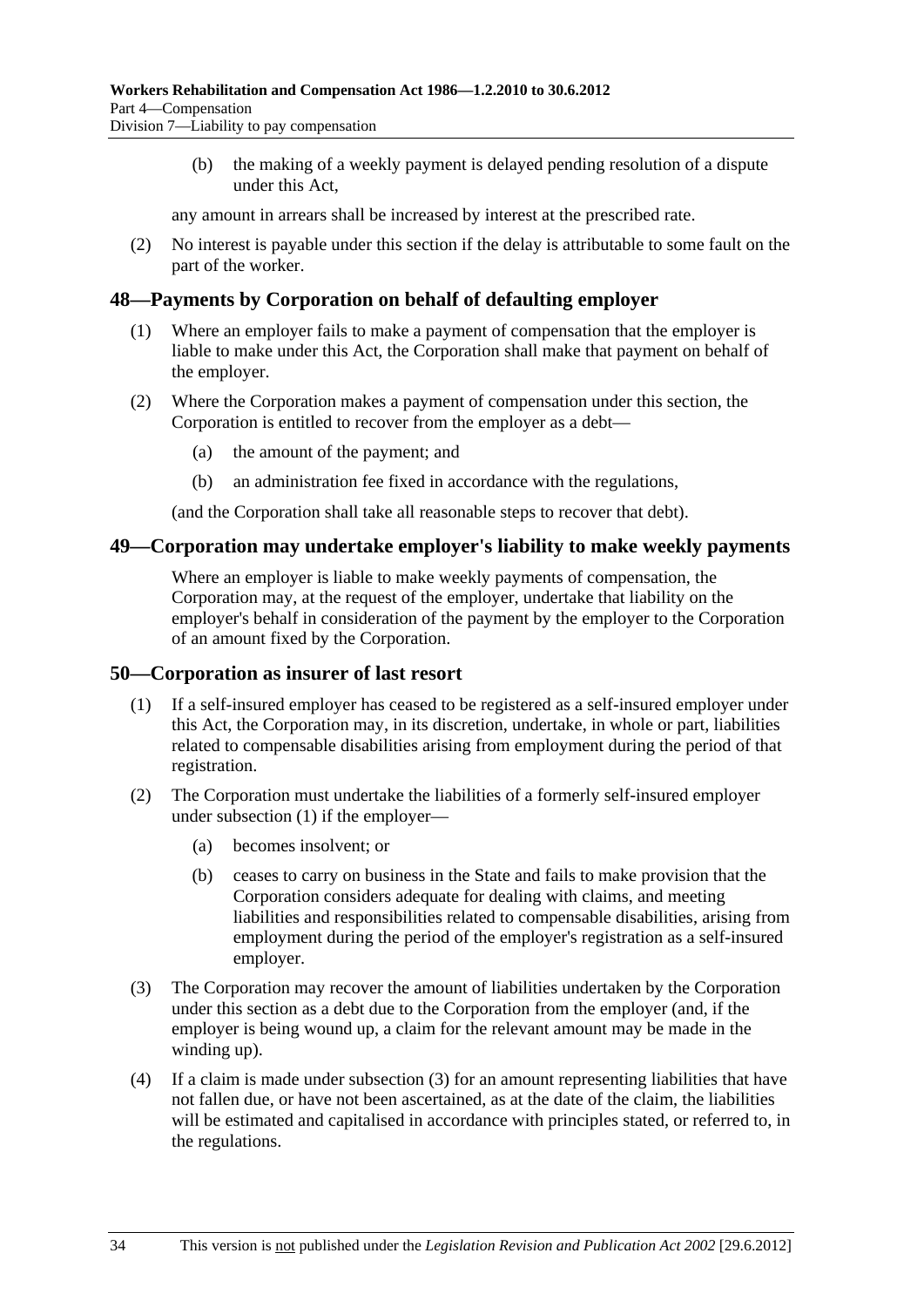# <span id="page-66-0"></span>**Division 7A—Special provisions for commencement of weekly payments after initial notification of disability**

# **50A—Interpretation**

In this Division—

*initial notification* means the notification of a disability that is given to an employer (if the worker is in employment) and the Corporation, in the manner and form required by the Provisional Payment Guidelines, by the worker or by a person acting on behalf of the worker (for example, by an employer or a medical expert);

*Provisional Payment Guidelines* means guidelines published by the Minister from time to time in the Gazette for the purposes of this Division.

## **50B—Commencement of weekly payments following initial notification of disability**

- (1) Provisional weekly payments of compensation by the employer or the Corporation are to commence within 7 days after initial notification of a disability by the worker, unless the Corporation determines that there is a reasonable excuse for not commencing those weekly payments.
- (2) Weekly payments under [subsection \(1\)](#page-66-0) are to be made—
	- (a) by the employer or the Corporation in accordance with the incidence of liability determined under the Provisional Payment Guidelines; and
	- (b) in accordance with any other requirements under the Provisional Payment Guidelines.
- (3) A reasonable excuse under [subsection \(1\)](#page-66-0) must be a reasonable excuse under the Provisional Payment Guidelines.

# **50C—Status of payments**

- (1) The payment of provisional weekly payments of compensation under this Division is on the basis of the provisional acceptance of liability for a period of up to 13 weeks determined by the Corporation having regard to the nature of the disability and the period of incapacity.
- (2) The acceptance of liability on a provisional basis does not constitute an admission of liability by the employer or the Corporation under this Act or independently of this Act.
- (3) A payment under this Division will be taken to constitute the payment of a weekly payment of compensation under [Division 4](#page-38-0) (and the other provisions of this Act will, subject to this Division or any provision made by the regulations, apply accordingly).
- (4) Without limiting the operation of any other section, the employer or the Corporation may decide to discontinue weekly payments under this section on any ground set out in the Provisional Payment Guidelines.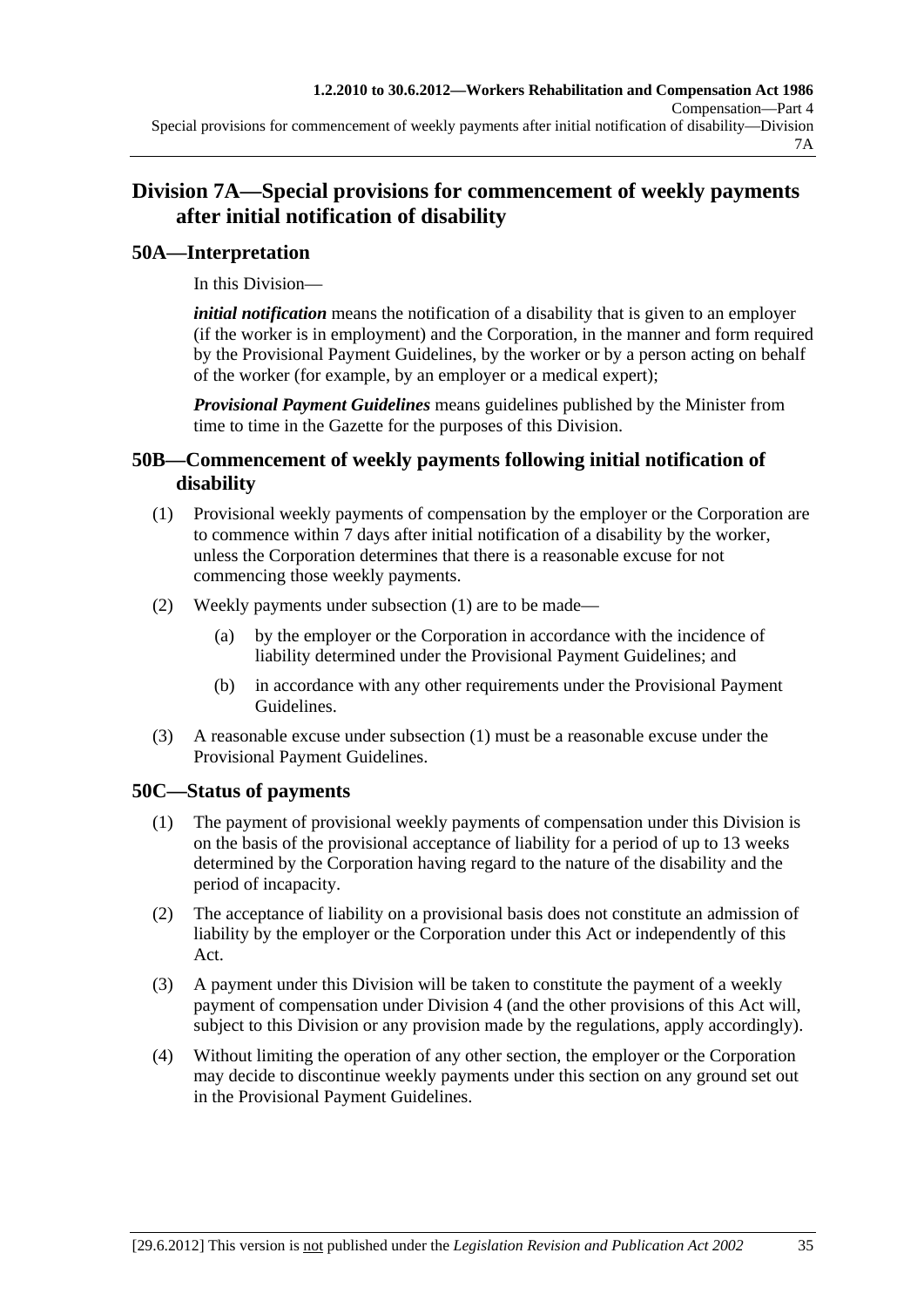<span id="page-67-0"></span>**Workers Rehabilitation and Compensation Act 1986—1.2.2010 to 30.6.2012** 

Part 4—Compensation

Division 7A—Special provisions for commencement of weekly payments after initial notification of disability

## **50D—Worker to be notified if weekly payments are not commenced**

If weekly payments of compensation are not commenced because of a reasonable excuse under the Provisional Payment Guidelines, the Corporation must within the prescribed period give the worker notice in writing that there is a reasonable excuse for not commencing weekly payments of compensation and include in that notice—

- (a) details of that reasonable excuse; and
- (b) a statement in the designated form about the worker's rights under this Act (including to make a claim under [Division 8\)](#page-68-0).

#### **50E—Notice of commencement of weekly payments**

As soon as practicable after weekly payments of compensation commence under this Division, the employer or Corporation (as required under the Provisional Payment Guidelines) must give the worker notice in writing—

- (a) notifying the worker that weekly payments of compensation to the worker have commenced on the basis of provisional acceptance of liability; and
- (b) setting out a statement in the designated form about the operation of this Act in relation to the payments and the making of a claim.

#### **50F—Obligations of worker**

- (1) The Corporation may, on or after the commencement of weekly payments of compensation under this Division, require the worker to provide—
	- (a) a medical certificate in a designated form certifying as to the worker's incapacity for work; and
	- (b) other information of a prescribed kind.
- (2) Weekly payments of compensation under this Division may be discontinued by the Corporation if the worker fails to comply with a requirement under this section within 7 days after it is served on the worker.

## **50G—Liability to make weekly payments not affected by making of claim**

- (1) A liability to make weekly payments of compensation pursuant to the acceptance of liability on a provisional basis under this Division is not affected by the making of a claim for compensation.
- (2) If the period for making payment of provisional weekly payments ends before the determination of a claim under [Division 8,](#page-68-0) an employer or the Corporation may (but need not), subject to any provision made by the Provisional Payment Guidelines, continue to make weekly payments under this Division until the determination of the claim or until otherwise determined by the employer or the Corporation (before the determination of the claim).

## **50H—Set-offs and rights of recovery**

 (1) An amount paid under this Division may be set off against a liability to make weekly payments of compensation under [Division 4](#page-38-0).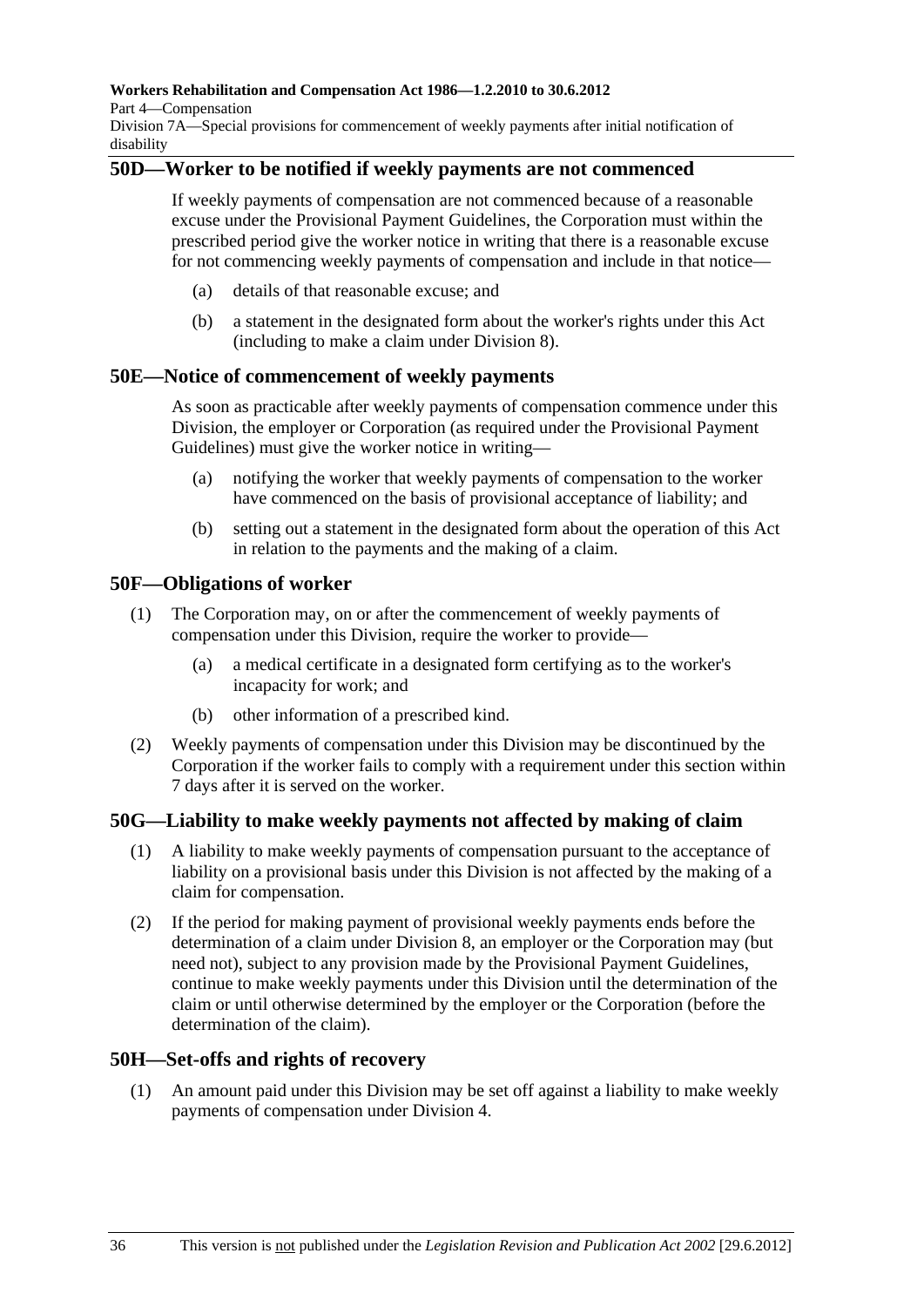<span id="page-68-0"></span>Special provisions for commencement of weekly payments after initial notification of disability—Division 7A

- (2) Subject to [subsection \(3\),](#page-68-0) if an employer or the Corporation makes 1 or more payments under this Division and it is subsequently determined that the worker was not entitled to compensation under this Act, the employer or the Corporation may, subject to and in accordance with the regulations, recover the amount or amounts paid as a debt from the worker.
- (3) A right of recovery under [subsection \(2\)](#page-68-0) only arises if the worker has acted dishonestly in making an application or providing information for the purposes of this Division or any other provisions of this Act.

# **50I—Status of decisions**

The following decisions under this Division are not reviewable:

- (a) a decision to make a provisional weekly payment of compensation;
- (b) a decision not to make a provisional weekly payment of compensation after it is established that there is a reasonable excuse under the Provisional Payment Guidelines;
- (c) a decision to discontinue weekly payments of compensation under [section 50C](#page-66-0) or [50F](#page-67-0):
- (d) a decision to continue or not to continue weekly payments of compensation under [section 50G;](#page-67-0)
- (e) a decision to exercise or not to exercise a right of recovery under [section 50H.](#page-67-0)

# **Division 8—Notices of disabilities and claims for compensation**

# **51—Duty to give notice of disability**

- (1) Where a worker suffers a compensable disability, notice of that disability must be given—
	- (a) to the employer by whom the worker is employed at the time of the occurrence of the disability; or
	- (b) if the worker is not then in employment or is self-employed—to the Corporation.
- (2) Notice of a disability should be given—
	- (a) if practicable within 24 hours after the occurrence of the disability but, if that is not practicable, as soon as practicable after the occurrence of the disability;
	- (b) if the worker is not, immediately after the occurrence of the disability, aware of the disability—as soon as practicable after the worker becomes so aware;
	- (c) if the worker dies without having become so aware or before it is practicable to give such a notice—as soon as practicable after the worker's death.
- (3) Notice of a disability—
	- (a) may be given orally or in writing; and
	- (b) should specify to the best of the knowledge, information and belief of the person giving the notice—
		- (i) the day on which the disability occurred; and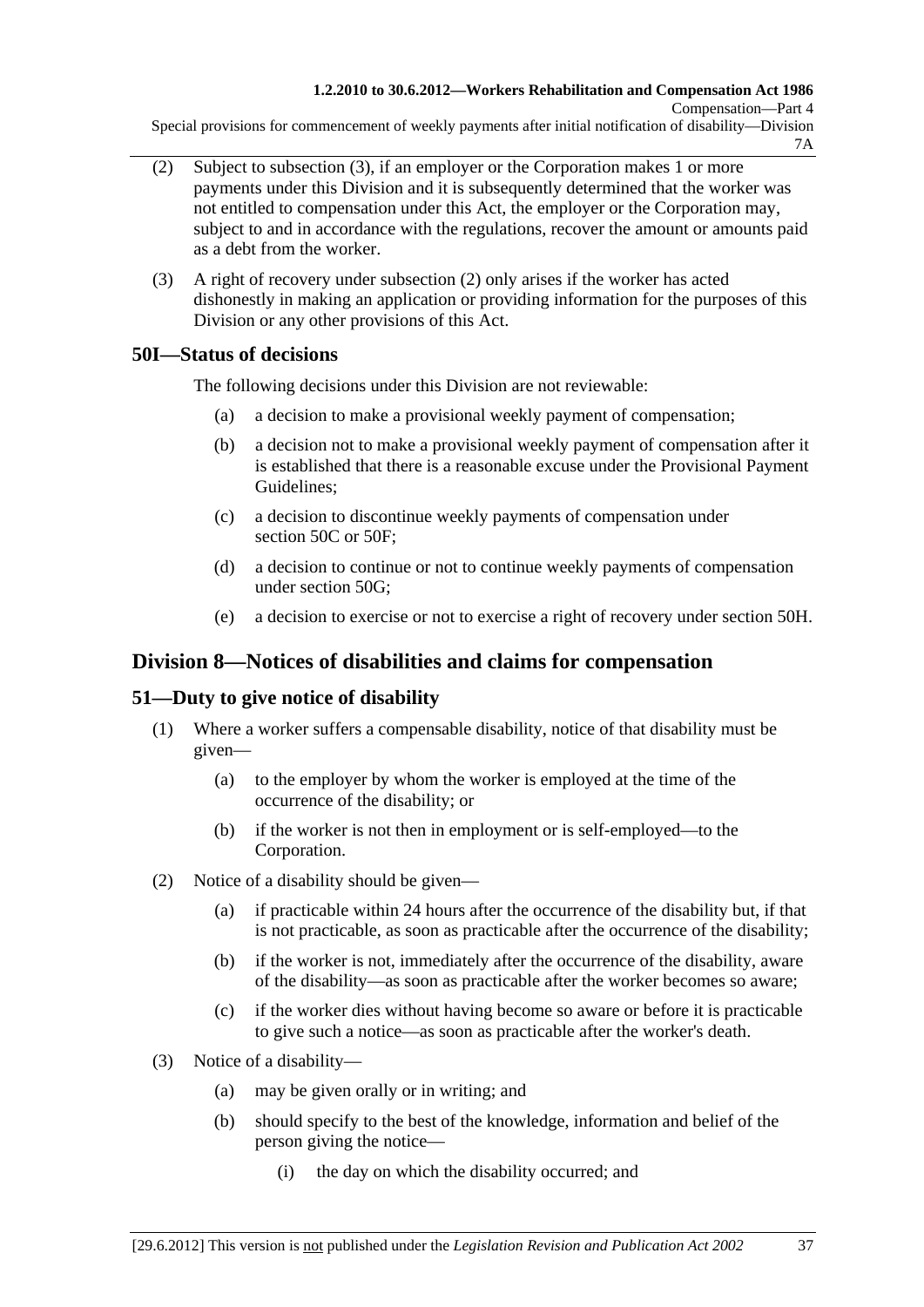- (ii) the place at which the disability occurred; and
- (iii) the nature of the disability; and
- (iv) the cause of the disability.
- <span id="page-69-0"></span> (4) For the purposes of this section, notice of a disability shall be deemed to have been given to an employer if—
	- (a) it is given to—
		- (i) the employer at any place of business of the employer; or
		- (ii) any person under whose supervision the worker was employed at the time of the disability; or
		- (iii) any person designated for the purpose by the worker's employer; or
	- (b) it is served by post on the employer.
- (5) A person by whom a notice under this section is given orally shall, at the request of the person to whom the notice is given, complete a written statement in a form determined by the Corporation.
- (6) Subject to [subsection \(8\),](#page-69-0) where an employer (not being a self-insured employer) receives notice of a disability given or purportedly given under this section the employer shall, within 5 business days after the receipt of the notice, send a copy of the notice to the Corporation together with the prescribed information.

Maximum penalty: \$1 000.

- (7) Where it appears from a notice under this section that the worker was not, at the date of the notice, in the employment of the employer from whose employment the disability arose, the Corporation shall (where it is practicable to do so) send a copy of the notice to that employer.
- (8) The Corporation may, by notice published in the Gazette—
	- (a) exclude from the application of this section minor disabilities of a class specified in the notice;
	- (b) vary, in relation to cases of a specified class, the time at which an employer is required to report to it under this section.

#### **52—Claim for compensation**

- (1) Subject to this section, a claim for compensation—
	- (a) must be made in a manner and form approved by the Corporation; and
	- (b) must be made within the prescribed period; and
	- (c) must be supported by a certificate in the designated form by a recognised medical expert certifying—
		- (i) the nature of the disability;
		- (ii) the probable cause of the disability so far as that is ascertainable by the medical expert;
		- (iii) where the claimant claims to be incapacitated for work—the extent and probable duration of the incapacity;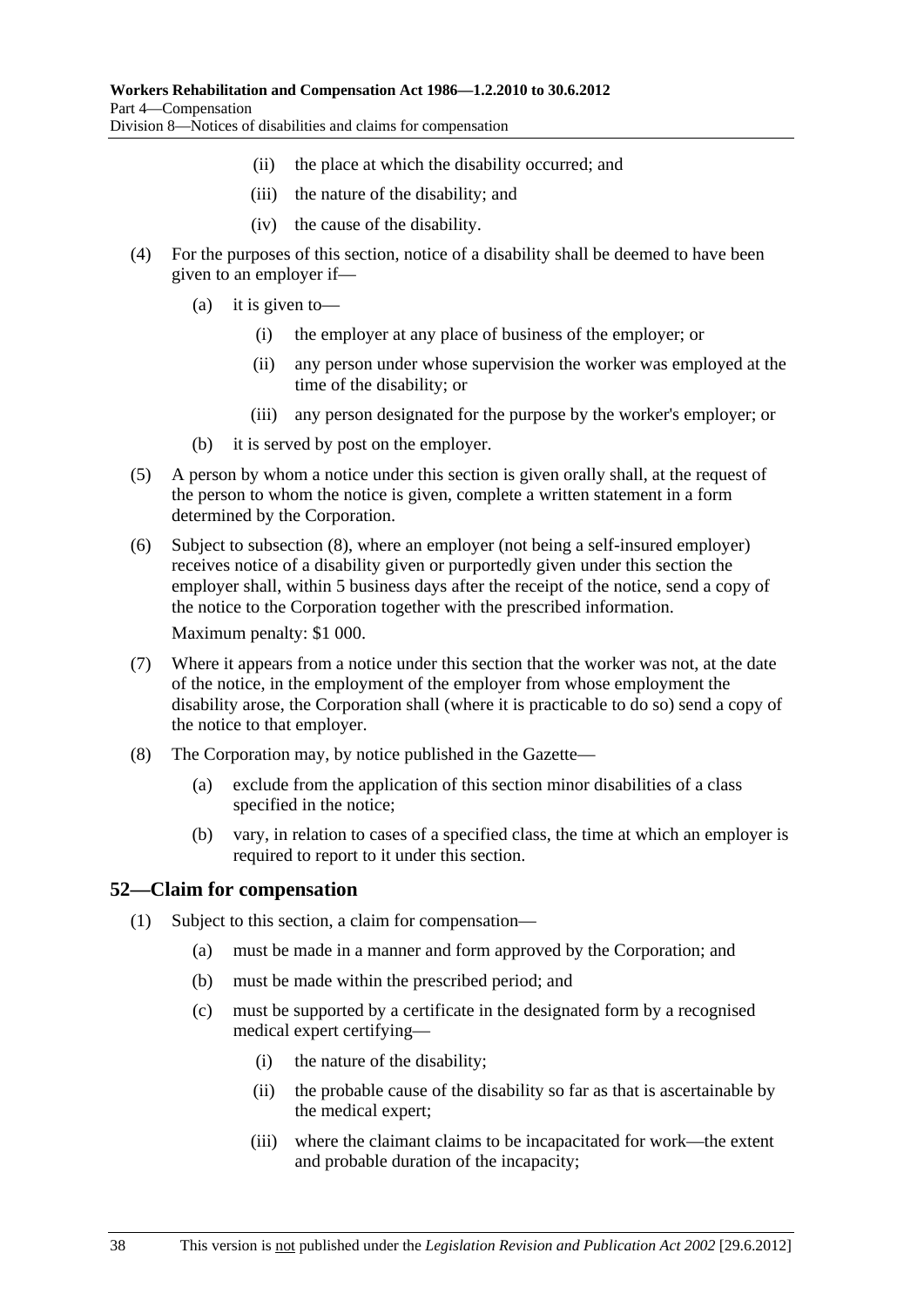- (iv) whether the medical expert has personal knowledge of the worker's workplace and, if so, the extent of that knowledge and whether the medical expert has discussed with the employer the kinds of work that might be appropriate for the worker in view of the disability.
- <span id="page-70-0"></span> (2) Where notice of a disability is required under this Division, a claim for compensation may not be made in respect of that disability unless notice of the disability has been given in accordance with this Division.
- (3) Notwithstanding [subsections \(1\)](#page-69-0) and [\(2\)](#page-70-0)
	- (a) the absence of, or a defect in, a notice of disability is not a bar to the making of a claim if—
		- (i) the proper determination of the claim has not been substantially prejudiced; or
		- (ii) the failure to give the notice, or the defect in the notice, was occasioned by ignorance of the claimant, mistake or absence from the State, or other reasonable cause; and
	- (b) a failure to make a claim within the prescribed period is not a bar to the making of a claim if—
		- (i) the proper determination of the claim has not been substantially prejudiced; or
		- (ii) the failure to make the claim within the prescribed period was occasioned by ignorance of the claimant, mistake or absence from the State, or other reasonable cause.
- (4) A claim for compensation must be given as follows:
	- (a) where the worker is at the commencement of the incapacity in employment the claim must be given to the employer;
	- (b) in any other case—the claim must be given to the Corporation.
- (5) Within 5 business days after receipt of a claim under this section, an employer (not being a self-insured employer) shall forward to the Corporation—
	- (a) a copy of the claim;
	- (b) a statement in the designated form containing such information as may be prescribed.

Maximum penalty: \$1 000.

 (5a) An employer (not being a self-insured employer) must furnish to the Corporation, in such manner and form as the Corporation may determine, such other information as the Corporation may reasonably require in order to determine a claim.

Maximum penalty: \$1 000.

- (6) Where it appears from a claim that the worker was not, at the time of making the claim, in the employment of the employer from whose employment the disability arose, the Corporation shall (where it is practicable to do so) notify that employer of the claim.
- (6a) The Corporation may dispense with a requirement under this section.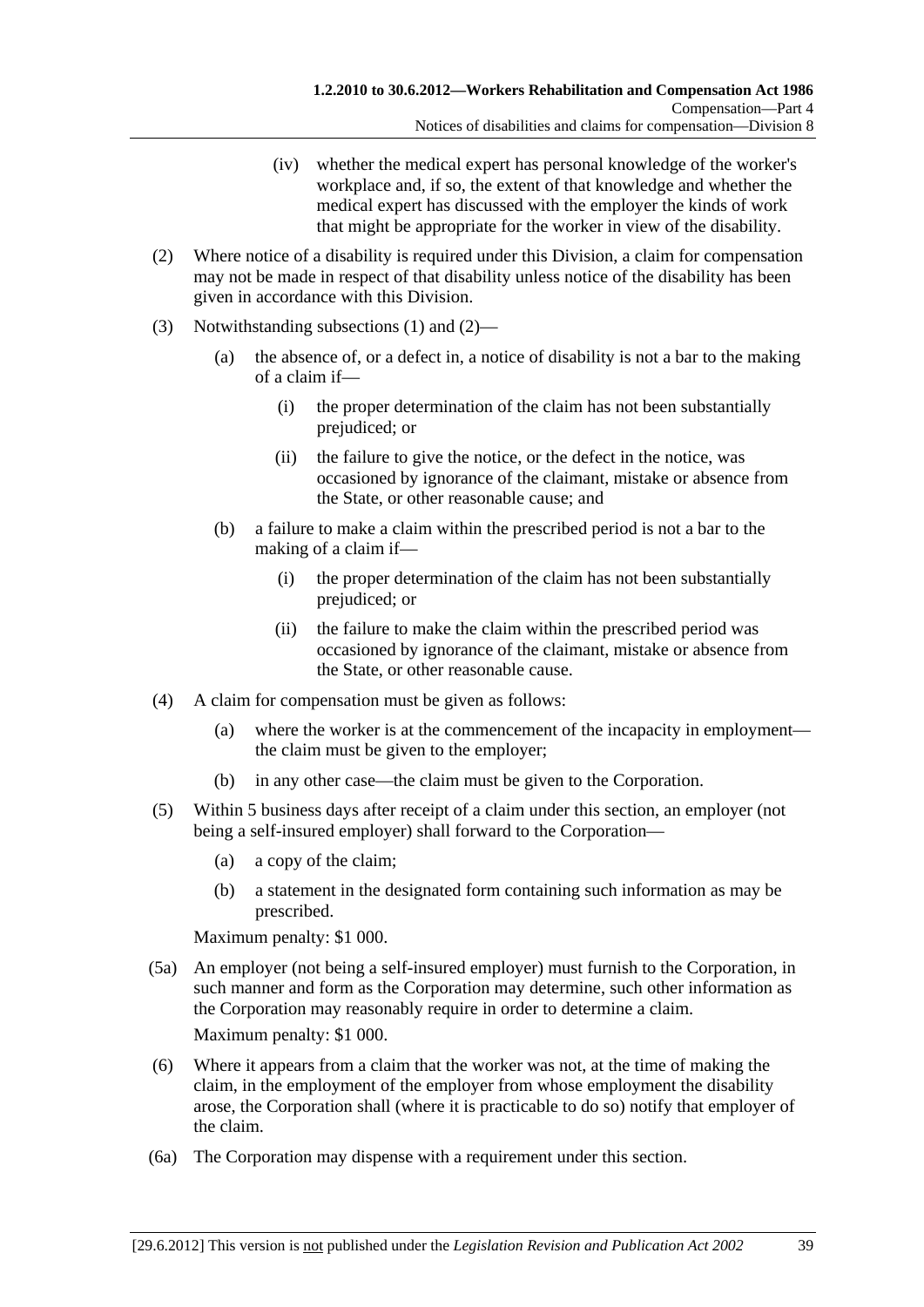- <span id="page-71-0"></span> (6b) A self-insured employer may dispense with the requirement for a certificate under subsection  $(1)(c)$  if a claim is only for compensation under [section 32](#page-34-0).
- (7) In this section—

*prescribed period*, in relation to the making of a claim in pursuance of this section, means the period of 6 months commencing on the day on which the entitlement to make the claim arises.

#### **53—Determination of claim**

- (1) On receipt of a claim for compensation the Corporation shall make such investigations and inquiries as it thinks necessary to determine the claim.
- (2) For the purpose of satisfying itself of the nature, extent or probable duration of a disability, the Corporation may require a worker to submit to an examination by a recognised medical expert nominated by the Corporation from a list of approved experts.
- (3) If a claimant for compensation—
	- (a) fails or refuses to furnish information reasonably required by the Corporation to determine the claim; or
	- (b) fails or refuses to submit to an examination as required under [subsection \(2\),](#page-71-0)

the claim may be rejected.

- (4) The Corporation shall determine claims for compensation as expeditiously as reasonably practicable and where the claim is for compensation by way of income maintenance shall, wherever practicable, endeavour to determine the claim within 10 business days after the date of receipt of the claim.
- (4a) Where—
	- (a) the disability results from a road accident; and
	- (b) no member of the police force attends at the scene of the accident; and
	- (c) the claimant is required to report the accident to a member of the police force or at a police station under the *[Road Traffic Act 1961](http://www.legislation.sa.gov.au/index.aspx?action=legref&type=act&legtitle=Road%20Traffic%20Act%201961)*,

the Corporation may refrain from determining the claim until the accident is so reported.

- (4b) If an employer notifies the Corporation, before the Corporation determines a claim, that the employer disputes that the disability is compensable under this Act, the Corporation must, before determining the claim, make a reasonable investigation into the grounds on which the employer disputes the compensability of the disability.
- (5) As soon as practicable after determining a claim for compensation the Corporation shall give notice in writing of the determination—
	- (a) to the claimant; and
	- (b) to any employer who may be directly affected.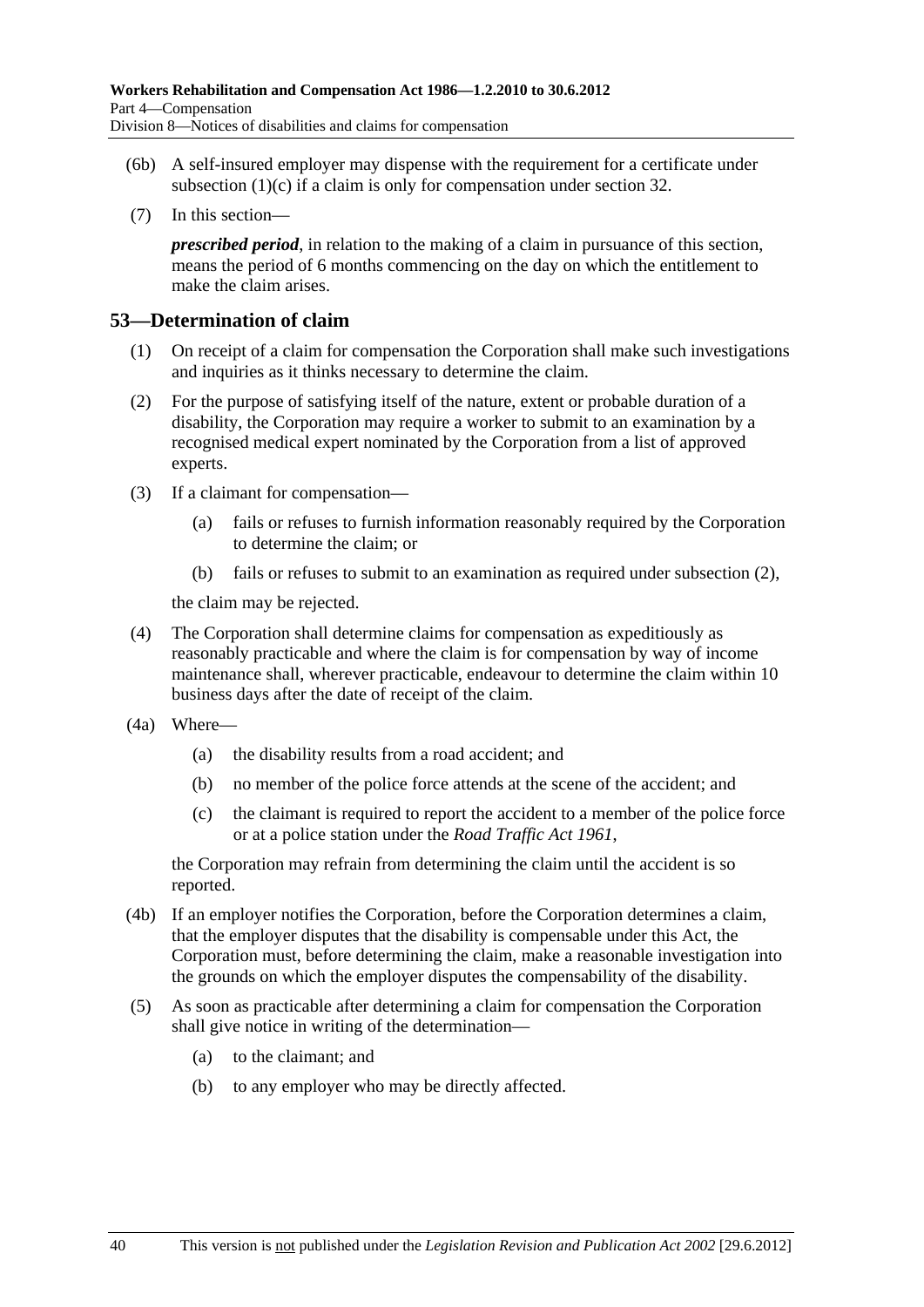- <span id="page-72-0"></span> (6) Where any part of a claim is rejected, the notice referred to in [subsection \(5\)](#page-71-0) must include—
	- (a) such information as the regulations may require as to the grounds on which the claim is rejected; and
	- (b) a statement of the claimant's rights to have the determination reviewed.
- (7) The Corporation may, in an appropriate case, by notice in writing to the worker, redetermine a claim.
- (7a) For the purposes of [subsection \(7\),](#page-72-0) an appropriate case is one where—
	- (a) the redetermination is necessary to give effect to an agreement reached between the parties to an application for review or to reflect progress (short of an agreement) made by the parties to such an application in an attempt to resolve questions by agreement; or
	- (b) the claimant deliberately withheld information that should have been supplied to the Corporation and the original determination was, in consequence, based on inadequate information; or
	- (c) the redetermination is appropriate by reason of new information that was not available and could not reasonably have been discovered by due enquiry at the time that the original determination was made; or
	- (ca) the redetermination is for the purposes of section  $4(11)$  and is appropriate by reason of the stabilising of a compensable disability; or
	- (d) the original determination was made as the result of an administrative error and the redetermination is made within two weeks of the making of the original determination; or
	- (e) the redetermination is made in prescribed circumstances.
- (7b) A regulation made for the purposes of [subsection \(7a\)\(e\)](#page-72-0) cannot come into operation until the time for disallowance has passed.
- (8) The redetermination of a claim does not give rise to any right on the part of the Corporation to recover from the worker money paid under a previous determination unless the previous determination was made in consequence of the worker's fraud.

### **Division 9—Miscellaneous**

#### **Subdivision 1—Limitations on liability**

#### **54—Limitation of employer's liability**

- (1) Subject to [subsection \(2\),](#page-72-0) no liability attaches to an employer in respect of a compensable disability arising from employment by that employer except—
	- (a) a liability under this Act.
- (2) [Subsection \(1\)](#page-72-0) does not affect a liability arising out of the use of a motor vehicle, being a liability against which the employer was or ought to have been insured under the law of compulsory third-party motor vehicle insurance.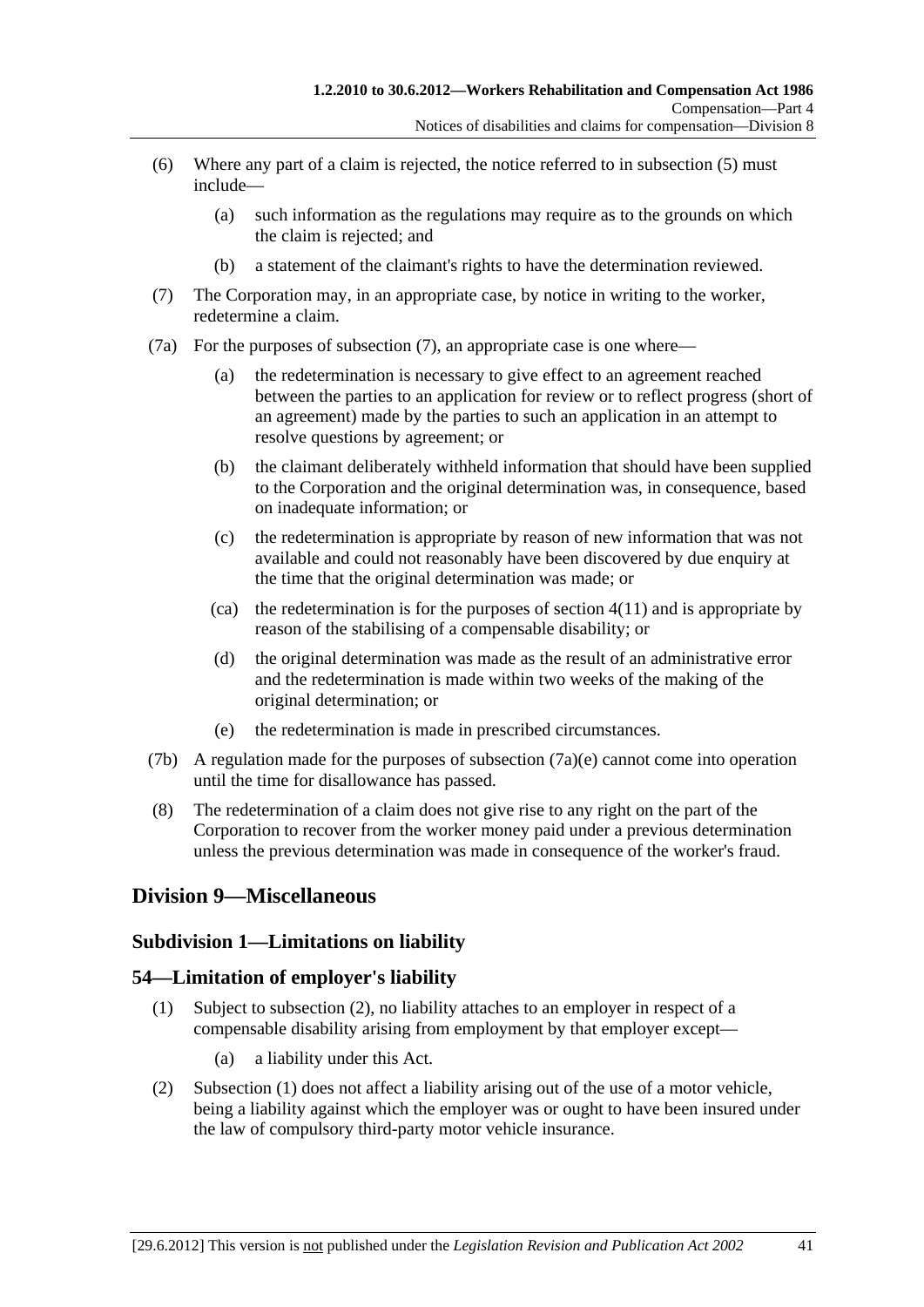- <span id="page-73-0"></span> (3) A court before which an action is brought against an employer for non-economic loss arising from a compensable disability (being a disability that arises out of the use of a motor vehicle and gives rise to a liability of a kind referred to in [subsection \(2\)](#page-72-0)) shall make due allowance for any lump sum paid or payable under [Division 5](#page-54-0) or [6](#page-57-0) to the person by or on whose behalf the action is brought.
- (4a) Where—
	- (a) a worker suffers a compensable disability (not being a disability that arises out of the use of a motor vehicle and gives rise to a liability of a kind referred to in [subsection \(2\)\)](#page-72-0); and
	- (b) the disability is attributable to the negligence of another worker—
		- (i) who was acting in the course of employment with the same employer; and
		- (ii) whose negligence did not arise from, or in the course of, serious and wilful misconduct,

the worker has no right of action against the other worker.

- (4b) Where—
	- (a) a worker suffers a compensable disability (not being a disability that arises out of the use of a motor vehicle and gives rise to a liability of a kind referred to in [subsection \(2\)\)](#page-72-0); and
	- (b) action is taken against a person other than the employer for damages in respect of the disability,

the other person has no right to recover contribution from the employer.

- (5) Where—
	- (a) compensation is paid or payable under this Act in respect of a compensable disability;
	- (b) a right of action exists against a person other than the employer for damages in respect of the disability,

the person by whom the compensation is paid or payable is entitled to recover from that other person the amount of the compensation in accordance with [subsection \(7\).](#page-73-0)

- (6) Where—
	- (a) a compensable disability arises out of the use of a motor vehicle;
	- (b) the employer was or ought to have been insured against liability for the disability under the law of compulsory third-party motor vehicle insurance;
	- (c) compensation is paid or payable by the Corporation or a self-insured employer under this Act in respect of the disability,

the Corporation or a self-insured employer (as the case requires) is entitled to recover the amount of the compensation in accordance with [subsection \(7\).](#page-73-0)

- (7) Where—
	- (a) compensation is paid or payable to a person (the *injured party*) under this Act;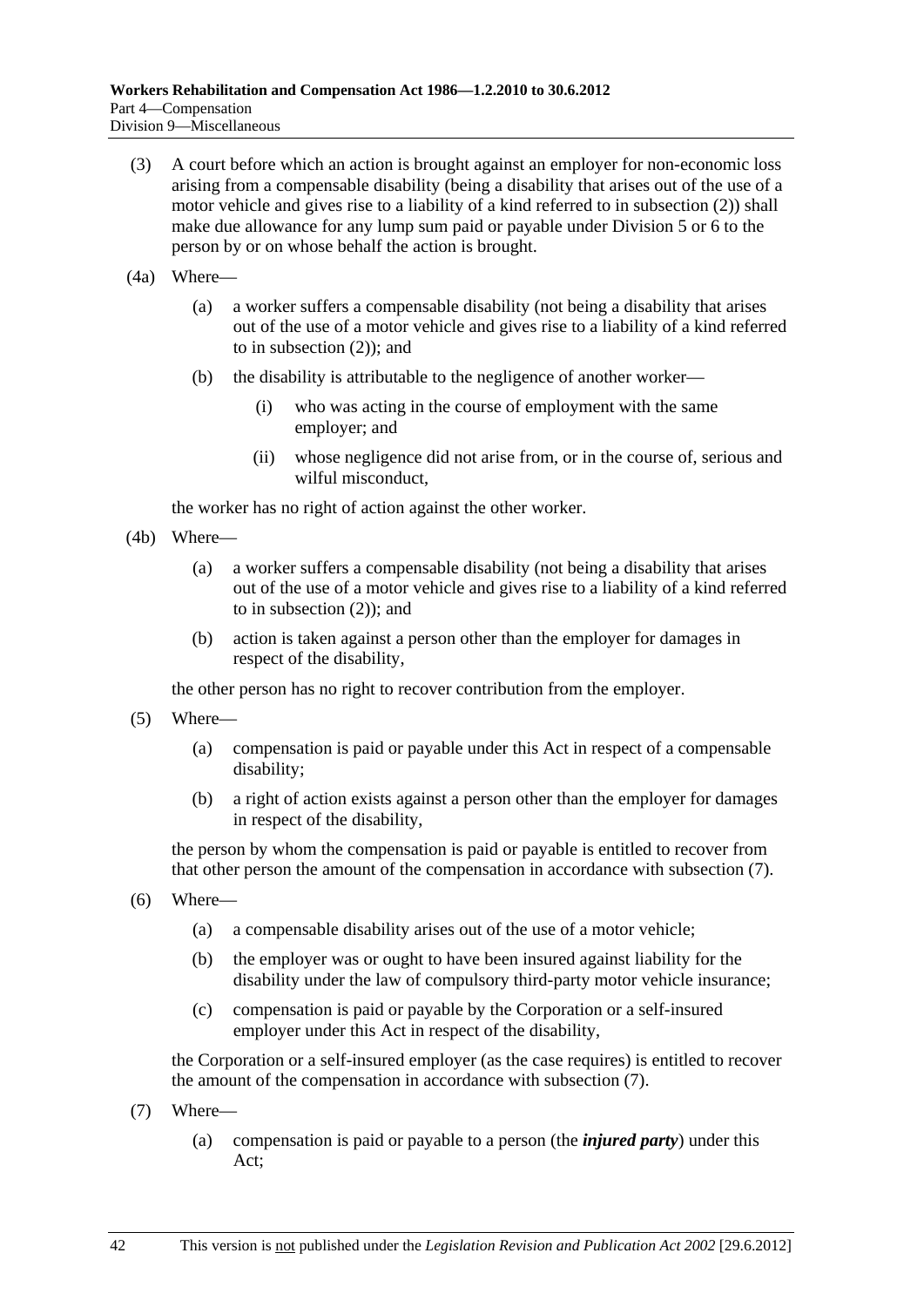- <span id="page-74-0"></span> (b) the injured party has received, or is entitled to, damages from another person (the *wrongdoer*) in pursuance of rights arising from the same trauma as gave rise to the rights to compensation under this Act;
- (c) the person by whom the compensation is paid or payable under this Act (the *claimant*) is entitled to recover the amount of the compensation by virtue of subsection  $(5)$  or  $(6)$ ,

then the following provisions apply:

- (d) the claimant is entitled to recover the amount of compensation paid or payable under this Act from the wrongdoer or the injured party but subject to the following qualifications:
	- (i) no amount may be recovered from the wrongdoer in excess of the wrongdoer's unsatisfied liability to the injured party; and
	- (ii) the claimant must exhaust its rights against the wrongdoer before recovering against the injured party; and
	- (iii) no amount may be recovered from the injured party in excess of the amount of the damages received by the injured party;
- (e) the claimant shall, on giving notice to a wrongdoer of an entitlement to recover compensation under this section, have a first charge, to the extent of the entitlement, on damages payable by the wrongdoer to the injured party;
- (f) any amount recovered by the claimant against a wrongdoer under this subsection shall be deemed to be an amount paid in or towards satisfaction of the wrongdoer's liability to the injured party;
- (g) an action for the recovery of compensation under this subsection—
	- (i) may be heard and determined by the Tribunal (constituted of a presidential member); and
	- (ii) must be commenced within 3 years after the date of the trauma referred to in [paragraph \(b\)](#page-74-0).
- (7a) This section is intended to apply in relation to any action that arises out of the occurrence of a compensable disability—
	- (a) irrespective of where the disability occurred; and
	- $(b)$ 
		- (i) irrespective of whether the action is brought before a court of this State or before a court of some other state, territory or country; and
		- (ii) notwithstanding that the court before which the action is brought would not (but for this subsection) apply, or take into account, South Australian law.
- (7b) If—
	- (a) an action is brought in respect of a compensable disability in a court that is not a court of the State; and
	- (b) notwithstanding [subsection \(7a\)](#page-74-0), the court awards an amount against an employer that is in excess of the amount (if any) that would have been awarded in a similar action before a court of the State; and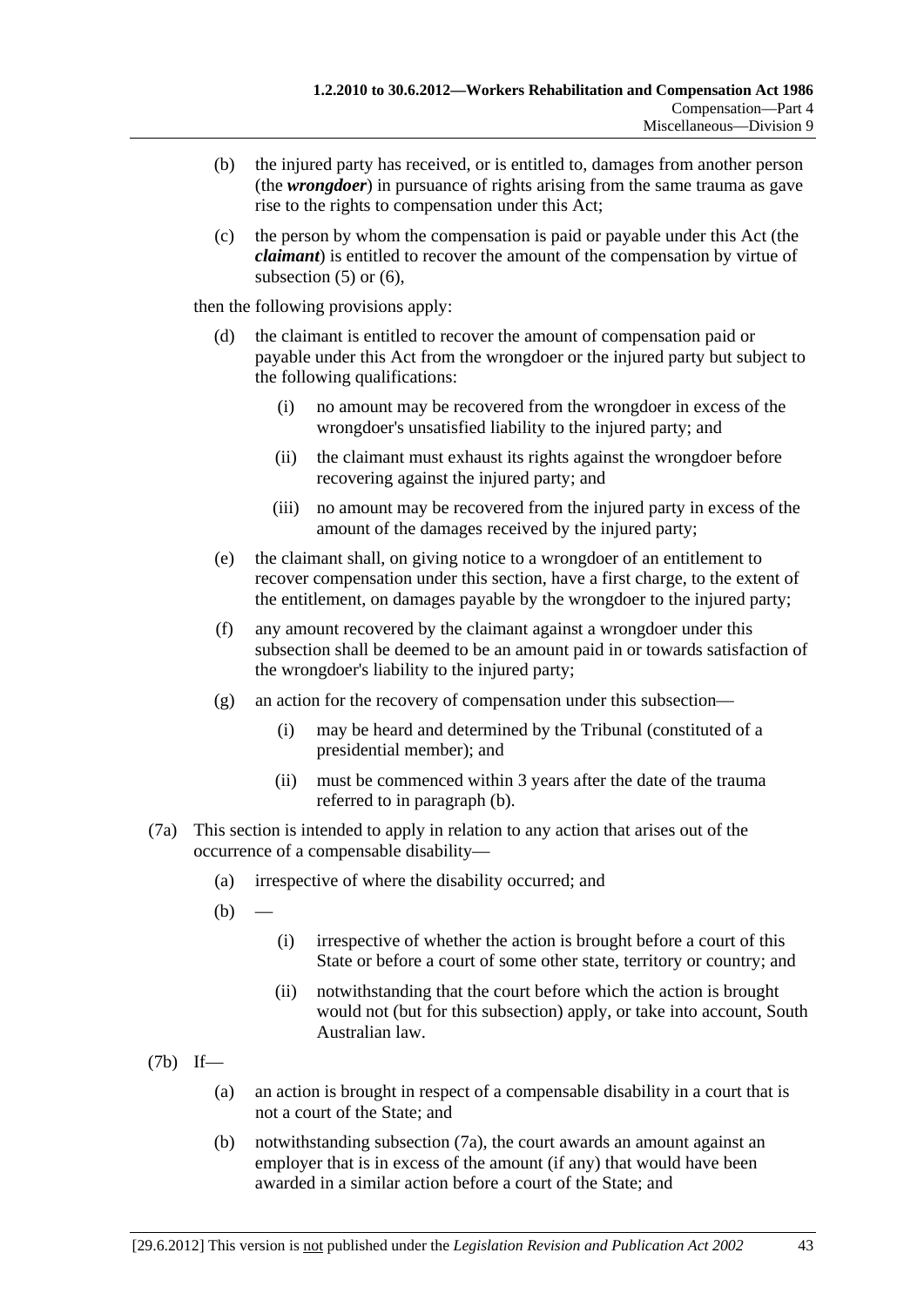<span id="page-75-0"></span> (c) the Corporation is liable to pay the amount awarded by virtue of insurance provided under this Act,

the Corporation is entitled to recover the excess from the person to whom the amount is awarded.

- (7c) In the course of proceedings under [subsection \(7b\)](#page-74-0) a court may
	- receive in evidence any transcript of evidence in proceedings before the court by which the amount was awarded and draw any conclusions of fact from the evidence that it considers proper; or
	- (b) adopt any of the court's findings of fact.
- (8) In this section—

*damages* includes any form of compensation payable apart from this Act in respect of a compensable disability;

*employer* includes—

- (a) any person for whose torts an employer is vicariously liable;
- (b) any person who is vicariously liable for the torts of an employer;

#### *the law of compulsory third-party motor vehicle insurance* means—

- (a) Part 4 of the *[Motor Vehicles Act 1959](http://www.legislation.sa.gov.au/index.aspx?action=legref&type=act&legtitle=Motor%20Vehicles%20Act%201959)* (including a policy of insurance under that Part); or
- (b) the law of another State or a Territory of the Commonwealth that corresponds to Part 4 of the *[Motor Vehicles Act 1959](http://www.legislation.sa.gov.au/index.aspx?action=legref&type=act&legtitle=Motor%20Vehicles%20Act%201959)* (including a policy of insurance under such a law).

#### **55—Prohibition of double recovery of compensation**

- (1) Compensation under this Act is not payable in respect of a disability to the extent that compensation has been received in respect of the same disability under the laws of a place other than this State (whether within or outside Australia).
- (2) If a person receives compensation under this Act in respect of a disability and, in respect of the same disability, subsequently receives compensation under the laws of a place other than this State (whether within or outside Australia), the person from whom compensation under this Act is received may, in a court of competent jurisdiction, sue and recover (as a debt) from the person the amount described in [subsection \(2a\).](#page-75-0)
- (2a) The amount that is recoverable under [subsection \(2\)](#page-75-0) is—
	- (a) the amount of compensation paid under this Act; or
	- (b) the amount of compensation received under the laws of the place other than this State,

whichever is less.

 (3) The fact that compensation or damages in respect of a disability have been recovered under a foreign law is a bar to the recovery of compensation in respect of the same disability under this Act.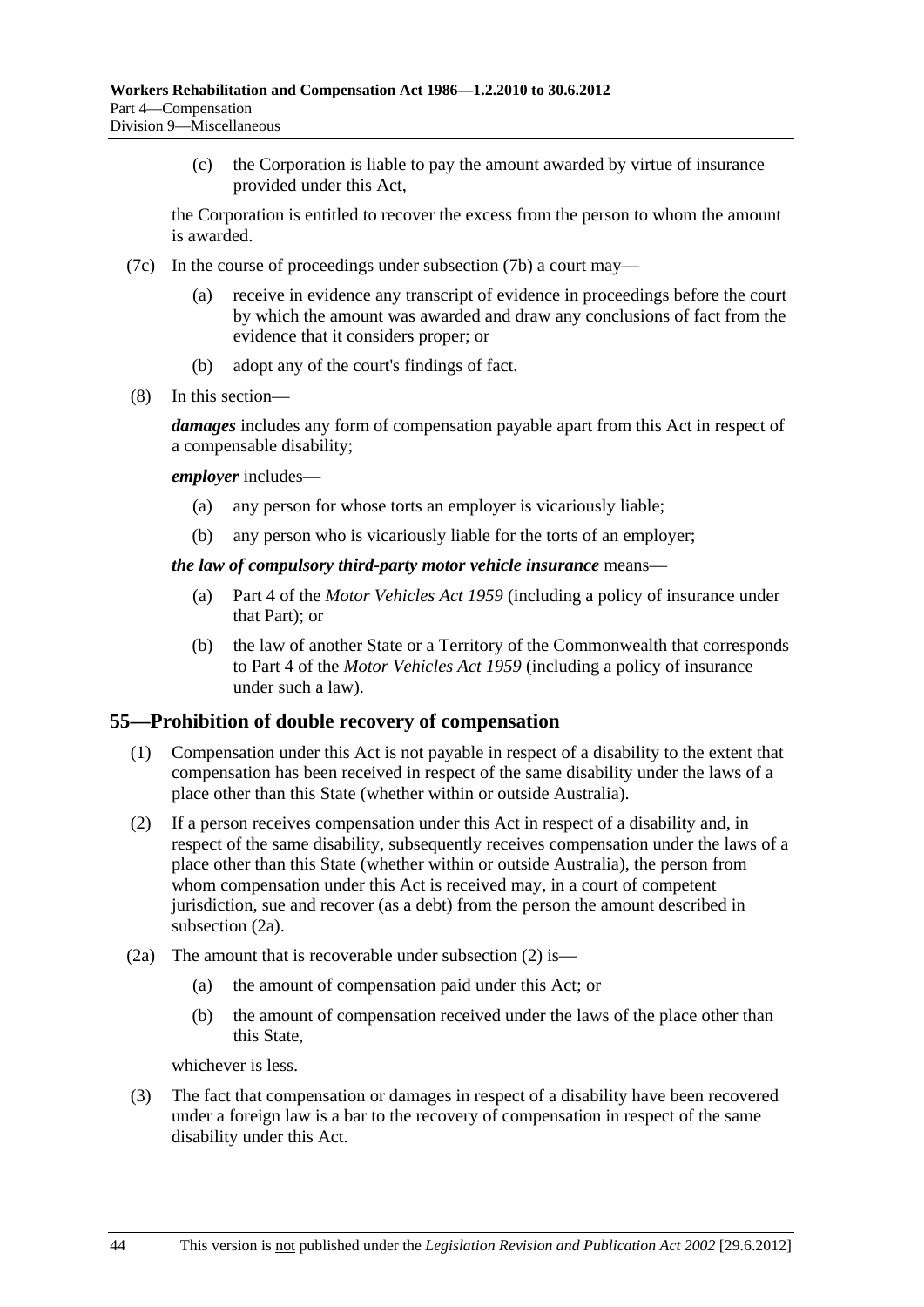### <span id="page-76-0"></span>**57—Compensation payable in respect of disabilities arising from employment on ships**

Where a compensable disability arises from employment on a ship the amount of the compensation is not subject to any limitation imposed by the *Merchant Shipping Act 1894* of the United Kingdom.

### **58—Certain sporting injuries not to be compensable**

- (1) Notwithstanding any other provision of this Act, but subject to [subsection \(2\),](#page-76-0) where—
	- (a) a worker is employed by an employer solely—
		- (i) to participate as a contestant in a sporting or athletic activity (and to engage in training or preparation with a view to such participation); or
		- (ii) to act as a referee or umpire in relation to a sporting or athletic contest (and to engage in training or preparation with a view to so acting); and
	- (b) remuneration is not payable under the contract of employment except in respect of such employment,

a disability arising out of or in the course of that employment is not compensable.

- (2) This section does not apply to—
	- (a) a person authorised or permitted by a racing controlling authority within the meaning of the *[Authorised Betting Operations Act 2000](http://www.legislation.sa.gov.au/index.aspx?action=legref&type=act&legtitle=Authorised%20Betting%20Operations%20Act%202000)* to ride or drive in a race within the meaning of that Act; or
	- (b) a boxer, wrestler or referee employed or engaged for a fee to take part in a boxing or wrestling match; or
	- (c) a person who derives an entire livelihood, or an annual income in excess of the prescribed amount, from employment of a kind referred to in subsection  $(1)(a)$ .
- (3) In this section—

*the prescribed amount* means—

- (a) in relation to 1987—\$27 200;
- (b) in relation to a subsequent year—a sum (calculated to the nearest multiple of \$100) that bears to \$25 000 the same proportion as the Consumer Price Index for the September quarter of the immediately preceding year bears to the Consumer Price Index for the September quarter, 1985.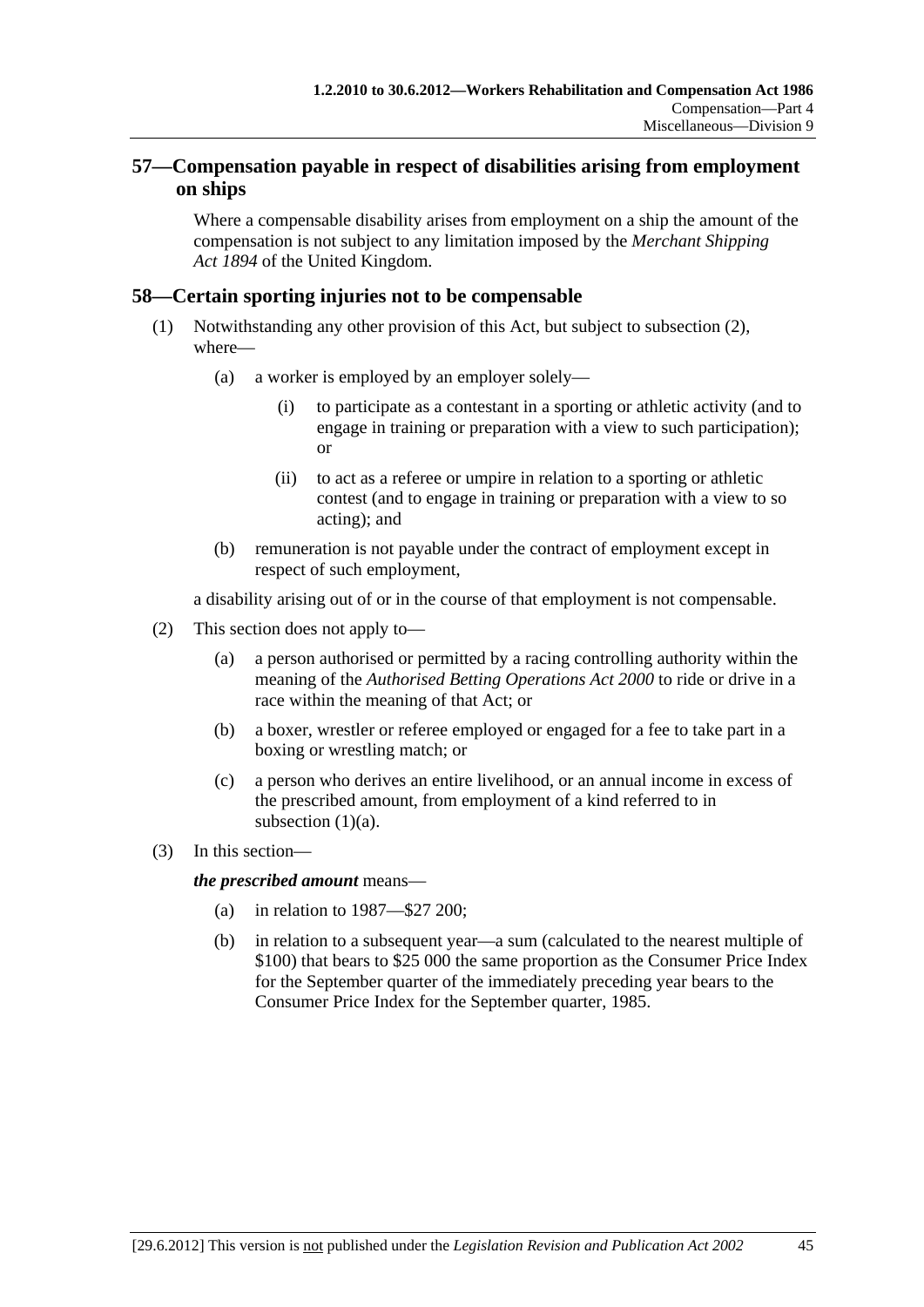## <span id="page-77-0"></span>**Subdivision 2—Choice of law**

### **58AA—The applicable substantive law for work disability claims**

- (1) If there is an entitlement to compensation under the statutory workers compensation scheme of a State in respect of a disability to a worker (whether or not compensation has been paid), the substantive law of that State is the substantive law that governs—
	- (a) whether or not a claim for damages in respect of the disability can be made; and
	- (b) if it can be made, the determination of the claim.
- (2) This Subdivision does not apply if compensation is payable in respect of the disability under the statutory workers compensation scheme of more than 1 State.
- (3) For the purposes of this section, compensation is considered to be payable under a statutory workers compensation scheme of a State in respect of a disability if compensation in respect of it—
	- (a) would have been payable but for a provision of the scheme that excludes the worker's right to compensation because the disability is attributable to any conduct or failure of the worker that is specified in that provision; or
	- (b) would have been payable if a claim for that compensation had been duly made, and (where applicable) an election to claim that compensation (instead of damages) had been duly made.
- (4) A reference in this section to compensation payable in respect of a disability does not include a reference to compensation payable on the basis of the provisional acceptance of liability.
- (5) In this Subdivision—

*State* includes a Territory.

### **58AB—Claims to which Subdivision applies**

- (1) This Subdivision applies to a claim for damages or recovery of contribution brought against a worker's employer in respect of a disability that was caused by—
	- (a) the negligence or other tort (including breach of statutory duty) of the worker's employer; or
	- (b) a breach of contract by the worker's employer.
- (2) This Subdivision also applies to a claim for damages or recovery of contribution brought against a person other than a worker's employer in respect of a disability if—
	- (a) the worker's employment is connected with this State; and
	- (b) the negligence or other tort or the breach of contract on which the claim is founded occurred in this State.
- (3) [Subsection \(1\)\(a\)](#page-77-0) and [subsection \(2\)](#page-77-0) apply even if damages resulting from the negligence or other tort are claimed in an action for breach of contract or other action.
- (4) A reference in this Subdivision to a worker's employer includes a reference to—
	- (a) a person who is vicariously liable for the acts of the employer; and
	- (b) a person for whose acts the employer is vicariously liable.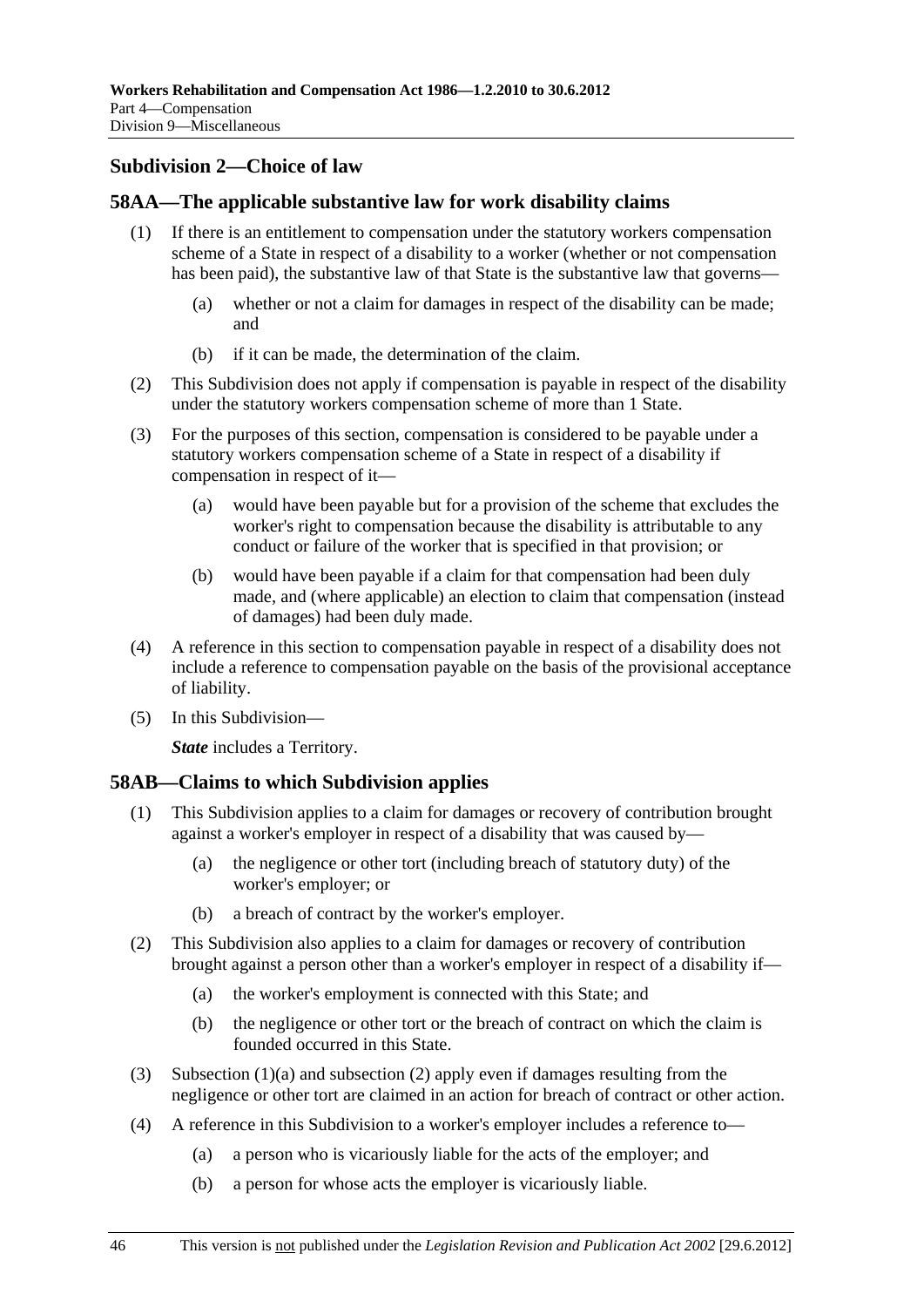### **58AC—What constitutes disability and employment**

For the purposes of this Subdivision—

- (a) *disability*, *employer* and *worker* include anything that is within the scope of a corresponding term in the statutory workers compensation scheme of another State; and
- (b) the determination of what constitutes employment or whether or not a person is a worker or a worker's employer is to be made on the basis that those concepts include anything that is within the scope of a corresponding concept in the statutory workers compensation scheme of another State.

### **58AD—Claim in respect of death included**

For the purposes of this Subdivision, a claim for damages in respect of death resulting from a disability is to be considered as a claim for damages in respect of the disability.

### **58AE—Meaning of substantive law**

In this Subdivision—

#### *a State's legislation about damages for a work related disability* means—

- (a) for this State—this Part and any other provision of this Act providing for the interpretation of anything in this Part; and
- (b) for another State—any provisions of a law of that State that is declared by the regulations to be the State's legislation about damages for a work related disability;

#### *substantive law* includes—

- (a) a law that establishes, modifies, or extinguishes a cause of action or a defence to a cause of action;
- (b) a law prescribing the time within which an action must be brought (including a law providing for the extension or abridgment of that time);
- (c) a law that provides for the limitation or exclusion of liability or the barring of a right of action if a proceeding on, or arbitration of, a claim is not commenced within a particular time limit;
- (d) a law that limits the kinds of injury, loss or damage for which damages or compensation may be recovered;
- (e) a law that precludes the recovery of damages or compensation or limits the amount of damages or compensation that can be recovered;
- (f) a law expressed as a presumption, or rule of evidence, that affects substantive rights; and
- (g) a provision of a State's legislation about damages for a work related disability, whether or not it would be otherwise regarded as procedural in nature,

but does not include a law prescribing rules for choice of law.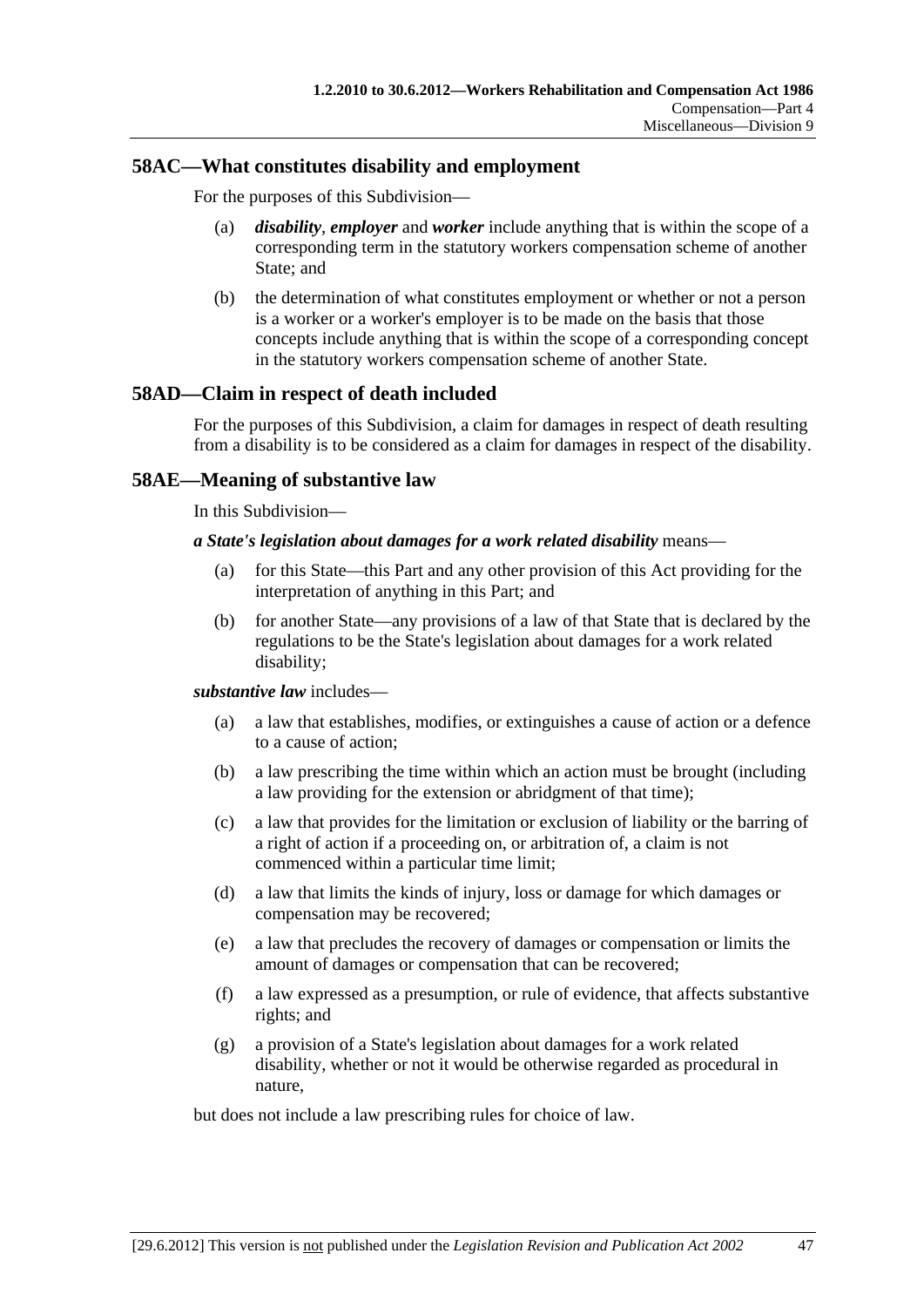### <span id="page-79-0"></span>**58AF—Availability of action in another State not relevant**

- (1) It makes no difference for the purposes of this Subdivision that, under the substantive law of another State—
	- (a) the nature of the circumstances is such that they would not have given rise to a cause of action had they occurred in that State; or
	- (b) the circumstances on which the claim is based do not give rise to a cause of action.
- (2) In subsection  $(1)$ —

*another State* means a State other than the State with which the worker's employment is connected.

#### **Subdivision 3—Other matters**

#### **58A—Reports of return to work etc**

- (1) An employer (other than a self-insured employer) must notify the Corporation whenever—
	- (a) a worker who has been receiving weekly payments for total incapacity returns to work; or
	- (b) there is a change in the weekly earnings of a worker who is receiving weekly payments for partial incapacity; or
	- (c) there is a change in the type of work performed by a worker who is receiving weekly payments for partial incapacity,

(but notification is not required in a case or class of cases excepted by the Corporation from the operation of this subsection).

- (2) Where a worker who has been receiving weekly payments for total incapacity returns to work with an employer other than the employer from whose employment the disability arose, the worker must notify that previous employer of the return to work.
- (3) A notification under [subsection \(1\)](#page-79-0) or [\(2\)](#page-79-0)
	- (a) must be given within 14 days of the occurrence of the notifiable event or such longer period as the regulations may allow; and
	- (b) must include full particulars of the notifiable event.
- (4) A person who without reasonable excuse fails to comply with this section is guilty of an offence.

Maximum penalty: \$1 000.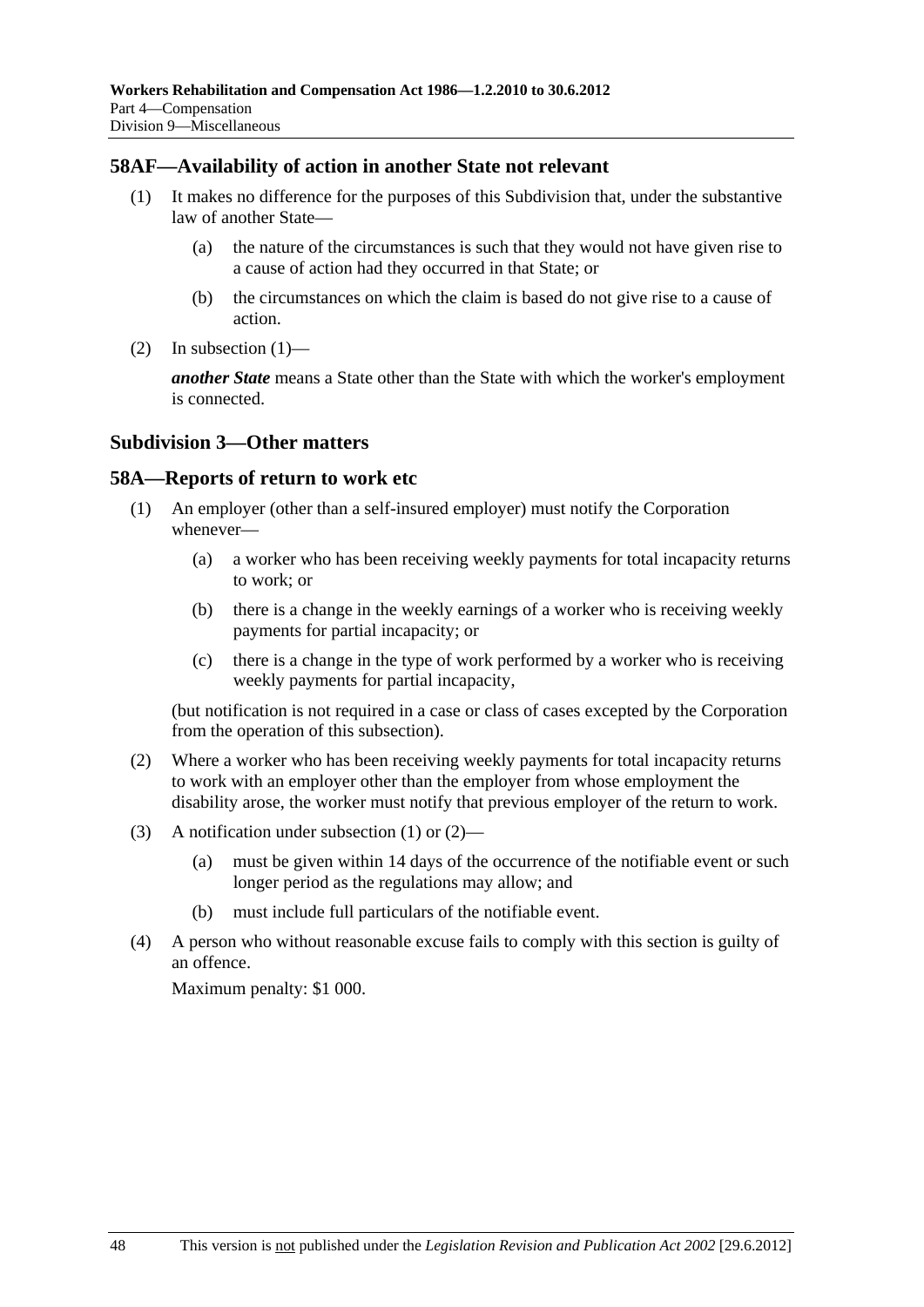### <span id="page-80-0"></span>**58B—Employer's duty to provide work or pay wages**

 (1) If a worker who has been incapacitated for work in consequence of a compensable disability is able to return to work (whether on a full-time or part-time basis and whether or not to his or her previous employment), the employer from whose employment the disability arose must provide suitable employment for the worker (the employment being employment for which the worker is fit and, subject to that qualification, so far as reasonably practicable the same as, or equivalent to, the employment in which the worker was employed immediately before the incapacity).

Maximum penalty: \$25 000.

- (2) [Subsection \(1\)](#page-80-0) does not apply if—
	- (a) it is not reasonably practicable to provide employment in accordance with that subsection (and the onus of establishing that lies in any legal proceedings on the employer); or
	- (b) the worker left the employment of that employer before the commencement of the incapacity for work; or
	- (c) the worker terminated the employment after the commencement of the incapacity for work; or
	- (e) the employer currently employs less than 10 employees, and the period that has elapsed since the worker became incapacitated for work is more than 1 year.
- (3) If a worker who has been incapacitated for work in consequence of a compensable disability undertakes alternative or modified duties under employment or an arrangement that falls outside the worker's contract of service for the employment from which the disability arose, the employer must pay an appropriate wage or salary in respect of those duties unless otherwise determined by the Corporation.

### **58C—Notice of termination of employment to be given in certain cases**

 (1) If a worker has suffered a compensable disability, the employer from whose employment the disability arose must not terminate the worker's employment without first giving the Corporation and the worker at least 28 days notice of the proposed termination.

Maximum penalty: \$15 000.

- (2) However, notice of termination is not required under this section if—
	- (a) the employment is properly terminated on the ground of serious and wilful misconduct; or
	- (b) the worker is neither receiving compensation, nor participating in a rehabilitation program, for the disability; or
	- (c) the worker's rights to compensation for the disability have been exhausted or the time for making a claim for compensation has expired.

[In legal proceedings, the burden of establishing that an employer terminated a worker's employment on the ground of serious and wilful misconduct lies on the employer.]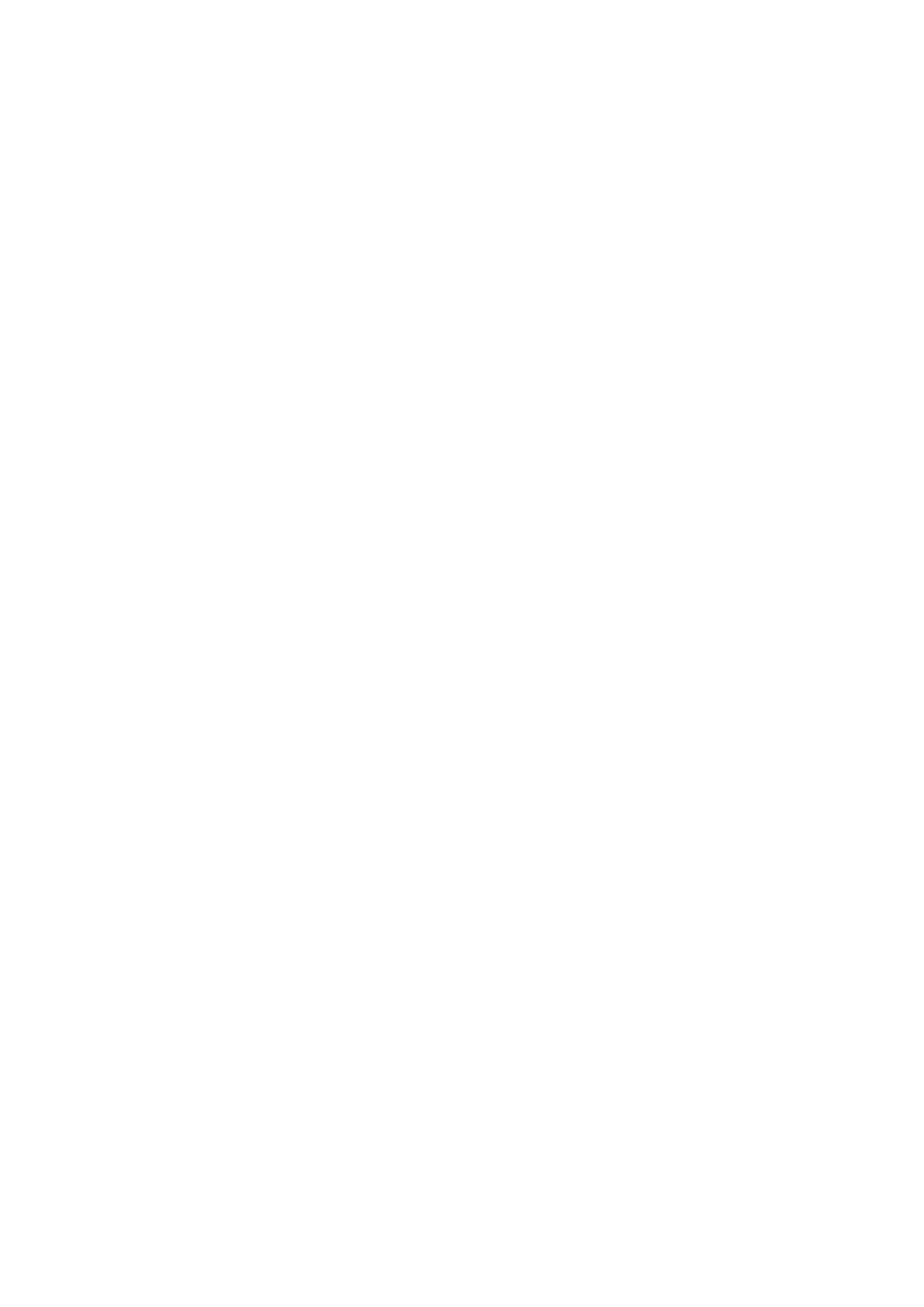# <span id="page-82-0"></span>**Part 5—Registration and funding**

# **Division 1—Registration of employers**

### **59—Registration of employers**

- (1) Subject to [subsection \(2\),](#page-82-0) an employer shall not employ a worker in employment to which this Act applies unless the employer is registered by the Corporation. Maximum penalty: \$10 000 for each worker so employed.
- (2) An employer is not required to be registered if the employer is exempted by the regulations from the obligation to be registered.
- (3) No offence is committed by an employer against this section if the employer applies for registration within 14 days after the obligation to be registered arises.
- (4) It is a defence to a prosecution for an offence under [subsection \(1\)](#page-82-0) in respect of the employment of a particular worker if the court is satisfied that at the time of the alleged offence the employer believed on reasonable grounds that the worker's employment was not connected with this State by virtue of the operation of [section 6](#page-20-0).
- (5) If the employer's belief on reasonable grounds was that under [section 6](#page-20-0) the worker's employment was connected with another State, [subsection \(4\)](#page-82-0) does not apply unless at the time of the alleged offence the employer had workers compensation cover in respect of the worker under the law of that other State.
- (6) In this section—

**State** includes a Territory;

*workers compensation cover* means insurance or registration required under the law of a State in respect of liability for statutory workers compensation under that law.

### **60—Self-insured employers**

- (1) Subject to this section, an employer or a group of employers may apply to the Corporation for registration as a self-insured employer or as a group of self-insured employers.
- (2) An application shall not be made under [subsection \(1\)](#page-82-0) unless—
	- (a) in the case of an application by an individual employer—
		- (i) the employer is a body corporate; or
		- (ii) the employer is an indemnified maritime employer;
	- (b) in the case of an application by a group—
		- (i) the members of the group are related bodies corporate or local government corporations; and
		- (ii) if the members of the group are related bodies corporate—no related body corporate of any member of the group that employs a worker or workers in employment to which this Act applies is not a member of the group.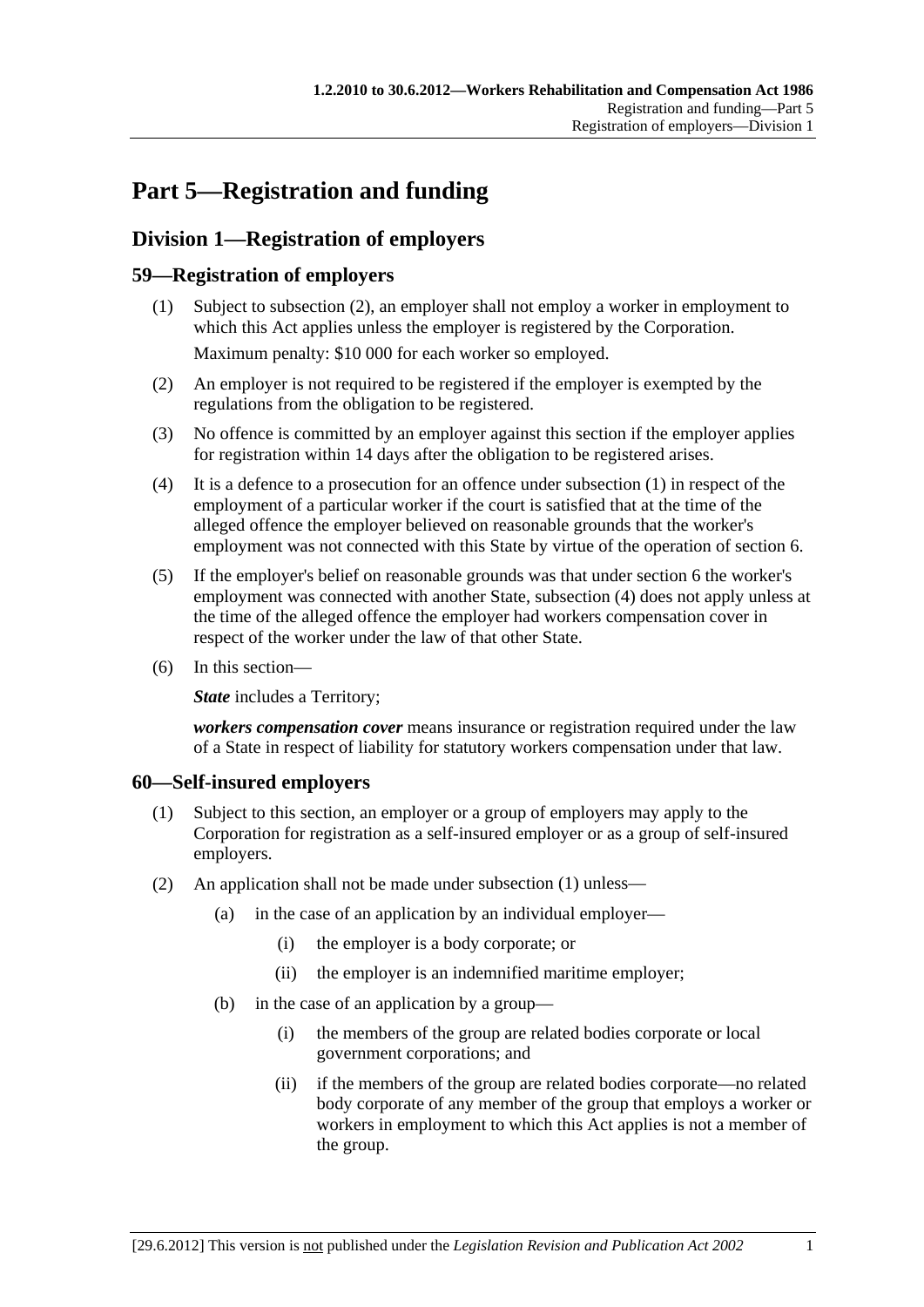- (3) Where—
	- (a) an application is made under [subsection \(1\)](#page-82-0); and
	- (b) the Corporation is satisfied—
		- (i) that the employer or the employers constituting the group have reached a standard that, in the opinion of the Corporation, must be achieved before conferral of self-insured status can be considered; and
		- (ii) that in all the circumstances it is appropriate to do so,

the Corporation may register the employer or the group as a self-insured employer or a group of self-insured employers.

- (4) A registration under this section—
	- (a) is subject to—
		- (i) a condition that the self-insured employer must not exercise any power or discretion delegated to the self-insured employer under this Act unreasonably; and
		- (ii) such other terms and conditions as the Corporation determines from time to time or as are prescribed by the regulations; and
	- (b) where the self-insured status was conferred on the ground that the employer is an indemnified maritime employer—is subject to a condition limiting the effect of the conferral to the workers, or a specified class of the workers, to whom the relevant indemnity relates; and
	- (ba) where self-insured status was conferred on a group of related bodies corporate—is subject to the condition that there is at no time a related body corporate to any member of the group that employs a worker or workers in employment to which this Act applies that is not a member of the group; and
	- (bb) is subject to a condition that the self-insured employer will comply with any code of conduct for self-insured employers determined by the Corporation from time to time and published in the Gazette; and
	- (c) takes effect on a date fixed by the Corporation; and
	- (d) subject to this section—
		- (i) has effect for an initial period (not exceeding three years) determined by the Corporation; and
		- (ii) may, on further application to the Corporation, be renewed from time to time for a further period (not exceeding three years) determined by the Corporation at the time of the renewal.
- (4a) The Corporation may, at any time, on the application of 2 or more self-insured employers, amend the registration of each self-insured employer so as to form a group on the ground that they are now related bodies corporate.
- (4b) The Corporation may, at any time, on application by a group of self-insured employers, amend the registration of the group in order to—
	- (a) add another body corporate to the group (on the ground that the body corporate is now a related body corporate); or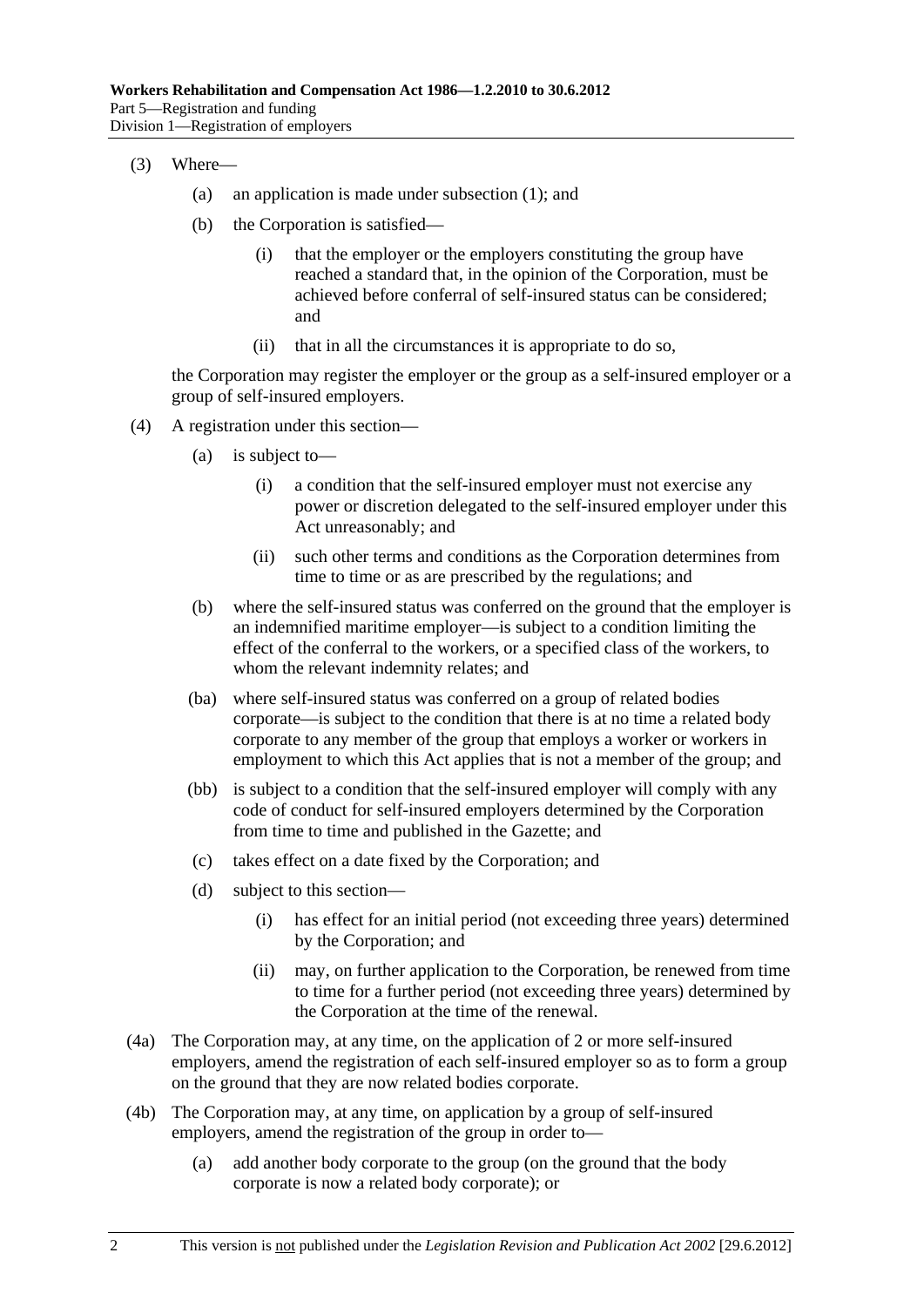- <span id="page-84-0"></span> (b) remove a body corporate from the group (on the ground that the body corporate is no longer a related body corporate); or
- (c) amalgamate the registration of 2 or more groups (on the ground that all the bodies corporate are now related bodies corporate); or
- (d) divide the registration of a group into 2 or more new groups (on the ground that the bodies corporate have separated into 2 or more groups of related bodies corporate).
- (5) The Corporation may revoke the registration of a self-insured employer or group of self-insured employers, or reduce the period of registration, if the employer, or a member of the group, (as the case requires) breaches or fails to comply with this Act or a term or condition of registration.
- (6) In deciding whether to grant, renew, revoke, or reduce the period of registration as a self-insured employer or group of employers under this section the Corporation may have regard to such matters as it considers relevant and will have regard to the following:
	- (aa) the number of employees employed by the employer or group;
	- (a) whether the employer or group is, and is likely to continue to be, able to meet its liabilities;
	- (b) the resources that the employer or group has for the purpose of administering claims for compensation;
	- (c) the incidence and severity of compensable disabilities arising from employment by the employer or employers;
	- (d) the effect, or likely effect, of the working conditions under which workers are employed by the employer, or any of the employers, on the health and safety of those workers;
	- (e) the record of the employer or employers in relation to the rehabilitation of disabled workers;
	- (f) the record of the employer or employers in providing suitable employment to workers who suffer compensable disabilities;
	- (g) the views of any industrial association that has, in the opinion of the Corporation, a proper interest in the matter,

but once an employer or group has been registered as self-insured, the Corporation must not, in deciding whether to renew the registration, consider the effect of the registration on the Compensation Fund.

- (7) Where employers are registered as a group of self-insured employers, one of those employers nominated in the application for registration shall, for the purposes of this Act, be treated as the employer of all workers employed by the various members of the group.
- (7a) The Corporation may, on application by a group of self-insured employers, accept the nomination of another member of the group as the relevant employer under [subsection \(7\).](#page-84-0)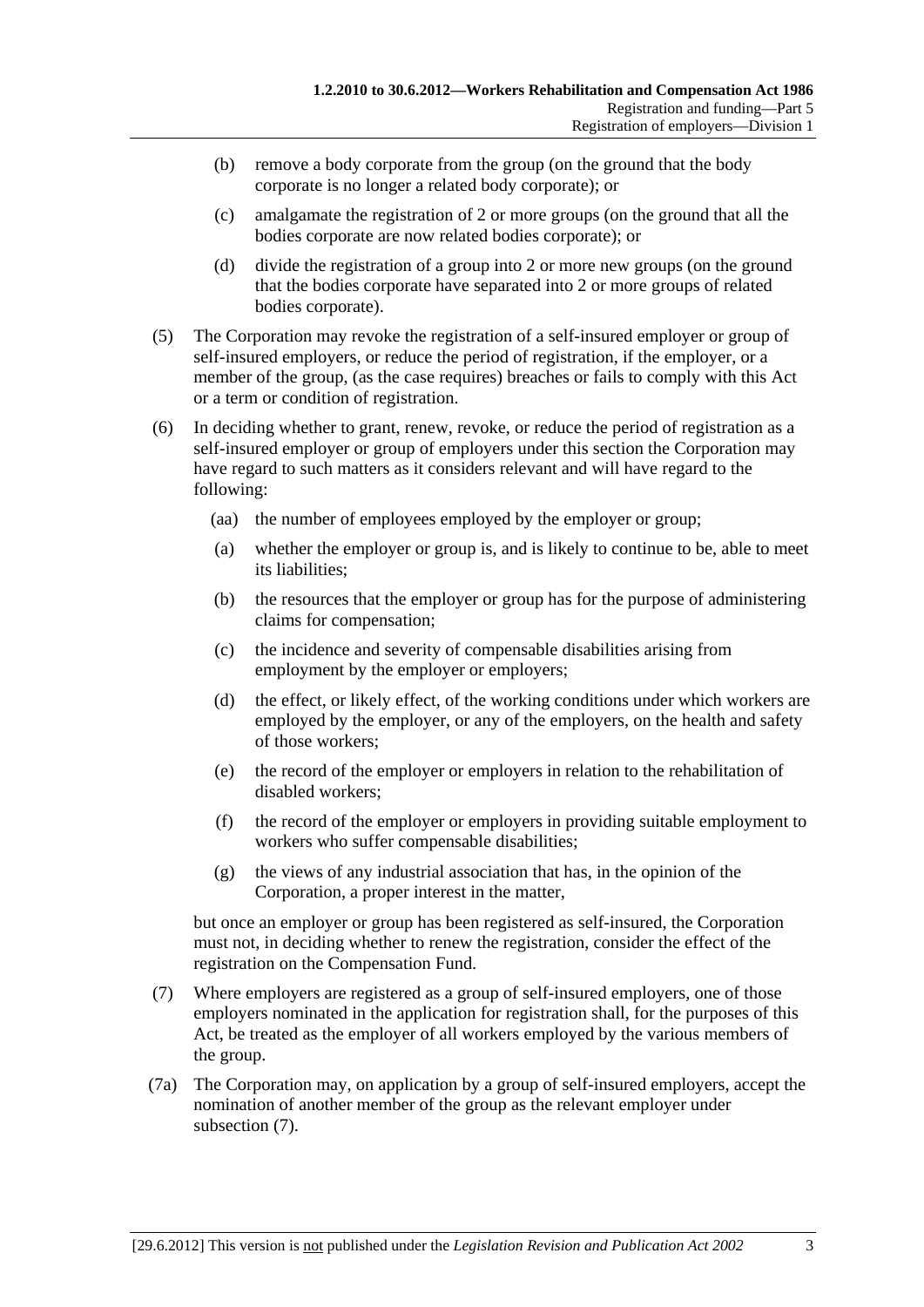- <span id="page-85-0"></span> (8) Notwithstanding [subsection \(7\)](#page-84-0), the members of the group are jointly and severally liable to satisfy the liabilities under this Act of the member referred to in [subsection \(7\).](#page-84-0)
- (9) In this section—

*indemnified maritime employer* means an employer that has the benefit of an indemnity granted by a member of the International Group of Protection and Indemnity Associations;

*related bodies corporate* means—

- (a) in the case of corporations—bodies corporate that are related bodies corporate under section 50 of the *Corporations Act 2001* of the Commonwealth;
- (b) in the case of any other kind of bodies corporate—bodies corporate that are associated entities under section 50AAA of the *Corporations Act 2001* of the **Commonwealth**

### **61—The Crown and certain agencies to be self-insured employers**

- (1) Subject to [subsection \(2\),](#page-85-0) the Crown and any agency or instrumentality of the Crown shall be deemed to be registered as self-insured employers.
- (2) The Governor may, by proclamation, declare that an agency or instrumentality of the Crown is not to be regarded as a self-insured employer, and in that event the agency or instrumentality shall not be regarded as a self-insured employer.
- (3) The Governor may, by further proclamation, vary or revoke a proclamation under [subsection \(2\).](#page-85-0)
- (4) In this section—

*agency or instrumentality of the Crown* includes any body, or body of a specified class, prescribed by regulation for the purposes of this definition.

 (5) A regulation for the purposes of [subsection \(4\)](#page-85-0) may, if the regulation so provides, take effect from a day antecedent to the day on which it is made.

### **62—Applications**

- (1) An application for registration as an employer, a self-insured employer or a group of self-insured employers—
	- (a) must be made in the designated manner and the designated form; and
	- (b) must be accompanied by the prescribed information; and
	- (c) in the case of an application for registration of a group of self-insured employers must nominate a member of the group as the employer who is, for the purposes of this Act, to be treated as the employer of all workers employed by the various members of the group.
- (2) An application for registration as a self-insured employer or group of self-insured employers must be accompanied by a fee fixed in accordance with the regulations.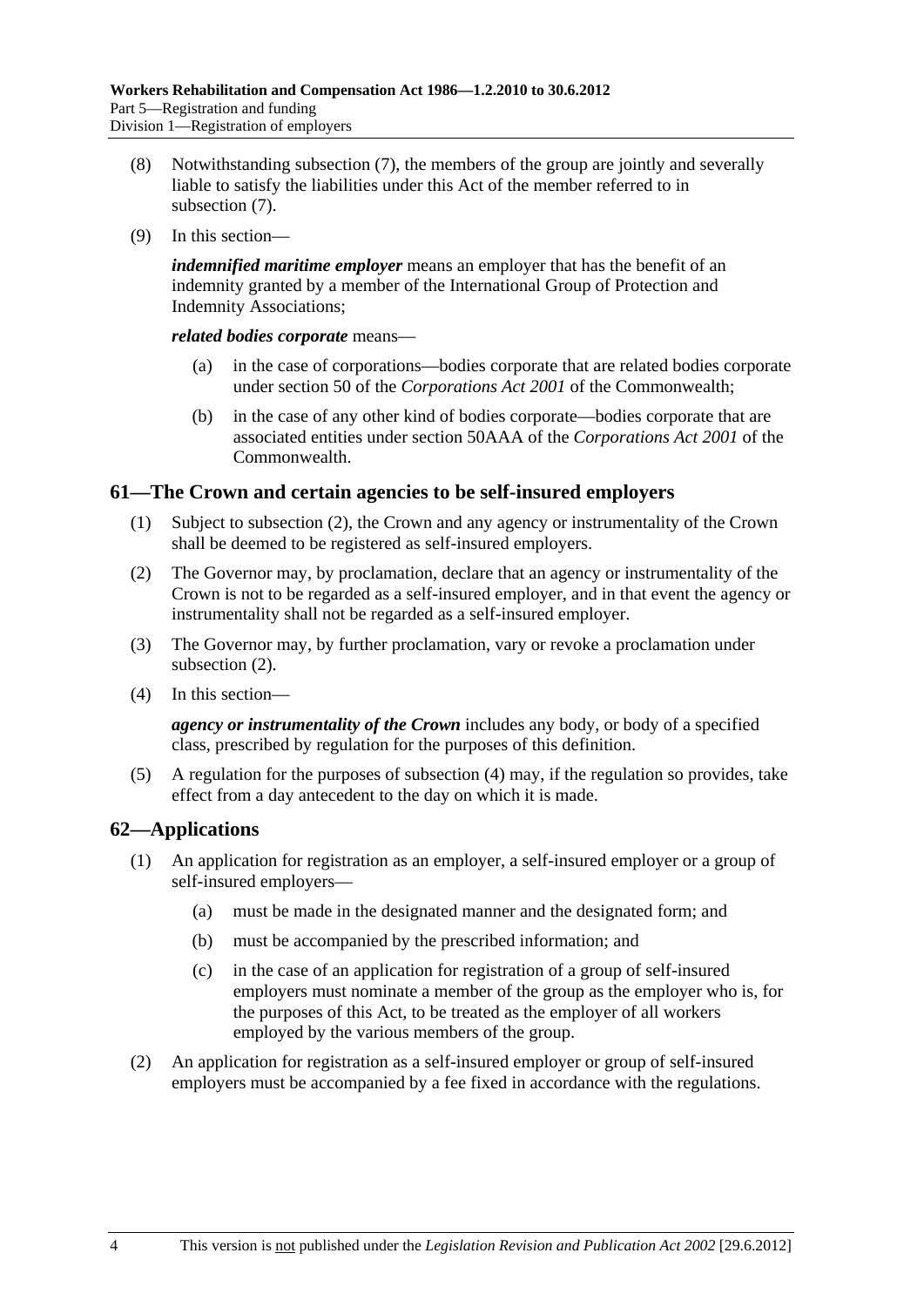### <span id="page-86-0"></span>**62A—Ministerial appeal on decisions relating to self-insured employers**

- (1) If the Corporation—
	- (a) refuses the registration of an employer or group of employers as a selfinsured employer or group of self-insured employers; or
	- (b) grants or renews registration as a self-insured employer or group of self-insured employers for a period of less than three years; or
	- (ba) reduces the period of registration of an employer or group of employers as a self-insured employer or group of self-insured employers; or
	- (c) cancels the registration of an employer or group of employers as a selfinsured employer or group of self-insured employers,

the employer or employers may appeal to the Minister against that decision.

- (2) The appeal must be commenced within one month after the employer or employers receive notice of the Corporation's decision unless the Minister allows an extension of time for the appeal.
- (2a) If an employer or a group of employers appeals to the Minister against a decision of the Corporation to refuse to renew, or to cancel, the registration of the employer or employers as a self-insured employer or group of self-insured employers, the Corporation may extend or renew the registration of the employer or employers for a period of up to 3 months (pending resolution of the appeal).
- (3) The Minister may (but is not obliged to) permit an appellant to appear personally or by representative before the Minister on an appeal.
- (4) The Minister has an absolute discretion to decide an appeal under this section as the Minister thinks appropriate.
- (5) If the Minister decides in favour of the appellant, the Minister must furnish the Corporation with a statement of the reasons for the decision.

### **Division 2—Delegation to self-insured employers**

### **63—Delegation to self-insured employer**

- (1) Subject to this Act, the following powers and discretions of the Corporation, insofar as they are exercisable in relation to workers of a self-insured employer, are delegated to the self-insured employer—
	- (a) the powers and discretions under the following sections:

[section 26](#page-26-0) [section 28A](#page-27-0)  [section 32](#page-34-0) (but not [section 32\(11\)](#page-36-0) and [\(13\)\)](#page-36-0) [section 32A](#page-37-0)  [section 35](#page-38-0) [section 35A](#page-40-0)  [section 35B](#page-41-0) [section 35C](#page-42-0)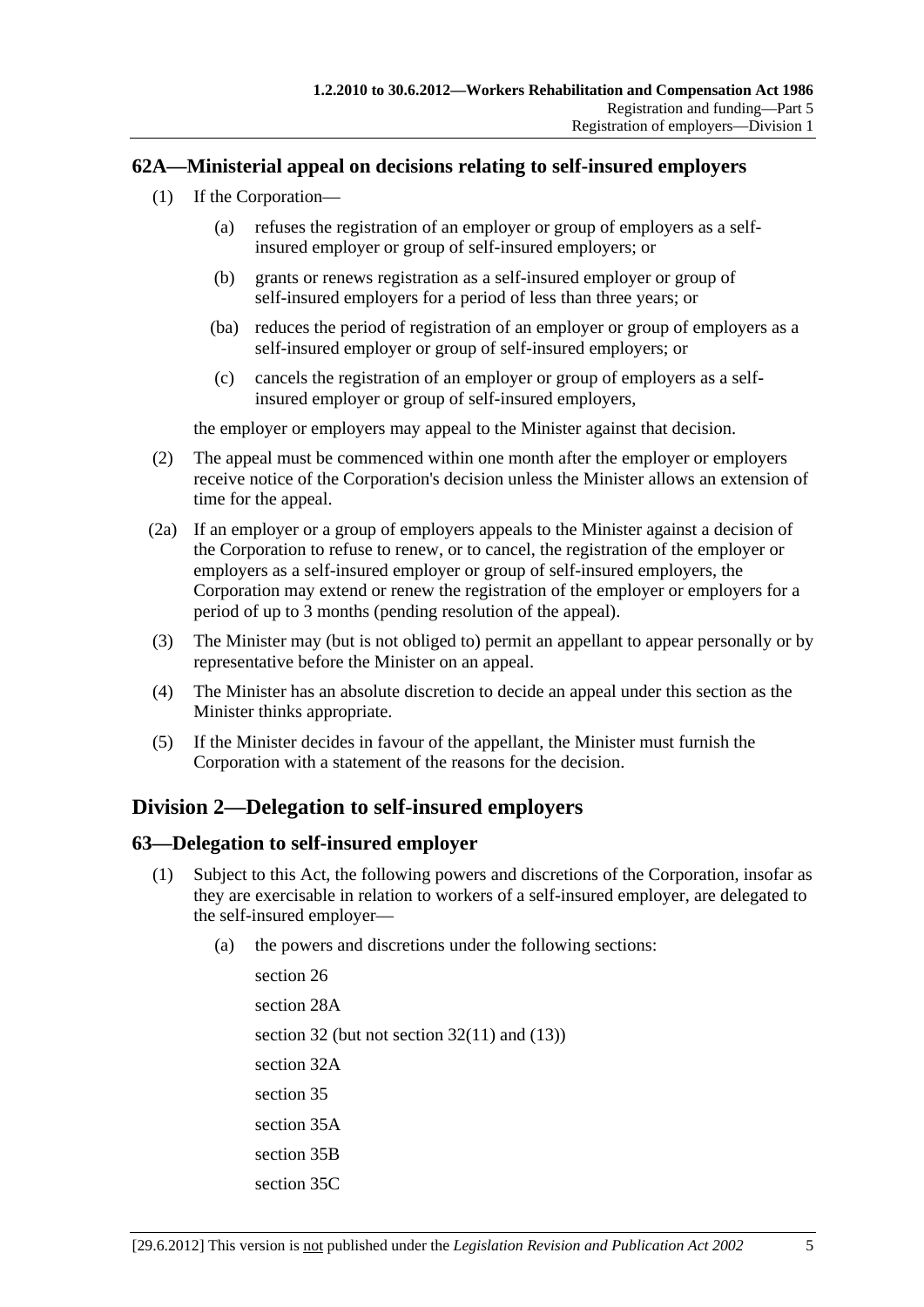| section 36                                                                                                              |
|-------------------------------------------------------------------------------------------------------------------------|
| section 37                                                                                                              |
| section 38                                                                                                              |
| section 39                                                                                                              |
| section 41                                                                                                              |
| section 42                                                                                                              |
| section 42A                                                                                                             |
| section 42B                                                                                                             |
| section 43                                                                                                              |
| section 43A (but not any power associated with an accreditation scheme for<br>medical practitioners under that section) |
| section 43B                                                                                                             |
| section 44                                                                                                              |
| section 45                                                                                                              |
| section 45A                                                                                                             |
| section 45B                                                                                                             |
| section 45C                                                                                                             |
| section 50B                                                                                                             |
| section 50C                                                                                                             |
| section 50D                                                                                                             |
| section 50E                                                                                                             |
| section 50F                                                                                                             |
| section 50G                                                                                                             |
| section 50H                                                                                                             |
| section 53 (but not the power to approve recognised medical experts for the<br>purposes of section $53(2)$ )            |
| section 98F                                                                                                             |
| section 98G                                                                                                             |
| section 98H                                                                                                             |

[section 106](#page-135-0)

[section 106A](#page-135-0);

- (b) any other prescribed powers and discretions.
- (2) Delegated powers and discretions referred to in [subsection \(1\)](#page-86-0) shall not be exercised by the Corporation in relation to the workers of the self-insured employer.
- (3) Subject to this section, the Corporation shall not overrule or interfere with a decision of a self-insured employer made in the exercise of delegated powers or discretions.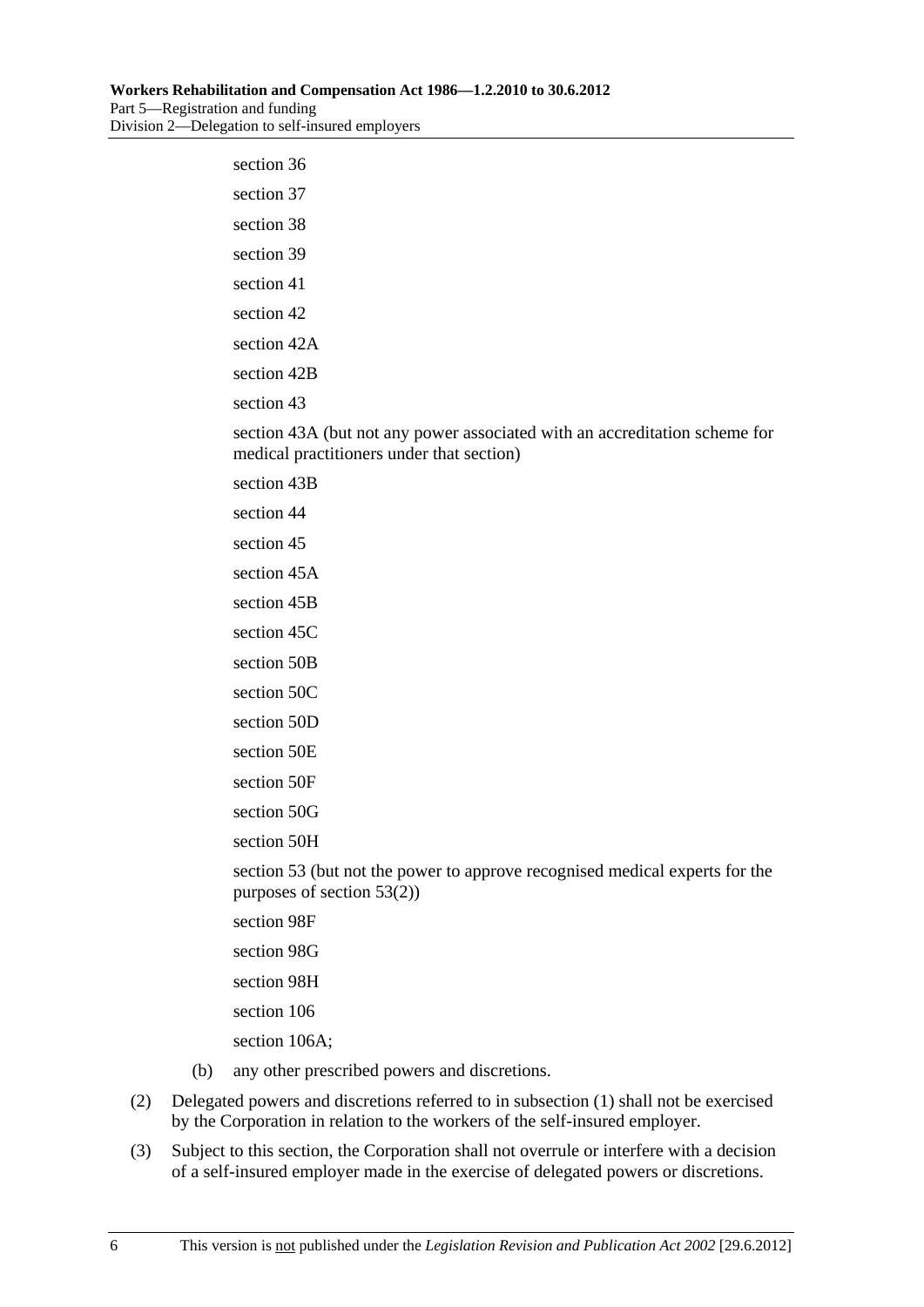(3aa) A self-insured employer—

- (a) must notify the Corporation, in accordance with the regulations, of its intention to make an assessment under Division 4B of [Part 4](#page-32-0) (Compensation for Loss of Earning Capacity) and must not proceed to make the assessment except with the Corporation's consent; and
- (b) is subject to direction by the Corporation as to how it is to exercise its powers and discretions under that Division in relation to the workers, or a particular worker, of the employer.
- (3a) The Corporation may direct a self-insured employer how the employer is to exercise its discretion regarding the maximum lump sum to be paid to an orphan child, or to orphan children.
- (4) A decision of a self-insured employer made in pursuance of a power or discretion delegated under [subsection \(1\)](#page-86-0) shall have the same force and effect as a decision of the Corporation and shall be subject to review and appeal in the same way as a decision of the Corporation.
- (5) A reference to the Corporation in the provisions of this Act referred to in [subsection \(1\)](#page-86-0) shall, in relation to any matter over which a self-insured employer has delegated powers or discretions, be construed as a reference to that self-insured employer.
- (5a) If the Corporation would, but for this section, be required under a provision of this Act referred to in [subsection \(1\)](#page-86-0) to take any action or do any thing in relation to a worker of a self-insured employer—
	- (a) responsibility for taking the action or doing the thing rests with the self-insured employer; and
	- (b) any cost incurred in connection with taking the action or doing the thing is to be borne by the self-insured employer.
- (6) If a self-insured employer exercises a power or discretion delegated under [subsection \(1\)](#page-86-0) unreasonably, the Corporation may withdraw (in whole or in part) the delegation effected by [subsection \(1\).](#page-86-0)
- (7) If an employer ceases to be registered as a self-insured employer under this Act, the delegation to the employer under this section will, if the Corporation so determines, continue to such extent as the Corporation thinks fit in relation to disabilities that occurred before that cessation (and any act or omission of the employer within the scope of the delegation will be taken for the purposes of this Act, to be the act or omission of a self-insured employer).

### **Division 3—The Compensation Fund**

### **64—Compensation Fund**

- (1) The Corporation shall establish and maintain a fund entitled the *Compensation Fund*.
- (2) The Compensation Fund shall consist of—
	- (a) amounts received from the imposition of levies under this Part;
	- (b) any income and accretions produced by the investment of money from the Fund;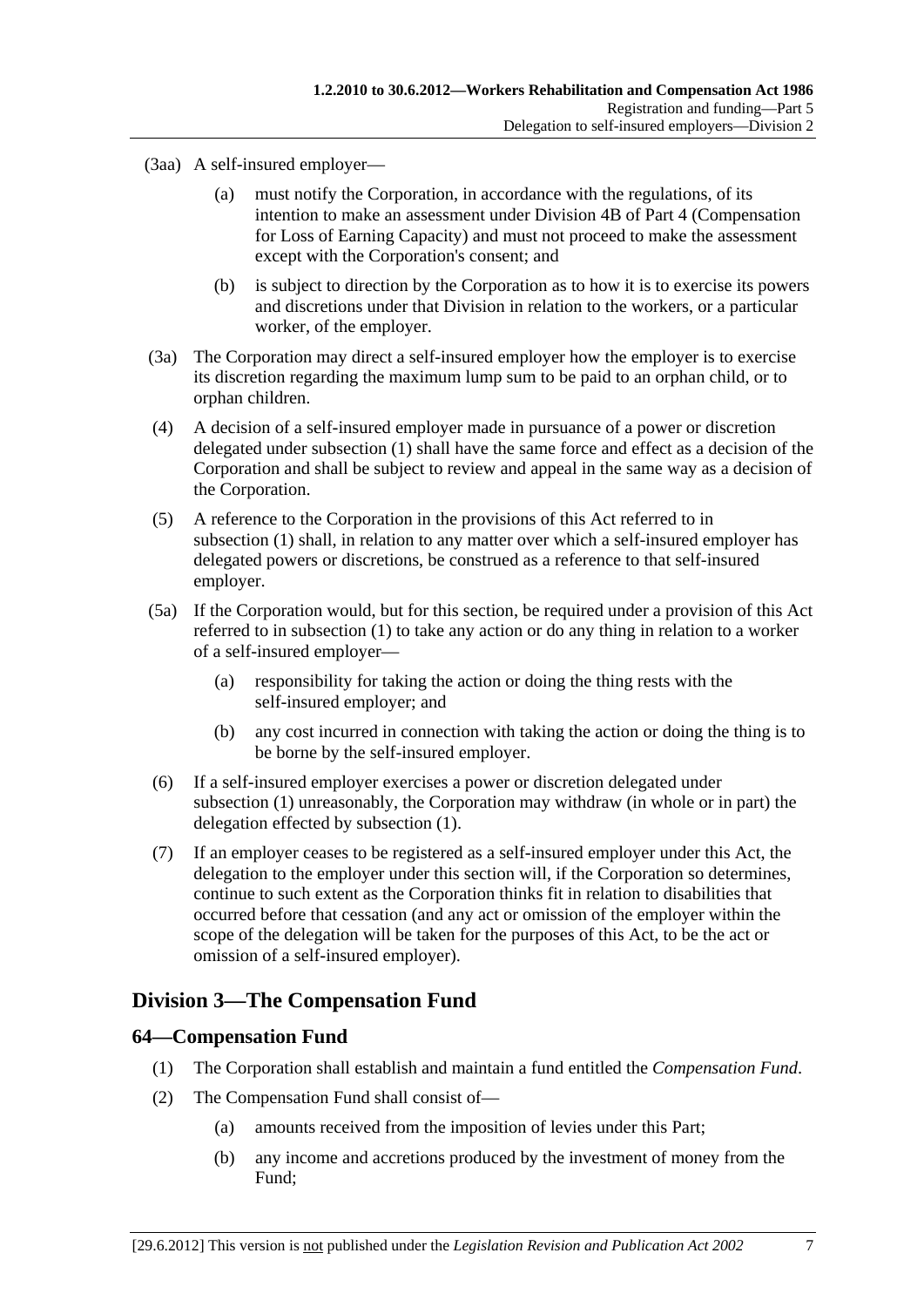- <span id="page-89-0"></span>(c) any money advanced to the Corporation for the purposes of the Fund;
- (d) other money received by the Corporation under this Act or in the administration of this Act;
- (e) to the extent provided by regulation—money received by the Corporation under, or in the administration of, another Act.
- (3) The Compensation Fund shall be applied towards—
	- (a) the payments of compensation that the Corporation is liable to make under this Act;
	- (b) the costs incurred by the Corporation in performing its functions under this Act;
	- (ba) any costs incurred by the Minister or the Crown if a decision or process of the Minister under [section 62A](#page-86-0) becomes the subject of judicial proceedings;
	- (c) the costs of the system of dispute resolution established by this Act;
	- (ca) the costs associated with the establishment and operation of Medical Panels;
	- (cb) the costs recoverable from the Compensation Fund under [Part 6C](#page-122-0);
	- (cc) the costs recoverable from the Compensation Fund under [Part 6D](#page-128-0);
	- (d) to the extent provided by regulation—the costs incurred by the Corporation in carrying out its functions under another Act;
	- (e) any payment that the Corporation is required to make under the *[Occupational](http://www.legislation.sa.gov.au/index.aspx?action=legref&type=act&legtitle=Occupational%20Health%20Safety%20and%20Welfare%20Act%201986)  [Health, Safety and Welfare Act 1986](http://www.legislation.sa.gov.au/index.aspx?action=legref&type=act&legtitle=Occupational%20Health%20Safety%20and%20Welfare%20Act%201986)*.
- (3a) The amount to be paid from the Compensation Fund under [subsection \(3\)\(c\)](#page-89-0) will be determined by agreement between the chief executive of the administrative unit that is, under the Minister, responsible for the administration of this Act and the Corporation or, in default of agreement, by the Minister.
- (4) The Corporation may invest money that is not immediately required for the purposes of the Compensation Fund as the Corporation thinks fit.
- (5) Subject to [subsection \(6\),](#page-89-0) in deciding how to invest funds that are available for investment, the Corporation shall endeavour to achieve the highest possible rates of return.
- (6) The Corporation is not required to comply with [subsection \(5\)](#page-89-0) if the board unanimously decides, in relation to certain funds, to invest those funds at a lesser rate of return but so as to promote the economy of the State.
- (7) Until there are sufficient funds in the Compensation Fund to meet the liabilities of the Fund, the Treasurer may, as may be required from time to time, lend money to the Corporation on such terms and conditions as the Treasurer may determine.
- (8) The Treasurer may charge a fee of such amount as the Treasurer thinks fit in respect of any loan made to the Corporation under [subsection \(7\)](#page-89-0).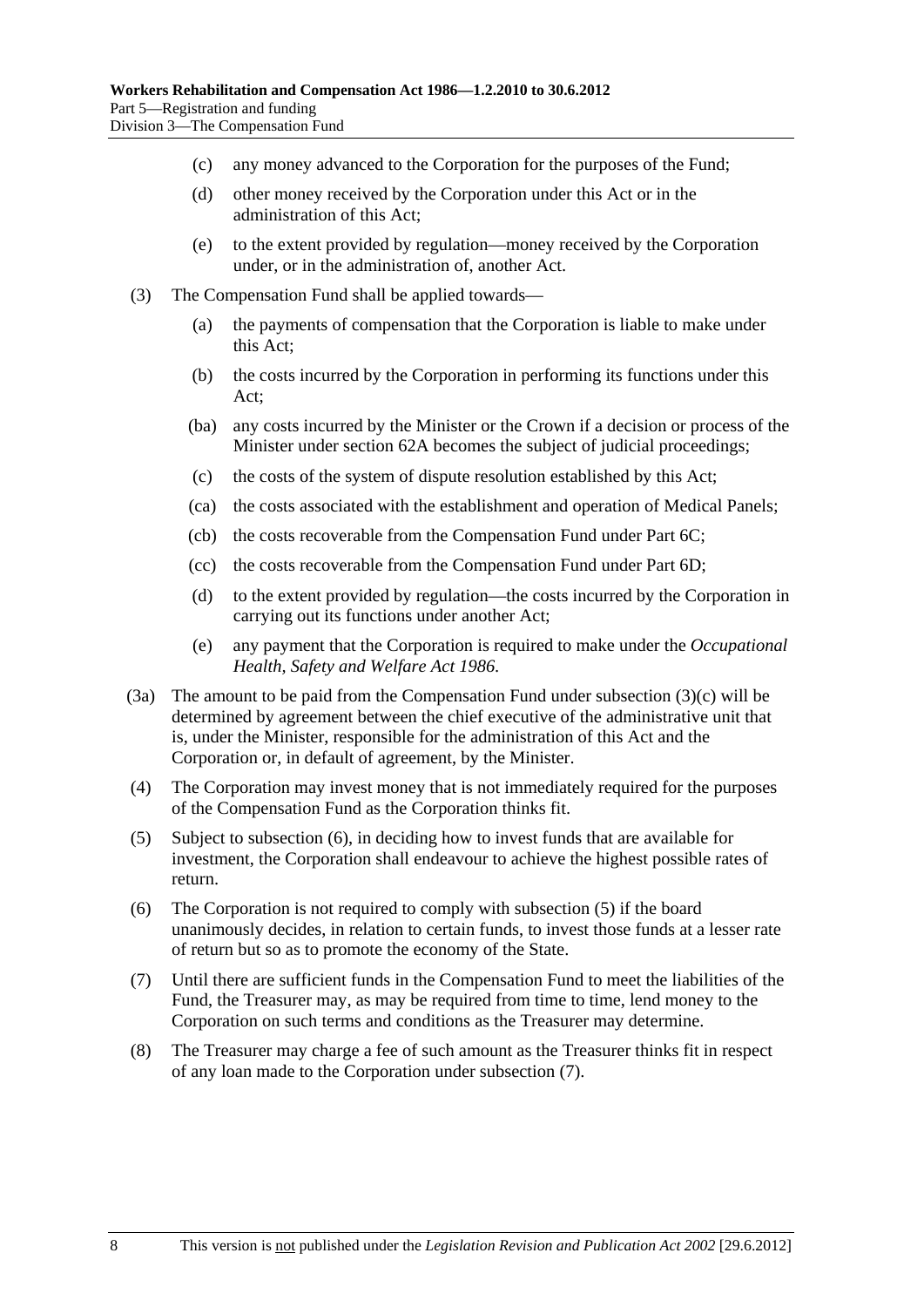# <span id="page-90-0"></span>**Division 4—Imposition of levies**

### **65—Preliminary**

(1) In this Division—

*class* of industry includes a subclass;

*remuneration* includes payments made to or for the benefit of a worker which by the determination of the Corporation constitute remuneration but does not include payments determined by the Corporation not to constitute remuneration.

- (2) For the purposes of this Division, two or more workplaces in close proximity may, if the Corporation so determines, be regarded as a single workplace.
- (3) For the purposes of this Division, two or more employers will, if the Corporation so determines, constitute a group if—
	- (a) they are capable of being treated as members of a group under the *[Pay-roll](http://www.legislation.sa.gov.au/index.aspx?action=legref&type=act&legtitle=Pay-roll%20Tax%20Act%201971)  [Tax Act 1971](http://www.legislation.sa.gov.au/index.aspx?action=legref&type=act&legtitle=Pay-roll%20Tax%20Act%201971)*; or
	- (b) they are related in some other way.
- (4) Where two or more employers constitute a group, one of those employers, nominated by the Corporation after consultation with the members of the group, will be treated as the employer of all workers employed by the members of the group.
- (5) The levy under this Act is subject to any GST payable under *A New Tax System (Goods and Services) Tax Act 1999* (Commonwealth) and any such GST is additionally payable by an employer.
- (6) [Subsection \(5\)](#page-90-0) does not extend to a fine imposed under [section 70](#page-97-0) or any penalty interest or fine imposed under [section 71.](#page-97-0)

### **66—Imposition of levies**

- (1) An employer (not being a self-insured employer) is liable to pay a levy to the Corporation under this section.
- (2) The levy is a percentage of the aggregate remuneration paid to the employer's workers in each class of industry in which the employer employs workers.
- (2a) The levy will, subject to this Act, be payable at first instance on the basis of an estimate of aggregate remuneration for a particular financial year in accordance with [Division 6](#page-94-0).
- (3) The Corporation may for the purposes of this section divide the industries carried on in the State into various classes.
- (4) The Corporation may determine any question as to the class of industry in which an employer employs workers.
- (5) In determining the class of industry in which an employer employs workers the following provisions will be applied—
	- (a) if the employer employs a worker in two or more classes of industry—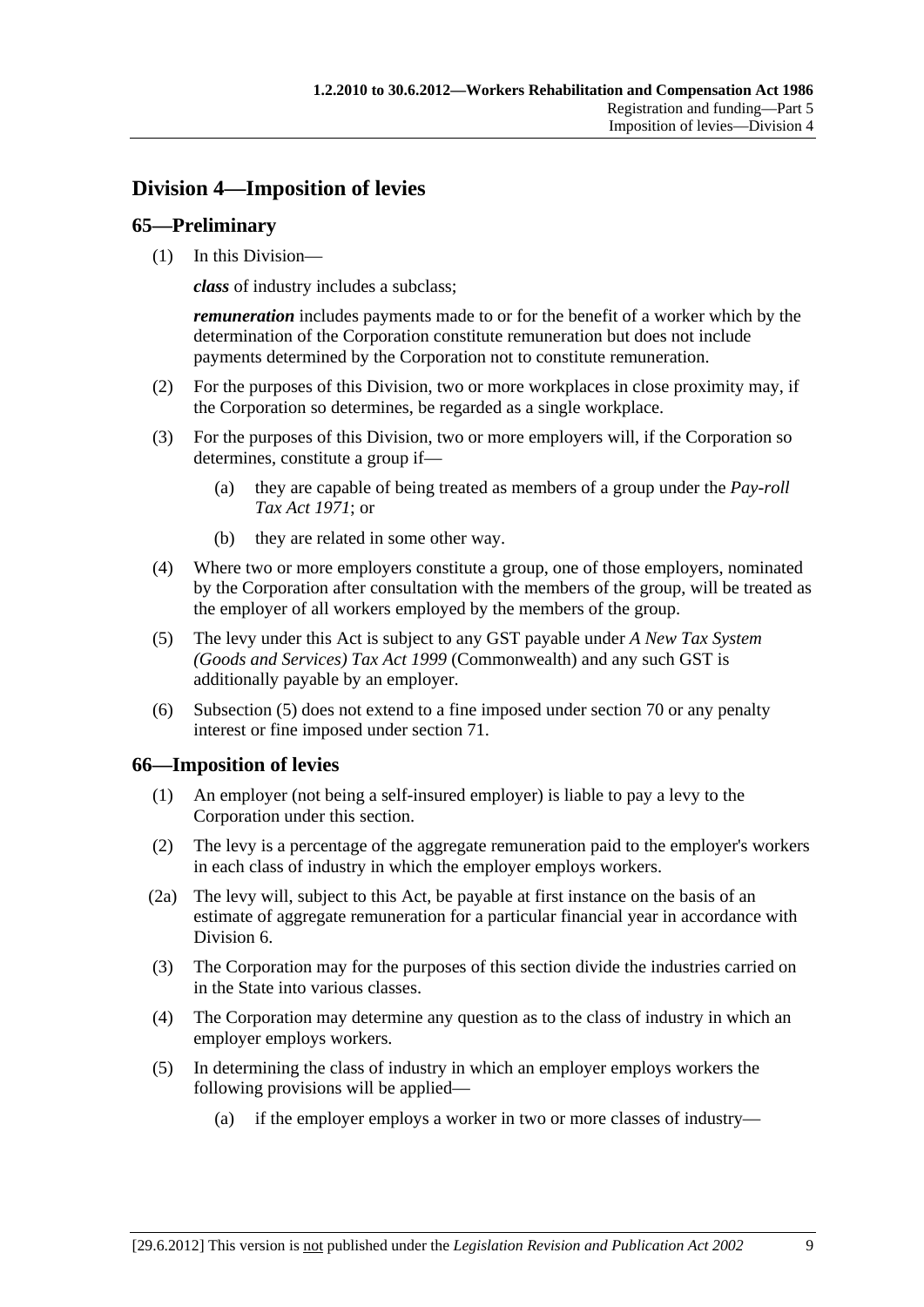- <span id="page-91-0"></span> (i) the worker will, subject to any determination by the Corporation to the contrary, be treated as if solely employed in the class of industry in which he or she is predominantly employed; and
- (ii) if it is not possible to determine which is the predominant class, the worker will be treated as if solely employed in a class of industry determined by the Corporation; and
- (b) if the employer employs workers in different classes of industry at a particular workplace, all workers employed at the workplace will, if the Corporation so determines, be treated as engaged in the predominant class of industry; and
- (c) in determining what is the predominant class of industry, the Corporation will have regard to—
	- (i) the importance within the employer's total operations of each class of industry in which workers are employed; and
	- (ii) any other relevant factor.
- (6) The Corporation—
	- (a) must fix the percentages applicable to the various classes of industry by notice published in the Gazette; and
	- (b) may, by subsequent notice published in the Gazette, vary the percentages so fixed.
- (7) Subject to [subsection \(9\),](#page-91-0) a percentage fixed under [subsection \(6\)](#page-91-0) in relation to a class of industry must not exceed 7.5 per cent.
- (8) In fixing the percentage applicable to a particular class of industry the corporation must have regard to—
	- (a) the extent to which work carried on in that class is, in the opinion of the Corporation, likely to contribute to the cost of compensable disabilities; and
	- (b) the need for the Corporation to establish and maintain sufficient funds—
		- (i) to satisfy the Corporation's current and future liabilities in respect of compensable disabilities attributable to traumas occurring in a particular period from levies raised from remuneration paid in that period; and
		- (ii) to make proper provision for administrative and other expenditure of the Corporation; and
		- (iii) to make up any insufficiency in the Compensation Fund resulting from previous liabilities or expenditures or from a reassessment of future liabilities.
- (9) The Corporation may fix a percentage in excess of 7.5 per cent in relation to a particular class of industry if in each of two consecutive years the Corporation's estimate of the aggregate cost of claims in respect of disabilities attributable to traumas occurring in the year in the relevant class exceeds 30 per cent of the aggregate leviable remuneration paid to workers in that class.
- (10) A percentage may not be fixed under [subsection \(9\)](#page-91-0) in excess of 20 per cent.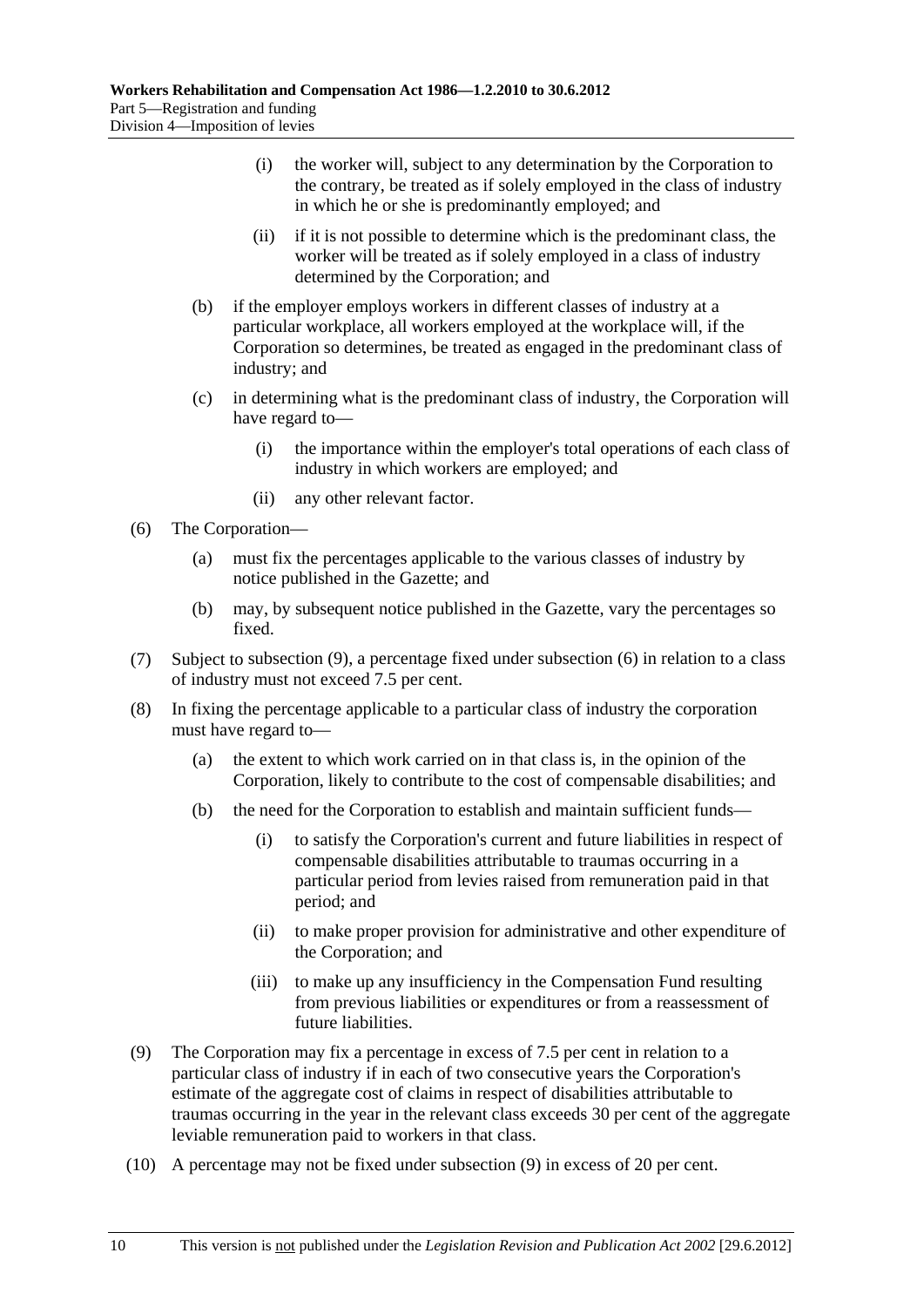- <span id="page-92-0"></span> (11) A percentage fixed under [subsection \(9\)](#page-91-0) will be reviewed annually by the Corporation and applies until it is revoked or varied by the Corporation.
- (12) The Corporation may, in prescribed circumstances, remit the levy payable by an employer under this section wholly or in part.
- (13) Subject to any remission of levy granted by the Corporation where—
	- (a) the amount of levy payable by an employer in a financial year would, apart from this subsection, be less than the designated minimum levy; or
	- (b) an employer is registered but no levy would, apart from this subsection, be payable by the employer for that financial year,

the levy payable by the employer for that financial year is the designated minimum levy.

 (14) The Corporation may, from time to time, by notice in the Gazette, fix the designated minimum levy for the purposes of [subsection \(13\)](#page-92-0).

### **67—Adjustment of levy in relation to individual employers**

- (1) The Corporation may, in relation to a particular employer, having regard to all or any of the following matters—
	- (a) the adequacy or inadequacy of measures taken by the employer to reduce the incidence of work related traumas;
	- (b) the incidence or costs of claims for compensable disabilities suffered by the employer's workers (disregarding claims of a class excluded from the ambit of this paragraph by regulation);
	- (c) the rehabilitation facilities or services for disabled workers provided by the employer, or the absence or inadequacy of such facilities or services provided by the employer;
	- (ca) the employer's practices and procedures in connection with the appointment and work of a rehabilitation and return to work co-ordinator under [Part 3](#page-26-0) (including with respect to compliance with any relevant guidelines published by the Corporation for the purposes of [section 28D\)](#page-29-0);
	- (d) the employer's practices as to the retention, employment or re-employment of disabled workers (and, in particular, any failure on the employer's part to provide, in accordance with this Act, employment to a worker who has suffered a compensable disability in the employer's employment);
	- (e) such other matters (whether similar or dissimilar to those referred to above) as the Corporation considers relevant,

grant to the employer a remission of the levy that would be otherwise payable or impose on the employer a supplementary levy (as the case may require).

- (2) If the Corporation imposes a supplementary levy on an employer under [subsection \(1\),](#page-92-0) it may also require the employer to observe conditions stipulated by the Corporation in a written notice given by the Corporation to the employer.
- (3) If an employer fails to comply with a condition imposed under this section, the Corporation may impose on that employer a further supplementary levy.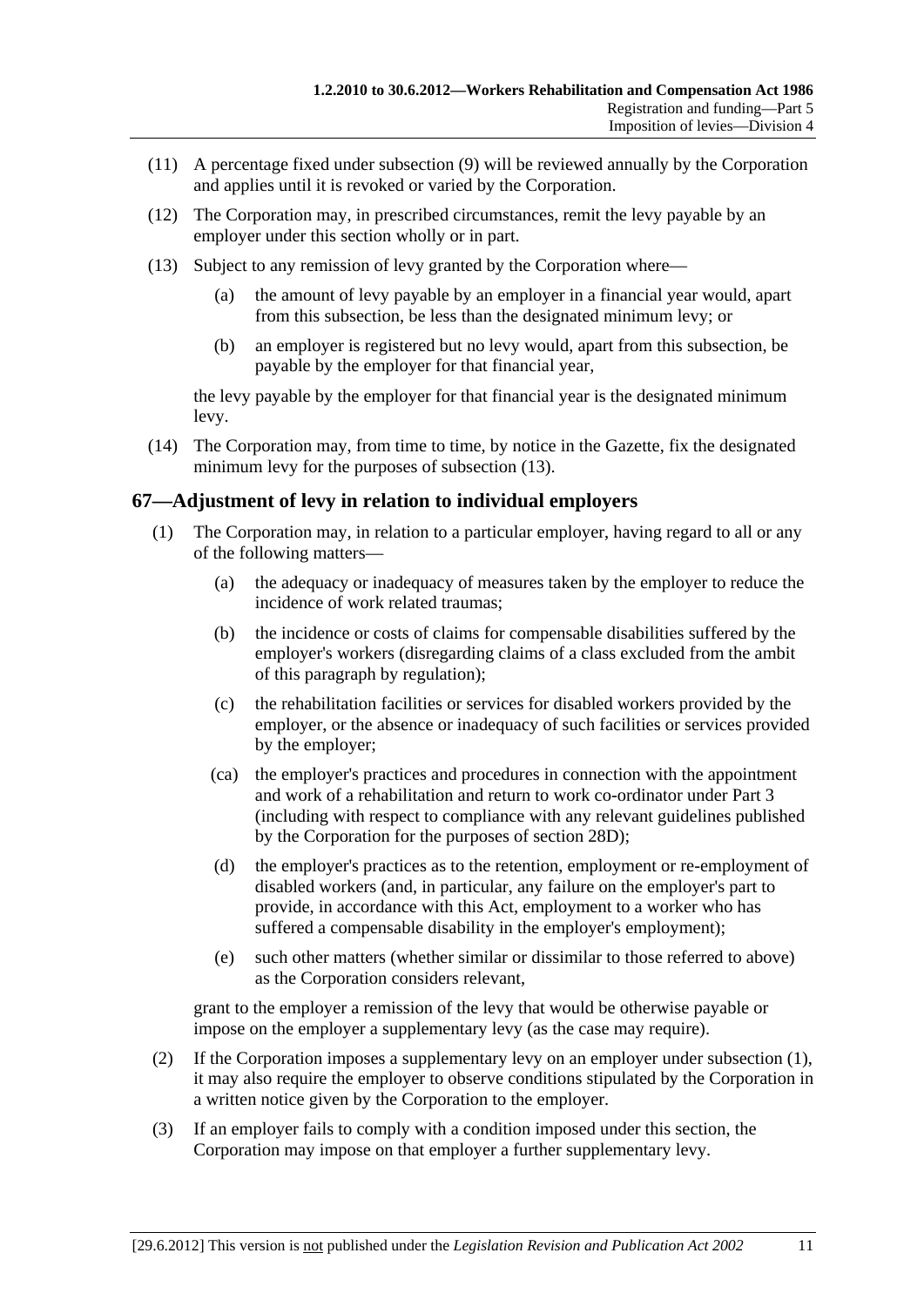- <span id="page-93-0"></span> (4) The Corporation may, for any proper reason—
	- (a) vary or revoke a condition imposed under this section; or
	- (b) revoke or reduce a supplementary levy imposed, or a remission of levy granted, under this section.
- (5) The Corporation may establish rehabilitation and return to work programs for disabled workers on terms under which an employer who participates in the program by providing employment for disabled workers and complying with the other conditions of the scheme is entitled to reduction of the levy that would otherwise be payable by the employer on a basis set out in the scheme.
- (6) The terms and conditions of a rehabilitation and return to work scheme established under [subsection \(5\)](#page-93-0) must be promulgated by regulation.

### **Division 5—Special levy for self-insured employers**

### **68—Special levy for self-insured employers**

- (1) A self-insured employer is liable to pay a levy to the Corporation under this section.
- (2) The levy payable by a self-insured employer will be a percentage of the levy that would have been payable by the employer if the employer were not registered as a self-insured employer and will be fixed by the Corporation with a view to raising from self-insured employers—
	- (a) a fair contribution towards the administrative expenditure of the Corporation; and
	- (b) a fair contribution towards the cost of rehabilitation funding; and
	- (c) a fair contribution towards the costs of the system of dispute resolution established by this Act;
	- (d) a fair contribution towards actual and prospective liabilities of the Corporation arising from the insolvency of employers.
- (3) If the Corporation is satisfied that there are good reasons for differentiating between different self-insured employers or classes of self-insured employers, the percentage on which the levy for self-insured employers is based may vary from self-insured employer to self-insured employer or from class to class.
- (4) Where the measures taken by a self-insured employer—
	- (a) to reduce the incidence of work related traumas and disabilities; and
	- (b) to provide for the rehabilitation of disabled workers; and
	- (c) to provide for the administration of claims,

conform to or exceed standards determined by the Corporation for the purposes of this subsection, the Corporation may grant to the self-insured employer such remission of the levy that would otherwise be payable by the self-insured employer as the Corporation thinks fit.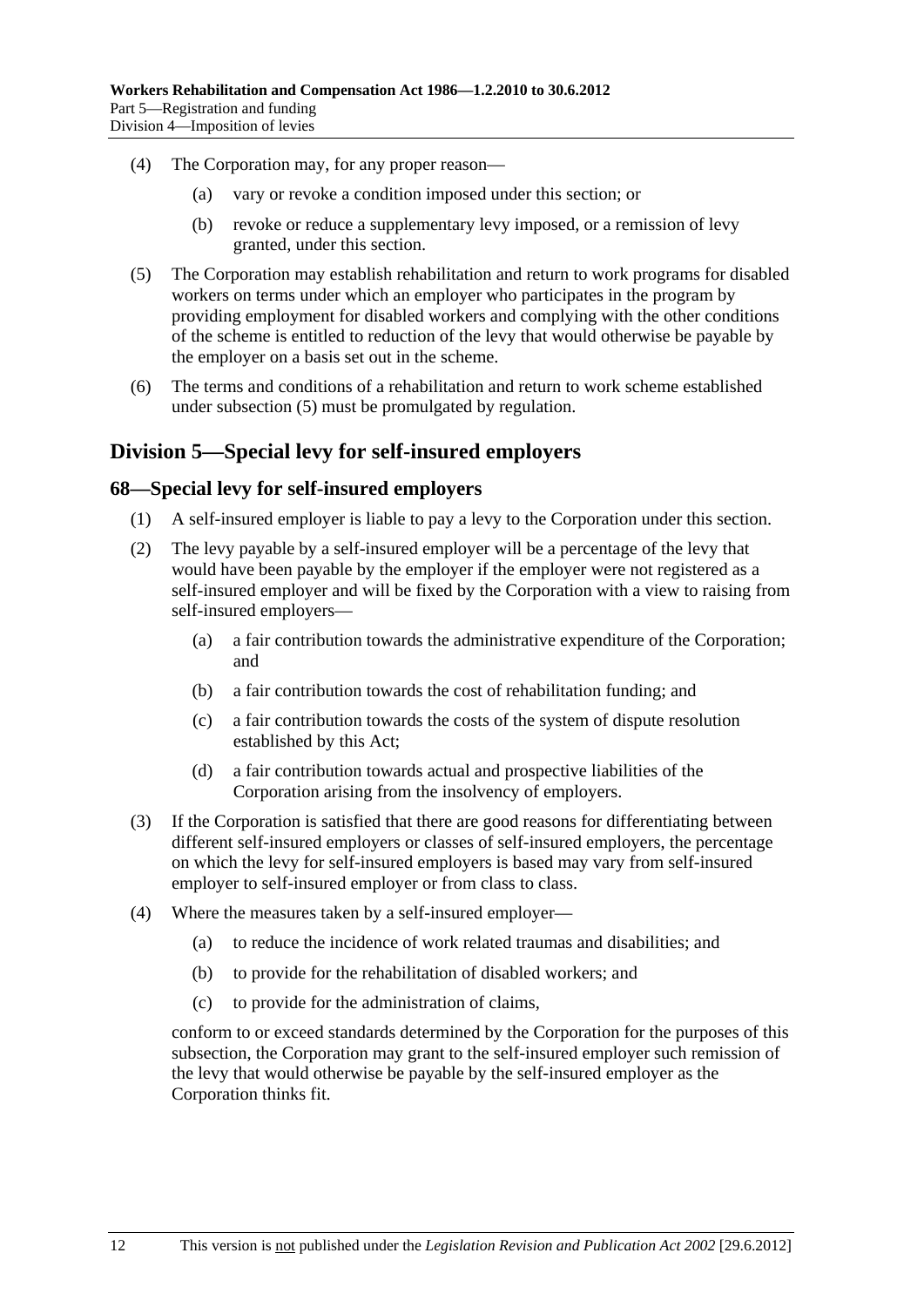# <span id="page-94-0"></span>**Division 6—Payment of levies**

### **69—Initial payment**

- (1) Subject to this Division, an employer must, by the prescribed date in each financial year, provide to the Corporation, in the form of a return determined by the Corporation—
	- (a) if the employer is a self-insured employer—an estimate of the aggregate remuneration that the employer expects to pay to the employer's workers during the financial year;
	- (b) if the employer is not a self-insured employer—an estimate of the aggregate remuneration that the employer expects to pay to the employer's workers in each class of industry during the financial year.
- (2) An estimate under [subsection \(1\)](#page-94-0) must be provided in a manner approved by the Corporation.
- (3) A return under [subsection \(1\)](#page-94-0) must be accompanied by the levy payable on aggregate remuneration in the relevant class or classes of industry based on the estimate or estimates set out in the return.
- (4) The Corporation may, by notice to a particular employer or by notice in the Gazette—
	- (a) specify another date that will apply instead of the prescribed date under [subsection \(1\)](#page-94-0):
	- (b) specify an estimate or estimates of aggregate remuneration that will apply instead of any estimate under [subsection \(1\);](#page-94-0)
	- (c) specify that any levy must be paid according to some other requirement determined by the Corporation.
- (5) A date specified under [subsection \(4\)\(a\)](#page-94-0) may be before or after the prescribed date and, in relation to a newly registered employer, may be specified on or after registration.
- (6) An estimate specified under [subsection \(4\)\(b\)](#page-94-0) may apply, according to a determination of the Corporation—
	- (a) despite the provision of an estimate by the employer under [subsection \(1\)](#page-94-0); or
	- (b) so as to relieve the employer from the requirement to provide an estimate under [subsection \(1\)](#page-94-0).
- (7) If the Corporation specifies an estimate under [subsection \(4\)\(b\)](#page-94-0), the amount of the estimate will be used for the purposes of the calculation of the levy that would otherwise be payable under [subsection \(3\)](#page-94-0) (as if the Corporation's estimate were set out in a relevant return).
- (8) A requirement specified under subsection  $(4)(c)$  may—
	- (a) be a requirement that any levy be paid on a monthly basis, or with respect to some other period determined by the Corporation; or
	- (b) allow an employer to pay any levy on aggregate remuneration paid during a preceding period.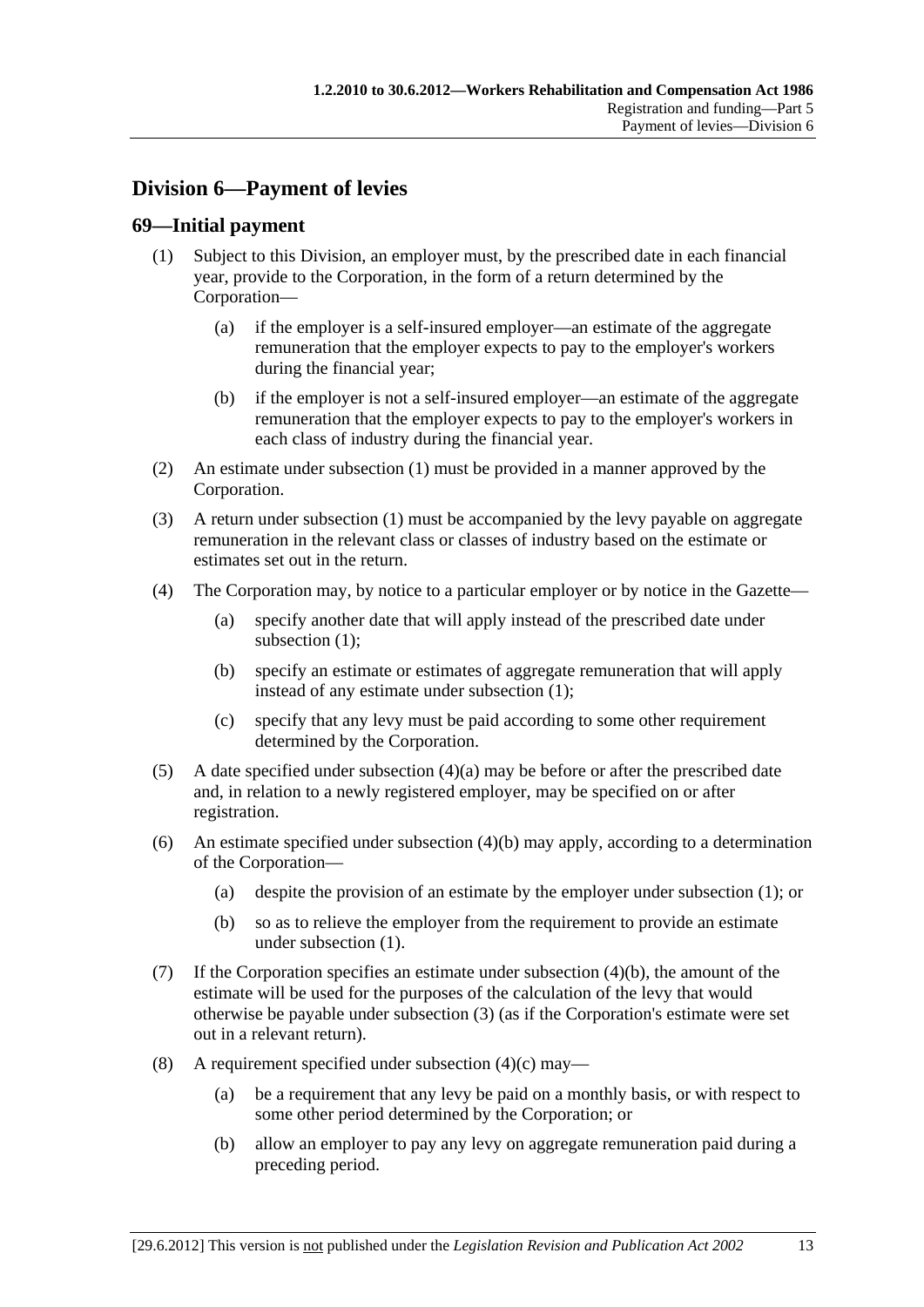- <span id="page-95-0"></span> (9) The Corporation may, from time to time as the Corporation thinks fit, vary or revoke a notice under [subsection \(4\),](#page-94-0) or make a new specification or impose a new requirement under [subsection \(4\).](#page-94-0)
- (10) A notice in the Gazette under [subsection \(4\)](#page-94-0) or [\(9\)](#page-95-0) may apply to—
	- (a) a specified employer; or
	- (b) employers of a specified class.

#### **69A—Revised estimates of remuneration by employers**

- (1) If as a result of a change in circumstances an employer becomes aware that the actual remuneration paid or payable by the employer exceeds or is likely to exceed by more than the prescribed percentage the estimate, or latest estimate, (as the case may be) of aggregate remuneration applying in relation to the employer under this Division, the employer must advise the Corporation of the changed circumstances and submit a revised estimate or estimates, in the designated form, within 28 days of becoming aware of the changed circumstances.
- (2) If the actual remuneration paid or payable by an employer as at any time before the last 2 months of a financial year exceeds the estimate, or the latest estimate, (as the case may be) of aggregate remuneration applying in relation to the employer under this Division, the employer must advise the Corporation and submit a revised estimate or estimates, in the designated form, within 28 days of the actual remuneration exceeding the estimate.
- (3) [Subsection \(2\)](#page-95-0) does not apply if the period for the estimation of remuneration payable by the employer is less than a full financial year by virtue of the operation of a notice of the Corporation under [section 69.](#page-94-0)

#### **69B—Certificate of remuneration**

The Corporation may by notice in writing require an employer to provide a certified statement of remuneration paid or payable by the employer in a designated form during a period specified by the Corporation to workers employed by the employer to the Corporation within 28 days of receiving the notice or such longer period as is specified in the notice.

#### **69C—Revised estimates of remuneration by Corporation**

- (1) The Corporation may, in addition to the preceding sections of this Division, in its absolute discretion, review an estimate of remuneration previously made under this Division.
- (2) In conducting the review, the Corporation may have regard to any matter relevant to the determination of the remuneration paid or payable to an employer.

#### **69D—Statement for reconciliation purposes**

An employer must, within the prescribed period after the end of a period for which levy is payable (the *designated period*), provide to the Corporation a statement in a designated form that sets out the remuneration paid by the employer to workers employed by the employer during the designated period.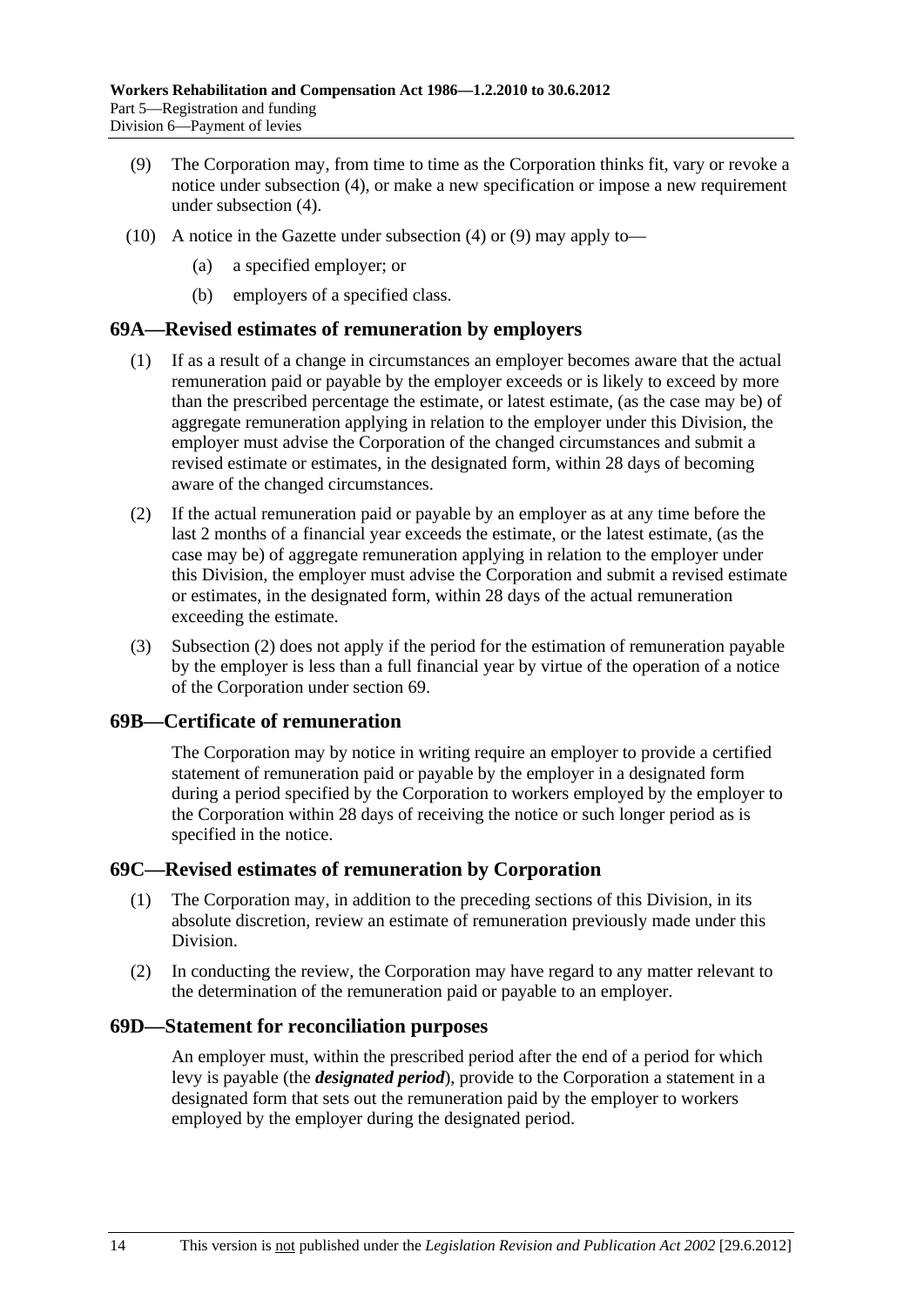### <span id="page-96-0"></span>**69E—Adjustment of levy**

- (1) If the Corporation considers that the levy payable by an employer should be adjusted—
	- (a) because of the specification of an estimate of remuneration under [section 69\(4\);](#page-94-0) or
	- (b) because the circumstances specified in section  $69A(1)$  or [\(2\)](#page-95-0) apply; or
	- (c) because of information provided in a statement under [section 69B](#page-95-0); or
	- (d) because of the outcome of a review under [section 69C\(1\)](#page-95-0),

the Corporation may issue a notice of adjustment of levy to the employer.

- (2) If, as a result of the actual remuneration paid by an employer to workers employed by the employer during a period for which levy is payable, the employer has paid an amount of levy that does not equal the amount of levy payable under [Division 4](#page-90-0) or [5](#page-93-0), there will be an adjustment of the employer's liability to levy with respect to that period by force of this subsection.
- (3) If additional levy is payable—
	- (a) under a notice of adjustment under [subsection \(1\)](#page-96-0); or
	- (b) by operation of [subsection \(2\)](#page-96-0),

the additional amount is payable in accordance with the regulations (and may be recovered as unpaid levy in a case of default).

- (4) If an excess amount has been paid by the employer—
	- (a) on account of a notice of adjustment under [subsection \(1\);](#page-96-0) or
	- (b) by operation of [subsection \(2\)](#page-96-0),

the Corporation may at the Corporation's discretion (but subject to the regulations)—

- (c) refund the excess to the employer; or
- (d) set off the excess against existing or future liabilities of the employer to make payments of levy under this Act.

#### **69F—Deferred payment of levy**

- (1) The Corporation may, on application by an employer, defer the payment of levy by the employer if satisfied that—
	- (a) the employer is in financial difficulties; but
	- (b) the employer has a reasonable prospect of overcoming the financial difficulties and the deferment would assist materially in overcoming those difficulties.
- (2) A deferment may be given under this section on conditions that the Corporation considers appropriate having regard to the objects of this Act.
- (3) The Corporation may, by written notice to the employer, cancel a deferment under this section.
- (4) If a deferment is cancelled, the employer must pay to the Corporation the amount covered by the deferment as required by the notice of cancellation.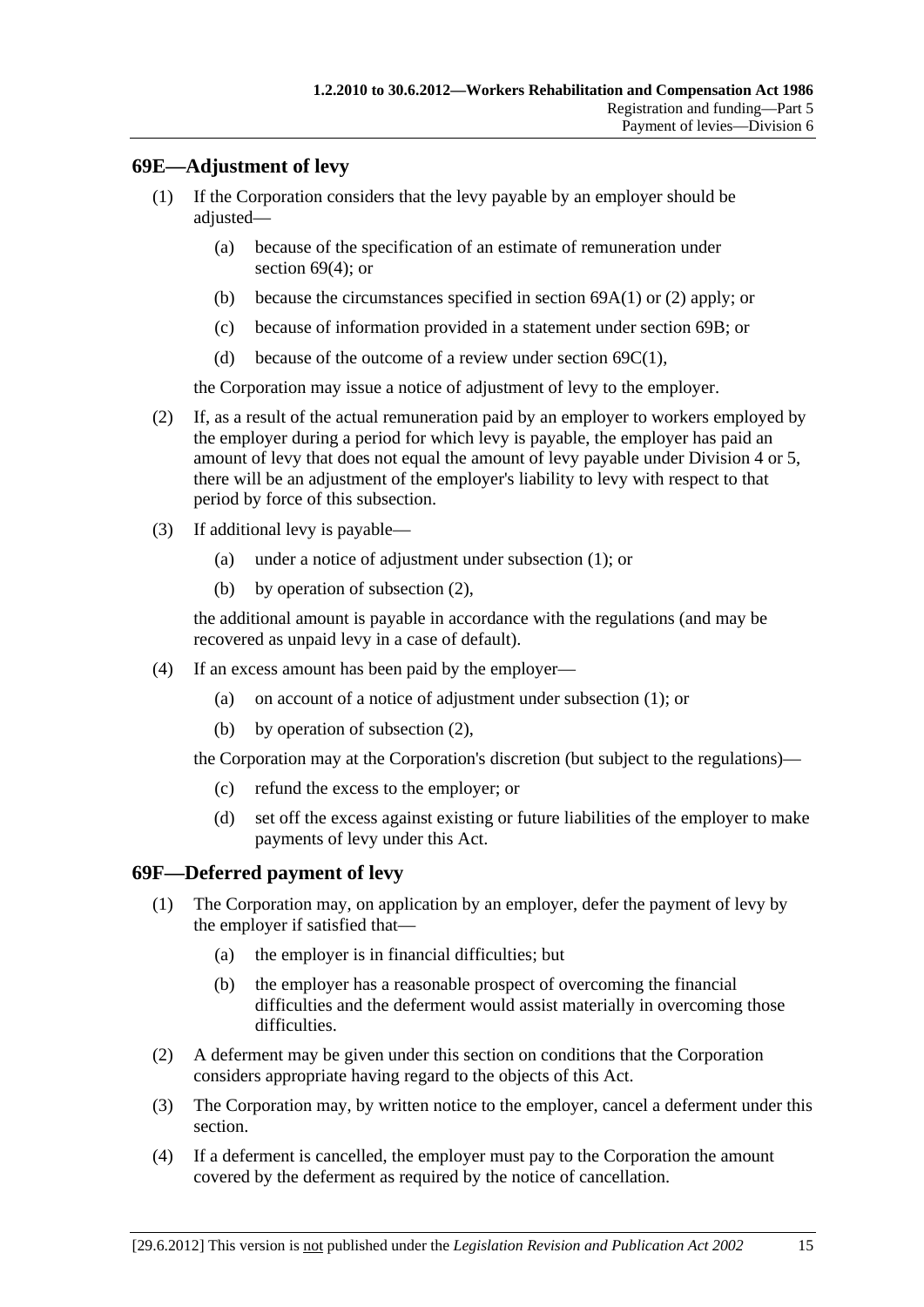#### <span id="page-97-0"></span>**69G—Exercise of adjustment powers**

The Corporation may exercise its powers under this Division regardless of whether or not—

- (a) any levy has been fixed, demanded or paid; or
- (b) a period to which any determination or adjustment may apply has been completed; or
- (c) the Corporation has already reviewed or adjusted any estimate, liability or payment under this Division; or
- (d) any circumstances have arisen that would, but for this section, stop the Corporation from conducting a review, or making a determination or adjustment.

### **Division 7—Recovery of levies and fines**

#### **70—Recovery on default**

- (1) Where an employer—
	- (a) fails or neglects duly to furnish a return when required by or under this Act; or
	- (b) furnishes a return that the Corporation has reasonable grounds to believe to be defective in any respect,

the Corporation may make an assessment of levy on the basis of estimates made by the Corporation.

- (2) Where an employer fails to pay a levy, or the full amount of a levy, required by or under this Act, the Corporation will make an assessment of the amount payable by the employer.
- (3) The Corporation may, by assessment under [subsection \(1\)](#page-97-0) or [\(2\)](#page-97-0), impose on the employer a fine of an amount (not exceeding 3 times the amount assessed) fixed by the Corporation.
- (4) The Corporation may for any proper reason remit a fine imposed under [subsection \(3\)](#page-97-0)  wholly or in part.
- (5) An employer to whom a notice of an assessment or a fine under this section is given shall pay the amount of the assessment or fine within the time allowed in the notice. Maximum penalty: \$10 000.

#### **71—Penalty for late payment**

- (1) Where an employer fails to pay a levy as and when required by or under this Part—
	- (a) the amount in arrears will, unless the Corporation determines otherwise be increased by penalty interest at the prescribed rate; and
	- (b) the Corporation may impose on the employer a fine of an amount (not exceeding 3 times the amount assessed) fixed by the Corporation.
- (2) The Corporation may for any proper reason remit penalty interest or a fine imposed under [subsection \(1\)](#page-97-0) wholly or in part.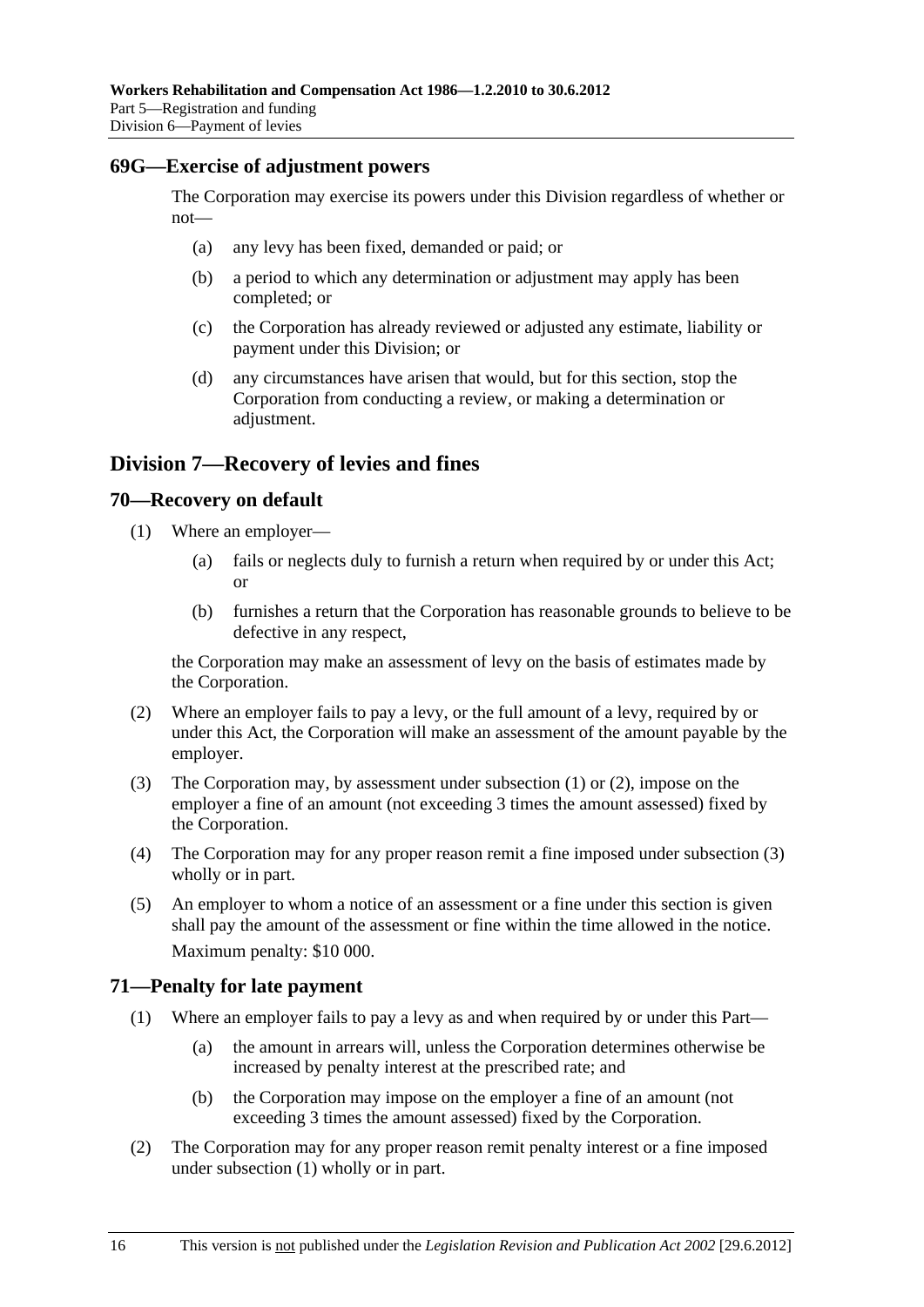<span id="page-98-0"></span> (3) An employer to whom notice of an assessment or a fine under this section is given shall pay the amount of the assessment or fine within the time allowed in the notice. Maximum penalty: \$10 000.

### **72—Review**

- (1) Where an employer considers that a decision of the Corporation as to—
	- (aa) the estimate of remuneration that is to be used for the calculation of a levy; or
	- (a) the fixing or assessment of a levy; or
	- (b) the imposition of penalty interest or a fine; or
	- (c) the imposition or variation of a condition of a kind that may lead to the imposition of a supplementary levy,

is unreasonable, the board must, on application by the employer, review the decision.

- (2) An application for review does not suspend a liability to pay a levy, penalty interest or a fine.
- (3) The review will be conducted, in accordance with procedures determined by the board, by the board itself, or by a committee or person to whom the board has delegated its powers of review under this section, and the board has an absolute discretion as to whether it will permit the employer or a representative of the employer to be heard orally on the review.
- (4) On review, the board may—
	- (aa) alter an estimate;
	- (a) alter a levy or an assessment;
	- (b) quash or reduce penalty interest or a fine;
	- (c) direct the repayment of amounts overpaid;
	- (d) quash or vary a condition imposed by the Corporation.
- (5) An application under this section for review of a decision of the Corporation—
	- (a) must, if the decision relates to a class of employers, be made within four months after notice of the decision was given; or
	- (b) must, if the decision relates to an individual employer, be made within two months after the employer was given notice of the decision,

unless the board (or its delegate) allows an extension of time for making the application.

### **72A—Reasonable mistake about application of Act**

 (1) Despite any other provision of this Division, if the Corporation is satisfied that the reason for an employer failing to pay the correct amount of levy is that the employer believed on reasonable grounds that the employer would not be required to pay levy in respect of a particular worker because that worker's employment was not connected with this State by virtue of the operation of [section 6,](#page-20-0) the employer is not liable to pay a fine or penalty interest on account of that particular failure.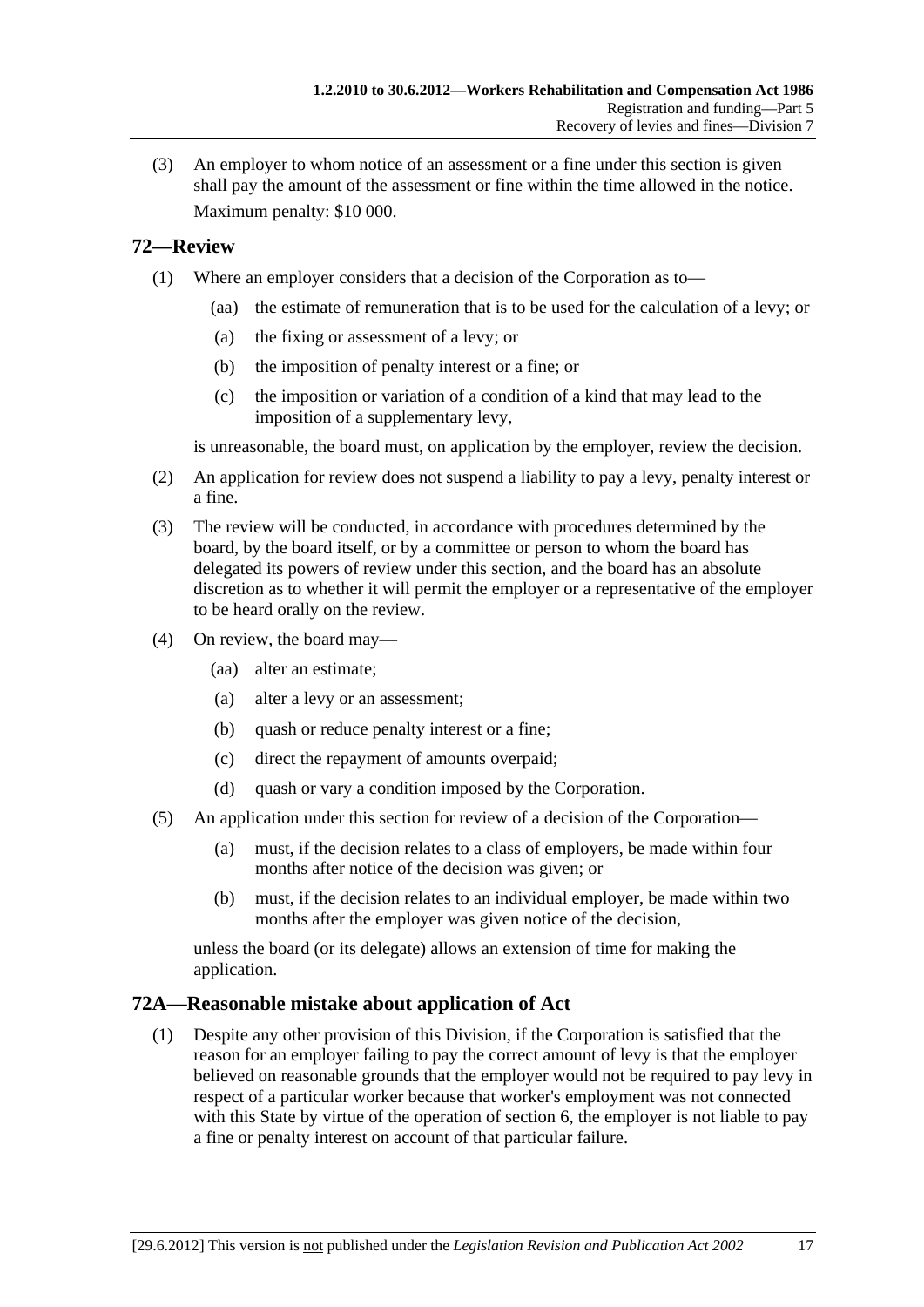- <span id="page-99-0"></span> (2) However, if the employer's belief on reasonable grounds under [subsection \(1\)](#page-98-0) was that under [section 6](#page-20-0) the particular worker's employment was connected with another State, [subsection \(1\)](#page-98-0) does not apply unless at the time of the relevant failure the employer had workers compensation cover in respect of the worker under the law of that other State.
- (3) In this section—

*State* includes a Territory:

*workers compensation cover* means insurance or registration under the law of a State in respect of liability for statutory workers compensation under that law.

### **Division 8—Miscellaneous**

### **73—Separate accounts**

The Corporation shall, in a manner and form determined by the Corporation, maintain a separate account for each employer in which the Corporation records—

- (a) the levies charged to the employer; and
- (b) the amounts paid by an employer; and
- (c) the costs related to claims arising from employment by the employer, distinguishing the costs related to claims for unrepresentative disabilities and secondary disabilities from the other claims; and
- (d) all other costs attributable to the employer; and
- (e) any other matter that the Corporation thinks fit.

#### **74—Liability to keep accounts**

- (1) For the purpose of completing returns in accordance with this Part, an employer shall keep—
	- (a) an accurate account of all remuneration paid or payable to the workers of the employer;
	- (b) such other information as may be required by the Corporation.

Maximum penalty: \$10 000.

- (2) Where an employer employs workers in more than one class of industry, the Corporation may require the employer to keep an account and other information under [subsection \(1\)](#page-99-0) in respect of each separate class.
- (3) Any accounts and other information required to be kept under this section must be kept within the State and in writing in the English language or so as to be readily accessible and convertible into writing in the English language.
- (4) This section does not apply so as to require the retention of accounts or other information beyond 7 years or such lesser period as the Corporation may determine in a particular case from the end of the period to which the accounts or other information relates.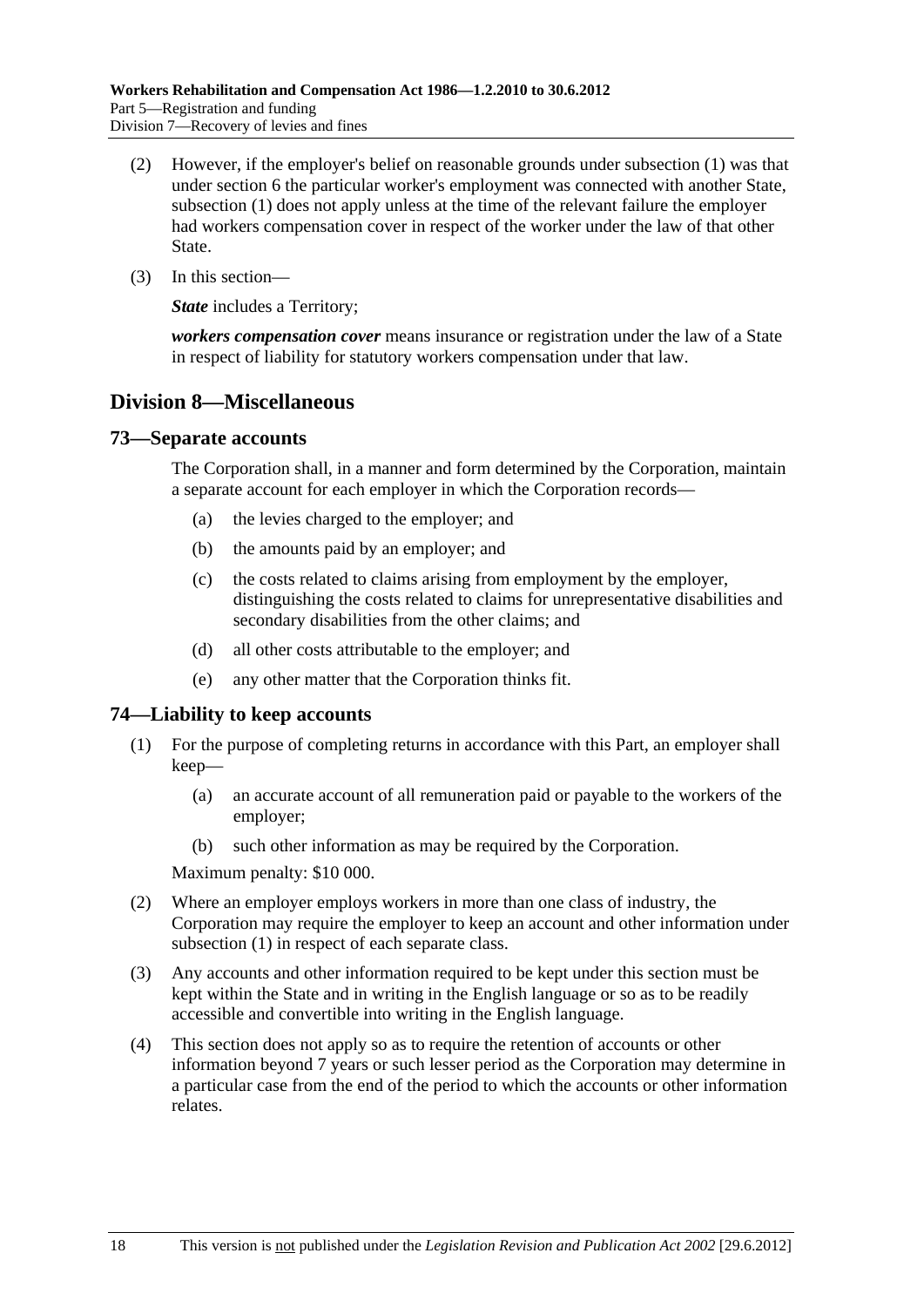#### <span id="page-100-0"></span>**75—Person ceasing to be an employer**

- (1) Where a registered employer ceases to be an employer who is required to be registered under this Part, the person shall, within 14 days of ceasing to be such an employer—
	- (a) give written notice in a manner and form approved by the Corporation; and
	- (b) furnish the Corporation, in a manner and form approved by the Corporation, with such information as the Corporation may require.
- (2) The Corporation may cancel the registration of an employer if it is satisfied that the person has ceased to be an employer who is required to be registered under this Part.
- (3) The cancellation of registration does not affect any liability that arose before the date of cancellation.

### **76—Proof of registration**

An employer shall, at the request of an authorised officer, an officer of an industrial association or any other person appointed by the Corporation in writing for the purposes of this section, produce evidence of the employer's registration under this Act.

Maximum penalty: \$1 000.

### **76AA—Discontinuance fee**

- (1) An employer who—
	- (a) ceases to be registered under [section 59](#page-82-0) (including in a case where the employer is then registered as a self-insured employer under [section 60](#page-82-0)); or
	- (b) ceases to be registered under [section 60](#page-82-0) (but not including in a case where the employer is then registered under [section 59](#page-82-0)),

is liable to pay to the Corporation a fee calculated in accordance with the regulations.

 (2) A fee payable under [subsection \(1\)](#page-100-0) is a debt due to the Corporation and may be recovered by the Corporation in a court of competent jurisdiction.

### **76A—Recovery of levy**

A levy payable under this Act (and any penalty interest or fine imposed by the Corporation under this Part) is a debt due to the Corporation and may be recovered by the Corporation in a court of competent jurisdiction.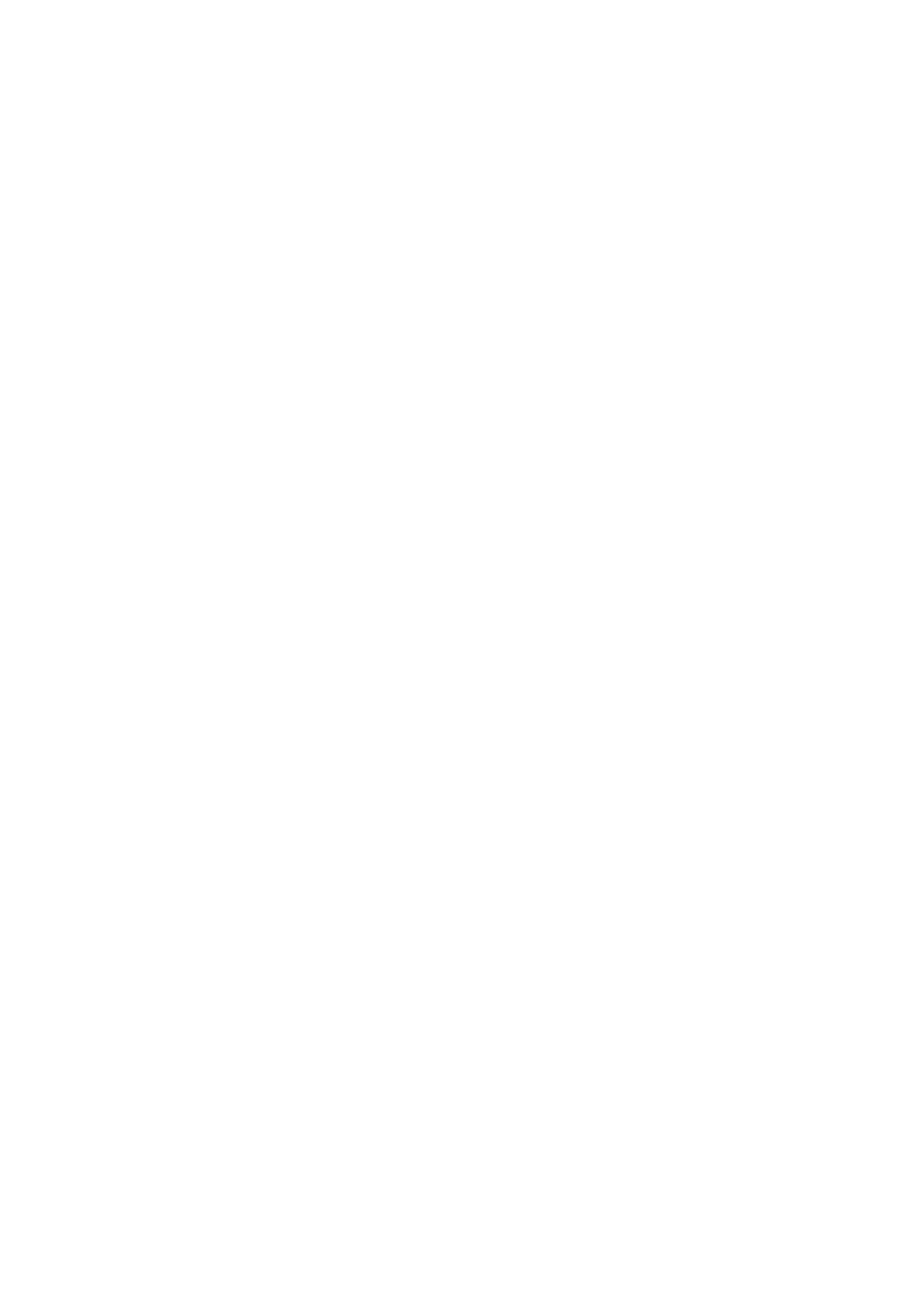# **Part 6—Workers Compensation Tribunal**

# **Division 1—Establishment of Tribunal**

### **77—Establishment of Tribunal**

The *Workers Compensation Appeal Tribunal* established under this Act before the commencement of this Part continues as the *Workers Compensation Tribunal*.

### **77A—Seal**

- (1) The Tribunal has a seal and may have more than one seal.
- (2) A document apparently sealed with a seal of the Tribunal will, in the absence of evidence to the contrary, be taken to have been duly issued under the authority of the Tribunal.

## **Division 2—Constitution of the Tribunal**

### **78—Constitution of Tribunal**

The Tribunal may be constituted of—

- (a) a Full Bench; or
- (b) a single presidential member; or
- (c) a single conciliation officer.

### **78A—Full Bench**

- (1) A Full Bench of the Tribunal consists of three presidential members.
- (2) A decision in which a majority of the presidential members constituting a Full Bench of the Tribunal agree is a decision of the Tribunal.

### **78B—Exercise of Tribunal's powers by the Registrar**

The Registrar may exercise the powers of the Tribunal for the purpose of—

- (a) adjourning proceedings by consent of the parties; or
- (b) carrying out other functions assigned to the Registrar under the rules.

# **Division 3—Jurisdiction of the Tribunal**

### **79—Jurisdiction**

The Tribunal has the jurisdiction conferred by statute.

### **Division 4—The presidential members**

### **80—The President**

- (1) The Senior Judge of the *Industrial Relations Court of South Australia* is President of the Tribunal.
- (2) The President is the principal judicial officer of the Tribunal.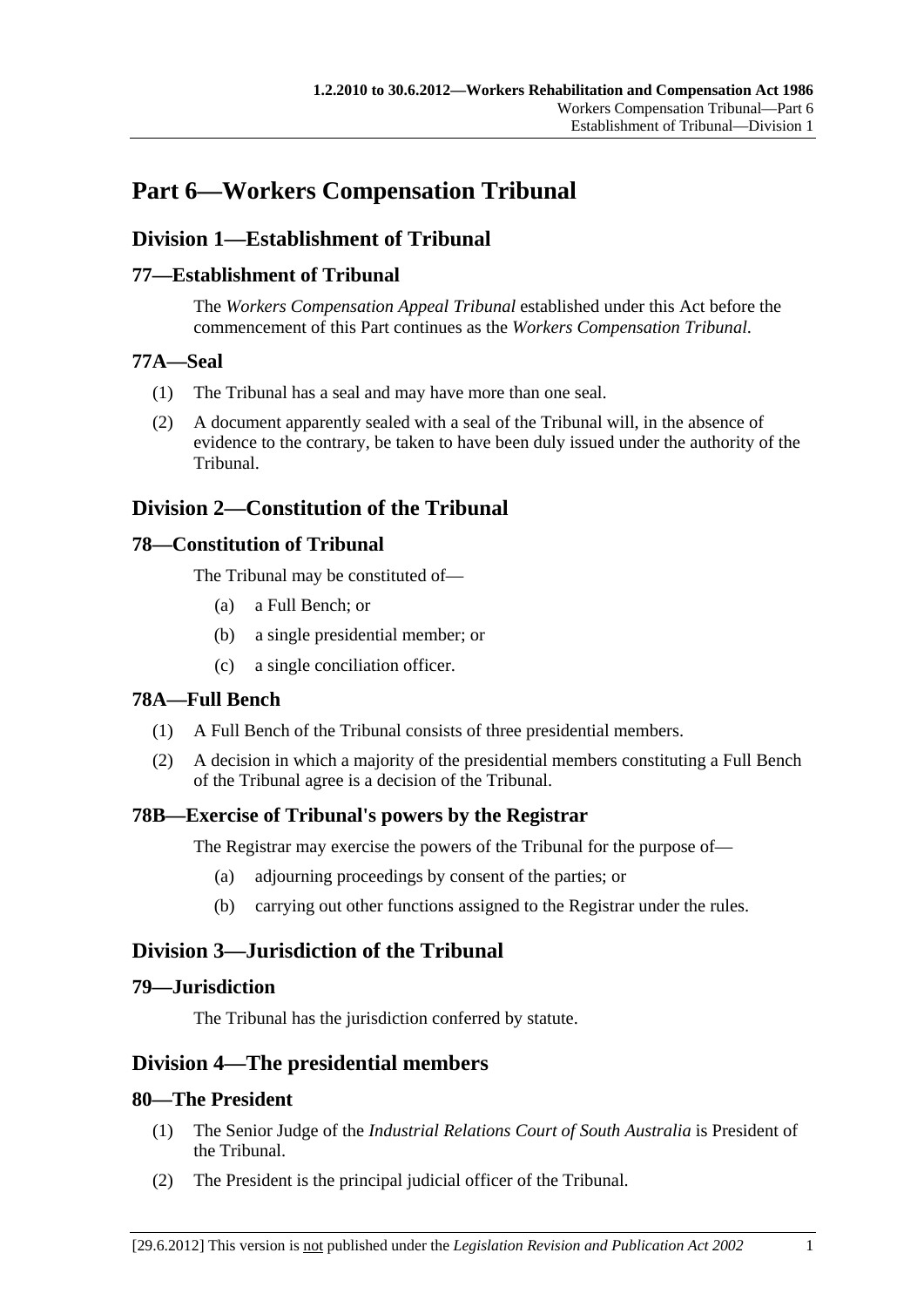- <span id="page-103-0"></span>(3) The President is responsible for the administration of the Tribunal.
- (4) In the absence of the President from official duties, responsibility for administration of the Tribunal devolves on a Deputy President appointed by the Governor to act in the President's absence or, if no such appointment has been made, on the most senior Deputy President available to undertake that responsibility.
- (5) The President may delegate administrative powers and responsibilities.
- (6) A delegation under [subsection \(5\)—](#page-103-0)
	- (a) may be made to any person; and
	- (b) is revocable at will; and
	- (c) does not derogate from the President's power to act personally in any matter.

### **80A—The Deputy Presidents**

- (1) A Judge (other than the Senior Judge) of the *Industrial Relations Court of South Australia* is a Deputy President of the Tribunal.
- (2) The Governor may, on the nomination of the Minister, appoint a suitable person as a Deputy President of the Tribunal.
- (3) A person is not eligible for appointment as a Deputy President of the Tribunal unless the person is a legal practitioner of at least seven years standing.
- (4) A person may be appointed as a Deputy President of the Tribunal on a permanent or acting basis.
- (5) A person appointed as a Deputy President of the Tribunal under this section ceases to hold that office if the person—
	- (a) dies; or
	- (b) reaches the age of 65 years; or
	- (c) in the case of a Deputy President appointed on an acting basis—completes the term appointment and is not reappointed; or
	- (d) resigns by written notice given to the Minister; or
	- (e) is removed from office by the Governor for—
		- (i) misconduct; or
		- (ii) neglect of duty; or
		- (iii) incompetence; or
		- (iv) incapacity to carry out official duties satisfactorily.
- (6) A Deputy President appointed under this section is entitled to remuneration allowances and expenses on a basis approved by the Governor.
- (7) This section does not derogate from the operation of the *[Judicial Administration](http://www.legislation.sa.gov.au/index.aspx?action=legref&type=act&legtitle=Judicial%20Administration%20(Auxiliary%20Appointments%20and%20Powers)%20Act%201988)  [\(Auxiliary Appointments and Powers\) Act 1988](http://www.legislation.sa.gov.au/index.aspx?action=legref&type=act&legtitle=Judicial%20Administration%20(Auxiliary%20Appointments%20and%20Powers)%20Act%201988)*.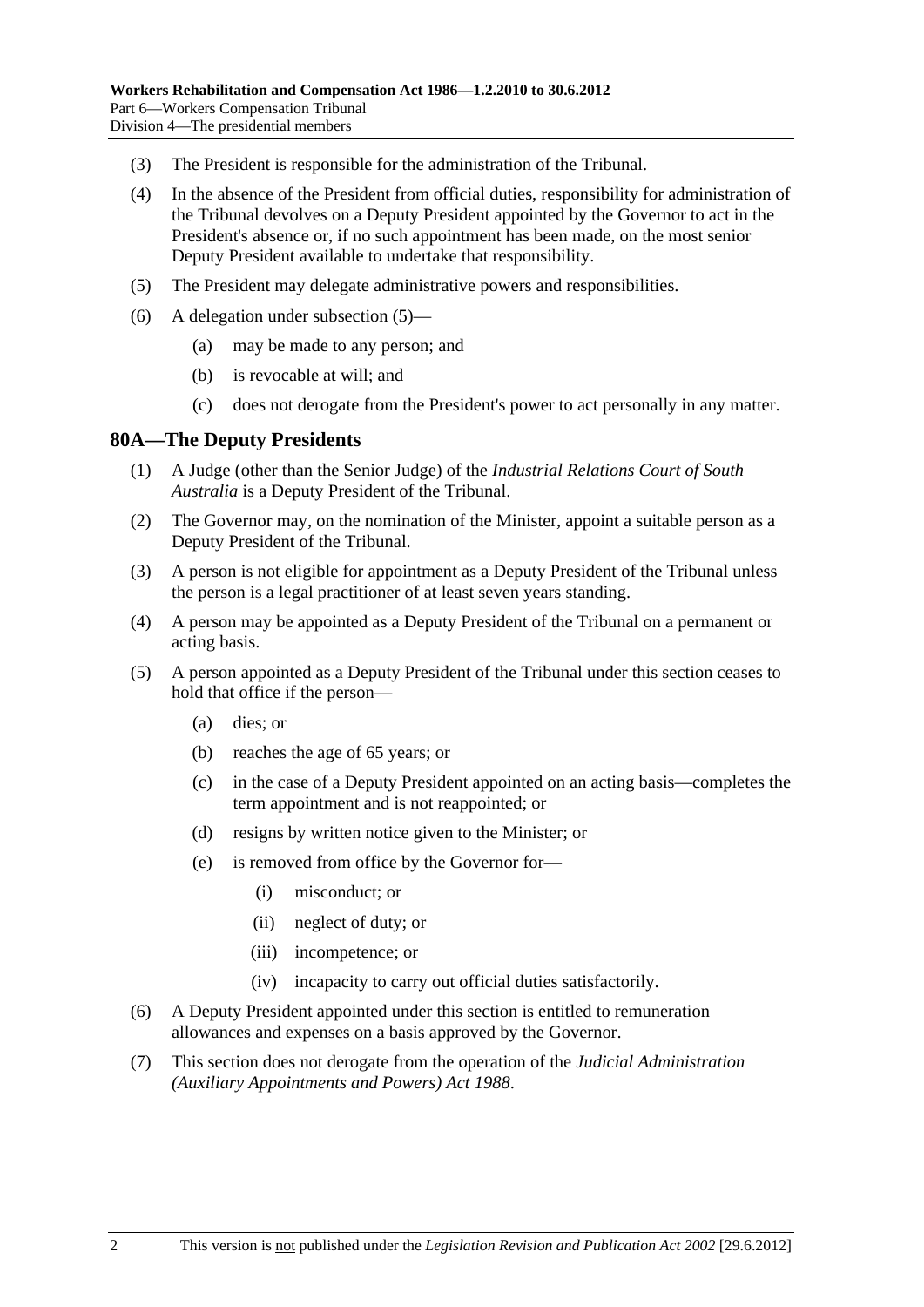# <span id="page-104-0"></span>**Division 5—Conciliation officers**

### **81—Appointment of conciliation officers**

- (1) The Governor may appoint conciliation officers to carry out the Tribunal's work of conciliation.
- (2) A conciliation officer must be a person of standing in the community with appropriate experience to work effectively in the conciliation of disputes under this Act.
- (3) Before a person is appointed (or reappointed) as a conciliation officer, the Minister must consult confidentially about the proposed appointment with—
	- (a) the United Trades and Labor Council; and
	- (b) the South Australian Employers' Chamber of Commerce and Industry; and
	- (c) the President of the Tribunal, or a Deputy President nominated by the President of the Tribunal.

### **81A—Conditions of appointment**

- (1) A conciliation officer will be appointed for a term of five years and, at the end of a term of appointment, is eligible for reappointment.
- (2) However—
	- (a) a term of appointment cannot extend beyond the time the appointee reaches 65 years and if the appointee will reach that age less than 5 years after the date the appointment was made or last renewed, the appointment will be made or renewed for a term ending when the appointee reaches 65 years of age; and
	- (b) an appointment may be made on an acting basis and, in that case, the appointment will be for a term (not exceeding six months) stated in the instrument of appointment.
- (3) A conciliation officer—
	- (a) is entitled to a salary and allowances determined by the Governor on the recommendation of the Minister; and
	- (b) is, to an extent determined by the Governor, subject to the *[Public Sector](http://www.legislation.sa.gov.au/index.aspx?action=legref&type=act&legtitle=Public%20Sector%20Act%202009)  [Act 2009](http://www.legislation.sa.gov.au/index.aspx?action=legref&type=act&legtitle=Public%20Sector%20Act%202009)* (which applies with modification determined by the Governor); and
	- (c) is an employee for the purposes of the *[Superannuation Act 1988](http://www.legislation.sa.gov.au/index.aspx?action=legref&type=act&legtitle=Superannuation%20Act%201988)*.
- (4) A conciliation officer—
	- (a) must not, without the consent of the Minister, engage in remunerative work apart from official duties; and
	- (b) must not, while in office, be an officer of an industrial association.
- (5) The Governor may remove a conciliation officer from office if the officer—
	- (a) is convicted of an indictable offence; or
	- (b) is guilty of misconduct or neglect of duty; or
	- (c) is incompetent; or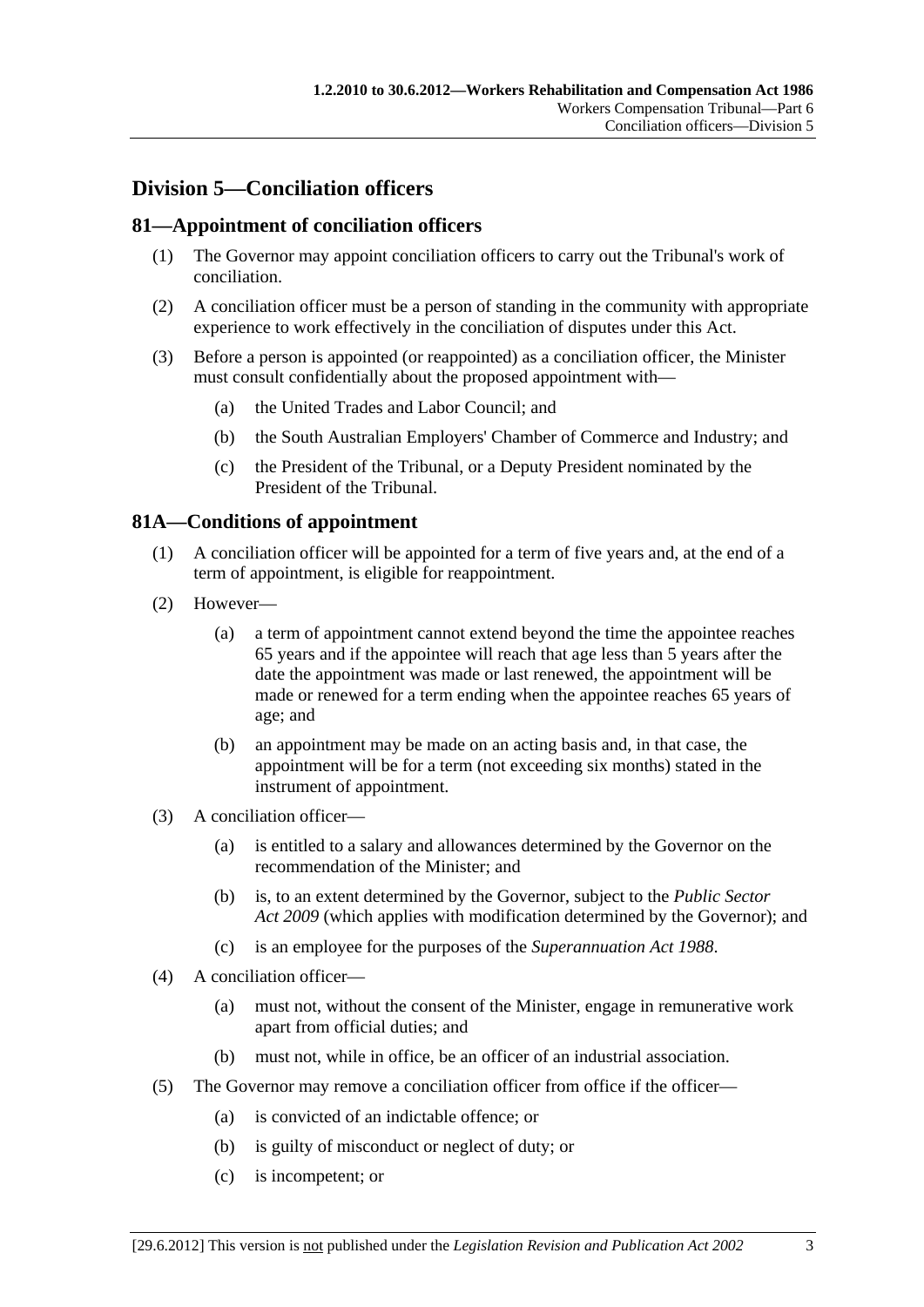- (d) becomes mentally or physically incapable of carrying out official duties satisfactorily; or
- (e) contravenes [subsection \(4\).](#page-104-0)

*Misconduct* includes (but is not limited to)—

- unlawful or improper conduct in the performance of official duties;
- refusal or deliberate failure to follow reasonable administrative directions given under this Part by the President.
- (6) The office of a conciliation officer becomes vacant if the officer—
	- (a) dies; or
	- (b) completes a term of appointment and is not reappointed; or
	- (c) resigns by written notice to the Minister; or
	- (d) is removed from office under [subsection \(5\).](#page-104-0)

#### **81B—Administrative responsibilities of conciliation officers**

A conciliation officer is responsible to, and subject to direction by, the President on administrative matters and, in particular, is subject to direction by the President on the duties to be performed and the times and places at which the duties are to be performed.

### **Division 6—Administrative and ancillary staff**

### **82—Administrative and ancillary staff**

The Tribunal's administrative and ancillary staff consists of—

- (a) the Registrar;
- (b) the Deputy Registrars;
- (c) any other persons appointed to the administrative and ancillary staff of the Tribunal.

#### **82A—Appointment etc of the Registrar**

A person cannot be appointed to the office of Registrar of the Tribunal, nor can a person holding that office be dismissed or reduced in status, except on the recommendation, or with the concurrence, of the President.

#### **82B—Responsibilities of administrative and ancillary staff**

A member of the Tribunal's administrative or ancillary staff is responsible to the President (through any properly constituted administrative superior) for the proper and efficient discharge of his or her duties.

### **Division 7—Sittings and distribution of business**

#### **83—Time and place of sittings**

- (1) The Tribunal may sit at any time (including a Sunday).
- (2) The Tribunal may sit at any place (either within or outside the State).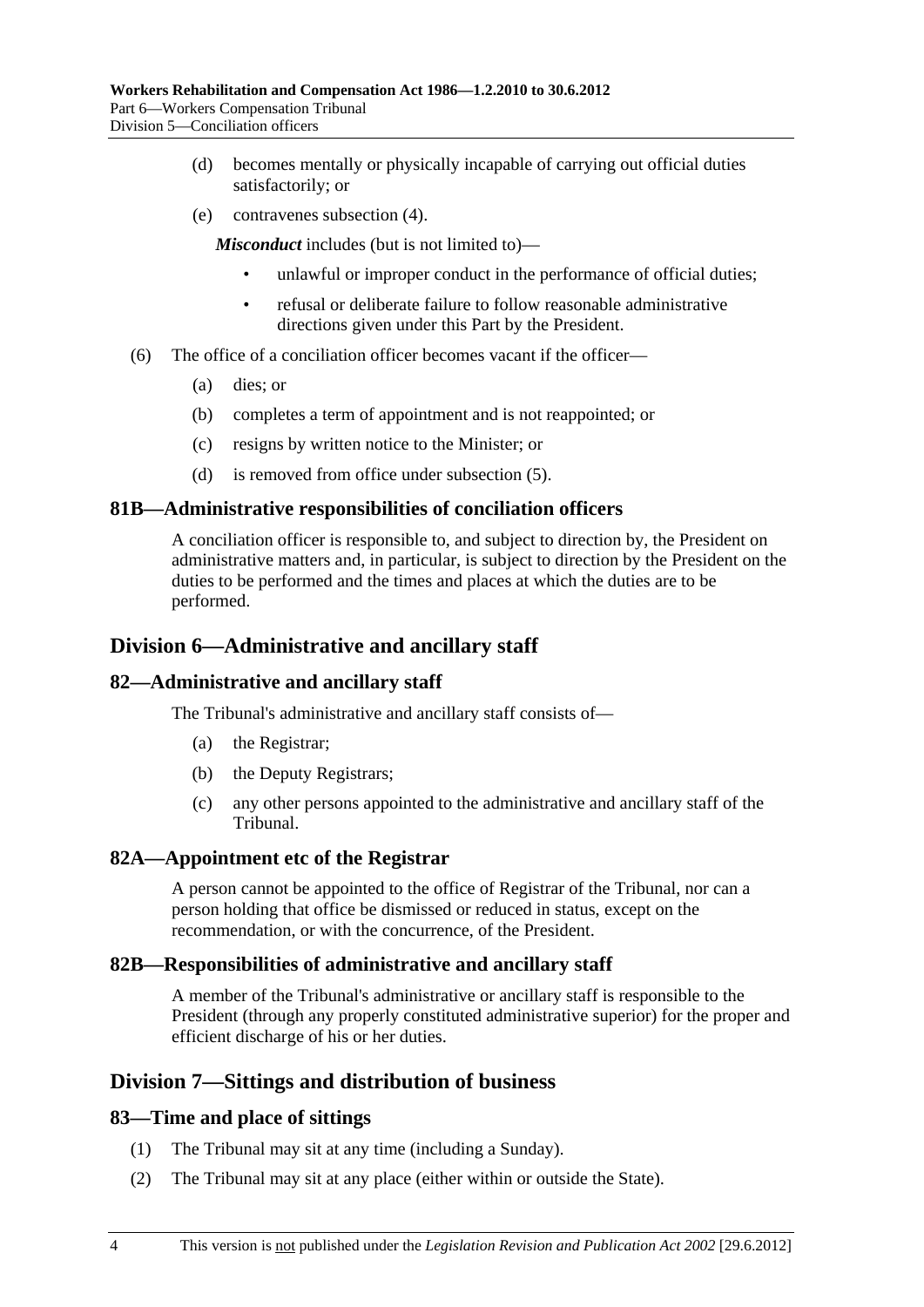(3) The Tribunal will sit at such times and places as the President may direct.

### **83A—Adjournment from time to time and from place to place**

#### The Tribunal may—

- (a) adjourn proceedings from time to time and from place to place; or
- (b) adjourn proceedings to a time, or a time and place, to be fixed; or
- (c) order the transfer of proceedings from place to place.

### **Division 8—Evidence**

#### **84—Tribunal not to be bound by evidentiary rules**

The Tribunal is not bound by the rules of evidence but may inform itself in any way it considers appropriate.

### **84A—Power to require attendance of witnesses and production of evidentiary material**

- (1) The Tribunal may, on the application of a party to proceedings or on its own initiative, issue a summons requiring a person to appear before the Tribunal at a specified time and place to give evidence or to produce evidentiary material (or both).
- (2) A summons to produce evidentiary material may, instead of providing for production of the material before the Tribunal, provide for production of the material to an officer of the Tribunal nominated in the summons.

### **84B—Power to compel the giving of evidence**

- (1) A person who is called to give evidence or to produce evidentiary material before the Tribunal and—
	- (a) refuses or fails to make an oath or affirmation when required to do so by the Tribunal; or
	- (b) refuses or fails to give evidence on a subject on which that person is compellable to give evidence; or
	- (c) refuses or fails without reasonable excuse to produce evidentiary material that that person is required by the Tribunal to produce,

commits a contempt of the Tribunal.

 (2) This section applies whether the person was summoned before the Tribunal, brought before the Tribunal on a warrant, or came to the Tribunal of his or her own volition.

#### **84C—Entry and inspection of property**

- (1) The Tribunal may enter any land or building and carry out an inspection that the Tribunal considers relevant to a proceeding before the Tribunal.
- (2) The Tribunal may authorise an officer of the Tribunal to enter any land or building and carry out an inspection that the Tribunal considers relevant to a proceeding before the Tribunal.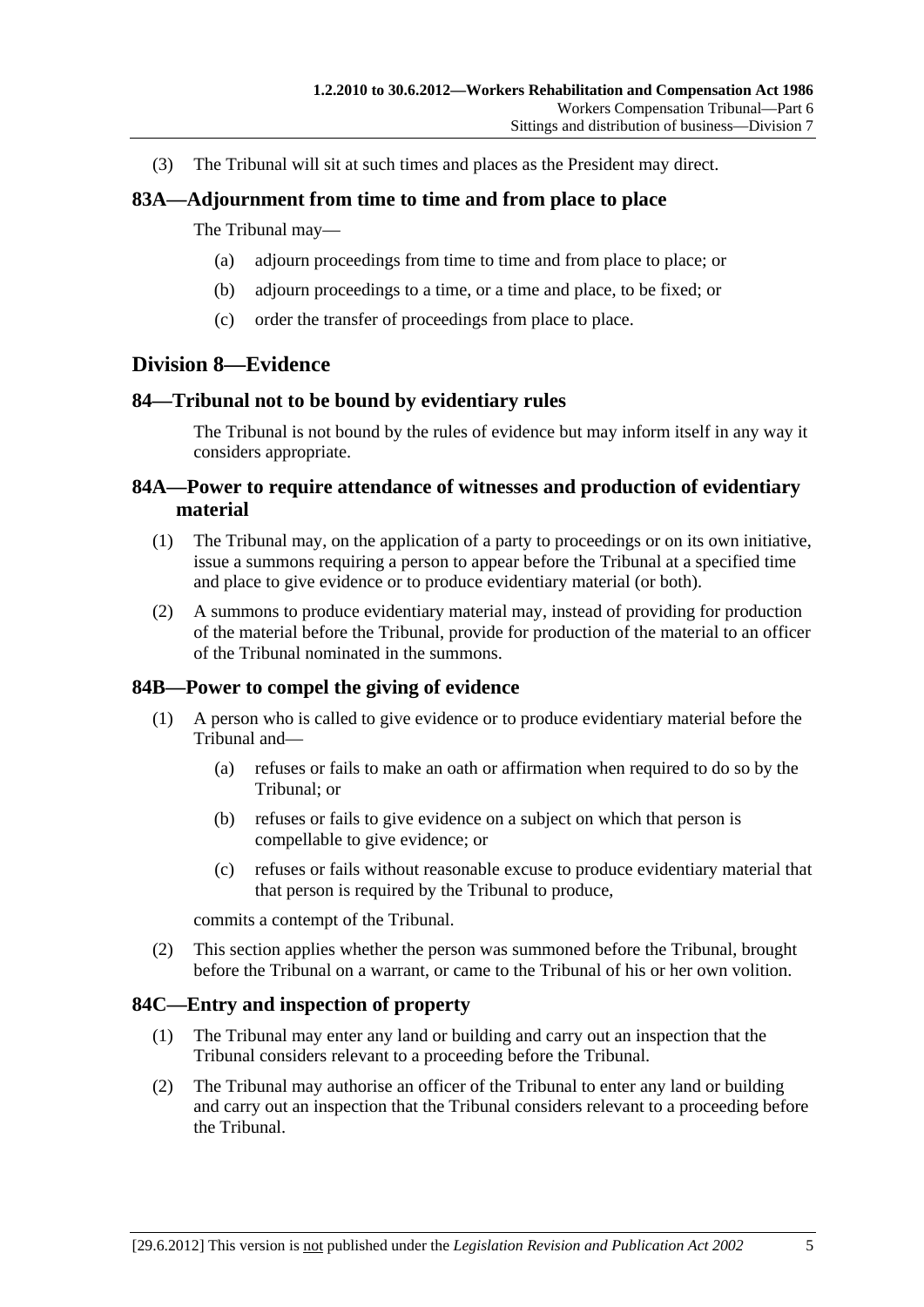(3) A person who obstructs the Tribunal, or a person authorised by the Tribunal, in the exercise of a power of entry or inspection under this section commits a contempt of the Tribunal.

### **84D—Issue of evidentiary summonses**

- (1) A summons under this Part may be issued on behalf of the Tribunal by—
	- (a) a presidential member of the Tribunal; or
	- (b) a conciliation officer; or
	- (c) the Registrar.
- (2) However, the Registrar may only issue a summons at the direction of a presidential member or a conciliation officer or as authorised under the Rules.

### **Division 9—General principles and rules**

#### **85—Principles of equity and good conscience**

The Tribunal must act according to equity, good conscience and the substantial merits of the case without regard to technicalities and legal forms.

#### **85A—Hearings to be in public**

- (1) The Tribunal must hear proceedings (other than interlocutory or conciliation proceedings) in a place open to the public.
- (2) However, the Tribunal may, in the interests of a party to proceedings hear the proceedings, or a particular part of the proceedings, in private.

#### **85B—Representation**

- (1) A person is entitled to appear personally or by representative in conciliation proceedings or other proceedings before the Tribunal.
- (2) However, a person is not entitled to be represented by a person whose name has been struck off the roll of legal practitioners or who, although a legal practitioner, is not entitled to practise the profession of law because of disciplinary action taken against the person.
- (3) If, in conciliation proceedings, the conciliator presiding at the proceedings wants to speak to a person privately in the absence of the person's representative, the representative must withdraw until—
	- (a) the conciliator invites the representative to return; or
	- (b) the private interview is terminated.
- (4) A party is entitled to terminate a private interview with the conciliator held in the absence of the party's representative at any time after the conciliator has had a reasonable opportunity to put to the party proposals for which the conciliator initiated the private interview.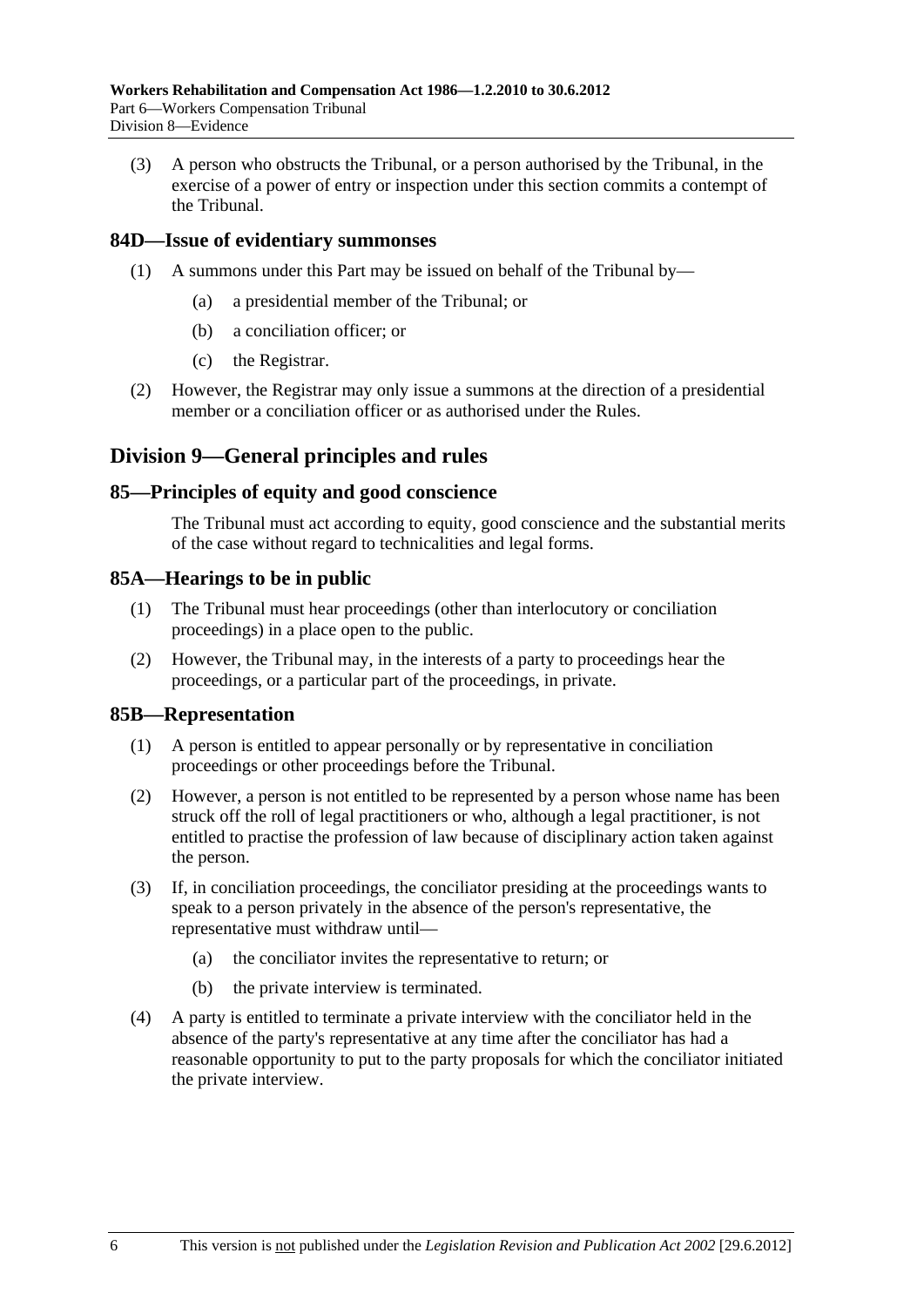## <span id="page-108-0"></span>**Division 10—Appeals and references of questions of law**

## **86—Appeal on question of law**

- (1) An appeal lies on a question of law against a decision of the Tribunal constituted of a single presidential member to a Full Bench of the Tribunal.
- (2) An appeal under this section must be commenced, heard and determined in accordance with the rules.

## **86A—Reference of question of law and final appeal to Supreme Court**

- (1) A Full Bench of the Tribunal may refer a question of law for the opinion of the Full Court of the Supreme Court.
- (2) Subject to [subsection \(2a\),](#page-108-0) an appeal also lies on a question of law against a decision of the Full Bench of the Tribunal to the Full Court of the Supreme Court.
- (2a) An appeal cannot be commenced under [subsection \(2\)](#page-108-0) except with the permission of a Judge of the Supreme Court.
- (3) On a reference or appeal under this section, the Full Court of the Supreme Court may—
	- (a) decide the question of law;
	- (b) refer the matter back to the Tribunal with directions the Full Court considers appropriate;
	- (c) make consequential or related orders (including orders for costs).

## **Division 11—Enforcement of judgments**

## **87—Certified copy of judgment or order**

The Registrar must, on application by a party to proceedings, issue a certified copy of a judgment or order of the Tribunal in the proceedings.

## **87A—Enforcement of judgments and orders**

- (1) A certified copy of a judgment or order of the Tribunal may be filed in the District Court.
- (2) When a certified copy of a judgment or order is filed in the District Court under this section, the judgment or order may be enforced as a judgment or order of the District Court.

## **Division 12—Miscellaneous**

## **88—Immunities**

- (1) A presidential member of the Tribunal or a conciliation officer has the same privileges and immunities from civil liability as a Judge of the Supreme Court.
- (2) An officer of the Tribunal, other than a presidential member or a conciliation officer, incurs no civil or criminal liability for an honest act or omission in carrying out or purportedly carrying out official functions.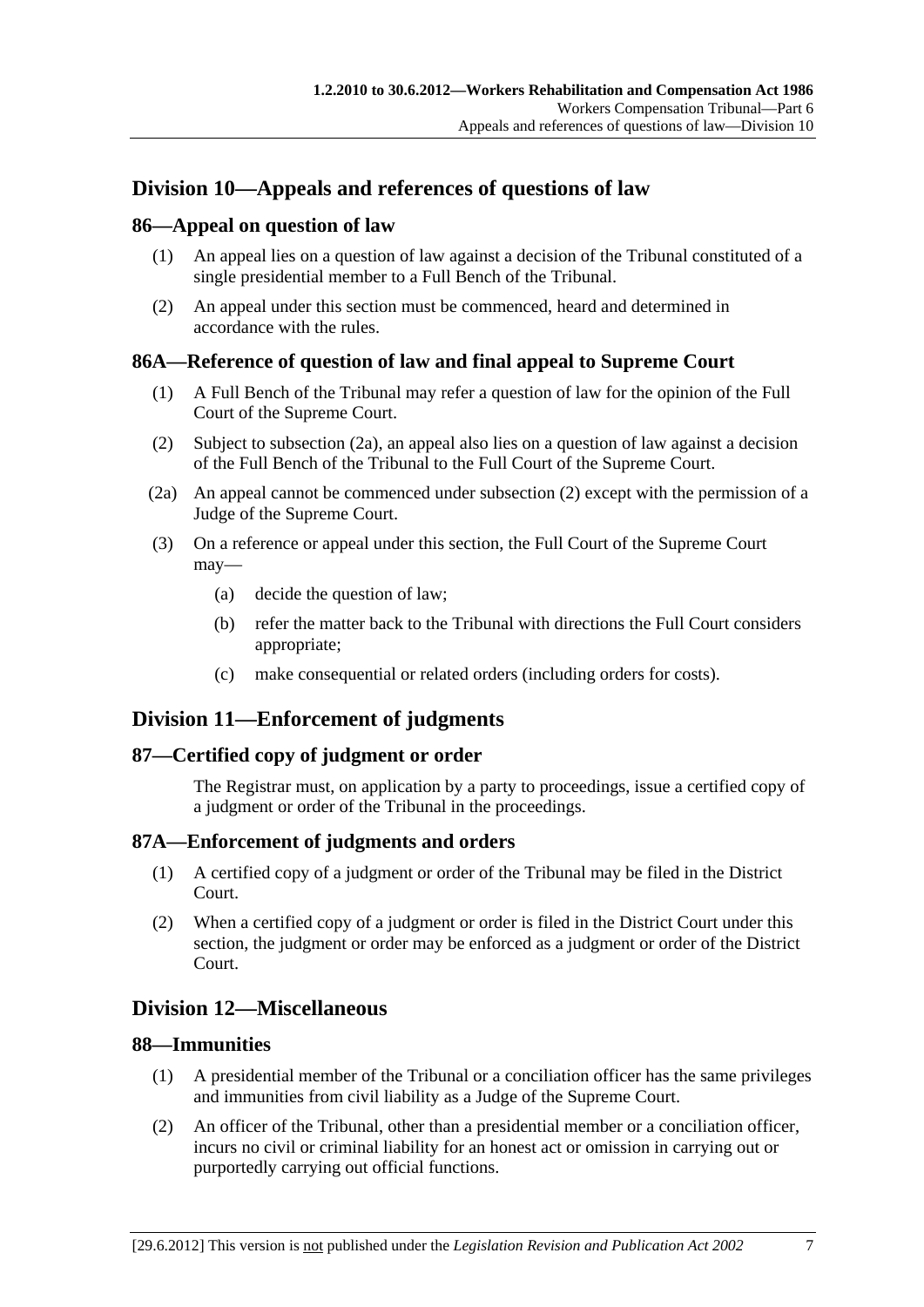## <span id="page-109-0"></span>**88A—Contempts of Tribunal**

A person who—

- (a) interrupts the proceedings of the Tribunal or misbehaves before the Tribunal; or
- (b) insults a presidential member, a conciliation officer or another officer of the Tribunal who is acting in the exercise of official functions; or
- (c) refuses, in the face of the Tribunal, to obey a lawful direction of the Tribunal; or
- (d) fails to comply with a summons, direction, order or other process of the Tribunal (other than an order for the payment of money),

is guilty of a contempt of the Tribunal.

#### **88B—Punishment of contempts**

- (1) The Tribunal constituted of a presidential member may punish a contempt by imposing a fine of an amount (not exceeding \$2 000) considered appropriate by the presidential member.
- (2) This section applies both to contempts committed in the face of the Tribunal and contempts arising from non-compliance with an order, direction, summons or other process of the Tribunal.
- (3) The Supreme Court may review a penalty imposed for a contempt of the Tribunal and quash, increase or reduce the penalty.

#### **88C—Miscellaneous provisions about legal process**

- (1) Any process of the Tribunal may be issued or executed on a Sunday as well as any other day.
- (2) The validity of process is not affected by the fact that the person who issued it dies or ceases to hold office.

## **88D—Service**

- (1) If it is not practicable to serve any process, notice or other document in the manner otherwise prescribed or contemplated by law, the Tribunal may, by order—
	- (a) provide for service by post; or
	- (b) make any other provision that may be necessary or desirable for service.
- (2) Any process, notice or other document served in accordance with an order under [subsection \(1\)](#page-109-0) will, despite any other law, be taken to have been duly served.

#### **88DA—Power to enlarge scope of proceedings**

The Tribunal may, with the consent of all parties to proceedings, enlarge the scope of the proceedings to include questions that are not presently at issue in the proceedings.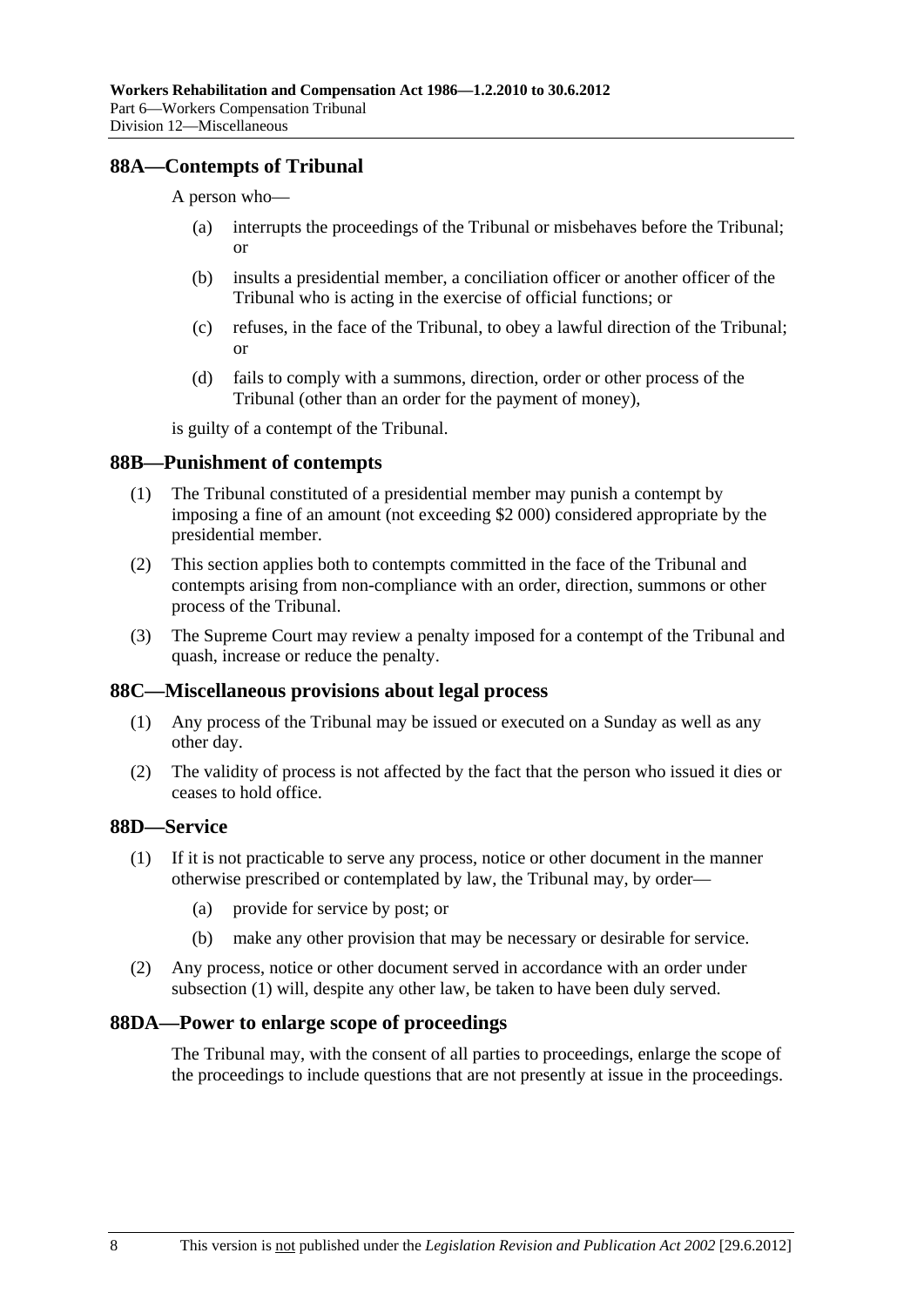### <span id="page-110-0"></span>**88E—Rules**

- (1) The President may make Rules of the Tribunal—
	- (a) regulating the business of the Tribunal and the duties of the various officers of the Tribunal; and
	- (b) authorising conciliation officers to exercise any part of the jurisdiction of the Tribunal; and
	- (c) regulating the practice and procedure of the Tribunal; and
	- (d) imposing mutual obligations on parties to proceedings in the Tribunal to disclose to each other the contents of expert reports or other material of relevance to the proceedings before the proceedings are brought to trial; and
	- (e) regulating the form in which evidence may be taken; and
	- (f) regulating costs; and
	- (g) dealing with any other matter necessary or expedient for the effective and efficient operation of the Tribunal.
- (2) Before making Rules of the Tribunal, the President must consult with a rules committee consisting of—
	- (a) at least three presidential members; and
	- (b) at least two conciliation officers; and
	- (c) the Registrar.
- (3) The rules take effect as from the date of publication in the Gazette or a later date specified in the rules.

#### **88F—Costs of proceedings**

Subject to this Act, the costs of proceedings before the Tribunal are in the discretion of the Tribunal.

#### **88G—Recovery of costs of representation**

 (1) A representative of a party to proceedings before the Tribunal must not charge nor seek to recover for work involved in, or associated with, that representation an amount exceeding the amount allowable under a scale fixed by regulation.

Maximum penalty: \$2 000.

 (2) Before proposing a regulation under this section to the Executive Council, the Minister must consult with the Crown Solicitor.

#### **88H—Power to set aside judgments or orders**

- (1) The Tribunal may amend or set aside a judgment or order of the Tribunal—
	- (a) by consent of the parties; or
	- (b) in order to correct an error; or
	- (c) if the interests of justice require that the judgment or order be amended or set aside.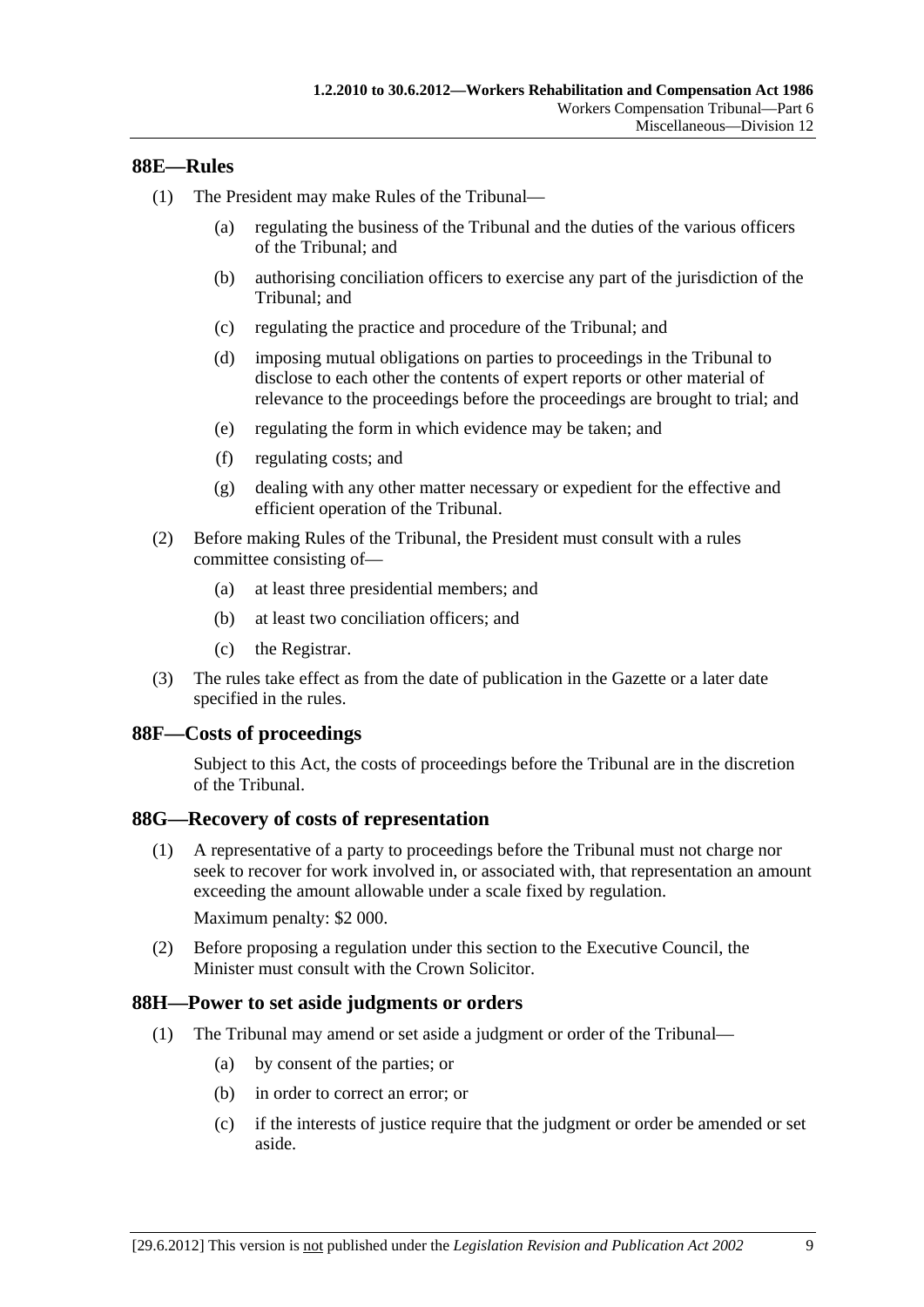(2) The power under [subsection \(1\)](#page-110-0) may only be exercised by the President or a presidential member or conciliation officer to whom the President has delegated the power.

## **88I—Finality of the Tribunal's decisions**

No proceeding, judgment or decision of the Tribunal can be challenged, appealed against, reviewed, quashed or called in question except—

- (a) as provided in this Act; or
- (b) in proceedings before the Full Supreme Court founded on an alleged excess or want of jurisdiction.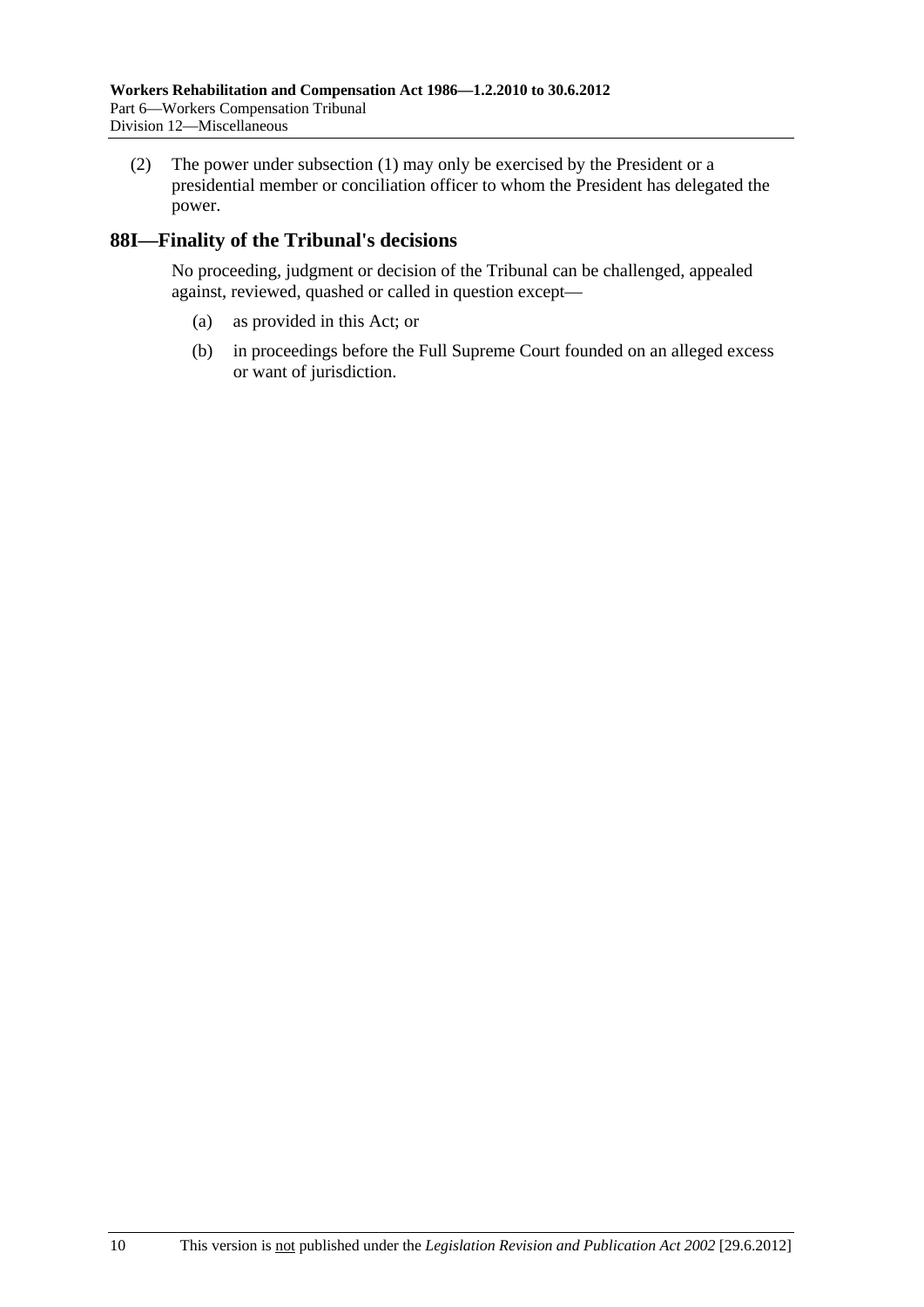# <span id="page-112-0"></span>**Part 6A—Dispute resolution**

## **Division 1—Preliminary**

## **89—Interpretation**

In this Part—

*applicant* means the person who lodges a notice of dispute under this Part;

*party* to a dispute means—

- (a) the applicant; and
- (b) the relevant compensating authority; and
- (c) if the dispute is about a compensable disability and the worker who suffered or is alleged to have suffered the compensable disability is not the applicant—the worker; and
- (d) if the dispute is about a compensable disability and the employer from whose employment the disability arose or is alleged to have arisen is not the applicant—the employer; and
- (e) a person who has a direct interest in the dispute and has notified the Registrar of the interest;

*relevant compensating authority* in relation to a particular disputed decision means—

- (a) if the decision was made by the Corporation or a body corporate exercising powers delegated by the Corporation—the Corporation or the relevant delegate; or
- (b) if the decision was made by a self-insured employer—the self-insured employer.

## **89A—Reviewable decisions**

- (1) The following decisions are reviewable—
	- (a) a decision on a claim for compensation including—
		- (i) a decision redetermining a claim<sup>1</sup>; or
			- (ii) a decision on a claim by the Tribunal, made in the exercise of the Tribunal's special jurisdiction to expedite decisions on claims<sup>2</sup>;
	- (b) a decision about the nature of rehabilitation services provided, or to be provided, for a worker<sup>3</sup>;
	- (c) a decision to vary, suspend or discontinue weekly payments;
	- (d) a decision on an application by an employer to have weekly payments payable to a worker employed by, or formerly employed by, the employer reviewed;
	- (e) a decision to disallow or reduce a charge for a medical service (unless the decision merely brings the charge into conformity with a rate of charge prescribed by regulation).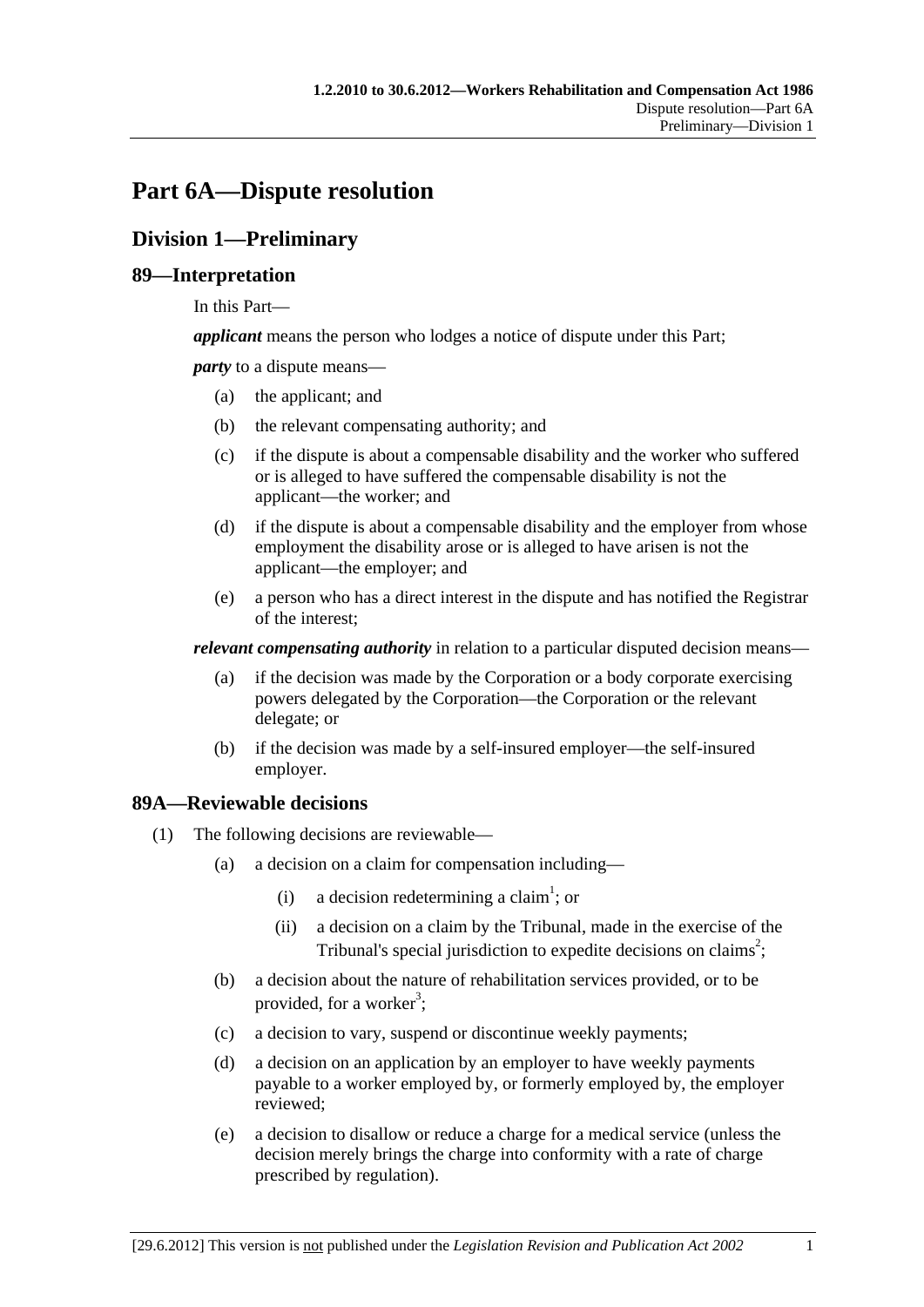(2) However, a decision is not reviewable if declared not to be reviewable by or under this Act.

#### **Notes—**

- 1 See [section 53\(7\)](#page-72-0) & [\(7a\).](#page-72-0)
- 2 See [section 97B\(3\)\(b\)](#page-120-0).
- 3 [Section 28B](#page-28-0) also provides for the review of a rehabilitation and return to work plan.

## **Division 2—Notice of dispute**

#### **90—Notice of dispute**

- (1) A person with a direct interest in a reviewable decision (the *applicant*) may lodge a notice of dispute with the Registrar.
- (2) A notice of dispute must be in writing and in the form prescribed by regulation.
- (3) A person has a direct interest in a reviewable decision if the person—
	- (a) is directly affected by the decision; or
	- (b) is the employer from whose employment the compensable disability arose or is alleged to have arisen.

#### **90A—Time for lodging notice of dispute**

- (1) The notice of dispute must be lodged within one month after the applicant receives notice of the reviewable decision unless the Tribunal allows an extension of time.
- (2) The Tribunal's power to extend time may only be exercised by the President or a presidential member or conciliation and arbitration officer to whom the President has delegated the power to allow an extension of time.
- (3) An application an extension of time must be made as in the manner and form prescribed by the regulations.

#### **90B—Notice to be given by Registrar**

- (1) On receiving a notice of dispute, the Registrar must immediately send copies of the notice of dispute to the other parties to the dispute.
- (2) The copy of the notice of dispute sent to the relevant compensating authority must be accompanied by copies of any documentary materials lodged with the notice of dispute.

## **Division 3—Initial reconsideration**

#### **91—Initial reconsideration**

- (1) The relevant compensating authority must, on receiving a copy of a notice of dispute under this Part—
	- (a) assign a suitable person to reconsider the disputed decision; and
	- (b) have the decision reconsidered in the light of the matters set out in the notice of dispute.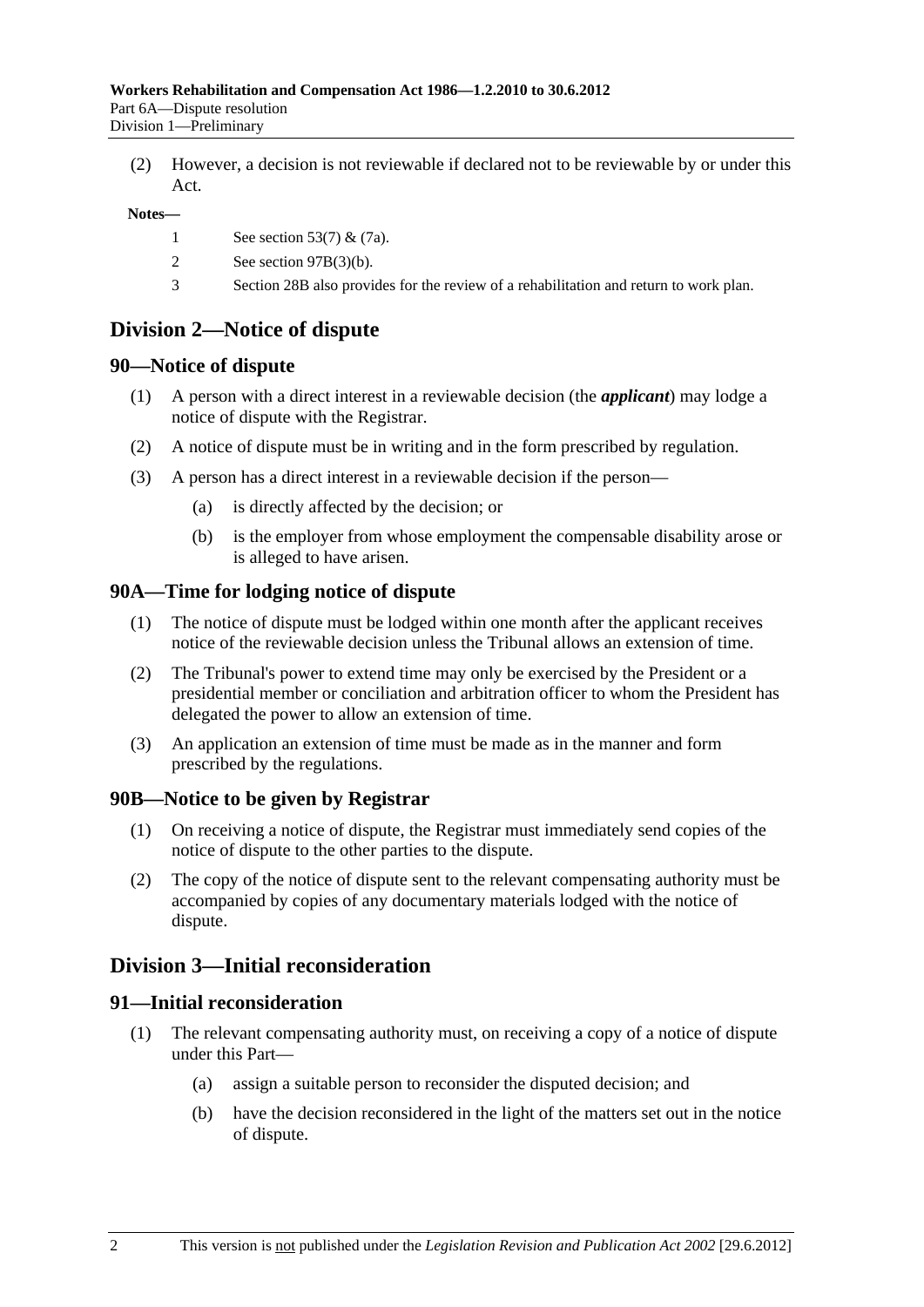- (2) A person assigned to reconsider the disputed decision—
	- (a) may (but need not be) an officer of the relevant compensating authority but must not be the person who made the disputed decision; and
	- (b) must be a person who has been nominated to the Registrar in accordance with the regulations as a person who may be assigned to reconsider disputed decisions under this Division.
- (3) On completion of the reconsideration, the relevant compensating authority must confirm or vary the disputed decision to conform with the result of the reconsideration and give the Registrar a written notice stating—
	- (a) the result of the reconsideration; and
	- (b) whether the compensating authority has confirmed or varied the decision as a result of the reconsideration and, if the decision has been varied, how the decision has been varied.
- (4) If the disputed decision is varied, the written notice must also be given to the other parties to the dispute.
- (5) The relevant compensating authority must complete the reconsideration and give the notice or notices stating the result of the reconsideration within 7 days after receiving the notice of dispute or a longer time allowed by the Registrar on the authority's application.

Maximum penalty: \$5 000.

- (6) The variation of a decision under this section is not to be regarded as a redetermination of a claim<sup>1</sup>.
- (7) A decision on a claim by the Tribunal itself, made in the exercise of the Tribunal's special jurisdiction to expedite decisions on claims<sup>2</sup>, is not liable to reconsideration under this section; if such a decision is disputed, the Registrar must immediately refer the dispute for conciliation.

#### **Notes—**

- 1 See [section 53\(7\)](#page-72-0) and [\(7a\)](#page-72-0).
- 2 See [section 97B.](#page-120-0)

## **91A—Reference of disputes to conciliation**

 $If$ <sub>—</sub>

- (a) the relevant compensating authority, on reconsideration of a disputed decision, confirms the decision; or
- (b) the relevant compensating authority, on reconsideration of a disputed decision, varies the decision and a party to the dispute expresses dissatisfaction with the result of the reconsideration in accordance with the rules,

the Registrar must refer the dispute for conciliation.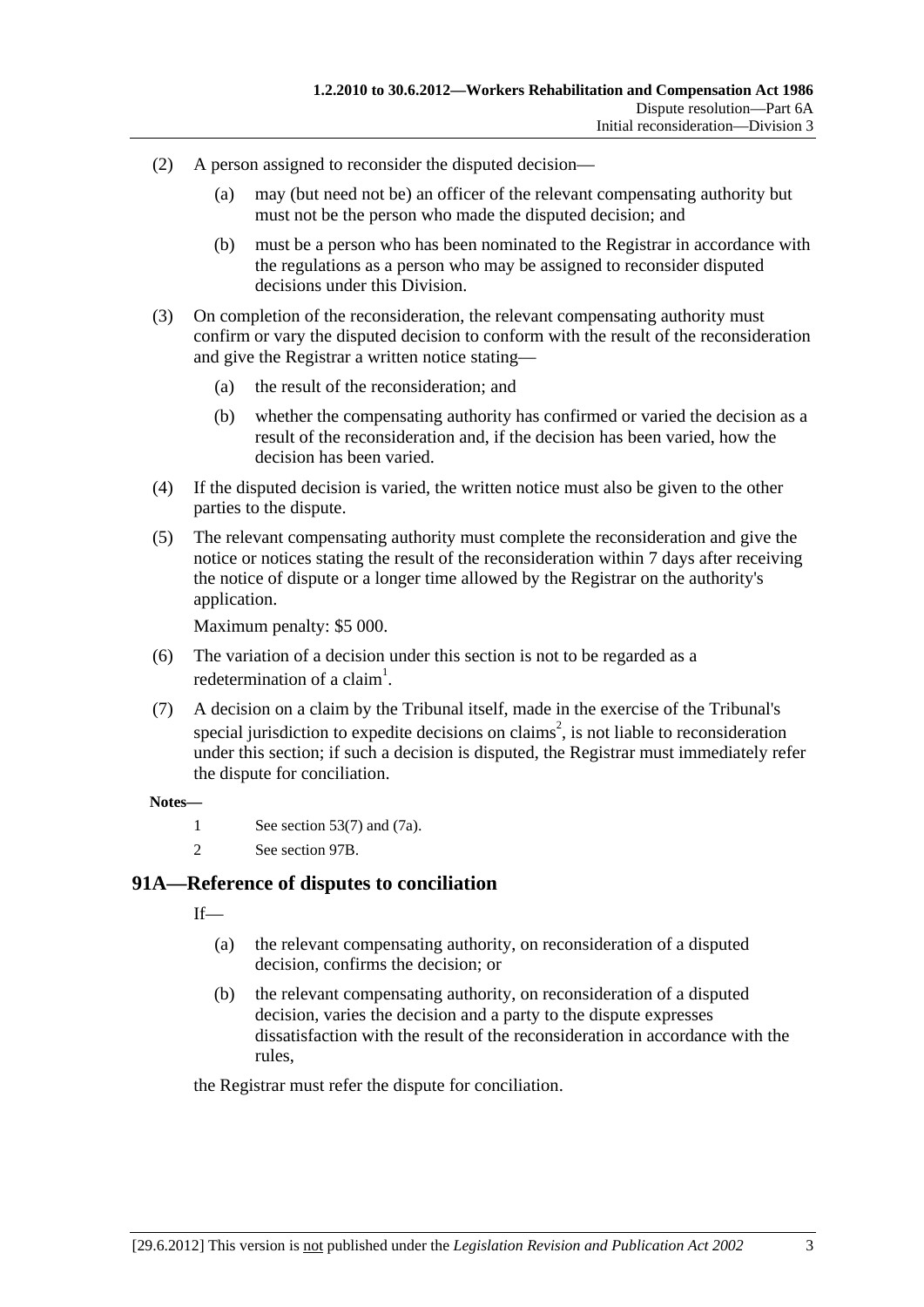## **Division 4—Conciliation proceedings**

## **92—Assignment of presidential member or conciliation officer to preside at conciliation proceedings**

- (1) When a dispute is referred for conciliation—
	- (a) a presidential member or conciliation officer must be assigned in accordance with the rules to preside at the conciliation proceedings; and
	- (b) each party to the dispute must, in accordance with the rules—
		- (i) disclose to the conciliator the existence and nature of all evidentiary material in the party's possession relevant to the dispute; and
		- (ii) at the request of another party to the dispute, give the party access to the relevant evidentiary material.
- (2) However, if the conciliator agrees, a party need not give another party access to evidentiary material if—
	- (a) the material is a videotape, photographic material, or a report of surveillance; or
	- (b) the disclosure of the material could prejudice the investigation of a suspected offence.

#### **92A—Obligation of conciliator**

In conducting conciliation proceedings, the conciliator must—

- (a) seek to identify the issues in dispute and to narrow the range of the dispute; and
- (b) explore the possibilities of resolving the dispute by agreement.

#### **92B—Calling of conciliation conference**

- (1) A compulsory conference of the parties to a dispute that has been referred for conciliation must be called within the time fixed by the rules.
- (2) The Tribunal may summon the parties to the dispute and any other persons who may be able to assist in resolving the dispute to appear at the conference.
- (3) A compulsory conference may, at the discretion of the conciliator, be held in public or private or partly in public and partly in private.
- (4) A person who fails to attend a compulsory conference as required by summons or who, having attended, fails to participate in the conference as required by the conciliator presiding at the conference, commits a contempt of the Tribunal.

#### **92C—Procedure in conciliation proceedings**

 (1) In the course of conducting conciliation proceedings, the conciliator may interview the parties to the dispute separately or together.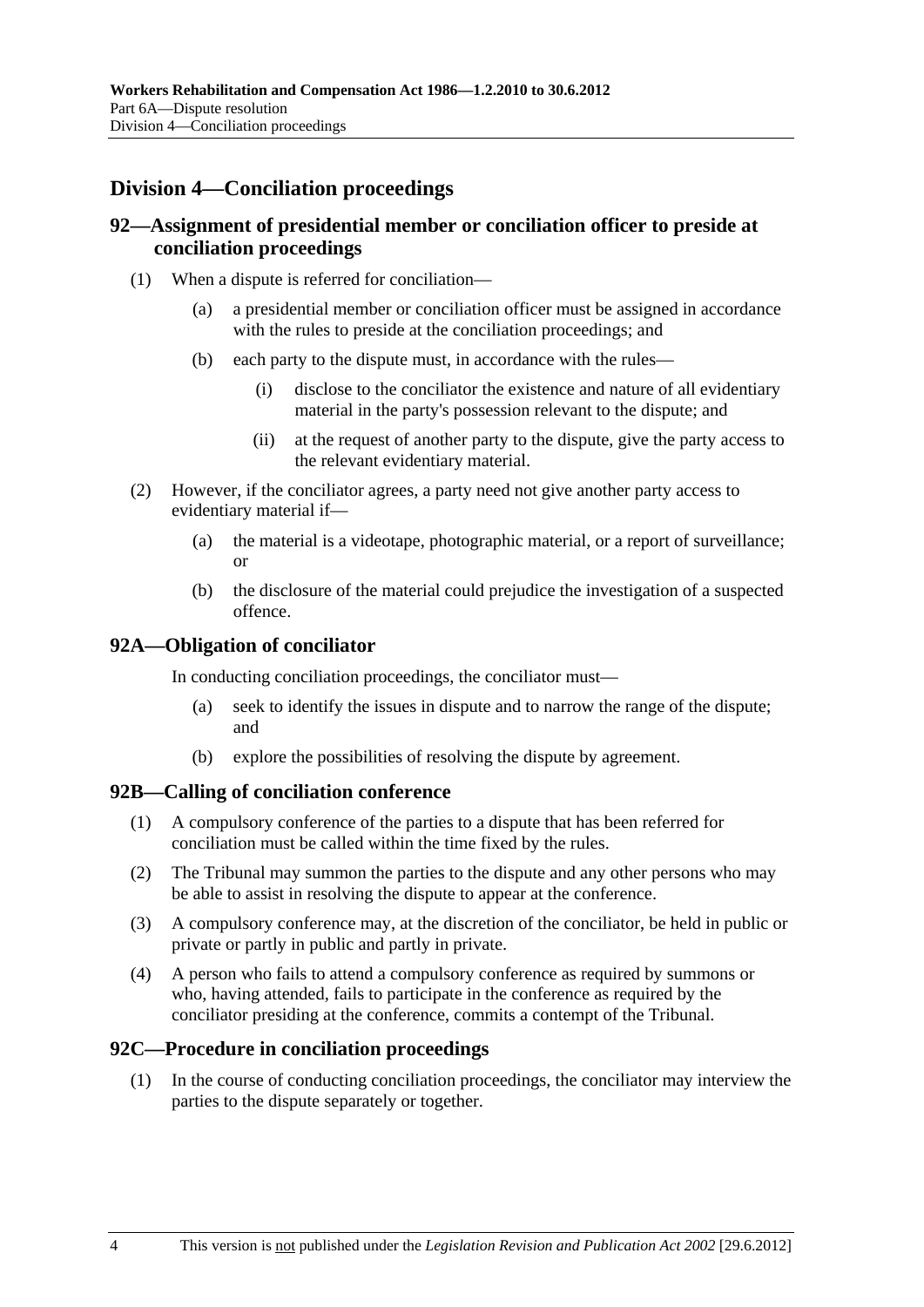- <span id="page-116-0"></span> (2) The conciliator presiding at a conference may (subject to the rules) adjourn the conference from time to time to allow the parties to gather further information, to consider their respective positions or for other purposes relevant to the resolution of the dispute.
- (3) Evidence of anything said or done in the course of conciliation proceedings is only admissible in subsequent proceedings by consent of all parties to the proceedings.
- (4) However—
	- (a) evidence of a settlement reached in conciliation proceedings is admissible (without the consent of all parties) in subsequent proceedings; and
	- (b) evidence of the offers made in the course of conciliation proceedings is admissible (without the consent of all parties) in subsequent proceedings for the purpose of applying provisions for deciding questions about costs.
- (5) A settlement to which counsel or another representative of a party agrees at a conference is binding on the party.
- (6) The conciliator presiding at a conference may make a determination or order to give effect to a settlement reached at the conference.
- (7) A determination or order under [subsection \(6\)](#page-116-0) is a determination or order of the Tribunal.

## **92D—Reference of dispute into Tribunal**

If conciliation proceedings do not result in an agreed settlement of the dispute, the conciliator presiding at the conciliation proceedings must refer the dispute into the Tribunal for judicial determination.

## **Division 6—Judicial determination of dispute**

## **94A—Constitution of Tribunal**

- (1) For the purpose of making a judicial determination of a disputed claim, the Tribunal will be constituted of a single presidential member.
- (2) However, if the President decides that a particular dispute should be referred directly to a Full Bench of the Tribunal, the dispute will be heard and determined by a Full Bench of the Tribunal.

## **94B—Pre-hearing conference**

- (1) Before the Tribunal proceeds with the hearing of the disputed claim, a pre-hearing conference of the parties must be held in accordance with the rules.
- (2) However, a presidential member of the Tribunal may dispense with a pre-hearing conference if there is proper reason for doing so.

## **94C—Determination of dispute**

 (1) In proceedings under this Division, the Tribunal must decide the dispute without regard to decisions taken in earlier proceedings.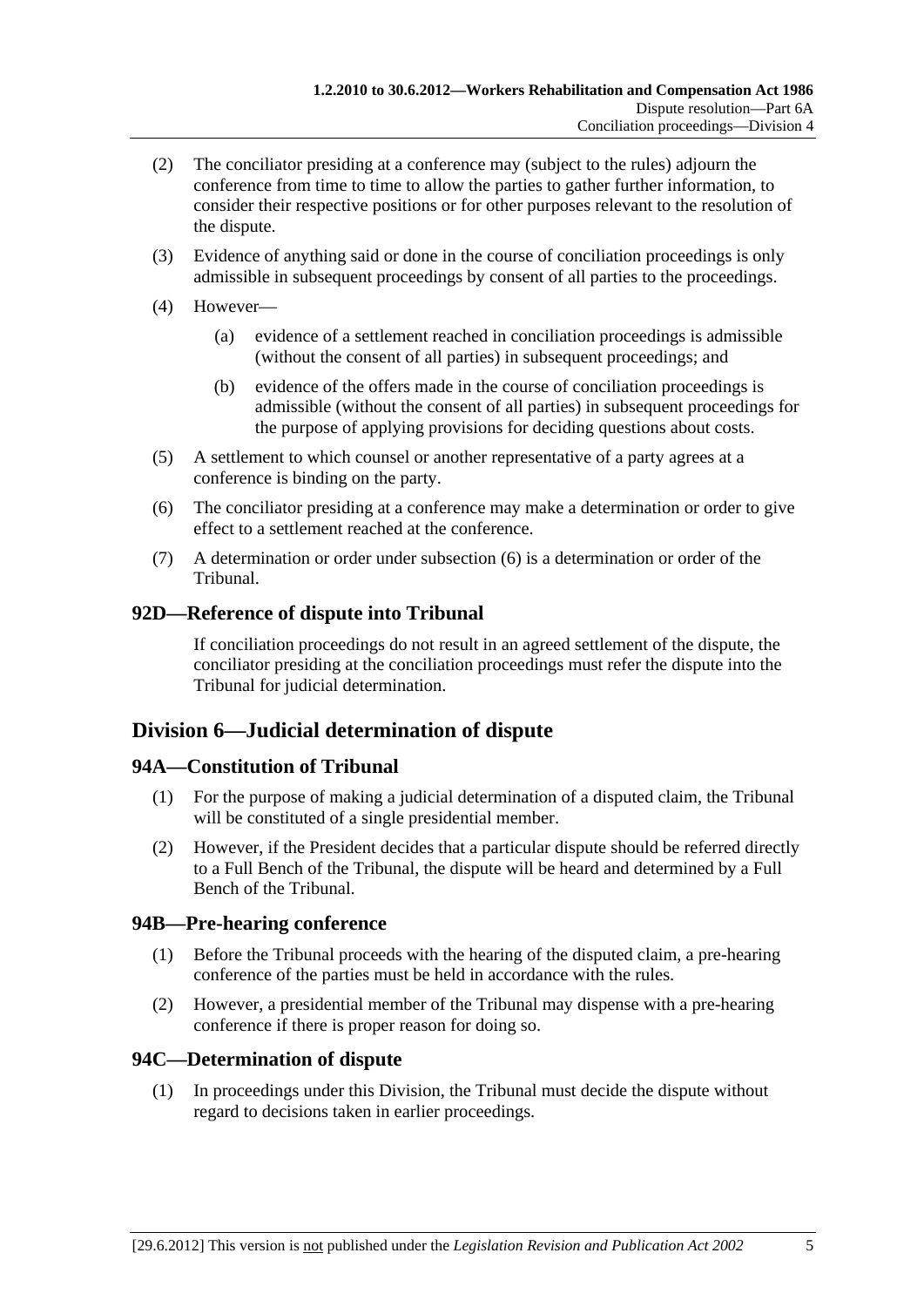<span id="page-117-0"></span> (2) However, if the amount of lump sum compensation is disputed by a worker and the amount the Tribunal proposes to award is less than, or the same as, or less than 10% above, the amount offered in conciliation proceedings, the worker is not entitled to costs of the proceedings under this Division.

## **Division 7—Costs**

## **95—Costs**

- (1) A party (other than the relevant compensating authority) is entitled, subject to this Part and to limits prescribed by regulation, to an award against the relevant compensating authority for the party's reasonable costs of—
	- (a) the initial reconsideration of a disputed decision; and
	- (b) any subsequent proceedings for resolution of the dispute under this Part (but not proceedings by way of an appeal or a reference of a question of law to a Full Bench of the Tribunal or the Supreme Court).
- (2) Costs may only be awarded to cover—
	- (a) the cost of representation by a legal practitioner or an officer or employee of an industrial association; and
	- (b) costs of a kind authorised by the regulations that were reasonably incurred.
- (3) If the Tribunal is of the opinion that a party acted unreasonably, frivolously or vexatiously in bringing or in relation to the conduct of proceedings, the Tribunal may—
	- (a) decline to make an award of costs in favour of the party and may further (if it thinks fit) make an award of costs against the party; or
	- (b) reduce the amount of the award to which the party would otherwise have been entitled.
- (4) An award of costs to cover professional advice or assistance may, if the Tribunal considers appropriate, be made in favour of the person who provided the professional advice or assistance.
- (5) An award of legal costs cannot exceed 85% of the amount that would be allowable under the relevant Supreme Court scale if the proceedings were in the Supreme Court.

## **95A—Costs liability of representatives**

(1) In this section—

*professional representative* means a legal practitioner or other person who has been engaged or appointed to represent a party to proceedings before the Tribunal (whether personally or through an employee or agent).

- (2) If a professional representative acting for a party to proceedings before the Tribunal under this Part (whether personally or through an employee or agent) has caused costs—
	- (a) to be incurred improperly or without reasonable cause; or
	- (b) to be wasted by undue delay or negligence or by any other misconduct or default,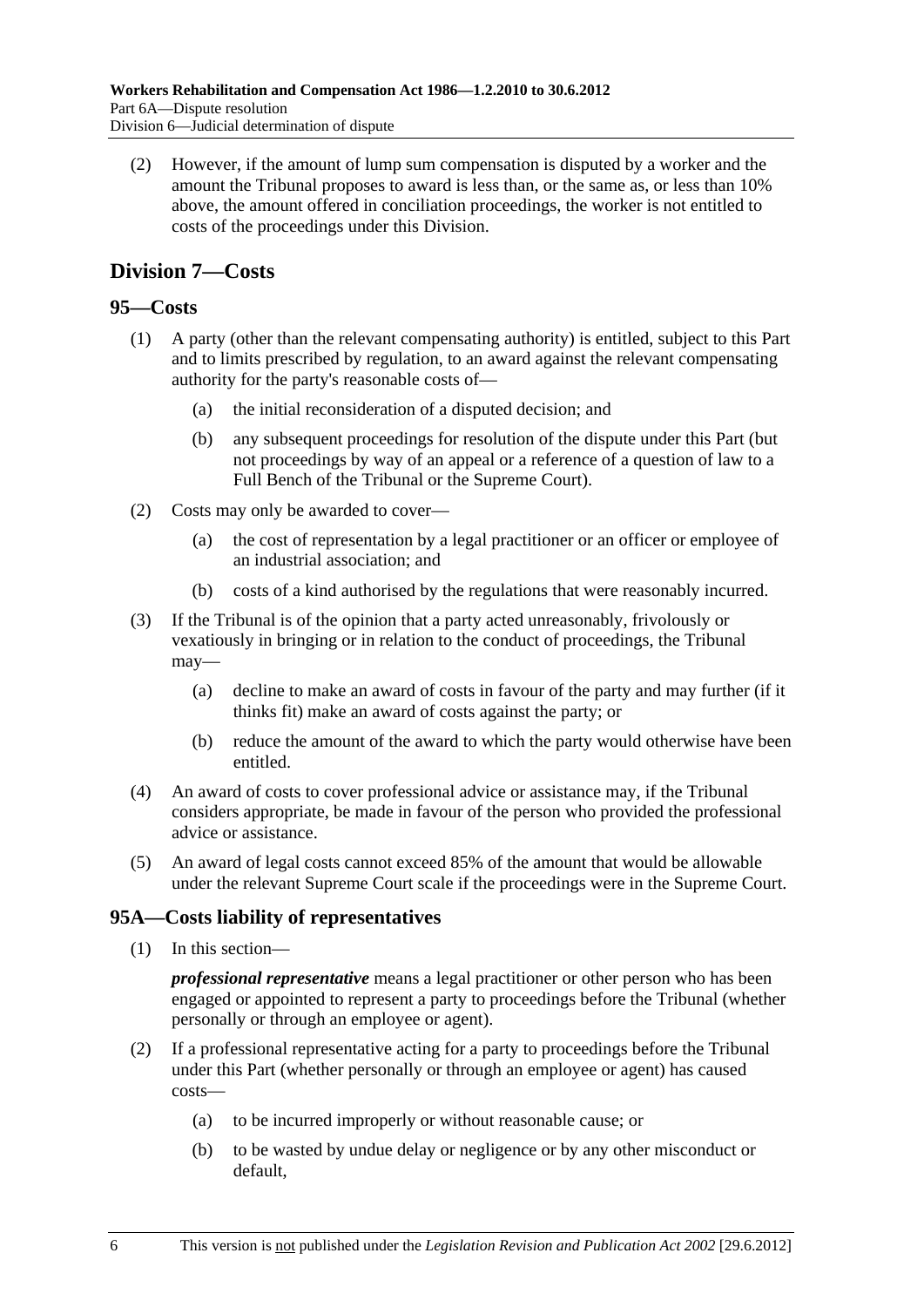the Tribunal may make an order as specified in [subsection \(3\)](#page-118-0).

- <span id="page-118-0"></span> (3) The Tribunal may order—
	- (a) that all or any of the costs between the professional representative and his or her client be disallowed or that the professional representative repay to his or her client the whole or part of any money paid on account of costs;
	- (b) that the professional representative pay to his or her client all or any of the costs which his or her client has been ordered to pay to any party;
	- (c) that the professional representative pay all or any of the costs of any party other than his or her client.
- (4) Without limiting [subsection \(2\),](#page-117-0) a professional representative is in default for the purposes of that subsection if any proceedings cannot conveniently be heard or proceed, or fail or are adjourned without any useful progress being made, because the professional representative failed to—
	- (a) attend in person or by a proper representative; or
	- (b) file any document which ought to have been filed; or
	- (c) lodge or deliver any document for the use of the Tribunal which ought to have been lodged or delivered; or
	- (d) be prepared with any proper evidence or account; or
	- (e) otherwise proceed.
- (5) The Tribunal may not make an order against a professional representative under [subsection \(3\)](#page-118-0) unless the Tribunal has informed the professional representative of the nature of the order proposed and allowed the professional representative a reasonable opportunity to make representations, and call evidence, in relation to the matter.
- (6) The Tribunal may order that notice of any proceedings or order against a professional representative under this section be given to the client in such manner as the Tribunal directs.
- (7) A decision of the Tribunal constituted of a conciliation officer under this section may be reviewed, on application under the rules, by a presidential member of the Tribunal.
- (8) On a review under [subsection \(7\),](#page-118-0) the presidential member of the Tribunal may—
	- (a) decide the matter and, if he or she thinks fit—
		- (i) make any order that may be made under this section at first instance;
		- (ii) vary or revoke the order that is the subject of the review;
	- (b) refer the matter back to the conciliation officer with directions the presidential member thinks fit;
	- (c) make consequential or related orders.

## **Division 8—Ministerial intervention**

#### **96—Ministerial intervention**

The Minister may, if satisfied that intervention is justified in the public interest, intervene in proceedings before the Tribunal or the Supreme Court under this Part.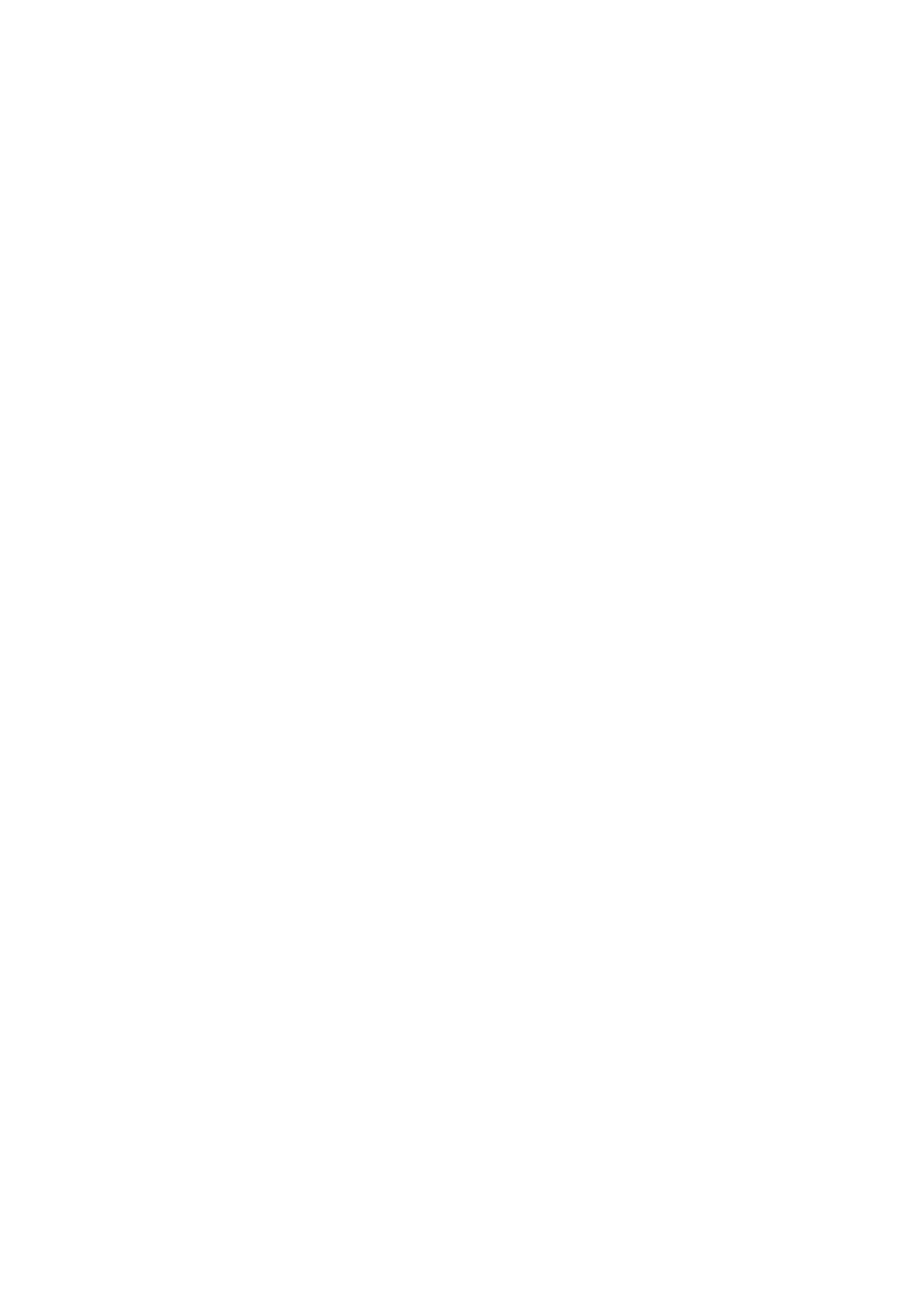# <span id="page-120-0"></span>**Part 6B—Special jurisdiction to expedite decisions**

## **97—Special jurisdiction**

- (1) A worker or employer who believes there has been undue delay in deciding a claim or other matter affecting the worker or employer may apply to the Tribunal, in the manner and form prescribed by regulation, for expedited determination of the matter.
- (2) However, an application cannot be made for expedited determination of—
	- (a) a question about the redemption of a liability<sup>1</sup>; and
		- (b) a matter of a class excluded by regulation from the ambit of this section.
- (3) An application for expedited determination of a matter cannot be made until at least 14 days after the day the matter was placed before the decision-maker whose decision is required.

**Note—** 

1 See [section 42](#page-52-0).

## **97A—Constitution of Tribunal for proceedings under this Part**

For the purpose of proceedings under this Part, the Tribunal may be constituted of a presidential member or a conciliation officer.

## **97B—Powers of Tribunal on application**

- (1) On an application for expedited determination of a matter, the Tribunal may—
	- (a) give directions the Tribunal considers necessary to expedite the determination of the matter; or
	- (b) decide the matter itself.
- (2) A person to whom a direction is given by the Tribunal under [subsection \(1\)](#page-120-0) must comply with the direction.

Maximum penalty: \$5 000.

Prosecution of non-compliance as an offence does not prejudice enforcement of the direction in other ways.

- (3) If the Tribunal decides a claim under this section, the decision—
	- (a) is to be treated as a decision of the relevant compensating authority; and
	- (b) is a reviewable decision.

#### **97C—Costs**

Regulations may be made about the costs of proceedings under this Part.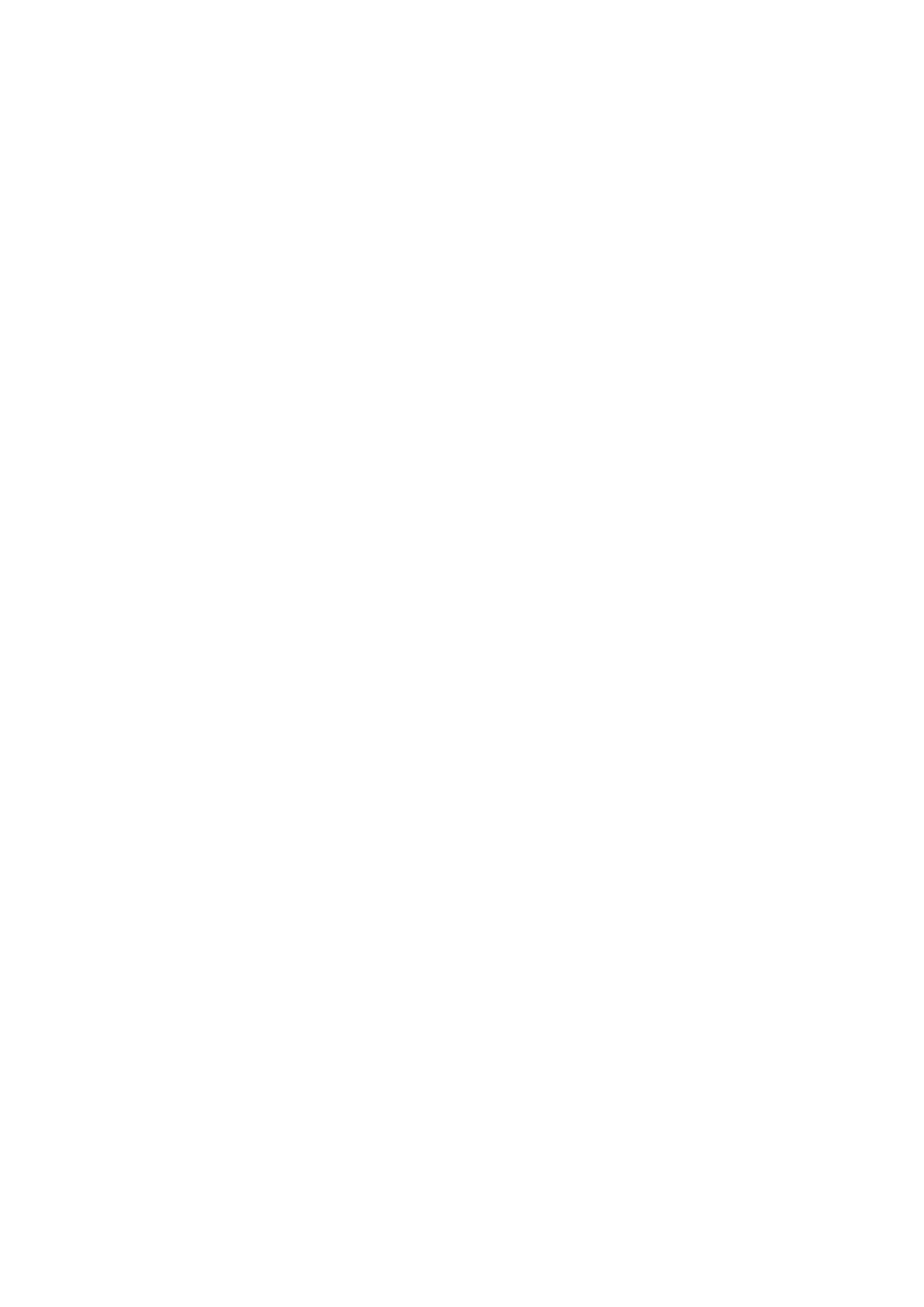# <span id="page-122-0"></span>**Part 6C—Medical Panels**

## **Division 1—Establishment and constitution**

## **98—Establishment**

- (1) There will be such Medical Panels as are necessary for the purposes of this Act.
- (2) For the purpose of constituting Medical Panels, there is to be a list of legally qualified medical practitioners appointed by the Governor on the recommendation of the Minister.
- (3) For the purpose of making recommendations under [subsection \(2\)](#page-122-0), the Minister must establish a selection committee in accordance with the regulations and seek and take into account nominations from that committee.
- (4) For the purpose of making nominations under [subsection \(3\)](#page-122-0), the selection committee must invite expressions of interest in accordance with the regulations.
- (5) [Subsection \(4\)](#page-122-0) does not apply if the Minister is simply seeking the advice of the selection committee about whether a particular medical practitioner should be re-appointed at the expiration of a term of office.
- (6) A person appointed under [subsection \(2\)](#page-122-0) will be appointed on conditions, and for a term (not exceeding 3 years), determined by the Governor and, on the expiration of a term of office, is eligible for re-appointment.
- (7) The office of a person appointed under [subsection \(2\)](#page-122-0) becomes vacant if the person—
	- (a) resigns by written notice addressed to the Minister; or
	- (b) is removed from office by the Governor for—
		- (i) breach of, or non-compliance with, a condition of appointment; or
		- (ii) mental or physical incapacity to carry out duties of office satisfactorily; or
		- (iii) neglect of duty; or
		- (iv) dishonourable conduct; or
		- (v) incompetence; or
	- (c) completes a term of office and is not re-appointed; or
	- (d) ceases to be entitled to practise as a medical practitioner; or
	- (e) is convicted of an indictable offence or of an offence which, if committed in South Australia, would be an indictable offence; or
	- (f) is sentenced to imprisonment for an offence.
- (8) From the list of medical practitioners under [subsection \(2\)](#page-122-0), the Minister must appoint (on terms and conditions determined by the Minister)—
	- (a) a Convenor; and
	- (b) a Deputy Convenor.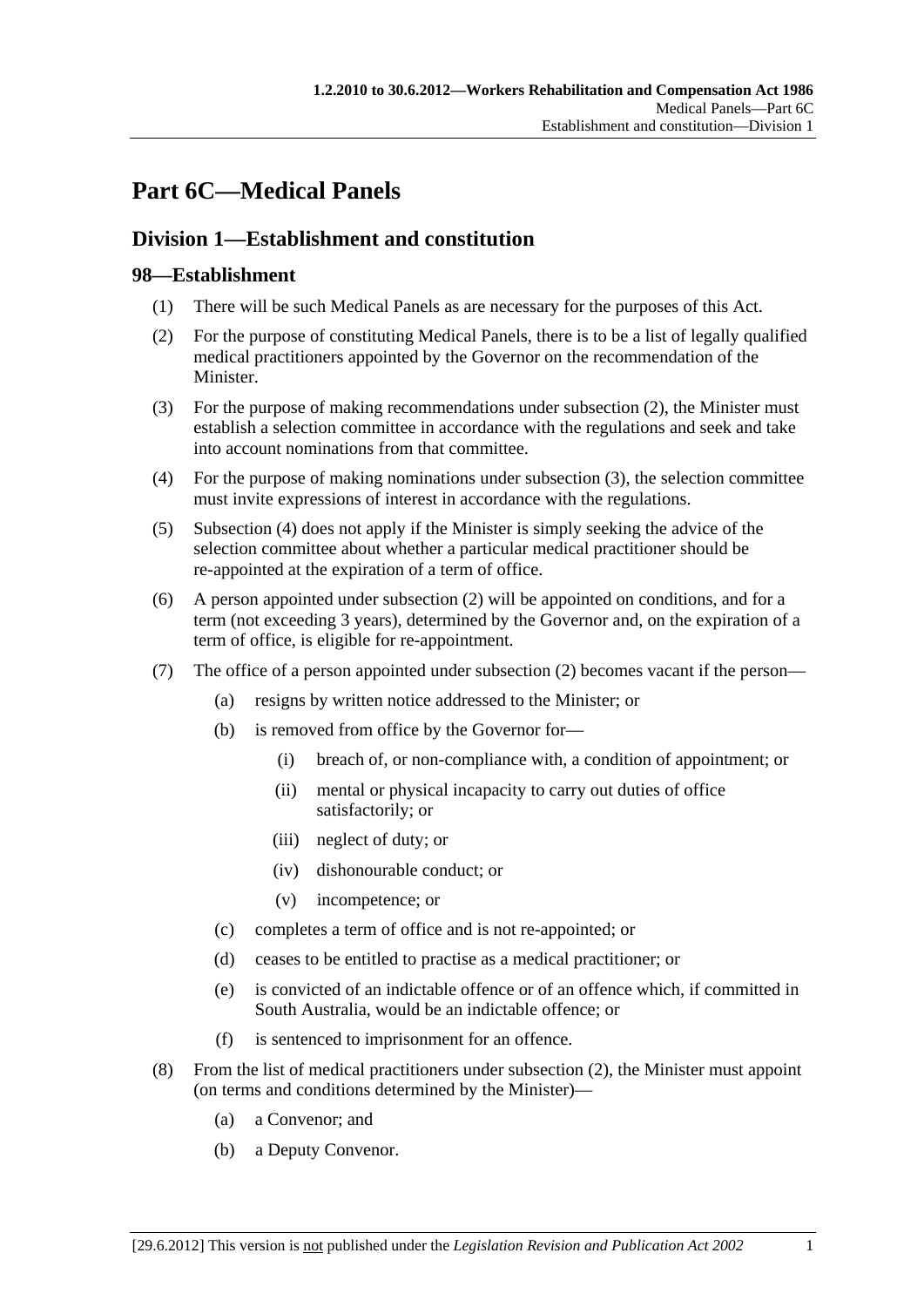- (9) The Deputy Convenor may, subject to the direction of the Convenor, exercise the functions and powers conferred on the Convenor by or under this Act.
- (10) In the temporary absence of the Convenor, the Deputy Convenor has, and may exercise, the functions and powers conferred on the Convenor by or under this Act.

### **98A—Constitution**

- (1) A Medical Panel is to consist of the number of members, not exceeding 5, as is determined by the Convenor of Medical Panels in each particular case.
- (2) If a medical practitioner has been engaged to treat or examine, or to furnish a report in relation to, a worker (other than as a member of a Medical Panel), the medical practitioner is not to sit as a member of a Medical Panel examining the worker.
- (3) A member of a Medical Panel is entitled to fees, allowances and expenses approved by the Governor.
- (4) The fees, allowances and expenses are payable out of the Compensation Fund.
- (5) The Convenor must appoint a presiding member for each Medical Panel, who will have general responsibility for managing the operations of the Medical Panel in its particular case.

#### **98B—Procedures**

- (1) A Medical Panel is not bound by the rules of evidence but may inform itself in any way it considers appropriate.
- (2) A Medical Panel may act informally and without regard to technicalities or legal forms.
- (3) A Medical Panel may engage consultants and seek expert advice as it considers necessary in any particular case.
- (4) The Convenor may give directions as to the arrangement of the business of the Panels.
- (5) The Minister may for the purposes of—
	- (a) ensuring procedural fairness in the procedures of the Medical Panels; and
	- (b) facilitating the proper administration of the Medical Panels,

issue guidelines as to the procedures of Medical Panels.

- (6) The Minister must consult with the Attorney-General and the Convenor before issuing any guidelines under this section.
- (7) The Convenor may give directions as to the procedures of the Panels but may not give directions inconsistent with any guidelines issued by the Minister.
- (8) An act or decision of a majority of the members of a Medical Panel constitutes an act or decision of the Medical Panel.
- (9) Subject to this section and the other provisions of this Part, a Medical Panel may determine its own procedures.

#### **98C—Validity of acts**

An act or proceeding of a Medical Panel is not invalid by reason only of a vacancy in its membership or a defect in the appointment of a member.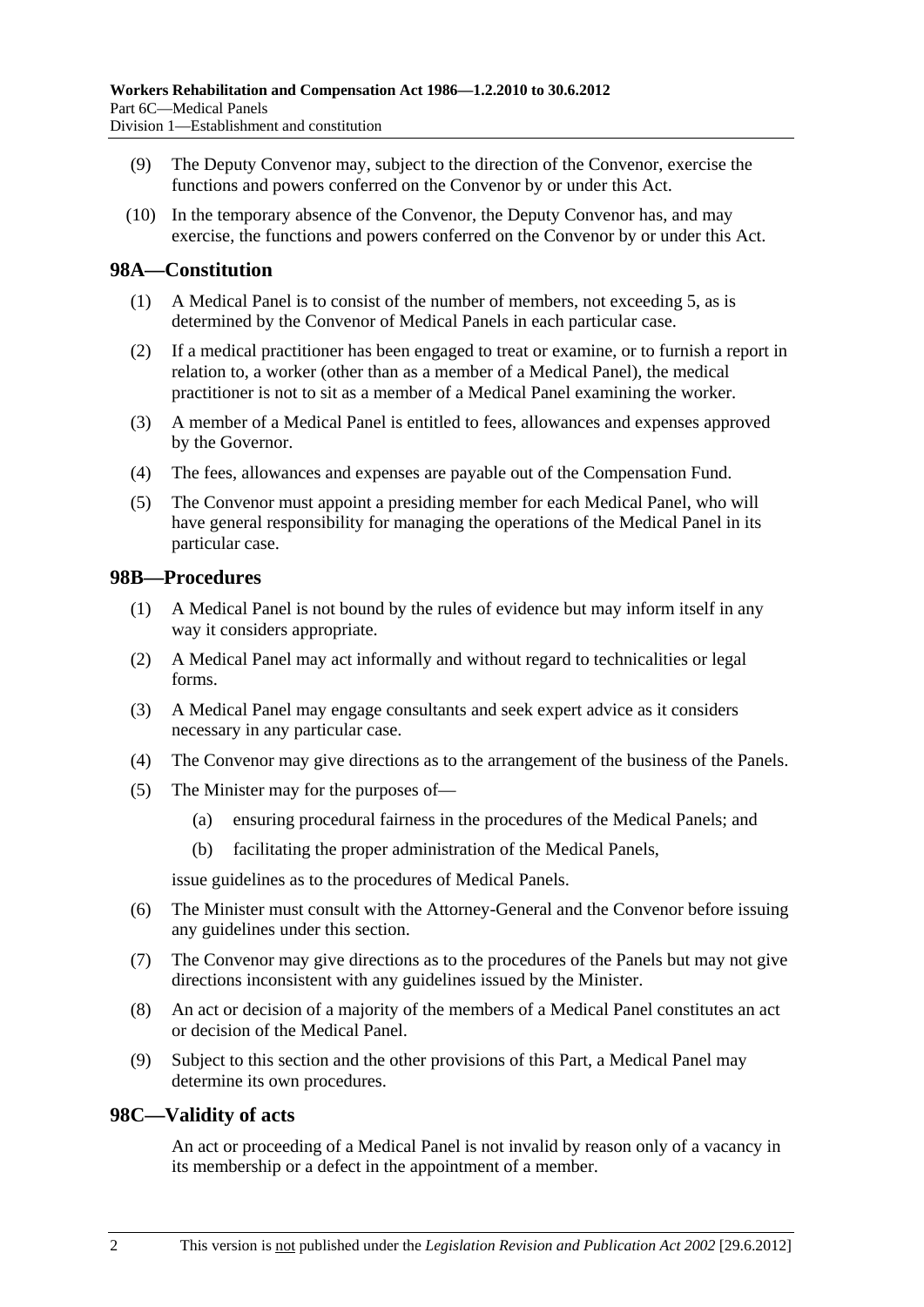### **98D—Immunity of members**

No personal liability attaches to a member of a Medical Panel for an act or omission by the member or the Medical Panel in good faith and in the exercise or purported exercise of powers or functions under this Act.

## **Division 2—Functions and powers**

#### **98E—Interpretation**

In this Division—

#### *medical question* means—

- (a) a question whether a worker has a disability and, if so, the nature or extent of that disability; or
- (b) a question whether a worker's disability—
	- (i) in the case of a disability that is not a secondary disability or a disease—arose out of or in the course of employment; or
	- (ii) in the case of a disability that is a secondary disability or a disease arose out of employment or arose in the course of employment and the employment contributed to the disability; or
- (c) a question whether a worker's employment was a substantial cause of a worker's disability consisting of an illness or disorder of the mind; or
- (d) a question whether a worker has suffered a disability of a kind referred to in the first column of [Schedule 2](#page-153-0); or
- (e) a question whether a medical expense has been reasonably incurred by a worker in consequence of having suffered a compensable disability; or
- (f) a question whether a charge for a medical service should be disallowed under [section 32\(5\);](#page-35-0) or
- (g) a question whether a disability results in incapacity for work; or
- (h) a question as to the extent or permanency of a worker's incapacity for work and the question whether a worker has no current work capacity or a current work capacity; or
- (i) a question as to what employment would or would not constitute suitable employment for a worker; or
- (j) a question as to whether a worker who has no current work capacity is likely to continue indefinitely to have no current work capacity; or
- (k) a question whether a worker who has a current work capacity is, and is likely to continue indefinitely to be, incapable of undertaking further or additional employment or work and, if not so incapable, what further or additional employment or work the worker is capable of undertaking; or
- (l) a question as to when a disability, other than noise induced hearing loss, that developed gradually first caused an incapacity for work; or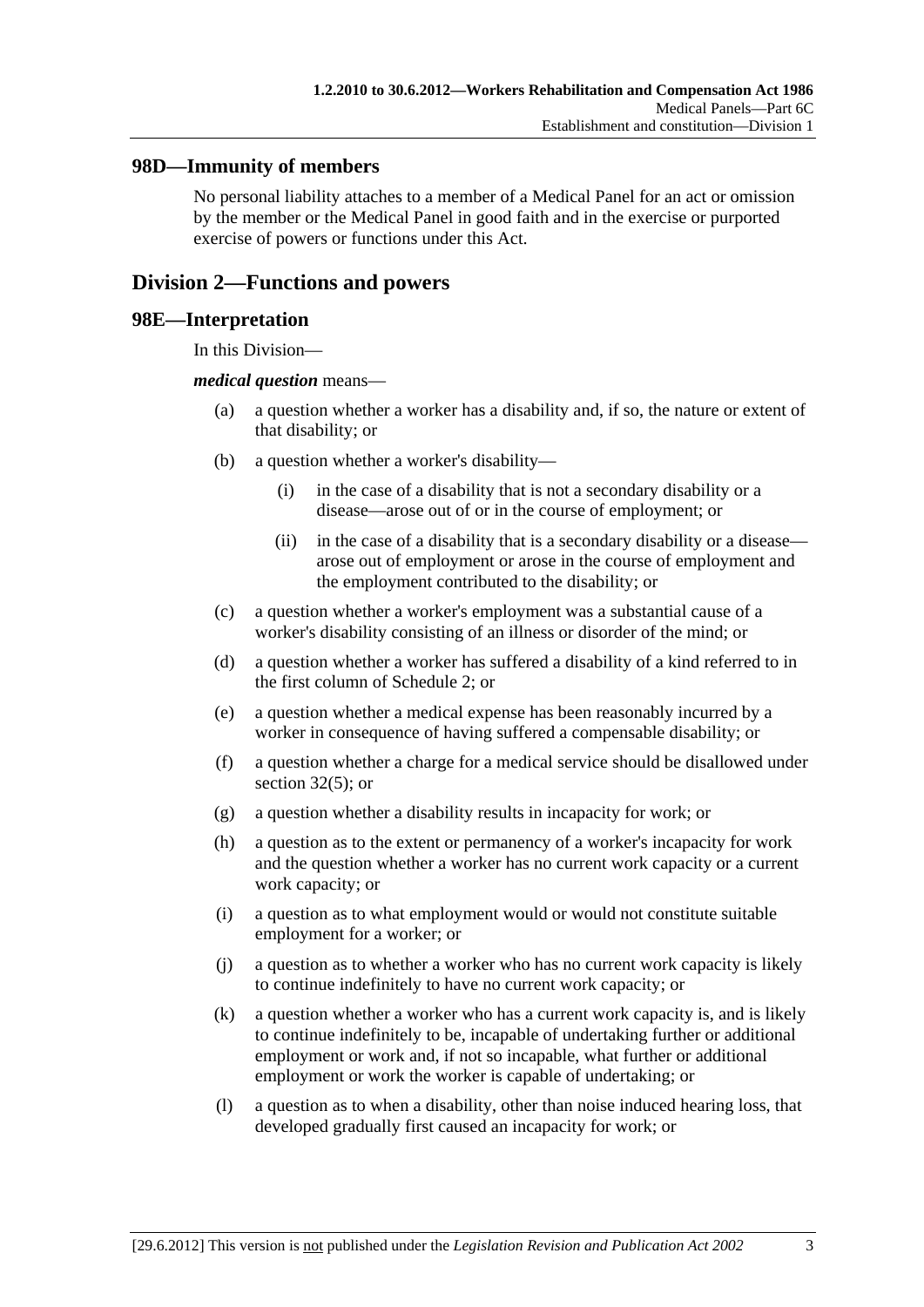- <span id="page-125-0"></span> (m) a question as to when and in what employment a worker with noise induced hearing loss was last exposed to noise capable of causing noise induced hearing loss; or
- (n) a question as to when a worker has ceased to be incapacitated for work by a compensable disability; or
- (o) a question as to what constitutes proper medical treatment for the purposes of section  $36(1a)(c)$ ; or
- (p) a question as to whether a disability is permanent and, if so, the level of impairment of a worker for the purposes of [sections 43](#page-54-0) and [43A](#page-55-0); or
- (q) a question as to whether a provision of a rehabilitation and return to work plan imposes an unreasonable obligation on a worker; or
- (r) a question as to any other prescribed matter.

#### **98F—Functions**

- (1) The function of a Medical Panel is to give an opinion on any medical question referred to it under this Act.
- (2) The Corporation or the Tribunal may, at any time or from time to time, require a worker—
	- (a) who claims compensation under this Act; or
	- (b) who is in receipt of weekly payments of compensation under this Act,

to submit himself or herself for examination by a Medical Panel or to answer questions (or both) on a date and at a place arranged by the Convenor of Medical Panels so that the Medical Panel can determine any specified medical question.

- *(3) In addition, a medical question that constitutes or forms part of, or arises in connection with, a matter that is the subject of a dispute under [Part 6A](#page-112-0) must be referred to a Medical Panel.*
- (4) A Medical Panel may decide not to give an opinion on a particular medical question if it appears to the Medical Panel that the question relates to a matter that falls outside the range of matters that should be subject to determination under this Part.

**Note—** 

Section 98F(3) had not come into operation at the date of the publication of this version.

#### **98G—Powers and procedures on a referral**

- (1) A Medical Panel may ask a worker—
	- (a) to meet with the Medical Panel and answer questions;
	- (b) to supply copies of all documents in the possession of the worker which relate to the medical question to the Medical Panel;
	- (c) to submit to a medical examination by the Medical Panel or by a member of the Medical Panel.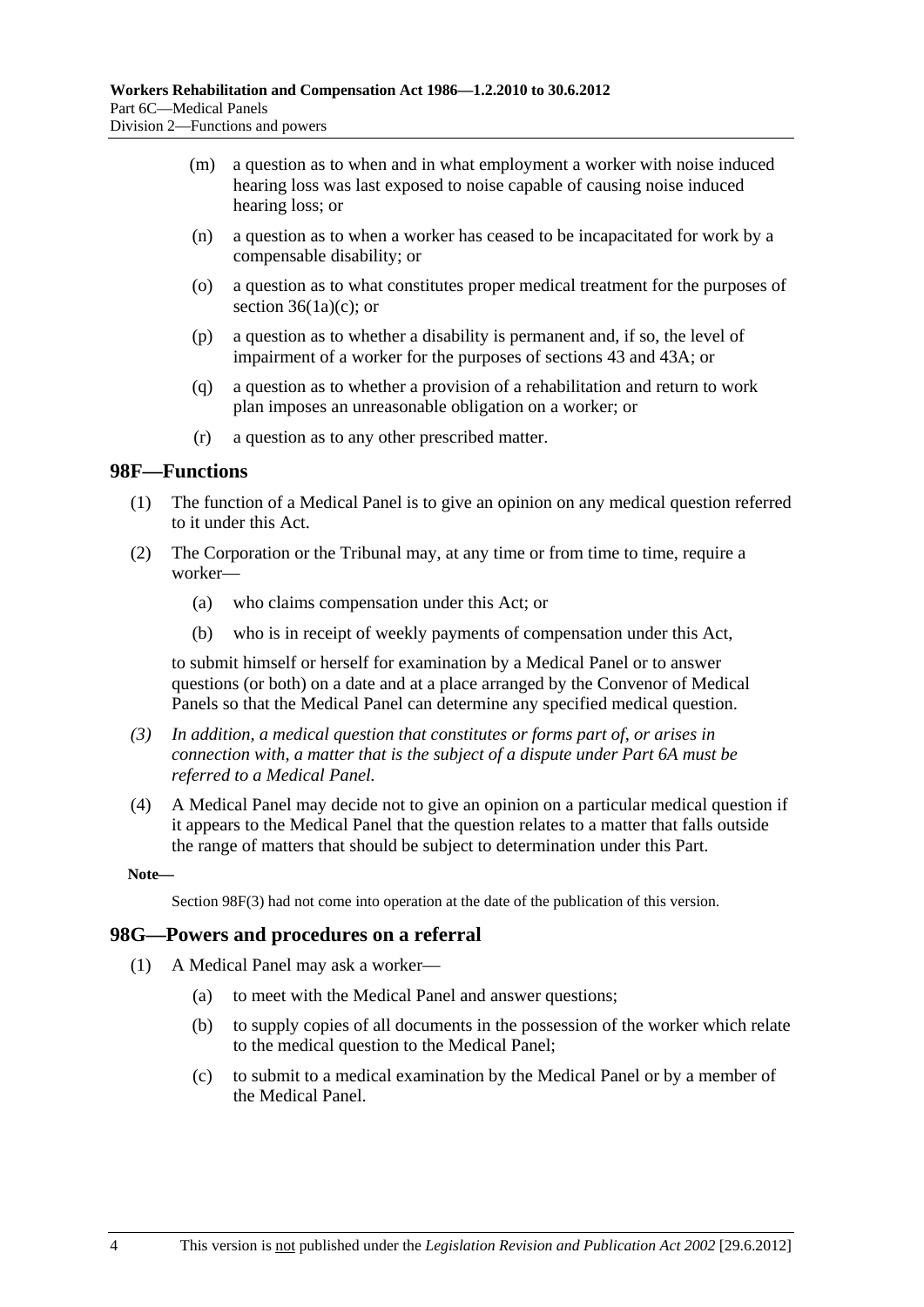- <span id="page-126-0"></span> (2) A person or body referring a medical question to a Medical Panel must submit a document to the Medical Panel specifying—
	- (a) the disability or alleged disability to, or in respect of, which the medical question relates;
	- (b) the facts or questions of fact relevant to the medical question which the person or body is satisfied have been agreed and those facts or questions that are in dispute.
- (3) A person or body referring a medical question to a Medical Panel must submit copies of all documents relating to the medical question in the possession of that person or body to the Medical Panel.
- (4) If a Medical Panel requests and the worker consents, a medical expert who has provided a medical service to a worker in relation to the relevant compensable disability must—
	- (a) meet with the Medical Panel and answer questions; and
	- (b) supply relevant documents to the Medical Panel.
- (5) If a worker unreasonably refuses to comply with [subsection \(1\)](#page-125-0) or in any way hinders an examination—
	- (a) the worker's rights to recover compensation under this Act with respect to the disability; or
	- (b) the worker's rights to weekly payments,

may be suspended by the Corporation until the examination has taken place in accordance with the requirements of the Medical Panel (and any weekly payments that would otherwise be payable during the period of suspension are forfeited).

- (6) Any attendance of a worker before a Medical Panel must be in private, unless the Medical Panel considers that it is necessary for another person to be present.
- (7) Information given to a Medical Panel cannot be used in subsequent proceedings unless—
	- (a) the proceedings are before the Tribunal or a court under this Act; or
	- (b) the worker consents to the use of the information; or
	- (c) the proceedings are for an offence against this Act.

## **98H—Opinions**

- (1) A Medical Panel must form its opinion on a medical question referred under this Division within 60 days after the reference is made or such longer period as may be agreed by the Corporation or Tribunal (as the case requires).
- (2) The Medical Panel to which a medical question is so referred must give a certificate as to its opinion.
- (3) An opinion under [subsection \(2\)](#page-126-0) must include a statement setting out the reason or reasons for the opinion provided by the Medical Panel.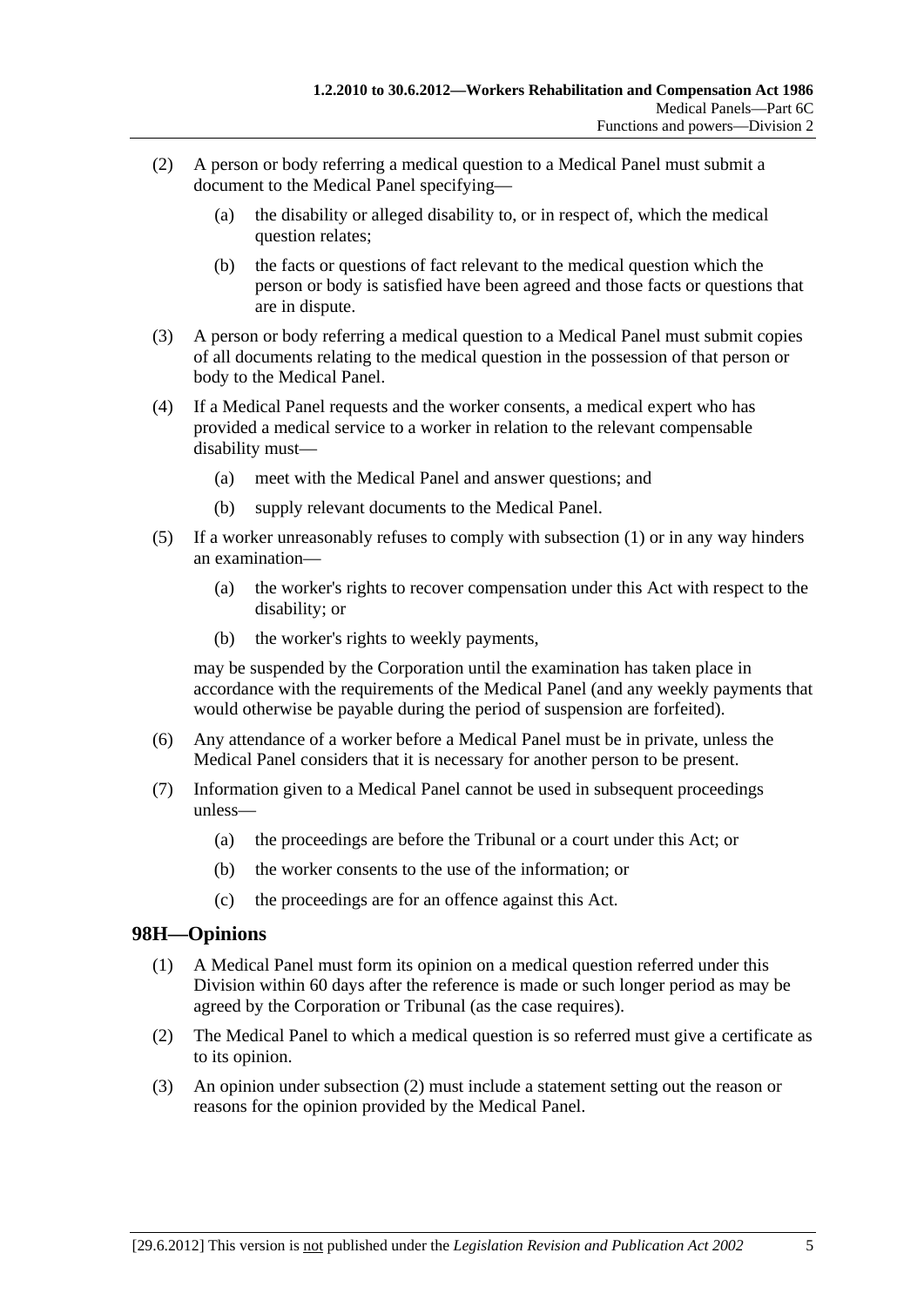<span id="page-127-0"></span> (4) For the purposes of determining any question or matter, the opinion of a Medical Panel on a medical question referred to the Medical Panel is to be adopted and applied by any body or person acting under this Act and must be accepted as final and conclusive irrespective of who referred the medical question to the Medical Panel or when the medical question was referred.

## **Division 3—Related matters**

## **98I—Admissibility**

- (1) A certificate given by a Medical Panel is admissible in evidence in any proceedings under this Act.
- (2) A member of a Medical Panel is competent to give evidence as to matters in a certificate given by the Medical Panel of which he or she was a member, but the member may not be compelled to give any such evidence.
- (3) A consultant engaged to provide expert advice to a Medical Panel is competent to give evidence as to matters relating to that expert advice, but the consultant may not be compelled to give any such evidence.

## **98J—Support staff**

- (1) The Minister must ensure that there are such administrative and ancillary staff as are necessary for the proper functioning of Medical Panels.
- (2) The staff may be—
	- (a) Public Service employees assigned to work in support of the Medical Panels; or
	- (b) persons employed or engaged for the purposes of this Part.
- (3) The terms and conditions of appointment of a person under [subsection \(2\)\(b\)](#page-127-0) will be determined by the Minister and such a person will not be a Public Service employee.
- (4) The costs associated with the staff under [subsection \(1\)](#page-127-0) will be recoverable from the Compensation Fund under a scheme established or approved by the Treasurer after consultation with the Corporation.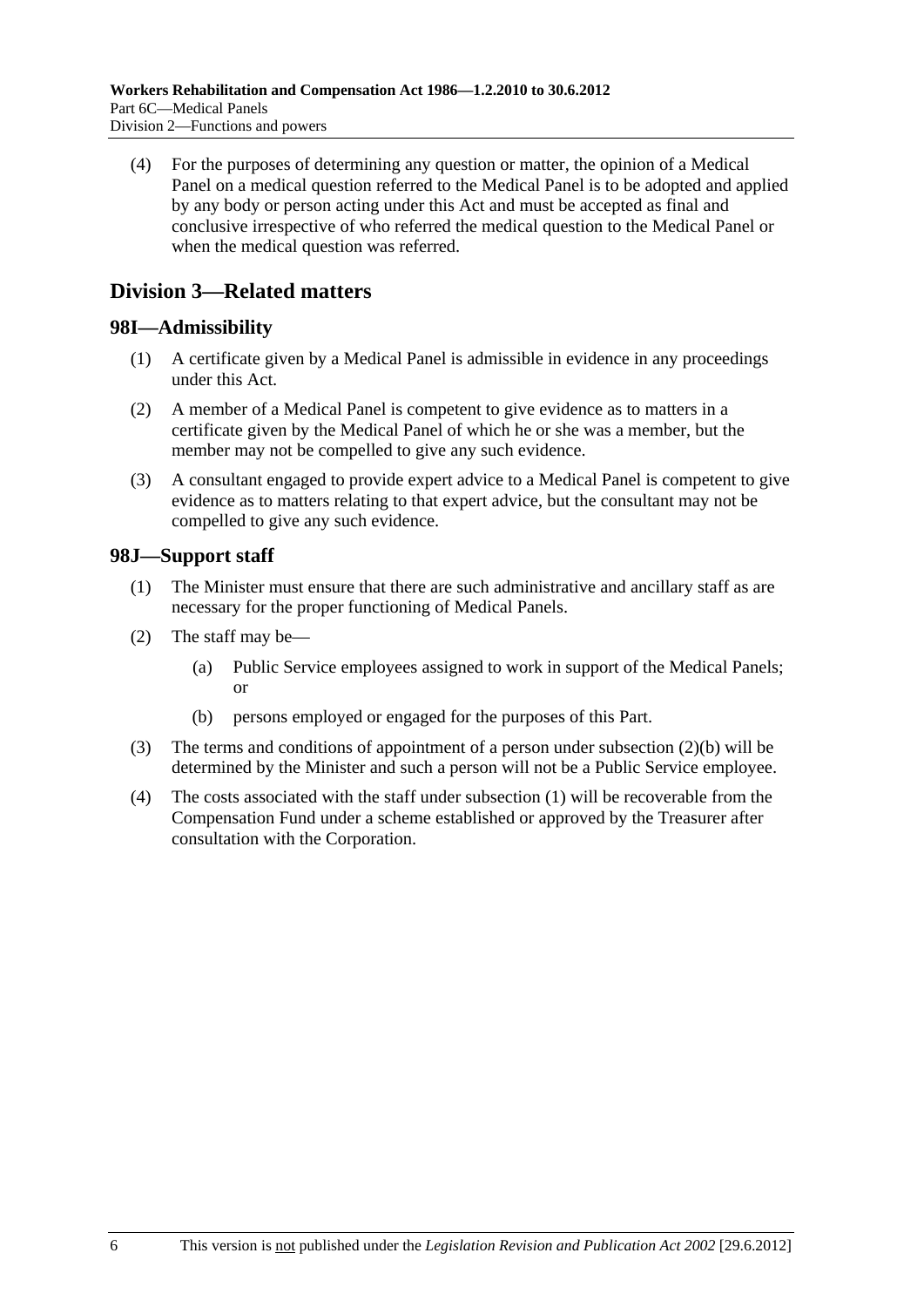# <span id="page-128-0"></span>**Part 6D—WorkCover Ombudsman**

## **Division 1—Appointment and conditions of office**

## **99—Appointment**

- (1) There is to be a *WorkCover Ombudsman*.
- (2) The WorkCover Ombudsman is appointed by the Governor.
- (3) The person appointed as the WorkCover Ombudsman may hold another office or position if the Governor is satisfied that there is no conflict between the functions and duties of the WorkCover Ombudsman and the functions and duties of the other office or position.

## **99A—Term of office and conditions of appointment**

- (1) The WorkCover Ombudsman is appointed on conditions determined by the Governor and for a term, not exceeding 7 years, specified in the instrument of appointment.
- (2) An appointment may be renewed but a person must not hold office as WorkCover Ombudsman for more than 2 consecutive terms.
- (3) The Governor may remove the WorkCover Ombudsman from office on the presentation of an address from both Houses of Parliament seeking the WorkCover Ombudsman's removal.
- (4) The Governor may suspend the WorkCover Ombudsman from office on the ground of incompetence or misbehaviour and, in that event—
	- (a) a full statement of the reason for the suspension must be laid before both Houses of Parliament within 3 sitting days of the suspension; and
	- (b) if, at the expiration of 1 month from the date on which the statement was laid before Parliament, an address from both Houses of Parliament seeking the WorkCover Ombudsman's removal has not been presented to the Governor, the WorkCover Ombudsman must be restored to office.
- (5) The office of WorkCover Ombudsman becomes vacant if the WorkCover Ombudsman—
	- (a) dies; or
	- (b) resigns by written notice given to the Minister; or
	- (c) completes a term of office and is not reappointed; or
	- (d) is removed from office by the Governor under [subsection \(3\)](#page-128-0); or
	- (e) becomes bankrupt or applies as a debtor to take the benefit of the laws relating to bankruptcy; or
	- (f) is convicted of an indictable offence or of an offence which if committed in South Australia, would be an indictable offence; or
	- (g) is sentenced to imprisonment for an offence; or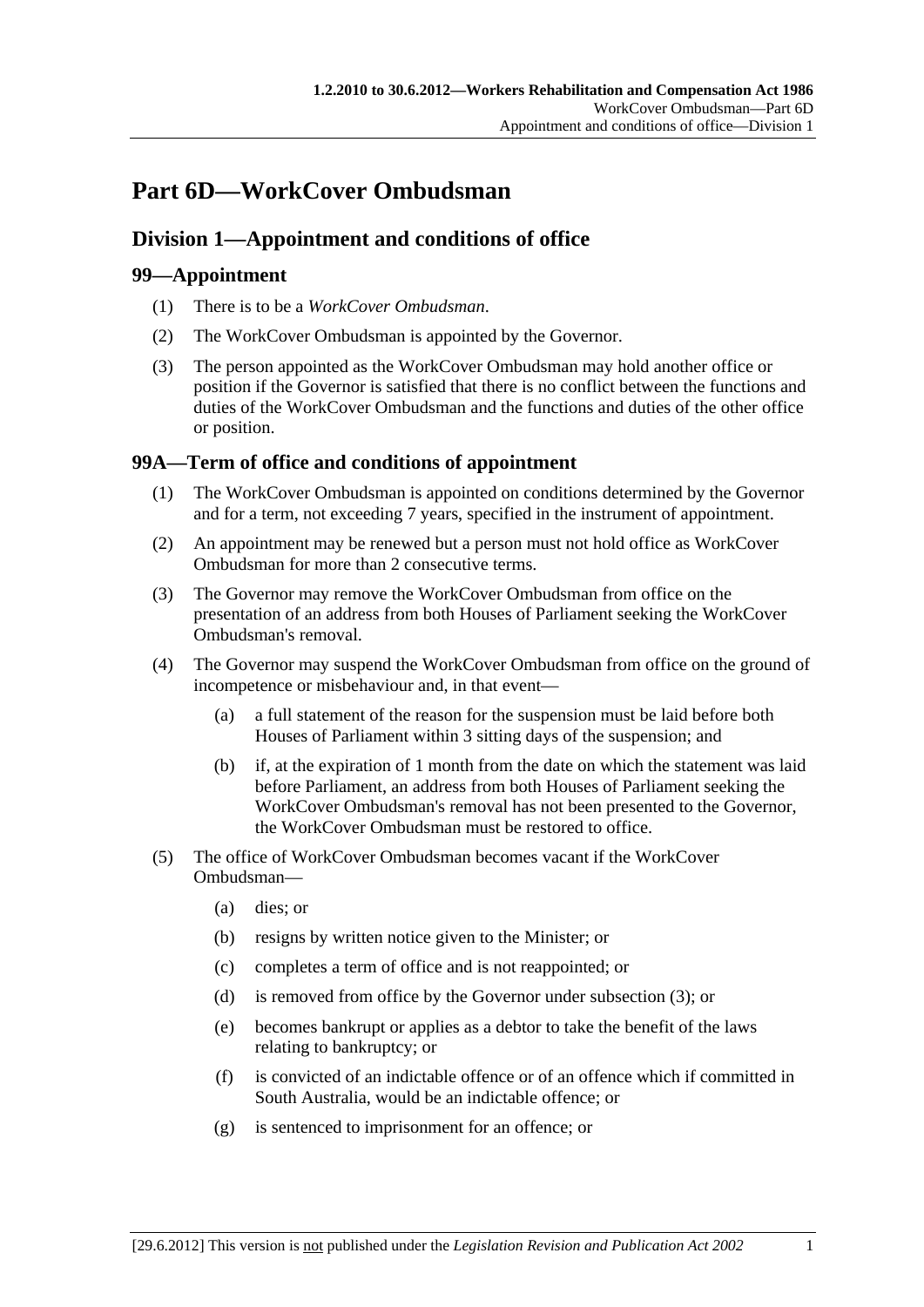- <span id="page-129-0"></span> (h) becomes a member of the Parliament of this State or any other State of the Commonwealth or of the Commonwealth or becomes a member of a Legislative Assembly of a Territory of the Commonwealth; or
- (i) becomes, in the opinion of the Governor, mentally or physically incapable of carrying out satisfactorily the duties of office.
- (6) Except as is provided by this section, the WorkCover Ombudsman may not be removed or suspended from office, nor will the office of the WorkCover Ombudsman become vacant.

## **99B—Remuneration**

The WorkCover Ombudsman is entitled to remuneration, allowances and expenses determined by the Governor.

## **99C—Temporary appointments**

The Minister may appoint a person (who may but need not be an employee in the Public Service) to act as the WorkCover Ombudsman—

- (a) during a vacancy in the office of WorkCover Ombudsman; or
- (b) when the WorkCover Ombudsman is absent from, or unable to discharge, official duties; or
- (c) if the WorkCover Ombudsman is suspended from office under this Act.

## **Division 2—Functions and powers**

#### **99D—Functions**

- (1) The WorkCover Ombudsman has the following functions:
	- (a) to identify and review issues arising out of the operation or administration of this Act, and to make recommendations for improving the operation or administration of this Act, especially so as to improve processes that affect workers who have suffered a compensable disability or employers;
	- (b) to receive and investigate complaints about administrative acts under this Act, and to seek to resolve those complaints expeditiously, including by making recommendations to relevant parties;
	- (c) without limiting [paragraphs \(a\)](#page-129-0) and [\(b\)](#page-129-0)
		- (i) to receive and investigate complaints about failures to comply with [section 58B](#page-80-0) or [58C](#page-80-0) and to give directions to the Corporation or any relevant employer in connection with the operation or requirements of either section;
		- (ii) to investigate other matters relating to providing for the effective rehabilitation of disabled workers and their return to work on a successful basis;
	- (d) to encourage and assist the Corporation and employers to establish their own complaint-handling processes and procedures with a view to improving the effectiveness of this Act;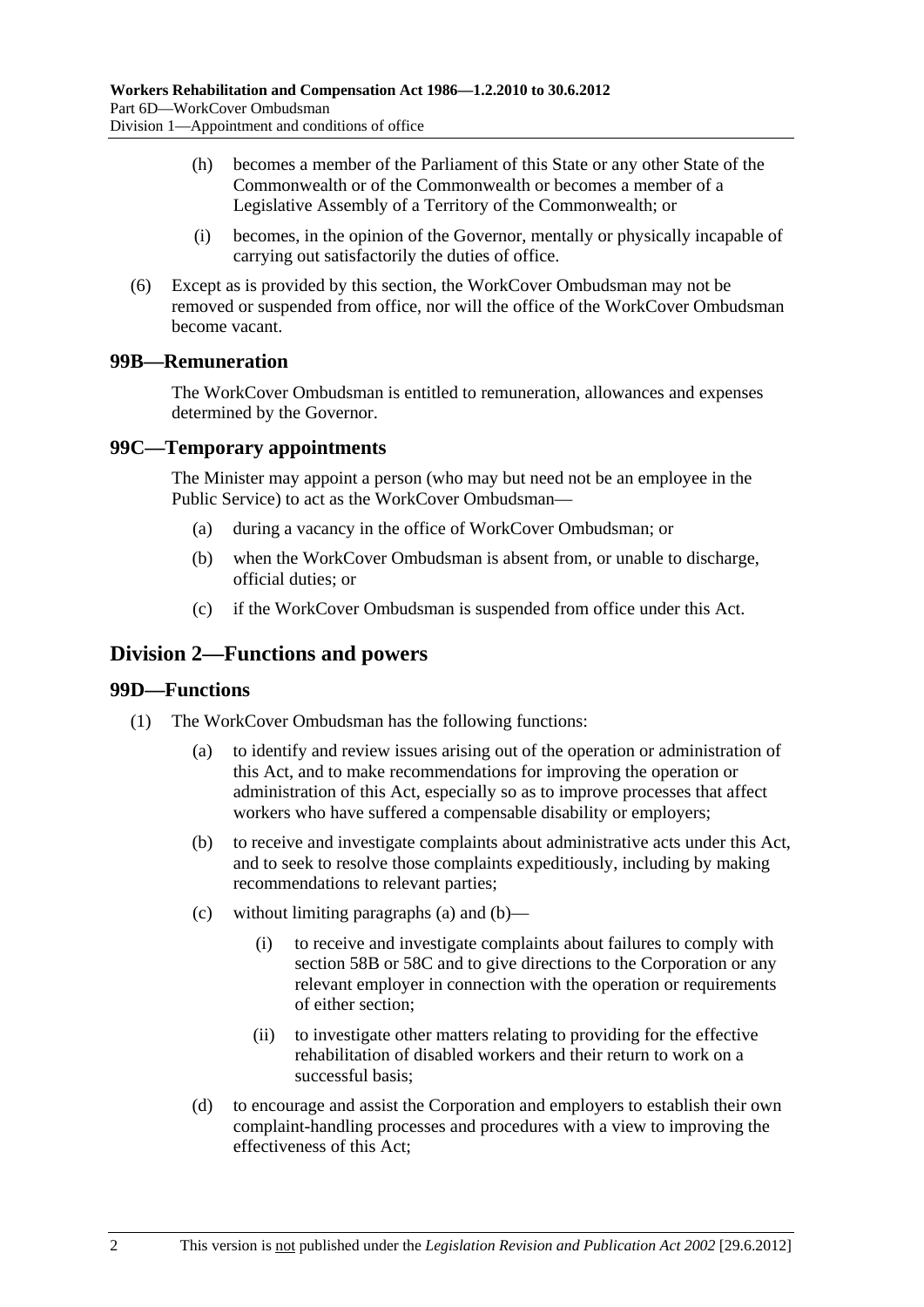- (e) to initiate or support other activities or projects relating to the workers rehabilitation and compensation scheme established by this Act;
- (f) to provide other assistance or advice to support the fair and effective operation or administration of this Act.
- (2) The WorkCover Ombudsman may act under [subsection \(1\)](#page-129-0) on his or her own initiative, at the request of the Minister, or on the receipt of a complaint by an interested person.
- (3) However, the WorkCover Ombudsman—
	- (a) may not investigate an act where the relevant matter—
		- (i) is, or is capable of being, the subject of proceedings under [Part 5,](#page-82-0) [6](#page-102-0), [6A](#page-112-0), [6B](#page-120-0) or 6C; or
		- (ii) is the subject of any legal proceedings; and
	- (b) may not investigate an act in the nature of an industrial dispute under the *[Fair](http://www.legislation.sa.gov.au/index.aspx?action=legref&type=act&legtitle=Fair%20Work%20Act%201994)  [Work Act 1994](http://www.legislation.sa.gov.au/index.aspx?action=legref&type=act&legtitle=Fair%20Work%20Act%201994)*.
- (4) The WorkCover Ombudsman must establish a scheme for receiving and dealing with complaints for the purposes of [subsection \(1\)](#page-129-0).
- (5) The WorkCover Ombudsman may refuse to entertain a complaint, or, having commenced to consider a matter raised in a complaint, may refuse to continue if of the opinion—
	- (a) that the matter raised in the complaint is trivial; or
	- (b) that the complaint is frivolous or vexatious or is not made in good faith; or
	- (c) that the complainant or the person on whose behalf the complaint was made has not a sufficient personal interest in the matter raised in the complaint; or
	- (d) that the complainant has failed, without good reason, to take reasonable steps to resolve the matter through another established complaint-handling process; or
	- (e) that having regard to all the circumstances of the case, the investigation or the continuance of the investigation of the matter raised in the complaint is unnecessary or unjustifiable; or
	- (f) that the matter raised in the complaint should be dealt with under another Act or by another person or body; or
	- (g) that there is some other reasonable cause that justifies the discontinuance of proceedings under this Part.
- (6) The WorkCover Ombudsman may, at any time, decide to attempt to deal with a complaint by conciliation (and, in doing so, may act personally or through some other person).
- (7) In this section—

*act* includes—

- (a) an omission;
- (b) a decision, proposal or recommendation,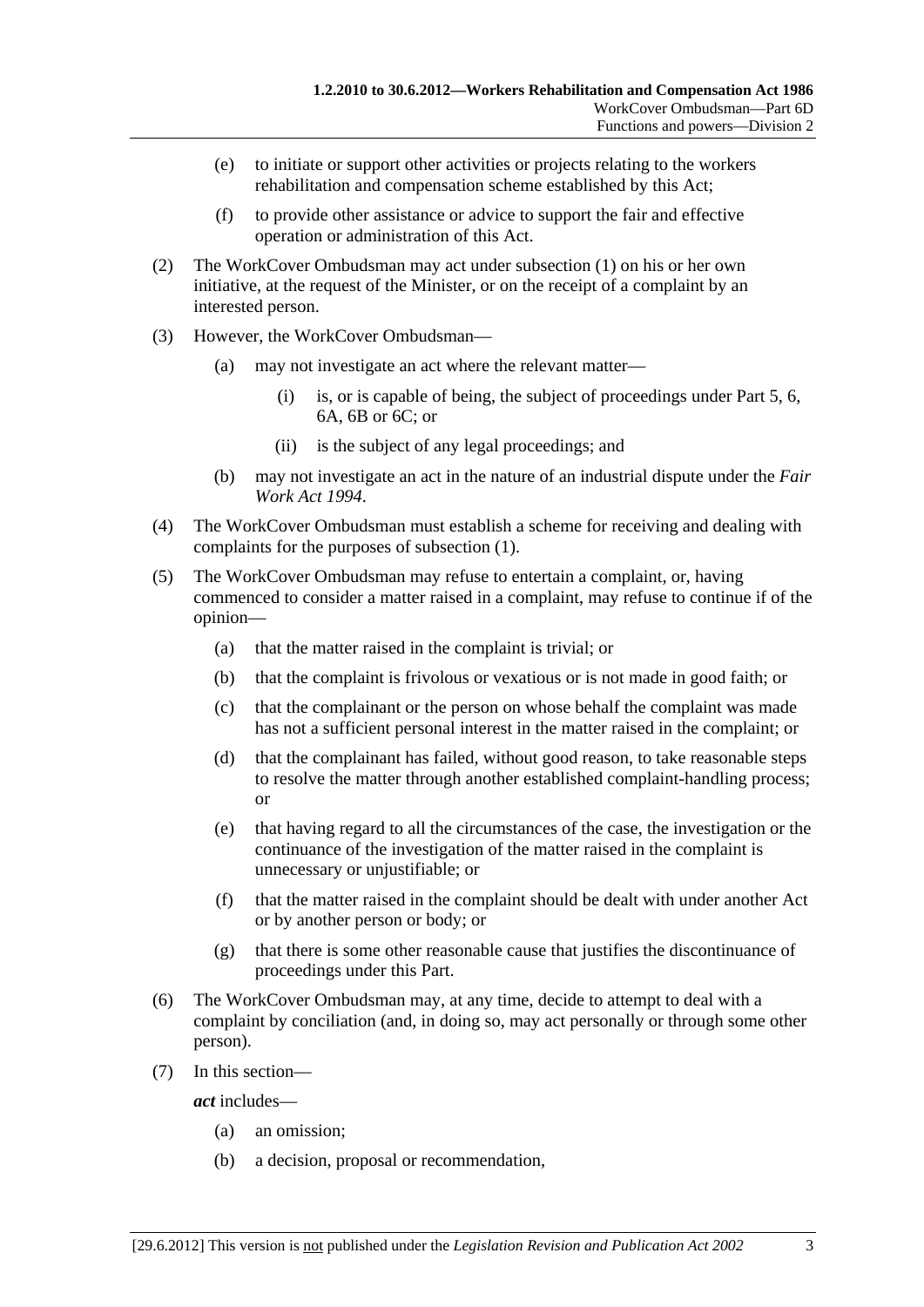and the circumstances surrounding an act.

#### <span id="page-131-0"></span>**99E—Powers—general**

The WorkCover Ombudsman has the powers necessary or expedient for, or incidental to, the performance of the WorkCover Ombudsman's functions.

#### **99F—Obtaining information**

- (1) If the WorkCover Ombudsman has reason to believe that a person is capable of providing information or producing a document relevant to a matter under consideration by the WorkCover Ombudsman, the WorkCover Ombudsman may, by notice in writing provided to the person, require the person to do 1 or more of the following:
	- (a) to provide that information to the WorkCover Ombudsman in writing signed by that person or, in the case of a body corporate, by an officer of the body corporate;
	- (b) to produce that document to the WorkCover Ombudsman;
	- (c) to attend before a person specified in the notice and answer questions or produce documents relevant to the matter.
- (2) A notice under [subsection \(1\)](#page-131-0) is to specify the period within which, or the time, day and place at which, the person is required to provide the information or document, or to attend.
- (3) A notice under [subsection \(1\)](#page-131-0) must provide a period of time for compliance with a requirement under that subsection that has been determined by the WorkCover Ombudsman to be reasonable in the circumstances.
- (4) A person must comply with a requirement under [subsection \(1\).](#page-131-0) Maximum penalty: \$5 000.
- (5) If a document is produced in accordance with a requirement under this section, the WorkCover Ombudsman or other appropriate person may take possession of, make copies of, or take extracts from, the document.

#### **99G—Power to examine witnesses etc**

- (1) The WorkCover Ombudsman, or a person who is to receive information under [section 99F](#page-131-0), may administer an oath or affirmation to a person required to attend before him or her under this Part and may examine the person on oath or affirmation.
- (2) The WorkCover Ombudsman may require a person to verify by statutory declaration—
	- (a) any information or document produced under this Part; or
	- (b) a statement that the person has no relevant information or documents or no further relevant information or documents.
- (3) A person must comply with a requirement under [subsection \(2\).](#page-131-0) Maximum penalty: \$5 000.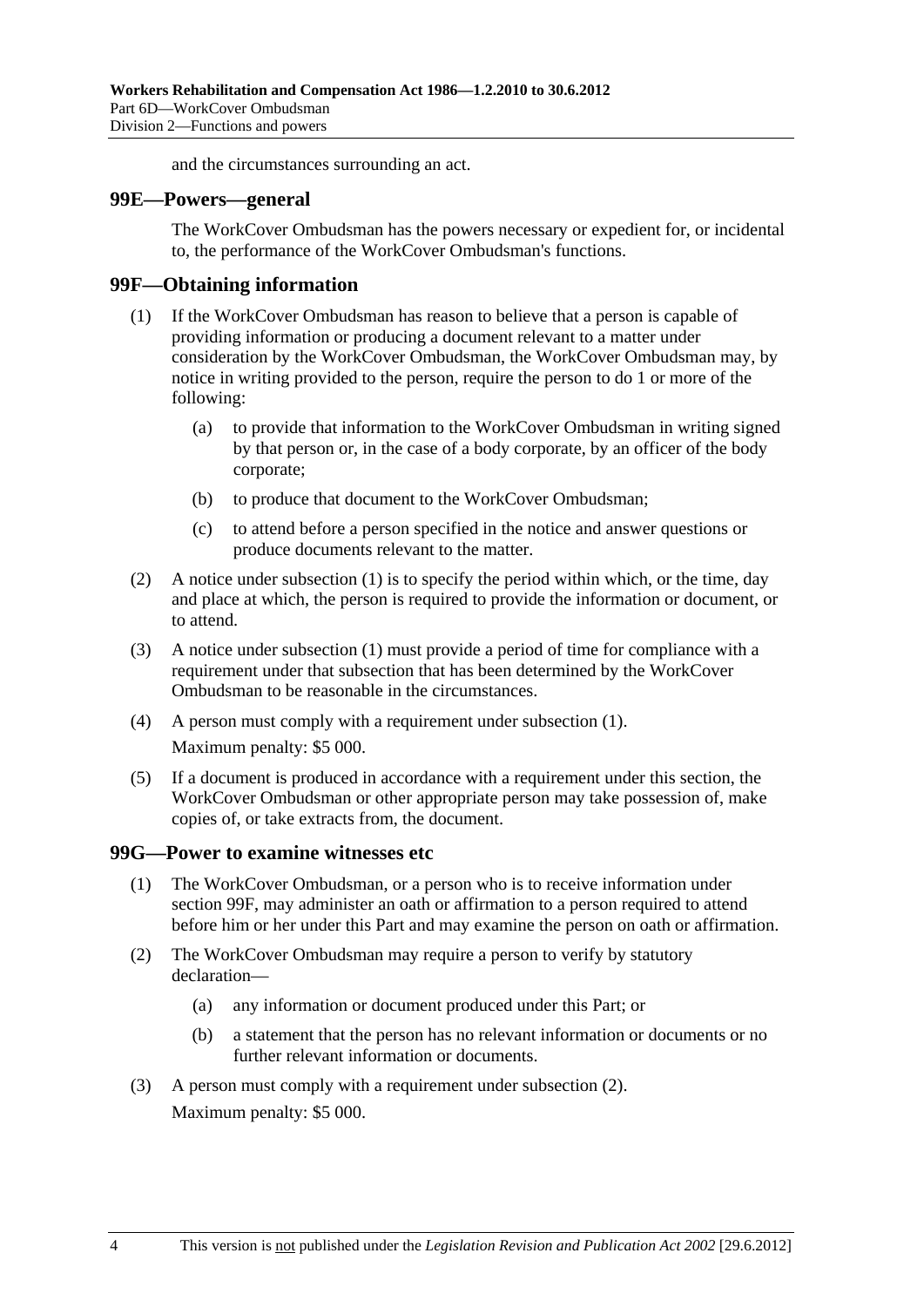## <span id="page-132-0"></span>**Division 3—Other matters**

### **99H—Independence**

- (1) In performing and exercising his or her functions and powers under this Act, the WorkCover Ombudsman must act independently, impartially and in the public interest.
- (2) The Minister cannot control how the WorkCover Ombudsman is to exercise the WorkCover Ombudsman's statutory functions and powers.

## **99I—Staff**

- (1) The WorkCover Ombudsman's staff consists of—
	- (a) Public Service employees assigned to work in the office of the WorkCover Ombudsman under this Act; and
	- (b) any person appointed under [subsection \(3\).](#page-132-0)
- (2) The Minister may, by notice in the Gazette—
	- (a) exclude Public Service employees who are members of the WorkCover Ombudsman's staff from specified provisions of the *[Public Sector Act 2009](http://www.legislation.sa.gov.au/index.aspx?action=legref&type=act&legtitle=Public%20Sector%20Act%202009)*; and
	- (b) if the Minister thinks that certain provisions should apply to such employees instead of those excluded under [paragraph \(a\)—](#page-132-0)determine that those provisions will apply,

and such a notice will have effect according to its terms.

- (3) The WorkCover Ombudsman may, with the consent of the Minister, appoint staff for the purposes of this Act.
- (4) The terms and conditions of employment of a person appointed under [subsection \(3\)](#page-132-0) will be determined by the Minister and such a person will not be a Public Service employee.
- (5) The WorkCover Ombudsman may, by agreement with the Minister responsible for an administrative unit of the Public Service, make use of the services of the staff, equipment or facilities of that administrative unit.

#### **99J—Funding**

The cost associated with the office of the WorkCover Ombudsman (including in the performance by the WorkCover Ombudsman of functions under this Act) and the WorkCover Ombudsman's staff will be recoverable from the Compensation Fund under a scheme established or approved by the Treasurer after consultation with the Corporation.

#### **99K—Delegation**

- (1) The WorkCover Ombudsman may delegate a function or power conferred on or vested in the WorkCover Ombudsman under this Act—
	- (a) to a particular person or body; or
	- (b) to the person for the time being occupying a particular office or position.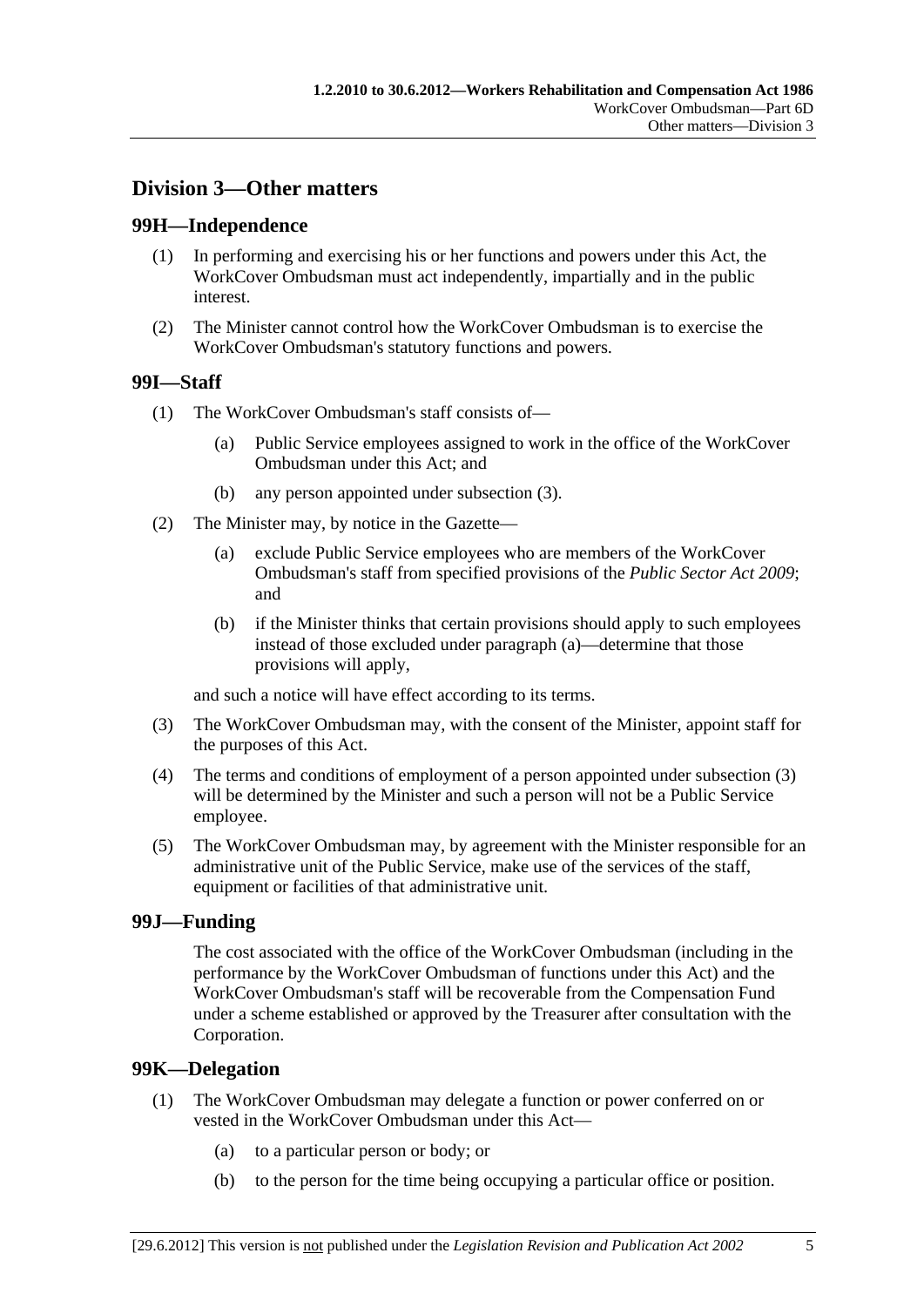- <span id="page-133-0"></span> (2) A function or power delegated under this section may, if the instrument of delegation so provides, be further delegated.
- (3) A delegation—
	- (a) may be absolute or conditional; and
	- (b) does not derogate from the power of the WorkCover Ombudsman to act in a matter; and
	- (c) is revocable at will by the WorkCover Ombudsman.

#### **99L—Annual report**

- (1) The WorkCover Ombudsman must, on or before 30 September in each year, forward a report to the Minister on the work of the WorkCover Ombudsman under this Act during the financial year ending on the preceding 30 June.
- (2) The Minister must, within 6 sitting days after receiving a report under this section, have copies of the report laid before both Houses of Parliament.

#### **99M—Other reports**

- (1) The WorkCover Ombudsman may, at any time, prepare a report to the Minister on any matter arising out of the exercise of the WorkCover Ombudsman's functions under this Act.
- (2) Subject to [subsection \(3\),](#page-133-0) the Minister must, within 2 weeks after receiving a report under this section, have copies of the report laid before both Houses of Parliament.
- (3) If the Minister cannot comply with [subsection \(2\)](#page-133-0) because Parliament is not sitting, the Minister must deliver copies of the report to the President and the Speaker and the President and the Speaker must then—
	- (a) immediately cause the report to be published; and
	- (b) lay the report before their respective Houses at the earliest opportunity.
- (4) A report will, when published under [subsection \(3\)\(a\),](#page-133-0) be taken for the purposes of any other Act or law to be a report of the Parliament published under the authority of the Legislative Council and the House of Assembly.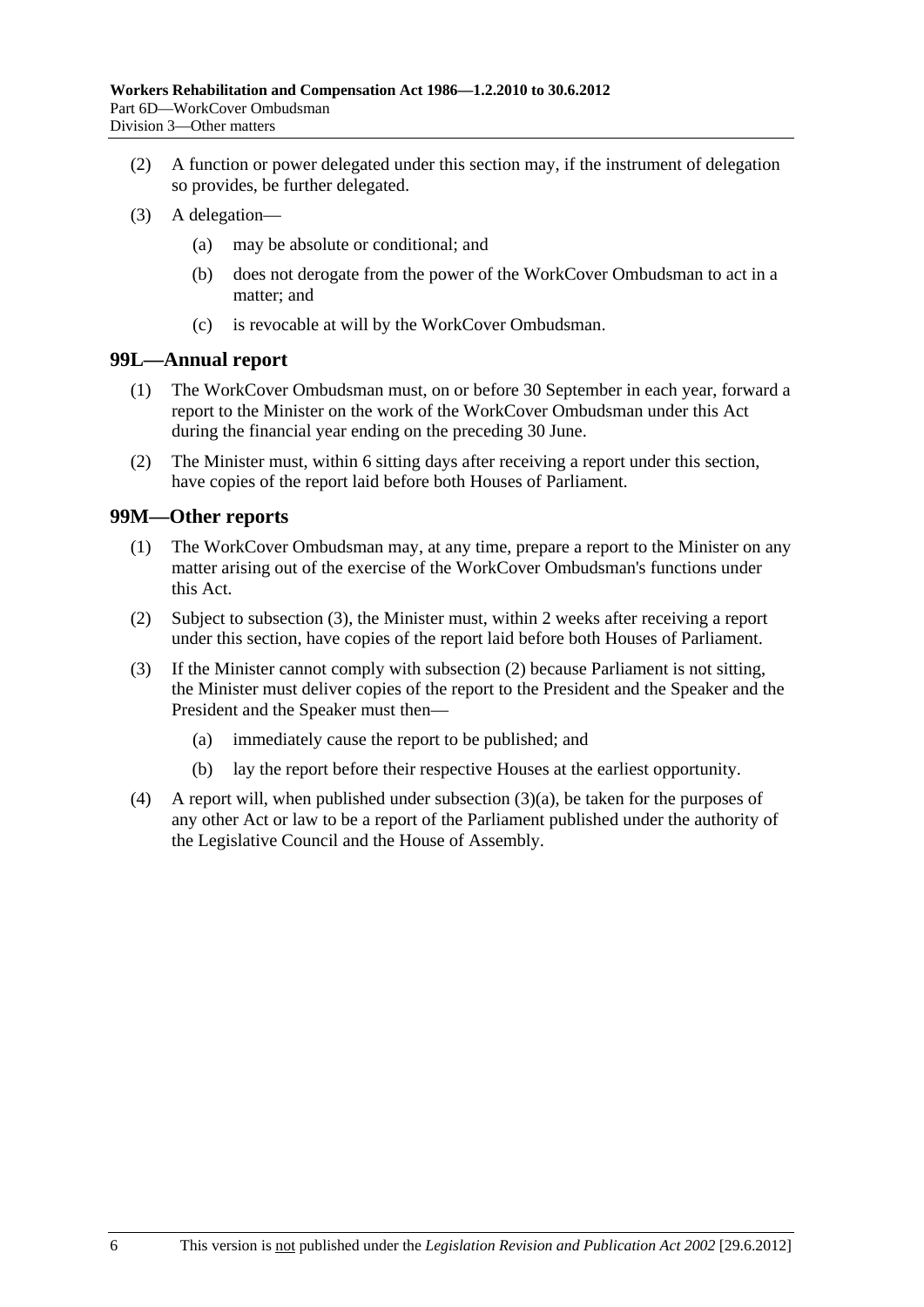# <span id="page-134-0"></span>**Part 7—Miscellaneous**

## **103—Extension of the application of this Act to self-employed persons**

- (1) The Corporation may, on the application of a person who is self-employed, extend to that person the protection of this Act.
- (2) An application under [subsection \(1\)](#page-134-0) may be granted by the Corporation subject to such conditions and limitations as the Corporation thinks fit and any such condition or limitation shall, to the extent of any inconsistency, prevail over the provisions of this Act.

## **103A—Special provision for prescribed classes of volunteers**

- (1) The Crown is the presumptive employer of persons of a prescribed class who voluntarily perform work of a prescribed class that is of benefit to the State (and the Crown therefore has the liabilities of a self-insured employer in relation to persons of that class).
- (2) Where a person of a class prescribed under [subsection \(1\)](#page-134-0) suffers a compensable disability while performing the work to which the prescription relates—
	- (a) the question of whether and, if so, to what extent the person is incapacitated for work must be determined according to the employment (including selfemployment) in which the person was otherwise engaged at the commencement of the incapacity or, if the person was not then engaged in other employment, by reference to employment for which he or she was then reasonably fitted; and
	- (b) subject to [paragraph \(c\)](#page-134-0), the average weekly earnings of the person must be determined—
		- (i) if the person was self-employed, by reference to the remuneration that the person would have received if he or she had been doing the same work in employment; or
		- (ii) if the person was not employed, by reference to the remuneration that the person would have received if he or she had been working in employment for which he or she was reasonably fitted,

and, if there is an award or industrial agreement applicable to that class or grade of employment, by reference to that award or agreement; and

- (c) where—
	- (i) the person dies;
	- (ii) a claim for compensation is made by a person claiming to be a dependant of the deceased;
	- (iii) the deceased and the claimant were both members of a partnership or proprietary company and the predominant work of the deceased before the date of death was in the business of that partnership or company,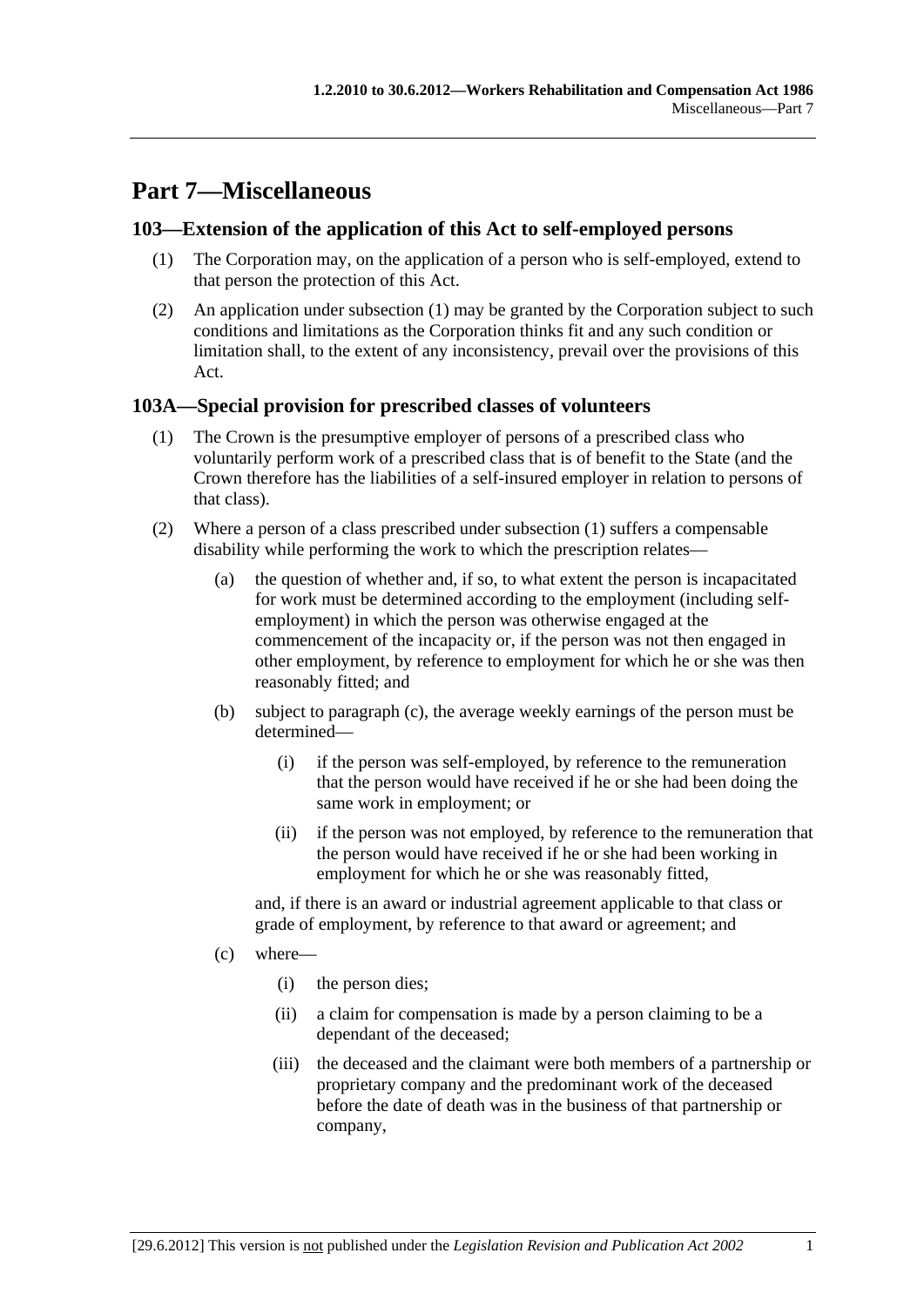<span id="page-135-0"></span>then for the purposes of determining whether the claimant was a dependant of the deceased and, if so, the extent of the dependency, any income derived by the claimant from the partnership or company during the deceased's lifetime will (to the extent that the income is attributable to the deceased's work on behalf of the partnership or company) be taken to be an allowance made by the deceased, out of the deceased's own income, for the maintenance of the claimant.

## **105—Insurance of registered employers against other liabilities**

- (1) An employer who is registered under this Act, and any employer who is not required to be registered because of an exemption under the regulations, is insured by the Corporation, subject to terms and conditions prescribed by regulation, against any liability that may arise apart from this Act in respect of a compensable disability arising from employment (being employment to which this Act applies) by the employer.
- (2) Where an employer participates in the provision of a rehabilitation programme or a rehabilitation and return to work plan under this Act, and in consequence of that participation provides work for a person who is not a worker employed by that employer, that person will be taken to be in the employment of the employer for the purposes of [subsection \(1\).](#page-135-0)
- (3) The insurance provided by [subsection \(1\)](#page-135-0) does not extend to a self-insured employer except in relation to persons of the class referred to in [subsection \(2\).](#page-135-0)

#### **106—Payment of interim benefits**

- (1) The Corporation may, pending the final determination of a claim, make interim payments of compensation to a claimant.
- (2) Where on the final determination of a claim it appears that an amount to which the claimant was not entitled has been paid under this section, the Corporation may recover that amount as a debt.
- (3) This section does not derogate from the operation of [Part 4 Division 7A.](#page-66-0)

#### **106A—Payment not to constitute an admission of liability**

A payment by the Corporation or an employer to a worker does not constitute an admission of liability or estop a subsequent denial of liability.

#### **107—Employer may request progress report**

- (1) The employer of a worker may at any time request the Corporation to provide a report on—
	- (a) the medical progress being made by the worker;
	- (b) the worker's incapacity for work as assessed under this Act.
- (2) A request under [subsection \(1\)](#page-135-0) must be accompanied by the prescribed fee.
- (3) The Corporation shall prepare a report requested under [subsection \(1\)](#page-135-0) within a reasonable time of the request being made and shall send copies of the report to the employer and the worker.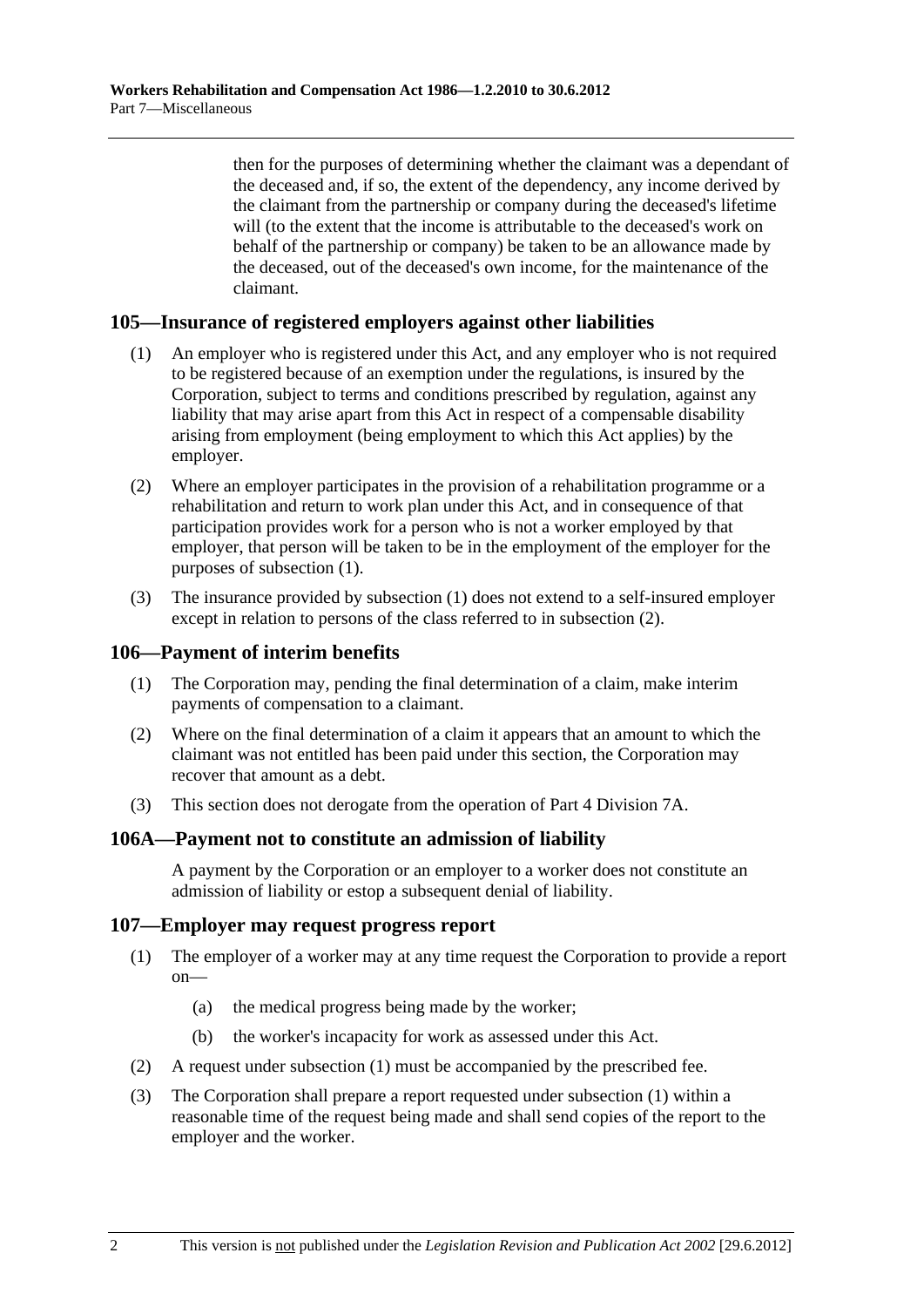## <span id="page-136-0"></span>**107A—Copies of medical reports**

- (1) The Corporation must, within 7 days after receiving a request from a worker's employer, provide the employer with copies of reports in the Corporation's possession prepared by medical experts and relevant to the worker's medical condition, the worker's progress in rehabilitation, or the extent of the worker's incapacity for work.
- (2) A request under [subsection \(1\)](#page-136-0) must be accompanied by the prescribed fee.
- (3) An employer must not disclose confidential information about a worker in a report obtained under this section except as may be necessary—
	- (a) to assist the worker's rehabilitation and return to work; or
	- (b) for the purposes of proceedings under this Act.

#### **107B—Worker's right of access to claims file**

- (1) The Corporation or a delegate of the Corporation must, at the request of a worker—
	- (a) provide the worker, within 45 days after the date of the request, with copies of all documentary material in the possession of the Corporation or the delegate relevant to a claim made by the worker; and
	- (b) make available for inspection by the worker (or a representative of the worker) all non-documentary material in the possession of the Corporation or the delegate relevant to a claim made by the worker.

Maximum penalty: \$5 000.

- (2) Non-documentary material is to be made available for inspection—
	- (a) at a reasonable time and place agreed between the Corporation or delegate and the worker; or
	- (b) in the absence of agreement—at a public office of the Corporation or delegate nominated by the worker at a time (which must be at least 45 days, but not more than 60 days, after the request is made and during ordinary business hours) nominated by the worker.
- (3) However, the Corporation or delegate is not obliged to provide copies of material, or to make material available for inspection by the worker if—
	- (a) the material is relevant to the investigation of suspected dishonesty in relation to the claim; or
	- (b) the material is protected by legal professional privilege.
- (4) In this section, a *delegate* of the Corporation includes a self-insured employer.

#### **108—Medical examination at request of employer**

- (1) Subject to [subsection \(2\),](#page-136-0) the employer of a worker who has made a claim under this Act may require the Corporation to have the worker submit to an examination by a recognised medical expert nominated by the Corporation.
- (2) A worker shall not be required to submit to examinations under this section more frequently than is permitted by the regulations.
- (3) The Corporation may, if it thinks fit, charge the cost of an examination under this section to the employer.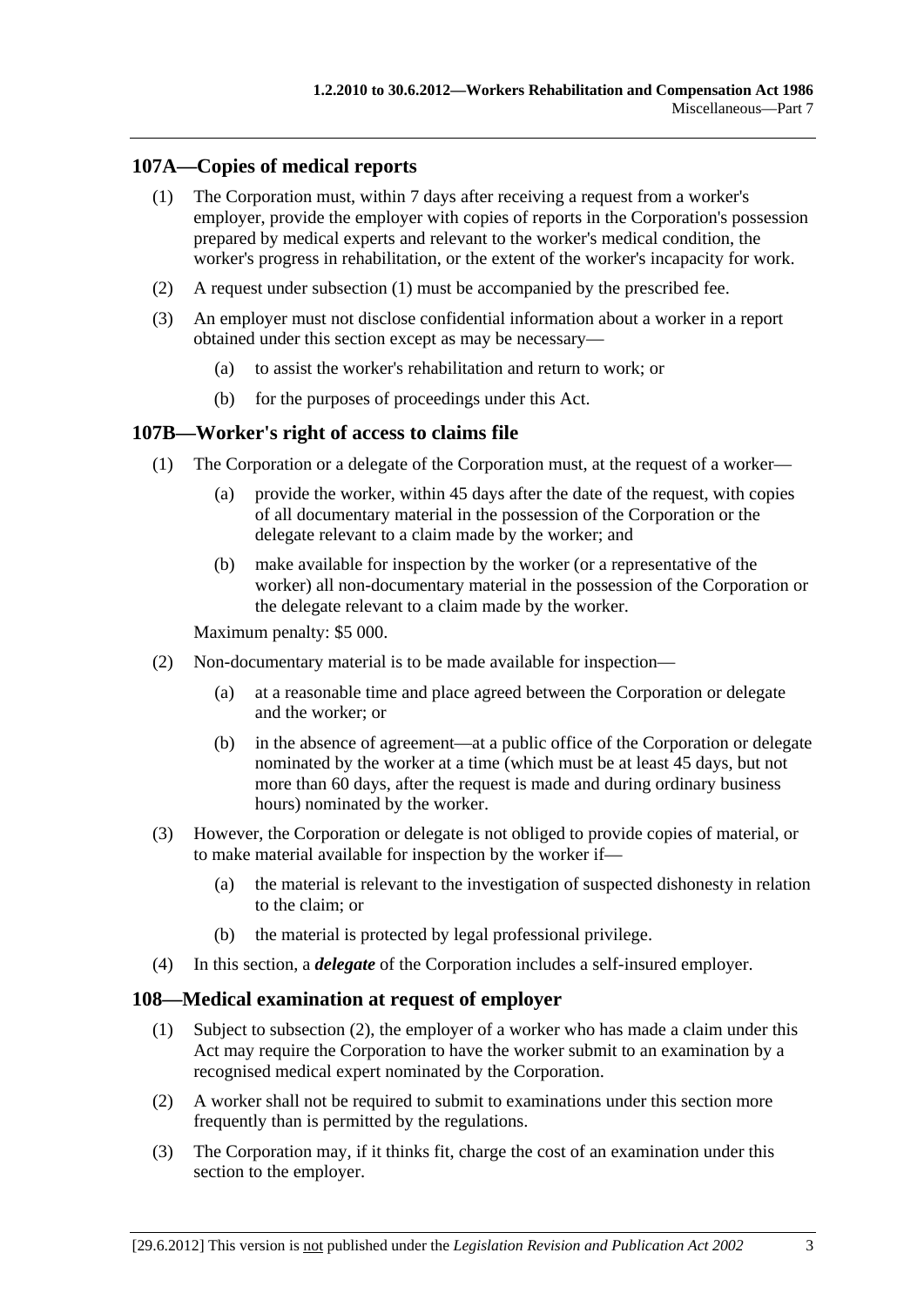- (4) If it appears that there has been undue delay in having a worker examined under this section, the Tribunal may, on application by the employer, give such directions to the Corporation as appear reasonable in the circumstances to expedite the examination.
- (5) The Corporation must comply, or take steps to secure compliance, with such a direction.

## **109—Worker to be supplied with copy of medical report**

Where a report is obtained for the purposes of this Act by the Corporation or an employer on the findings made, or the opinions formed, by a medical expert on the examination of a worker, the Corporation or the employer must, within 7 days after receiving the report, send a copy of the report to the worker.

#### **110—Powers of entry and inspection**

- (1) For the purposes of this Act, an authorised officer may, at any reasonable time—
	- (a) enter any workplace;
	- (b) inspect the workplace, anything at the workplace and work there in progress;
	- (c) require a person who has custody or control of books, documents or records relevant to any matter arising under this Act to produce those books, documents or records;
	- (d) examine, copy and take extracts from any such books, documents or records, or require an employer to provide a copy of any such books, documents or records;
	- (e) take photographs, films or video or audio recordings;
	- (f) take measurements, make notes and records and carry out tests;
	- (g) require (directly or through an interpreter) any person to answer, to the best of that person's knowledge, information and belief, any question relevant to any matter arising under this Act;
	- (h) require an employer to produce any document, or a copy of any document, that is required to be prepared or kept under this Act.
- (2) Where—
	- (a) a person whose native language is not English is suspected of having breached this Act; and
	- (b) the person is interviewed by an authorised officer in relation to that suspected breach; and
	- (c) the person is not reasonably fluent in English,

the person is entitled to be assisted by an interpreter during the interview.

- (3) A person is not required—
	- (a) to provide information under this section that is privileged on the ground of legal professional privilege; or
	- (b) to answer a question under this section if the answer would tend to incriminate that person of an offence.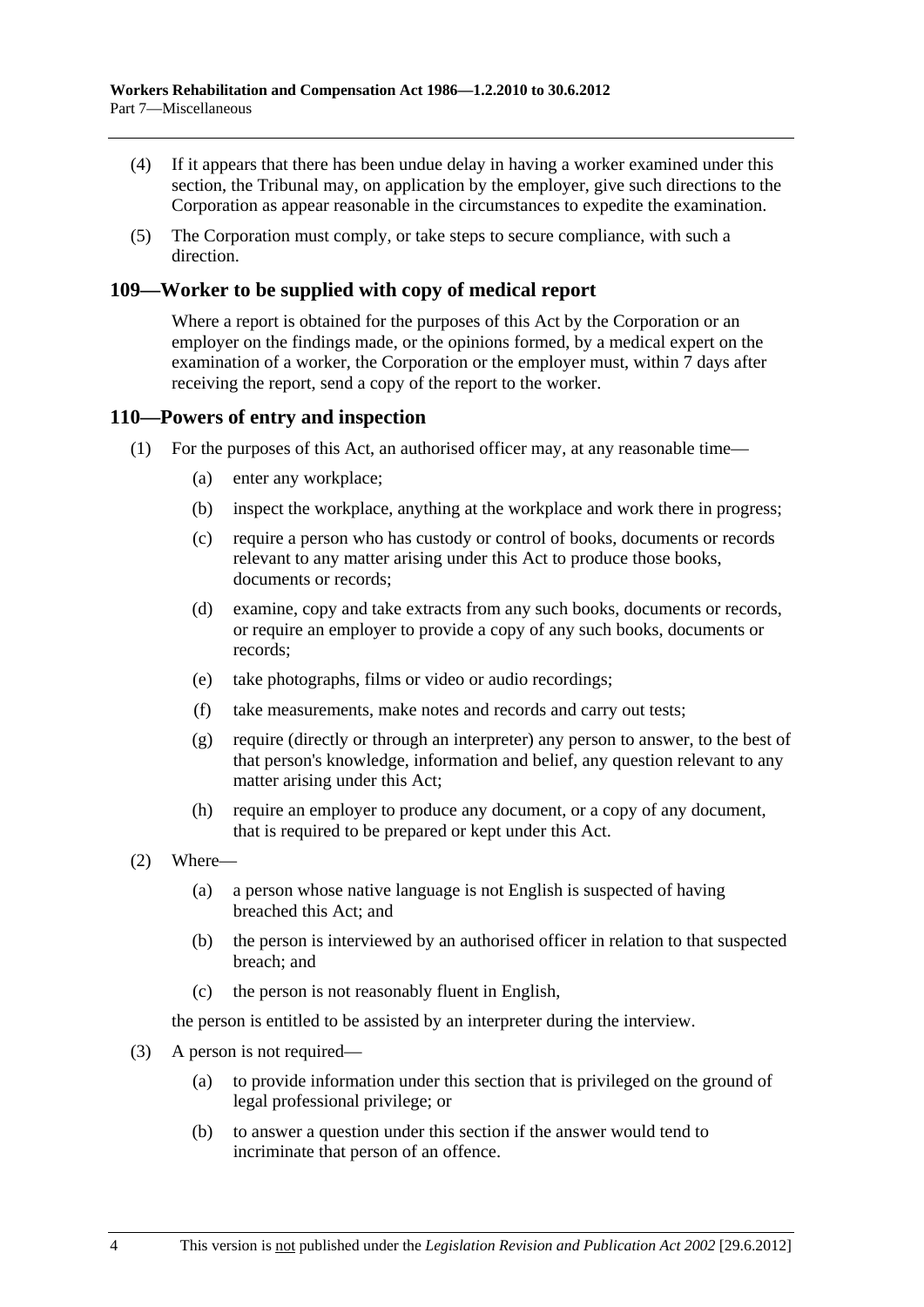- <span id="page-138-0"></span> (4) An authorised officer, who suspects on reasonable grounds that an offence against this Act has been committed, may seize and retain anything that affords evidence of that offence.
- (5) An authorised officer must, at the request of any person from whose possession evidentiary material is seized under [subsection \(4\),](#page-138-0) provide a receipt for that material.
- (6) Where anything has been seized under [subsection \(4\)](#page-138-0) the following provisions apply:
	- (a) the thing seized must be held pending proceedings for an offence against this Act related to the thing seized, unless the Minister, on application, authorises its release to the person from whom it was seized, or any person who had legal title to it at the time of its seizure, subject to such conditions as the Minister thinks fit (including conditions as to the giving of security for satisfaction of an order under paragraph  $(b)(ii)$ ;
	- (b) where proceedings for an offence against this Act relating to the thing seized are instituted within six months of its seizure and the person charged is found guilty of the offence, the court may—
		- (i) order that it be forfeited to the Crown; or
		- (ii) where it has been released pursuant to [paragraph \(a\)—](#page-138-0)order that it be forfeited to the Crown or that the person to whom it was released pay to the Minister an amount equal to its market value at the time of its seizure, as the court thinks fit;
	- (c) where—
		- (i) proceedings are not instituted for an offence against this Act relating to the thing seized within six months after its seizure; or
		- (ii) proceedings having been so instituted—
			- (A) the person charged is found not guilty of the offence; or
			- (B) the person charged is found guilty of the offence but no order for forfeiture is made under [paragraph \(b\)](#page-138-0),

the person from whom the thing was seized, or any person with legal title to it, is entitled to recover from the Minister, by action in a court of competent jurisdiction, the thing itself, or if it has deteriorated or been destroyed, compensation of an amount equal to its market value at the time of its seizure.

- (7) In the exercise of powers under this section, an authorised officer may be accompanied by such assistants as may be necessary or desirable in the circumstances.
- (8) An employer whose workplace is subject to an inspection under this section must provide such assistance as may be necessary to facilitate the exercise of the powers conferred by this section.
- (9) A person must not—
	- (a) hinder or obstruct an authorised officer in the exercise of a power conferred by this section; or
	- (b) refuse or fail, without lawful excuse, to comply with a requirement under this section.

Maximum penalty: \$10 000.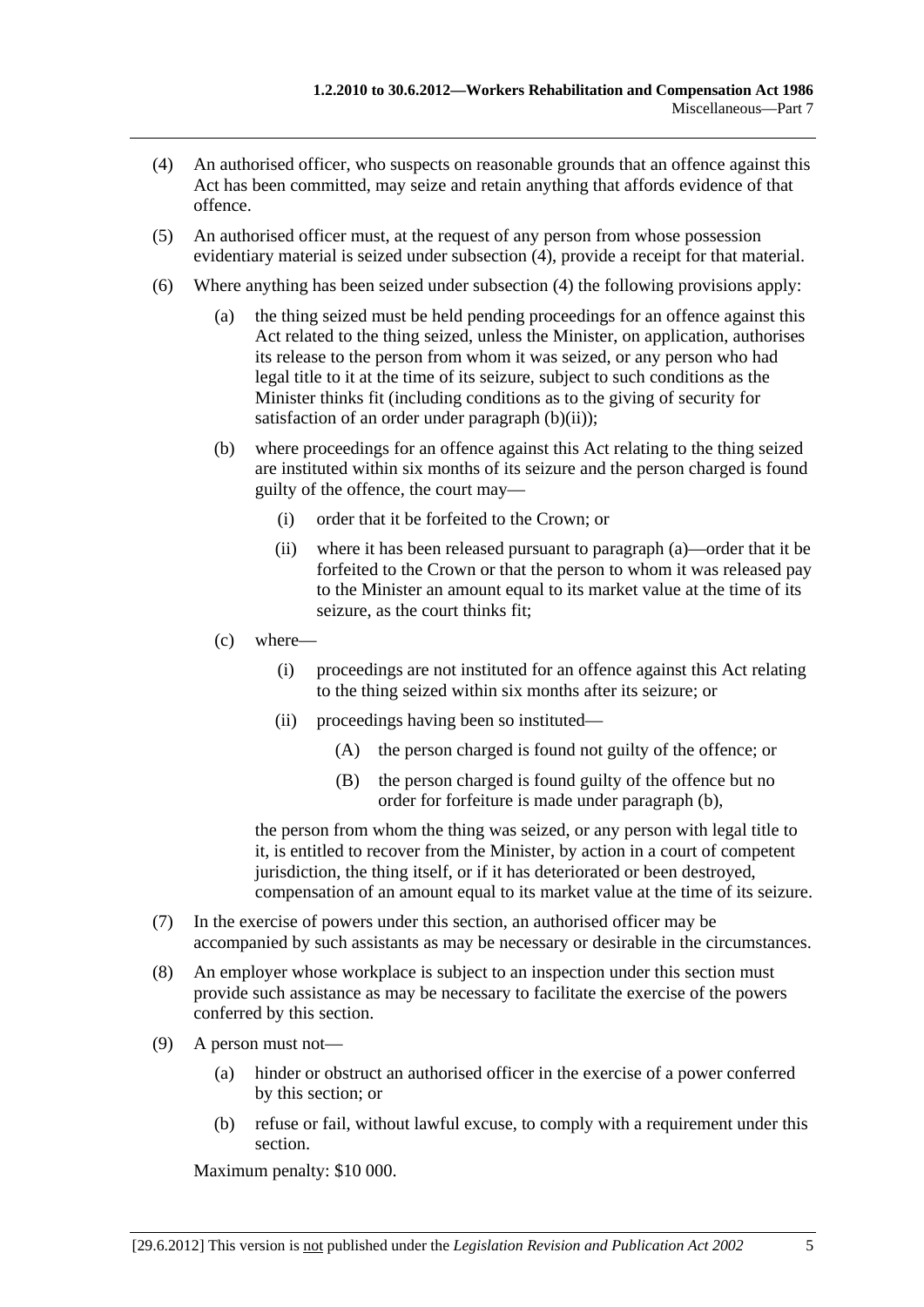- <span id="page-139-0"></span> (10) An authorised officer, or a person assisting an authorised officer, who in the course of exercising powers under this section in relation to an employer—
	- (a) unreasonably hinders or obstructs the employer in the day to day running of his or her business;
	- (b) addresses offensive language to the employer or to any other person at the workplace;
	- (c) assaults the employer or any other person at the workplace,

is guilty of an offence.

Maximum penalty:

- (a) for an offence against [paragraph \(a\)](#page-139-0) or  $(b)$ —\$6 000;
- (b) for an offence against [paragraph \(c\)—](#page-139-0)\$6 000 or imprisonment for one year.

#### **111—Inspection of place of employment by rehabilitation adviser**

- (1) Subject to [subsection \(2\),](#page-139-0) a rehabilitation adviser may inspect the place of employment of a disabled worker.
- (2) A power of inspection under [subsection \(1\)](#page-139-0) shall be exercised so as to avoid any unnecessary disruption of, or interference with, the performance of work at a place of employment.
- (3) A person shall not hinder an inspection under this section.

Maximum penalty: \$5 000.

#### **112—Confidentiality to be maintained**

- (1) A person must not disclose information (except as permitted by subsection  $(2)$ ) if—
	- (a) the person obtained the information in the course of carrying out functions in, or related to, the administration, operation or enforcement of this Act; and
	- (b) the information is—
		- (i) about commercial or trading operations; or
		- (ii) about the physical or mental condition, or the personal circumstances or affairs, of a worker or other person; or
		- (iii) information provided in a return or in response to a request for information under this Act.

Maximum penalty: \$5 000.

- (1a) The Corporation may enter into arrangements with corresponding workers compensation authorities about sharing information obtained in the course of carrying out functions related to the administration, operation or enforcement of this Act or a corresponding law.
- (2) A disclosure of information is permitted if it is—
	- (a) a disclosure in the course of official duties; or
	- (b) a disclosure of statistical information; or
	- (c) a disclosure made with the consent of the person to whom the information relates, or who furnished the information; or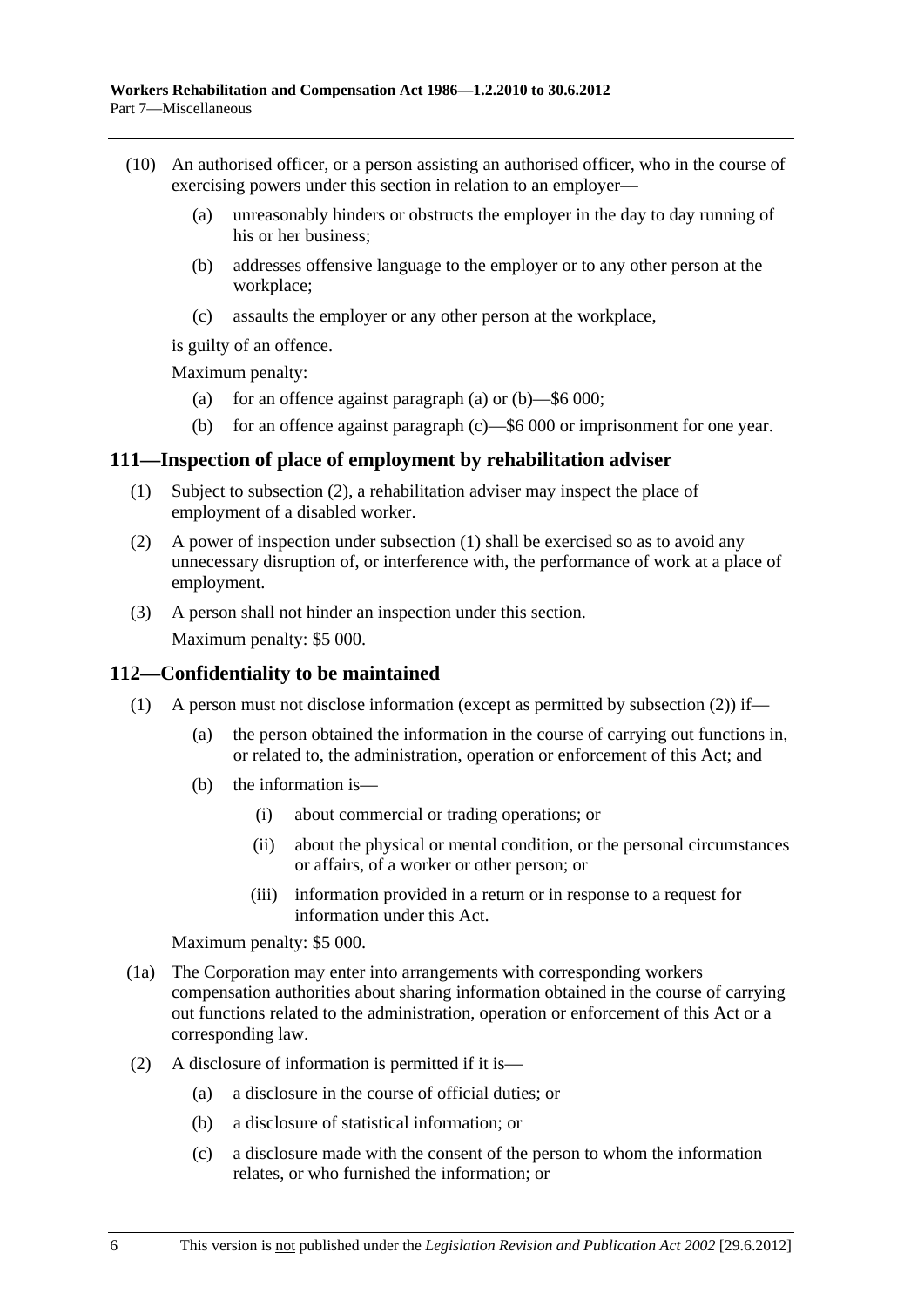- <span id="page-140-0"></span> (ca) a disclosure made to a corresponding workers compensation authority in accordance with an arrangement entered into under [subsection \(1a\);](#page-139-0) or
- (cb) a disclosure authorised or required under any other Act or law; or
- (d) a disclosure required by a court or tribunal constituted by law, or before a review authority; or
- (e) a disclosure to the Corporation or a self-insured employer; or
- (f) a disclosure to a disabled worker's employer in accordance with this Act; or
- (g) a disclosure made under the authorisation of the Minister; or
- (h) a disclosure authorised by regulation.
- (2a) A regulation made for the purposes of [subsection \(2\)\(h\)](#page-140-0) cannot take effect unless it has been laid before both Houses of Parliament and—
	- (a) no motion for disallowance is moved within the time for such a motion; or
	- (b) every motion for disallowance of the regulation has been defeated or withdrawn, or has lapsed.
- (3) In this section—

*corresponding workers compensation authority* means any person or authority in another State or a Territory of the Commonwealth with power to determine or manage claims for compensation for disabilities arising from employment.

## **112AA—Confidentiality—employers**

- (1) An employer who is registered under this Act, or a person employed by an employer who is registered under this Act, must not disclose information about the physical or mental condition of a worker unless the disclosure is—
	- (a) reasonably required for, or in connection with, the carrying out of the proper conduct of the business of the employer; or
	- (b) required in connection with the operation of this Act; or
	- (c) made with the consent of the person to whom the information relates, or who furnished the information; or
	- (d) required by a court or tribunal constituted by law, or before a review authority; or
	- (e) authorised or required under any other Act or law; or
	- (f) made—
		- (i) to the Corporation; or
		- (ii) to the worker's employer; or
	- (g) made under the authorisation of the Minister; or
	- (h) authorised by regulation.

Maximum penalty: \$5 000.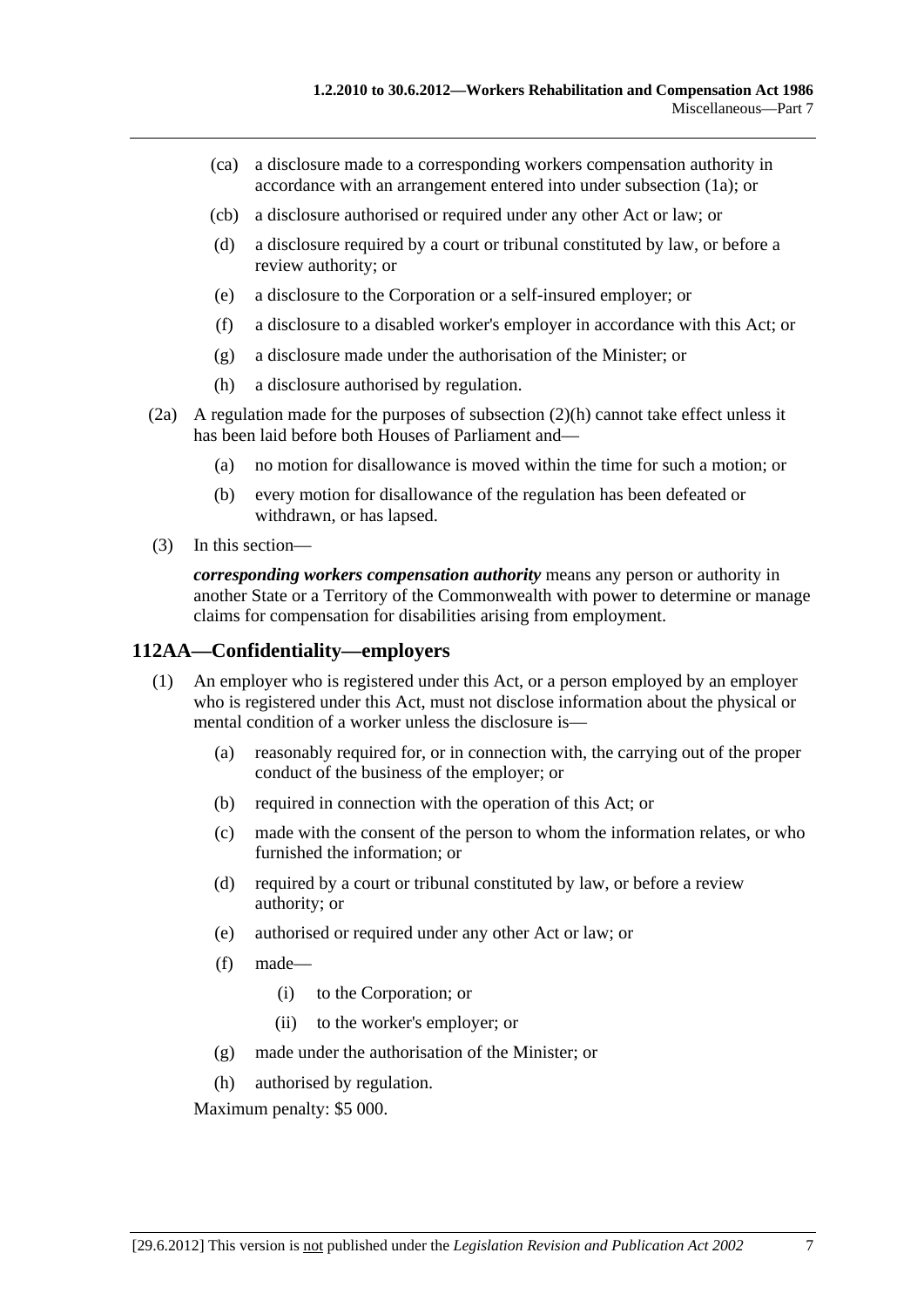- <span id="page-141-0"></span> (2) A regulation made for the purposes of [subsection \(1\)\(h\)](#page-140-0) cannot take effect unless it has been laid before both Houses of Parliament and—
	- (a) no motion for disallowance is moved within the time for such a motion; or
	- (b) every motion for disallowance of the regulation has been defeated or withdrawn, or has lapsed.

#### **112A—Employer information**

The Corporation may, as it thinks fit, disclose the following information in relation to any employer registered under this Act:

- (a) the number of claims in respect of compensable disabilities made by the employer's workers in a particular period;
- (b) the cost of claims in respect of compensable disabilities suffered by the employer's workers in a particular period;
- (c) the nature of compensable disabilities suffered by the employer's workers;
- (d) details of any remission of levy granted to the employer, or any supplementary levy imposed on the employer, under [section 67.](#page-92-0)

#### **113—Disabilities that develop gradually**

- (1) A disability (not being noise induced hearing loss) that develops gradually or is a disease shall be deemed to have occurred when the worker first becomes totally or a partially incapacitated for work by the disability.
- (2) Subject to this section, where a claim is made under this Act in respect of noise induced hearing loss by a worker (not being a person who has retired from employment on account of age or ill-health), the whole of the loss shall be deemed to have occurred immediately before notice of the disability was given and, subject to any proof to the contrary, to have arisen out of employment in which the worker was last exposed to noise capable of causing noise induced hearing loss.
- (2a) Where a claim is made under this Act in respect of noise induced hearing loss by a person who has retired from employment on account of age or ill-health, the whole of the loss shall be deemed to have occurred immediately before the person retired and, subject to any proof to the contrary, to have arisen out of employment in which the person was last exposed to noise capable of causing noise induced hearing loss.
- (2b) The Corporation may, by notice to the particular employer or employers, or by notice in the Gazette, require an employer, or employers of a specified class determined by the Corporation, to carry out (within a period specified by the Corporation) tests of a kind prescribed by the regulations on workers belonging to classes determined by the Corporation.
- (2c) Unless the Corporation otherwise determines, the cost of carrying out tests under [subsection \(2b\)](#page-141-0) must be borne by the employer.
- (3) Where—
	- (a) a self-insured employer establishes in accordance with procedures laid down by the regulations that a worker was, at the time of undertaking employment with the employer, suffering from a particular disability;
	- (b) the disability is of a prescribed class;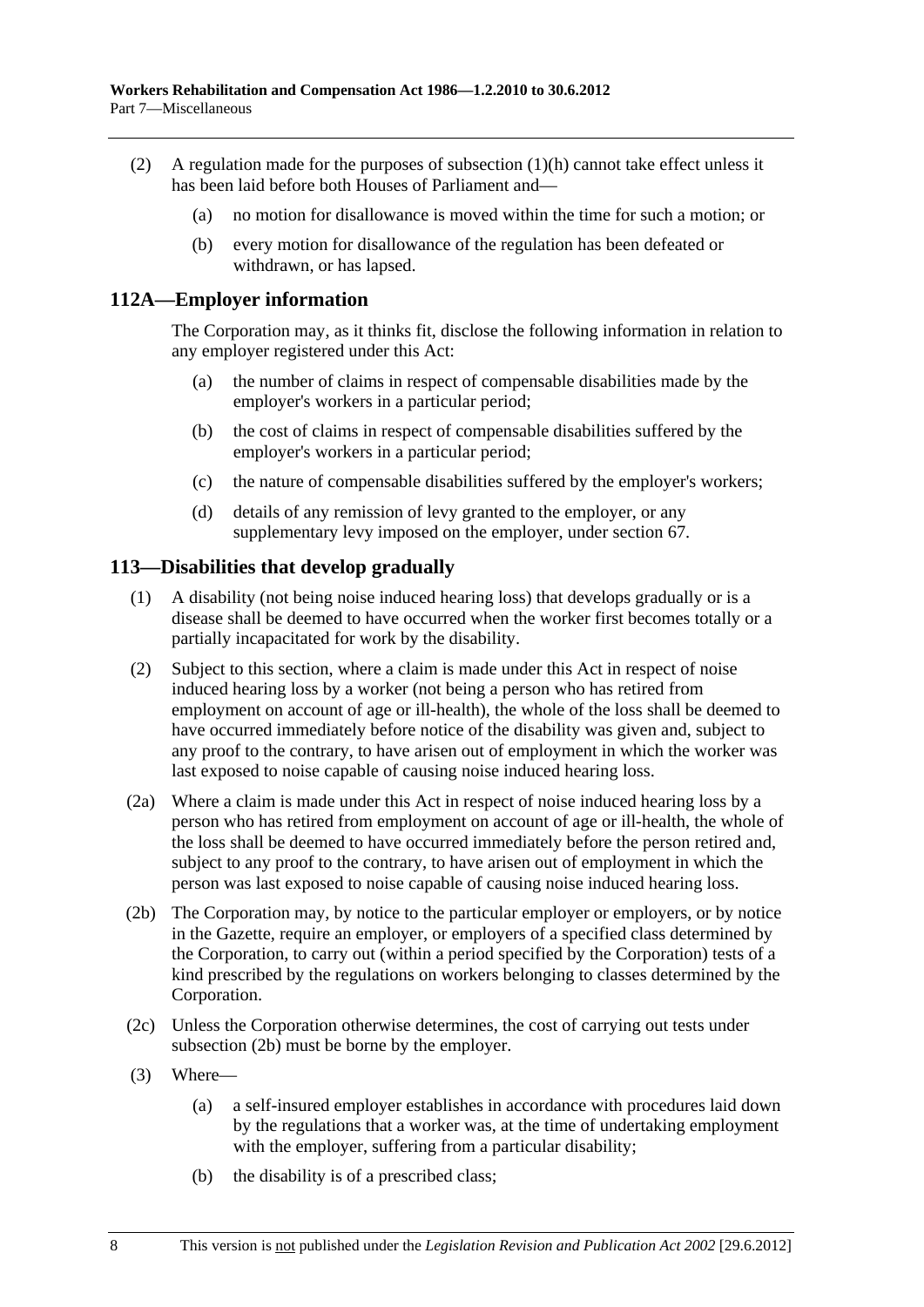- <span id="page-142-0"></span> (c) an aggravation, acceleration, exacerbation, deterioration or recurrence of the disability arises from employment by the employer referred to in [paragraph \(a\)](#page-141-0);
- (d) the employer pays compensation under this Act in respect of the disability,

the employer may, by action in the Industrial Court, recover a fair contribution, determined by the Court, towards the amount of the compensation—

- (e) from any self-insured employer from whose employment the disability established under [paragraph \(a\)](#page-141-0) arose; or
- (f) if there is no such self-insured employer—from the Corporation.
- (4) Where—
	- (a) an employer (not being a self-insured employer) establishes in accordance with procedures laid down by the regulations that a worker was, at the time of undertaking employment with the employer, suffering from a particular disability;
	- (b) the disability is of a prescribed class;
	- (c) an aggravation, acceleration, exacerbation, deterioration or recurrence of the disability arises from employment by the employer referred to in [paragraph \(a\)](#page-142-0);
	- (d) the Corporation pays compensation under this Act in respect of the disability,

the Corporation may, by action in the Industrial Court, recover a fair contribution, determined by the Court, towards the amount of the compensation from any selfinsured employer from whose employment the disability established under [paragraph \(a\)](#page-142-0) arose.

#### **114—Certain payments not to affect benefits under this Act**

Compensation provided to a person under this Act shall not be reduced or otherwise affected by—

- (a) an *ex gratia* payment; or
- (b) an accident insurance payment; or
- (c) a payment or benefit of a class prescribed by regulation for the purposes of this section.

#### **115—No contribution from workers**

- (1) An employer shall not deduct from the wages of a worker any part of any sum that the employer is or may become liable to pay under this Act.
- (2) An employer shall not discriminate against a worker on the ground that the employer is liable to pay any sum under this Act to or in relation to the worker.
- (3) An employer shall not require or permit a worker to contribute in any manner towards indemnifying the employer against any liability which the employer may incur under this Act.
- (4) A person who contravenes this section—
	- (a) is guilty of an offence; and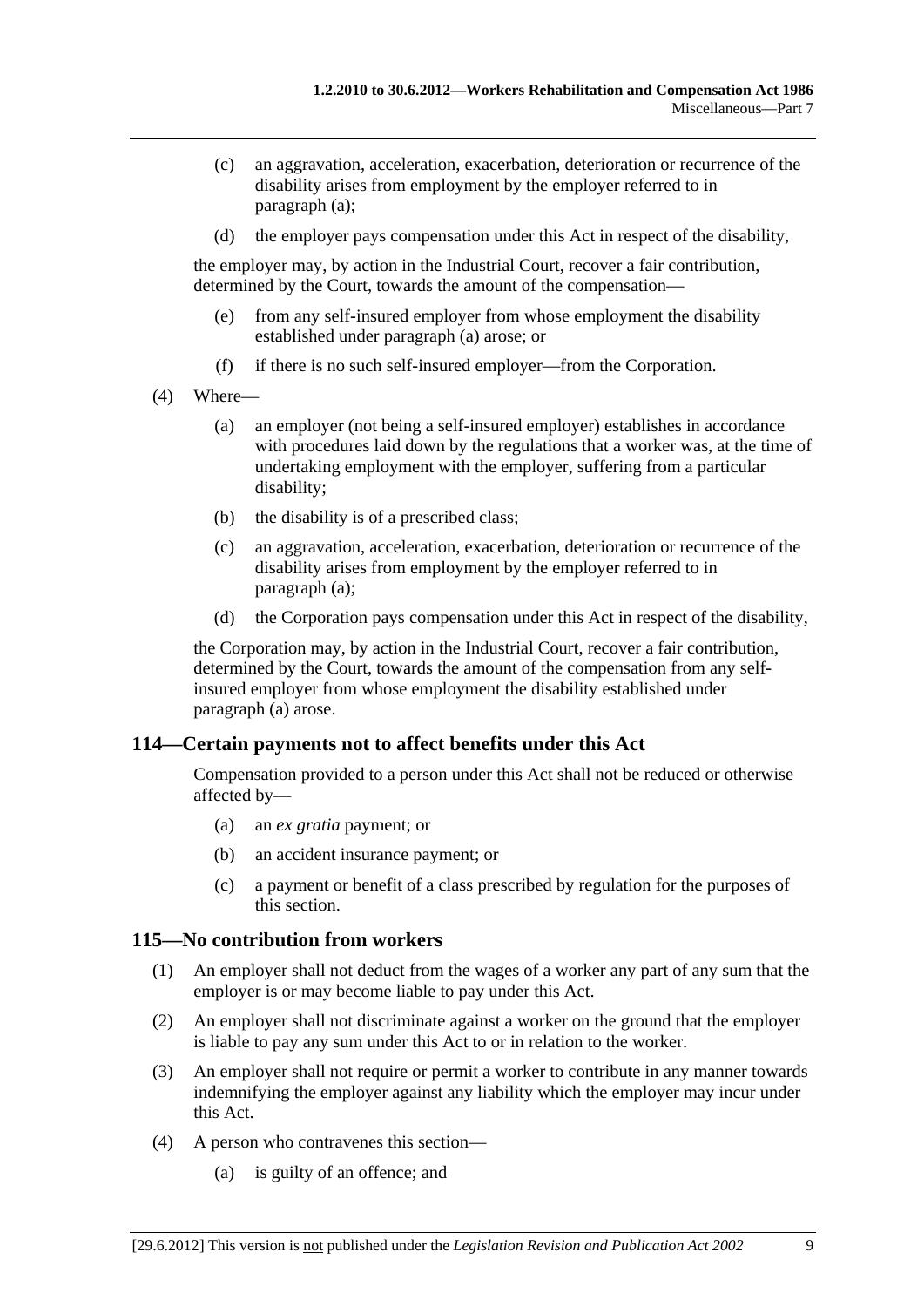(b) is liable to compensate a worker for any monetary loss suffered by virtue of that contravention.

#### <span id="page-143-0"></span>**116—Payment of compensation where worker in prison**

- (1) Where a person who is in receipt of weekly payments under this Act is convicted of an offence and committed to prison, then during the period of imprisonment the weekly payments shall be suspended unless the Corporation determines that they should be paid to the dependants of the prisoner.
- (2) Where the Corporation determines that weekly payments should be paid to the dependants of a prisoner, they shall be so paid in such proportions as the Corporation may determine.

#### **117—Service of documents**

- (1) A notice or other document required or authorised by this Act to be served or given to any person may be served—
	- (a) personally; or
	- (b) by leaving the notice or document at an address for service; or
	- (c) by sending the notice or document or a sealed copy of the notice or document by post addressed to the person at an address for service; or
	- (d) by such other method as is permitted by any Act.
- (2) In any case to which [subsection \(1\)](#page-143-0) applies, unless the contrary is proved, service of a notice or document shall be deemed to have been effected 2 business days after the date of posting.
- $(3)$  In subsection  $(1)$ —

*address for service*, in relation to a person, means—

- (a) the person's last known place of residence or business; or
- (b) an address for service as shown on a claim or a return made or furnished by the person, or on the person's behalf, under this Act (not being an address superseded by a subsequent address for service shown on a later claim or return).

#### **118—Service of documents on the Corporation**

Any claim, notice, return or form to be served on the Corporation for the purposes of this Act may be served by lodgment at an office of the Corporation with a person authorised by the Corporation to accept service of documents on its behalf.

#### **119—Contract to avoid Act**

- (1) Any agreement or arrangement entered into without the consent of the Corporation that purports to exclude, modify or restrict the operation of this Act is to that extent void and of no effect.
- (2) Any purported waiver of a right conferred by or under this Act is void and of no effect.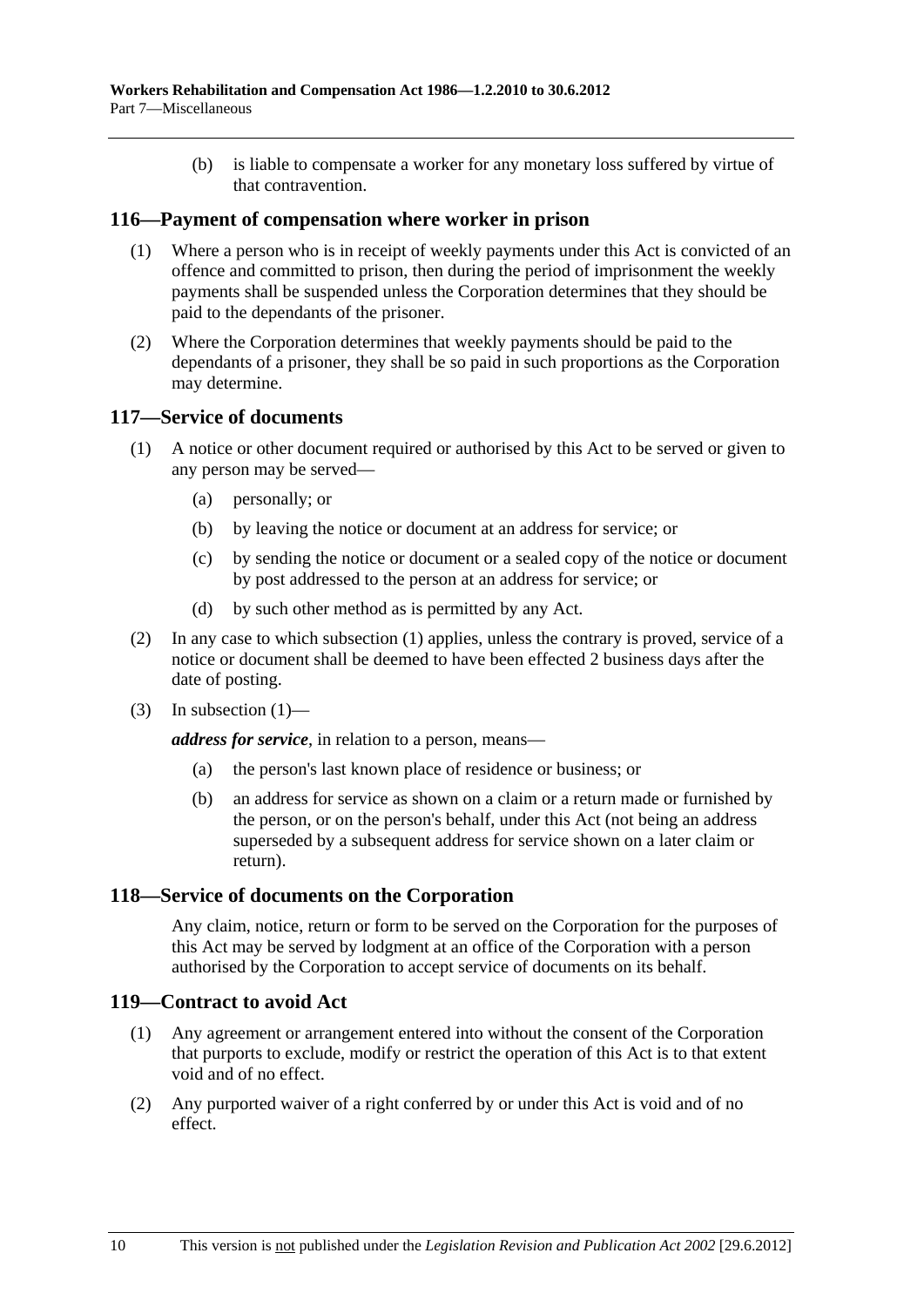- <span id="page-144-0"></span> (3) Any person—
	- (a) who enters into any agreement or arrangement with intent either directly or indirectly to defeat, evade or prevent the operation of this Act; or
	- (b) who attempts to induce a person to waive a right or benefit conferred by or under this Act,

is guilty of an offence.

Maximum penalty: \$5 000 or imprisonment for one year.

- (4) [Subsections \(2\)](#page-143-0) and [\(3\)](#page-144-0) do not apply to—
	- (a) any action taken by an employer with the consent of the Corporation; or
	- (b) any agreement or arrangement entered into by an employer with, or with the consent of, the Corporation.

### **120—Dishonesty**

- (1) A person who—
	- (a) obtains by dishonest means a payment or other benefit under this Act; or
	- (b) dishonestly claims to be entitled to a payment or other benefit under this Act; or
	- (c) dishonestly makes a statement about a claim under this Act knowing the statement is false or misleading; or
	- (d) dishonestly makes an application, or gives a return, under this Act knowing the application or return to be false or misleading,

is guilty of an offence.

Maximum penalty: \$50 000 or imprisonment for one year.

- (2) A person who—
	- (a) aids, abets, counsels or procures the commission of an offence against [subsection \(1\)](#page-144-0); or
	- (b) solicits or incites the commission of any such offence,

is guilty of an offence.

Maximum penalty: \$10 000 or imprisonment for one year.

- (3) Where a court convicts a person of an offence against this section, or finds a person guilty of such an offence without recording a conviction, the court must, on application by the Corporation or a self-insured employer, order the person who committed the offence—
	- (a) to make good any loss to the applicant resulting from the commission of the offence; and
	- (b) to reimburse costs incurred by the applicant in investigating and prosecuting the offence.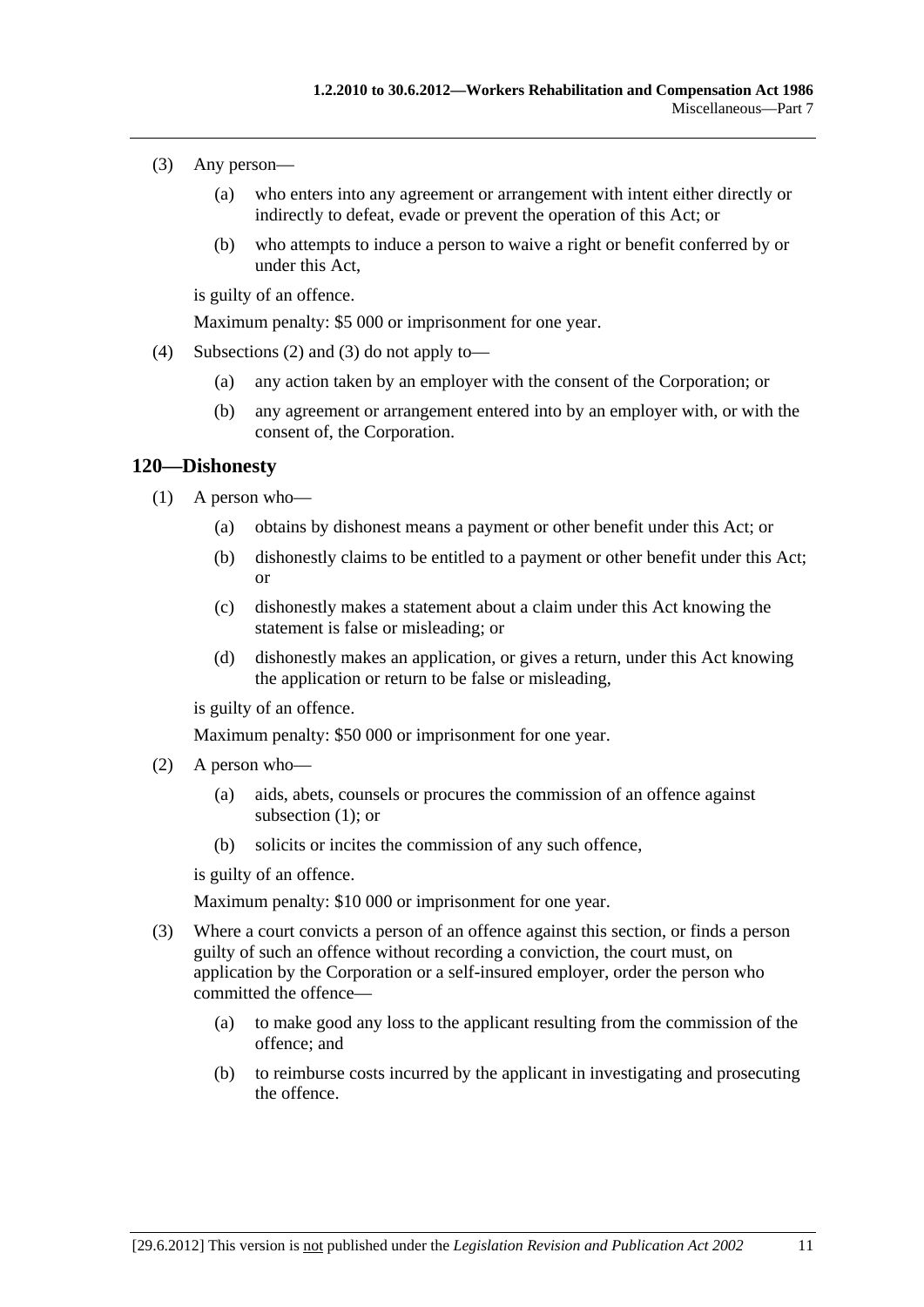# <span id="page-145-0"></span>**120A—Evidence**

- (1) In any legal proceedings, a certificate apparently signed by an officer of the Corporation, certifying—
	- (a) that a person was, on a day specified in the certificate, an employer;
	- (b) that a person was, on a day specified in the certificate, a worker,

will, in the absence of proof to the contrary, be proof of the matters stated in the certificate.

- (2) In any legal proceedings against a person for failing to register with the Corporation as an employer, a certificate apparently signed by an officer of the Corporation, certifying that the person was not, on a specified day, registered as an employer will, in the absence of proof to the contrary, be proof of the matters stated in the certificate.
- (3) In any legal proceedings, a certificate apparently signed by an officer of the Corporation, certifying that an amount specified in the certificate is payable to the Corporation, by way of levy or fine, by a person named in the certificate, will, in the absence of proof to the contrary, be proof of the liability.
- (4) In any proceedings against a person for failing to furnish a return under this Act, a certificate apparently signed by an officer of the Corporation certifying that the return was not received before the expiration of the period within which it was required to be furnished will, in the absence of evidence to the contrary, be proof that the defendant failed duly to furnish the return.
- (5) In any proceedings, a certificate apparently under the seal of the Corporation certifying that an officer of the Corporation named in the certificate was, on a day specified in the certificate, invested with specified delegated powers or functions will, in the absence of evidence to the contrary, be proof of the matters stated in the certificate.
- (6) In this section—

*officer of the Corporation* includes a person who, although not an officer of the Corporation, is acting under a delegation of the Corporation.

# **122—Offences**

- (1) A person who contravenes or fails to comply with a provision of this Act is guilty of an offence.
- (2) A person who is guilty of an offence against this Act for which no penalty is specifically provided shall be liable to a fine not exceeding \$2 000.
- (3) Proceedings for an offence against this Act shall be disposed of summarily.
- (3a) A prosecution for an offence against this Act must be commenced within three years after the date on which the offence is alleged to have been committed.
- (4) [Subsection \(1\)](#page-145-0) does not render the Corporation, a member of the staff of the Corporation, or any person acting on behalf of the Corporation, liable to prosecution for any act or omission related to the administration or enforcement of this Act.

## **122A—Expiation fees**

Expiation fees may be fixed, by regulation, for alleged offences against this Act.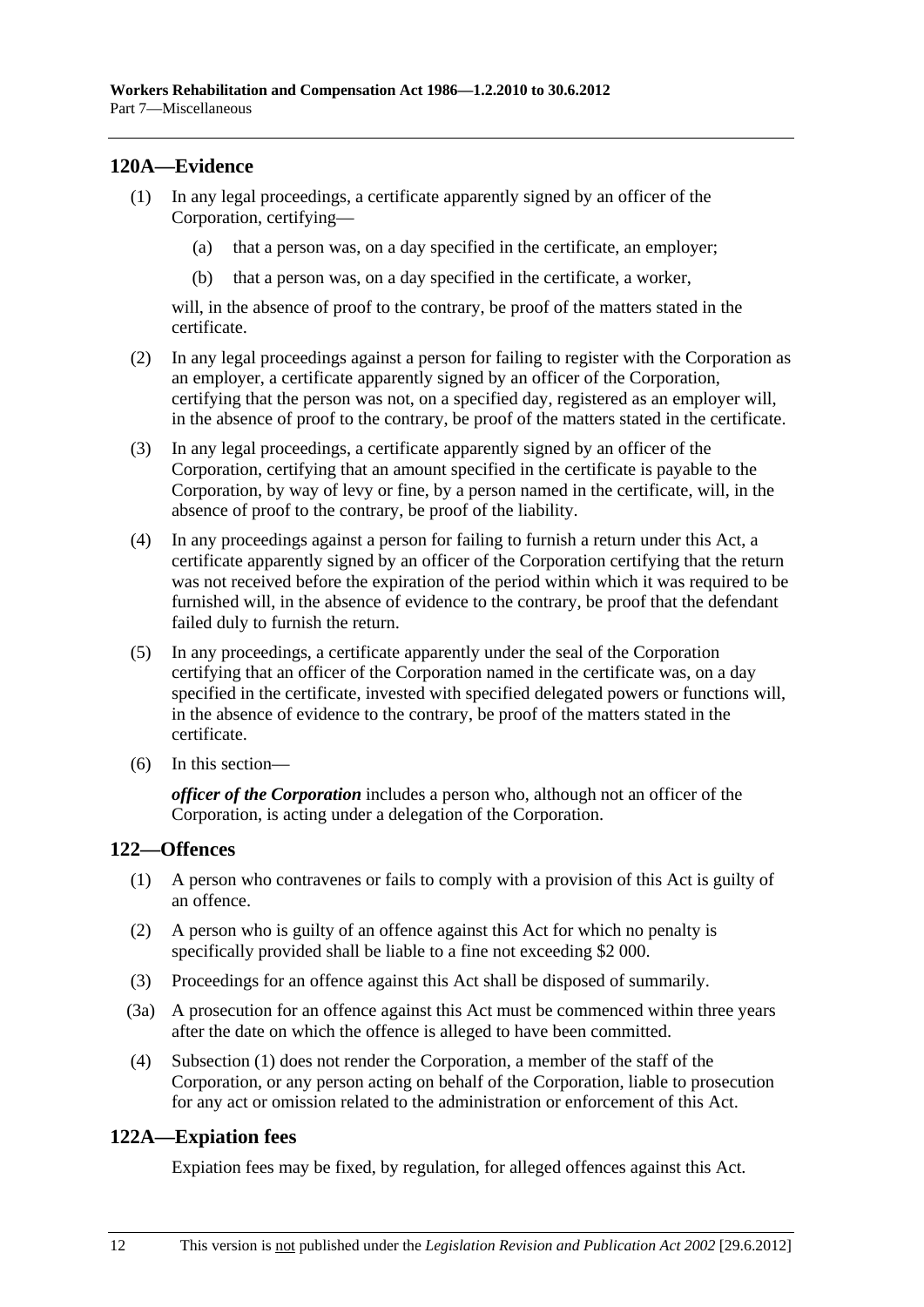# <span id="page-146-0"></span>**123A—Right of intervention**

The Corporation has a right to intervene and be heard in—

- (a) any proceedings under this Act before the Tribunal; or
- (b) any proceedings before a court—
	- (i) in which the interpretation or application of this Act is in issue; or
	- (ii) in which the Corporation's interests may be directly or indirectly affected.

### **123B—Code of Claimants' Rights**

- (1) The Governor may, by regulation made on the recommendation of the Minister, prescribe a code to be known as the *Code of Claimants' Rights*.
- (2) The purpose of the Code is to meet the reasonable expectations of claimants for compensation under this Act (including the highest practicable standard of service and fairness) about how a relevant authority should deal with them, by—
	- (a) setting out principles that should be observed by a relevant authority; and
	- (b) providing for the procedure for lodging and dealing with complaints about breaches of the Code; and
	- (c) providing—
		- (i) for the consequences of, and remedies for, a breach of the Code by a relevant authority; and
		- (ii) without limiting [subparagraph \(i\)](#page-146-0), how and to what extent a relevant authority must address situations where its conduct is not consistent with or does not uphold the rights of claimants under the Code.
- (3) The provisions of the Code—
	- (a) are in addition to other requirements under this or any other Act; and
	- (b) do not affect the entitlements and responsibilities of claimants under this Act; and
	- (c) do not affect the powers or discretions of a relevant authority under this Act or the validity of any decision or determination made in accordance with this Act.
- (4) A relevant authority must, in its dealings with claimants, seek to ensure that its actions are consistent with the Code.
- (5) The Governor may, by regulation made on the recommendation of the Minister, vary the Code (including by the substitution of a new code).
- (6) In this section—

*relevant authority* means the Corporation or a self-insured employer.

### **124—Regulations**

 (1) The Governor may make such regulations as are contemplated by this Act, or as are necessary or expedient for the purposes of this Act.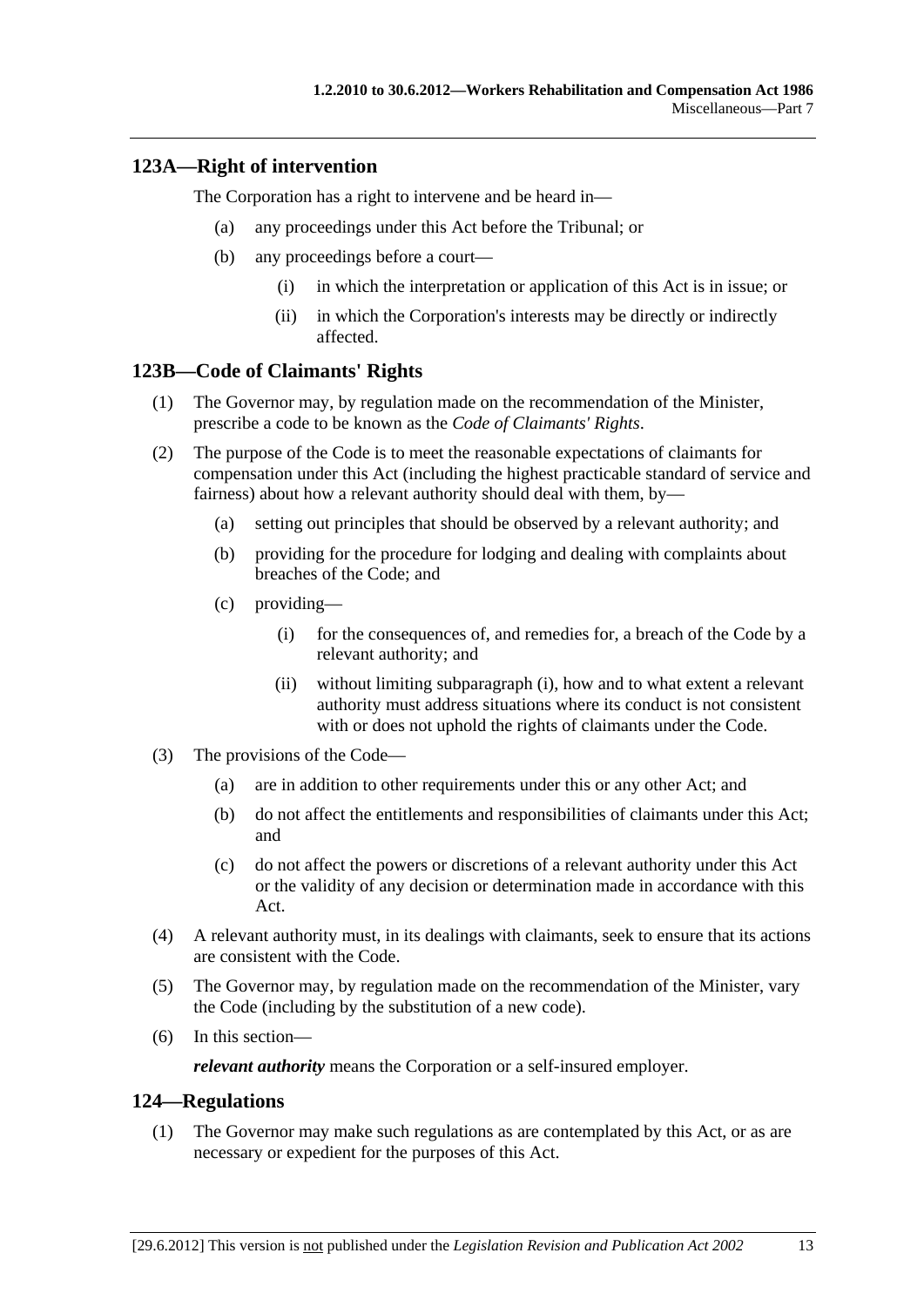- (2) Regulations made under this Act—
	- (a) may be of general or limited application;
	- (b) may allow for matters to be determined at the discretion of the Corporation (or a delegate of the Corporation) or confer other forms of discretionary power on the Corporation (or a delegate of the Corporation).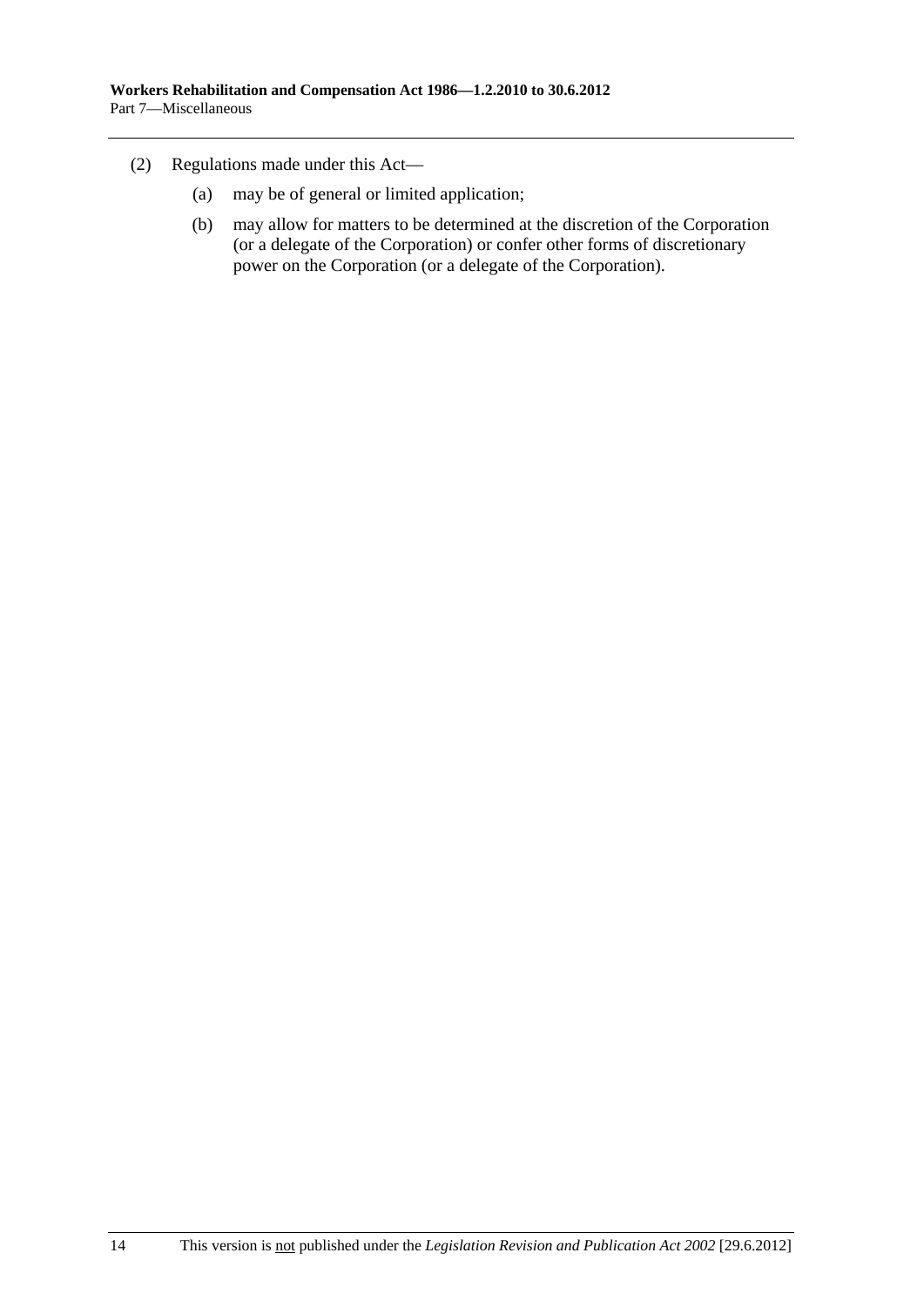# <span id="page-148-0"></span>**Schedule 1—Transitional provisions**

# **1—Interpretation**

In this Schedule—

*the appointed day* means the day on which the *[Workers Compensation Act 1971](http://www.legislation.sa.gov.au/index.aspx?action=legref&type=act&legtitle=Workers%20Compensation%20Act%201971)* is repealed by this Act;

*compensating authority* means the Corporation or an exempt employer.

# **2—Application of repealed Act**

- (1) Subject to this clause, the repealed Act continues to apply in respect of a disability that is attributable to a trauma that occurred before the appointed day.
- (2) This Act applies in relation to a disability (referred to in this clause as a *transitional disability*) that is partially attributable to a trauma that occurred before the appointed day and partially attributable to a trauma that occurred on or after the appointed day, but does not affect rights (referred to in this clause as *antecedent rights*) that had accrued before the appointed day in respect of a transitional disability.
- (3) The following provisions apply in relation to a transitional disability—
	- (a) where a compensating authority pays or is liable to pay compensation to a claimant under this Act in relation to a transitional disability, the compensating authority is subrogated, to an appropriate extent, to the antecedent rights of the claimant;
	- (b) where the claimant has received, in pursuance of antecedent rights, damages or compensation (not being weekly payments for a period of incapacity that concluded before the appointed day), there shall be an appropriate reduction in the amount of compensation payable under this Act in respect of the disability;
	- (c) the extent of a subrogation under [paragraph \(a\),](#page-148-0) or a reduction in the amount of compensation under [paragraph \(b\)](#page-148-0), shall be determined having regard to—
		- (i) the amount of the compensation payable (apart from this subclause) under this Act in respect of the transitional disability; and
		- (ii) the extent to which the transitional disability is attributable to a trauma that occurred before the appointed day; and
		- (iii) any other relevant factors.
- (4) Where a compensating authority—
	- (a) pays compensation to a claimant under this Act; and
	- (b) becomes entitled to recover a proportion of the payment from an employer by virtue of subrogation to the rights of the claimant under subclause  $(3)(a)$ ; and
	- (c) notifies that employer in writing of the payment,

the amount recoverable from the employer will be increased by interest at the prescribed rate as from the date of the notification.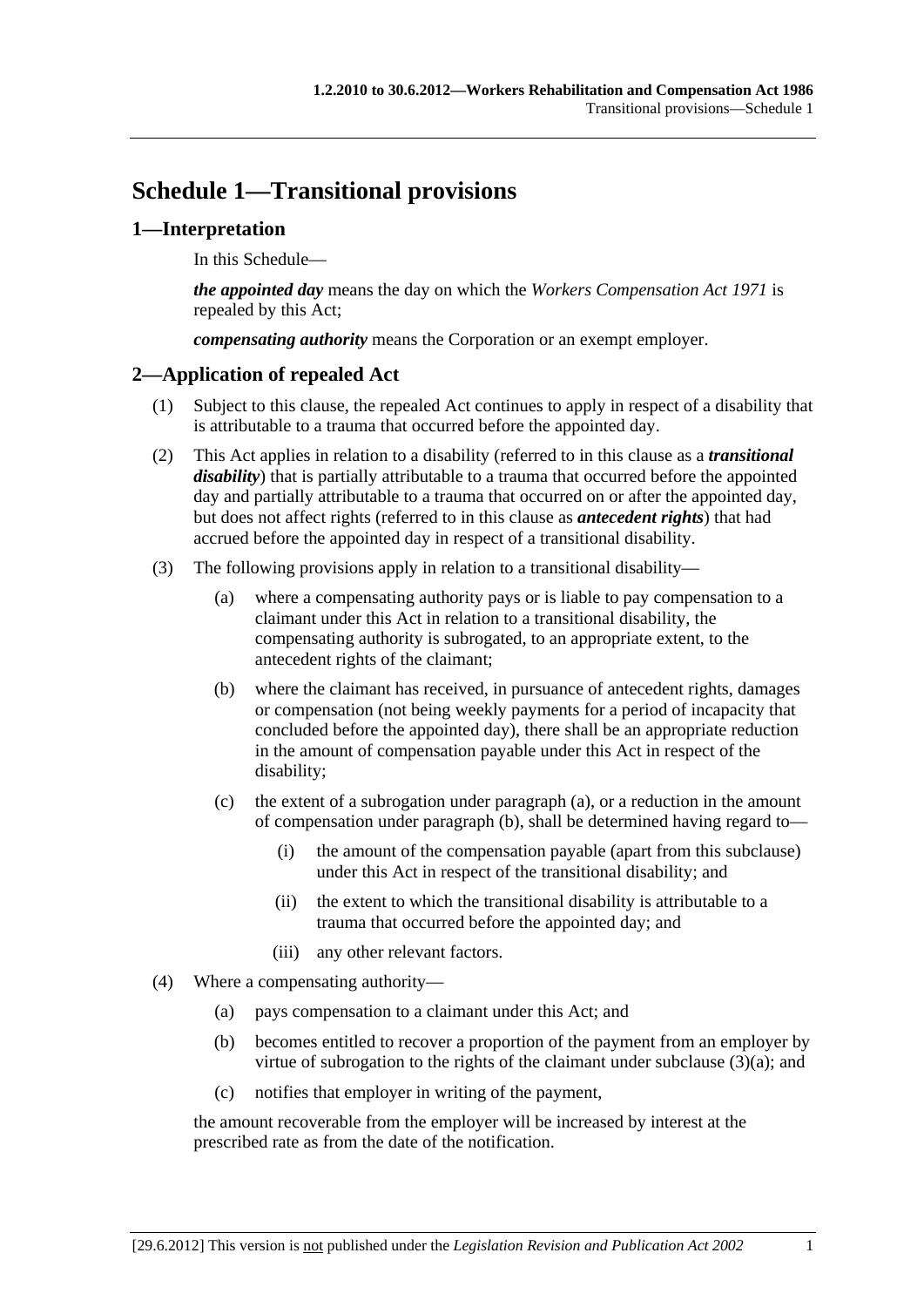- (5) The Corporation will, in the first instance, make a determination of—
	- (a) the extent of a subrogation under subclause  $(3)(a)$  or a reduction in the amount of compensation under [subclause \(3\)\(b\)](#page-148-0); and
	- (b) the amount of any consequential liability.
- (6) Before making such a determination the Corporation must allow any person whose interests may be affected by the determination a reasonable opportunity to make representations to the Corporation on the subject matter of the determination and when the determination is made the Corporation must give written notification (personally or by post) of the terms of the determination to every person whose interests are affected by it.
- (7) Any such person may, by written notice served personally or by post on the Corporation within one month after receiving notice of the determination or such longer period as the Corporation may allow, dispute the determination.
- (8) Any such dispute may be referred on the application of any party affected by the determination—
	- (a) to the Tribunal (constituted of a presidential member); or
	- (b) if all parties affected by the determination agree—to an arbitrator appointed under the *[Commercial Arbitration Act 1986](http://www.legislation.sa.gov.au/index.aspx?action=legref&type=act&legtitle=Commercial%20Arbitration%20Act%201986)*,

(but where the dispute is referred to an arbitrator no part of the costs of the arbitration can be awarded against the worker).

- (9) Where a dispute is so referred, the Tribunal or the arbitrator will review the Corporation's determination and may confirm, vary or revoke it.
- (10) Subject to the regulations, a determination by the Corporation under this clause may be enforced in the same way as a judgment of the Tribunal.
- (11) A determination by the Corporation may be enforced notwithstanding that it is disputed, but if it appears from the result of a review that a compensating authority has recovered an amount in pursuance of the determination to which the compensating authority is not entitled, that amount must be repaid together with interest at the prescribed rate.

### **3—Exempt employers**

- (1) An employer in respect of whom a certificate of exemption was in force under Division 2 of Part 10A of the repealed Act immediately before the appointed day shall be deemed to have been registered, on the appointed day, as an exempt employer under this Act.
- (2) If within 30 days after the appointed day the Local Government Association lodges with the Corporation a schedule of local government corporations to be registered as a group of exempt employers under this Act, those corporations shall be so registered and shall be deemed to have been so registered as from the appointed day.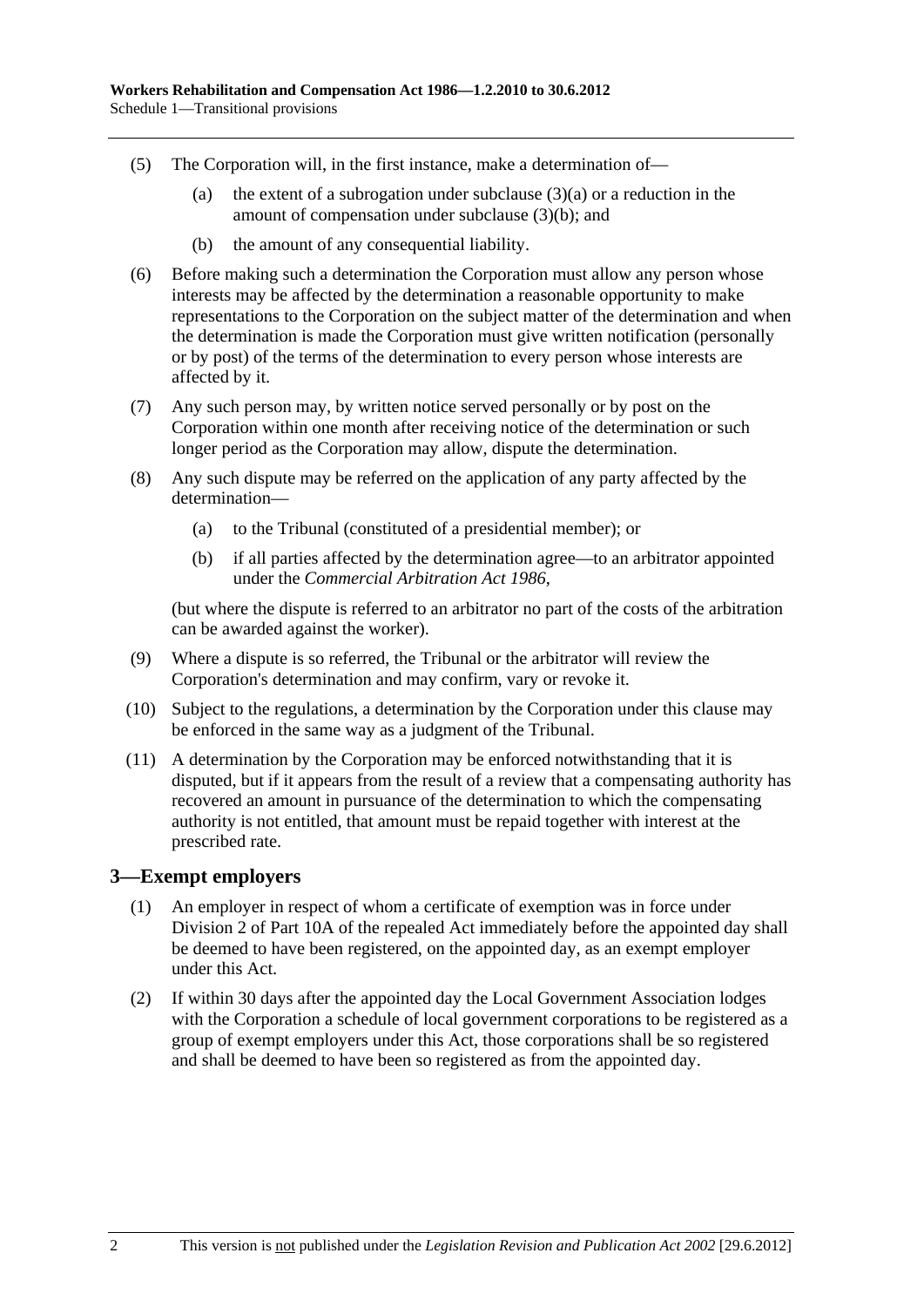# <span id="page-150-0"></span>**4—Mining and Quarrying Industries Fund**

- (1) The scheme established under Part 9 of the repealed Act continues in existence for the settlement of claims and other matters arising in relation to death or disablement from silicosis suffered before the appointed day with the following qualifications:
	- (a) the Corporation will be liable to satisfy any claim made under the scheme; and
	- (b) the money standing to the credit of the general compensation fund is to be transferred to the Corporation.
- (2) The money received by the Corporation under [subclause \(1\)](#page-150-0) must be paid into a special account entitled the *Mining and Quarrying Industries Fund*.
- (3) The Mining and Quarrying Industries Fund is to be notionally divided into two parts (Part A and Part B), one part (Part A) to be available to the Corporation to satisfy its liabilities under [subclause \(1\)](#page-150-0) and the balance (Part B) to be available to the Mining and Quarrying Occupational Health and Safety Committee under Schedule 3 of the *[Occupational Health, Safety and Welfare Act 1986](http://www.legislation.sa.gov.au/index.aspx?action=legref&type=act&legtitle=Occupational%20Health%20Safety%20and%20Welfare%20Act%201986)* for the purposes referred to in that Schedule.
- (4) For the purposes of the division of the Mining and Quarrying Industries Fund into two parts—
	- (a) the Corporation must on 30 June 1995 and thereafter at three yearly intervals arrange for an actuary to estimate the extent of the Corporation's existing and prospective liabilities under [subclause \(1\)](#page-150-0) at that date; and
	- $(b)$
- (i) if it appears from any such estimate that the amount standing to the credit of Part A exceeds the amount required to satisfy the Corporation's liabilities under [subclause \(1\),](#page-150-0) the amount of the excess must be transferred from Part A to Part B;
- (ii) if it appears from any such estimate that the amount standing to the credit of Part A is less than the amount required to satisfy the Corporation's liabilities under [subclause \(1\),](#page-150-0) the amount required to make up the deficiency must be transferred from Part B to Part A.
- (5) The Corporation must keep separate accounting records for Parts A and B.
- (6) Money standing to the credit of the Mining and Quarrying Industries Fund (and not immediately required for the purposes of the fund) may be invested as if it were part of the Compensation Fund.
- (7) Income and accretions produced by the investment of the money must be shared between Parts A and B (the amount of the shares being determined according to the extent to which money held on each account has contributed to the amount invested).
- (8) The Corporation may debit the Mining and Quarrying Industries Fund with—
	- (a) the reasonable costs of administering the fund.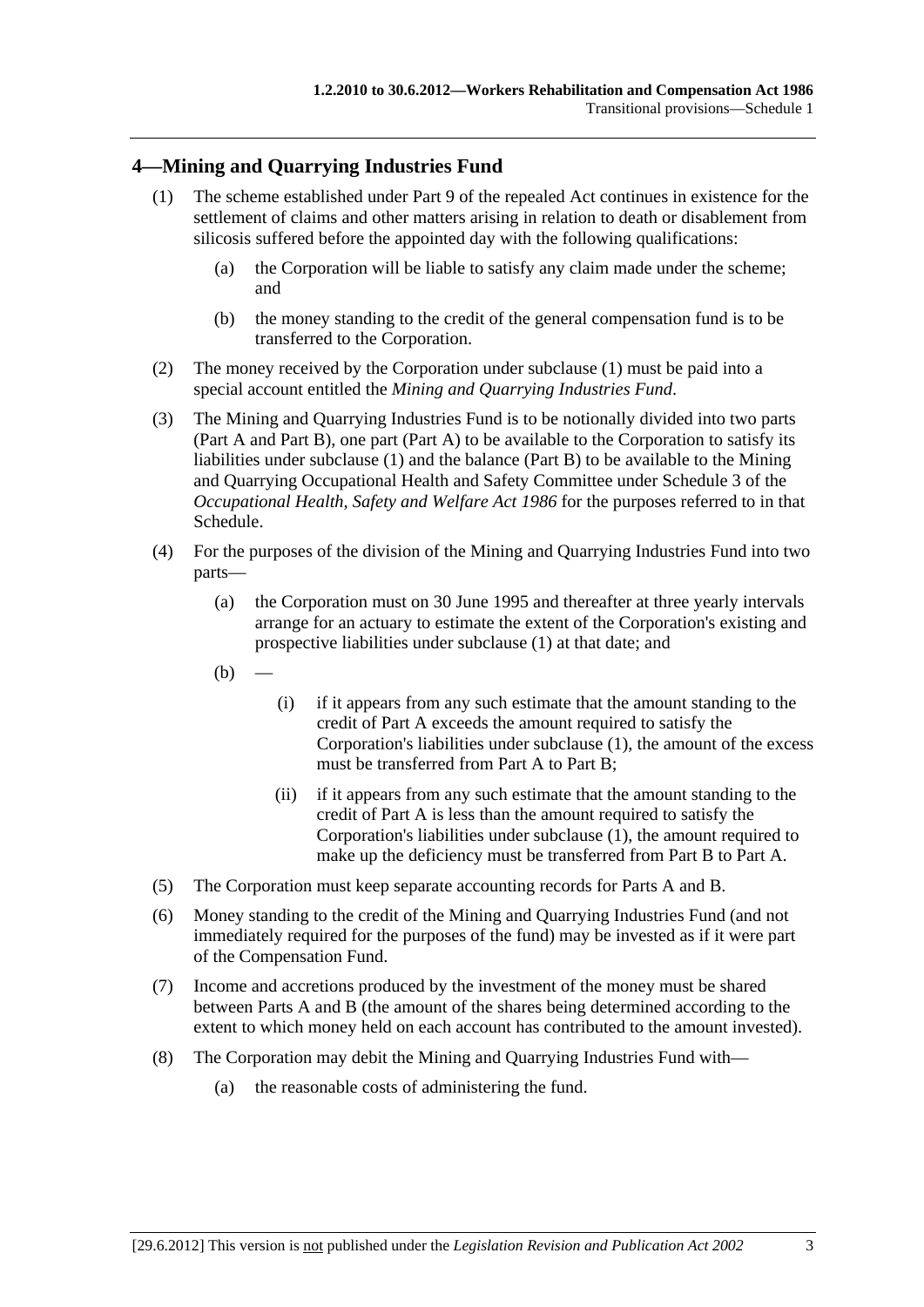### <span id="page-151-0"></span>**5—Statutory Reserve Fund**

- (1) The Statutory Reserve Fund (referred to in section 118c of the repealed Act) must be re-established by separating out the part of the Compensation Fund that represents the former Statutory Reserve Fund.
- (2) Division 4 of Part 10A (ie sections 118d to 118e) of the repealed Act, and related interpretative provisions, continue in force subject to the following modifications—
	- (a) references to the Commission are to be read as references to the Corporation; and
	- (b) references to the fund are to be read as references to the Statutory Reserve Fund re-established under [subclause \(1\);](#page-151-0) and
	- (c) references to the Treasurer are to be read as references to the Corporation; and
	- (d) references to the Court are to be read as references to the Tribunal; and
	- (e) section 118d(10) is modified to read as follows:
		- (10) On an appeal under this section, the Tribunal has power to review all aspects of the Corporation's determination.; and
	- (f) after section 118d(12) subsections are inserted in the following terms:
		- (13) Any amounts recovered by the Corporation in the exercise of rights to which it is subrogated under subsection (12) must be paid into the fund.
		- (14) A claim made under this section before the date of transition that had not been disposed of at the date of transition (a *pretransition claim*), is taken to have been made against the Corporation as if this section had been in force in its modified form when the claim was made and it was then made against the Corporation.
		- (15) It follows that the Corporation assumes responsibility for administering pre-transition claims and is substituted for the Commission or the Treasurer (as the case requires) in any legal proceedings relating to such claims.
		- (16) Any rights of subrogation that existed in favour of the Treasurer immediately before the date of transition are transferred to the Corporation.
		- (17) The Corporation may recoup administrative expenses and legal costs related to claims under this section from the fund.
		- (18) The Corporation may intervene and be heard in proceedings before a court if there is a prospect that a claim before the court, or a judgment of the court, may lead to a claim under this section.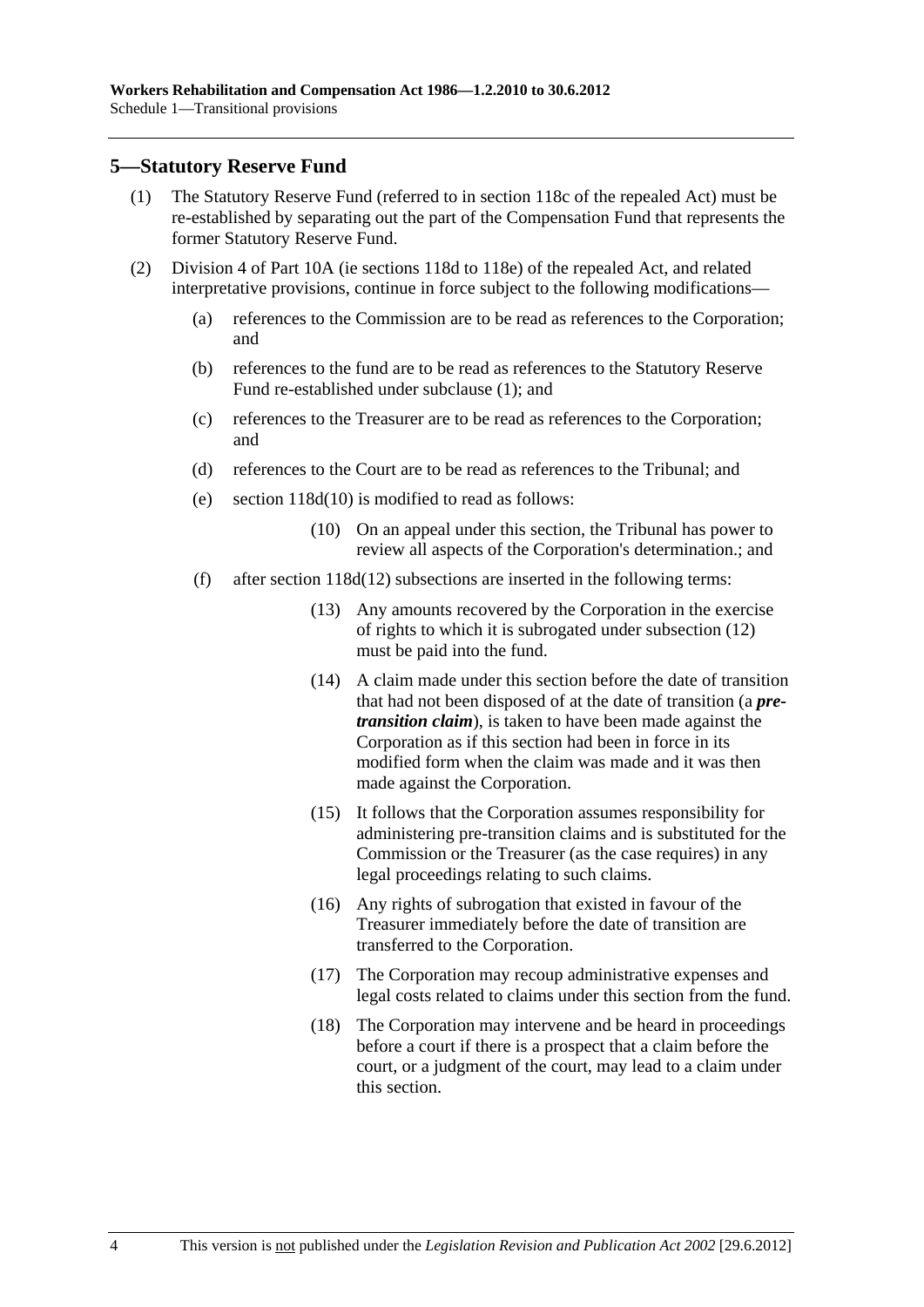(19) In this section—

*date of transition* means the date on which the *[Workers](http://www.legislation.sa.gov.au/index.aspx?action=legref&type=act&legtitle=Workers%20Rehabilitation%20and%20Compensation%20(SGIC)%20Amendment%20Act%201996)  [Rehabilitation and Compensation \(SGIC\) Amendment](http://www.legislation.sa.gov.au/index.aspx?action=legref&type=act&legtitle=Workers%20Rehabilitation%20and%20Compensation%20(SGIC)%20Amendment%20Act%201996)  [Act 1996](http://www.legislation.sa.gov.au/index.aspx?action=legref&type=act&legtitle=Workers%20Rehabilitation%20and%20Compensation%20(SGIC)%20Amendment%20Act%201996)* comes into operation.

### <span id="page-152-0"></span>**5A—Insurance Assistance Fund**

- (1) The Insurance Assistance Fund must be established by separating out the part of the Compensation Fund identified in the accounts of the Corporation as the Insurance Assistance Fund immediately before the commencement of this clause.
- (2) The Governor may, by proclamation, transfer rights and liabilities of the insurer under a section 118g policy from the Motor Accident Commission to the Corporation.
- (3) The Motor Accident Commission may delegate to the Corporation its responsibility for administering claims under section 118g policies.
- (4) The Corporation may, by an authorised contract or arrangement—
	- (a) delegate its responsibility for administering claims under section 118g policies in relation to which the rights and liabilities of the insurer have been transferred to the Corporation under [subclause \(2\)](#page-152-0); or
	- (b) subdelegate a responsibility for administering claims under section 118g policies delegated to it under [subclause \(3\)](#page-152-0).
- (5) The Motor Accident Commission or the Corporation (as the case requires) may recoup expenditure covering liabilities under section 118g policies and associated administrative and legal costs (other than expenditure and costs covered by a contract of reinsurance) from the Insurance Assistance Fund and, if that proves insufficient, from the Statutory Reserve Fund.
- (6) In this clause—

*authorised contract or arrangement* means a contract or arrangement authorised by regulation under section 14 of the *[WorkCover Corporation Act 1994](http://www.legislation.sa.gov.au/index.aspx?action=legref&type=act&legtitle=WorkCover%20Corporation%20Act%201994)*;

*section 118g policy* means a policy of insurance issued under section 118g(3) of the repealed Act.

#### **5B—Investment of, and dealings with, the Funds**

- (1) The Statutory Reserve Fund and the Insurance Assistance Fund may be invested in common with the Compensation Fund as if they formed part of the Compensation Fund.
- (2) If the Corporation is of the opinion that the balance of the Statutory Reserve Fund or the Insurance Assistance Fund exceeds the amount reasonably required for the purposes for which the relevant fund exists, the Corporation may, with the Minister's consent, transfer the surplus to the Compensation Fund.

#### **5C—Entitlement to documents**

The Corporation is entitled to possession of all documents and other materials in the possession or power of the Motor Accident Commission relevant to claims against the Statutory Reserve Fund or to liabilities under policies of insurance transferred to the Corporation under this Schedule.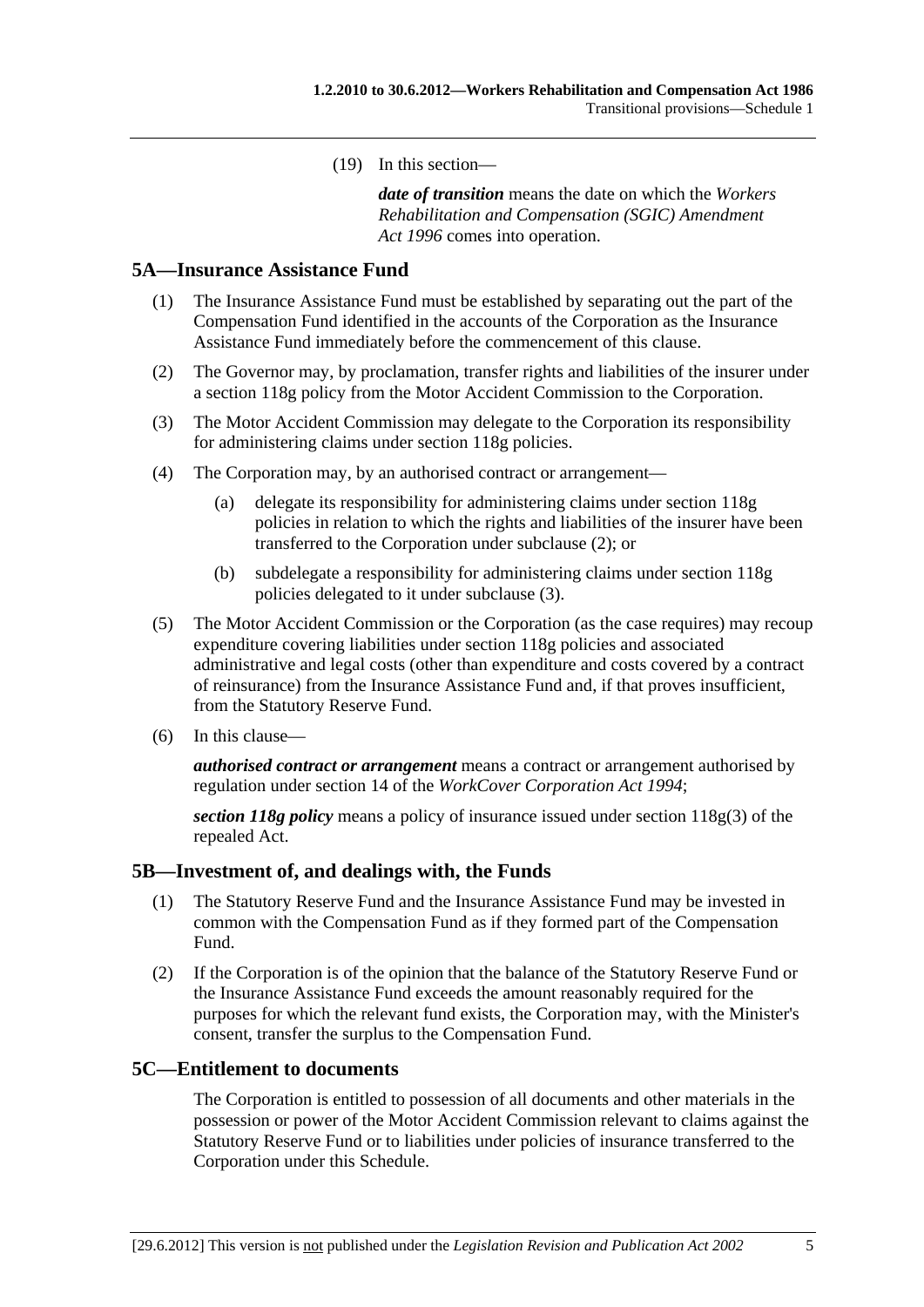### <span id="page-153-0"></span>**5D—Compensation payable to domestic partner on death of worker**

An amendment made by a provision of the *[Statutes Amendment \(Domestic Partners\)](http://www.legislation.sa.gov.au/index.aspx?action=legref&type=act&legtitle=Statutes%20Amendment%20(Domestic%20Partners)%20Act%202006)  [Act 2006](http://www.legislation.sa.gov.au/index.aspx?action=legref&type=act&legtitle=Statutes%20Amendment%20(Domestic%20Partners)%20Act%202006)* to a provision of this Act that provides for, or relates to, the payment of a lump sum or weekly payments to a person on the death of a worker, applies only if the death occurs after the commencement of the amendment.

### **5E—Additional transitional provisions**

- (1) The Governor may, by regulation, make additional provisions of a saving or transitional nature consequent on the amendment of this Act by another Act.
- (2) A provision of a regulation made under [subclause \(1\)](#page-153-0) may, if the regulations so provide, take effect from the commencement of the amendment or from a later day.
- (3) To the extent that a provision takes effect under [subclause \(2\)](#page-153-0) from a day earlier than the day of the regulation's publication in the Gazette, the provision does not operate to the disadvantage of a worker by decreasing the worker's rights.

## **6—Acts Interpretation Act**

The *[Acts Interpretation Act 1915](http://www.legislation.sa.gov.au/index.aspx?action=legref&type=act&legtitle=Acts%20Interpretation%20Act%201915)* shall, except to the extent of any inconsistency with the provisions of this Schedule, apply to the repeal of the *[Workers Compensation](http://www.legislation.sa.gov.au/index.aspx?action=legref&type=act&legtitle=Workers%20Compensation%20Act%201971)  [Act 1971](http://www.legislation.sa.gov.au/index.aspx?action=legref&type=act&legtitle=Workers%20Compensation%20Act%201971)*.

# **Schedule 2—Disabilities presumed to arise from employment**

| <b>Section</b> | <b>Description of disability</b>   | <b>Description of work</b> |                                                                                                                                                       |
|----------------|------------------------------------|----------------------------|-------------------------------------------------------------------------------------------------------------------------------------------------------|
|                | Ankylostomiasis                    | Mining.                    |                                                                                                                                                       |
|                | Anthrax                            | Any work—                  |                                                                                                                                                       |
|                |                                    | (a)                        | in connection with animals infected with<br>anthrax;                                                                                                  |
|                |                                    | (b)                        | involving handling of animal carcasses<br>or parts of such carcasses;                                                                                 |
|                |                                    | (c)                        | involving handling of wool, hair, bristles,<br>hides or skins;                                                                                        |
|                |                                    | (d)                        | involving loading or unloading, or<br>transport, of animals, animal carcasses or<br>parts of such carcasses, wool, hair,<br>bristles, hides or skins. |
|                | Antimony poisoning or its sequelae |                            | Any work involving the use of antimony or its<br>preparations or compounds.                                                                           |
|                | Arsenic poisoning or its sequelae  |                            | Any work involving the use of arsenic or its<br>preparations or compounds.                                                                            |
|                | Asbestosis                         | asbestos fibres.           | Any work involving exposure to inhalation of                                                                                                          |
|                | Asthma or asthmatic attacks        | blackwood.                 | Any work involving contact with, or the inhalation<br>of, the dust of red pine, western red cedar or                                                  |
|                |                                    |                            | Any work involving contact with, or the inhalation<br>of, flour or flour dust.                                                                        |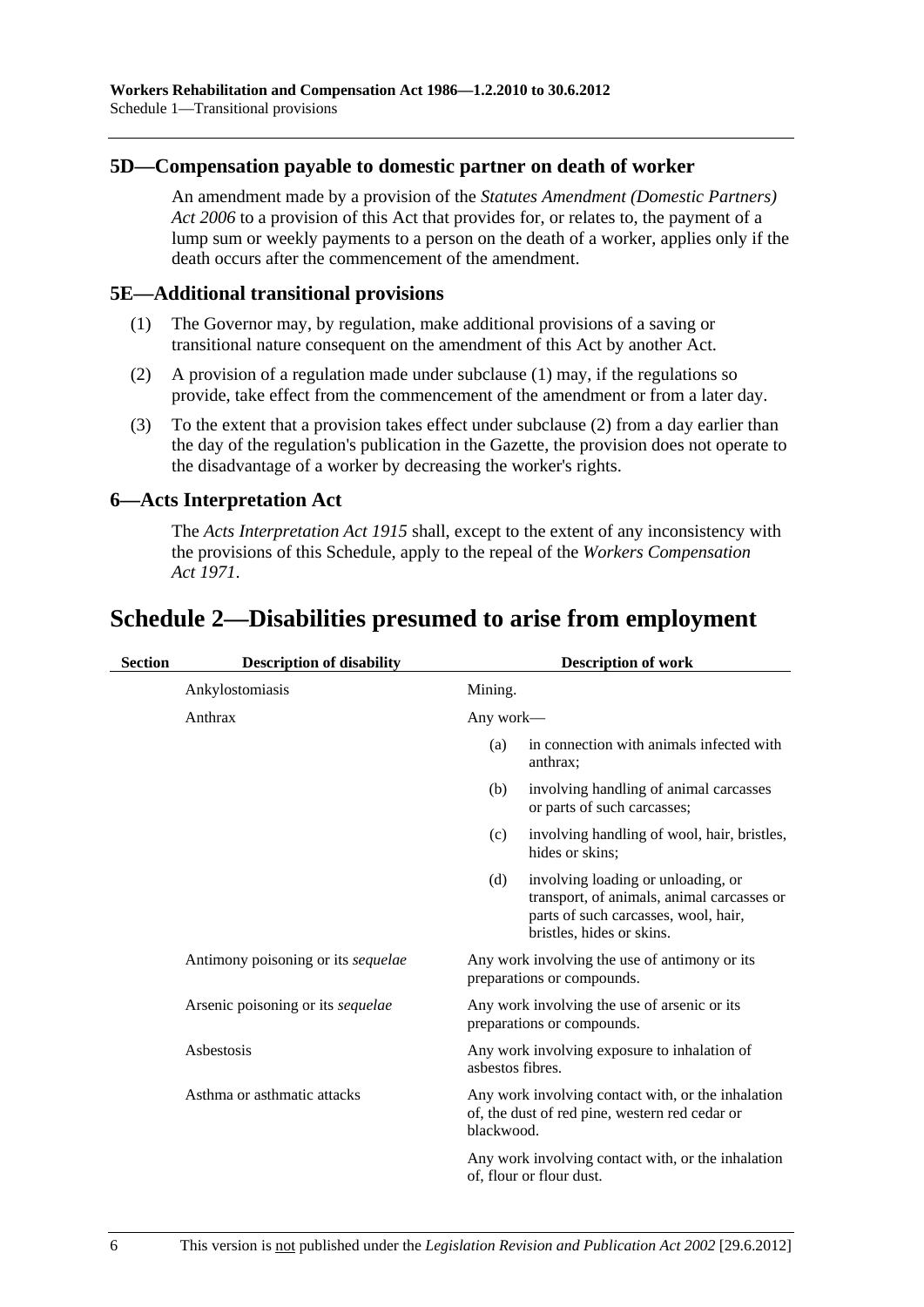Disabilities presumed to arise from employment—Schedule 2

| <b>Section</b> |            | <b>Description of disability</b>                                                                                           | <b>Description of work</b>                                                                                                                                                         |
|----------------|------------|----------------------------------------------------------------------------------------------------------------------------|------------------------------------------------------------------------------------------------------------------------------------------------------------------------------------|
|                |            | Benzene poisoning (ie poisoning by<br>benzene or its homologues or their nitro-<br>and amido-derivatives) and its sequelae | Any work involving the production, liberation or<br>utilisation of benzene or its homologues or their<br>nitro- and amido-derivatives.                                             |
|                |            | Brucellosis, leptospirosis, or Q fever                                                                                     | Any work at, in, about, or in connection with, a<br>meat works or involving the handling of meat,<br>hides, skins or carcasses.                                                    |
|                |            | Carbon monoxide poisoning or its sequelae                                                                                  | Any work involving contact with, or the inhalation<br>of, carbon monoxide gas.                                                                                                     |
|                |            | Chrome ulceration or its sequelae                                                                                          | Any work involving the use of chromic acid or bi-<br>chromate or ammonium potassium or sodium or<br>their preparations.                                                            |
|                |            | Copper poisoning or its sequelae                                                                                           | Any work involving the use or handling of copper<br>or its preparations or compounds.                                                                                              |
|                | Dermatitis |                                                                                                                            | Any work involving exposure to, or contact with,<br>the dust of blackwood.                                                                                                         |
|                |            | Halogen poisoning (ie poisoning by the<br>halogen derivatives of hydrocarbons of the<br>aliphatic series) and its sequelae | Any work involving the production, liberation or<br>utilisation of halogen derivatives or hydrocarbons<br>of the aliphatic series.                                                 |
|                |            | Lead poisoning or its sequelae                                                                                             | Any work involving the use of lead or its<br>preparations or compounds.                                                                                                            |
|                |            | Mercury poisoning or its sequelae                                                                                          | Any work involving the use of mercury or its<br>preparations or compounds.                                                                                                         |
|                |            | Nitrous fumes poisoning and its sequelae                                                                                   | Any work involving contact with nitric acid or the<br>inhalation of nitrous fumes.                                                                                                 |
|                |            | Noise induced hearing loss                                                                                                 | Any work involving exposure to noise.                                                                                                                                              |
|                |            | Pathological manifestations due to-                                                                                        | Any work involving exposure to the action of                                                                                                                                       |
|                | (a)        | radium and other radioactive<br>substances;                                                                                | radium, radioactive substances or X-rays.                                                                                                                                          |
|                | (b)        | X-rays                                                                                                                     |                                                                                                                                                                                    |
|                |            | Phosphorus, poisoning or its sequelae                                                                                      | Any work involving the use of phosphorus or its<br>preparations or compounds.                                                                                                      |
|                |            | Pneumoconiosis, including silicosis                                                                                        | Any work involving mining, quarrying, cutting,<br>crushing, grinding or pushing stone or melting,<br>grinding or polishing metal.                                                  |
|                |            | Primary epitheliomatous cancer of the skin                                                                                 | Any work involving processes which involve the<br>handling or use of tar, pitch, bitumen, mineral oil,<br>paraffin, or the compounds, products or residues of<br>those substances. |
|                |            | Septic poisoning or its sequelae                                                                                           | Any work involving the handling of meat or the<br>manufacture of meat products or animal by-<br>products in connection with the trade of butcher or<br>slaughterman.               |
|                |            | Zinc poisoning or its sequelae                                                                                             | Any work involving the use of zinc or its<br>preparations or compounds.                                                                                                            |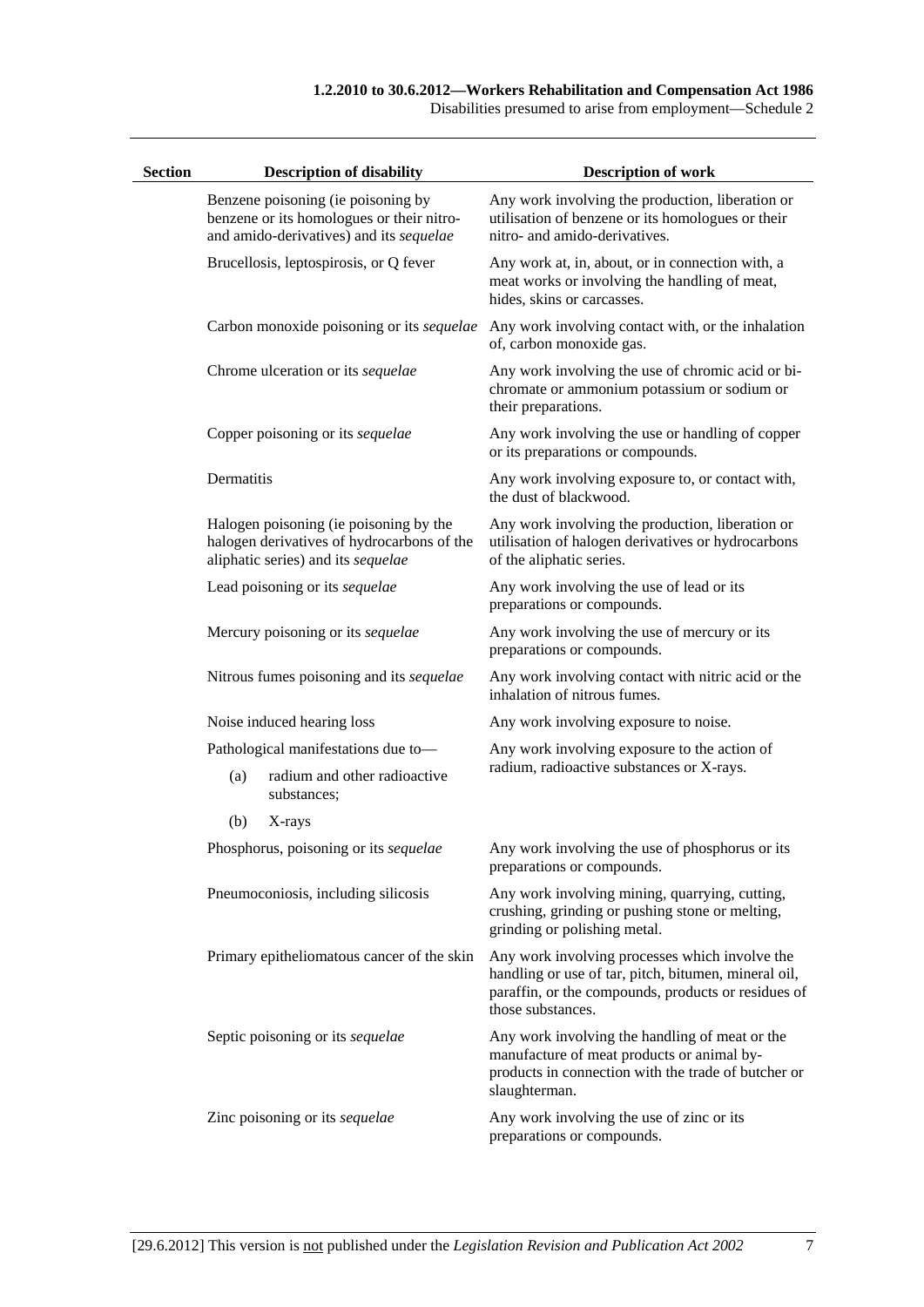# **Schedule 3—Minimum amounts of compensation according to degree of impairment under regulations**

| Degree of whole of person assessment | Minimum compensation payable under regulations<br>under section $43(2)$ |
|--------------------------------------|-------------------------------------------------------------------------|
| $5\% - 9\%$ (inclusive)              | \$10 000 (indexed)                                                      |
| $10\% - 29\%$ (inclusive)            | \$17,500 (indexed)                                                      |
| $30\% - 54\%$ (inclusive)            | \$75,000 (indexed)                                                      |
| $55\%$ —69% (inclusive)              | \$250 000 (indexed)                                                     |
| $70\% - 100\%$ (inclusive)           | \$400 000 (indexed)                                                     |
|                                      |                                                                         |

This Schedule does not derogate from the operation of [section 43\(4\), \(5\),](#page-54-0) [\(6\)](#page-54-0) or [\(7\).](#page-54-0)

# **Schedule 3A—No disadvantage—non-economic loss compensation**

| <b>Disability</b>                                                                                                         | <b>Minimum</b> compensation<br>payable under<br>section 43B |
|---------------------------------------------------------------------------------------------------------------------------|-------------------------------------------------------------|
| Total and incurable paralysis of the limbs                                                                                | \$254 100 (indexed)                                         |
| Total loss of sight in both eyes                                                                                          | \$254 100 (indexed)                                         |
| Total loss of sight of 1 eye                                                                                              | \$75 850 (indexed)                                          |
| Total loss of sight of 1 eye, the vision in the other eye being less than 6/60<br>Snellens type with correction or absent | \$254 100 (indexed)                                         |
| Total loss of hearing                                                                                                     | \$159 300 (indexed)                                         |
| Total loss of the power of speech                                                                                         | \$159 300 (indexed)                                         |
| Total loss of senses of taste and smell                                                                                   | \$75 850 (indexed)                                          |
| Total loss of sense of taste                                                                                              | \$37 930 (indexed)                                          |
| Total loss of sense of smell                                                                                              | \$37 930 (indexed)                                          |
| Loss of arm at or above elbow                                                                                             | \$215 160 (indexed)                                         |
| Loss of arm below elbow                                                                                                   | \$178 240 (indexed)                                         |
| Loss of both hands                                                                                                        | \$254 100 (indexed)                                         |
| Loss of thumb                                                                                                             | \$53 100 (indexed)                                          |
| Loss of forefinger                                                                                                        | \$37 930 (indexed)                                          |
| Loss of middle finger                                                                                                     | \$30 340 (indexed)                                          |
| Loss of ring finger                                                                                                       | \$30 340 (indexed)                                          |
| Loss of little finger                                                                                                     | \$21 240 (indexed)                                          |
| Total loss of movement of joint of thumb                                                                                  | \$22 760 (indexed)                                          |
| Loss of distal phalanx of thumb                                                                                           | \$25 780 (indexed)                                          |
| Loss of portion of terminal segment of thumb involving one-third of its flexor<br>surface without loss of distal phalanx  | \$22 760 (indexed)                                          |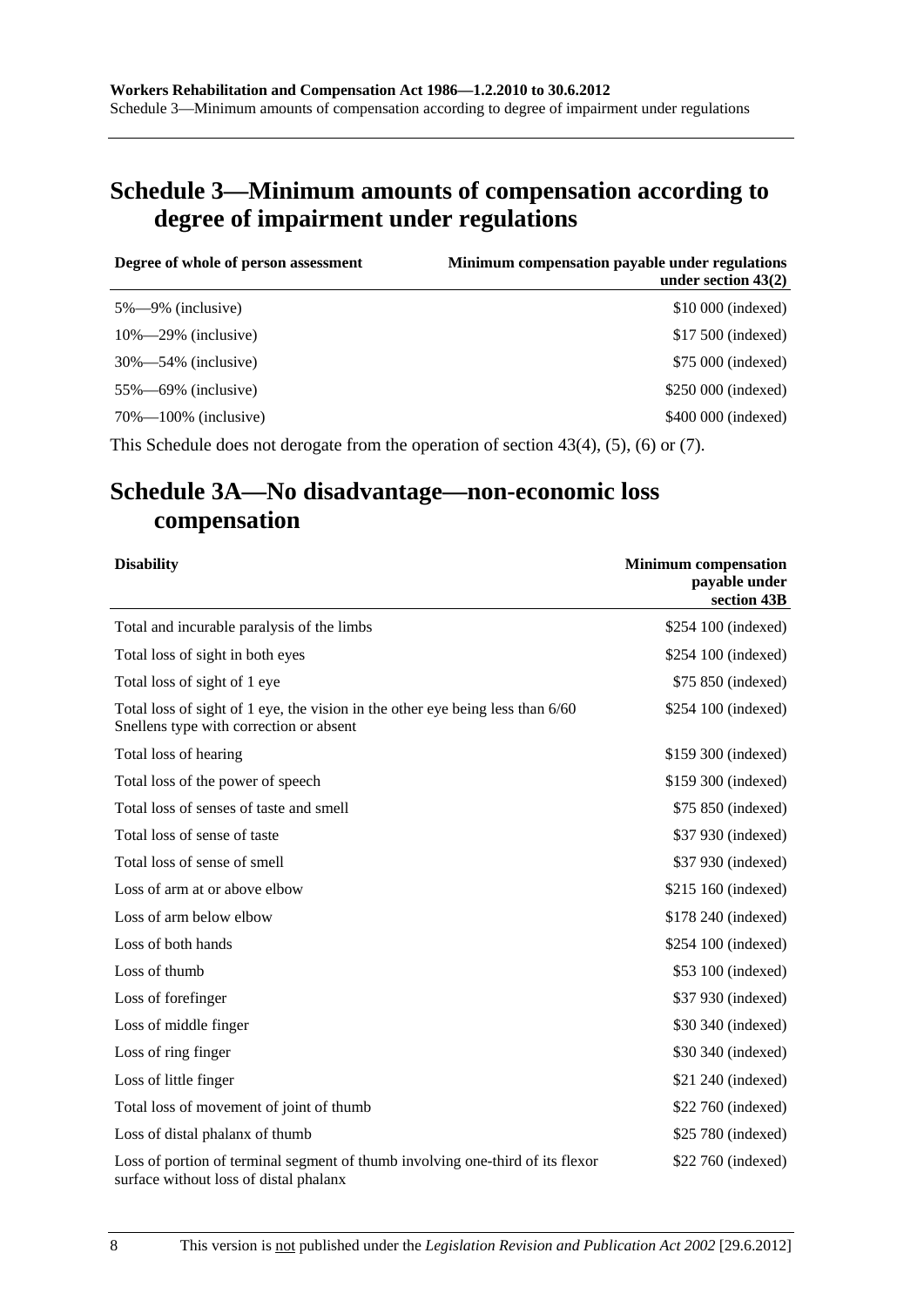#### **1.2.2010 to 30.6.2012—Workers Rehabilitation and Compensation Act 1986**

No disadvantage—non-economic loss compensation—Schedule 3A

| <b>Disability</b>                                     | <b>Minimum compensation</b><br>payable under<br>section 43B |
|-------------------------------------------------------|-------------------------------------------------------------|
| Loss of distal phalanx of forefinger                  | \$16 690 (indexed)                                          |
| Loss of distal phalanx of other fingers               | \$13 660 (indexed)                                          |
| Loss of hand or loss of thumb and 4 fingers           | \$178 240 (indexed)                                         |
| Loss of leg at or above knee                          | \$215 160 (indexed)                                         |
| Loss of leg below knee                                | \$178 240 (indexed)                                         |
| Loss of both feet                                     | \$254 100 (indexed)                                         |
| Loss of a foot and hand                               | \$254 100 (indexed)                                         |
| Loss of a foot                                        | \$159 300 (indexed)                                         |
| Loss of great toe                                     | \$37 930 (indexed)                                          |
| Loss of any other toe                                 | \$15 170 (indexed)                                          |
| Loss of 2 phalanges of any other toe                  | \$12 140 (indexed)                                          |
| Loss of phalanx of great toe                          | \$16 690 (indexed)                                          |
| Loss of phalanx of any other toe                      | \$10 620 (indexed)                                          |
| Loss of genital organs                                | \$140 320 (indexed)                                         |
| Total impairment of the neck and cervical spine       | \$178 240 (indexed)                                         |
| Total impairment of the upper back and thoracic spine | \$75 850 (indexed)                                          |
| Total impairment of the lower back and lumbar spine   | \$178 240 (indexed)                                         |
| Loss of all teeth                                     | \$30 340 (indexed)                                          |
| Total impairment of the ventilatory function          | \$215 160 (indexed)                                         |
| Total impairment of shoulder                          | \$75 850 (indexed)                                          |
| Total impairment of wrist                             | \$37 930 (indexed)                                          |
| Total impairment of hip                               | \$68 270 (indexed)                                          |
| Total impairment of ankle                             | \$45 510 (indexed)                                          |
|                                                       |                                                             |

For the purposes of this Schedule—

- (a) a limb or other member will be taken to be lost if it is rendered permanently and wholly useless, and a finger will be taken to be lost if 2 joints are severed from the hand or rendered permanently and wholly useless; and
- (b) for the purpose of determining the extent of a loss, the extent to which the loss, or the effect of the loss, may be reduced or limited by an external removable aid or appliance will be disregarded.

# **Schedule 4—Adjacent areas**

### **1—Interpretation**

(1) In this Schedule—

*continental shelf* and *territorial sea* have the same meanings as those terms have in the Seas and Submerged Lands Act;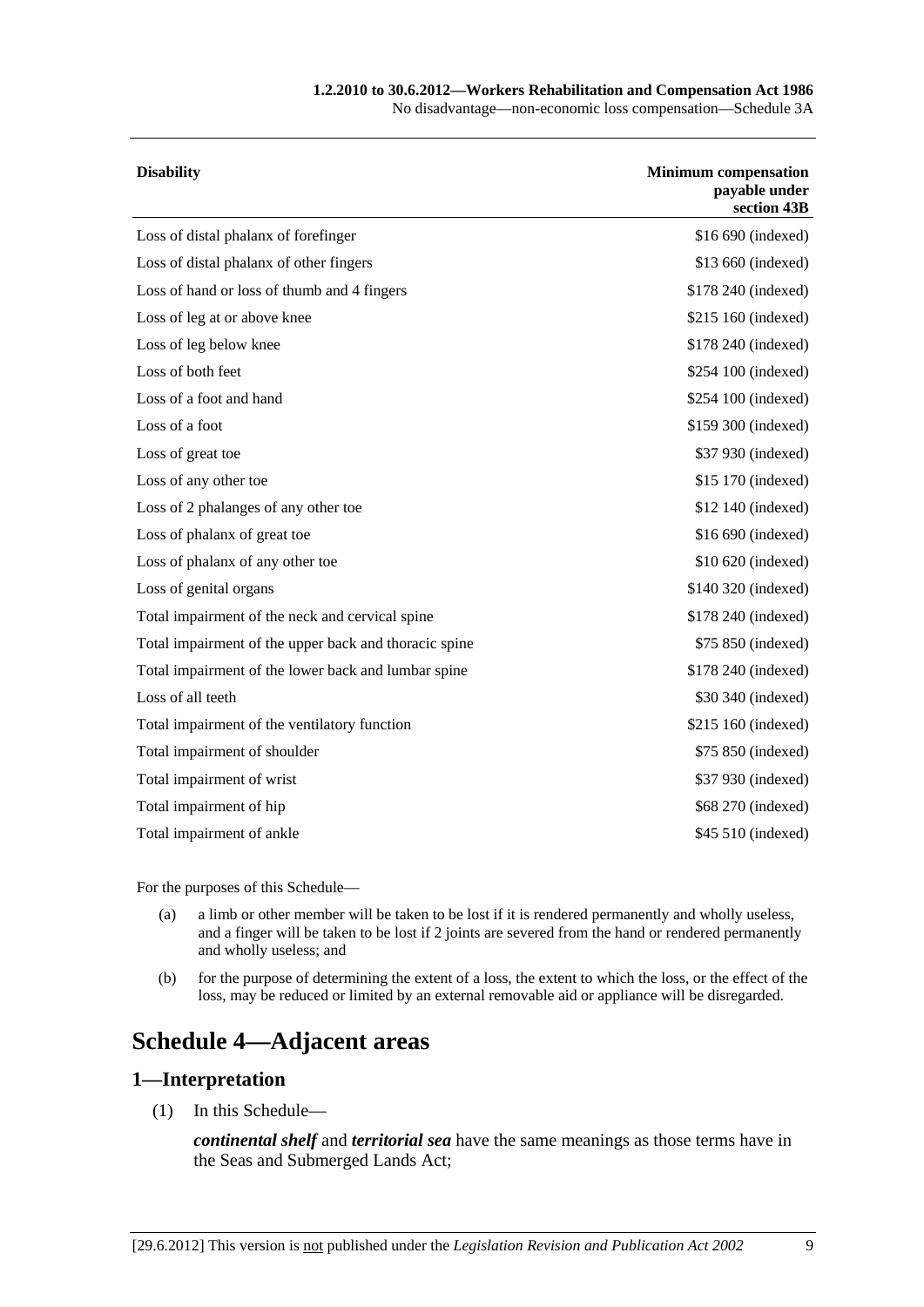<span id="page-157-0"></span>*Petroleum Act* means the *Petroleum (Submerged Lands) Act 1967* of the Commonwealth;

*Seas and Submerged Lands Act* means the *Seas and Submerged Lands Act 1973* of the Commonwealth.

 (2) If the Petroleum Act is repealed and re-enacted (with or without modifications), a reference in this Schedule to that Act, or to a provision or Schedule of that Act, will be taken to include a reference to the new Commonwealth Act, or to the corresponding provision or Schedule in the new Commonwealth Act, (as the case requires).

## **2—Adjacent areas**

- (1) The *adjacent area* for South Australia, New South Wales, Victoria or Tasmania is so much of the area described in Schedule 2 to the Petroleum Act in relation to that State as is within the outer limits of the continental shelf and includes the space above and below that area.
- (2) The *adjacent area* for Queensland is—
	- (a) so much of the area described in Schedule 2 to the Petroleum Act in relation to Queensland as is within the outer limits of the continental shelf; and
	- (b) the Coral Sea area (within the meaning of subsection (7) of section 5A of the Petroleum Act) other than the territorial sea within the Coral Sea area; and
	- (c) the areas within the outer limits of the territorial sea adjacent to certain islands of Queensland as determined by proclamation on 4 February 1983 under section 7 of the Seas and Submerged Lands Act; and
	- (d) the space above and below the areas described in [paragraphs \(a\), \(b\)](#page-157-0) and [\(c\).](#page-157-0)
- (3) The *adjacent area* for Western Australia is so much of the area described in Schedule 2 to the Petroleum Act in relation to Western Australia as—
	- (a) is within the outer limits of the continental shelf; and
	- (b) is not within Area A of the Zone of Cooperation,

and includes the space above and below that area.

- (4) The *adjacent area* for the Northern Territory is—
	- (a) so much of the area described in Schedule 2 to the Petroleum Act in relation to the Northern Territory as—
		- (i) is within the outer limits of the continental shelf; and
		- (ii) is not within Area A of the Zone of Cooperation; and
	- (b) the adjacent area for the Territory of Ashmore and Cartier Islands (within the meaning of subsection (3) of section 5A of the Petroleum Act) other than the territorial sea within that area; and
	- (c) the space above and below the areas described in [paragraphs \(a\)](#page-157-0) and [\(b\)](#page-157-0).
- (5) However, the adjacent area for a State does not include any area inside the limits of any State or Territory.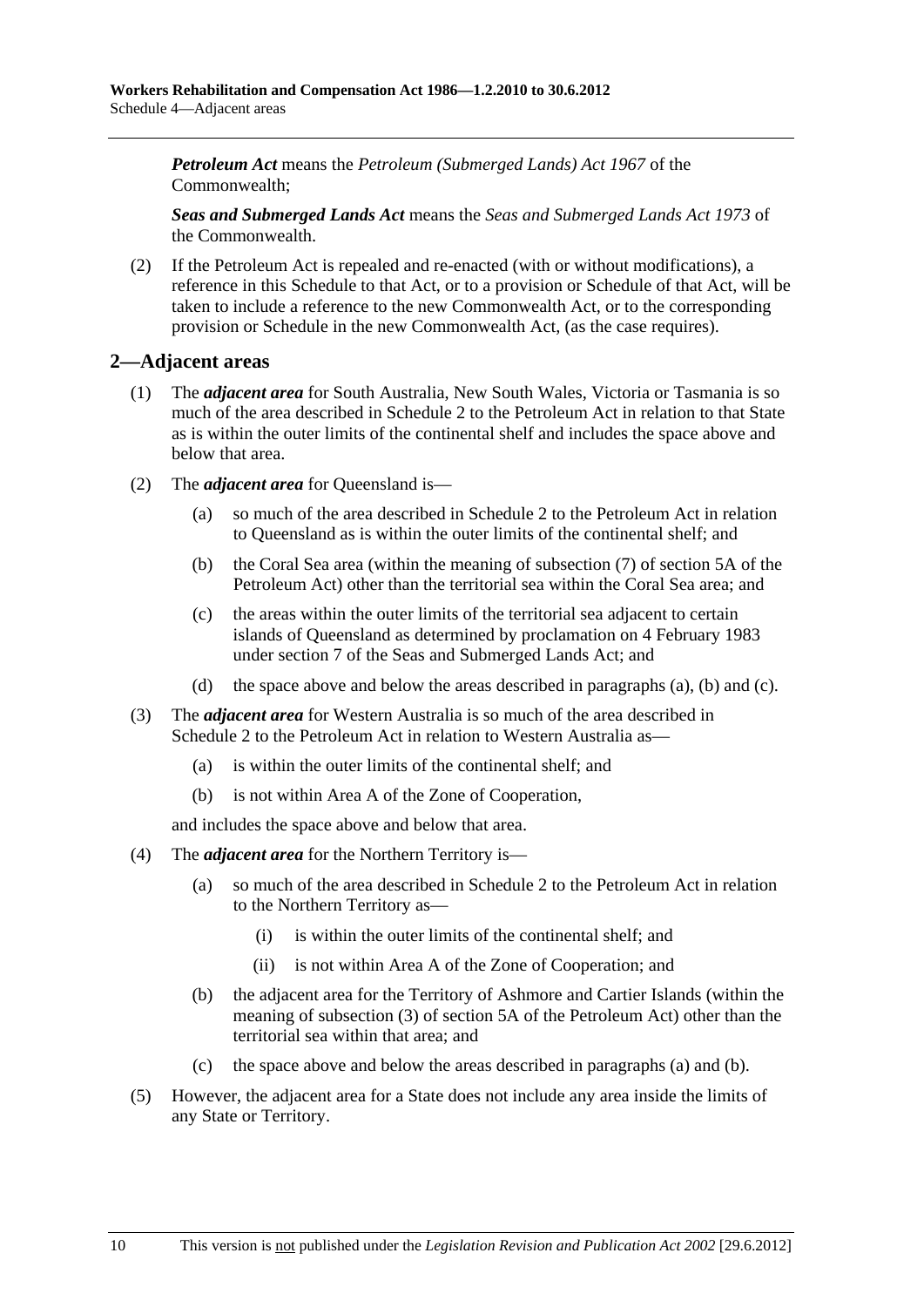# **Legislative history**

# **Notes**

• This version is comprised of the following:

| Part 1    | 1.1.2010   |
|-----------|------------|
| Part 2    | 1.2.2010   |
| Part 3    | 1.4.2009   |
| Part 4    | 1.7.2009   |
| Part 5    | 1.2.2010   |
| Part 6    | 1.2.2010   |
| Part 6A   | 1.1.2009   |
| Part 6B   | 1.1.2009   |
| Part 6C   | 15.10.2009 |
| Part 6D   | 1.2.2010   |
| Part 7    | 1.1.2009   |
| Schedules | 1.4.2009   |

- Amendments of this version that are uncommenced are not incorporated into the text.
- Please note—References in the legislation to other legislation or instruments or to titles of bodies or offices are not automatically updated as part of the program for the revision and publication of legislation and therefore may be obsolete.
- Earlier versions of this Act (historical versions) are listed at the end of the legislative history.
- For further information relating to the Act and subordinate legislation made under the Act see the Index of South Australian Statutes or www.legislation.sa.gov.au.

# **Legislation repealed by principal Act**

The *Workers Rehabilitation and Compensation Act 1986* repealed the following:

*Workers Compensation Act 1971*

# **Principal Act and amendments**

New entries appear in bold.

| Year | N <sub>0</sub> | Title                                                                              | Assent     | Commencement                                                                                                                                                                  |
|------|----------------|------------------------------------------------------------------------------------|------------|-------------------------------------------------------------------------------------------------------------------------------------------------------------------------------|
| 1986 | 124            | <i>Workers Rehabilitation and</i><br>Compensation Act 1986                         | 24.12.1986 | 16.4.1987 (Gazette 16.4.1987 p1008)<br>except ss 3-6, 26, 29-63, 65-76, 80,<br>81, 85, 86, 88-120, 122-125,<br>Schs $1 - 3 - 4$ p.m. on 30.9.1987<br>(Gazette 17.9.1987 p886) |
| 1987 | 106            | <i>Workers Rehabilitation and</i><br><b>Compensation Act Amendment</b><br>Act 1987 | 17.12.1987 | 4 p.m. on 30.9.1987: s 2                                                                                                                                                      |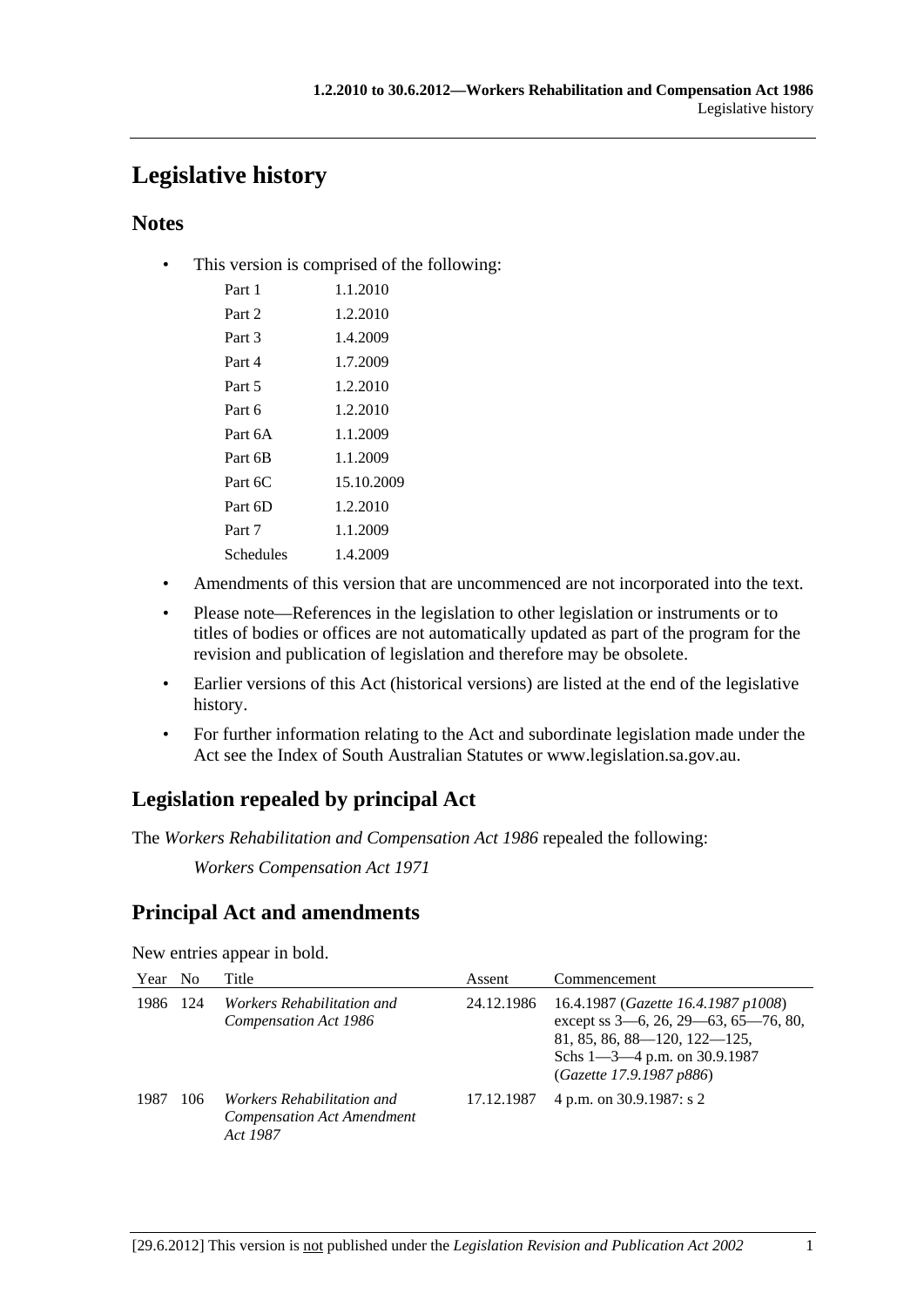| 1988 39 |                | Workers Rehabilitation and<br><b>Compensation Act Amendment</b><br>Act 1988 as amended by 97/1988                                    | 28.4.1988  | 17.10.1988 (Gazette 6.10.1988 p1236)<br>except new s 58B (as inserted by s 15)—<br>1.1.1989 (Gazette 15.12.1988 p2010)<br>and except ss 18, 19(a) & 22(a)—<br>uncommenced                                                                                                                                                                                                                                                                                                                    |
|---------|----------------|--------------------------------------------------------------------------------------------------------------------------------------|------------|----------------------------------------------------------------------------------------------------------------------------------------------------------------------------------------------------------------------------------------------------------------------------------------------------------------------------------------------------------------------------------------------------------------------------------------------------------------------------------------------|
| 1988 97 |                | <b>Statutes Amendment (Workers</b><br>Rehabilitation and Compensation)<br>Act 1988                                                   | 15.12.1988 | Pt 2 (ss $3-8$ ) and Pt 3 (ss $9 & 10$ )<br>15.12.1988 (Gazette 15.12.1988 p2009);<br>s 11-uncommenced                                                                                                                                                                                                                                                                                                                                                                                       |
| 1990 34 |                | Workers Rehabilitation and<br><b>Compensation Act Amendment</b><br>Act 1990                                                          | 26.4.1990  | 26.4.1990 except s 3-16.4.1987 and<br>except s 5-1.7.1990: s 2                                                                                                                                                                                                                                                                                                                                                                                                                               |
| 1991    | $\overline{4}$ | Workers Rehabilitation and<br>Compensation (Miscellaneous<br>Provisions) Amendment Act 1991                                          | 21.3.1991  | 8.4.1991 (Gazette 4.4.1991 p1148)                                                                                                                                                                                                                                                                                                                                                                                                                                                            |
| 1992 69 |                | <b>Statutes Amendment (Public</b><br>Actuary) Act 1992                                                                               | 19.11.1992 | 10.12.1992 (Gazette 10.12.1992 p1752)                                                                                                                                                                                                                                                                                                                                                                                                                                                        |
| 1992 84 |                | Workers Rehabilitation and<br>Compensation (Miscellaneous)<br>Amendment Act 1992 as validated by<br>2/1993                           | 3.12.1992  | 4 p.m. on 30.9.1987: s 2(2) except<br>s 18(a)—8.4.1991: s 2(3) and except<br>ss 1, 2, 4, 5, 16, 18(b), (c), 19, 21 &<br>22-3.12.1992 (Gazette 3.12.1992<br>$p1688$ ) and except ss 11, 12(a)—(c) &<br>20-10.12.1992 (Gazette 10.12.1992<br>$p1754$ ) and except ss 7(a) & (b), 8, 9, 13<br>& 15-3.5.1993 (Gazette 22.4.1993<br>$p1400$ ) and except ss 6, 7(c), 10, 12(d)<br>& 17-1.7.1993 (Gazette 24.6.1993<br>p2045) and except s 14-3.12.1994<br>$(s 7(5)$ Acts Interpretation Act 1915) |
| 1992    | (97)           | Regulations varying the Workers<br>Rehabilitation and Compensation<br>(General) Regulations 1987 (Gazette<br>18.6.1992 p1810)        |            | 18.6.1992                                                                                                                                                                                                                                                                                                                                                                                                                                                                                    |
| 1992    |                | (212) Regulations varying the Workers<br>Rehabilitation and Compensation<br>(General) Regulations 1987 (Gazette<br>10.12.1992 p1761) |            | $10.12.1992:$ r 2                                                                                                                                                                                                                                                                                                                                                                                                                                                                            |
| 1993    | -1             | <b>Statutes Amendment (Chief</b><br>Inspector) Act 1993                                                                              | 25.2.1993  | 1.7.1993 (Gazette 17.6.1993 p1974)                                                                                                                                                                                                                                                                                                                                                                                                                                                           |
| 1993    | 2              | Workers Rehabilitation and<br>Compensation (Declaration of<br>Validity) Act 1993                                                     | 25.2.1993  | 25.2.1993                                                                                                                                                                                                                                                                                                                                                                                                                                                                                    |
| 1993    | - 52           | Workers Rehabilitation and<br>Compensation (Review Authorities)<br>Amendment Act 1993                                                | 20.5.1993  | 20.5.1993: s 2(2) and ( <i>Gazette</i><br>20.5.1993 p1694) except ss $7-12$ ,<br>$14(a)$ , (d) - (g) & $16(2)$ - (6) - 1.7.1993<br>(Gazette 24.6.1993 p2045) and except<br>ss 4 & 14(b)-24.2.1994 (Gazette<br>24.2.1994 p524) and except s 13-<br>$20.5.1995$ (s $7(5)$ Acts Interpretation<br>Act 1915)                                                                                                                                                                                     |
| 1994    | 49             | Workers Rehabilitation and<br>Compensation (Administration)<br>Amendment Act 1994                                                    | 16.6.1994  | 1.7.1994 (Gazette 30.6.1994 p1842)                                                                                                                                                                                                                                                                                                                                                                                                                                                           |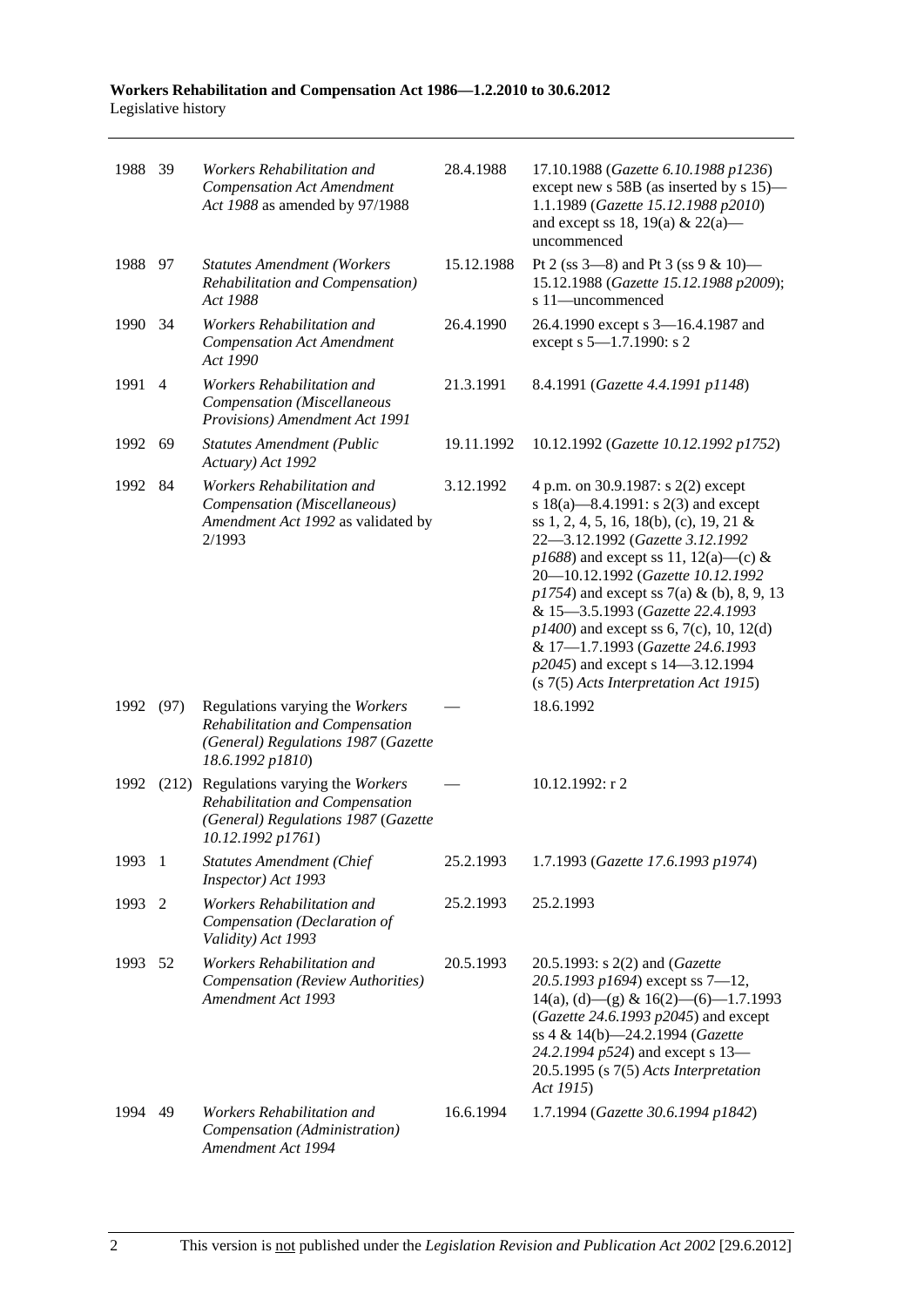| 1995 35 |      | Workers Rehabilitation and<br><b>Compensation</b> (Miscellaneous<br>Provisions) Amendment Act 1995 as<br>amended by 56/1995 | 27.4.1995  | 25.5.1995 (Gazette 25.5.1995 p2200)<br>except ss 9, 14, 16, 26 & 28-17.8.1995<br>(Gazette 17.8.1995 $p446$ ) and except<br>s 7-25.1.1996 (Gazette 25.1.1996<br>p807) and except s 21-1.4.1996<br>(Gazette 28.3.1996 p1788) and except<br>s 25-27.6.1996 (Gazette 27.6.1996<br>p3104) |
|---------|------|-----------------------------------------------------------------------------------------------------------------------------|------------|--------------------------------------------------------------------------------------------------------------------------------------------------------------------------------------------------------------------------------------------------------------------------------------|
| 1995 56 |      | Workers Rehabilitation and<br>Compensation (Miscellaneous)<br>Amendment Act 1995                                            | 3.8.1995   | 17.8.1995 (Gazette 17.8.1995 p447)                                                                                                                                                                                                                                                   |
| 1995    | 75   | Workers Rehabilitation and<br>Compensation (Dispute Resolution)<br>Amendment Act 1995 as amended by<br>21/1996              | 9.11.1995  | 14.12.1995 (Gazette 14.12.1995 p1642)<br>except ss 3-5 & 7-17-3.6.1996<br>(Gazette 30.5.1996 p2636)                                                                                                                                                                                  |
| 1995    | 105  | <b>Statutes Amendment (Workers</b><br>Rehabilitation and Compensation)<br>Act 1995                                          | 14.12.1995 | 14.12.1995 (Gazette 14.12.1995 p1642)<br>except s $4 - 25.5.1995$ : s 2(a)                                                                                                                                                                                                           |
| 1996    | 2    | Workers Rehabilitation and<br>Compensation (SGIC) Amendment<br>Act 1996                                                     | 7.3.1996   | 14.3.1996 (Gazette 14.3.1996 p1592)                                                                                                                                                                                                                                                  |
| 1996    | 21   | Workers Rehabilitation and<br>Compensation (Dispute Resolution)<br>Amendment Act 1996                                       | 24.4.1996  | 3.6.1996 (Gazette 30.5.1996 p2636)                                                                                                                                                                                                                                                   |
| 1996    | - 34 | <b>Statutes Amendment and Repeal</b><br>(Common Expiation Scheme)<br>Act 1996                                               | 2.5.1996   | Sch (cl 45)-3.2.1997 (Gazette<br>19.12.1996 p1923)                                                                                                                                                                                                                                   |
| 1998    | 30   | Workers Rehabilitation and<br><b>Compensation (Self Managed</b><br>Employer Scheme) Amendment<br>Act 1998                   | 16.4.1998  | ss 3-6-13.4.2000 (Gazette 13.4.2000<br>p2084)—cancelled on 13.4.2004: s 8                                                                                                                                                                                                            |
| 2000    | - 95 | <b>Authorised Betting Operations</b><br>Act 2000                                                                            | 21.12.2000 | Sch 2 (cl 4)-14.12.2001 (Gazette<br>6.12.2001 p5266)                                                                                                                                                                                                                                 |
| 2001    | 69   | <b>Statutes Amendment (Courts and</b><br>Judicial Administration) Act 2001                                                  | 6.12.2001  | Pt 16 (s 35)-13.1.2002 (Gazette<br>$10.1.2002\ p4)$                                                                                                                                                                                                                                  |
| 2003 44 |      | Statute Law Revision Act 2003                                                                                               | 23.10.2003 | Sch 1-24.11.2003 (Gazette 13.11.2003<br>p4048)                                                                                                                                                                                                                                       |
| 2005    | 41   | Occupational Health, Safety and<br>Welfare (SafeWork SA) Amendment<br>Act 2005                                              | 14.7.2005  | Sch 1 (cll 5-7)-15.8.2005 (Gazette<br>11.8.2005 p3011)                                                                                                                                                                                                                               |
| 2006    | 17   | <b>Statutes Amendment (New Rules of</b><br>Civil Procedure) Act 2006                                                        | 6.7.2006   | Pt 81 (ss 258-260)-4.9.2006 (Gazette<br>17.8.2006 p2831)                                                                                                                                                                                                                             |
| 2006    | 23   | Workers Rehabilitation and<br>Compensation (Territorial<br>Application of Act) Amendment Act<br>2006                        | 5.10.2006  | 1.1.2007 (Gazette 14.12.2006 p4364)<br>except Sch 1 (cll 4-6)-13.9.2007<br>(Gazette 30.8.2007 p3547)                                                                                                                                                                                 |
| 2006    | 43   | <b>Statutes Amendment (Domestic</b><br>Partners) Act 2006                                                                   | 14.12.2006 | Pt 94 (ss 226-228)-1.6.2007 (Gazette<br>26.4.2007 p1352)                                                                                                                                                                                                                             |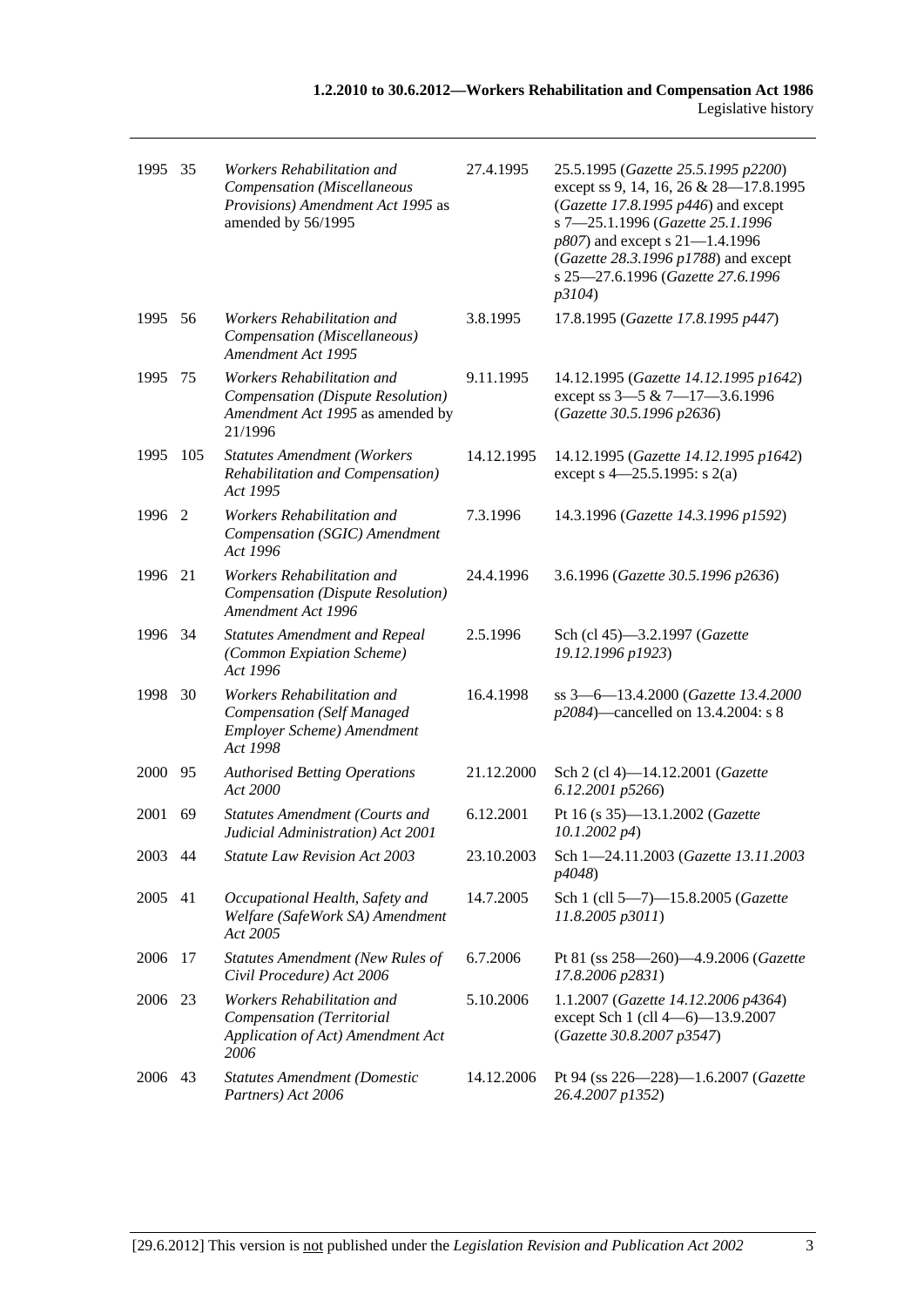| 2008 17 |    | Workers Rehabilitation and<br>Compensation (Scheme Review)<br>Amendment Act 2008            | 19.6.2008  | 1.7.2008 (Gazette 26.6.2008 p2556)<br>except new Pt 6C Div 1 & Div 3 (s 98J)<br>(as inserted by s 70)-2.10.2008<br>(Gazette 25.9.2008 p4576) and except<br>ss 9 & 11-2.10.2008 (Gazette<br>2.10.2008 $p4749$ ) and except ss 5(2) &<br>(3), 12, 27(4), 29, 41(3), certain text of<br>s $63(1)(a)$ (as inserted by s $41(7)$ ),<br>ss 52-62, 64-69, 73, Sch 1 cll 3 &<br>15-1.1.2009 (Gazette 18.12.2008<br>$p5655$ ) and except s $5(14)$ , certain text<br>of s $63(1)(a)$ (as inserted by s $41(7)$ ),<br>new Pt 6C Div 2 (ss $98E(a)$ —(d), (g)—<br>$(m), (p), (r), 98F(1), (2), (4), 98G, 98H),$<br>new Pt 6C Div 3 (s 98I) (as inserted by<br>s 70) & Sch 1 cl 16-1.4.2009 (Gazette<br>19.3.2009 p1060) and except ss 8(2), 24,<br>41(6), 51, 83, Sch 1 cll 4(2), (3) & $10-$<br>1.4.2009 (Gazette 26.3.2009 p1154) and<br>except ss $22(2)$ , $44(2)$ — $(5)$ , $45$ , $48$ , $50$<br>& Sch 1 cl 8-1.7.2009 (Gazette<br>28.5.2009 p1843) and except Pt 6C<br>Div 2 (s $98E(e)$ , (f), (n), (o), (q)) (as<br>inserted by s 70)-15.10.2009 (Gazette<br>15.10.2009 p4873) and except new<br>s $4(8)$ (as inserted by s 6), s 49 & new<br>Pt 6C Div 2 (s $98F(3)$ ) (as inserted by<br>s 70)-uncommenced |
|---------|----|---------------------------------------------------------------------------------------------|------------|------------------------------------------------------------------------------------------------------------------------------------------------------------------------------------------------------------------------------------------------------------------------------------------------------------------------------------------------------------------------------------------------------------------------------------------------------------------------------------------------------------------------------------------------------------------------------------------------------------------------------------------------------------------------------------------------------------------------------------------------------------------------------------------------------------------------------------------------------------------------------------------------------------------------------------------------------------------------------------------------------------------------------------------------------------------------------------------------------------------------------------------------------------------------------------------------------------|
| 2009 58 |    | <b>Statutes Amendment (National</b><br><b>Industrial Relations System)</b> Act<br>2009      | 26.11.2009 | Pt 19 (s 47)-1.1.2010 (Gazette<br>17.12.2009 p6351)                                                                                                                                                                                                                                                                                                                                                                                                                                                                                                                                                                                                                                                                                                                                                                                                                                                                                                                                                                                                                                                                                                                                                        |
| 2009    | 84 | <b>Statutes Amendment (Public Sector</b><br><b>Consequential Amendments) Act</b><br>2009    | 10.12.2009 | Pt 167 (ss 375-380)-1.2.2010<br>(Gazette 28.1.2010 p320)                                                                                                                                                                                                                                                                                                                                                                                                                                                                                                                                                                                                                                                                                                                                                                                                                                                                                                                                                                                                                                                                                                                                                   |
| 2011    | 48 | Workers Rehabilitation and<br><b>Compensation (Employer Payments)</b><br>Amendment Act 2011 | 8.12.2011  | Sch 2 (cll 9 & 11)-1.1.2012 (Gazette<br>15.12.2011 p4989); Pt 2 (ss 4-15),<br>Sch 1 & Sch 2 (cl 10)-1.7.2012<br>(Gazette 29.3.2012 p1294)                                                                                                                                                                                                                                                                                                                                                                                                                                                                                                                                                                                                                                                                                                                                                                                                                                                                                                                                                                                                                                                                  |

# **Provisions amended**

New entries appear in bold.

Entries that relate to provisions that have been deleted appear in italics.

| Provision      | How varied                                                            | Commencement |
|----------------|-----------------------------------------------------------------------|--------------|
| Long title     | amended under Legislation Revision and<br><b>Publication Act 2002</b> | 24.11.2003   |
| Pt1            |                                                                       |              |
| s <sub>2</sub> | substituted by $49/1994$ s 3                                          | 1.7.1994     |
| s(2)           | amended by 35/1995 s 3                                                | 25.5.1995    |
| s(2(3))        | inserted by 17/2008 s 4                                               | 1.7.2008     |
| s <sub>3</sub> |                                                                       |              |
| s(1)           |                                                                       |              |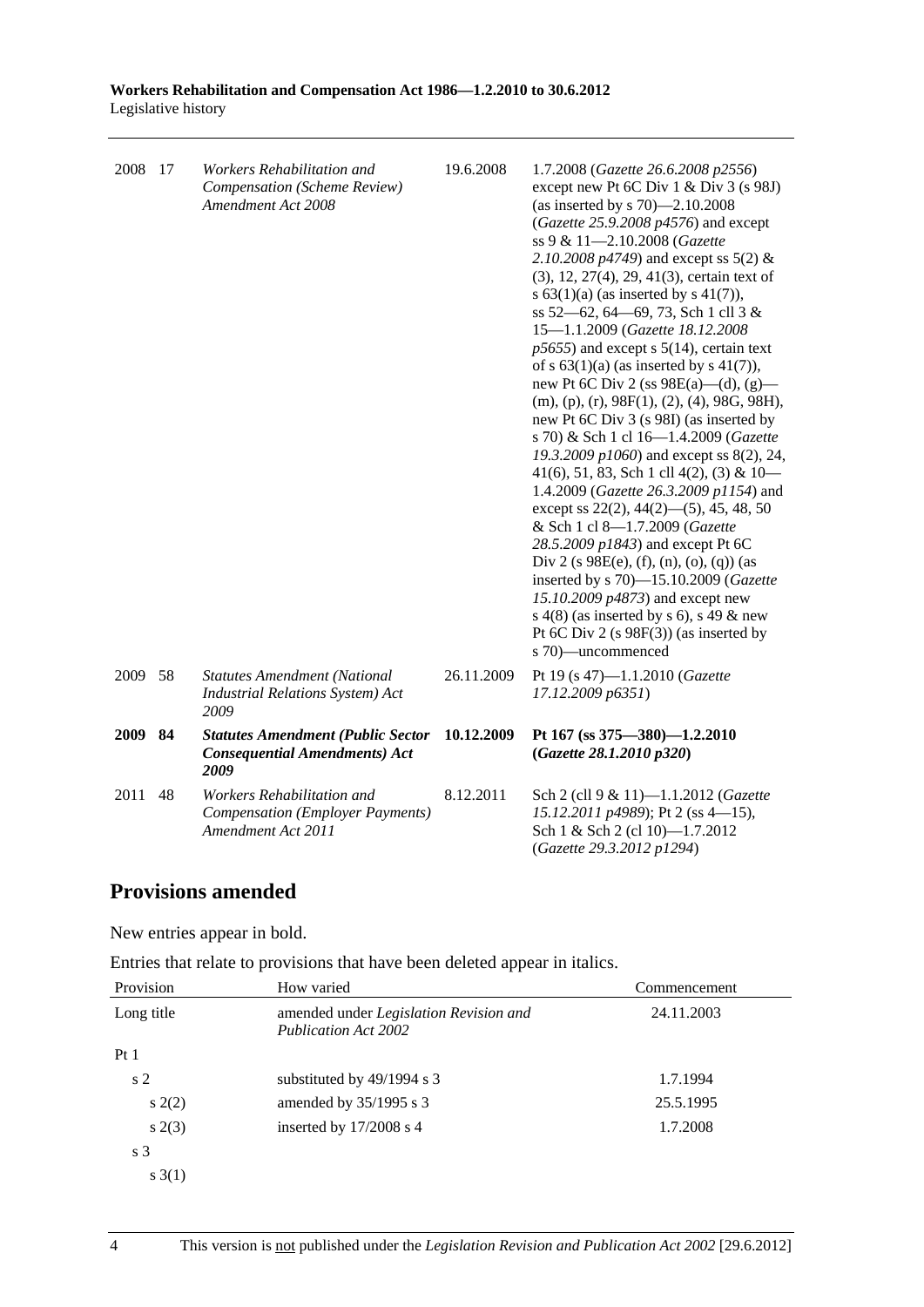| actuary                                 | inserted by 69/1992 s 31          | 10.12.1992 |
|-----------------------------------------|-----------------------------------|------------|
| Advisory<br>Committee                   | inserted by $49/1994$ s $4(a)$    | 1.7.1994   |
| apprentice                              | amended by 17/2008 s 5(1)         | 1.7.2008   |
| arbitration officer                     | inserted by $75/1995 s 3(a)$      | 3.6.1996   |
|                                         | deleted by $17/2008 s 5(2)$       | 1.1.2009   |
| close personal<br>relationship          | inserted by 43/2006 s 226(1)      | 1.6.2007   |
| conciliation and<br>arbitration officer | inserted by $75/1995$ s $3(b)$    | 3.6.1996   |
|                                         | deleted by $17/2008 s 5(3)$       | 1.1.2009   |
| conciliation<br>officer                 | inserted by $75/1995$ s 3(b)      | 3.6.1996   |
|                                         | substituted by $17/2008$ s $5(3)$ | 1.1.2009   |
| conciliator                             | inserted by $75/1995$ s $3(b)$    | 3.6.1996   |
| the Consumer<br>Price Index             | deleted by $17/2008 s 5(4)$       | 1.7.2008   |
| <b>Consumer Price</b><br>Index          | inserted by $17/2008$ s $5(4)$    | 1.7.2008   |
| contract of service                     | amended by 17/2008 s 5(5)         | 1.7.2008   |
| the Corporation                         | deleted by $49/1994 s 4(b)$       | 1.7.1994   |
| Corporation                             | inserted by $49/1994$ s $4(b)$    | 1.7.1994   |
| current work<br>capacity                | inserted by $17/2008$ s $5(6)$    | 1.7.2008   |
| disability                              | amended by $39/1988$ s $3(a)$     | 17.10.1988 |
| disease                                 | substituted by 34/1990 s 3        | 16.4.1987  |
| domestic partner                        | inserted by 43/2006 s 226(2)      | 1.6.2007   |
| employer                                | amended by 39/1988 s 3(b)         | 17.10.1988 |
|                                         | amended by 17/2008 s 5(7)         | 1.7.2008   |
| employment                              | amended by 39/1988 s 3(c), (d)    | 17.10.1988 |
| evidentiary<br>material                 | inserted by $75/1995$ s 3(c)      | 3.6.1996   |
| exempt employer                         | deleted by $17/2008 s 5(8)$       | 1.7.2008   |
| industrial<br>association               | inserted by $75/1995$ s 3(d)      | 3.6.1996   |
|                                         | amended by 17/2008 s 5(9), (10)   | 1.7.2008   |
|                                         | amended by 58/2009 s 47           | 1.1.2010   |
| legal personal<br>representative        | inserted by 17/2008 s 5(11)       | 1.7.2008   |
| journey                                 | deleted by $49/1994 s 4(c)$       | 1.7.1994   |
| local government<br>corporation         | amended by 17/2008 s 5(12)        | 1.7.2008   |
| medical expert                          | amended by 17/2008 s 5(13)        | 1.7.2008   |
| medical question                        | deleted by $17/2008 s 5(14)$      | 1.4.2009   |
| no current work<br>capacity             | inserted by 17/2008 s 5(15)       | 1.7.2008   |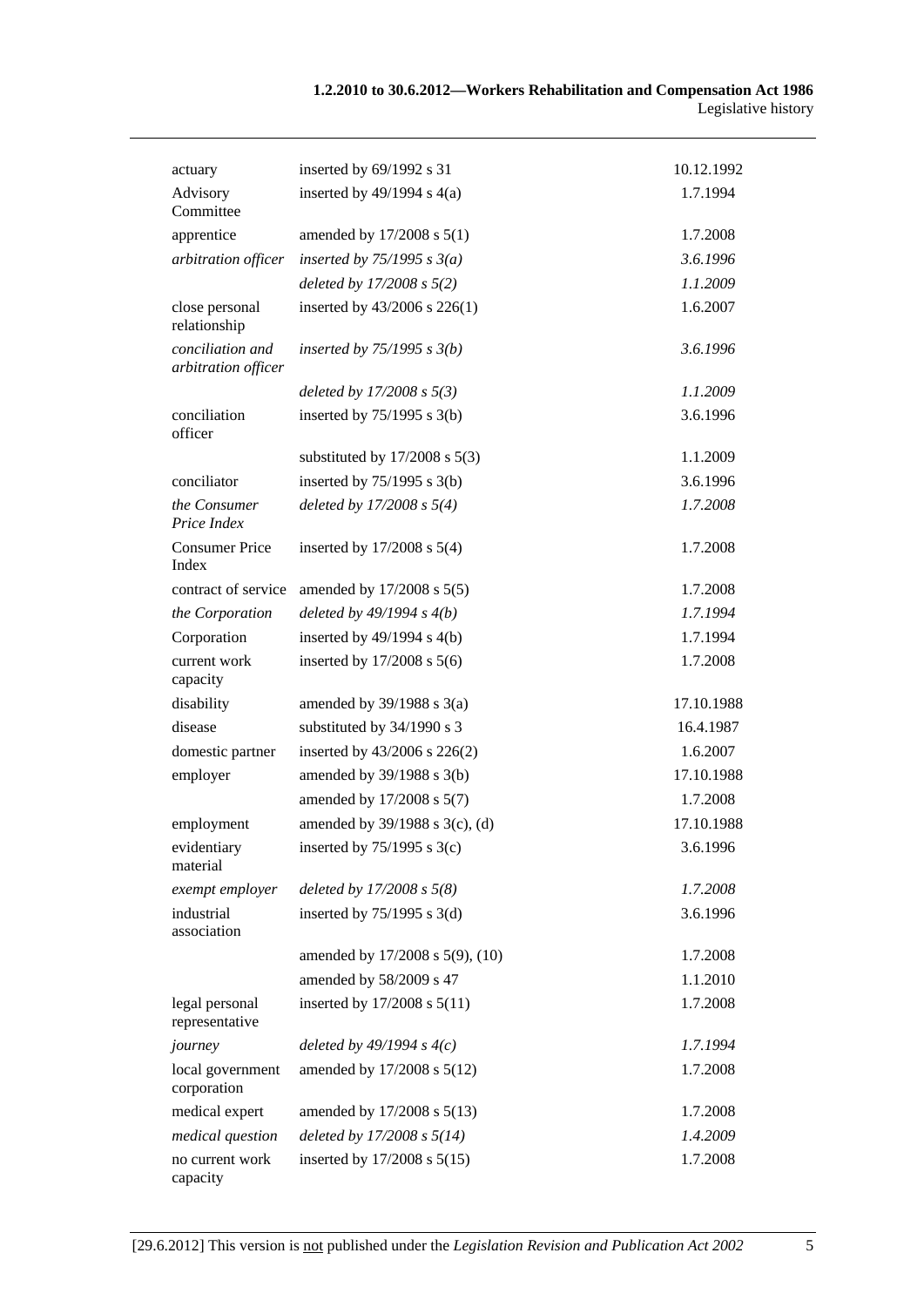| notional weekly<br>earnings                                  | amended by 17/2008 s 5(16)         | 1.7.2008   |
|--------------------------------------------------------------|------------------------------------|------------|
| orphan child                                                 | inserted by $4/1991$ s $3(a)$      | 8.4.1991   |
| place of<br>employment                                       | substituted by $49/1994$ s $4(d)$  | 1.7.1994   |
| place of pick-up                                             | deleted by $49/1994 s 4(e)$        | 1.7.1994   |
| prescribed<br>allowance before<br>substitution by<br>17/2008 | (c) deleted by $4/1991 s 3(b)$     | 8.4.1991   |
| prescribed<br>allowance                                      | substituted by $17/2008$ s $5(17)$ | 1.7.2008   |
| presidential<br>member                                       | inserted by $75/1995$ s $3(e)$     | 3.6.1996   |
| registered<br>association                                    | amended by $49/1994 s 4(f)$        | 1.7.1994   |
|                                                              | deleted by $75/1995$ s $3(f)$      | 3.6.1996   |
| relative                                                     | amended by 43/2006 s 226(3)        | 1.6.2007   |
| review authority                                             | amended by $4/1991$ s $3(c)$       | 8.4.1991   |
|                                                              | (c) deleted by $4/1991$ s $3(c)$   | 8.4.1991   |
| reviewable<br>decision                                       | inserted by 35/1995 s 4            | 25.5.1995  |
|                                                              | substituted by $75/1995$ s 3(g)    | 3.6.1996   |
| self-insured<br>employer                                     | inserted by 17/2008 s 5(18)        | 1.7.2008   |
| spouse                                                       | substituted by 43/2006 s 226(4)    | 1.6.2007   |
| suitable<br>employment                                       | inserted by 17/2008 s 5(19)        | 1.7.2008   |
| the Tribunal                                                 | deleted by $75/1995 s 3(h)$        | 3.6.1996   |
| Tribunal                                                     | inserted by $75/1995$ s 3(h)       | 3.6.1996   |
| unrepresentative<br>disability                               | substituted by $49/1994$ s $4(g)$  | 1.7.1994   |
|                                                              | substituted by 105/1995 s 3        | 14.12.1995 |
| worker                                                       | amended by $39/1988$ s $3(e)$      | 17.10.1988 |
| $s \frac{3}{2}$                                              | deleted by $39/1988$ s $3(f)$      | 17.10.1988 |
| $s \; 3(3)$                                                  | amended by 106/1987 s 3            | 30.9.1987  |
| $s \, 3(4)$                                                  | deleted by $49/1994 s 4(h)$        | 1.7.1994   |
| $s \frac{3(7)}{2}$                                           | inserted by $4/1991$ s $3(d)$      | 8.4.1991   |
| $s \; 3(8)$                                                  | inserted by $4/1991$ s $3(d)$      | 8.4.1991   |
|                                                              | substituted by $49/1994$ s $4(i)$  | 1.7.1994   |
| s $3(9)$ — $(15)$                                            | inserted by 17/2008 s 5(20)        | 1.7.2008   |
| s 4 before<br>substitution by<br>17/2008                     |                                    |            |
| $s \, 4(8)$                                                  | substituted by 4/1991 s 4          | 8.4.1991   |
|                                                              | amended by 84/1992 s 3             | 30.9.1987  |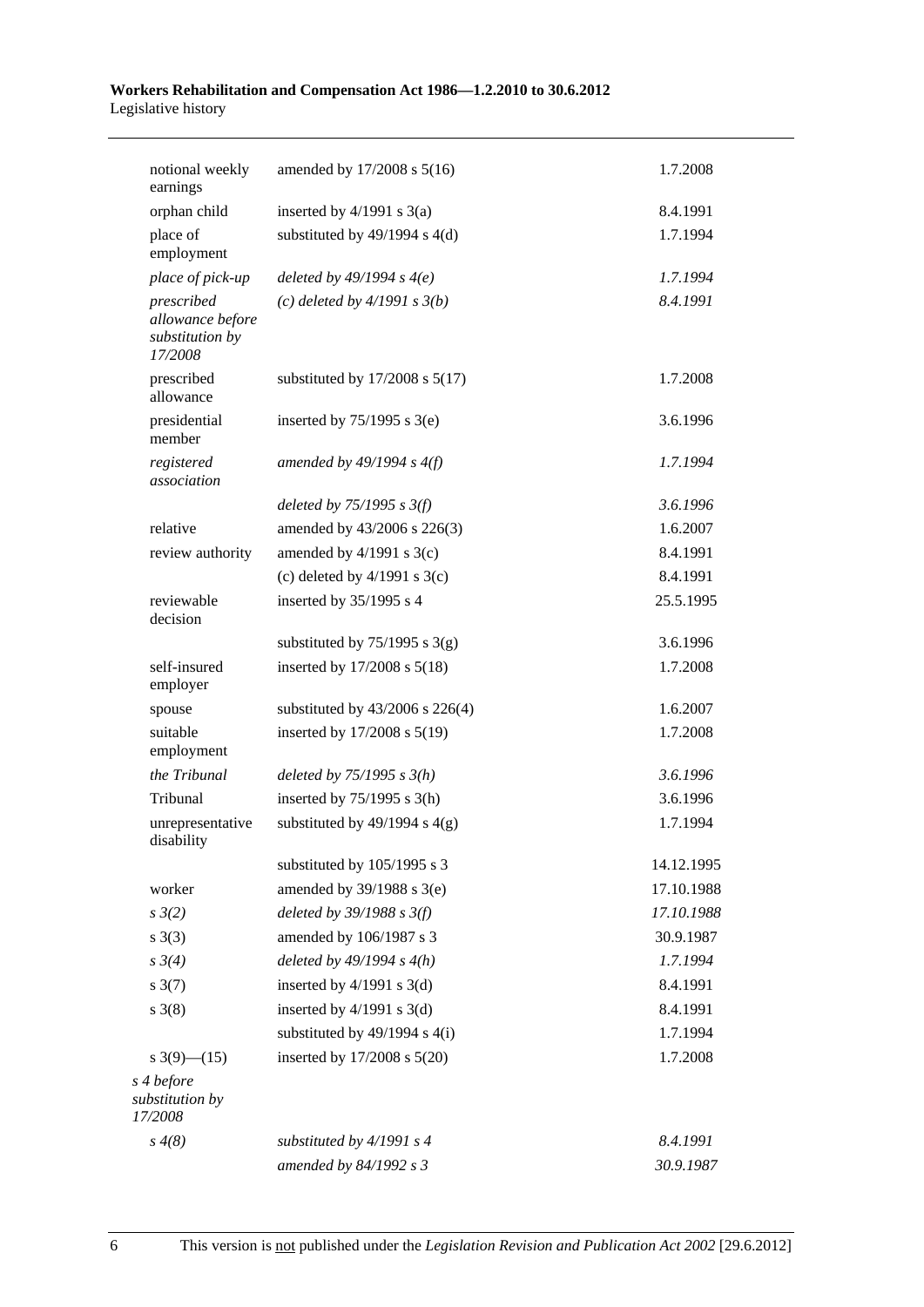## **1.2.2010 to 30.6.2012—Workers Rehabilitation and Compensation Act 1986**  Legislative history

| s 4                                      | substituted by 17/2008 s 6                                                                                              | 1.7.2008 except s $4(8)$ —<br>uncommenced |
|------------------------------------------|-------------------------------------------------------------------------------------------------------------------------|-------------------------------------------|
| s 6 before<br>substitution by<br>23/2006 | substituted by $35/1995$ s 5                                                                                            | 25.5.1995                                 |
| $s\ 6(4)$                                | s 6 contents commencing "In this section"<br>amended and redesignated as $s$ 6(4) by 44/2003<br>$s \frac{3}{1}$ (Sch 1) | 24.11.2003                                |
| s <sub>6</sub>                           | substituted by 23/2006 s 4                                                                                              | 1.1.2007                                  |
| ss 6A and 6B                             | inserted by 23/2006 s 4                                                                                                 | 1.1.2007                                  |
| Pt 2                                     | amended by 39/1988 s 4                                                                                                  | 17.10.1988                                |
|                                          | amended by 4/1991 s 5                                                                                                   | 8.4.1991                                  |
|                                          | substituted by 49/1994 s 5                                                                                              | 1.7.1994                                  |
| s <sub>7</sub>                           |                                                                                                                         |                                           |
| s(7(3))                                  | amended by 44/2003 s 3(1) (Sch 1)                                                                                       | 24.11.2003                                |
| s(7(2)                                   | amended by 17/2008 s 7                                                                                                  | 1.7.2008                                  |
| s <sub>8</sub>                           |                                                                                                                         |                                           |
| s(3)                                     | amended by 75/1995 s 4                                                                                                  | 3.6.1996                                  |
| s 9                                      |                                                                                                                         |                                           |
| $s\,9(3)$                                | (d) deleted by $84/2009$ s $375(1)$                                                                                     | 1.2.2010                                  |
| $s \, 9(5)$                              | deleted by 84/2009 s 375(2)                                                                                             | 1.2.2010                                  |
| s <sub>13</sub>                          | substituted by 84/2009 s 376                                                                                            | 1.2.2010                                  |
| Pt 3                                     |                                                                                                                         |                                           |
| s 28                                     |                                                                                                                         |                                           |
| $s\,28(3)$                               | substituted by 35/1995 s 6                                                                                              | 25.5.1995                                 |
| ss 28A                                   | inserted by 35/1995 s 7                                                                                                 | 25.1.1996                                 |
| s 28A(2)                                 | amended by 17/2008 s 8(1)                                                                                               | 1.7.2008                                  |
| s 28A(3)                                 | amended by 17/2008 s 8(2)                                                                                               | 1.4.2009                                  |
| ss 28B                                   | inserted by 35/1995 s 7                                                                                                 | 25.1.1996                                 |
| ss 28C                                   | inserted by 35/1995 s 7                                                                                                 | 25.1.1996                                 |
| s 28D                                    | inserted by 17/2008 s 9                                                                                                 | 2.10.2008                                 |
| Pt 4                                     |                                                                                                                         |                                           |
| Pt 4 Div 1                               |                                                                                                                         |                                           |
| s 30                                     | amended by 84/1992 s 4                                                                                                  | 3.12.1992                                 |
|                                          | substituted by 49/1994 s 6                                                                                              | 1.7.1994                                  |
| $s \ 30(3)$                              | amended by 17/2008 s 10                                                                                                 | 1.7.2008                                  |
| $s \ 30(5)$                              | $(b)(ii)$ dot points redesignated as $(b)(ii)(A)$ and<br>(B) by $44/2003$ s $3(1)$ (Sch 1)                              | 24.11.2003                                |
| s 30A                                    | inserted by 49/1994 s 6                                                                                                 | 1.7.1994                                  |
|                                          | substituted by 35/1995 s 8                                                                                              | 25.5.1995                                 |
| s 30B                                    | inserted by 49/1994 s 6                                                                                                 | 1.7.1994                                  |
| s 31                                     |                                                                                                                         |                                           |
| s $31(1)$ —(3)                           | substituted by $49/1994$ s $7(a)$                                                                                       | 1.7.1994                                  |
| $s \ 31(4)$                              | inserted by 39/1988 s 5                                                                                                 | 17.10.1988                                |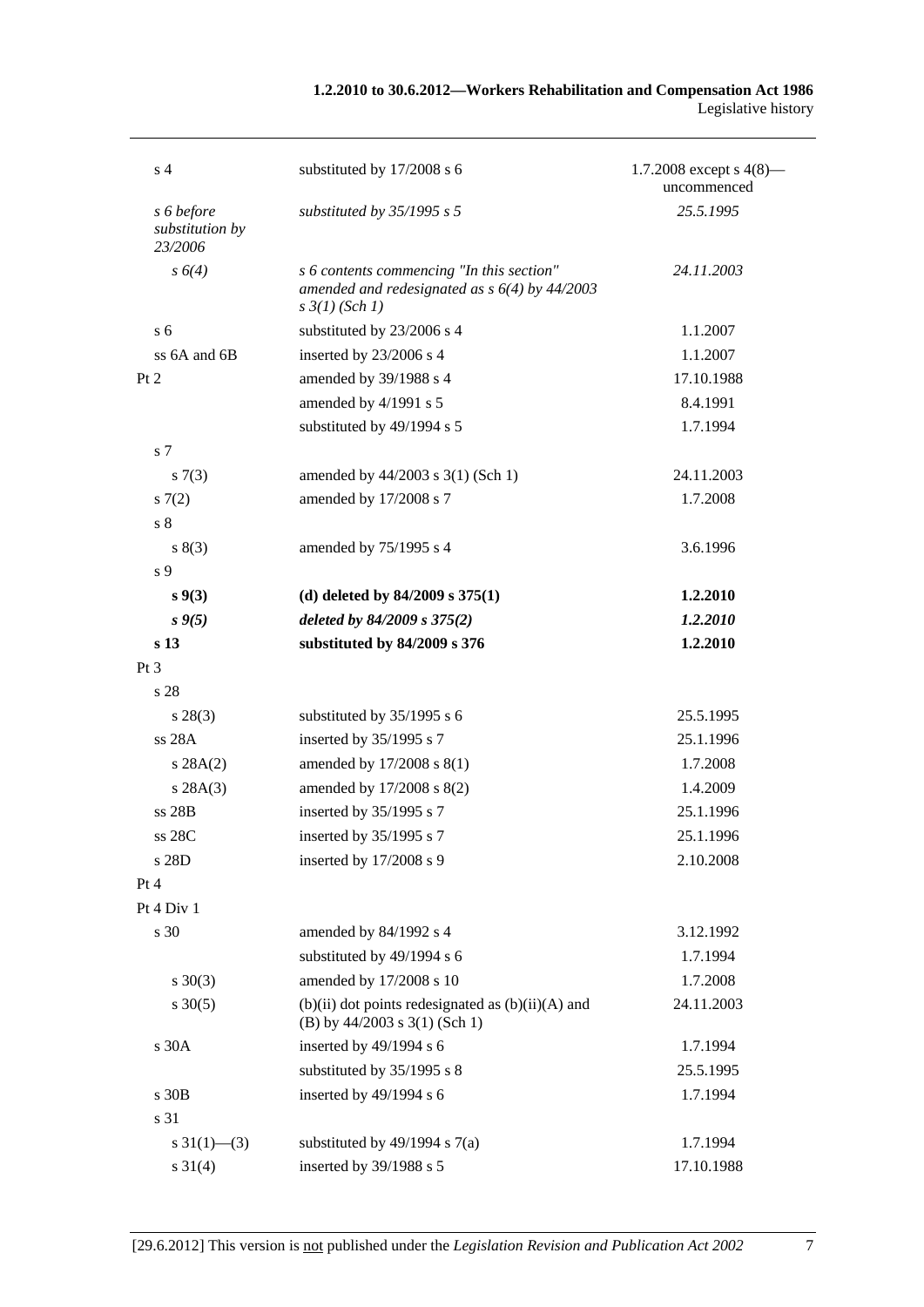|                       | amended by 49/1994 s 7(b)         | 1.7.1994   |
|-----------------------|-----------------------------------|------------|
| $s \, 31(5)$          | inserted by 34/1990 s 4           | 26.4.1990  |
| Pt 4 Div 2            |                                   |            |
| s 32                  |                                   |            |
| $s \, 32(1)$          | substituted by $35/1995$ s $9(a)$ | 17.8.1995  |
|                       | amended by 17/2008 s 11(1)        | 2.10.2008  |
| $s\,32(1a)$           | inserted by $4/1991 s 6(a)$       | 8.4.1991   |
|                       | amended by $52/1993$ s $3(a)$     | 20.5.1993  |
|                       | deleted by $35/1995 s 9(a)$       | 17.8.1995  |
| $s \, 32(2)$          | amended by 39/1988 s 6            | 17.10.1988 |
|                       | amended by $4/1991$ s $6(b)$      | 8.4.1991   |
| $s \, 32(3)$          | substituted by $4/1991$ s $6(c)$  | 8.4.1991   |
| $s \, 32(4)$          | substituted by $4/1991$ s $6(c)$  | 8.4.1991   |
|                       | substituted by $52/1993$ s $3(b)$ | 20.5.1993  |
| $s \frac{32}{4a}$     | inserted by $52/1993$ s $3(b)$    | 20.5.1993  |
| $s \, 32(5)$          | inserted by $4/1991$ s $6(c)$     | 8.4.1991   |
| $s \frac{32(6)}{2}$   | amended by $52/1993$ s $3(c)$     | 20.5.1993  |
| $s \, 32(7)$          | inserted by $4/1991$ s $6(c)$     | 8.4.1991   |
|                       | amended by 17/2008 s 11(2)        | 2.10.2008  |
| $s \, 32(8)$          | inserted by $4/1991$ s $6(c)$     | 8.4.1991   |
|                       | amended by $52/1993$ s $3(d)$     | 20.5.1993  |
| $s \, 32(9)$          | substituted by $35/1995$ s $9(b)$ | 17.8.1995  |
|                       | amended by 17/2008 s 11(3)        | 2.10.2008  |
| $s \frac{32(10)}{2}$  | inserted by $4/1991$ s $6(c)$     | 8.4.1991   |
|                       | substituted by $52/1993$ s $3(e)$ | 20.5.1993  |
|                       | substituted by 35/1995 s 9(b)     | 17.8.1995  |
|                       | amended by 17/2008 s 11(4)        | 2.10.2008  |
| $s \frac{32(11)}{2}$  | inserted by $35/1995$ s $9(b)$    | 17.8.1995  |
|                       | amended by 17/2008 s 11(5)        | 2.10.2008  |
| $s \frac{32(12)}{2}$  | inserted by $35/1995$ s $9(b)$    | 17.8.1995  |
|                       | amended by 17/2008 s 11(6), (7)   | 2.10.2008  |
| $s \frac{32(12a)}{2}$ | inserted by 17/2008 s 11(8)       | 2.10.2008  |
| $s \, 32(13)$         | inserted by $35/1995$ s $9(b)$    | 17.8.1995  |
|                       | amended by 17/2008 s 11(9), (10)  | 2.10.2008  |
| $s \frac{32(14)}{2}$  | inserted by $35/1995$ s $9(b)$    | 17.8.1995  |
|                       | amended by 17/2008 s 11(11)       | 2.10.2008  |
| s 32A                 | inserted by 17/2008 s 12          | 1.1.2009   |
| s 33                  |                                   |            |
| $s \, 33(4)$          | inserted by 39/1988 s 7           | 17.10.1988 |
|                       | amended by 17/2008 s 13(1)        | 1.7.2008   |
| $s \, 33(5)$          | inserted by 17/2008 s 13(2)       | 1.7.2008   |
| Pt 4 Div 3            |                                   |            |

s 34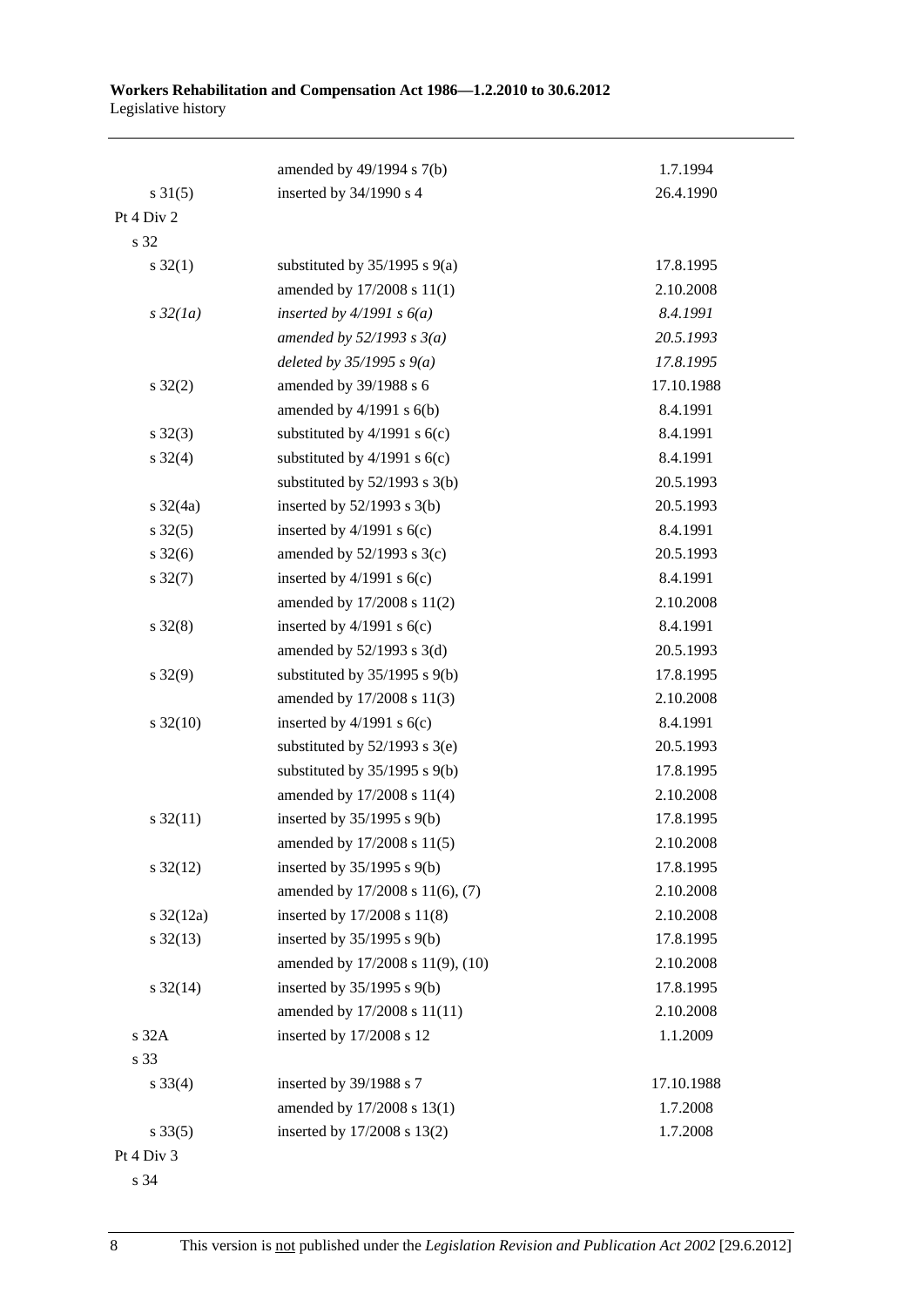| $s \, 34(1)$                              | s 34 redesignated as $s$ 34(1) by 84/1992 s 5 | 3.12.1992  |
|-------------------------------------------|-----------------------------------------------|------------|
| $s \, 34(2)$                              | inserted by 84/1992 s 5                       | 3.12.1992  |
| $s \, 34(3)$                              | inserted by 17/2008 s 14                      | 1.7.2008   |
| Pt 4 Div 4                                |                                               |            |
| s 35 before<br>substitution by<br>17/2008 |                                               |            |
| $s \, 35(1)$                              | amended by $84/1992 s 6(a)$                   | 1.7.1993   |
| $s \frac{35(2)}{2}$                       | substituted by $35/1995$ s $10(a)$            | 25.5.1995  |
| $s \frac{35}{2a}$                         | inserted by $4/1991 s 7$                      | 8.4.1991   |
| $s \, 35(5)$                              | amended by $35/1995 s 10(b)$                  | 25.5.1995  |
|                                           | substituted by 105/1995 s 4                   | 25.5.1995  |
|                                           | amended by $44/2003$ s $3(1)$ (Sch 1)         | 24.11.2003 |
| $s\,35(5a)$                               | inserted by 105/1995 s 4                      | 25.5.1995  |
| $s \frac{35}{6}$                          | substituted by 49/1994 s 8                    | 1.7.1994   |
| $s \frac{35}{6a}$                         | inserted by $84/1992$ s $6(b)$                | 1.7.1993   |
|                                           | substituted by 49/1994 s 8                    | 1.7.1994   |
|                                           | substituted by $35/1995$ s $10(c)$            | 25.5.1995  |
| $s \frac{35}{6b}$                         | inserted by $49/1994 s 8$                     | 1.7.1994   |
|                                           | amended by $35/1995 s 10(d)$                  | 25.5.1995  |
| $s\,35(7)$                                | amended by $44/2003$ s $3(1)$ (Sch 1)         | 24.11.2003 |
| s <sub>35</sub>                           | substituted by 17/2008 s 15                   | 1.7.2008   |
| $ss 35A - 35C$                            | inserted by 17/2008 s 15                      | 1.7.2008   |
| s 36                                      |                                               |            |
| $s \, 36(1)$                              | amended by $4/1991$ s $8(a)$ , (b)            | 8.4.1991   |
|                                           | substituted by $35/1995$ s $11(a)$            | 25.5.1995  |
|                                           | amended by 17/2008 s 16(1)                    | 1.7.2008   |
| $s \, 36(1a)$                             | inserted by $35/1995$ s $11(a)$               | 25.5.1995  |
|                                           | amended by 17/2008 s 16(2)                    | 1.7.2008   |
| $s \, 36(1b)$                             | inserted by $35/1995$ s $11(a)$               | 25.5.1995  |
| $s \; 36(2)$                              | amended by $4/1991$ s $8(c)$ , (d)            | 8.4.1991   |
|                                           | amended by 17/2008 s 16(3), (4)               | 1.7.2008   |
| $s \; 36(3)$                              | substituted by $4/1991$ s $8(e)$              | 8.4.1991   |
|                                           | amended by $84/1992$ s $7(a)$                 | 3.5.1993   |
| $s \; 36(3a)$                             | inserted by $4/1991$ s $8(e)$                 | 8.4.1991   |
|                                           | amended by 35/1995 s 11(b), (c)               | 25.5.1995  |
|                                           | amended by 17/2008 s 16(5), (6)               | 1.7.2008   |
| $s \; 36(3b)$                             | inserted by 17/2008 s 16(7)                   | 1.7.2008   |
| $s \; 36(4)$                              | substituted by $4/1991$ s $8(e)$              | 8.4.1991   |
|                                           | substituted by $84/1992$ s $7(b)$             | 3.5.1993   |
|                                           | substituted by $75/1995$ s $5(a)$             | 3.6.1996   |
|                                           | substituted by $17/2008$ s $16(8)$            | 1.7.2008   |
| $s \frac{36}{4a}$                         | inserted by $84/1992 s 7(b)$                  | 3.5.1993   |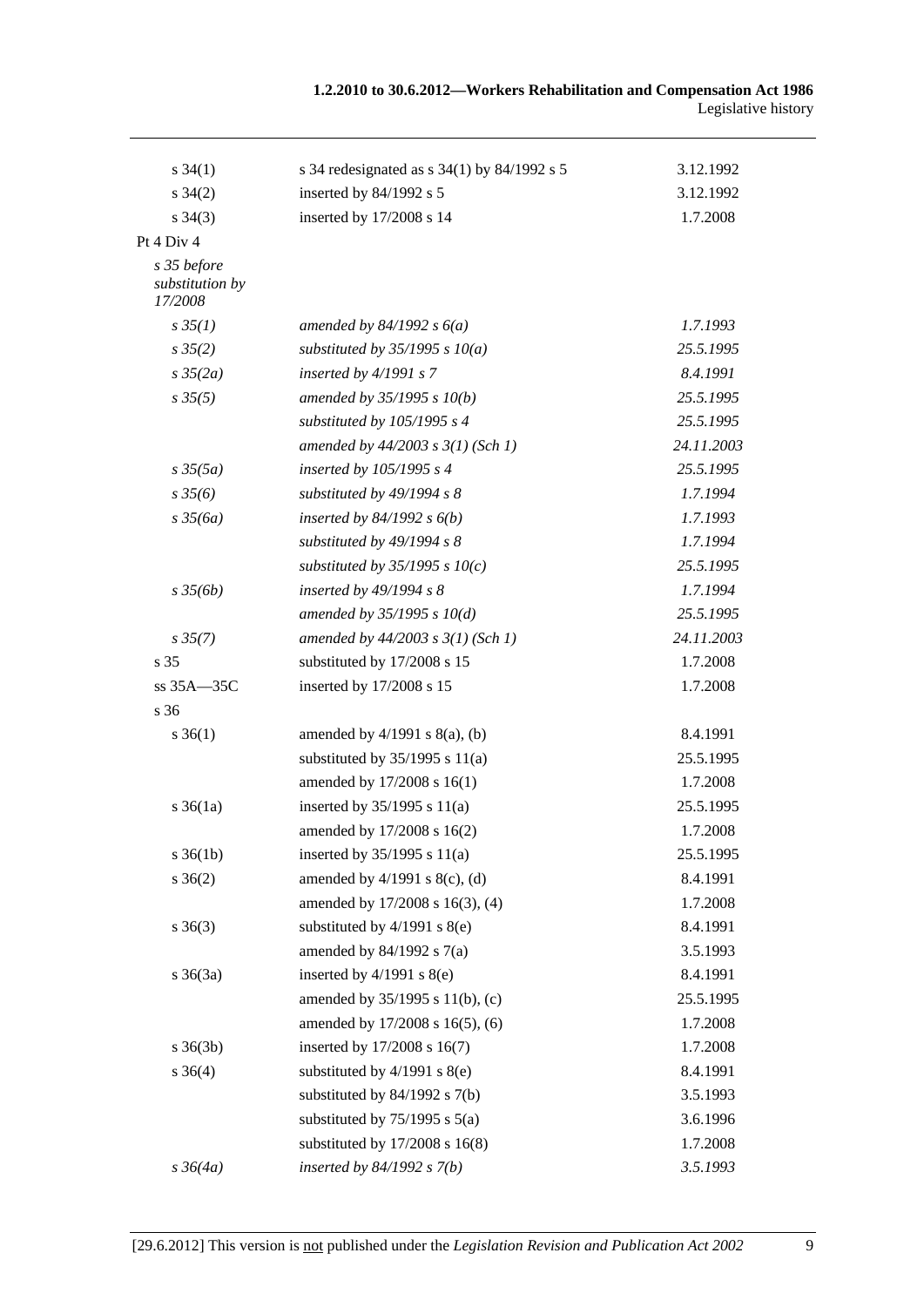|                          | substituted by $75/1995$ s $5(a)$  | 3.6.1996   |
|--------------------------|------------------------------------|------------|
|                          | deleted by $17/2008 s 16(8)$       | 1.7.2008   |
| $s \, 36(4b)$ and $(4c)$ | inserted by $84/1992 s 7(b)$       | 3.5.1993   |
|                          | deleted by $75/1995 s 5(a)$        | 3.6.1996   |
| $s \; 36(5)$             | substituted by $84/1992$ s $7(b)$  | 3.5.1993   |
|                          | substituted by $75/1995$ s $5(a)$  | 3.6.1996   |
|                          | substituted by $17/2008$ s $16(8)$ | 1.7.2008   |
| s $36(5a)$ (5c)          | inserted by 17/2008 s 16(8)        | 1.7.2008   |
| $s \; 36(6)$             | inserted by 39/1988 s 8            | 17.10.1988 |
| $s \ 36(7)$ (9)          | inserted by $4/1991$ s $8(f)$      | 8.4.1991   |
| $s \, 36(10)$            | inserted by $4/1991$ s $8(f)$      | 8.4.1991   |
|                          | amended by 75/1995 s 5(b)          | 3.6.1996   |
| s $36(11)$ and $(12)$    | inserted by $4/1991$ s $8(f)$      | 8.4.1991   |
| $s \, 36(13)$            | inserted by $84/1992$ s $7(c)$     | 1.7.1993   |
| s $36(14)$ (17)          | inserted by 17/2008 s 16(9)        | 1.7.2008   |
| s 37                     | amended by 84/1992 s 8             | 3.5.1993   |
|                          | deleted by 35/1995 s 12            | 25.5.1995  |
|                          | inserted by 17/2008 s 17           | 1.7.2008   |
| s 38                     |                                    |            |
| $s \, 38(1a)$            | inserted by $35/1995$ s $13(a)$    | 25.5.1995  |
| $s \, 38(1b)$            | inserted by 17/2008 s 18(1)        | 1.7.2008   |
| $s \ 38(2)$              | amended by $4/1991$ s $9(a)$       | 8.4.1991   |
| $s \ 38(3)$              | substituted by $35/1995$ s $13(b)$ | 25.5.1995  |
|                          | amended by 17/2008 s 18(2)         | 1.7.2008   |
| $s \ 38(4)$              | deleted by $4/1991$ s $9(b)$       | 8.4.1991   |
|                          | inserted by 35/1995 s 13(b)        | 25.5.1995  |
| $s \ 38(7)$              | deleted by $4/1991$ s $9(c)$       | 8.4.1991   |
|                          | inserted by $35/1995$ s $13(c)$    | 25.5.1995  |
|                          | amended by 17/2008 s 18(3)         | 1.7.2008   |
| s 38A                    | inserted by $56/1995 s 3(1)$       | 17.8.1995  |
|                          | deleted by 17/2008 s 19            | 1.7.2008   |
| s 39                     |                                    |            |
| $s \frac{39(1a)}{2}$     | inserted by $17/2008$ s $20(1)$    | 1.7.2008   |
| $s \, 39(2)$             | amended by $84/1992$ s $9(a)$      | 3.5.1993   |
|                          | substituted by 56/1995 s 4         | 17.8.1995  |
|                          | amended by 17/2008 s 20(2), (3)    | 1.7.2008   |
| $s \, 39(3)$             | amended by 84/1992 s 9(b)          | 3.5.1993   |
|                          | amended by 35/1995 s 14            | 17.8.1995  |
|                          | amended by 17/2008 s 20(4)         | 1.7.2008   |
| s 40                     |                                    |            |
| $s\ 40(3)$               | amended by 35/1995 s 15            | 25.5.1995  |
| s 41                     |                                    |            |
| $s\ 41(2)$               | amended by 35/1995 s 16            | 17.8.1995  |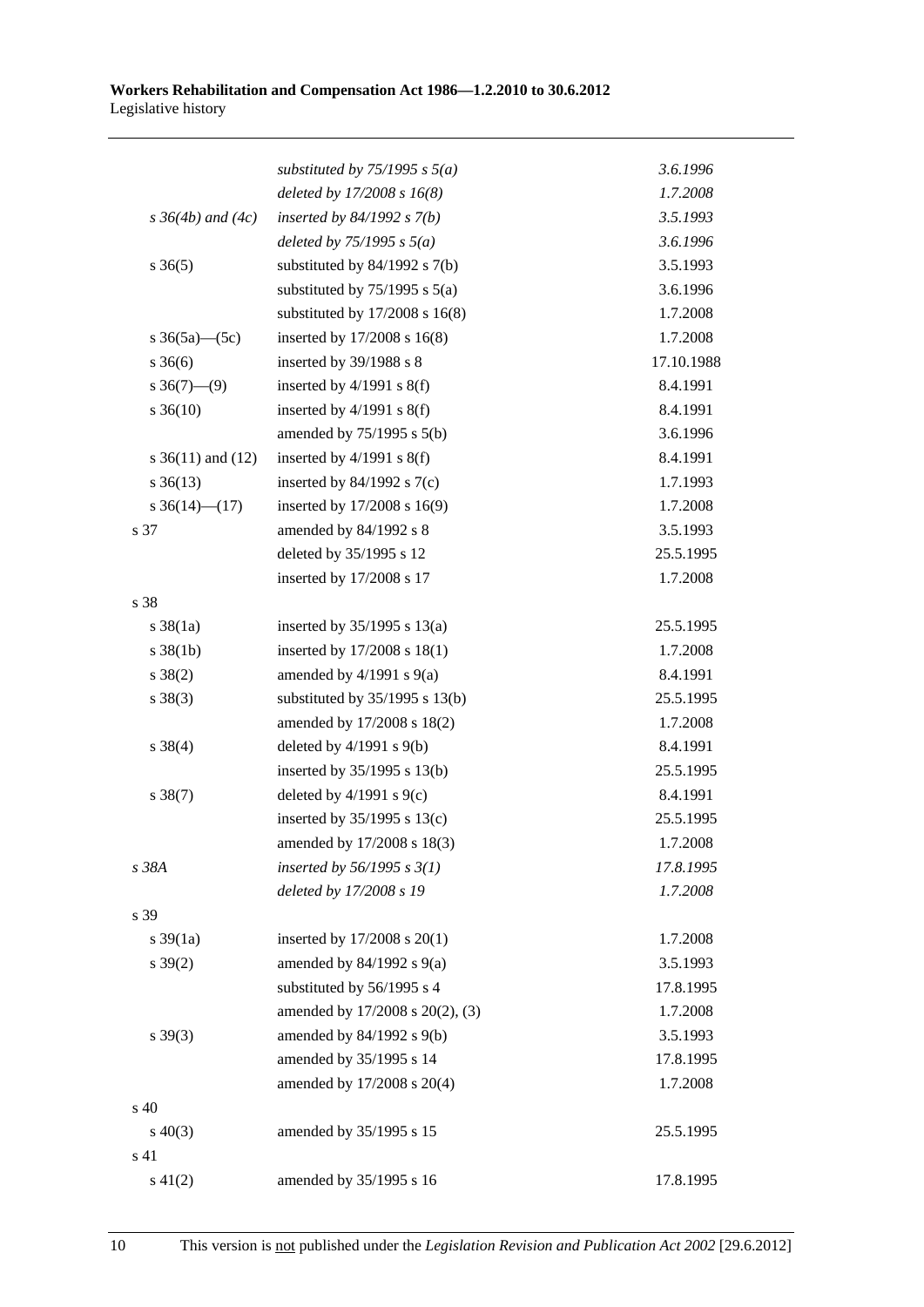|                                           | amended by 17/2008 s 21                       | 1.7.2008   |
|-------------------------------------------|-----------------------------------------------|------------|
| Pt 4 Div 4A                               | heading inserted by 35/1995 s 17              | 25.5.1995  |
| s <sub>42</sub>                           | substituted by 49/1994 s 9                    | 1.7.1994   |
|                                           | substituted by 35/1995 s 17                   | 25.5.1995  |
| $s\ 42(1)$                                | substituted by 56/1995 s 5                    | 17.8.1995  |
|                                           | amended by 75/1995 s 6                        | 14.12.1995 |
|                                           | (c) deleted by $17/2008$ s $22(1)$            | 1.7.2008   |
| $s\ 42(2)$                                | amended by 17/2008 s 22(2)                    | 1.7.2009   |
| Pt 4 Div 4B before<br>deletion by 17/2008 | Div 4A inserted by 84/1992 s 10               | 1.7.1993   |
|                                           | Div 4A redesignated as Div 4B by 35/1995 s 18 | 25.5.1995  |
| $s$ 42 $A$                                |                                               |            |
| $s\,42A(3)$                               | amended by 56/1995 s 6                        | 17.8.1995  |
| $s\ 42B$                                  |                                               |            |
| $s\,42B(3)$ —(5)                          | substituted by 75/1995 s 7                    | 3.6.1996   |
| $s\,42B(6)$ - (10)                        | deleted by 75/1995 s 7                        | 3.6.1996   |
| Pt 4 Div 4B                               | deleted by 17/2008 s 23                       | 1.7.2008   |
| Pt 4 Div 5                                |                                               |            |
| s 43 before<br>substitution by<br>17/2008 |                                               |            |
| $s\,43(3)$ - (5)                          | deleted by $84/1992 s 11(a)$                  | 10.12.1992 |
| $s\,43(6)$                                | amended by $84/1992 s 11(b)$                  | 10.12.1992 |
| $s\,43(7)$                                | amended by $84/1992 s 11(c)$                  | 10.12.1992 |
| $s\,43(7a)$                               | inserted by $84/1992 s 11(d)$                 | 10.12.1992 |
| $s\,43(11)$                               |                                               |            |
|                                           | the prescribed sum amended by 39/1988 s 9     | 17.10.1988 |
|                                           | amended by $84/1992 s 11(e)$                  | 10.12.1992 |
| s 43                                      | substituted by 17/2008 s 24                   | 1.4.2009   |
| ss 43A and 43B                            | inserted by 17/2008 s 24                      | 1.4.2009   |
| Pt 4 Div 6                                |                                               |            |
| s 44                                      |                                               |            |
| $s\,44(1)$                                | amended by $4/1991$ s $10(a)$                 | 8.4.1991   |
|                                           | amended by 84/1992 s 12(a), (b)               | 10.12.1992 |
|                                           | amended by 43/2006 s 227(1), (2)              | 1.6.2007   |
|                                           | amended by $17/2008$ s $25(1)$ —(3)           | 1.7.2008   |
|                                           | (c) deleted by $17/2008$ s $25(2)$            | 1.7.2008   |
| $s\,44(2)$                                | deleted by 17/2008 s 25(4)                    | 1.7.2008   |
| $s\,44(3)$                                | amended by 43/2006 s 227(3)                   | 1.6.2007   |
|                                           | deleted by 17/2008 s 25(5)                    | 1.7.2008   |
| $s\,44(4)$                                | amended by 43/2006 s 227(4)                   | 1.6.2007   |
| $s\,44(4a)$                               | inserted by $4/1991 s 10(b)$                  | 8.4.1991   |
|                                           | amended by 84/1992 s $12(c)$                  | 10.12.1992 |
|                                           | deleted by 17/2008 s 25(6)                    | 1.7.2008   |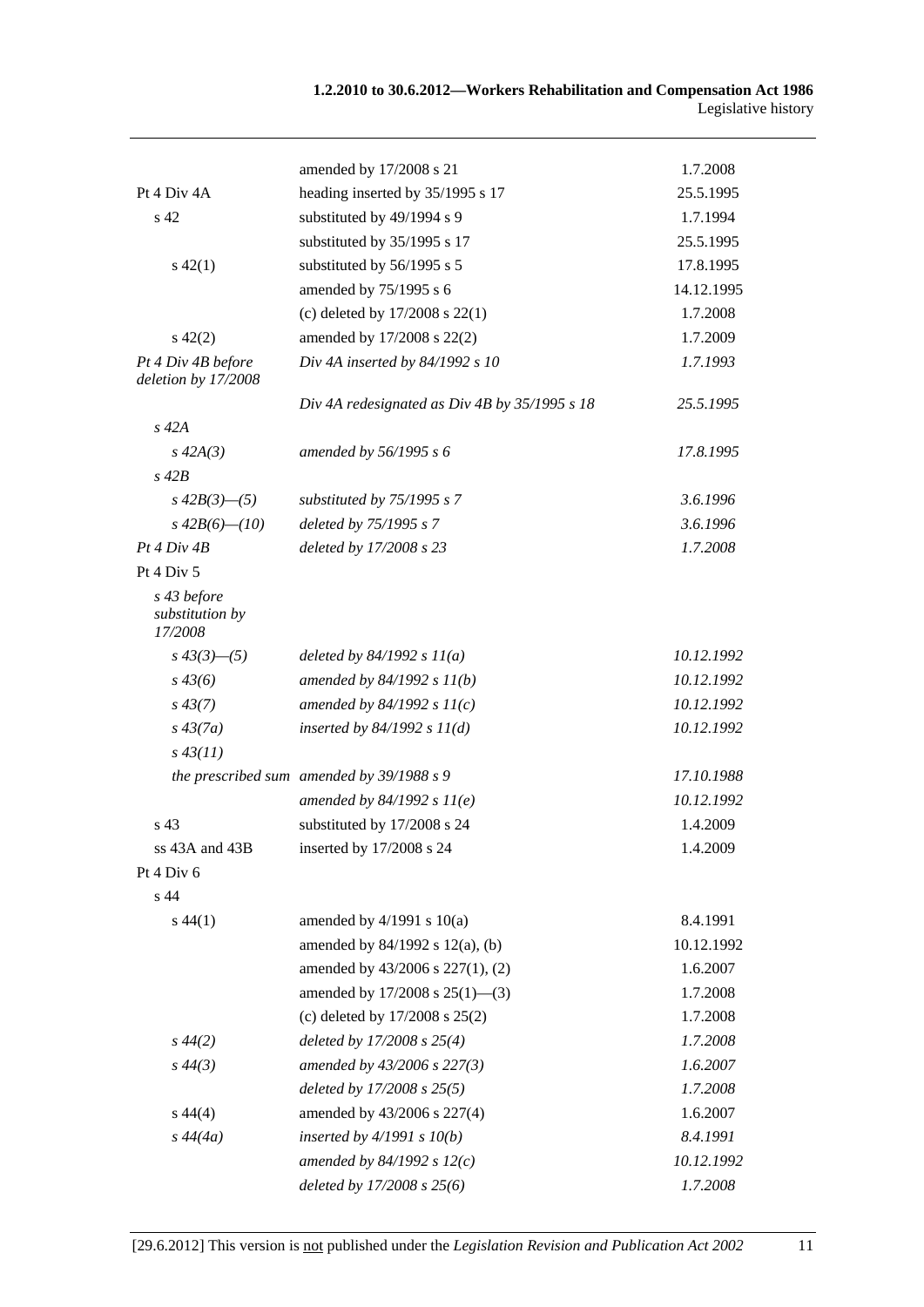| $s\,44(5)$           | amended by $4/1991$ s $10(c)$                          | 8.4.1991   |
|----------------------|--------------------------------------------------------|------------|
|                      | amended by 43/2006 s 227(5)                            | 1.6.2007   |
|                      | amended by 17/2008 s 25(7)                             | 1.7.2008   |
| $s\,44(6)$           | amended by 43/2006 s 227(6)                            | 1.6.2007   |
| $s\,44(10)$          | substituted by $4/1991$ s $10(d)$                      | 8.4.1991   |
|                      | amended by 17/2008 s 25(8)                             | 1.7.2008   |
| $s\,44(11)$          | amended by 43/2006 s 227(7)                            | 1.6.2007   |
| $s\,44(13)$          | deleted by $49/1994 s 10(a)$                           | 1.7.1994   |
| $s\,44(13)$          | s 44(14a) inserted by 84/1992 s 12(d)                  | 1.7.1993   |
|                      | s 44(14a) redesignated as s 44(13) by 49/1994<br>10(a) | 1.7.1994   |
|                      | amended by 35/1995 s 19                                | 25.5.1995  |
| $s\,44(14)$          | substituted by $49/1994$ s $10(b)$                     | 1.7.1994   |
| $s\,44(15)$          | substituted by $49/1994$ s $10(b)$                     | 1.7.1994   |
|                      | amended by 44/2003 s 3(1) (Sch 1)                      | 24.11.2003 |
| $s\,44(16)$ (19)     | inserted by 49/1994 s 10(b)                            | 1.7.1994   |
| s 45                 |                                                        |            |
| $s\,45(7)$           | amended by 84/1992 s 13                                | 3.5.1993   |
| ss 45A-45C           | inserted by 17/2008 s 26                               | 1.7.2008   |
| Pt 4 Div 7           |                                                        |            |
| s 46                 |                                                        |            |
| $s\,46(1)$           | amended by 17/2008 s 27(1)                             | 1.7.2008   |
| $s\,46(2)$           | amended by 17/2008 s 27(2)                             | 1.7.2008   |
| $s\,46(3)$           | amended by $39/1988$ s $10(a)$                         | 17.10.1988 |
|                      | amended by $35/1995$ s $20(a)$                         | 25.5.1995  |
| $s\,46(4)$           | substituted by $35/1995$ s $20(b)$                     | 25.5.1995  |
| $s\,46(6a)$          | inserted by $39/1988$ s $10(b)$                        | 17.10.1988 |
|                      | amended by 17/2008 s 27(3)                             | 1.7.2008   |
| $s\,46(8a)$          | inserted by $39/1988$ s $10(c)$                        | 17.10.1988 |
| $s\,46(8b)$          | inserted by 84/1992 s 14                               | 3.12.1994  |
|                      | deleted by $35/1995$ s $20(c)$                         | 25.5.1995  |
|                      | inserted by $17/2008$ s $27(4)$                        | 1.1.2009   |
| $s\,46(8c)$ — $(8j)$ | inserted by 84/1992 s 14                               | 3.12.1994  |
|                      | deleted by $35/1995 s 20(c)$                           | 25.5.1995  |
| s 50                 |                                                        |            |
| s 50(1)              | substituted by 4/1991 s 11                             | 8.4.1991   |
|                      | amended by 17/2008 s 28(1), (2)                        | 1.7.2008   |
| s 50(2)              | substituted by 4/1991 s 11                             | 8.4.1991   |
|                      | substituted by 17/2008 s 28(3)                         | 1.7.2008   |
| $s\ 50(3)$           | substituted by 105/1995 s 5                            | 14.12.1995 |
| s 50(4)              | inserted by 105/1995 s 5                               | 14.12.1995 |
| Pt 4 Div 7A          | inserted by 17/2008 s 29                               | 1.1.2009   |
| Pt 4 Div 8           |                                                        |            |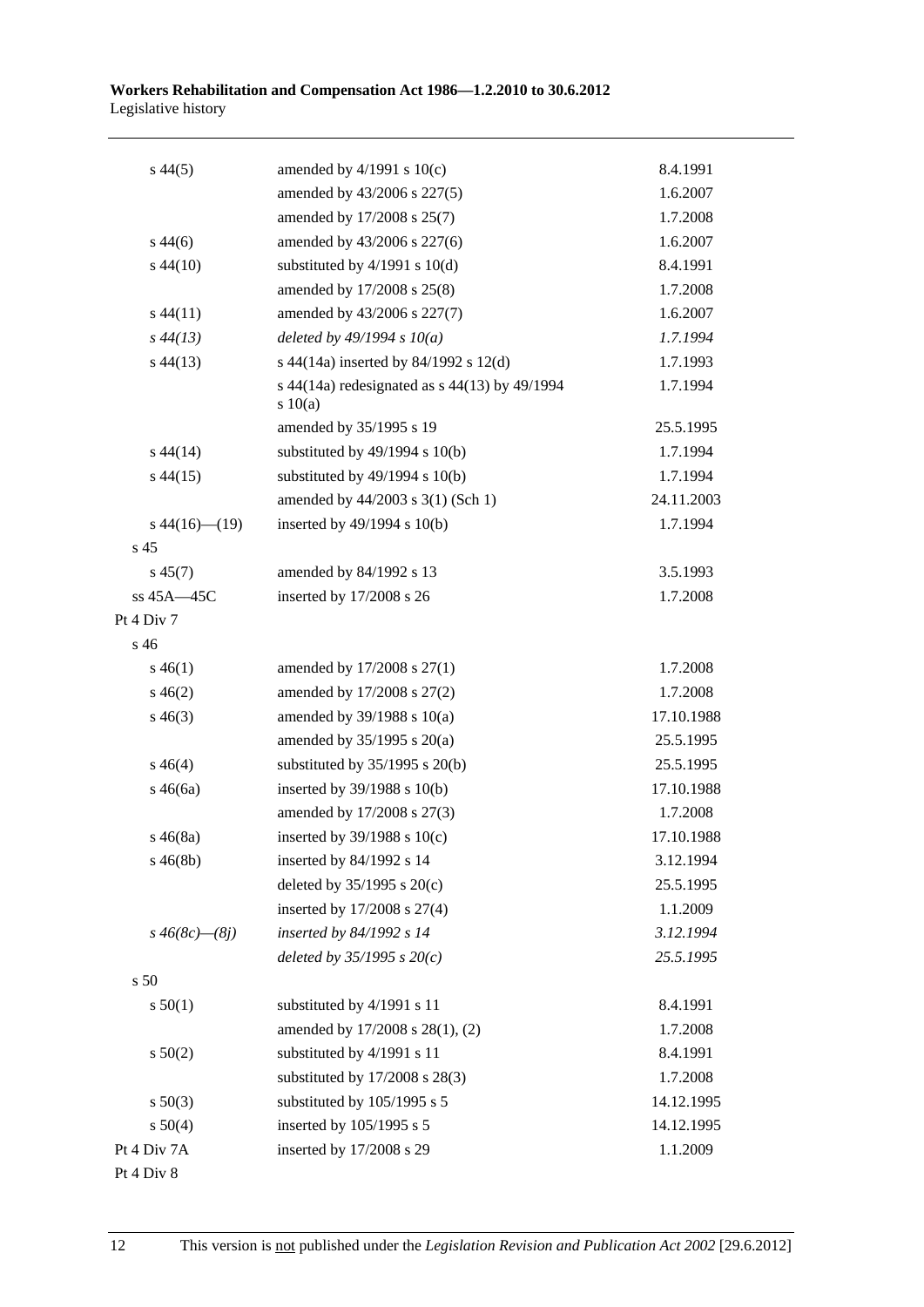| s 51                  |                                    |            |
|-----------------------|------------------------------------|------------|
| s 51(6)               | amended by 17/2008 s 30            | 1.7.2008   |
| s 52                  |                                    |            |
| s 52(1)               | amended by 35/1995 s 21            | 1.4.1996   |
|                       | amended by 17/2008 s 31(1)         | 1.7.2008   |
| s 52(3)               | substituted by 4/1991 s 12         | 8.4.1991   |
| s 52(5)               | amended by 39/1988 s 11(a)         | 17.10.1988 |
|                       | amended by 17/2008 s 31(2), (3)    | 1.7.2008   |
| s 52(5a)              | inserted by 17/2008 s 31(4)        | 1.7.2008   |
| s 52(6a)              | inserted by 39/1988 s 11(b)        | 17.10.1988 |
|                       | substituted by $17/2008$ s $31(5)$ | 1.7.2008   |
| s 52(6b)              | inserted by 17/2008 s 31(5)        | 1.7.2008   |
| s 53                  |                                    |            |
| s 53(4a)              | inserted by 39/1988 s 12           | 17.10.1988 |
| s 53(4b)              | inserted by 35/1995 s 22           | 25.5.1995  |
| s 53(6)               | amended by 84/1992 s 15            | 3.5.1993   |
| s 53(7)               | inserted by $52/1993$ s 4          | 24.2.1994  |
| $s\,53(7a)$           | inserted by 49/1994 s 11           | 1.7.1994   |
|                       | amended by 17/2008 s 32            | 1.7.2008   |
| s 53(7b)              | inserted by 49/1994 s 11           | 1.7.1994   |
| s 53(8)               | inserted by $52/1993$ s 4          | 24.2.1994  |
| Pt 4 Div 9            |                                    |            |
| Pt 4 Div 9 Subdiv 1   |                                    |            |
| heading               | inserted by 23/2006 s 5            | 1.1.2007   |
| s 54                  |                                    |            |
| s 54(1)               | (b) deleted by $84/1992$ s $16(a)$ | 3.12.1992  |
| $s\,54(3)$            | amended by 84/1992 s 16(b)         | 3.12.1992  |
| s 54(4)               | deleted by $84/1992 s 16(c)$       | 3.12.1992  |
| s $54(4a)$ and $(4b)$ | inserted by $39/1988$ s $13(a)$    | 17.10.1988 |
| s 54(5)               | amended by 39/1988 s 13(b)         | 17.10.1988 |
| s 54(6)               | amended by 17/2008 s 33(1), (2)    | 1.7.2008   |
| s 54(7)               | amended by 75/1995 s 8             | 3.6.1996   |
| s $54(7a)$ (7c)       | inserted by 39/1988 s 13(c)        | 17.10.1988 |
| s 54(8)               |                                    |            |
| prescribed sum        | deleted by $84/1992 s 16(d)$       | 3.12.1992  |
| s <sub>55</sub>       |                                    |            |
| s $55(1)$ and (2)     | substituted by 23/2006 s 6         | 1.1.2007   |
| s 55(2a)              | inserted by 23/2006 s 6            | 1.1.2007   |
| s 56                  | deleted by 49/1994 s 12            | 1.7.1994   |
| s 58                  |                                    |            |
| s 58(2)               | amended by 95/2000 Sch 2 cl 4      | 14.12.2001 |
| s 58(3)               |                                    |            |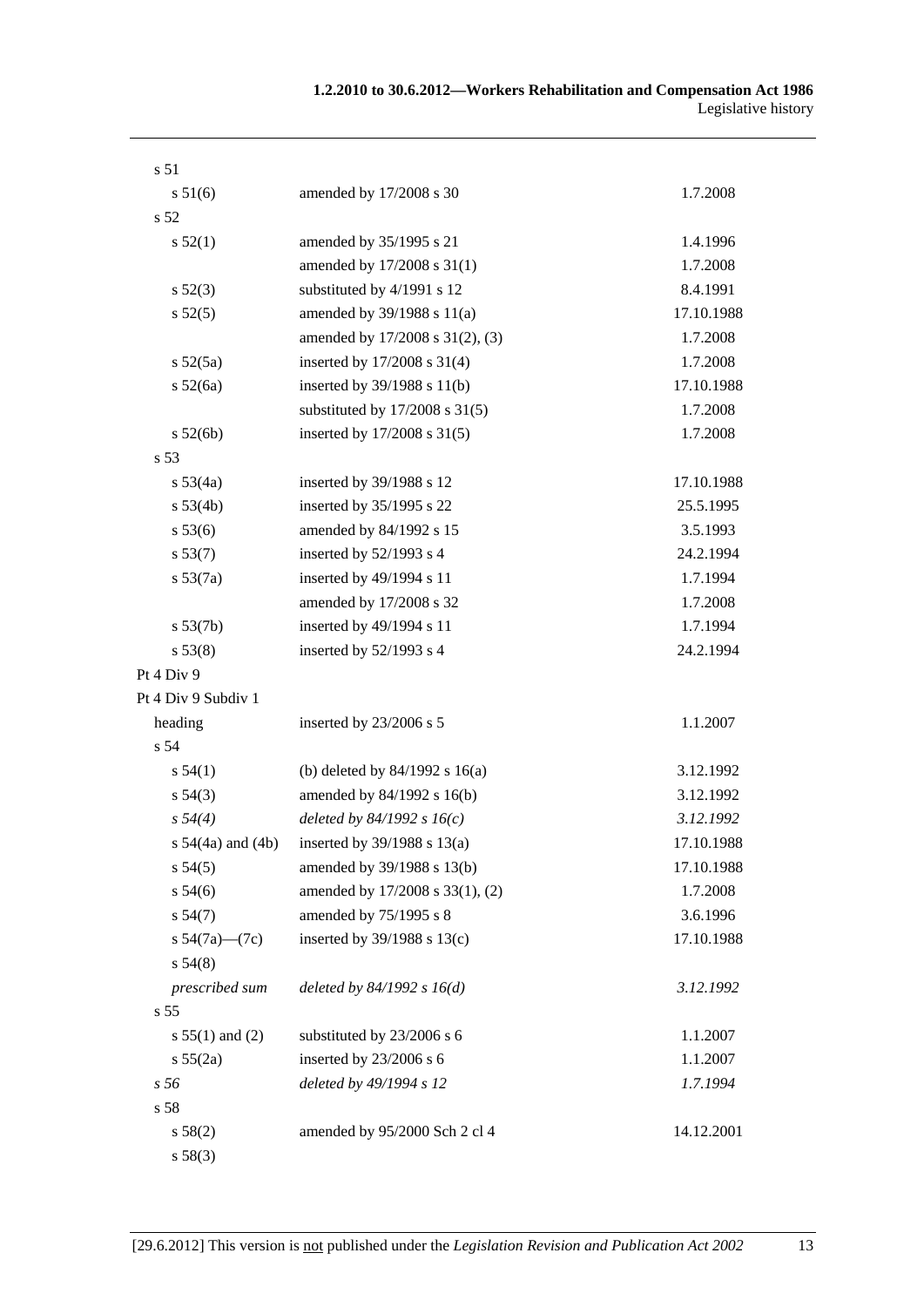| the prescribed<br>amount | amended by 39/1988 s 14                                                       | 17.10.1988                          |
|--------------------------|-------------------------------------------------------------------------------|-------------------------------------|
| Pt 4 Div 9 Subdiv 2      | inserted by 23/2006 s 7                                                       | 1.1.2007                            |
| Pt 4 Div 9 Subdiv 3      |                                                                               |                                     |
| heading                  | inserted by 23/2006 s 8                                                       | 1.1.2007                            |
| s 58A                    | inserted by 39/1988 s 15 as amended by<br>97/1988 s 10                        | 17.10.1988                          |
| s 58A(1)                 | amended by 17/2008 s 34                                                       | 1.7.2008                            |
| s 58B                    | inserted by 39/1988 s 15                                                      | 1.1.1989                            |
| s 58B(1)                 | amended by 17/2008 s 35(1)                                                    | 1.7.2008                            |
| s 58B(2)                 | amended by $35/1995$ s $23(a)$                                                | 25.5.1995                           |
| s 58B(2)                 | (d) deleted by $56/1995$ s 7                                                  | 17.8.1995                           |
| s 58B(3)                 | deleted by $35/1995$ s $23(b)$                                                | 25.5.1995                           |
|                          | inserted by 17/2008 s 35(2)                                                   | 1.7.2008                            |
| $s$ 58B(3a)              | inserted by 97/1988 s 10                                                      | 1.1.1989                            |
|                          | deleted by $35/1995 s 23(b)$                                                  | 25.5.1995                           |
| $s\,58B(4)$              | deleted by $35/1995 s 23(b)$                                                  | 25.5.1995                           |
| s 58C                    | inserted by 35/1995 s 24                                                      | 25.5.1995                           |
| Pt 5                     |                                                                               |                                     |
| Pt 5 Div 1               |                                                                               |                                     |
| s 59                     |                                                                               |                                     |
| s 59(3)                  | inserted by 4/1991 s 13                                                       | 8.4.1991                            |
| s $59(4)$ (6)            | inserted by 23/2006 s 9                                                       | 1.1.2007                            |
| s 59A                    | inserted by 30/1998 s 3 but this amendment<br>cancelled by $30/1998$ s $8(a)$ | 13.4.2000-cancelled on<br>13.4.2004 |
| s 60                     |                                                                               |                                     |
| s 60(1)                  | amended by 17/2008 s 36(1)                                                    | 1.7.2008                            |
| $s \ 60(2)$              | amended by $4/1991$ s $14(a)$                                                 | 8.4.1991                            |
|                          | amended by 17/2008 s 36(2), (3)                                               | 1.7.2008                            |
| $s \ 60(3)$              | substituted by $97/1988$ s $4(a)$                                             | 15.12.1988                          |
|                          | amended by 17/2008 s 36(4), (5)                                               | 1.7.2008                            |
| s 60(4)                  | amended by 39/1988 s 16(a)                                                    | 17.10.1988                          |
|                          | substituted by $97/1988$ s $4(a)$                                             | 15.12.1988                          |
|                          | substituted by $4/1991$ s $14(b)$                                             | 8.4.1991                            |
|                          | amended by 17/2008 s 36(6)-(9)                                                | 1.7.2008                            |
| s $60(4a)$ and $(4b)$    | inserted by 17/2008 s 36(10)                                                  | 1.7.2008                            |
| $s \ 60(5)$              | amended by 39/1988 s 16(b)                                                    | 17.10.1988                          |
|                          | substituted by $4/1991$ s $14(b)$                                             | 8.4.1991                            |
|                          | substituted by 17/2008 s 36(11)                                               | 1.7.2008                            |
| $s\,60(5a)$              | inserted by $97/1988$ s $4(b)$                                                | 15.12.1988                          |
|                          | deleted by $4/1991 s 14(b)$                                                   | 8.4.1991                            |
| $s\ 60(6)$               | substituted by $4/1991$ s $14(b)$                                             | 8.4.1991                            |
|                          | amended by 75/1995 s 9                                                        | 3.6.1996                            |
|                          | amended by 17/2008 s 36(12)-(14)                                              | 1.7.2008                            |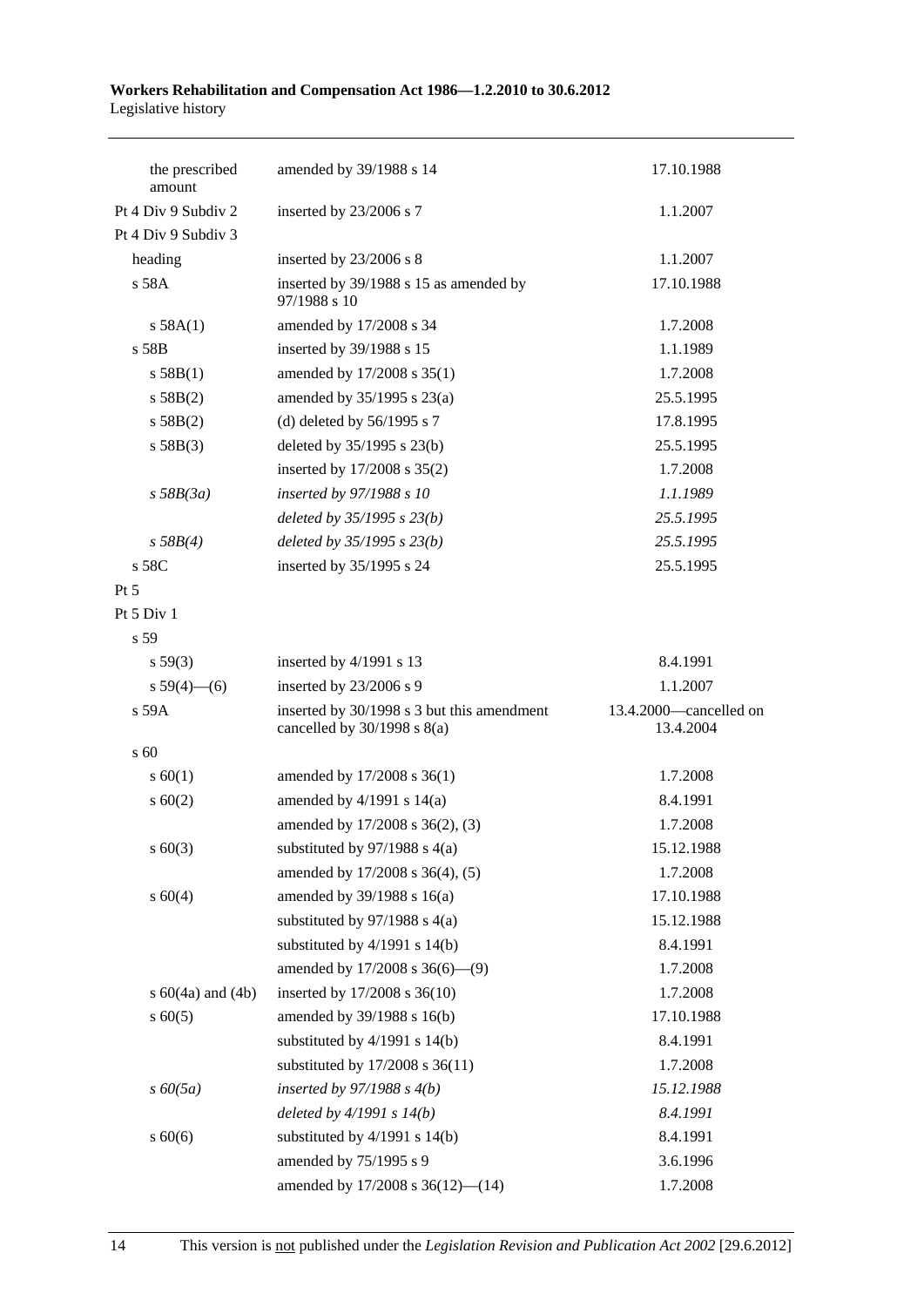| $s\ 60(7)$                          | amended by 17/2008 s 36(15)                                                      | 1.7.2008                            |
|-------------------------------------|----------------------------------------------------------------------------------|-------------------------------------|
| $s\ 60(7a)$                         | inserted by 17/2008 s 36(16)                                                     | 1.7.2008                            |
| s 60(9)                             |                                                                                  |                                     |
| indemnified<br>maritime<br>employer | inserted by $4/1991$ s $14(d)$                                                   | 8.4.1991                            |
| related bodies<br>corporate         | inserted by 17/2008 s 36(17)                                                     | 1.7.2008                            |
| related<br>corporations             | deleted by 17/2008 s 36(17)                                                      | 1.7.2008                            |
| s 61                                |                                                                                  |                                     |
| $s \, 61(1)$                        | amended by 17/2008 s 37(1)                                                       | 1.7.2008                            |
| $s \, 61(2)$                        | amended by 17/2008 s 37(2)                                                       | 1.7.2008                            |
| s 61(4)                             | inserted by 4/1991 s 15                                                          | 8.4.1991                            |
| $s \, 61(5)$                        | inserted by 52/1993 s 5                                                          | 20.5.1993                           |
| s <sub>62</sub>                     | amended by 105/1995 s 6                                                          | 14.12.1995                          |
|                                     | substituted by 30/1998 s 4 but this amendment<br>cancelled by $30/1998$ s $8(a)$ | 13.4.2000-cancelled on<br>13.4.2004 |
| s 62(1)                             | amended by 17/2008 s 38(1)–(3)                                                   | 1.7.2008                            |
| s 62(2)                             | amended by 17/2008 s 38(4)                                                       | 1.7.2008                            |
| $s$ 62A                             | inserted by 35/1995 s 25                                                         | 27.6.1996                           |
| s 62A(1)                            | amended by 17/2008 s 39(1), (2)                                                  | 1.7.2008                            |
| s $62A(2a)$                         | inserted by 17/2008 s 39(3)                                                      | 1.7.2008                            |
| Pt 5 Div 2                          |                                                                                  |                                     |
| heading                             | substituted by 17/2008 s 40                                                      | 1.7.2008                            |
| s 63                                |                                                                                  |                                     |
| s 63(1)                             | amended by 39/1988 s 17                                                          | 17.10.1988                          |
|                                     | amended by $4/1991$ s $16(a)$                                                    | 8.4.1991                            |
|                                     | amended by 52/1993 s 6                                                           | 20.5.1993                           |
|                                     | amended by 84/1992 s 17(a)                                                       | 1.7.1993                            |
|                                     | amended by 35/1995 s 26                                                          | 17.8.1995                           |
|                                     | amended by 17/2008 s 41(1), (2), (4), (5), (7)                                   | 1.7.2008                            |
|                                     | amended by 17/2008 s 41(3), (7)                                                  | 1.1.2009                            |
|                                     | amended by 17/2008 s 41(6), (7)                                                  | 1.4.2009                            |
| s 63(2)                             | amended by 17/2008 s 41(8)                                                       | 1.7.2008                            |
| s 63(3)                             | amended by 4/1991 s 16(b)                                                        | 8.4.1991                            |
|                                     | amended by 84/1992 s 17(b)                                                       | 1.7.1993                            |
|                                     | amended by 17/2008 s 41(9)                                                       | 1.7.2008                            |
| $s\ 63(3aa)$                        | inserted by $84/1992$ s $17(c)$                                                  | 1.7.1993                            |
|                                     | amended by 56/1995 s 8                                                           | 17.8.1995                           |
|                                     | amended by 17/2008 s 41(10)                                                      | 1.7.2008                            |
| s 63(3a)                            | inserted by $4/1991$ s $16(c)$                                                   | 8.4.1991                            |
|                                     | amended by 17/2008 s 41(11)                                                      | 1.7.2008                            |
| s 63(4)                             | amended by 17/2008 s 41(12)                                                      | 1.7.2008                            |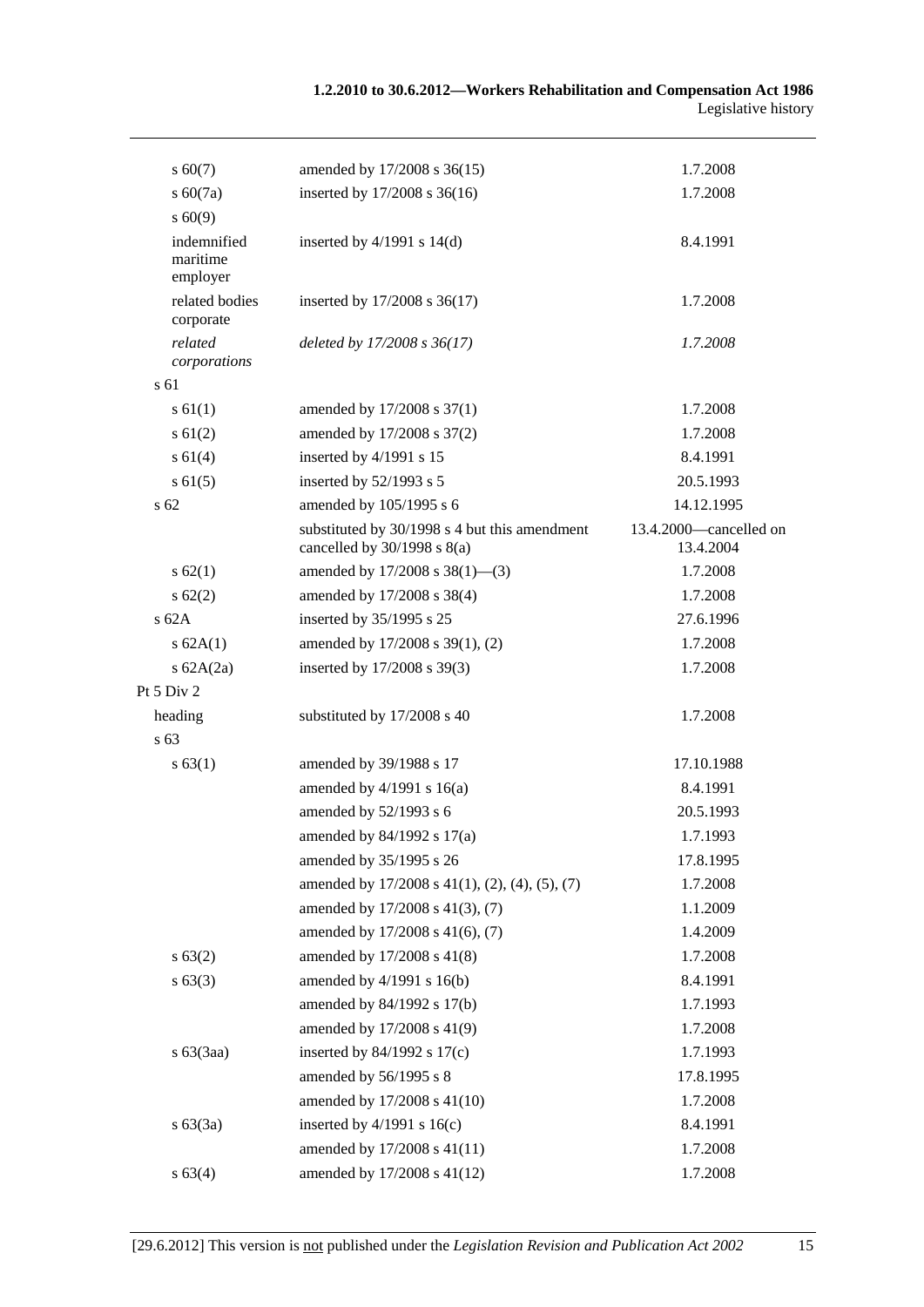| s 63(5)             | amended by 17/2008 s 41(13), (14)                                            | 1.7.2008                            |
|---------------------|------------------------------------------------------------------------------|-------------------------------------|
| $s\,63(5a)$         | inserted by 17/2008 s 41(15)                                                 | 1.7.2008                            |
| s 63(6)             | amended by 17/2008 s 41(16)                                                  | 1.7.2008                            |
| s 63(7)             | inserted by $4/1991$ s $16(d)$                                               | 8.4.1991                            |
|                     | substituted by $17/2008$ s $41(17)$                                          | 1.7.2008                            |
| Pt 5 Div 3          |                                                                              |                                     |
| s 64                |                                                                              |                                     |
| s 64(2)             | amended by $49/1994$ s $13(a)$                                               | 1.7.1994                            |
| s 64(3)             | amended by $52/1993$ s $7(a)$                                                | 1.7.1993                            |
|                     | amended by 49/1994 s 13(b)                                                   | 1.7.1994                            |
|                     | amended by 35/1995 s 27                                                      | 25.5.1995                           |
|                     | amended by 75/1995 s 10                                                      | 3.6.1996                            |
|                     | amended by 41/2005 Sch 1 (cl 5)                                              | 15.8.2005                           |
|                     | amended by 17/2008 s 42(1), (2)                                              | 1.7.2008                            |
| s 64(3a)            | inserted by $52/1993$ s $7(b)$                                               | 1.7.1993                            |
|                     | amended by 84/2009 s 377                                                     | 1.2.2010                            |
| Pt $5$ Div $4$      |                                                                              |                                     |
| s <sub>65</sub>     |                                                                              |                                     |
| s 65(2)             | deleted by 39/1988 s 18 as substituted by<br>97/1988 s 11                    | uncommenced—not<br>incorporated     |
| $s 65(3)$ and (4)   | inserted by 97/1988 s 5                                                      | 15.12.1988                          |
| $s 65(5)$ and (6)   | inserted by 17/2008 s 43                                                     | 1.7.2008                            |
| s 66                |                                                                              |                                     |
| s 66(1)             | amended by 17/2008 s 44(1)                                                   | 1.7.2008                            |
| s 66(2)             | substituted by $39/1988$ s $19(a)$                                           | uncommenced—not<br>incorporated     |
| s 66(2a)            | inserted by 17/2008 s 44(2)                                                  | 1.7.2009                            |
| s $66(3)$ — $(5a)$  | inserted by $39/1988$ s $19(a)$                                              | uncommenced-not<br>incorporated     |
| s 66(7)             | substituted by $34/1990$ s $5(a)$                                            | 26.4.1990                           |
| s 66(9)             | amended by 34/1990 s 5(b)                                                    | 26.4.1990                           |
| $s\,66(12)$         | substituted by $39/1988$ s $19(b)$                                           | 17.10.1988                          |
| $s\,66(13)$         | deleted by $34/1990$ s $5(c)$                                                | 26.4.1990                           |
|                     | inserted by 4/1991 s 17                                                      | 8.4.1991                            |
|                     | amended by 17/2008 s 44(3), (4)                                              | 1.7.2009                            |
| $s\,66(14)$         | inserted by 17/2008 s 44(5)                                                  | 1.7.2009                            |
| s 67                | amended by 39/1988 s 20                                                      | 17.10.1988                          |
|                     | substituted by 4/1991 s 18                                                   | 8.4.1991                            |
| s 67(1)             | amended by 35/1995 s 28(a)                                                   | 17.8.1995                           |
|                     | amended by 30/1998 s 5 but this amendment<br>cancelled by $30/1998$ s $8(a)$ | 13.4.2000-cancelled on<br>13.4.2004 |
|                     | amended by 17/2008 s 45                                                      | 1.7.2009                            |
| s $67(5)$ and $(6)$ | inserted by 35/1995 s 28(b)                                                  | 17.8.1995                           |
|                     |                                                                              |                                     |

Pt 5 Div 5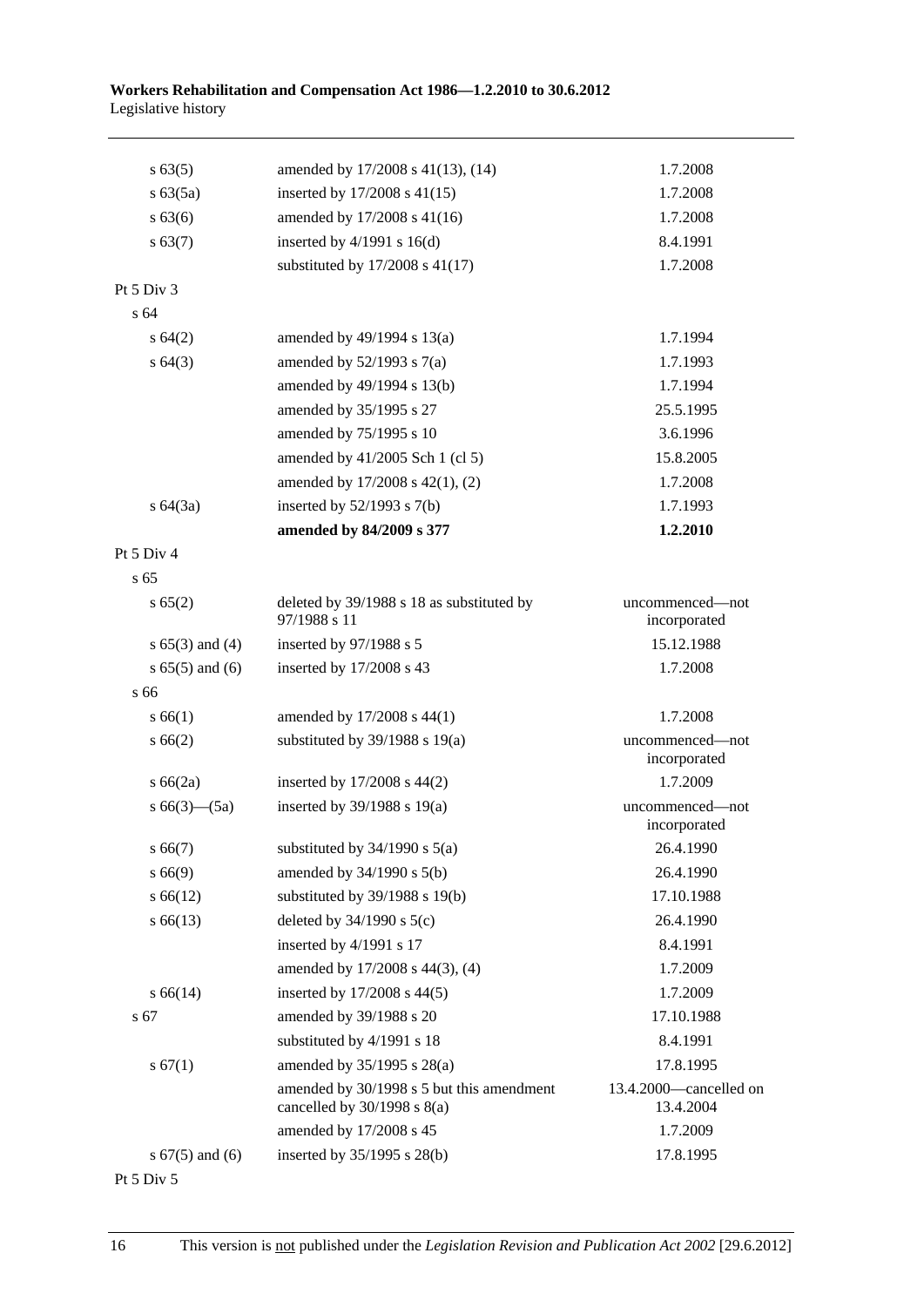### **1.2.2010 to 30.6.2012—Workers Rehabilitation and Compensation Act 1986**  Legislative history

| heading                 | substituted by 17/2008 s 46        | 1.7.2008                        |
|-------------------------|------------------------------------|---------------------------------|
| s 68                    |                                    |                                 |
| s 68(1)                 | amended by 17/2008 s 47(1)         | 1.7.2008                        |
| s 68(2)                 | substituted by 39/1988 s 21        | 17.10.1988                      |
|                         | amended by 75/1995 s 11            | 3.6.1996                        |
|                         | amended by 17/2008 s 47(2), (3)    | 1.7.2008                        |
| s68(3)                  | deleted by 39/1988 s 21            | 17.10.1988                      |
|                         | inserted by 105/1995 s 7           | 14.12.1995                      |
|                         | substituted by $17/2008$ s $47(4)$ | 1.7.2008                        |
| s68(4)                  | substituted by 4/1991 s 19         | 8.4.1991                        |
|                         | amended by 17/2008 s 47(5), (6)    | 1.7.2008                        |
| Pt 5 Div 6 before       |                                    |                                 |
| substitution by 17/2008 |                                    |                                 |
| s 69                    |                                    |                                 |
| $s\,69(1)$              | amended by $39/1988 s 22(a)$       | uncommenced-not<br>incorporated |
| $s\,69(4)$              | substituted by $39/1988$ s $22(b)$ | 17.10.1988                      |
| $s\,69(4a)$             | inserted by $39/1988$ s $22(b)$    | 17.10.1988                      |
| s 69A                   | inserted by 35/1995 s 29           | 25.5.1995                       |
| Pt 5 Div 6              | substituted by 17/2008 s 48        | 1.7.2009                        |
| Pt 5 Div 7              |                                    |                                 |
| s 70                    |                                    |                                 |
| s $70(1)$ — $(3)$       | substituted by 17/2008 s 49        | uncommenced-not<br>incorporated |
| 570(4)                  | deleted by 17/2008 s 49            | uncommenced-not<br>incorporated |
| s 71                    |                                    |                                 |
| $s \, 71(1)$            | amended by 4/1991 s 20             | 8.4.1991                        |
| s 72                    | amended by 39/1988 s 23            | 17.10.1988                      |
|                         | substituted by 4/1991 s 21         | 8.4.1991                        |
| $s \, 72(1)$            | amended by 17/2008 s 50(1)         | 1.7.2009                        |
| $s\ 72(4)$              | amended by 17/2008 s 50(2)         | 1.7.2009                        |
| s 72A                   | inserted by 23/2006 s 10           | 1.1.2007                        |
| Pt 5 Div 8              |                                    |                                 |
| s 76                    | amended by 39/1988 s 24            | 17.10.1988                      |
|                         | amended by 75/1995 s 12            | 3.6.1996                        |
| s 76AA                  | inserted by 17/2008 s 51           | 1.4.2009                        |
| s 76A                   | inserted by 39/1988 s 25           | 17.10.1988                      |
| Pt 6                    | amended by 39/1988 ss 26-35        | 17.10.1988                      |
|                         | amended by 97/1988 s 6             | 15.12.1988                      |
|                         | amended by 34/1990 s 6             | 26.4.1990                       |
|                         | amended by 4/1991 ss 22-40         | 8.4.1991                        |
|                         |                                    |                                 |
|                         | amended by 84/1992 s 18(a)         | 8.4.1991                        |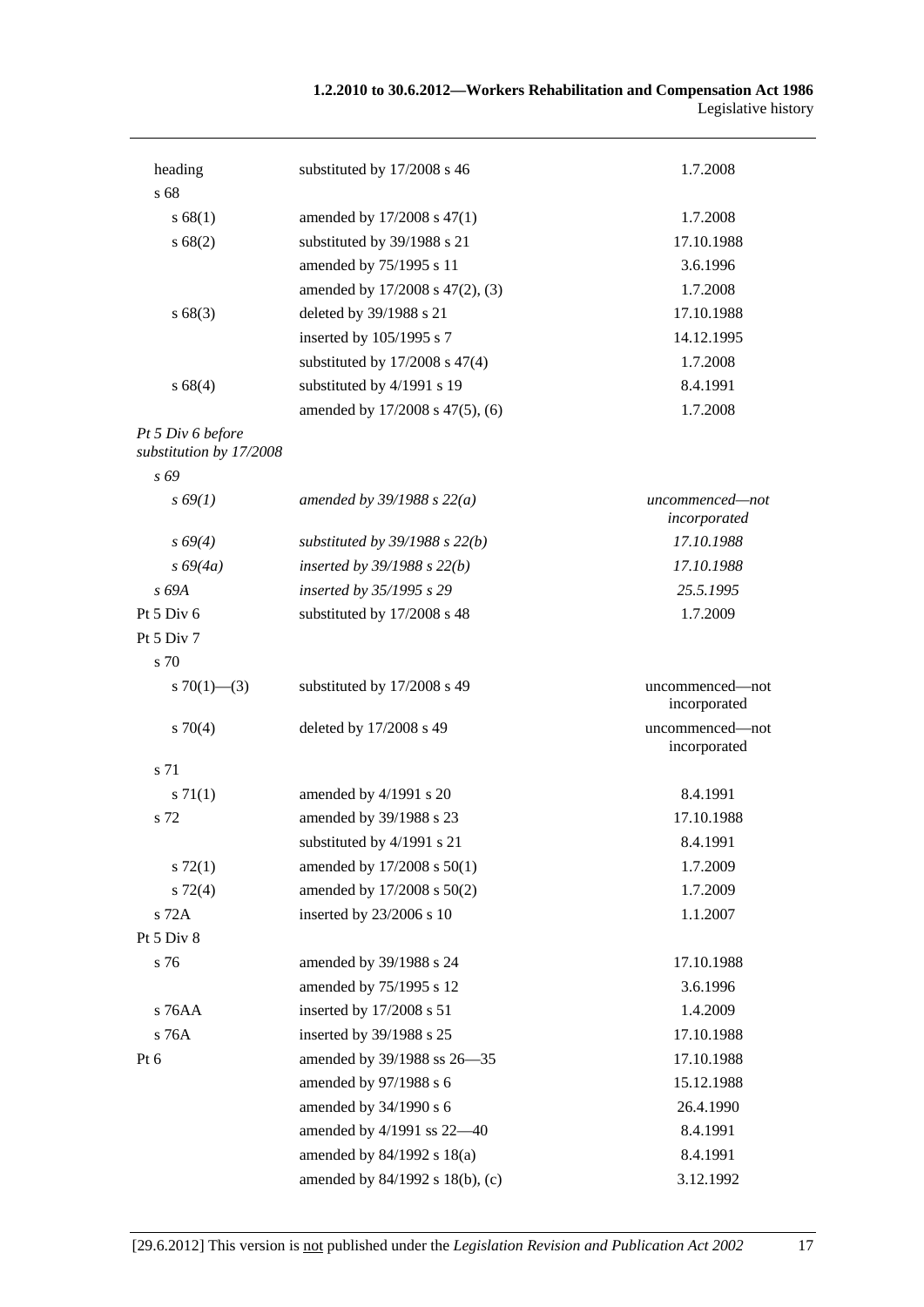|                      | amended by 52/1993 s 15                                         | 20.5.1993 |
|----------------------|-----------------------------------------------------------------|-----------|
|                      | amended by $52/1993$ ss 8—12, 14(a), (d)—(g)<br>& $16(2)$ - (6) | 1.7.1993  |
|                      | amended by 52/1993 s 14(b)                                      | 24.2.1994 |
|                      | amended by 52/1993 s 13                                         | 20.5.1995 |
|                      | amended by 49/1994 s 14                                         | 1.7.1994  |
|                      | substituted by 75/1995 s 13                                     | 3.6.1996  |
| Pt 6 Div 2           |                                                                 |           |
| s 78                 | amended by 17/2008 s 52                                         | 1.1.2009  |
| Pt 6 Div 4           |                                                                 |           |
| s 80                 |                                                                 |           |
| $s\,80(5)$           | substituted by 21/1996 s 3                                      | 3.6.1996  |
| $s\,80(6)$           | inserted by 21/1996 s 3                                         | 3.6.1996  |
| s 80A                |                                                                 |           |
| s 80A(7)             | inserted by 69/2001 s 35                                        | 13.1.2002 |
| Pt 6 Div 5           |                                                                 |           |
| heading              | substituted by 17/2008 s 53                                     | 1.1.2009  |
| s 81                 |                                                                 |           |
| $s \ 81(1)$ (3)      | amended by 17/2008 s 54                                         | 1.1.2009  |
| s 81A                |                                                                 |           |
| s 81A(1)             | amended by 17/2008 s 55                                         | 1.1.2009  |
| s 81A(3)             | amended by 17/2008 s 55                                         | 1.1.2009  |
|                      | amended by 84/2009 s 378                                        | 1.2.2010  |
| s $81A(4)$ (6)       | amended by 17/2008 s 55                                         | 1.1.2009  |
| s 81B                | amended by 17/2008 s 56                                         | 1.1.2009  |
| Pt 6 Div 6           |                                                                 |           |
| s 82A                | substituted by 21/1996 s 4                                      | 3.6.1996  |
| Pt 6 Div 8           |                                                                 |           |
| s 84D                |                                                                 |           |
| s $84D(1)$ and $(2)$ | amended by 17/2008 s 57                                         | 1.1.2009  |
| Pt 6 Div 10          |                                                                 |           |
| heading              | substituted by 17/2006 s 258                                    | 4.9.2006  |
| s 86A                |                                                                 |           |
| s 86A(1)             | substituted by 17/2006 s 259(1)                                 | 4.9.2006  |
| s 86A(2)             | deleted by 17/2006 s 259(2)                                     | 4.9.2006  |
|                      | inserted by $17/2008$ s $58(1)$                                 | 1.1.2009  |
| s $86A(2a)$          | inserted by 17/2008 s 58(1)                                     | 1.1.2009  |
| s 86A(3)             | amended by 17/2006 s 259(3), (4)                                | 4.9.2006  |
|                      | amended by 17/2008 s 58(2), (3)                                 | 1.1.2009  |
| Pt 6 Div 12          |                                                                 |           |
| $\sqrt{s}$ 88        |                                                                 |           |
| $s 88(1)$ and (2)    | amended by 17/2008 s 59                                         | 1.1.2009  |
| s 88A                | amended by $17/2008~{\rm s}$ $60$                               | 1.1.2009  |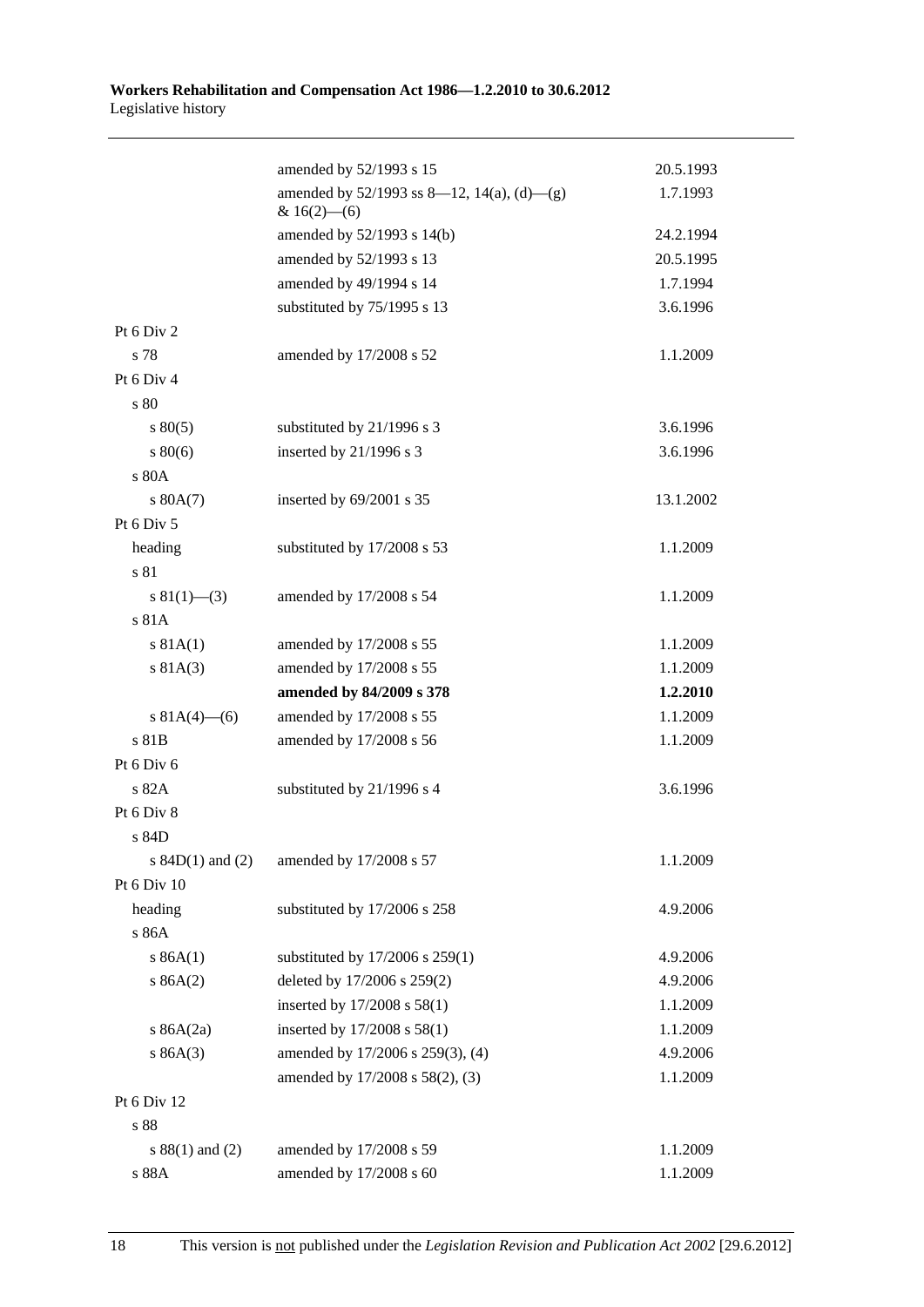| 1.2.2010 to 30.6.2012—Workers Rehabilitation and Compensation Act 1986 |                     |
|------------------------------------------------------------------------|---------------------|
|                                                                        | Legislative history |

| s 88DA                                | inserted by 21/1996 s 5            | 3.6.1996                                                                                                    |
|---------------------------------------|------------------------------------|-------------------------------------------------------------------------------------------------------------|
| s 88E                                 |                                    |                                                                                                             |
| s $88E(1)$ and (2)<br>s 88H           | amended by 17/2008 s 61            | 1.1.2009                                                                                                    |
| s 88H(2)                              | amended by 17/2008 s 62            | 1.1.2009                                                                                                    |
| Pt 6A                                 | inserted by 75/1995 s 13           | 3.6.1996                                                                                                    |
| Pt 6A Div 1                           |                                    |                                                                                                             |
| s 89                                  |                                    |                                                                                                             |
| relevant<br>compensating<br>authority | amended by 17/2008 s 63            | 1.7.2008                                                                                                    |
| Pt 6A Div 4                           |                                    |                                                                                                             |
| s 92D                                 | substituted by 17/2008 s 64        | 1.1.2009                                                                                                    |
| $Pt\,6A\,Div\,5$                      | deleted by 17/2008 s 65            | 1.1.2009                                                                                                    |
| Pt 6A Div 6                           |                                    |                                                                                                             |
| s94                                   | deleted by 17/2008 s 66            | 1.1.2009                                                                                                    |
| s 94C                                 |                                    |                                                                                                             |
| $s \, 94C(1)$                         | amended by 17/2008 s 67(1)         | 1.1.2009                                                                                                    |
| $s \, 94C(2)$                         | substituted by $17/2008$ s $67(2)$ | 1.1.2009                                                                                                    |
| Pt 6A Div 7                           |                                    |                                                                                                             |
| s 95                                  |                                    |                                                                                                             |
| s 95(1)                               | amended by 17/2006 s 260           | 4.9.2006                                                                                                    |
| s 95A                                 | inserted by 17/2008 s 68           | 1.1.2009                                                                                                    |
| Pt 6B                                 | inserted by 75/1995 s 13           | 3.6.1996                                                                                                    |
| $s\,97A$                              | amended by 17/2008 s 69            | 1.1.2009                                                                                                    |
| s 97B                                 |                                    |                                                                                                             |
| $s\ 97B(2)$                           | amended by 44/2003 s 3(1) (Sch 1)  | 24.11.2003                                                                                                  |
| Pt 6C                                 | inserted by 17/2008 s 70           | 2.10.2008                                                                                                   |
| Pt 6C Div 2                           | inserted by $17/2008$ s 70         | 1.4.2009 except s $98E(e)$ , (f),<br>$(n), (o), (q)$ -15.10.2009 &<br>except $s$ 98 $F(3)$ —<br>uncommenced |
| Pt 6C Div 3                           |                                    |                                                                                                             |
| s 98I                                 | inserted by 17/2008 s 70           | 1.4.2009                                                                                                    |
| s 99I                                 |                                    |                                                                                                             |
| s 99I(2)                              | amended by 84/2009 s 379           | 1.2.2010                                                                                                    |
| Pt 6D                                 | inserted by 17/2008 s 70           | 1.7.2008                                                                                                    |
| $s$ 99 $N$                            | deleted by 84/2009 s 380           | 1.2.2010                                                                                                    |
| Pt 7                                  |                                    |                                                                                                             |
| s 103A                                | inserted by 39/1988 s 36           | 17.10.1988                                                                                                  |
| s 103A(1)                             | amended by 17/2008 s 71            | 1.7.2008                                                                                                    |
| $s$ 104                               | deleted by $4/1991 s 41$           | 8.4.1991                                                                                                    |
| s 105                                 | substituted by 39/1988 s 37        | 17.10.1988                                                                                                  |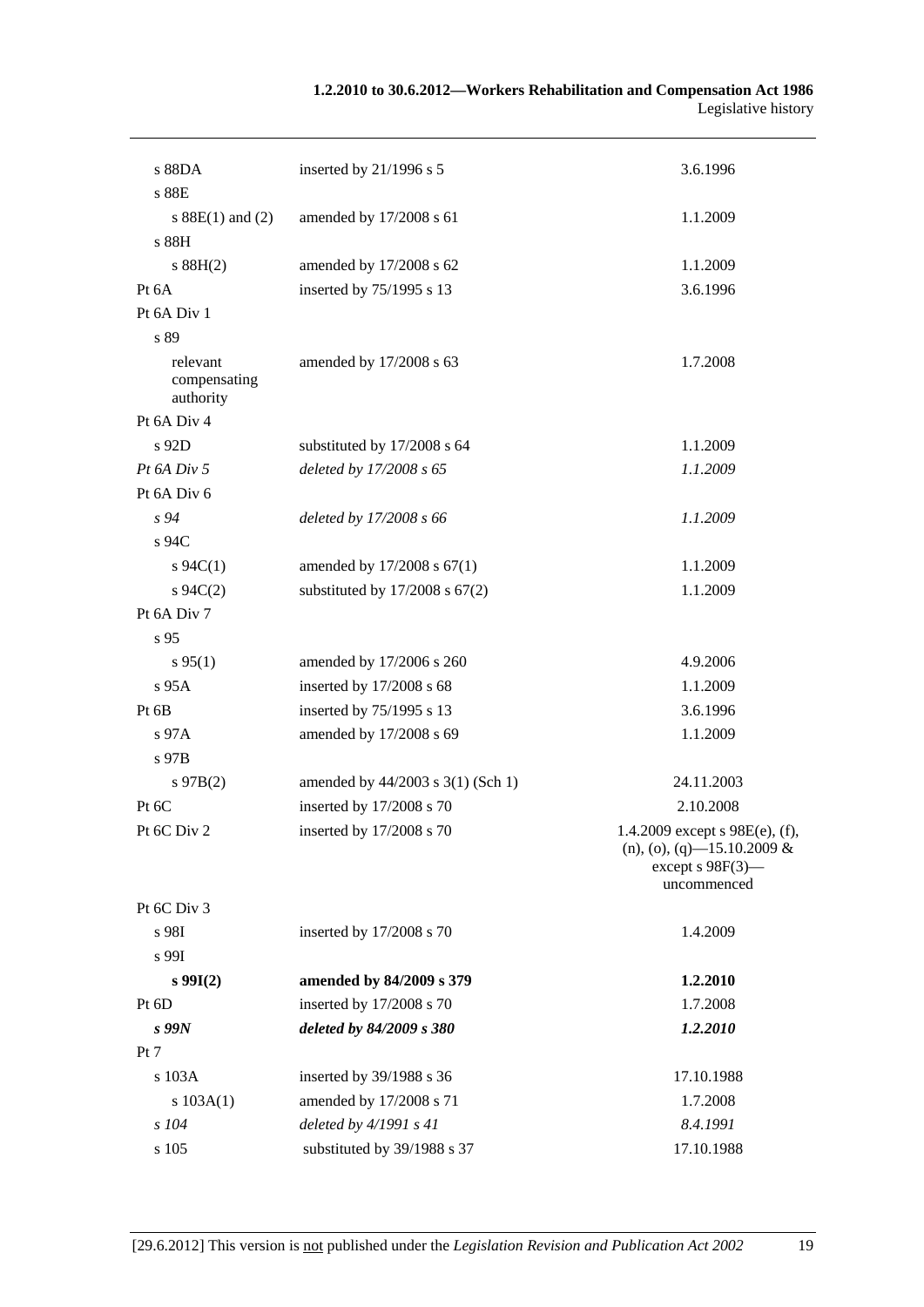| $s\ 105(1)$        | s 105 amended and redesignated as $s$ 105(1) by<br>4/1991 s 42 | 8.4.1991   |
|--------------------|----------------------------------------------------------------|------------|
| s 105(2)           | inserted by $4/1991$ s $42(b)$                                 | 8.4.1991   |
|                    | amended by 17/2008 s 72(1)                                     | 1.7.2008   |
| $s\ 105(3)$        | inserted by $4/1991$ s $42(b)$                                 | 8.4.1991   |
|                    | amended by 17/2008 s 72(2)                                     | 1.7.2008   |
| s 106              |                                                                |            |
| $s\ 106(3)$        | inserted by 17/2008 s 73                                       | 1.1.2009   |
| s 106A             | inserted by 39/1988 s 38                                       | 17.10.1988 |
| s 107A             | inserted by 35/1995 s 30                                       | 25.5.1995  |
| s 107B             | inserted by 30/1998 s 6                                        | 13.4.2000  |
| s 107B(1)          | amended by 17/2008 s 74(1)                                     | 1.7.2008   |
| s 107B(4)          | amended by 30/1998 s 8(b)                                      | 13.4.2004  |
|                    | amended by 17/2008 s 74(2)                                     | 1.7.2008   |
| s 108              |                                                                |            |
| $s\ 108(4)$        | inserted by 4/1991 s 43                                        | 8.4.1991   |
|                    | amended by 75/1995 s 14                                        | 3.6.1996   |
| $s\ 108(5)$        | inserted by 4/1991 s 43                                        | 8.4.1991   |
| s 109              | amended by 35/1995 s 31                                        | 25.5.1995  |
| s 110              | substituted by 4/1991 s 44                                     | 8.4.1991   |
| s 111              |                                                                |            |
| s 111(3)           | amended by 17/2008 s 75                                        | 1.7.2008   |
| s 112              |                                                                |            |
| $s\ 112(1)$        | substituted by $49/1994$ s $15(a)$                             | 1.7.1994   |
|                    | amended by 17/2008 s 76(1)                                     | 1.7.2008   |
| s 112(1a)          | inserted by 17/2008 s 76(2)                                    | 1.7.2008   |
| s 112(2)           | amended by 39/1988 s 39(a), (b)                                | 17.10.1988 |
|                    | amended by 34/1990 s 7                                         | 26.4.1990  |
|                    | substituted by $49/1994$ s $15(a)$                             | 1.7.1994   |
|                    | amended by 17/2008 s 76(3), (4)                                | 1.7.2008   |
| s 112(2a)          | inserted by $39/1988$ s $39(c)$                                | 17.10.1988 |
|                    | amended by 49/1994 s 15(b)                                     | 1.7.1994   |
| s112(3)            | deleted by $49/1994$ s $15(c)$                                 | 1.7.1994   |
|                    | inserted by 17/2008 s 76(5)                                    | 1.7.2008   |
| s 112AA            | inserted by 17/2008 s 77                                       | 1.7.2008   |
| s 112A             | inserted by 84/1992 s 19                                       | 3.12.1992  |
| s 113              |                                                                |            |
| s 113(2)           | amended by $39/1988$ s $40(a)$ , (b)                           | 17.10.1988 |
| s $113(2a) - (2c)$ | inserted by $39/1988$ s $40(c)$                                | 17.10.1988 |
| s 113(3)           | amended by 17/2008 s 78(1), (2)                                | 1.7.2008   |
| s 113(4)           | amended by 17/2008 s 78(3), (4)                                | 1.7.2008   |
| s 119              |                                                                |            |
| s 119(4)           | inserted by 17/2008 s 79                                       | 1.7.2008   |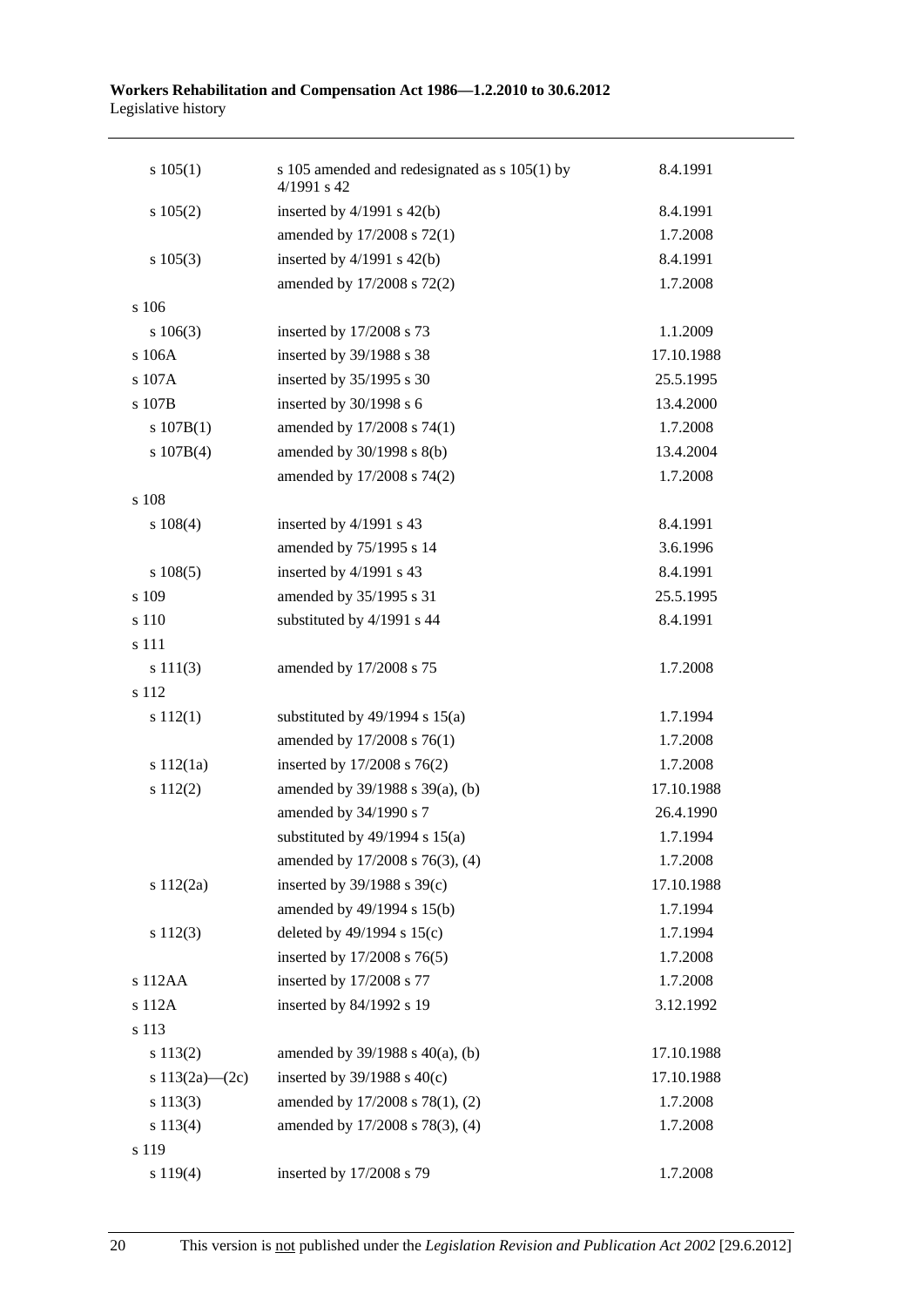| s 119A                                  | inserted by 39/1988 s 41                                              | 17.10.1988 |
|-----------------------------------------|-----------------------------------------------------------------------|------------|
|                                         | deleted by 4/1991 s 45                                                | 8.4.1991   |
| s 120                                   | substituted by 4/1991 s 45                                            | 8.4.1991   |
| s 120(1)                                | substituted by 35/1995 s 32                                           | 25.5.1995  |
| 120(3)                                  | amended by 17/2008 s 80                                               | 1.7.2008   |
| $s$ 121                                 | deleted by 49/1994 s 16                                               | 1.7.1994   |
| s 120A                                  | inserted by 39/1988 s 42                                              | 17.10.1988 |
| s 122                                   |                                                                       |            |
| s 122(3a)                               | inserted by 4/1991 s 46                                               | 8.4.1991   |
| s 122(4)                                | inserted by 39/1988 s 43                                              | 17.10.1988 |
| s 122A                                  | inserted by 4/1991 s 47                                               | 8.4.1991   |
|                                         | substituted by $34/1996$ s 4 (Sch cl 45)                              | 3.2.1997   |
| s 123                                   | deleted by 49/1994 s 17                                               | 1.7.1994   |
| s 123A                                  | inserted by 4/1991 s 48                                               | 8.4.1991   |
|                                         | amended by 75/1995 s 15                                               | 3.6.1996   |
| s 123B                                  | inserted by 17/2008 s 81                                              | 1.7.2008   |
| s 124                                   |                                                                       |            |
| s 124(1)                                | s 124 redesignated as $s$ 124(1) by 39/1988 s 44                      | 17.10.1988 |
| s 124(2)                                | inserted by 39/1988 s 44                                              | 17.10.1988 |
| $s$ 125                                 | omitted under Legislation Revision and<br><b>Publication Act 2002</b> | 24.11.2003 |
| Sch 1                                   |                                                                       |            |
| cl <sub>2</sub>                         |                                                                       |            |
| cl $2(3)$                               | amended by $39/1988$ s $45(a)$                                        | 17.10.1988 |
| cl $2(4)$ — $(7)$                       | inserted by $39/1988$ s $45(b)$                                       | 17.10.1988 |
| cl $2(8)$                               | inserted by 39/1988 s 45(b)                                           | 17.10.1988 |
|                                         | amended by 75/1995 s 16(a) as substituted by<br>$21/1996$ s $6(a)$    | 3.6.1996   |
| cl $2(9)$ and $(10)$                    | inserted by $39/1988$ s $45(b)$                                       | 17.10.1988 |
|                                         | amended by $75/1995$ s 16(b) as substituted by<br>$21/1996$ s 6(a)    | 3.6.1996   |
| cl $2(11)$                              | inserted by 39/1988 s 45(b)                                           | 17.10.1988 |
| cl 4                                    | substituted by 97/1988 s 7                                            | 15.12.1988 |
| cl $4(3)$                               | amended by $41/2005$ Sch 1 (cl $6(1)$ )                               | 15.8.2005  |
| cl $4(4)$                               | amended by 69/1992 s 32                                               | 10.12.1992 |
| cl $4(8)$                               | (b) deleted by $41/2005$ Sch 1 (cl $6(2)$ )                           | 15.8.2005  |
| cl <sub>5</sub>                         | substituted by 2/1996 s 3                                             | 14.3.1996  |
| cll 5A-5C                               | inserted by 2/1996 s 3                                                | 14.3.1996  |
| cl <sub>5D</sub>                        | inserted by 43/2006 s 228                                             | 1.6.2007   |
| $cl$ 5E                                 | inserted by 17/2008 s 82                                              | 1.7.2008   |
| Sch 2                                   | heading substituted by $44/2003$ s 3(1) (Sch 1)                       | 24.11.2003 |
| Sch 3 before<br>substitution by 17/2008 | amended by 97/1992 r 3                                                | 18.6.1992  |
|                                         | substituted by 84/1992 s 20                                           | 10.12.1992 |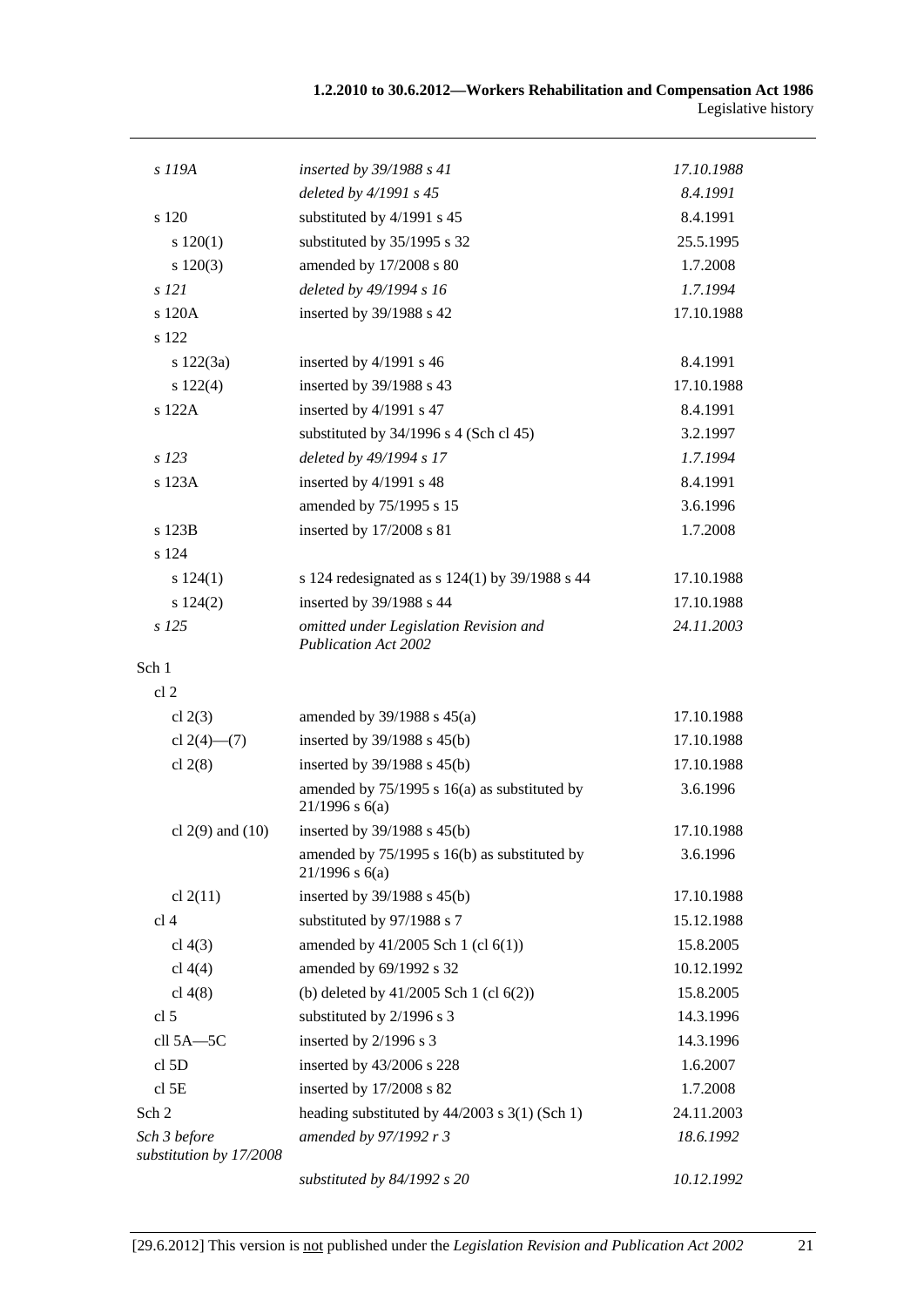| table                                                       | amended by 212/1992 r 4          | 10.12.1992 |
|-------------------------------------------------------------|----------------------------------|------------|
|                                                             | amended by 35/1995 s 33          | 25.5.1995  |
| cl 2                                                        | amended by $49/1994 s 18(a)$     | 1.7.1994   |
| cl4                                                         | amended by 49/1994 s 18(b)       | 1.7.1994   |
| Sch <sub>3</sub>                                            | substituted by 17/2008 s 83      | 1.4.2009   |
| Sch <sub>3A</sub>                                           | inserted by 17/2008 s 83         | 1.4.2009   |
| Sch 4 before deletion by inserted by 97/1988 s 8<br>41/2005 |                                  | 15.12.1988 |
| cl1                                                         |                                  |            |
| $cl$ $I(2)$                                                 | amended by $1/1993$ s 64         | 1.7.1993   |
|                                                             | amended by $49/1994 s 19(a)$     | 1.7.1994   |
| $cl$ $I(2)$                                                 | (b) deleted by $49/1994 s 19(a)$ | 1.7.1994   |
| $cl$ $1(2a)$                                                | inserted by $49/1994 s 19(b)$    | 1.7.1994   |
| $cl$ 2                                                      |                                  |            |
| cl 2(6)                                                     | amended by $84/1992$ s $21(a)$   | 3.12.1992  |
| $cl$ 3                                                      | inserted by $84/1992$ s $21(b)$  | 3.12.1992  |
| Sch 4                                                       | deleted by 41/2005 Sch 1 (cl 7)  | 15.8.2005  |
|                                                             | inserted by $23/2006$ s 11       | 1.1.2007   |

# **Transitional etc provisions associated with Act or amendments**

## *Workers Rehabilitation and Compensation Act Amendment Act 1990*

## **8—Transitional provision**

- (1) The amendment effected to the principal Act by section 3 of this Act does not affect—
	- (a) the rights of the respondent in Supreme Court Action No. 998 of 1989; or
	- (b) the rights of any claimant whose claim is determined before the commencement of this Act; or
	- (c) the rights of any other claimant who, as at the commencement of this Act, is a party to proceedings before a Review Officer.
- (2) Where a claim for compensation made before the commencement of this Act is rejected after the commencement of this Act on account of the enactment of section 3 of this Act, the claimant is entitled to be reimbursed by the Corporation for reasonable costs reasonably incurred by the claimant in making the claim.

# *Workers Rehabilitation and Compensation (Miscellaneous Provisions) Amendment Act 1991*

## **49—Transitional provision**

 (1) The amendments effected by this Act to those provisions of the principal Act that relate to weekly payments of compensation apply as from the commencement of this Act to persons whose entitlements to weekly payments arose before or after the commencement of this Act.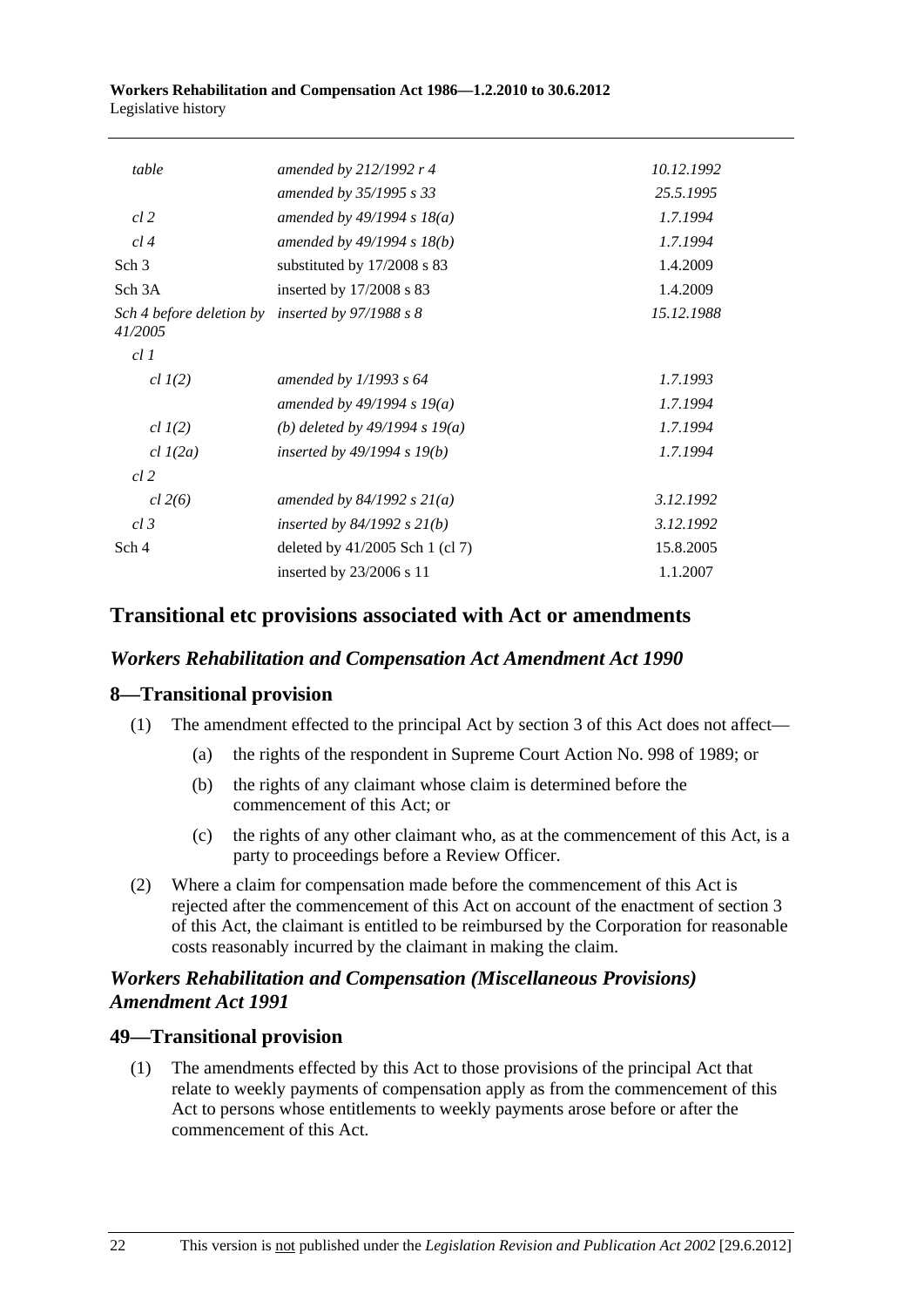- (2) Where a worker became entitled to weekly payments before the commencement of this Act, the Corporation or an exempt employer may assess or reassess the amount of the weekly payments as from the commencement of this Act on the basis of the provisions of the principal Act as amended by this Act.
- (3) Where such a reassessment is made, it cannot give rise to a right to repayment of any amount paid on the basis of a former assessment.

### *Workers Rehabilitation and Compensation (Miscellaneous) Amendment Act 1992*

### **22—Application of amendments**

- (1) Subject to this section, the amendments affecting entitlement to, or quantum of, compensation for disabilities apply in relation to—
	- (a) a disability occurring on or after the commencement of this Act; or
	- (b) a disability occurring before the commencement of this Act in relation to which—
		- (i) no claim for compensation had been made under the principal Act as at the commencement of this Act; or
		- (ii) a claim for compensation had been made under the principal Act but the claim had not been determined by the Corporation or the exempt employer.
- (2) The amendments made by section 3, 5, 6, 10 and 11 apply whether the entitlement to compensation arose before or after the commencement of this Act.
- (3) The amendments made by section 4 have no retrospective effect.
- (4) A liability at common law for non-economic loss or solatium that arose before the commencement of this Act is not extinguished, on the commencement of this Act, by the amendments to section 54 of the principal Act, but, if an action is not commenced in a court to enforce the liability before the date falling 12 months after the cause of action arose or six months after the commencement of this Act (whichever is the later), the liability is then extinguished.
- (5) The period prescribed by subsection (4) cannot be extended.

#### *Workers Rehabilitation and Compensation (Declaration of Validity) Act 1993*

#### **2—Declaration of validity and textual authenticity**

- (1) The *[Workers Rehabilitation and Compensation \(Miscellaneous\) Amendment Act 1992](http://www.legislation.sa.gov.au/index.aspx?action=legref&type=act&legtitle=Workers%20Rehabilitation%20and%20Compensation%20(Miscellaneous)%20Amendment%20Act%201992)* (No. 84 of 1992) is declared to be, and since the date of its assent to have been, an Act of the Parliament.
- (2) The text of the Act as certified by the Clerk and the Deputy Speaker of the House of Assembly is the authentic text of the Act.

#### *Statutes Amendment (Chief Inspector) Act 1993*

#### **65—Existing appointments**

This Act does not affect the appointment of any person as an inspector before the commencement of this Act (other than as a Chief Inspector).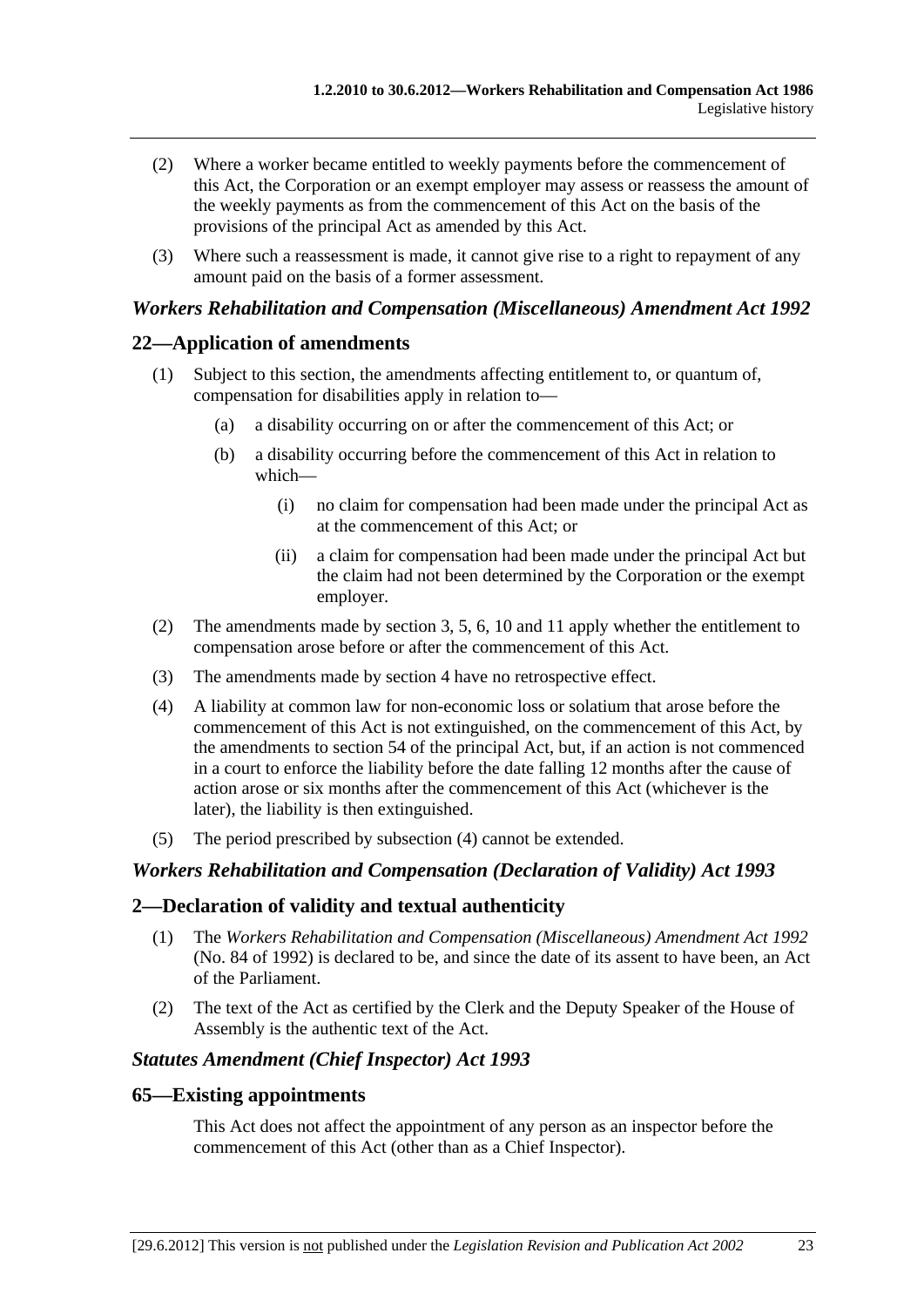# *Workers Rehabilitation and Compensation (Review Authorities) Amendment Act 1993*

### **16—Transitional provision**

- (1) Regulation 162 of 1992 (relating to agencies and instrumentalities of the Crown) will be taken to have come into operation at 4 p.m. on 30 September 1987.
- (2) Proceedings before a Review Officer under the principal Act immediately before the commencement of this provision may, subject to such directions as the Chief Review Officer thinks fit, be continued under the principal Act as amended by this Act.
- (3) Proceedings before the Tribunal under the principal Act immediately before the commencement of this provision will, subject to such directions as the President of the Tribunal thinks fit, continue before the Tribunal as if this Act had not been enacted.
- (4) A person who was, immediately before the commencement of this provision, a Review Officer under the principal Act will, subject to this Act, continue in office as a Review Officer under the principal Act as amended by this Act without interruption of his or her continuity of service and without prejudice to existing or accruing rights in respect of employment.
- (5) A person to whom subsection (4) applies will be taken to have been appointed, as from the commencement of this provision, for the balance of any term of office that applied before the commencement of this provision, or for a period of five years, whichever is the lesser.
- (6) The Governor may, by instrument in writing, vary any condition of employment that would otherwise apply to a person under subsection (4) (and any such instrument will have effect according to its terms).
- (7) Proceedings cannot be instituted before a Review Officer after the commencement of section 3 of this Act in respect of any decision of the Corporation under section 32(4) of the principal Act before that commencement.

### *Workers Rehabilitation and Compensation (Administration) Amendment Act 1994*

### **20—Application of amendments**

- (1) The amendments made by this Act to the principal Act apply in relation to disabilities occurring on or after the commencement of this Act.
- (2) However—
	- (a) the amendments made by sections 8, 9 and 10 of this Act apply both prospectively and retrospectively; and
	- (b) the amendments made by section 18 apply to any claim for compensation for hearing loss made on or after 23 March 1994; and
	- (c) the amendment made by section 11 applies as from 24 February 1994.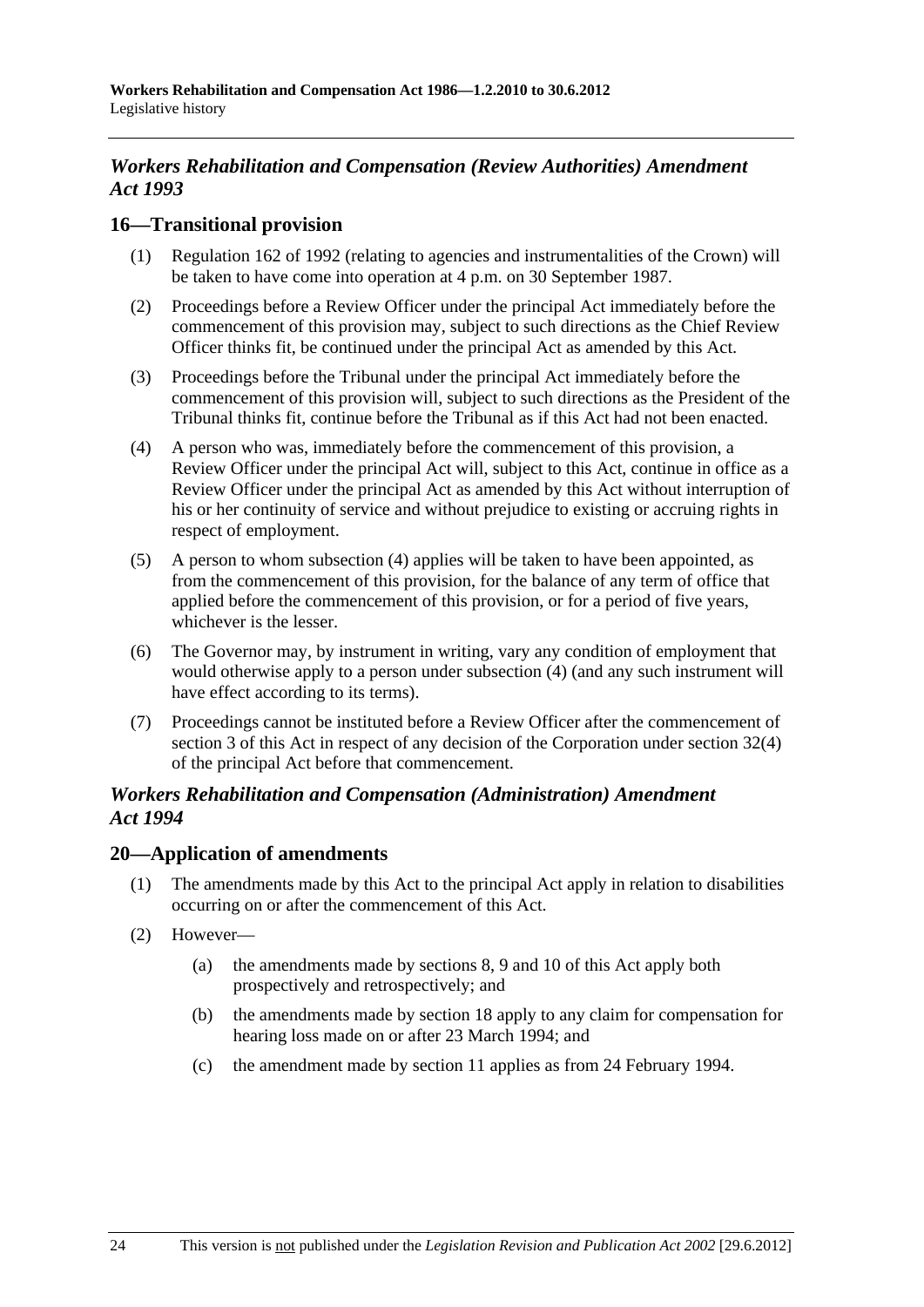# *Workers Rehabilitation and Compensation (Miscellaneous Provisions) Amendment Act 1995, s 34 (as amended by Workers Rehabilitation and Compensation (Miscellaneous) Amendment Act 1995, s 9)*

# **34—Transitional provisions**

- (1) This Act applies to disabilities arising from traumas occurring before the commencement of this Act (*old disabilities*) and disabilities arising from traumas occurring after the commencement of this Act (*new disabilities*) subject to the following qualifications—
	- (a) the amendments made by this Act do not affect
		- the principles on which weekly payments for a period of incapacity falling before the commencement of this Act are assessed; or
		- (ii) compensation for non-economic loss relating to loss or impairment of the capacity to engage in sexual intercourse if an application or request for such compensation had been made before 12 April 1995; and
	- (b) section 58B of the principal Act, as enacted by this Act, applies whether the worker has an old or a new disability.
- (2) A scale of charges in force under section 32 of the principal Act immediately before the commencement of section 9 of this Act remains in force until superseded by a regulation fixing a scale of charges.
- (3) Until a regulation is made for the purposes of section  $67(1)(b)$  of the principal Act (as substituted by this Act), the claims that are to be disregarded under that paragraph are claims for secondary and unrepresentative disabilities.

## *Workers Rehabilitation and Compensation (Miscellaneous) Amendment Act 1995*

## **3—Insertion of section 38A**

- (2) A discontinuance or reduction of weekly payments made under the principal Act before the commencement of this section cannot be challenged on the ground that there was no antecedent review of the worker's entitlement if the discontinuance or reduction could, assuming that section 38A had then been in force, have been validly made under that section.
- (3) Subsection (2) does not affect rights of the respondent arising under the judgment of the Supreme Court in Mitsubishi Motors Australia Ltd and WorkCover v Frank Sosa (No. S5084).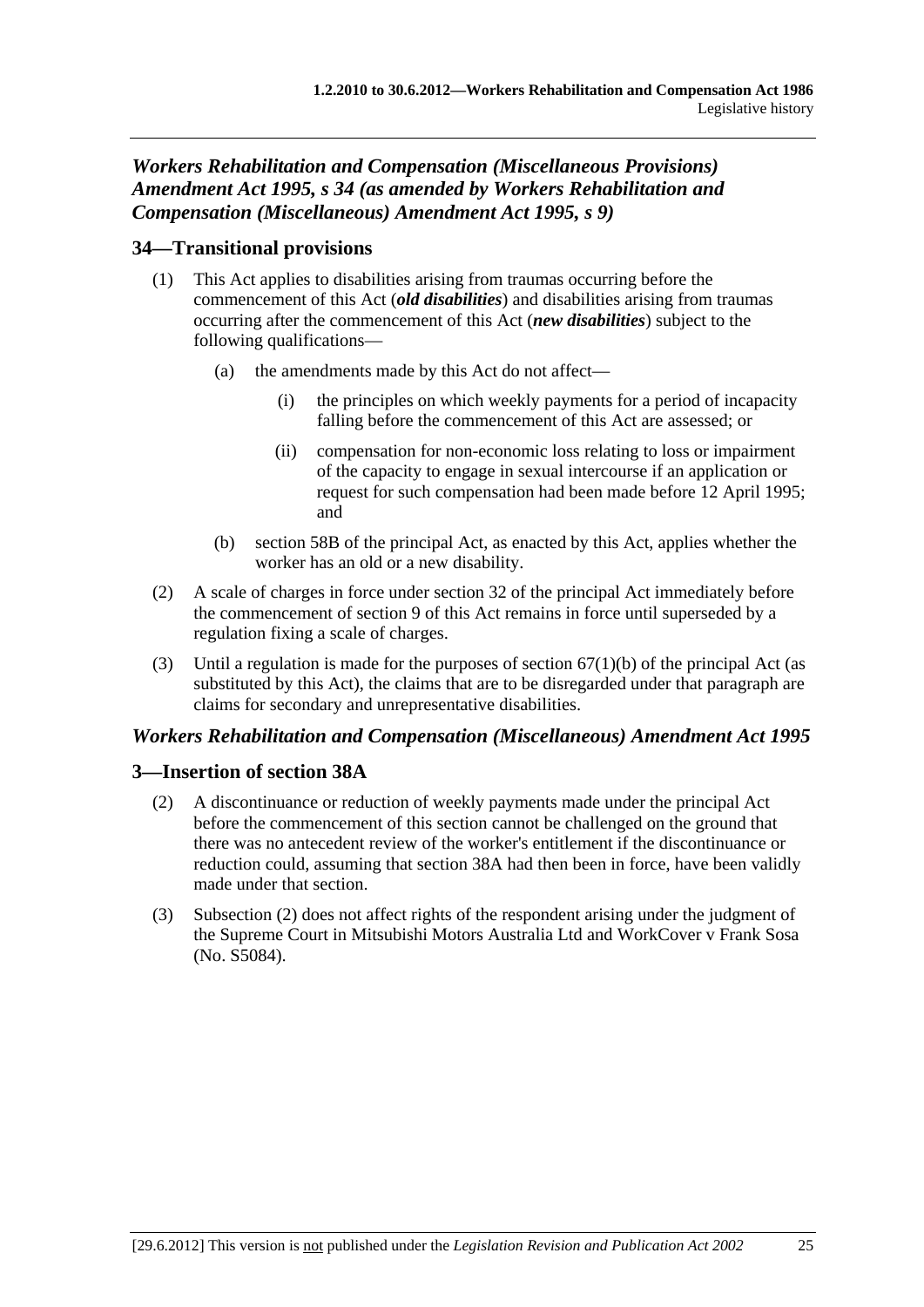# *Workers Rehabilitation and Compensation (Dispute Resolution) Amendment Act 1995, s 17 (as amended by Workers Rehabilitation and Compensation (Dispute Resolution) Amendment Act 1996, s 6(b))*

## **17—Transitional provisions**

- (1) A Deputy President of the Workers Compensation Appeal Tribunal appointed under the principal Act and in office immediately before the commencement of this Act continues in office subject to the principal Act as amended by this Act (the *new legislation*) as a Deputy President of the Workers Compensation Tribunal as if the new legislation had been in force when the appointment was made and the appointment had been made to that office under the new legislation.
- (2) The Registrar and other staff of the Workers Compensation Appeal Tribunal in office immediately before the commencement of this Act continue in office subject to the relevant conditions of appointment in corresponding positions on the staff of the Workers Compensation Tribunal.
- (3) Staff of the WorkCover Corporation of South Australia who—
	- (a) were employed immediately before the commencement of this Act in work related to the system of review and appeal then existing under the principal Act; and
	- (b) are designated by the Governor by notice in the Gazette as staff to whom this section applies.

become as from a date stated in the notice staff of the Workers Compensation Tribunal without loss of salary or status, or prejudice to existing or accruing rights in respect of employment.

- (4) The new legislation applies to reviewable decisions made under the principal Act before or after the commencement of this Act, but if proceedings were commenced before the commencement of this Act in relation to a reviewable decision—
	- (a) the proceedings may only be continued and completed under the principal Act as in force before the commencement of this Act; and
	- (b) new proceedings cannot be commenced under the new legislation in relation to the same decision.
- (5) The President may make rules, or give directions, governing practice, procedure or evidence in relation to proceedings that continue under subsection (4).
- (7) A person who was a Review Officer immediately before the commencement of this Act continues in office, subject to the person's conditions of appointment, for the remainder of the term of appointment as a member of the Tribunal's staff without prejudice to remuneration or existing or accruing rights to leave.
- (8) The President may assign a person who continues in office under subsection (7) to carry out duties as a conciliation and arbitration officer or in some other capacity on the Tribunal's staff (or as a conciliation and arbitration officer and in one or more other capacities), but the person continues as a Review Officer for the purpose of continuing and completing proceedings under subsection (4).
- (9) A person who continues as a Review Officer under this section is subject to administrative control and direction by the President.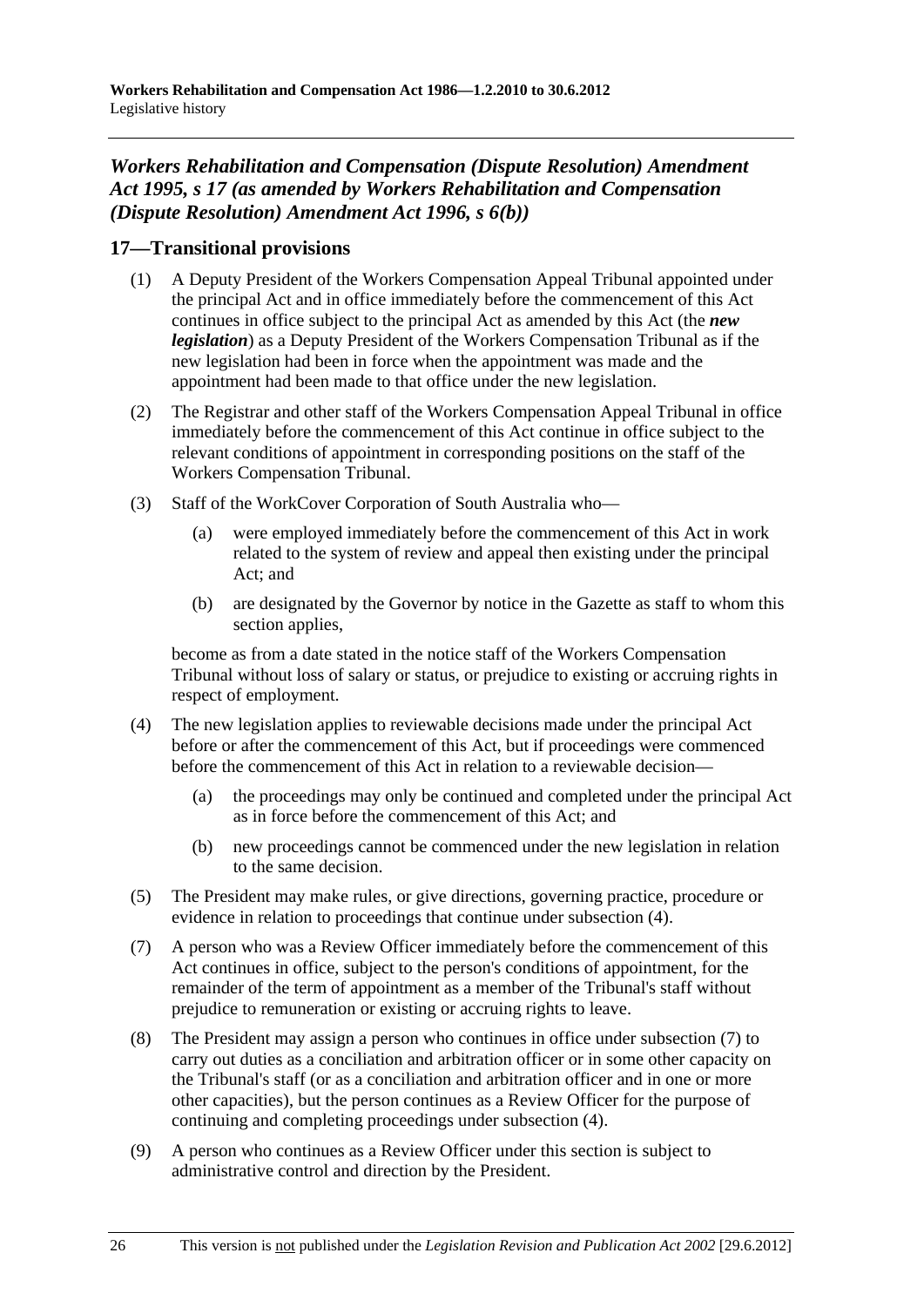## <span id="page-184-0"></span>*Statutes Amendment and Repeal (Common Expiation Scheme) Act 1996*

### **5—Transitional provision**

An Act repealed or amended by this Act will continue to apply (as in force immediately prior to the repeal or amendment coming into operation) to an expiation notice issued under the repealed or amended Act.

### *Workers Rehabilitation and Compensation (Self Managed Employer Scheme) Amendment Act 1998*

#### **8—Sunset provision**

On the expiration of 4 years from the commencement of this Act—

- (a) the amendments made by this Act (other than by section 6) are cancelled and the text of the Acts amended by this Act is restored to the form in which that statutory text would have existed if this Act had not been passed; and
- (b) section 107B of the *[Workers Rehabilitation and Compensation Act 1986](http://www.legislation.sa.gov.au/index.aspx?action=legref&type=act&legtitle=Workers%20Rehabilitation%20and%20Compensation%20Act%201986)* (as inserted by section 6 of this Act) is amended by striking out from subsection (4) ", a self managed employer or the claims manager for a group of self managed employers".

### *Workers Rehabilitation and Compensation (Territorial Application of Act) Amendment Act 2006, Sch 1—Transitional provisions*

#### **1—Interpretation**

In this Schedule—

*amendments* means amendments made to the principal Act by this Act;

*commencement day* means the day on which this Schedule comes into operation;

*principal Act* means the *[Workers Rehabilitation and Compensation Act 1986](http://www.legislation.sa.gov.au/index.aspx?action=legref&type=act&legtitle=Workers%20Rehabilitation%20and%20Compensation%20Act%201986)*,

and other terms used have meanings consistent with the meanings they have in the principal Act.

### **2—Application of amendments**

The amendments do not apply in respect of a disability that occurred before the commencement day except to the extent prescribed by this Schedule.

### **3—Cases where disabilities occur before and after commencement of this Act**

- (1) If the death of a worker results from both a disability that occurred before the commencement day and a disability that occurred on or after that day, the worker is, for the purposes of the application of the amendments to and in respect of the death of the worker, to be treated as having died as a result of the disability that occurred on or after that day.
- (2) If a period of incapacity for work resulted both from a disability that occurred before the commencement day and a disability that occurred on or after that day, the incapacity is, for the purposes of the application of the amendments to and in respect of that incapacity for work, to be treated as having resulted from a disability that occurred on or after that day.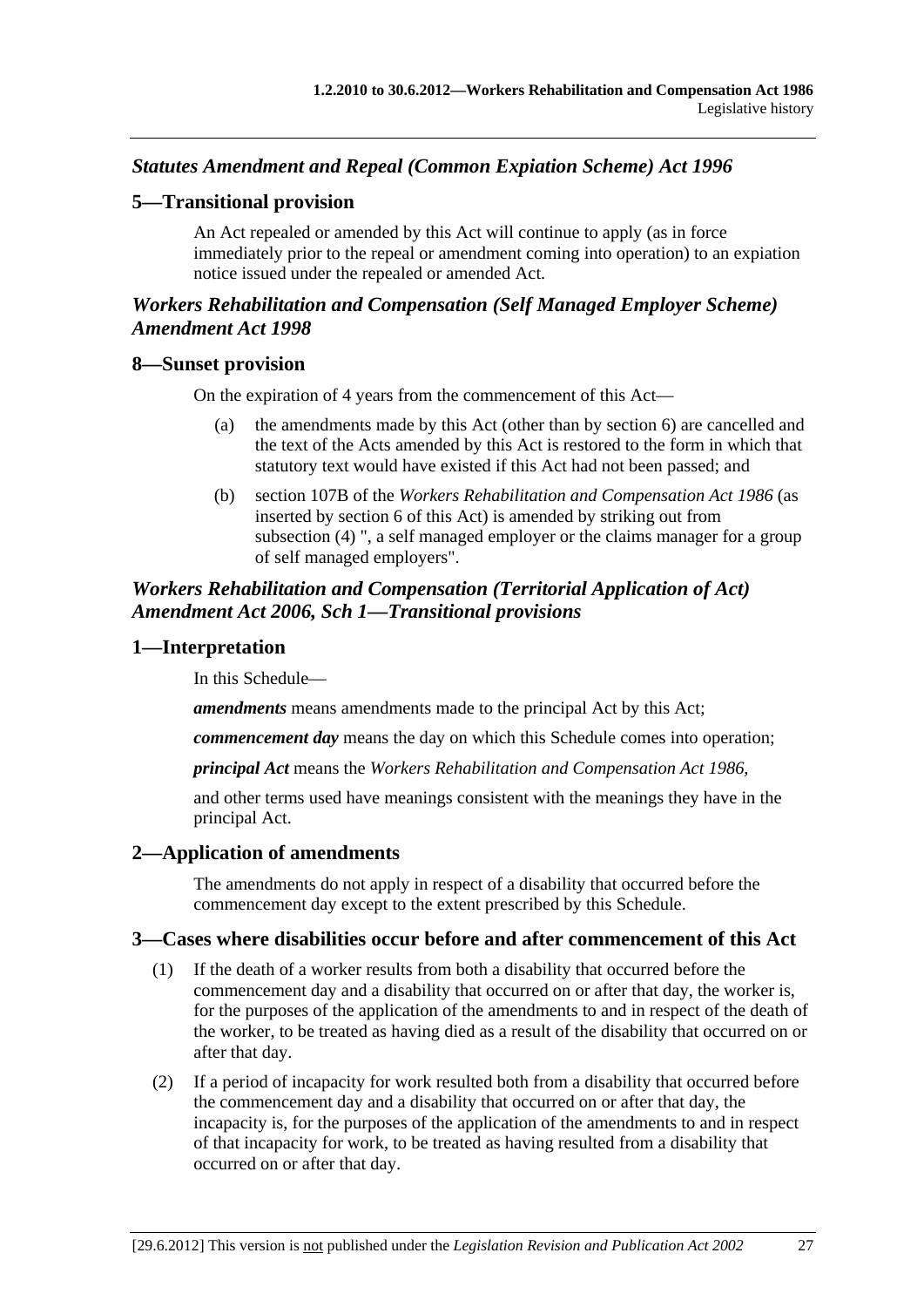<span id="page-185-0"></span> (3) [Subclauses \(1\)](#page-184-0) and [\(2\)](#page-184-0) do not affect any apportionment of liability or responsibility under the principal Act in a case where 1 or more of the disabilities occurred before the commencement day and 1 or more occurred on or after that day (but any such apportionment will only apply to the extent that a disability was compensable under the principal Act before the commencement day).

### **4—Claims made before the commencement of this Act**

- $(1)$  If—
	- (a) a person suffered a disability before the commencement day; and
	- (b) a claim for compensation in respect of the disability (the *original claim*) was made under the principal Act but rejected (by notice in writing under the principal Act) on account of the operation of section 6 of the principal Act as in force at the time of the occurrence of the disability; and
	- (c) the original claim would have given rise to—
		- (i) an entitlement to compensation in the form of weekly payments under section 35 or 44 of the principal Act; or
		- (ii) an entitlement in the form of a funeral benefit under section  $44(1)(a)$ of the principal Act; or
		- (iii) an entitlement to compensation in the form of a lump sum under section  $44(1)(b)(i)$  of the principal Act,

had the amendments been in force at the time of the occurrence of the disability; and

(d) the disability was not (and is not) compensable under a corresponding law,

then the person who made the original claim will, on application to the Corporation made within 6 months after the commencement of this clause, be entitled to any relevant benefit under [subclause \(2\)](#page-185-0).

- (2) A benefit under this subclause is any of the following (depending on what is relevant in the circumstances of the particular case):
	- $(a)$
- (i) if the original claim was in respect of a disability that resulted in an incapacity for work—a payment of compensation represented by weekly payments for a period not exceeding 12 months of incapacity for work, based on—
	- (A) the extent and duration of the incapacity for work; and
	- (B) the worker's notional weekly earnings at the time of the incapacity (adjusted in accordance with any provision made by the regulations); and
	- (C) any other factor that would otherwise apply under section 35 of the principal Act that is applied by regulations made for the purposes of this subparagraph (modified in any manner prescribed by the regulations);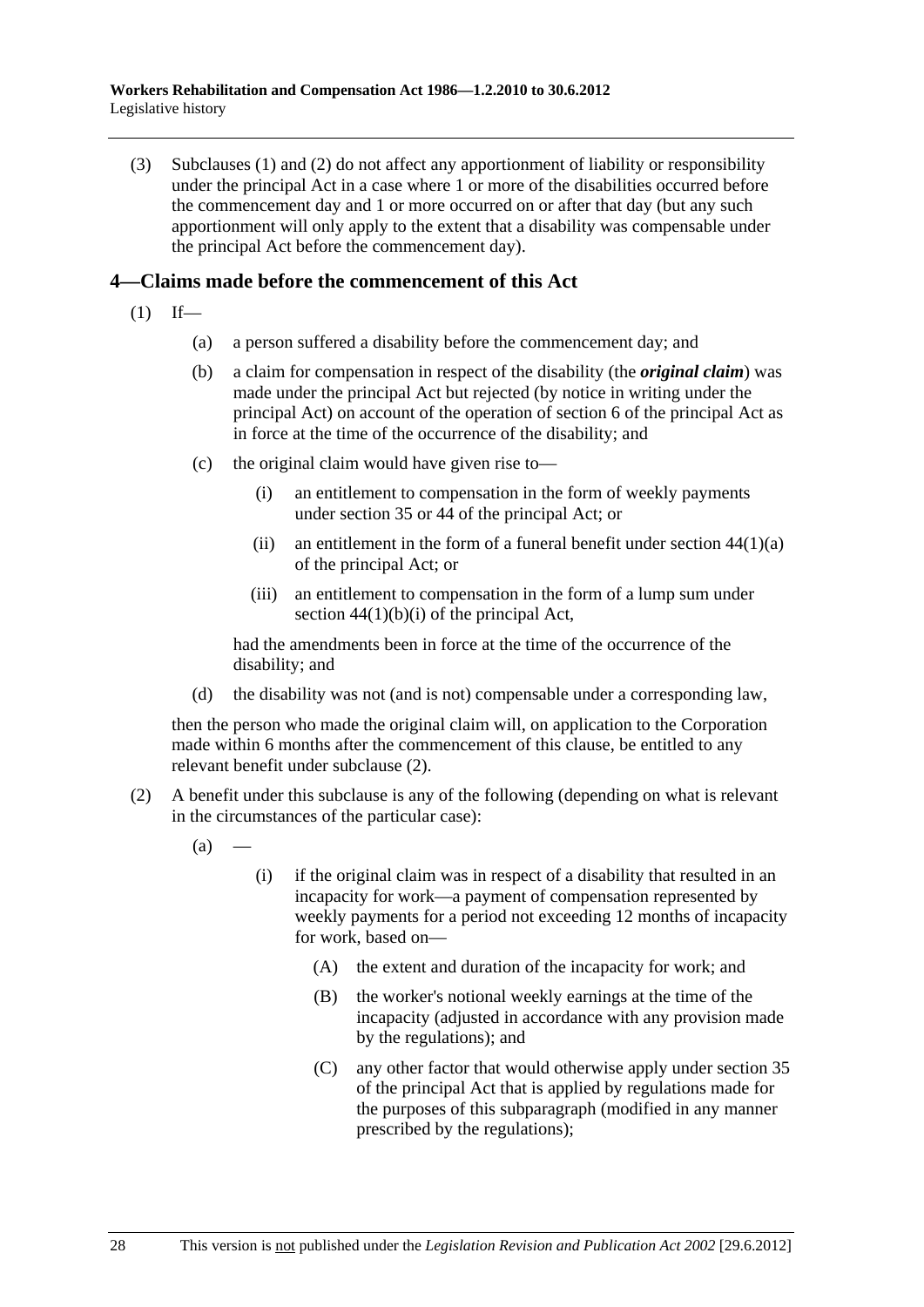- <span id="page-186-0"></span> (ii) if the original claim was in respect of a disability that resulted in the death of a worker—a payment of compensation represented by weekly payments for a period not exceeding 12 months for loss of support, based on—
	- (A) the relationship between the worker and the claimant (as would apply under section 44 of the principal Act); and
	- (B) the worker's notional weekly earnings at the time of death (adjusted in accordance with any provision made by the regulations); and
	- (C) any other factor that would otherwise apply under section 44 of the principal Act that is applied by regulations made for the purposes of this subparagraph (modified in any manner prescribed by the regulations);
- (b) compensation for any costs of a kind described in section 32(2) of the principal Act incurred by a worker in consequence of having suffered a relevant disability;
- (c) compensation in the form of a funeral benefit under section  $44(1)(a)$  of the principal Act (as determined at the time of death of the worker and adjusted in accordance with any provision made by the regulations);
- (d) compensation in the form of a lump sum under section  $44(1)(b)(i)$  of the principal Act (as determined at the time of death of the worker and adjusted in accordance with any provision made by the regulations).
- (3) The Corporation may, pursuant to an agreement between the person who has an entitlement under this clause and the Corporation, make any payment with respect to that entitlement—
	- (a) in instalments (with each instalment being an amount fixed under the agreement); or
	- (b) in a lump sum (representing the total amount of the entitlement adjusted to take into account any factor prescribed by the regulations).
- (4) The Corporation may, in connection with an application under this clause, require a person seeking a payment to provide any information that the Corporation thinks fit.
- (5) The Corporation may delay making a payment on an application under this clause until any information required under [subclause \(4\)](#page-186-0) has been provided.

## **5—Ex gratia payments**

- (1) In addition to a preceding clause, the Corporation has an absolute discretion to make an *ex gratia* payment (of an amount determined by the Corporation) to a person in connection with the enactment of this Act if—
	- $(a)$
- (i) the person did not make a claim under the principal Act in respect of a disability suffered before the commencement of this Act and, if he or she has made such a claim, the claim would have been rejected on account of the operation of section 6 of the principal Act as in force at the time of the occurrence of the disability; or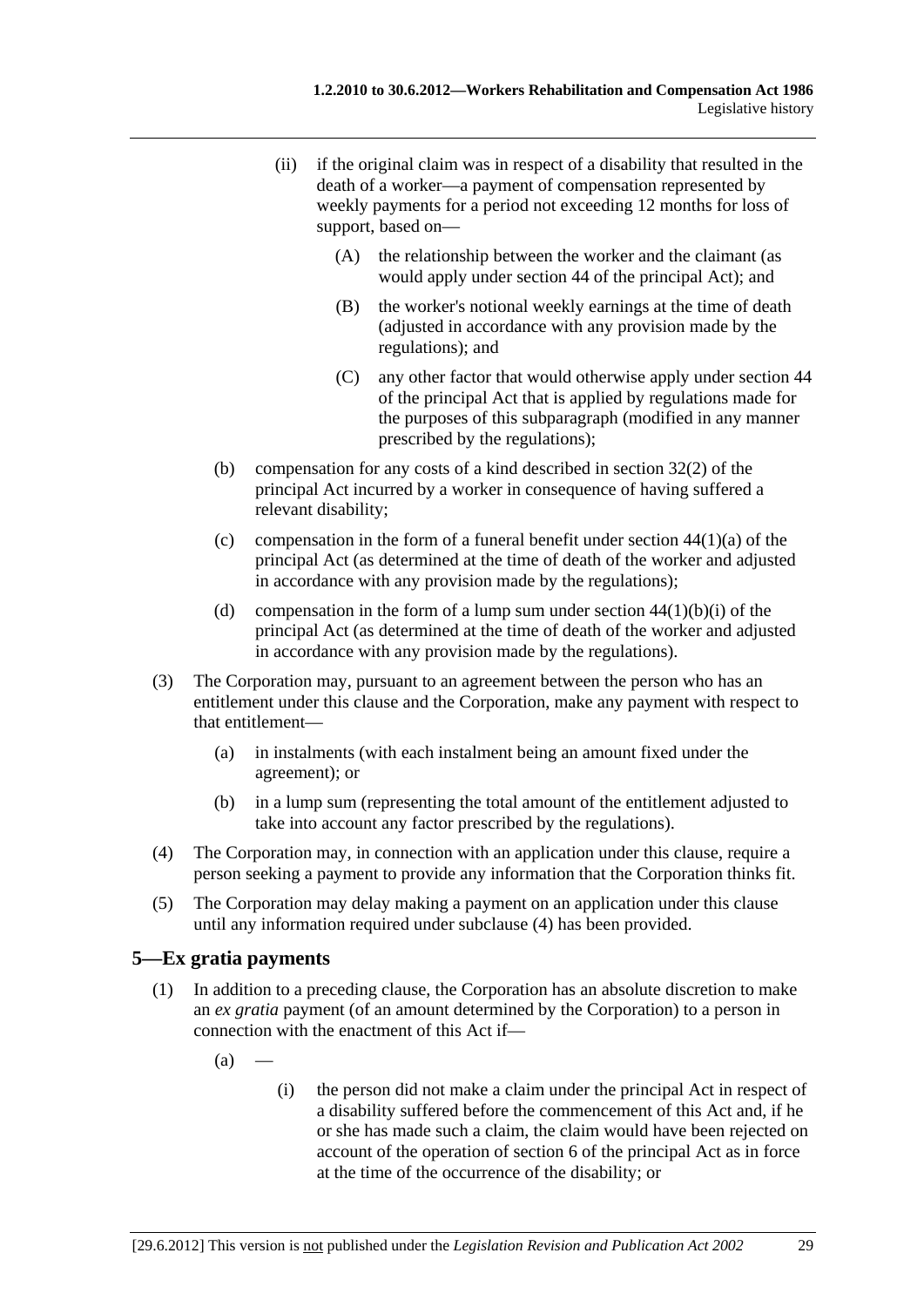- <span id="page-187-0"></span> (ii) the person did make a claim under the principal Act in respect of a compensable disability suffered before the commencement of this Act but the claim did not (or does not) give rise to an entitlement under the principal Act on account of the operation of section 6 of the principal Act as in force at the time of the occurrence of the disability; and
- (b) the Corporation is satisfied—
	- (i) that the person would have had an entitlement to compensation under the principal Act had the amendments been in force at the time of the occurrence of the disability; and
	- (ii) that the disability was not (and is not) compensable under a corresponding law; and
	- (iii) that the person suffered substantial hardship on account of the disability; and
	- (iv) taking into account any other matter as the Corporation thinks fit, that it is appropriate in the circumstances of the particular case that an *ex gratia* payment be made.
- (2) A person seeking an *ex gratia* payment under this clause must make an application to the Corporation, in a manner and form determined by the Corporation, within the period prescribed by the regulations.
- (3) The Corporation may, in connection with an application under this clause, require a person seeking a payment to provide any information that the Corporation thinks fit.
- (4) The Corporation may delay making a determination on an application under this clause—
	- (a) until any period that applies under [subclause \(2\)](#page-187-0) has expired; or
	- (b) until any information required under [subclause \(3\)](#page-187-0) has been provided.
- (5) The making of a payment under this clause will not affect any entitlement that a person may have with respect to another disability under the principal Act (and will not be taken into account for the purposes of any claim under the principal Act).
- (6) The Corporation may make a payment under this clause on such conditions as the Corporation thinks fit (and a person who contravenes or fails to comply with a condition may be required to repay any amount that has been paid by the Corporation (and any such amount will be recoverable as a debt)).
- (7) A decision of the Corporation to make, or not to make, an *ex gratia* payment, or the amount of an *ex gratia* payment, under this clause is final and cannot be subject to review by a court or tribunal in any respect.

#### **6—Related matters**

 (1) Any payment under [clause 4](#page-185-0) or [5](#page-186-0) will be taken from the Compensation Fund (and the Corporation is authorised by force of this clause to apply the relevant amount from the Compensation Fund).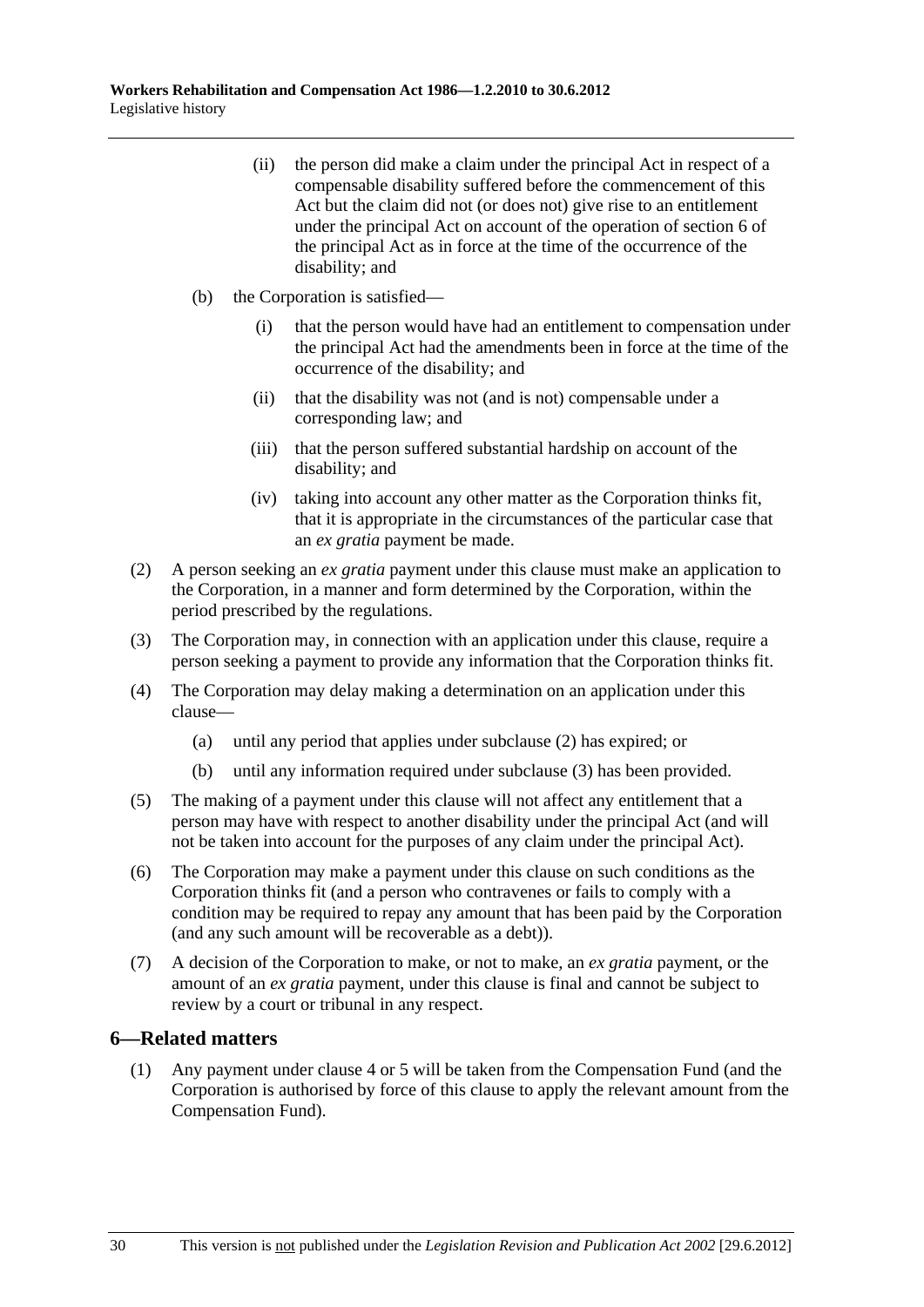- <span id="page-188-0"></span> (2) The Corporation is not entitled to recover the amount of any payment made under [clause 4](#page-185-0) or [5](#page-186-0) from a person who was the employer of the relevant worker at the time of the occurrence of the disability (including in a case where the employer was an exempt employer).
- (3) The Governor may make such regulations as are contemplated by this Schedule, or as are necessary or expedient for the purposes of this Schedule.

### *Workers Rehabilitation and Compensation (Scheme Review) Amendment Act 2008, Sch 1—Transitional provisions*

### **1—Interpretation**

(1) In this Schedule—

*principal Act* means the *[Workers Rehabilitation and Compensation Act 1986](http://www.legislation.sa.gov.au/index.aspx?action=legref&type=act&legtitle=Workers%20Rehabilitation%20and%20Compensation%20Act%201986)*;

*relevant day* means a day appointed by proclamation as the relevant day for the purposes of the provision in which the term is used;

*self-insured employer* includes an exempt employer (being the term previously used under the principal Act).

 (2) In this Schedule, terms used have meanings consistent with the meanings they have in the principal Act.

### **2—Average weekly earnings**

- (1) Subject to subclause (2), section 4 of the principal Act, as enacted by this Act, applies to claims for compensation made on or after the relevant day (whether the entitlement to compensation arose before or on or after the relevant day).
- (2) Subsection (11) of section 4 of the principal Act, as enacted by this Act, operates both prospectively and retrospectively.

### **3—Provisional acceptance of liability—medical expenses**

Section 32A of the principal Act, as enacted by this Act, extends to disabilities occurring before the enactment of that section.

### **4—Weekly payments**

- (1) Sections 35 to 35C (inclusive) of the principal Act, as enacted by this Act, (in this clause referred to as the *new provisions*) apply in relation to workers who suffer compensable disabilities on or after the relevant day.
- (2) In addition, the new provisions extend to entitlements to weekly payments of compensation in relation to compensable disabilities occurring before the relevant day—
	- (a) if a worker has, before the relevant day, reached or gone past the end of the first 2 years of incapacity referred to in section  $35(2)$  of the principal Act, as in existence immediately before the substitution of section 35 under [section 15](#page-0-0) of this Act (in this clause referred to as the *old provision*) (and is still in receipt of weekly payments of compensation on the relevant day); or
	- (b) if a worker, on or after the relevant day, reaches the end of the first 2 years of incapacity referred to in the old provision (and is still in receipt of weekly payments of compensation at the end of that 2 year period).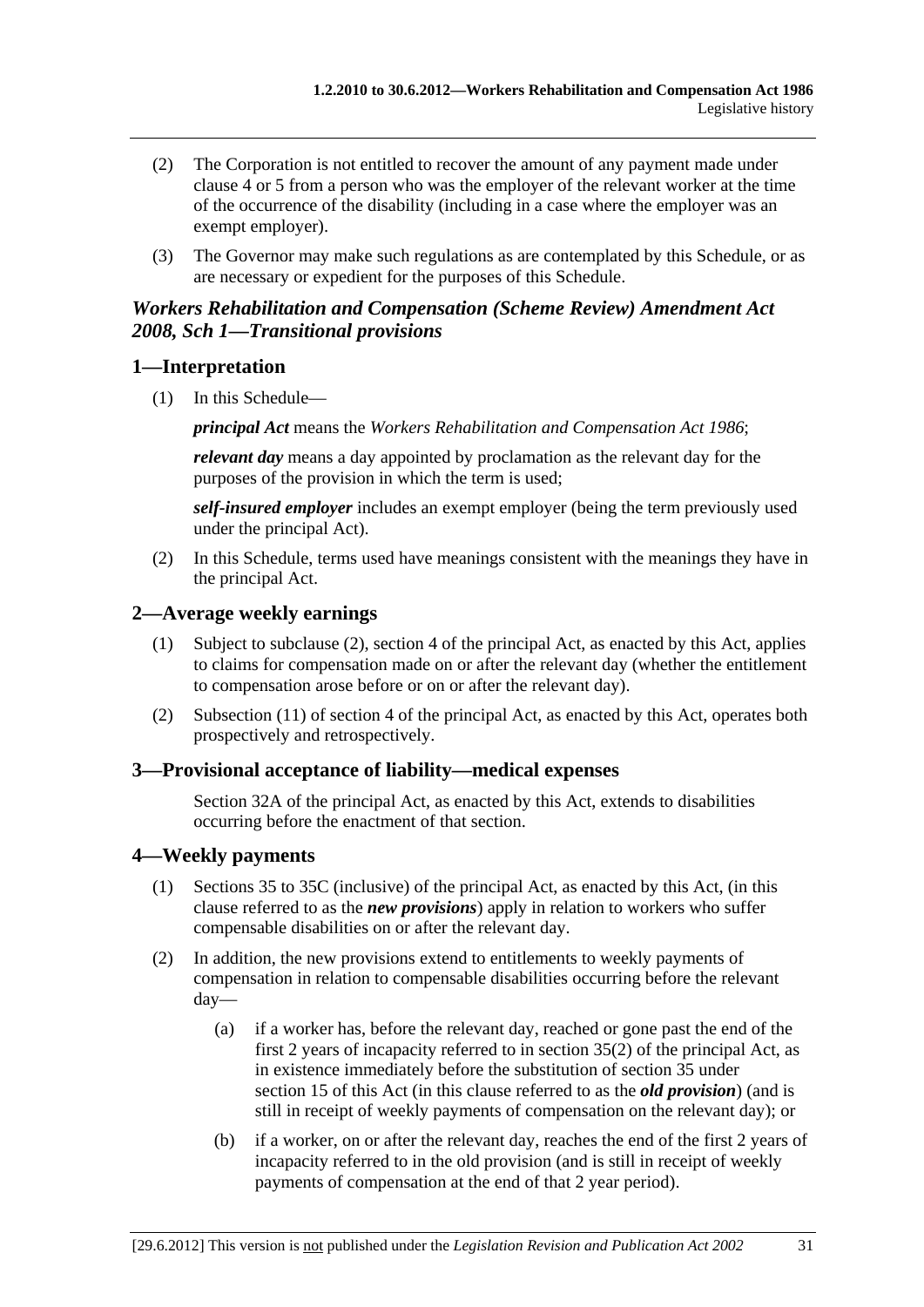(3) To avoid doubt, in the circumstances of any particular case, the new provisions replace section 35 of the principal Act, as in existence immediately before the substitution of section 35 under [section 15](#page-0-0) of this Act, if or when a worker falls within a set of circumstances described in [paragraph \(a\)](#page-188-0) or [\(b\)](#page-188-0) of subclause (2).

### **5—Discontinuance of weekly payments**

- (1) Subject to subclause (2), the amendments made to section 36 of the principal Act by this Act extend to weekly payments commenced before the relevant day, or commenced on or after the relevant day, in relation to compensable disabilities occurring before the relevant day.
- (2) Subsections (4), (4a) and (5) of section 36 of the principal Act, as in existence immediately before the substitution of those subsections by [section 16](#page-0-0) of this Act, will continue to apply in relation to a decision that is the subject of a notice of dispute lodged under section 36(4) before the relevant day.

### **6—Adjustments due to change from original arrangements**

- (1) Section 37 of the principal Act, as enacted by this Act, extends to any determination of average weekly earnings (and, if relevant, notional weekly earnings) made before or on or after the relevant day in relation to compensable disabilities occurring before the relevant day.
- (2) However, the operation of subclause (1) in relation to a determination of average weekly earnings made before the relevant day cannot apply to the disadvantage of a worker by decreasing average weekly earnings (and, if relevant, notional weekly earnings).

## **7—Economic adjustments to weekly payments**

The amendments made to section 39 of the principal Act by this Act extend to weekly payments commenced before the relevant day, or commenced on or after the relevant day, in relation to compensable disabilities occurring before the relevant day.

### **8—Redemption of liabilities**

- (1) Subject to subclause (2), paragraph (e) of section 42(2) of the principal Act, as enacted by this Act, applies in relation to—
	- (a) any relevant liability arising from a compensable disability that occurs on or after the relevant day; and
	- (b) any relevant liability arising from a compensable disability that occurred within the period of 3 years immediately preceding the relevant day; and
	- (c) on or after the expiration of 1 year from the relevant day—any relevant liability arising from a compensable disability that occurred before the 3 year period referred to in paragraph (b).
- (2) Subclause (1)(b) or (c) does not apply where, in a particular case, the Corporation or a self-insured employer has provided a notification to the worker under section 42(4) of the principal Act before the relevant day.
- (3) In this clause—

*relevant liability* means a liability that is capable of redemption under section 42(1) of the principal Act.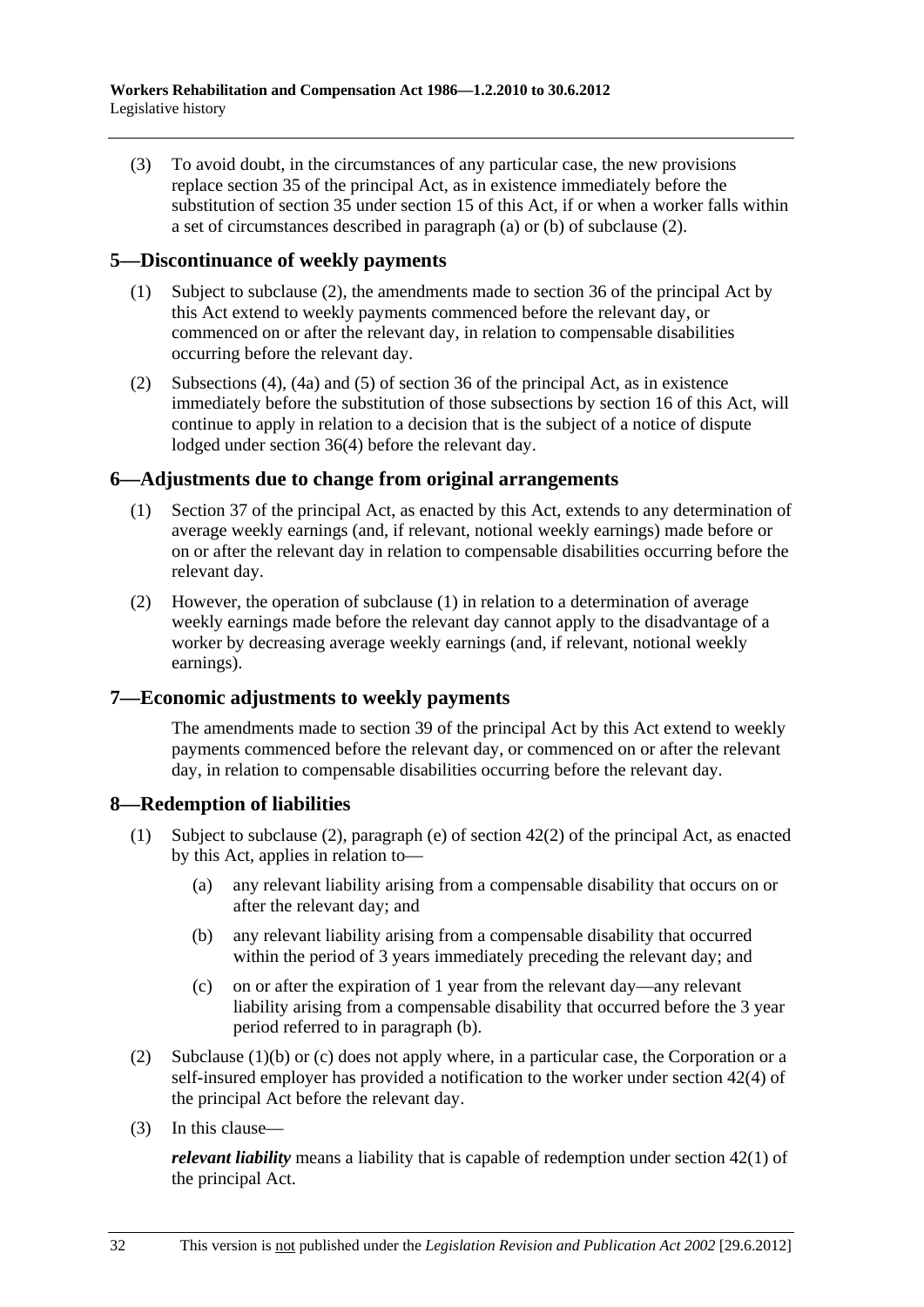#### **9—Loss of earning capacity—capital loss assessments**

Division 4B of Part 4 of the principal Act, as in existence immediately before the relevant day, will be taken to continue to apply with respect to any case where the Corporation or a self-insured employer has made any assessment (including an interim assessment) under section 42A of the principal Act before the relevant day.

#### **10—Lump sum compensation**

Sections 43, 43A and 43B of the principal Act, as enacted by this Act, extend to any case where the Corporation or a self-insured employer (as the case requires) has not, before the relevant day, made a determination of the compensation payable in the particular case under section 43 of the principal Act, as in existence immediately before the substitution of that section under [section 24](#page-0-0) of this Act (in respect of a compensable disability occurring before the relevant day).

#### **11—Compensation payable on death—weekly payments**

The amendments made to section 44 of the principal Act by this Act apply to any claim for compensation made on or after the relevant day (whether the entitlement to compensation arose before or on or after the relevant day).

#### **12—Compensation payable on death—lump sums**

Section 45A of the principal Act, as enacted by this Act, applies to claims for a lump sum payment of compensation on account of the death of a worker made on or after the relevant day (whether the entitlement to compensation arose before or on or after the relevant day).

### **13—Funeral benefit**

Section 45B of the principal Act, as enacted by this Act, applies to claims for a funeral benefit made on or after the relevant day (including in respect of a funeral occurring before the relevant day).

### **14—Counselling services**

Section 45C of the principal Act, as enacted by this Act—

- (a) applies to claims for compensation made under that section on or after the relevant day (whether the entitlement to compensation arose before or on or after the relevant day); and
- (b) extends to claims for compensation for counselling services made to the Corporation or a self-insured employer before the relevant day under section 44 of the principal Act if the Corporation or self-insured employer determines that it is reasonable to allow the claim to be incorporated into the operation of this clause.

#### **15—Provisional payments**

- (1) Division 7A of Part 4 of the principal Act, as enacted by this Act, extends to cases involving disabilities occurring before the relevant day.
- (2) Subclause (1) does not apply in a case where the relevant worker has made a claim for compensation under Division 8 of Part 4 of the principal Act before the relevant day.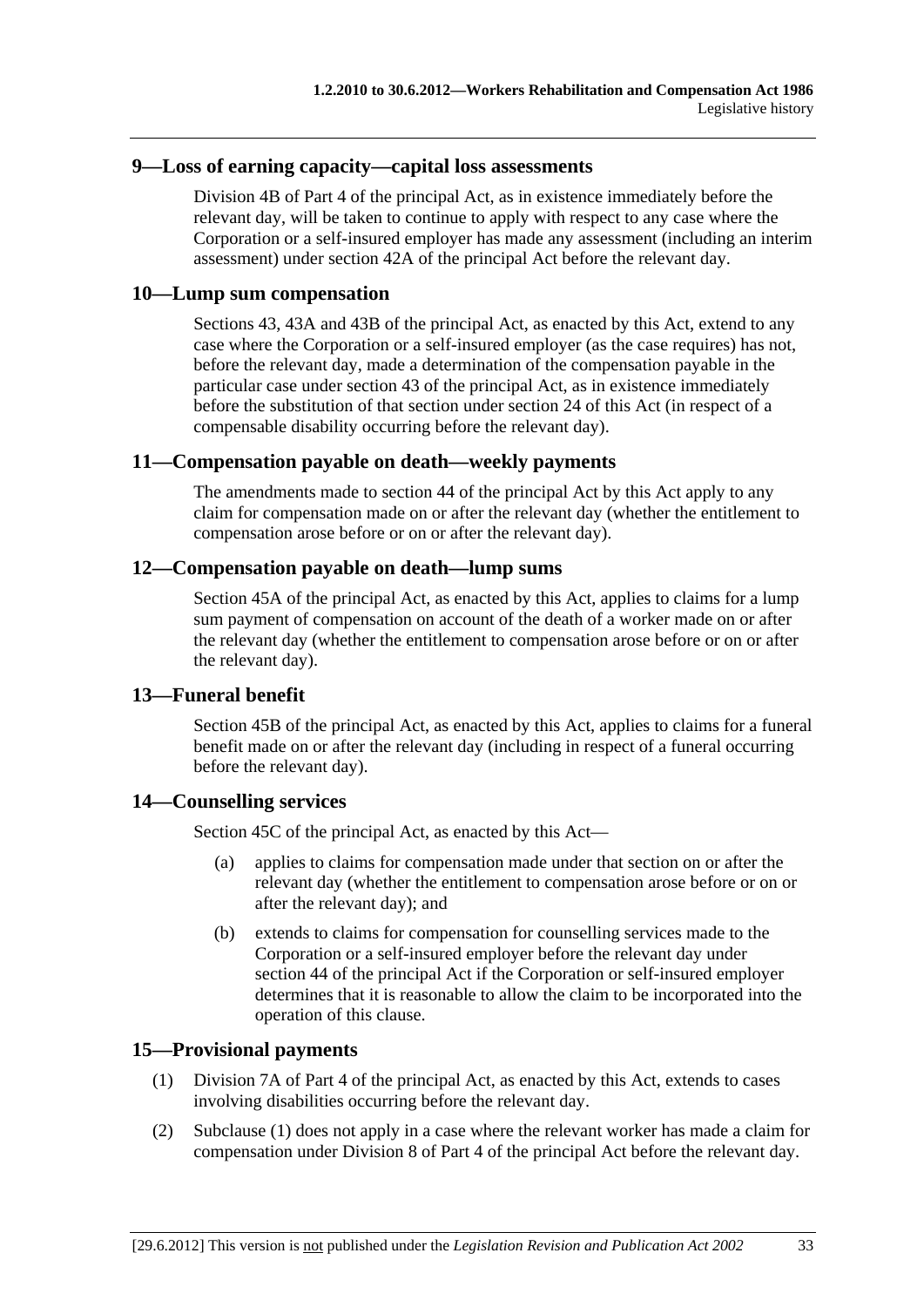### <span id="page-191-0"></span>**16—Medical panels**

A medical question may be referred to a Medical Panel under Part 6C of the principal Act, as enacted by this Act, even if the medical question relates to a claim made or proceedings commenced before that enactment.

### *Workers Rehabilitation and Compensation (Scheme Review) Amendment Act 2008, Sch 2—Review*

#### **1—Review**

- (1) The Minister must, as soon as practicable after 31 December 2010, appoint an independent person to carry out a review concerning—
	- (a) the impact of this Act on workers who have suffered compensable disabilities and been affected by the operation of this Act; and
	- (b) the impact of this Act on levies paid by employers under Part 5 of the principal Act; and
	- (c) the impact of this Act on the sufficiency of the Compensation Fund to meet the liabilities of the WorkCover Corporation of South Australia under the principal Act; and
	- (d) such other matters as the Minister may determine.
- (2) The person appointed by the Minister under [subclause \(1\)](#page-191-0) must present to the Minister a report on the outcome of the review no later than 4 months following his or her appointment.
- (3) The Minister must, within 6 sitting days after receiving the report, have copies of the report laid before both Houses of Parliament.
- (4) In this clause, terms used have meanings consistent with the meanings they have in the principal Act.
- (5) In this clause—

*principal Act* means the *[Workers Rehabilitation and Compensation Act 1986](http://www.legislation.sa.gov.au/index.aspx?action=legref&type=act&legtitle=Workers%20Rehabilitation%20and%20Compensation%20Act%201986)*.

### *Workers Rehabilitation and Compensation (Employer Payments) Amendment Act 2011, Sch 2 Pt 4—Transitional provisions*

### **9—Interpretation**

In this Part—

*principal Act* means the *[Workers Rehabilitation and Compensation Act 1986](http://www.legislation.sa.gov.au/index.aspx?action=legref&type=act&legtitle=Workers%20Rehabilitation%20and%20Compensation%20Act%201986)*.

### **11—Provision of information and ability to apply alternative arrangements**

- (1) The Corporation may, in connection with the commencement and implementation of this Act (and before 1 July 2012)—
	- (a) require employers to furnish (in a designated manner and form) information to the Corporation about any matter that the Corporation considers necessary in the circumstances; and
	- (b) allow employers to apply to be considered as being appropriate employers for the purposes of section  $71(6)(d)$  of the principal Act as enacted by this Act.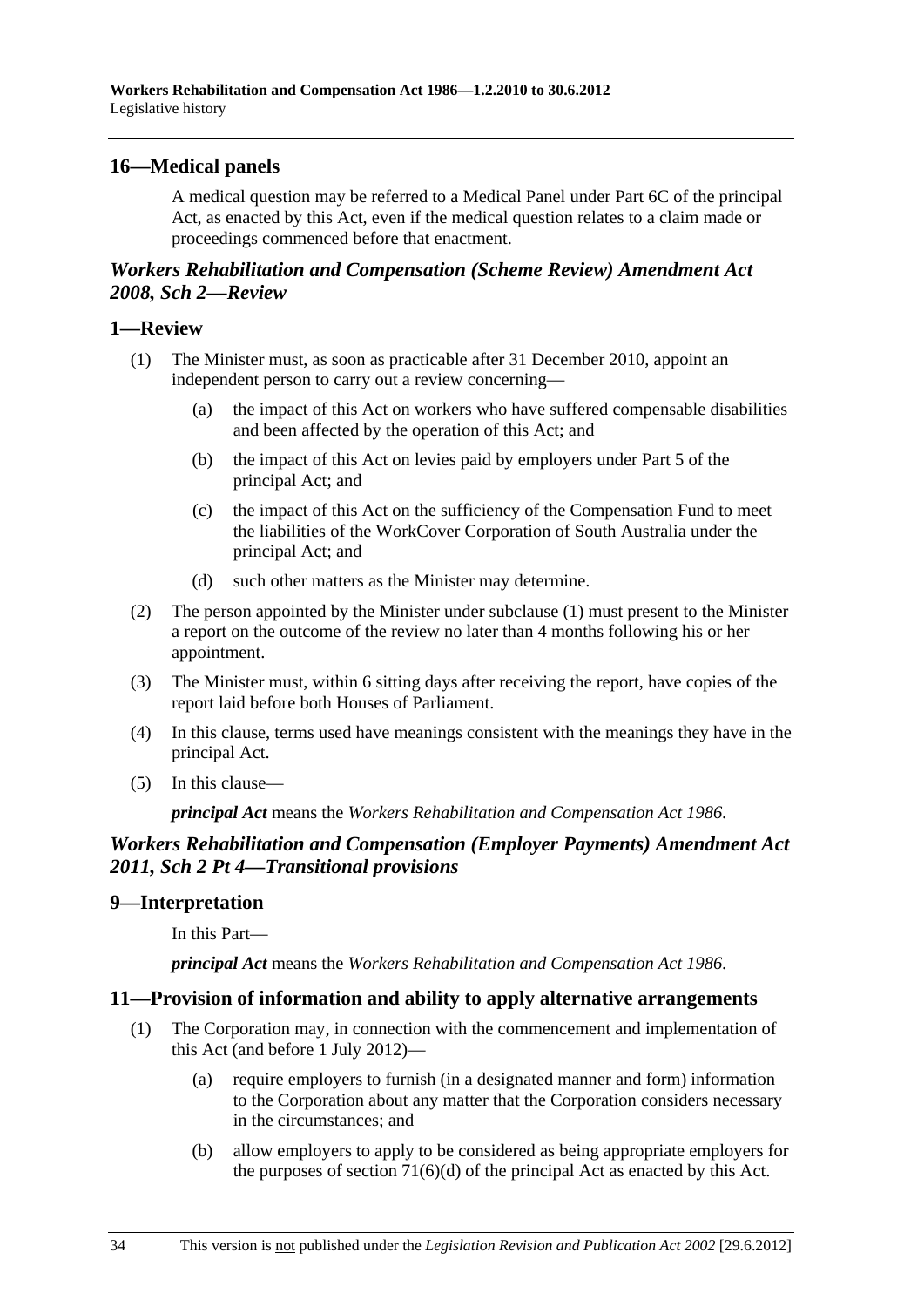- (2) The Corporation may require that any information provided under [subclause \(1\)](#page-191-0) be verified by statutory declaration.
- (3) Information required under [subclause \(1\)](#page-191-0) must be provided to the Corporation within a period determined by the Corporation. Maximum penalty: \$5 000.

 (4) A requirement under this clause may be imposed by notice to a particular employer or by notice in the Gazette.

# **Historical versions**

Reprint No 1—15.1.1992 Reprint No 2—18.6.1992 Reprint No 3—10.12.1992 Reprint No 4—3.5.1993 Reprint No 5—20.5.1993 Reprint No 6—1.7.1993 Reprint No 7—24.2.1994 Reprint No 8—1.7.1994 Reprint No 9—3.12.1994 Reprint No 10—25.5.1995 Reprint No 11—17.8.1995 Reprint No 12—14.12.1995 Reprint No 13—25.1.1996 Reprint No 14—14.3.1996 Reprint No 15—1.4.1996 Reprint No 16—3.6.1996 Reprint No 17—27.6.1996 Reprint No 18—3.2.1997 Reprint No 19—13.4.2000 Reprint No 20—14.12.2001 Reprint No 21—13.1.2002 Reprint No 22—24.11.2003 13.4.2004 15.8.2004 4.9.2006 1.1.2007 1.6.2007 13.9.2007 (electronic only) 1.7.2008 2.10.2008 1.1.2009 1.4.2009 1.7.2009 15.10.2009